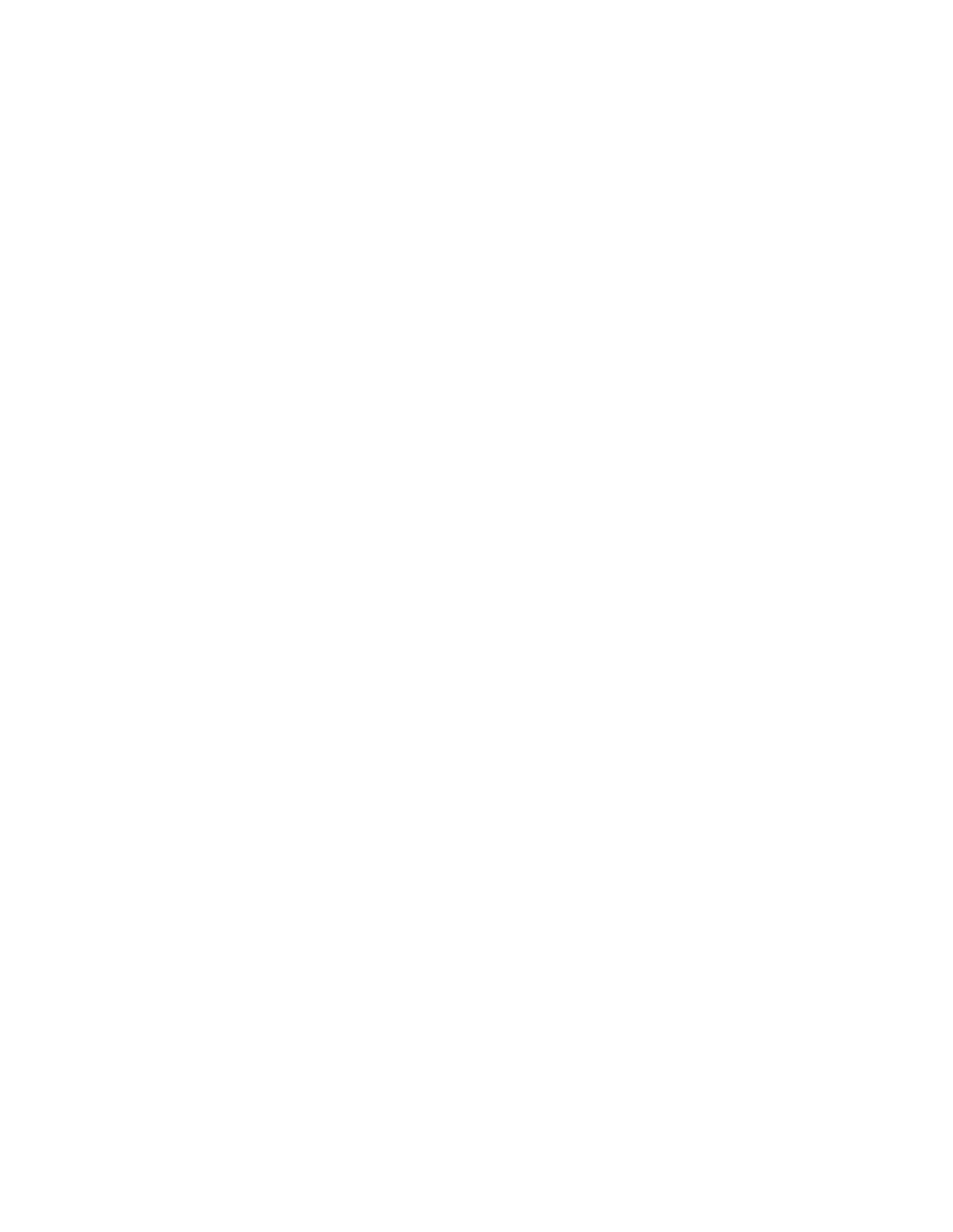### **NOTICE**

**Page 3PB**<br> **Public Hearing on Practice Book Revisions<br>
Being Considered by the BEFORUTE:**<br>
MOTICE<br>
Maring on Practice Book Revisions<br>
Being Considered by the<br>
Committee of the Superior Court **RULE ANDITICE**<br> **Rules Committee of the Superior Court**<br> **Rules Committee of the Superior Court** 

Being Considered by the<br>
Rules Committee of the Superior Court<br>
On Monday, May 9, 2022, at 10:00 a.m., the Rules Committee of<br>
E Superior Court will conduct a public hearing for the purpose of Rules Committee of the Superior Court<br>
On Monday, May 9, 2022, at 10:00 a.m., the Rules Committee of<br>
the Superior Court will conduct a public hearing for the purpose of<br>
receiving comments concerning Practice Book revisio On Monday, May 9, 2022, at 10:00 a.m., the Rules Committee of<br>the Superior Court will conduct a public hearing for the purpose of<br>receiving comments concerning Practice Book revisions that are being<br>considered by the Commi On Monday, May 9, 2022, at 10:00 a.m., the Rules Committee of<br>the Superior Court will conduct a public hearing for the purpose of<br>receiving comments concerning Practice Book revisions that are being<br>considered by the Commi on mentaly, may b, 2022, at 10.00 d.m., the rialed committed or<br>the Superior Court will conduct a public hearing for the purpose of<br>receiving comments concerning Practice Book revisions that are being<br>considered by the Com the depends coant will define the public metalling for the purpose of<br>receiving comments concerning Practice Book revisions that are being<br>considered by the Committee and for the purpose of receiving com-<br>ments on any prop cooking comments ochooking I radice Book revisions that are bong<br>considered by the Committee and for the purpose of receiving com-<br>ments on any proposed new rule or any change in an existing rule<br>that any member of the pub at which we have the public deems desirable. Those revisions follow<br>this notice. All revisions are published on the Judicial Branch website<br>at www.jud.ct.gov/pb.htm. The public hearing will be followed by a<br>Rules Committee that any member of the public deems desirable. Those revisions follow<br>this notice. All revisions are published on the Judicial Branch website<br>at www.jud.ct.gov/pb.htm. The public hearing will be followed by a<br>Rules Committ In the Rules Committee meeting.<br>The Rules Committee meeting.<br>The Rules Committee meeting.<br>The Rules Committee public hearing and meeting will be conducted<br>ectronically using *Microsoft Teams* communication and collaboratio

at www.jud.ct.gov/pb.htm. The public hearing will be followed by a<br>Rules Committee meeting.<br>The Rules Committee public hearing and meeting will be conducted<br>electronically using *Microsoft Teams* communication and collabor mateincomplementation in the passion is alleged will be conducted<br>Rules Committee meeting.<br>The Rules Committee public hearing and meeting will be conducted<br>electronically using *Microsoft Teams* communication and collabor The Rules Committee public hearing and meeting will be conducted<br>electronically using *Microsoft Teams* communication and collaboration<br>platform. Individuals who would like to access the public hearing and/or<br>meeting may d electronically using *Microsoft Teams* communication and collaboration<br>platform. Individuals who would like to access the public hearing and/or<br>meeting may do so by clicking <u>here</u>. Individuals who wish to access<br>the publi platform. Individuals who would like to access the public hearing and<br>meeting may do so by clicking here. Individuals who wish to acce<br>the public hearing and/or meeting but who do not wish to speak<br>the hearing may do so by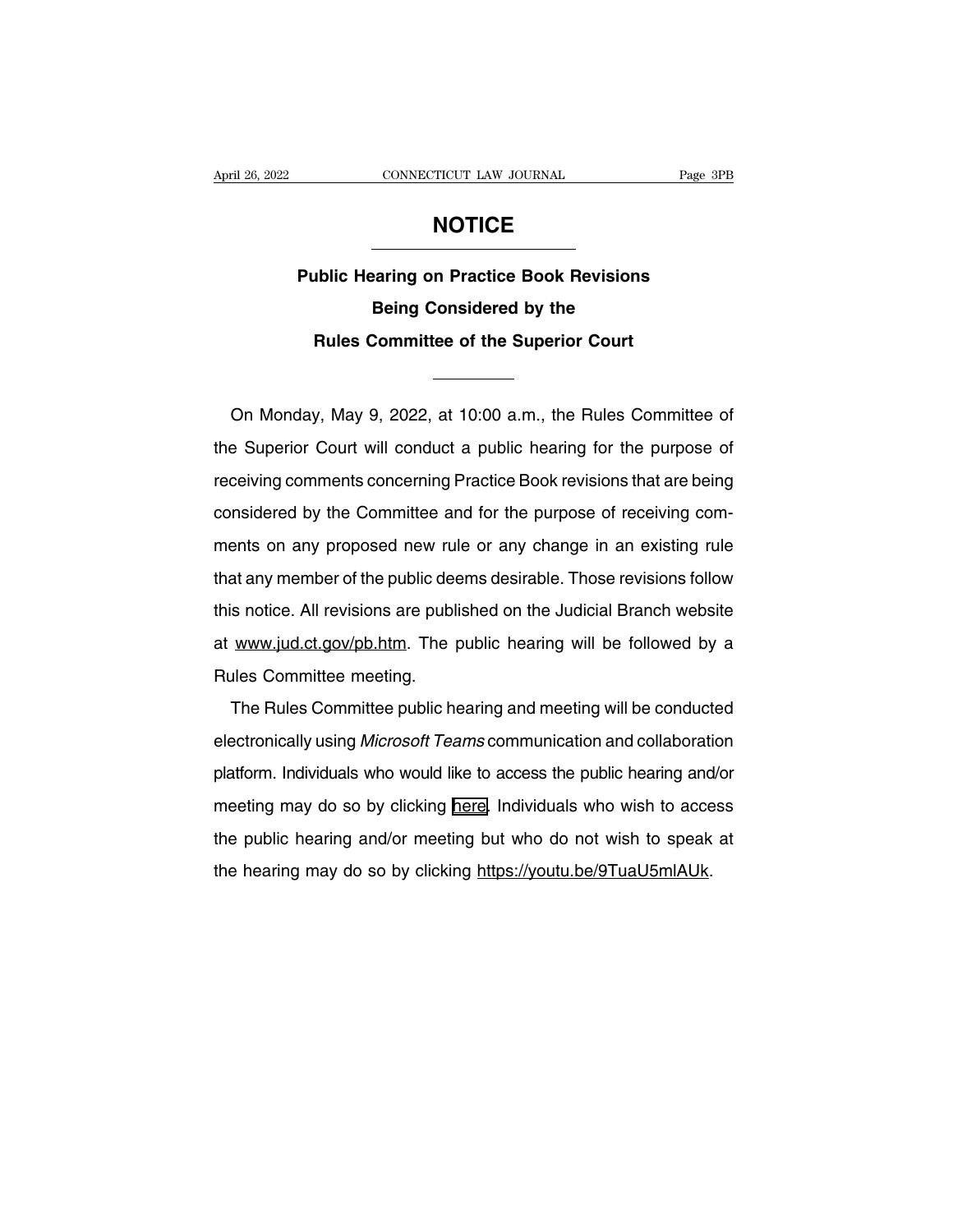It is important that certain procedures are followed by every individual<br>It is important that certain procedures are followed by every individual<br>In wishes to access the public hearing and/or meeting and for those Page 4PB CONNECTICUT LAW JOURNAL April 26, 2022<br>It is important that certain procedures are followed by every individual<br>who wishes to access the public hearing and/or meeting and for those<br>who wish to speak at the public It is important that certain procedures are followed by every individual<br>who wishes to access the public hearing and/or meeting and for those<br>who wish to speak at the public hearing. All individuals who access<br>the public h It is important that certain procedures are followed by every individual<br>who wishes to access the public hearing and/or meeting and for those<br>who wish to speak at the public hearing. All individuals who access<br>the public h and who wishes to access the public hearing and/or meeting and for those<br>who wish to speak at the public hearing. All individuals who access<br>the public hearing and meeting must at all times act in a professional<br>and respec who wish to speak at the public hearing and or incellig and ict inceed who wish to speak at the public hearing. All individuals who access the public hearing and meeting must at all times act in a professional and respectf who wish to speak at the pashs hearing.<br>the public hearing and meeting must at a<br>and respectful manner. Any individual wi<br>the Rules Committee to be disruptive or in<br>from the public hearing or meeting.<br>Individuals who would Individuals who would like to speak at the public hearing should cess the hearing or meeting.<br>Individuals who would like to speak at the public hearing should<br>cess the hearing one-half hour before the hearing begins in ord

the Rules Committee to be disruptive or inappropriate will be removed<br>from the public hearing or meeting.<br>Individuals who would like to speak at the public hearing should<br>access the hearing one-half hour before the hearing from the public hearing or meeting.<br>Individuals who would like to speak at the public hearing should<br>access the hearing one-half hour before the hearing begins in order<br>to be recognized and placed in line while waiting to Individuals who would like to speak at the public hearing should<br>access the hearing one-half hour before the hearing begins in order<br>to be recognized and placed in line while waiting to speak. Each such<br>speaker will be all harmadals who would like to opeak at the pashe hearing should<br>access the hearing one-half hour before the hearing begins in order<br>to be recognized and placed in line while waiting to speak. Each such<br>speaker will be allowe to be recognized and placed in line while waiting to speak. Each such<br>speaker will be allowed five minutes to offer remarks. Anyone who<br>believes that they cannot cover their remarks within the five minute<br>time period allow speaker will be allowed five minutes to offer remarks. Anyone who<br>believes that they cannot cover their remarks within the five minute<br>time period allowed during the public hearing, and anyone who does<br>not wish to speak at believes that they cannot cover their remarks within the five minute<br>time period allowed during the public hearing, and anyone who does<br>not wish to speak at the public hearing but wishes to offer comments<br>on the proposed r believes that they cannot cover their remarks within the five minute<br>time period allowed during the public hearing, and anyone who does<br>not wish to speak at the public hearing but wishes to offer comments<br>on the proposed r It wish to speak at the public hearing but wishes to offer comments<br>the proposed revisions, may submit their written comments to the<br>alles Committee by email at <u>RulesCommittee@jud.ct.gov</u>.<br>Any written comments should be r Fract Wish to up<br>
on the propos<br>
Rules Commit<br>
Any written<br>
3, 2022.

ittee@jud.ct.gov.<br>ved before Tuesday, May<br>Hon. Andrew J. McDonald<br>ittee of the Superior Court

Hon. Andrew J. McDonald<br>Chair, Rules Committee of the Superior Court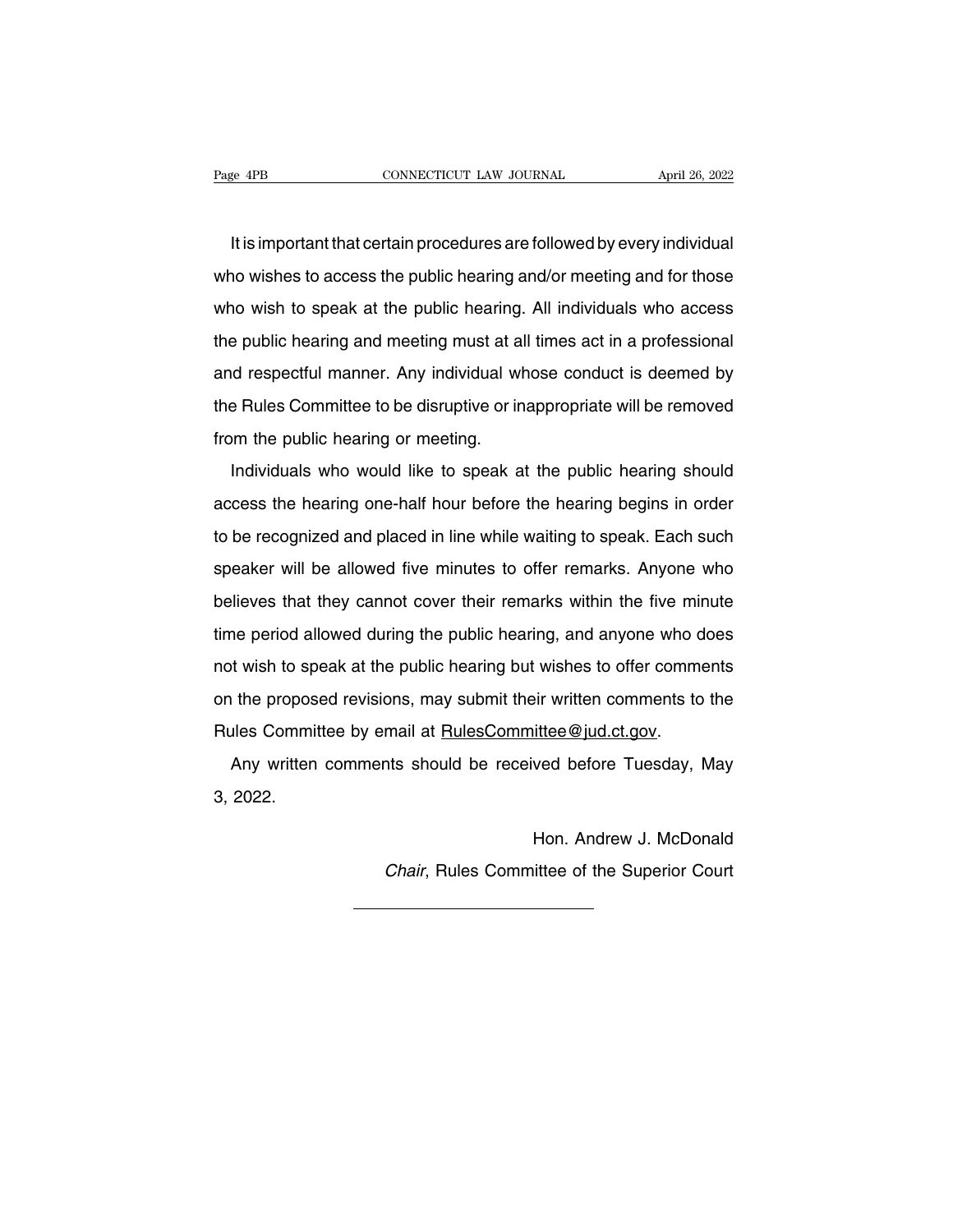### **INTRODUCTION**

The following are revisions that are being considered to the Practice<br>Dok. Revisions are indicated by brackets for deletions, underlines INTRODUCTION<br>
The following are revisions that are being considered to the Practice<br>
Book. Revisions are indicated by brackets for deletions, underlines<br>
for added language, and are explained by the commentary to the **Formally CONCYLOM**<br>The following are revisions that are being considered to the Practice<br>Book. Revisions are indicated by brackets for deletions, underlines<br>for added language, and are explained by the commentary to the<br>p The following are revisions that are being considered to the Practice<br>Book. Revisions are indicated by brackets for deletions, underlines<br>for added language, and are explained by the commentary to the<br>particular rule. The me remewing are revisions that all<br>Book. Revisions are indicated by<br>for added language, and are exp<br>particular rule. The designation "NE<br>proposed new rule and form. the commentary to the<br>ted with the title of each<br>Rules Committee of the<br>Superior Court nentary to the<br>the title of each<br>superior Court<br>Superior Court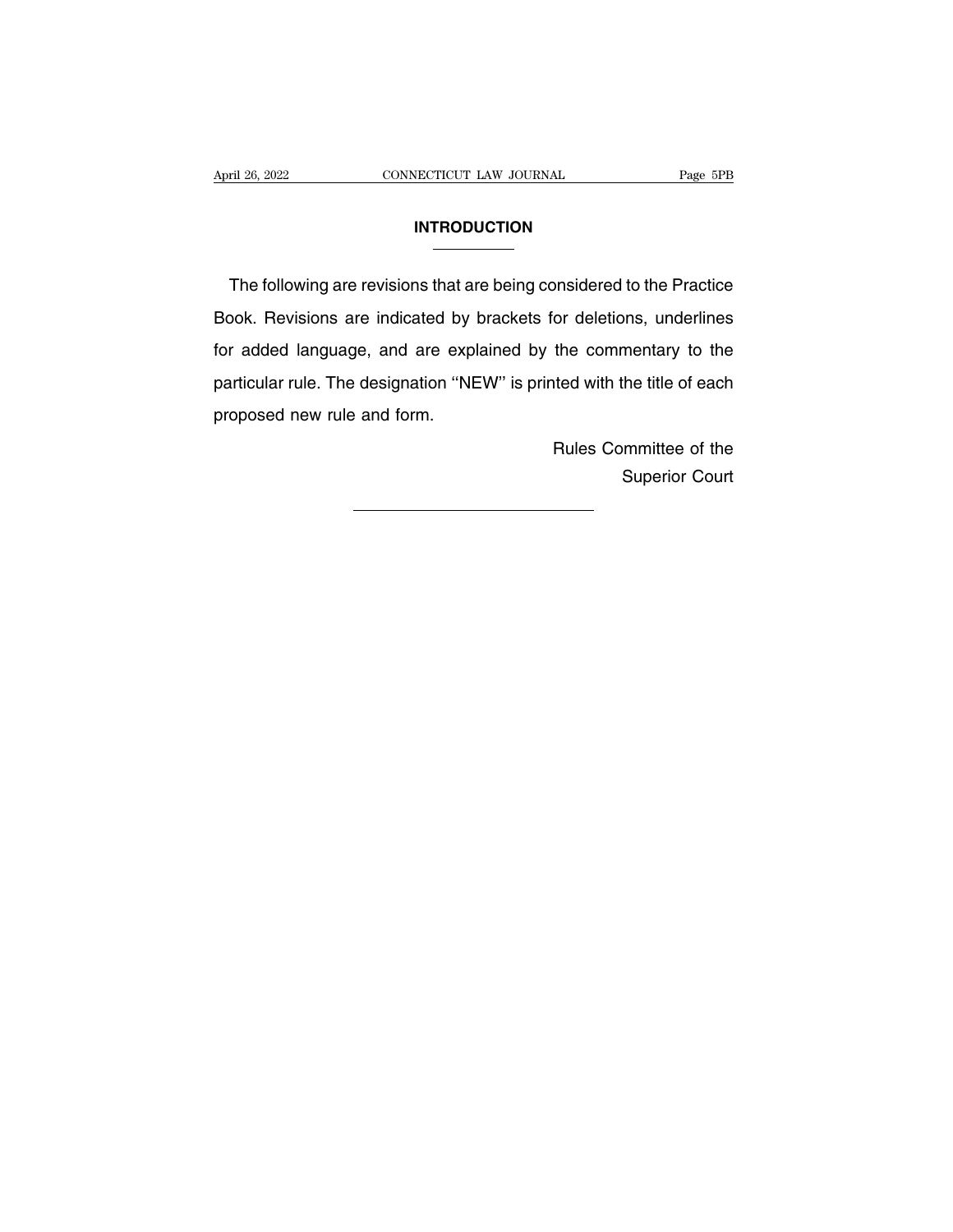## **Practice Book Revisions Being Considered by the<br>
Rules Committee of the Superior Court Rules CONNECTICUT LAW JOURNAL** *April 26, 2022*<br>**Practice Book Revisions Being Considered by the Rules Committee of the Superior Court Practice Book Revisions Being Considered by the<br>Rules Committee of the Superior Court<br>CHAPTER AND SECTION HEADING OF THE RULES** Rules Committee of the Superior Court<br>
TER AND SECTION HEADING OF THE RULES<br>
RULES OF PROFESSIONAL CONDUCT<br>
Client Louver Belationships

# **COLIGAT CONDUCT CONDUCT CONDUCT**<br>Client-Lawyer Relationships

Rule

RULES OF PROFESSIONA<br>Client-Lawyer Relation<br>1.15. Safekeeping Property

# **Client-Lawyer Relationships<br>mg Property<br>Law Firms and Associations**

Rule

1.15. Safekeeping Property<br>
Law Firms and Associations<br>
Rule<br>
5.5. Unauthorized Practice of Law

# **SUPERIOR COURT—GENERAL PROVISIONS**

## **CHAPTER 1<br>
CHAPTER 1<br>
CHAPTER 1<br>
OPE OF RULES SCOPE OF RULES**<br>CHAPTER 1<br>SCOPE OF RULES

Sec.

- 
- CHAPTER 1<br>
SCOPE OF RULES<br>
Sec.<br>
1-11A. Media Coverage of Arraignments<br>
1-11B. Media Coverage of Civil Proceedings<br>
1-11C. Media Coverage of Criminal Proceedings
- CHAPTER 1<br>
SCOPE OF RULES<br>
1-11A. Media Coverage of Arraignments<br>
1-11B. Media Coverage of Civil Proceedings<br>
1-11C. Media Coverage of Criminal Proceedings SECOPE OF RULES<br>
Sec.<br>
1-11A. Media Coverage of Arraignments<br>
1-11B. Media Coverage of Civil Proceedings<br>
1-11C. Media Coverage of Criminal Proceedings 1-11A. Media Coverage of Arraignments<br>1-11B. Media Coverage of Civil Proceedings<br>1-11C. Media Coverage of Criminal Proceedings<br>
CHAPTER 2

### **ATTORNEYS**

Sec.

- 
- CHAPTER 2<br>
CHAPTER 2<br>
Sec.<br>
2-4A. —Records of Bar Examining Committee<br>
2-5. —Examination of Candidates for Admission<br>
2.8 Qualifications for Admission CHAPTER 2<br>
2-4A. — Records of Bar Examining Committee<br>
2-5. — Examination of Candidates for Admission<br>
2-8. Qualifications for Admission<br>
2-8. Qualifications for Admission
- 
- CHAPTEN<br>
2-6. Records of Bar Examining Committe<br>
2-5. Examination of Candidates for Admis<br>
2-8. Qualifications for Admission<br>
2-9. Certification of Applicants Recommen EXECT:<br>
2-4A. — Records of Bar Examining Committee<br>
2-5. — Examination of Candidates for Admission<br>
2-8. Qualifications for Admission<br>
2-9. Certification of Applicants Recommended for Admission;<br>
Conditions of Admission --Records of Bar Examining Committee<br>
--Examination of Candidates for Admission<br>
Qualifications for Admission<br>
Certification of Applicants Recommended for Admission;<br>
Conditions of Admission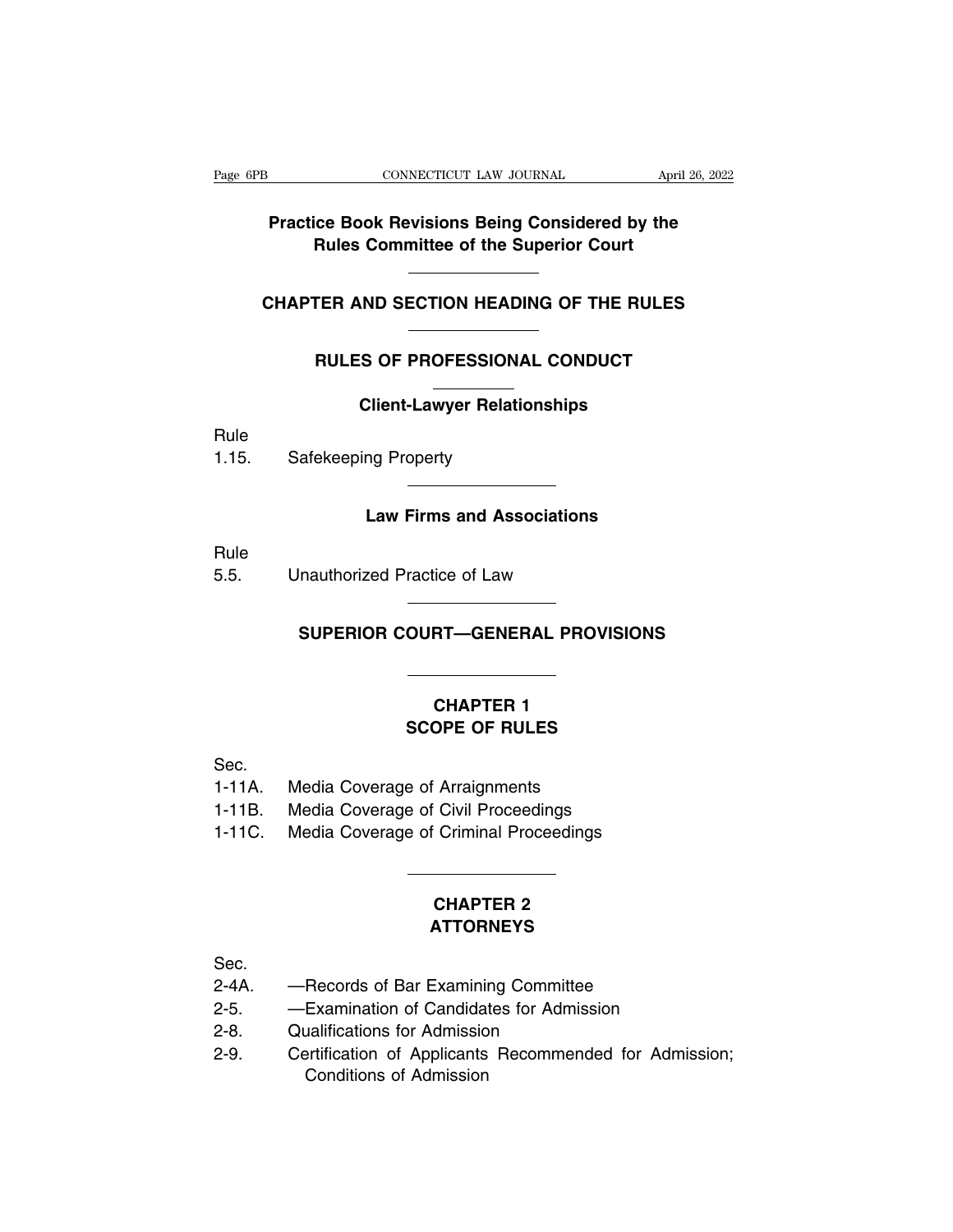| April 26, 2022 | CONNECTICUT LAW JOURNAL | Page 7PB |
|----------------|-------------------------|----------|

- 
- April 26, 2022<br>
2-10. Admission by Superior Court; Admission in Absentia<br>
2-13. Attorneys of Other Jurisdictions; Qualifications and Require-April 26, 2022<br>
2-10. Admission by Superior Court; Admission in Absentia<br>
2-13. Attorneys of Other Jurisdictions; Qualifications and Require-<br>
ments for Admission Admission by Superior Court; Admission in Absentia<br>Attorneys of Other Jurisdictions; Qualifications and Require-<br>ments for Admission<br>—Authorized House Counsel<br>—Attorney Appearing Pro Hac Vice 2-10. Admission by Superior Court: Admission 2-13. Attorneys of Other Jurisdictions; Q<br>2-13. Attorneys of Other Jurisdictions; Q<br>2-15A. —Authorized House Counsel<br>2-16. —Attorney Appearing Pro Hac Vie 2-10. Admission by Superior Court; Admission in Abs<br>2-13. Attorneys of Other Jurisdictions; Qualifications a<br>ments for Admission<br>2-15A. —Authorized House Counsel<br>2-16. —Attorney Appearing Pro Hac Vice<br>2-17. Foreign Legal C 2-10. Admission by Superior Court<u>; Admission in Absentia</u><br>2-13. Attorneys of Other Jurisdictions; Qualifications and Require-<br>ments for Admission<br>2-15A. —Authorized House Counsel<br>2-16. —Attorney Appearing Pro Hac Vice<br>2-1 2-13. Attorneys of Other Jurisdictions; Qualifications ar<br>
ments for Admission<br>
2-15A. —Authorized House Counsel<br>
2-16. —Attorney Appearing Pro Hac Vice<br>
2-17. Foreign Legal Consultants; Licensing Requirem<br>
2-27. Clients'
- 
- 
- ments for Admission<br>
2-15A. Authorized House Counsel<br>
2-16. Attorney Appearing Pro Hac Vice<br>
2-17. Foreign Legal Consultants; Licensing Requiren<br>
2-27. Clients' Funds; Attorney Registration<br>
2-44A. Definition 2-15A. — Authorized House Counsel<br>2-16. — Attorney Appearing Pro Hac Vice<br>2-17. Foreign Legal Consultants; Licensing Rec<br>2-27. Clients' Funds; Attorney Registration<br>2-44A. Definition of the Practice of Law<br>2-55A. Retiremen
- 
- 
- 

## Princy Registration<br>
actice of Law<br>
mey—Permanent<br> **CHAPTER 3<br>
PPEARANCES APPEARANCES**

### Sec.

CHAPTER 3<br>
Sec.<br>
3-9. Withdrawal of Appearance; Duration of Appearance

## PPEARANCES<br>
PPEARANCES<br>
earance; Duration of App<br> **CHAPTER 5<br>
TRIALS TRIALS**

Sec.

CHAPTER 5<br>
Sec.<br>
5-12. (NEW) Objection to the Use of a Peremptory Challenge TRIALS<br>
(NEW) Objection to the Use of a Peremptory Challenge<br>
SUPERIOR COURT—PROCEDURE IN CIVIL MATTERS

### **CHAPTER 13 COURT—PROCEDURE IN CIVIL MATTERS<br>
CHAPTER 13<br>
DISCOVERY AND DEPOSITIONS** CHAPTER 13<br>
DISCOVERY AND DEPOSITION<br>
Sec.<br>
13-8. —Objections to Interrogatories<br>
13-10. —Responses to Requests for Production CHAPTER 13<br>DISCOVERY AND DEPOSITIONS<br>13-8. — Objections to Interrogatories<br>13-10. — Responses to Requests for Production; Objections

- Sec.
- 
- 

## **CHAPTER 16**<br> **CHAPTER 16**<br> **CHAPTER 16**<br> **CHAPTER 16**<br> **CURY TRIALS The Sequests for Production; Obje <br>
<b>CHAPTER 16<br>
JURY TRIALS**

Sec.

CHA<br>
CHA<br>
JURY<br>
Sec.<br>
16-5. Peremptory Challenges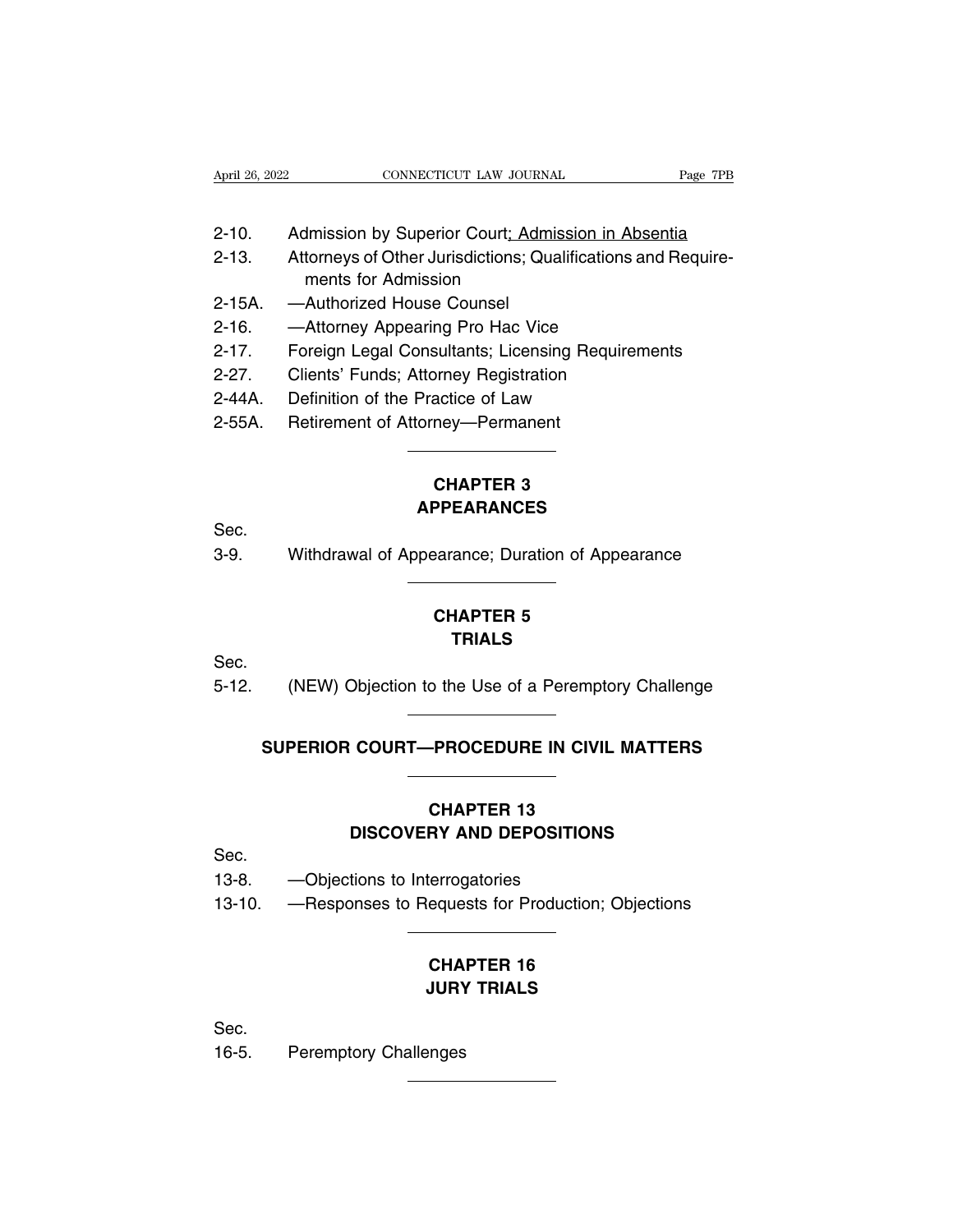### **CTICUT LAW JOURNAL<br>CHAPTER 23<br>REMEDIES AND PROCE MISCELLANEOUS REMEDIES AND PROCEDURES** CHAPTER 23<br>MISCELLANEOUS REMEDIES AND PROCEDURES<br>23-1. Arbitration; Confirming, Correcting or Vacating Award MISCELLANEOUS REMEDIES AND PROCEDURES<br>
Arbitration; Confirming, Correcting or Vacating Award<br>
SUPERIOR COURT—PROCEDURE IN JUVENILE MATTERS

Sec.

## 1. Arbitration; Confirming, Correcting or Vacating Award<br> **SUPERIOR COURT—PROCEDURE IN JUVENILE MATTERS<br>
CHAPTER 26<br>
GENERAL PROVISIONS**

# **CHAPTER 26**<br>
GENERAL PROVISIONS<br>
PRICEDURE IN JUVENILE MATT<br>
CHAPTER 26<br>
GENERAL PROVISIONS<br>
PRICEDIA to Proceedings on Juvenile M

Sec.

SUPERIOR COURT—PROCEDURE IN JUVENILE MATTERS<br>
CHAPTER 26<br>
GENERAL PROVISIONS<br>
26-1. Definitions Applicable to Proceedings on Juvenile Matters

### CHAPTER 26<br>ERAL PROVISIONS<br>ble to Proceedings on Ju<br>CHAPTER 27<br>V AND PROCESSING OI<br>COMPLAINTS OP PETIT **GENERAL PROVISIONS<br>
ions Applicable to Proceedings on Juvenile Matters<br>
CHAPTER 27<br>
RECEPTION AND PROCESSING OF<br>
NQUENCY COMPLAINTS OR PETITIONS DEFINITIONS Applicable to Proceedings on Juvenile Matters<br>
CHAPTER 27<br>
RECEPTION AND PROCESSING OF<br>
DELINQUENCY COMPLAINTS OR PETITIONS** CHAPTER 27<br>
RECEPTION AND PROCESSING OF<br>
DELINQUENCY COMPLAINTS OR PETITIONS<br>
Sec.<br>
27-1A. Referrals for Nonjudicial Handling of Delinquency Com-<br>
plaints

Sec.

- plaints
- RECEPTION AND PROCESSING OF<br>DELINQUENCY COMPLAINTS OR PETITIONS<br>Sec.<br>27-1A. Referrals for Nonjudicial Handling of Delinquency Com-<br>plaints<br>27-4A. Ineligibility for Nonjudicial Handling <u>or Diversion</u> of Delin-<br>quency Compl **DELINQUENCY COMPL<br>
Experiency for Nonjudicial<br>
plaints<br>
eligibility for Nonjudicial<br>
quency Complaint<br>
Allergy Complaint pudicial Handling of Delinople 1**<br> **CHAPTER 30**<br> **CHAPTER 30**<br> **CHAPTER 30**

### **DETENTION**

Sec.

- 
- **CHAPTER 30<br>
<b>CHAPTER 30**<br> **Sec.**<br>
30-1A. Admission to [Detention] <u>a Juvenile Residential Center</u><br>
30-2A. Nondelinquent Juvenile Runaway from Another State and<br>
Detention **CHAPTER 30<br>
DETENTION<br>
30-1A.** Admission to [Detention] <u>a Juvenile Residential Center</u><br>
30-2A. Nondelinquent Juvenile Runaway from Another State and<br>
Detention<br>
20.3 Advisement of Piebts **Detention DETENTION**<br>
Sec.<br>
30-1A. Admission to [Detention] a Juve<br>
30-2A. Nondelinquent Juvenile Runaw<br>
Detention<br>
30-3. Advisement of Rights<br>
30-4. Notice to Parents by [Detention]
- 
- Sec.<br>
30-1A. Admission to [Detention] <u>a Juvenile Residential Center</u><br>
30-2A. Nondelinquent Juvenile Runaway from Another State and<br>
Detention<br>
30-3. Advisement of Rights<br>
30-4. Notice to Parents by [Detention] Juvenile Re Personnel 30-2A. Mondelinquent Juvenile Runaway fro<br>30-2A. Nondelinquent Juvenile Runaway fro<br>30-3. Advisement of Rights<br>30-4. Notice to Parents by [Detention] Juver<br>Personnel<br>30-5. Detention Time Limitations<br>30-6. Basis for Detenti Detention<br>
Detention<br>
30-3. Advisement of Rights<br>
30-4. Notice to Parents by [Detention<br>
Personnel<br>
30-5. Detention Time Limitations<br>
30-6. Basis for Detention<br>
30-8. Initial Order for Detention; Wai<br>
30-10. Orders of a Ju 30-3. Advisement of Rights<br>
30-4. Notice to Parents by [Detention] Juvenile Residential Cent<br>
Personnel<br>
30-5. Detention Time Limitations<br>
30-6. Basis for Detention<br>
30-8. Initial Order for Detention; Waiver of Hearing<br>
30 30-4. Notice to Parents by [Detention] Juvenile Residential Center<br>
Personnel<br>
30-5. Detention Time Limitations<br>
30-6. Basis for Detention<br>
30-8. Initial Order for Detention; Waiver of Hearing<br>
30-10. Orders of a Judicial 30-5. Personnel<br>
20-5. Detention Time Limitations<br>
30-6. Basis for Detention<br>
30-8. Initial Order for Detention; Waiver of<br>
30-10. Orders of a Judicial Authority after Initial Orders of a Judicial Authority after Initial O
- 
- 
- 
- 
-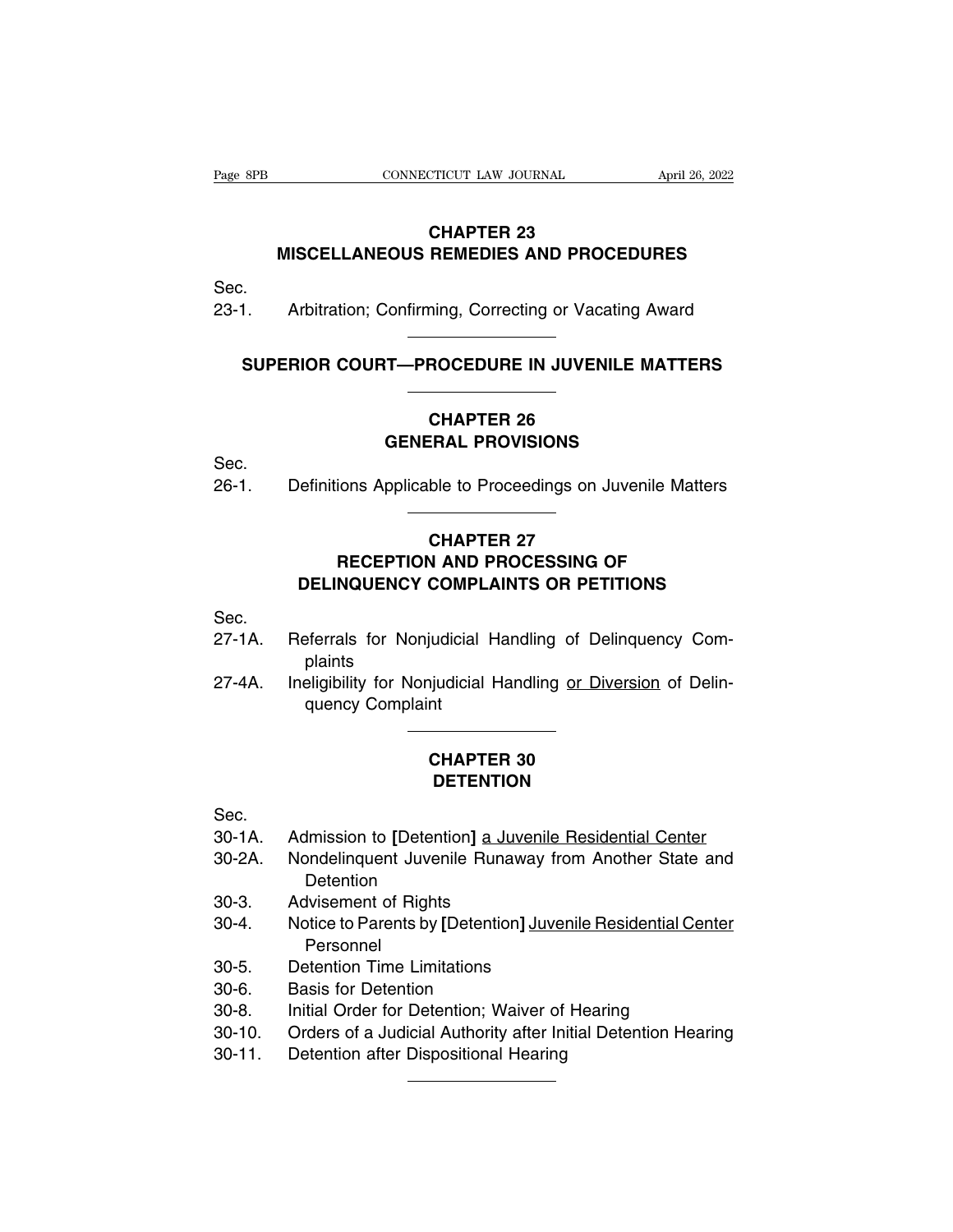### **CONNECTICUT LAW JOURNAL**<br>CHAPTER 35a<br>HEARINGS CONCERNING NEGLECTED,<br>ABUSED AND UNCARED FOR CHILDREN AND **EXAMPLE CONNECTICUT LAW JOURNAL**<br> **CHAPTER 35a<br>
HEARINGS CONCERNING NEGLECTED,<br>
JSED AND UNCARED FOR CHILDREN AND<br>
TEPMINATION OF PAPENTAL PIGHTS CONNECTICUT LAW JOURNAL** Page 9PB<br> **CHAPTER 35a<br>
HEARINGS CONCERNING NEGLECTED,<br>
ABUSED AND UNCARED FOR CHILDREN AND<br>
TERMINATION OF PARENTAL RIGHTS TEAM CONNECTICUT LAW JOURNAL** Page 9PB<br> **TEARINGS CONCERNING NEGLECTED,**<br> **TEARINGS CONCERNING NEGLECTED,**<br>
SED AND UNCARED FOR CHILDREN AND<br>
TERMINATION OF PARENTAL RIGHTS CHAPTER 35a<br>HEARINGS CONCERNING NEGLECTED,<br>ABUSED AND UNCARED FOR CHILDREN AND<br>TERMINATION OF PARENTAL RIGHTS<br>Sec.<br>Adjudication upon Acceptance of Admission or [Written]<br>Plea of Nolo Contendere

Sec.

TERMINATION OF PARENTAL RIGHTS<br>
Plea of Nolo Contendere<br>
SUPERIOR COURT—PROCEDURE IN CRIMINAL MATTERS FEHIMINATION OF PARENTAL RIGHTS<br>-1. Adjudication upon Acceptance of Admission or [Written]<br>Plea of Nolo Contendere<br>SUPERIOR COURT—PROCEDURE IN CRIMINAL MATTERS

### Acceptance of Admission<br>
Intendere<br> **CHAPTER 42<br>
CHAPTER 42<br>
AL PROCEDURE TRIAL PROCEDURE** SUPERIOR COURT—PROCEDURE IN CRIMINA<br>
CHAPTER 42<br>
TRIAL PROCEDURE<br>
Sec. 42-13. —Peremptory Challenges

### CHAPTER 42<br>
TRIAL PROCEDURE<br>
42-13. —Peremptory Challenges<br>
CHAPTER 43<br>
SENTENCING, JUDGMENT, AND APPEAL **SENTENCING TRIAL PROCEDURE<br>
SENTENCING, JUDGMENT, AND APPEAL** Gec. 42-13. — Feremptory Challenges<br>
CHAPTER 43<br>
SENTENCING, JUDGMENT, AND A<br>
Sec. 43-39. Speedy Trial; Time Limitations<br>
43-41. — Motion for Speedy Trial; Dismissal CHAPTER 43<br>
SENTENCING, JUDGMENT, AND AF<br>
Sec.<br>
43-39. Speedy Trial; Time Limitations<br>
43-41. —Motion for Speedy Trial; Dismissal

Sec.

# Time Limitations<br>
Speedy Trial; Dismissal<br> **APPENDIX OF FORMS**<br> **APPENDIX OF FORMS**

Form

203 Speedy Trial; Time Limitations<br>
203 Plaintiff's Interrogatories—Premises Liability Cases<br>
206 Plaintiff's Requests for Production—Premises Liability<br>
206 Plaintiff's Requests for Production—Premises Liability 206 Plaintiff's Requests for Production—Premises Liability<br>
206 Plaintiff's Requests for Production—Premises Liability<br>
206 Plaintiff's Requests for Production—Premises Liability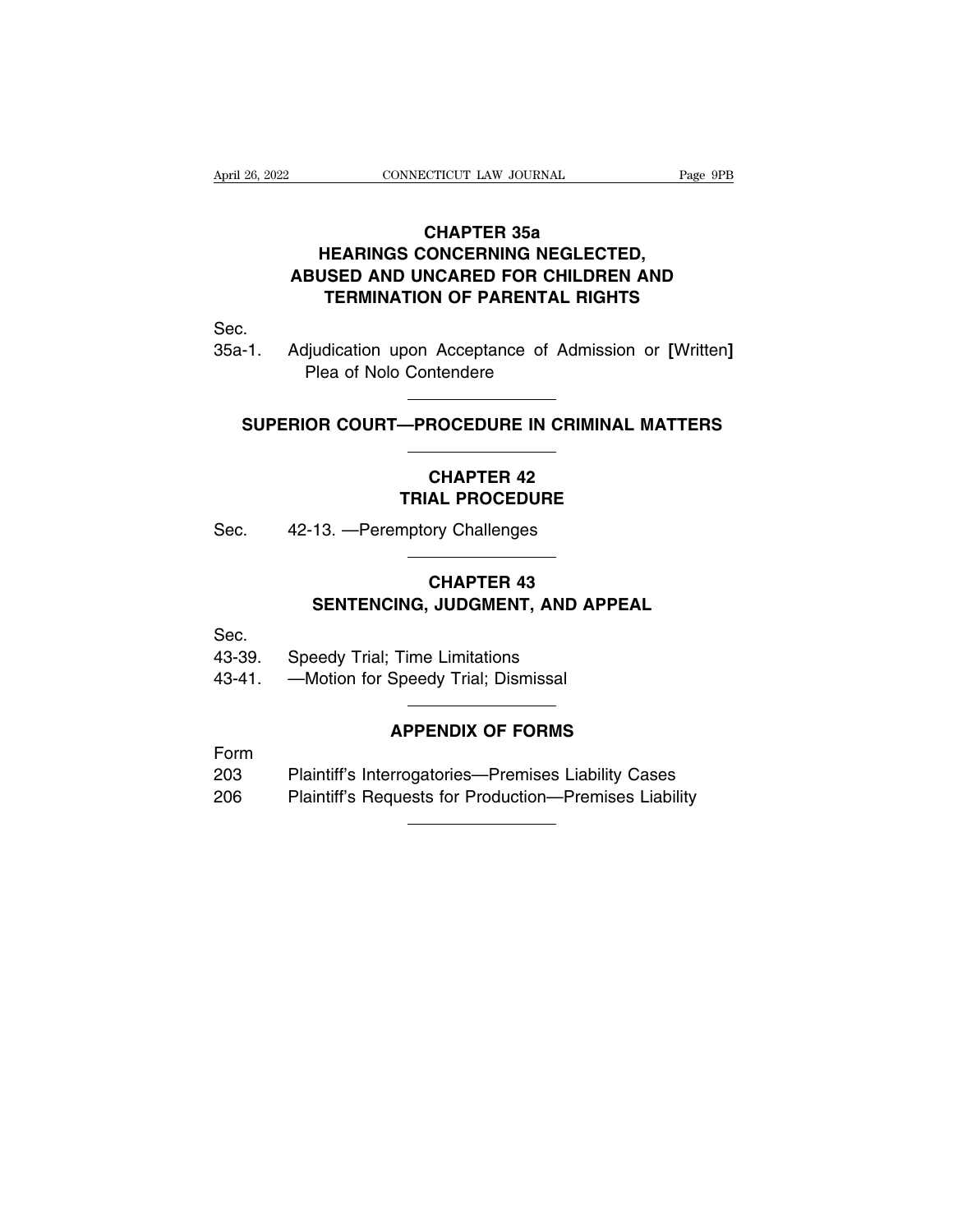## **PROPOSED AMENDMENTS TO THE<br>
ULES OF PROFESSIONAL CONDUCT EXAMPLE CONNECTICUT LAW JOURNAL** April 26, 202<br> **PROPOSED AMENDMENTS TO THE<br>
RULES OF PROFESSIONAL CONDUCT**<br>
Safekeeping Property Page 10PB<br> **RULES OF PROFESSIONAL CO**<br> **RULES OF PROFESSIONAL CO**<br> **RULES OF PROFESSIONAL CO**<br> **Rule 1.15. Safekeeping Property**<br>
(a) As used in this Rule, the terms below sh

PROPOSED AMENDMENTS TO THE<br>
RULES OF PROFESSIONAL CONDUCT<br>
Ile 1.15. Safekeeping Property<br>
(a) As used in this Rule, the terms below shall have the following<br>
eanings: meanings:

Ile 1.15. Safekeeping Property<br>(a) As used in this Rule, the terms below shall have the following<br>eanings:<br>(1) "Allowable reasonable fees" for IOLTA accounts are per check<br>arges, per deposit charges, a fee in lieu of a min (a) As used in this Rule, the terms below shall have the following<br>meanings:<br>(1) "Allowable reasonable fees" for IOLTA accounts are per check<br>charges, per deposit charges, a fee in lieu of a minimum balance,<br>federal deposi (a) As ascalin ans hate, the terms below shall have the following<br>meanings:<br>(1) "Allowable reasonable fees" for IOLTA accounts are per check<br>charges, per deposit charges, a fee in lieu of a minimum balance,<br>federal deposit (1) "Allowable reasonable fees" for IOLTA accordarges, per deposit charges, a fee in lieu of a federal deposit insurance fees, sweep fees, and a account administrative or maintenance fee.<br>(2) An "eligible institution" mean (1) Anowable reasonable recs for iOETM accounts are per cricial<br>arges, per deposit charges, a fee in lieu of a minimum balance,<br>deral deposit insurance fees, sweep fees, and a reasonable IOLTA<br>count administrative or maint

Federal deposit insurance fees, sweep fees, and a reasonable IOLTA<br>account administrative or maintenance fee.<br>(2) An "eligible institution" means (i) a bank or savings and loan<br>association authorized by federal or state la nection deposit insurance reces, sweep reces, and a reasonable recent administrative or maintenance fee.<br>
(2) An "eligible institution" means (i) a bank or savings and loan<br>
association authorized by federal or state law t (2) An "eligible institution" means (i) a bank or savings and loan<br>association authorized by federal or state law to do business in Con-<br>necticut, the deposits of which are insured by an agency of the United<br>States governm association authorized by federal or state law to do business in Connecticut, the deposits of which are insured by an agency of the United States government, or (ii) an open-end investment company registered with the Unit authorized by federal or state law to do business in Connecticut, the deposits of which are insured by an agency of the United<br>States government, or (ii) an open-end investment company registered<br>with the United States Sec States government, or (ii) an open-end investment company registered<br>with the United States Securities and Exchange Commission and<br>authorized by federal or state law to do business in Connecticut. In<br>addition, an eligible with the United States Securities and Exchange Commission and<br>authorized by federal or state law to do business in Connecticut. In<br>addition, an eligible institution shall meet the requirements set forth<br>in subsection (i) ( authorized by federal or state law to do business in Connecticut. In addition, an eligible institution shall meet the requirements set forth in subsection (i) (3) below. The determination of whether or not an institution i addition, an eligible institution shall meet the requirements set forth<br>in subsection (i) (3) below. The determination of whether or not an<br>institution is an eligible institution shall be made by the organization<br>designate in subsection (i) (3) below. The determination of whether or not an institution is an eligible institution shall be made by the organization designated by the judges of the Superior Court to administer the program pursuan in subsection (i) (b) below. The determination of whether of no<br>institution is an eligible institution shall be made by the organiza<br>designated by the judges of the Superior Court to administer<br>program pursuant to subsecti Signated by the judges of the Superior Court to administer the<br>ogram pursuant to subsection (i) (4) below, subject to the dispute<br>solution process provided in subsection (i) (4) (E) below.<br>(3) "Federal Funds Target Rate" m

program pursuant to subsection (i) (4) below, subject to the dispute<br>resolution process provided in subsection (i) (4) (E) below.<br>(3) "Federal Funds Target Rate" means the target level for the<br>federal funds rate set by the resolution process provided in subsection (i) (4) (E) below.<br>
(3) "Federal Funds Target Rate" means the target level for the<br>
federal funds rate set by the Federal Open Market Committee of the<br>
Board of Governors of the F (3) "Federal Funds Target Rate" means the target level for the federal funds rate set by the Federal Open Market Committee of the Board of Governors of the Federal Reserve System from time to time or, if such rate is no l If such a ranger rate incaris are targer fore the tederal funds rate set by the Federal Open Market Committee of the Board of Governors of the Federal Reserve System from time to time or, if such rate is no longer availabl Board of Governors of the Federal Reserve System from tior, if such rate is no longer available, any comparable success If such rate or successor rate is set as a range, the terr Funds Target Rate" means the upper limit of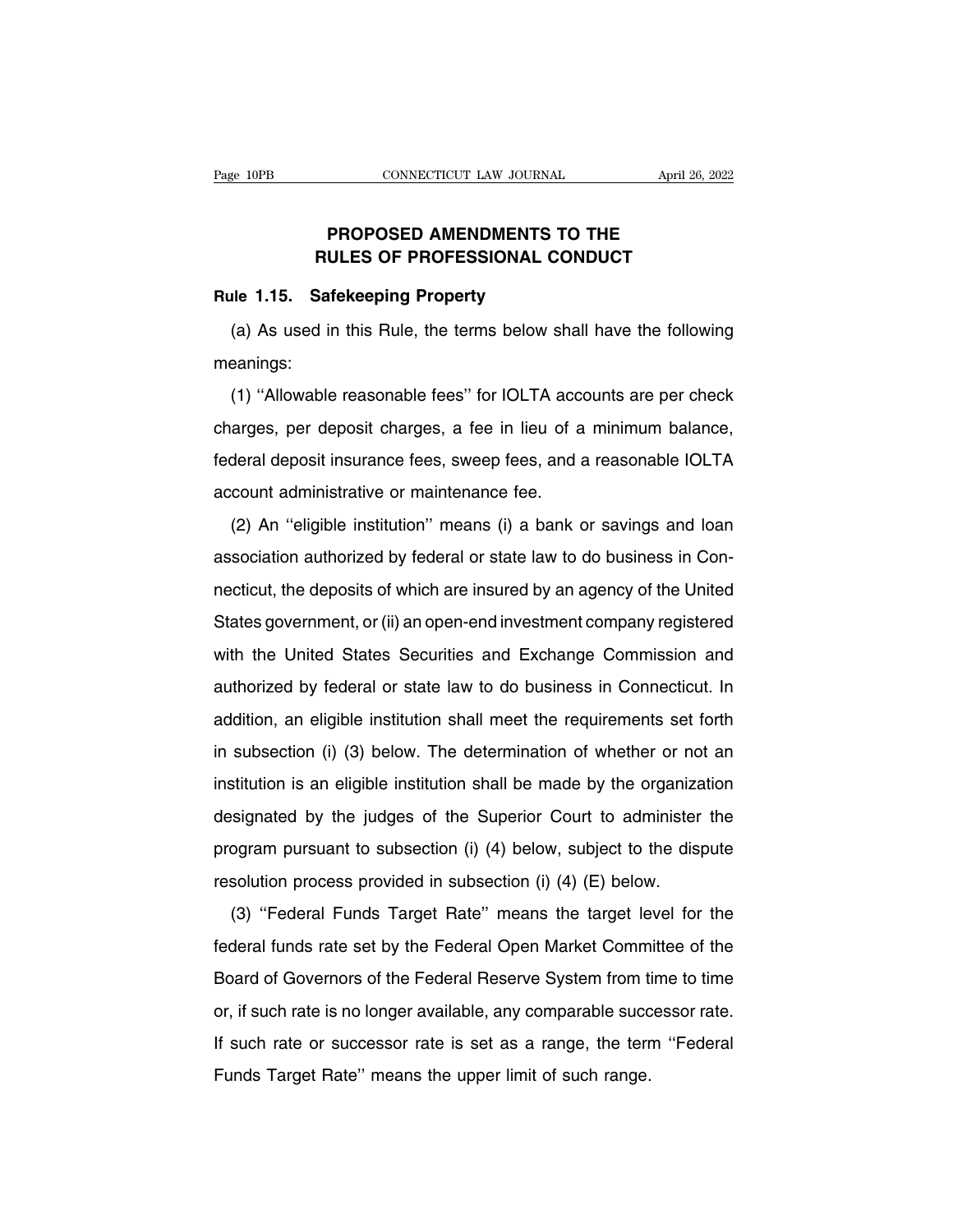(4) "Interest- or dividend-bearing account" means (i) an interest-<br>aring checking account, or (ii) an investment product which is a April 26, 2022 CONNECTICUT LAW JOURNAL Page 11PB<br>
(4) "Interest- or dividend-bearing account" means (i) an interest-<br>
bearing checking account, or (ii) an investment product which is a<br>
daily (overnight) financial institut data interest the contract of the contract of the contract of the contract of the contract of the contract bearing checking account, or (ii) an investment product which is a daily (overnight) financial institution repurcha (4) "Interest- or dividend-bearing account" means (i) an interest-<br>bearing checking account, or (ii) an investment product which is a<br>daily (overnight) financial institution repurchase agreement or an open-<br>end money marke (4) "Interest- or dividend-bearing account" means (i) an interest-<br>bearing checking account, or (ii) an investment product which is a<br>daily (overnight) financial institution repurchase agreement or an open-<br>end money marke bearing checking account, or (ii) an investment product which is a<br>daily (overnight) financial institution repurchase agreement or an open-<br>end money market fund. A daily financial institution repurchase<br>agreement must be daily (overnight) financial institution repurchase agreement or an open-<br>end money market fund. A daily financial institution repurchase<br>agreement must be fully collateralized by U.S. Government Securities<br>and may be estab end money market tund. A daily tinancial institution repurchase<br>agreement must be fully collateralized by U.S. Government Securities<br>and may be established only with an eligible institution that is "well-<br>capitalized" or " agreement must be tully collateralized by U.S. Government Securities<br>and may be established only with an eligible institution that is "well-<br>capitalized" or "adequately capitalized" as those terms are defined<br>by applicable and may be established only with an eligible institution that is "well-<br>capitalized" or "adequately capitalized" as those terms are defined<br>by applicable federal statutes and regulations. An open-end money<br>market fund must capitalized" or "adequately capitalized" as those terms are detined<br>by applicable federal statutes and regulations. An open-end money<br>market fund must be invested solely in U.S. Government Securities<br>or repurchase agreemen by applicable rederal statutes and regulations. An open-end money<br>market fund must be invested solely in U.S. Government Securities<br>or repurchase agreements fully collateralized by U.S. Government<br>Securities, must hold its market rund must be invested solely in U.S. Government Securities<br>or repurchase agreements fully collateralized by U.S. Government<br>Securities, must hold itself out as a "money market fund" as that term<br>is defined by federa or repurchase agreements tully collaterall:<br>Securities, must hold itself out as a "money<br>is defined by federal statutes and regulatio<br>Company Act of 1940 and, at the time of tl<br>total assets of at least \$250,000,000.<br>(5) "I ecurities, must hold itself out as a "money market fund" as that term<br>defined by federal statutes and regulations under the Investment<br>ompany Act of 1940 and, at the time of the investment, must have<br>tal assets of at least

is defined by federal statutes and regulations under the Investment<br>Company Act of 1940 and, at the time of the investment, must have<br>total assets of at least \$250,000,000.<br>(5) "IOLTA account" means an interest- or dividen Company Act of 1940 and, at the time of the investment, must have<br>total assets of at least \$250,000,000.<br>(5) "IOLTA account" means an interest- or dividend-bearing account<br>established by a lawyer or law firm for clients' f total assets of at least \$250,000,000.<br>
(5) "IOLTA account" means an interest- or dividend-bearing account<br>
established by a lawyer or law firm for clients' funds at an eligible<br>
institution from which funds may be withdra (5) "IOLTA account" means an interest- or dividend-bearing account<br>established by a lawyer or law firm for clients' funds at an eligible<br>institution from which funds may be withdrawn upon request by the<br>depositor without d established by a lawyer or law firm for clients' funds at an eligible<br>institution from which funds may be withdrawn upon request by the<br>depositor without delay. An IOLTA account shall include only client<br>or third person fu institution from which funds may be withdrawn upon request by the<br>depositor without delay. An IOLTA account shall include only client<br>or third person funds, except as permitted by subsection (i) (6) below.<br>The determinatio depositor without delay. An IOLTA account shall include only client<br>or third person funds, except as permitted by subsection (i) (6) below.<br>The determination of whether or not an interest- or dividend-bearing<br>account meets or third person tunds, except as permitted by subsection (i) (6) belo<br>The determination of whether or not an interest- or dividend-beari<br>account meets the requirements of an IOLTA account shall be ma<br>by the organization de ie determination of whether or not an interest- or dividend-bearing<br>
count meets the requirements of an IOLTA account shall be made<br>
the organization designated by the judges of the Superior Court to<br>
lminister the program

account meets the requirements of an IOLTA account shall be made<br>by the organization designated by the judges of the Superior Court to<br>administer the program pursuant to subsection (i) (4) below.<br>(6) "Non-IOLTA account" me by the organization designated by the judges of the Superior C<br>administer the program pursuant to subsection (i) (4) below.<br>(6) "Non-IOLTA account" means an interest- or dividend-<br>account, other than an IOLTA account, from Iminister the program pursuant to subsection (i) (4) below.<br>(6) "Non-IOLTA account" means an interest- or dividend-bearing<br>count, other than an IOLTA account, from which funds may be<br>thdrawn upon request by the depositor w (6) "Non-IOLTA account" means an interest- or dividend-bearing<br>account, other than an IOLTA account, from which funds may be<br>withdrawn upon request by the depositor without delay.<br>(7) "U.S. Government Securities" means dir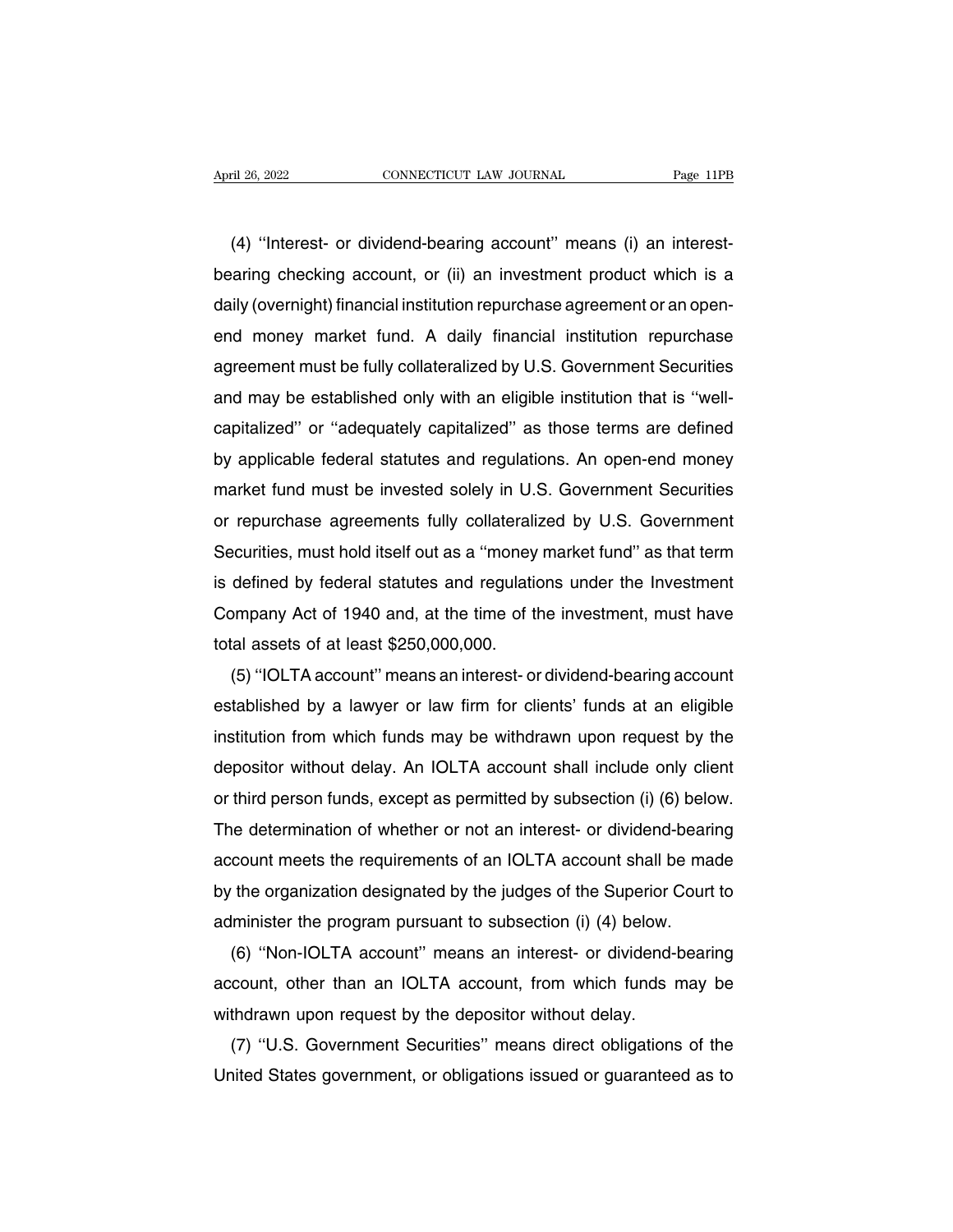Page 12PB CONNECTICUT LAW JOURNAL April 26, 2022<br>principal and interest by the United States or any agency or instrumen-<br>tality thereof, including United States government-sponsored enter-Trage 12PB<br>
Transform the CONNECTICUT LAW JOURNAL April 26, 2022<br>
principal and interest by the United States or any agency or instrumentality<br>
thereof, including United States government-sponsored enter-<br>
prises, as such principal and interest by the United States or any agency or instrumentality thereof, including United States government-sponsored enterprises, as such term is defined by applicable federal statutes and regu-<br>lations. lations. incipal and interest by the United States or any agency or instrumen-<br>ity thereof, including United States government-sponsored enter-<br>ises, as such term is defined by applicable federal statutes and regu-<br>ions.<br>(b) A lawy

tality thereof, including United States government-sponsored enter-<br>prises, as such term is defined by applicable federal statutes and regu-<br>lations.<br>(b) A lawyer shall hold property of clients or third persons that is in<br> prises, as such term is defined by applicable federal statutes and regulations.<br>
(b) A lawyer shall hold property of clients or third persons that is in<br>
a lawyer's possession in connection with a representation separate<br> lations.<br>
(b) A lawyer shall hold property of clients or third persons that is in<br>
a lawyer's possession in connection with a representation separate<br>
from the lawyer's own property. Funds shall be kept in a separate<br>
acco (b) A lawyer shall hold property of clients or third persons that is in<br>a lawyer's possession in connection with a representation separate<br>from the lawyer's own property. Funds shall be kept in a separate<br>account maintaine a lawyer's possession in connection with a representation separate<br>from the lawyer's own property. Funds shall be kept in a separate<br>account maintained in the state where the lawyer's office is situated<br>or elsewhere with t from the lawyer's own property. Funds shall be kept in a separate<br>account maintained in the state where the lawyer's office is situated<br>or elsewhere with the consent of the client or third person. Other<br>property shall be i account maintained in the state where the lawyer's office is situated<br>or elsewhere with the consent of the client or third person. Other<br>property shall be identified as such and appropriately safeguarded.<br>Complete records or elsewhere with the consent of the clien<br>property shall be identified as such and ap<br>Complete records of such account funds and<br>kept by the lawyer and shall be preserved for<br>after termination of the representation.<br>(c) A operty shall be identified as such and appropriately safeguarded.<br>
Sumplete records of such account funds and other property shall be<br>
pt by the lawyer and shall be preserved for a period of seven years<br>
ter termination of

Complete records of such account funds and other property shall be<br>kept by the lawyer and shall be preserved for a period of seven years<br>after termination of the representation.<br>(c) A lawyer may deposit the lawyer's own fu kept by the lawyer and shall be preserved for a period of seven years<br>after termination of the representation.<br>(c) A lawyer may deposit the lawyer's own funds in a client trust<br>account for the sole purposes of paying bank after termination of the representation.<br>
(c) A lawyer may deposit the lawyer's own funds in a client trus<br>
account for the sole purposes of paying bank service charges on tha<br>
account or obtaining a waiver of fees and ser (c) A lawyer may deposit the lawyer's own funds in a client trust<br>count for the sole purposes of paying bank service charges on that<br>count or obtaining a waiver of fees and service charges on the<br>count, but only in an amou

account for the sole purposes of paying bank service charges on that<br>account or obtaining a waiver of fees and service charges on the<br>account, but only in an amount necessary for those purposes.<br>(d) Absent a written agreem account or obtaining a waiver of fees and service charges on the<br>account, but only in an amount necessary for those purposes.<br>(d) Absent a written agreement with the client otherwise, a lawyer<br>shall deposit into a client t account, but only in an amount necessary fo<br>
(d) Absent a written agreement with the c<br>
shall deposit into a client trust account legal<br>
have been paid in advance, to be withdraw<br>
fees are earned or expenses incurred.<br>
(e) (d) Absent a written agreement with the client otherwise, a lawyer<br>all deposit into a client trust account legal fees and expenses that<br>we been paid in advance, to be withdrawn by the lawyer only as<br>sa are earned or expens

shall deposit into a client trust account legal fees and expenses that<br>have been paid in advance, to be withdrawn by the lawyer only as<br>fees are earned or expenses incurred.<br>(e) Upon receiving funds or other property in wh have been paid in advance, to be withdrawn by the lawyer only as<br>fees are earned or expenses incurred.<br>(e) Upon receiving funds or other property in which a client or third<br>person has an interest, a lawyer shall promptly n fees are earned or expenses incurred.<br>
(e) Upon receiving funds or other property in which a client or third<br>
person has an interest, a lawyer shall promptly notify the client or third<br>
person. Except as stated in this Rul (e) Upon receiving funds or other property in which a client or third<br>person has an interest, a lawyer shall promptly notify the client or third<br>person. Except as stated in this Rule or otherwise permitted by law<br>or by agr person has an interest, a lawyer shall promptly notify the client or third<br>person. Except as stated in this Rule or otherwise permitted by law<br>or by agreement with the client or third person, a lawyer shall promptly<br>delive person. Except as stated in this Rule or otherwise permitted by law<br>or by agreement with the client or third person, a lawyer shall promptly<br>deliver to the client or third person any funds or other property that<br>the client or by agreement with the client or third person, a lawyer shall promptly deliver to the client or third person any funds or other property that the client or third person is entitled to receive and, upon request by the cli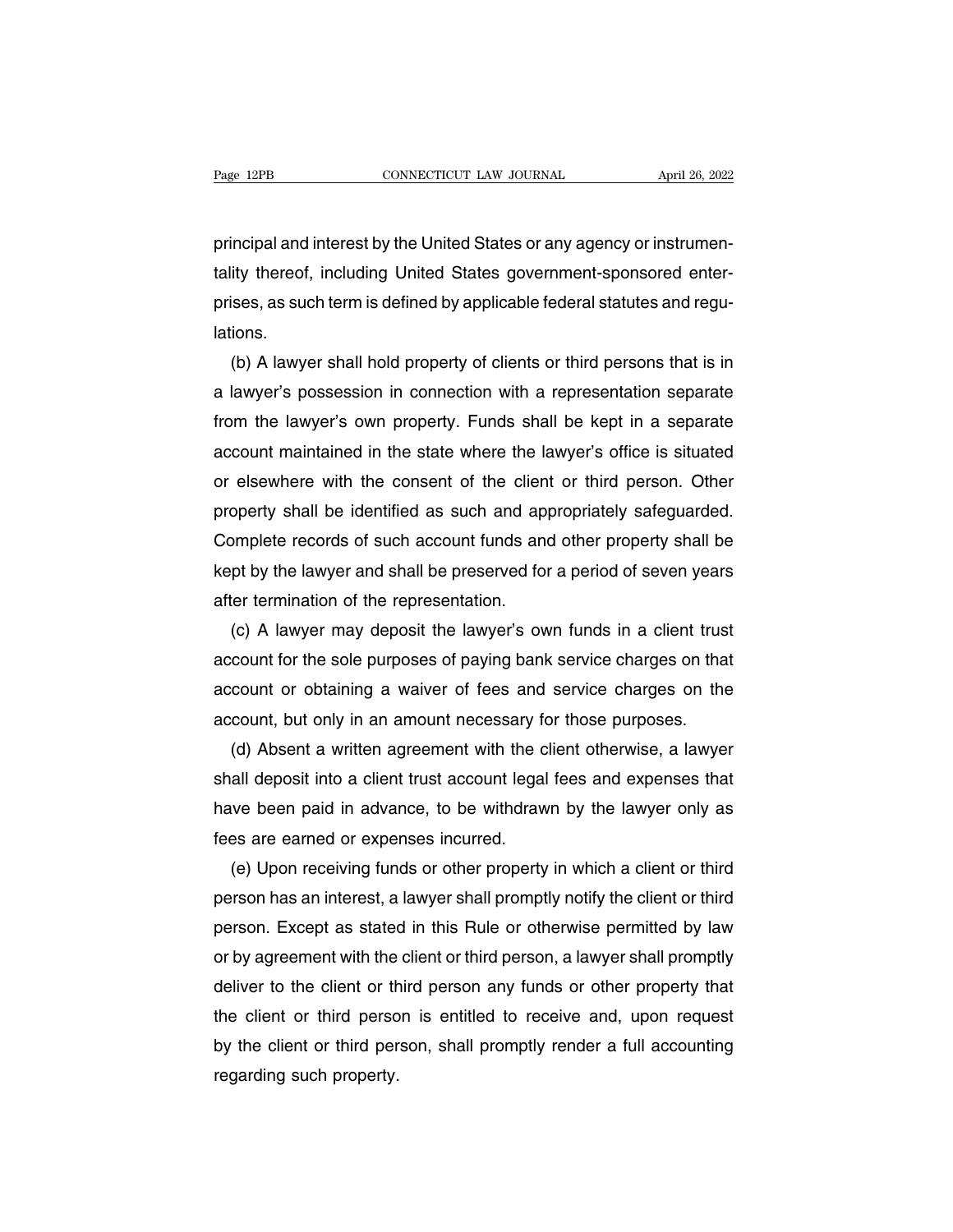(f) When in the course of representation a lawyer is in possession<br>property in which two or more persons (one of whom may be the April 26, 2022 CONNECTICUT LAW JOURNAL Page 13PB<br>
(f) When in the course of representation a lawyer is in possession<br>
of property in which two or more persons (one of whom may be the<br>
lawyer) have interests, the property s (f) When in the course of representation a lawyer is in possession<br>of property in which two or more persons (one of whom may be the<br>lawyer) have interests, the property shall be kept separate by the<br>lawyer until any compet (f) When in the course of representation a lawyer is in possession<br>of property in which two or more persons (one of whom may be the<br>lawyer) have interests, the property shall be kept separate by the<br>lawyer until any compet (r) When in the course of representation a lawyer is in possession<br>of property in which two or more persons (one of whom may be the<br>lawyer) have interests, the property shall be kept separate by the<br>lawyer until any compet of property in which two or more persons (one of whom may be the<br>lawyer) have interests, the property shall be kept separate by the<br>lawyer until any competing interests are resolved. The lawyer shall<br>promptly distribute al lawyer) have interests, the property shall be kept separate by the<br>lawyer until any competing interests are resolved. The lawyer shall<br>promptly distribute all portions of the property as to which the lawyer<br>is able to iden lawyer until any competing interests are resolved. The lawyer shall<br>promptly distribute all portions of the property as to which the lawyer<br>is able to identify the parties that have interests and as to which there<br>are no c promptly distribute all portions of the property as to which the lawyer<br>is able to identify the parties that have interests and as to which there<br>are no competing interests. Where there are competing interests in<br>the prope able to identity the parties that have interests and as to which there<br>e no competing interests. Where there are competing interests in<br>e property or a portion of the property, the lawyer shall segregate<br>id safeguard the p

are no competing interests. Where there are competing interests in<br>the property or a portion of the property, the lawyer shall segregate<br>and safeguard the property subject to the competing interests.<br>(g) The word "interest the property or a portion of the property, the lawyer shall segregate<br>and safeguard the property subject to the competing interests.<br>(g) The word "interest(s)" as used in this subsection and subsections<br>(e) and (f) means m and sateguard the property subject to the competing interests.<br>
(g) The word "interest(s)" as used in this subsection and subsections<br>
(e) and (f) means more than the mere assertion of a claim by a third<br>
party. In the eve (g) The word "interest(s)" as used in this subsection and subsections<br>(e) and (f) means more than the mere assertion of a claim by a third<br>party. In the event a lawyer is notified by a third party or a third party's<br>agent (e) and (f) means more than the mere assertion of a claim by a third<br>party. In the event a lawyer is notified by a third party or a third party's<br>agent of a claim to funds held by the lawyer on behalf of a client, but<br>it i party. In the event a lawyer is notitied by a third party or a third party's<br>agent of a claim to funds held by the lawyer on behalf of a client, but<br>it is unclear to the lawyer whether the third party has a valid interest<br> agent of a claim to tunds held by the lawyer on behalf of a client, but<br>it is unclear to the lawyer whether the third party has a valid interest<br>within the meaning of this Rule, the lawyer may make a written request<br>that t it is unclear to the lawyer whether the third party has a valid interest<br>within the meaning of this Rule, the lawyer may make a written request<br>that the third party or third party's agent provide the lawyer such<br>reasonable within the meaning of this Rule, the lawyer may make a written request<br>that the third party or third party's agent provide the lawyer such<br>reasonable information and/or documentation as needed to assist the<br>lawyer in deter that the third party or third party's agent provide the lawyer such<br>reasonable information and/or documentation as needed to assist the<br>lawyer in determining whether substantial grounds exist for the third<br>party's claim to reasonable information and/or documentation as n<br>lawyer in determining whether substantial ground<br>party's claim to the funds. If the third party or<br>fails to comply with such a request within sixty da<br>distribute the funds i wyer in determining whether substantial grounds exist for the third<br>irty's claim to the funds. If the third party or third party's agent<br>Is to comply with such a request within sixty days, the lawyer may<br>stribute the funds

party's claim to the tunds. If the third party or third party's agent<br>fails to comply with such a request within sixty days, the lawyer may<br>distribute the funds in question to the client.<br>(h) Notwithstanding subsections (b talls to comply with such a request within sixty days, the lawyer may<br>distribute the funds in question to the client.<br>(h) Notwithstanding subsections (b), (c), (d), (e) and (f), lawyers and<br>law firms shall participate in t distribute the tunds in question to the client.<br>
(h) Notwithstanding subsections (b), (c), (d), (e) and (f), lawyers and<br>
law firms shall participate in the statutory program for the use of interest<br>
earned on lawyers' cli (h) Notwithstanding subsections (b), (c), (d), (e) and (f), lawyers and<br>law firms shall participate in the statutory program for the use of interest<br>earned on lawyers' clients' funds accounts to provide funding for the<br>de law tirms shall participate in the statutory program for the use of interest<br>earned on lawyers' clients' funds accounts to provide funding for the<br>delivery of legal services to the poor by nonprofit corporations whose<br>prin earned on lawyers' clients' funds accounts to provide funding for the delivery of legal services to the poor by nonprofit corporations whose principal purpose is providing legal services to the poor and for law school scho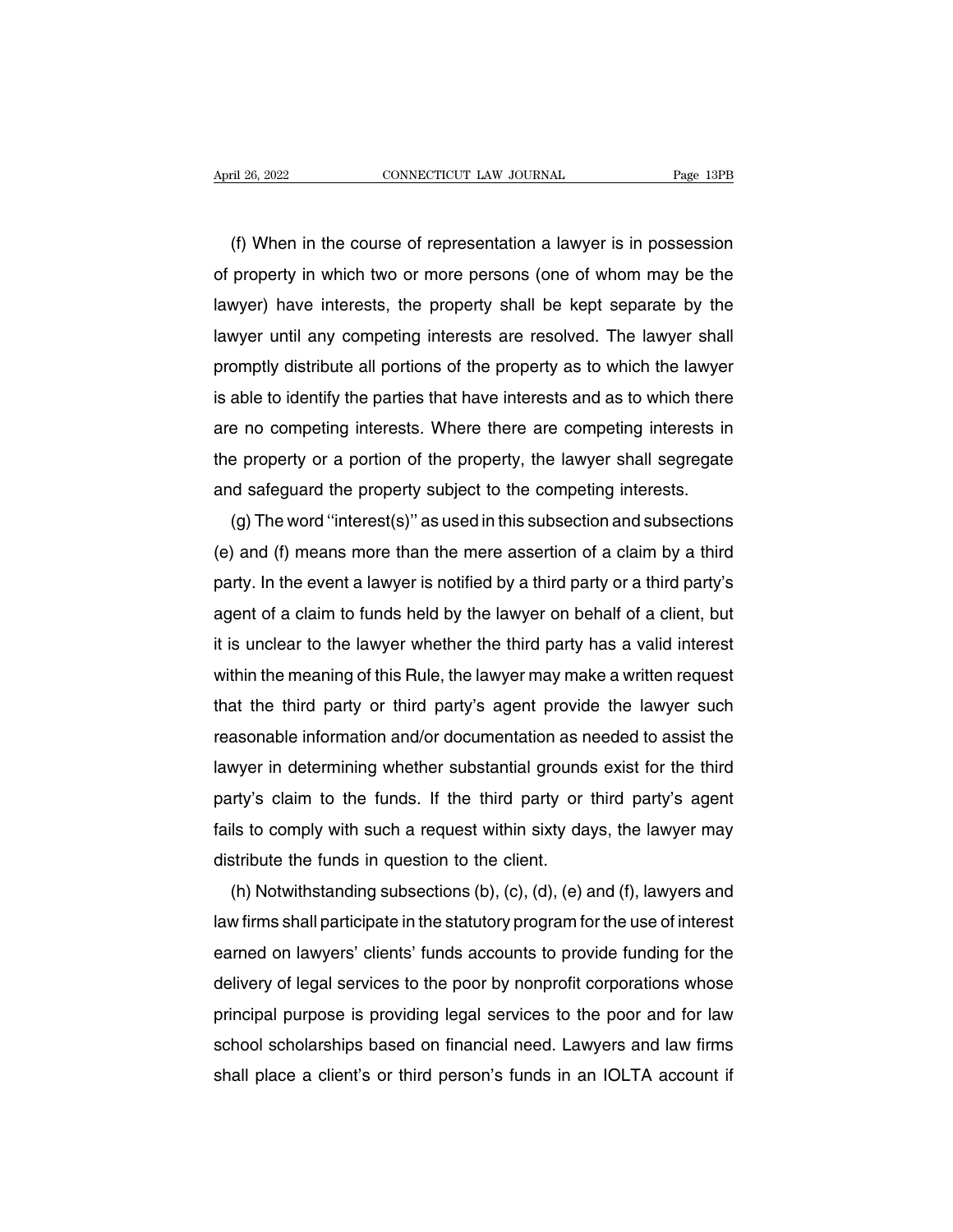Page 14PB<br>
CONNECTICUT LAW JOURNAL<br>
the lawyer or law firm determines, in good faith, that the funds cannot<br>
earn income for the client in excess of the costs incurred to secure Page 14PB CONNECTICUT LAW JOURNAL April 26, 2022<br>the lawyer or law firm determines, in good faith, that the funds cannot<br>earn income for the client in excess of the costs incurred to secure<br>such income. For the purpose of the lawyer or law firm determines, in good faith, that the funds cannot<br>earn income for the client in excess of the costs incurred to secure<br>such income. For the purpose of making this good faith determination<br>of whether a the lawyer or law firm determines, in good faith, that the funds cannot<br>earn income for the client in excess of the costs incurred to secure<br>such income. For the purpose of making this good faith determination<br>of whether a earn income for the client in excess of the costs incurred to secure<br>such income. For the purpose of making this good faith determination<br>of whether a client's funds cannot earn income for the client in excess<br>of the costs such income for the cherit in excess of the costs incurred to secure<br>such income. For the purpose of making this good faith determination<br>of whether a client's funds cannot earn income for the client in excess<br>of the costs be dependence of the costs incurred to secure such income for the client in excess<br>of the costs incurred to secure such income, the lawyer or law firm<br>shall consider the following factors: (1) The amount of the funds to<br>be of the costs incurred to secure such income, the lawyer or law firm<br>shall consider the following factors: (1) The amount of the funds to<br>be deposited; (2) the expected duration of the deposit, including the<br>likelihood of d of the costs incurred to secure such income, the lawyer of law limit<br>shall consider the following factors: (1) The amount of the funds to<br>be deposited; (2) the expected duration of the deposit, including the<br>likelihood of Shall consider the following factors. (1) The amount of the funds to<br>be deposited; (2) the expected duration of the deposit, including the<br>likelihood of delay in resolving the relevant transaction, proceeding or<br>matter for dikelihood of delay in resolving the relevant transaction, proceeding or<br>dikelihood of delay in resolving the relevant transaction, proceeding or<br>matter for which the funds are held; (3) the rates of interest, dividends<br>o methrood of delay in resolving the relevant transaction, proceeding or<br>matter for which the funds are held; (3) the rates of interest, dividends<br>or yield at eligible institutions where the funds are to be deposited;<br>(4) th that the client intertunity are netal, (b) the rates of interest, dividents<br>or yield at eligible institutions where the funds are to be deposited;<br>(4) the costs associated with establishing and administering interest-<br>bear or yield at eligible institutions where the funds are to be deposited,<br>(4) the costs associated with establishing and administering interest-<br>bearing accounts or other appropriate investments for the benefit of<br>the client, (+) the costs associated with establishing and administently interest-<br>bearing accounts or other appropriate investments for the benefit of<br>the client, including service charges, minimum balance requirements<br>or fees impose the client, including service charges, minimum balance requirements<br>or fees imposed by the eligible institutions; (5) the costs of the services<br>of the lawyer or law firm in connection with establishing and maintaining<br>the any tax reports required for income earned on the funds in the account or other appropriate investments; (6) the costs of preparing any tax reports required for income earned on the funds in the account or other appropriat or rees imposed by the engible institutions, (3) the costs or the services<br>of the lawyer or law firm in connection with establishing and maintaining<br>the account or other appropriate investments; (6) the costs of preparing<br> the account or other appropriate investments; (6) the costs of preparing<br>any tax reports required for income earned on the funds in the account<br>or other appropriate investments; and (7) any other circumstances<br>that affect any tax reports required for income earned on the funds in the account<br>or other appropriate investments; and (7) any other circumstances<br>that affect the capability of the funds to earn income for the client in<br>excess of th be subject to discipline investments; and (7) any other circumstances<br>that affect the capability of the funds to earn income for the client in<br>excess of the costs incurred to secure such income. No lawyer shall<br>be subject In the impropriate investments, and (7) any other chedinstances<br>that affect the capability of the funds to earn income for the client in<br>excess of the costs incurred to secure such income. No lawyer shall<br>be subject to dis excess of the costs incurre<br>be subject to discipline for<br>in the interest earned on la<br>with this subsection.<br>(i) An IOLTA account ma (i) An IOLTA account may only be established at an eligible institution<br>at meets the following requirements:<br>i) An IOLTA account may only be established at an eligible institution<br>at meets the following requirements: that meets that meets the following requirements:<br>
that meets the following requirements:<br>
(a) No earnings from the IOLTA account<br>
(b) No earnings from the IOLTA account

(i) An IOLTA account may only be established at an eligible institution<br>at meets the following requirements:<br>(1) No earnings from the IOLTA account shall be made available<br>a lawyer or law firm. with this subsection.<br>
(i) An IOLTA account<br>
that meets the following<br>
(1) No earnings from<br>
to a lawyer or law firm.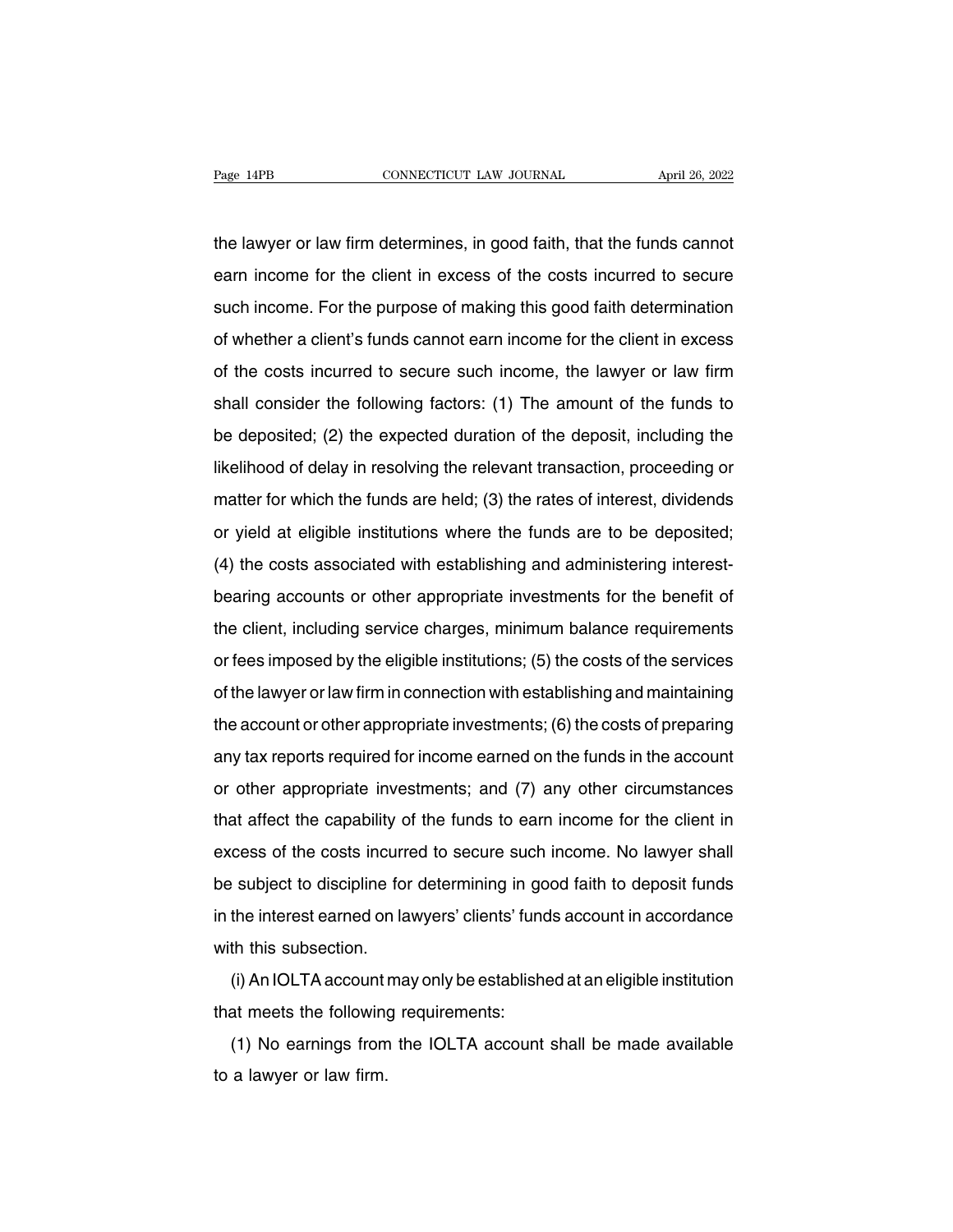(2) Lawyers or law firms depositing a client's or third person's funds<br>an IOLTA account shall direct the depository institution: April 26, 2022<br>
CONNECTICUT LAW JOURNAL<br>
(2) Lawyers or law firms depositing a client's or third person's fi<br>
in an IOLTA account shall direct the depository institution:<br>
(A) To remit interest or dividends, net of allowab

(2) Lawyers or law firms depositing a client's or third person's funds<br>an IOLTA account shall direct the depository institution:<br>(A) To remit interest or dividends, net of allowable reasonable fees,<br>any, on the average mon (2) Lawyers or law firms depositing a client's or third person's funds<br>in an IOLTA account shall direct the depository institution:<br>(A) To remit interest or dividends, net of allowable reasonable fees,<br>if any, on the avera (2) Lawyers or law firms depositing a client's or third person's funds<br>in an IOLTA account shall direct the depository institution:<br>(A) To remit interest or dividends, net of allowable reasonable fees,<br>if any, on the avera in an IOLTA account shall direct the depository institution:<br>
(A) To remit interest or dividends, net of allowable reasonable fees,<br>
if any, on the average monthly balance in the account, or as otherwise<br>
computed in accor (A) To remit interest or dividends, net of allowable reasonable tees,<br>if any, on the average monthly balance in the account, or as otherwise<br>computed in accordance with the institution's standard accounting<br>practices, at l any, on the average monthly balance in the account, or as otherwise<br>mputed in accordance with the institution's standard accounting<br>actices, at least quarterly, to the organization designated by the<br>dges of the Superior Co

computed in accordance with the institution's standard accounting<br>practices, at least quarterly, to the organization designated by the<br>judges of the Superior Court to administer this statutory program;<br>(B) To transmit to t practices, at least quarterly, to the organization designated by the<br>judges of the Superior Court to administer this statutory program;<br>(B) To transmit to the organization administering the program with<br>each remittance a r judges of the Superior Court to administer this statutory program;<br>
(B) To transmit to the organization administering the program with<br>
each remittance a report that identifies the name of the lawyer or<br>
law firm for whom (B) To transmit to the organization administering the program with<br>each remittance a report that identifies the name of the lawyer or<br>law firm for whom the remittance is sent, the amount of remittance<br>attributable to each each remittance a report that identifies the name of the lawyer or<br>law firm for whom the remittance is sent, the amount of remittance<br>attributable to each IOLTA account, the rate and type of interest or<br>dividends applied, law firm for whom the remittance is sent, the amount of remittance<br>attributable to each IOLTA account, the rate and type of interest or<br>dividends applied, the amount of interest or dividends earned, the<br>amount and type of attributable to each IOLTA account, the rate and type of interest or<br>dividends applied, the amount of interest or dividends earned, the<br>amount and type of fees and service charges deducted, if any, and<br>the average account dividends applied, the amount of interest or dividends earned, the<br>amount and type of fees and service charges deducted, if any, and<br>the average account balance for the period for which the report is<br>made and such other in mount and type of fees and service charges deducted, if any, and<br>e average account balance for the period for which the report is<br>ade and such other information as is reasonably required by such<br>ganization; and<br>(C) To tran

the average account balance for the period for which the report is<br>made and such other information as is reasonably required by such<br>organization; and<br>(C) To transmit to the depositing lawyer or law firm at the same<br>time a made and such other information a<br>organization; and<br>(C) To transmit to the depositing<br>time a report in accordance with th<br>for reporting to its depositors.<br>(3) Participation by banks, savings ganization; and<br>(C) To transmit to the depositing lawyer or law firm at the same<br>ne a report in accordance with the institution's normal procedures<br>reporting to its depositors.<br>(3) Participation by banks, savings and loan

(C) To transmit to the depositing lawyer or law firm at the same<br>time a report in accordance with the institution's normal procedures<br>for reporting to its depositors.<br>(3) Participation by banks, savings and loan associati time a report in accordance with the institution's normal procedures<br>for reporting to its depositors.<br>(3) Participation by banks, savings and loan associations, and invest-<br>ment companies in the IOLTA program is voluntary. for reporting to its depositors<br>(3) Participation by banks, s<br>ment companies in the IOLTA<br>tion that elects to offer and n<br>following requirements:<br>(A) The eligible institution s (3) Participation by banks, savings and loan associations, and invest-<br>ent companies in the IOLTA program is voluntary. An eligible institu-<br>in that elects to offer and maintain IOLTA accounts shall meet the<br>lowing require

ment companies in the IOLTA program is voluntary. An eligible institution that elects to offer and maintain IOLTA accounts shall meet the following requirements:<br>(A) The eligible institution shall pay no less on its IOLTA tion that elects to offer and maintain IOLTA accounts shall meet the<br>following requirements:<br>(A) The eligible institution shall pay no less on its IOLTA accounts<br>than the highest interest rate or dividend generally availab following requirements:<br>
(A) The eligible institution shall pay no less on its IOLTA accounts<br>
than the highest interest rate or dividend generally available from the<br>
institution to its non-IOLTA customers when the IOLTA (A) The eligible institution shall pay no less on its IOLTA accounts<br>than the highest interest rate or dividend generally available from the<br>institution to its non-IOLTA customers when the IOLTA account meets<br>or exceeds th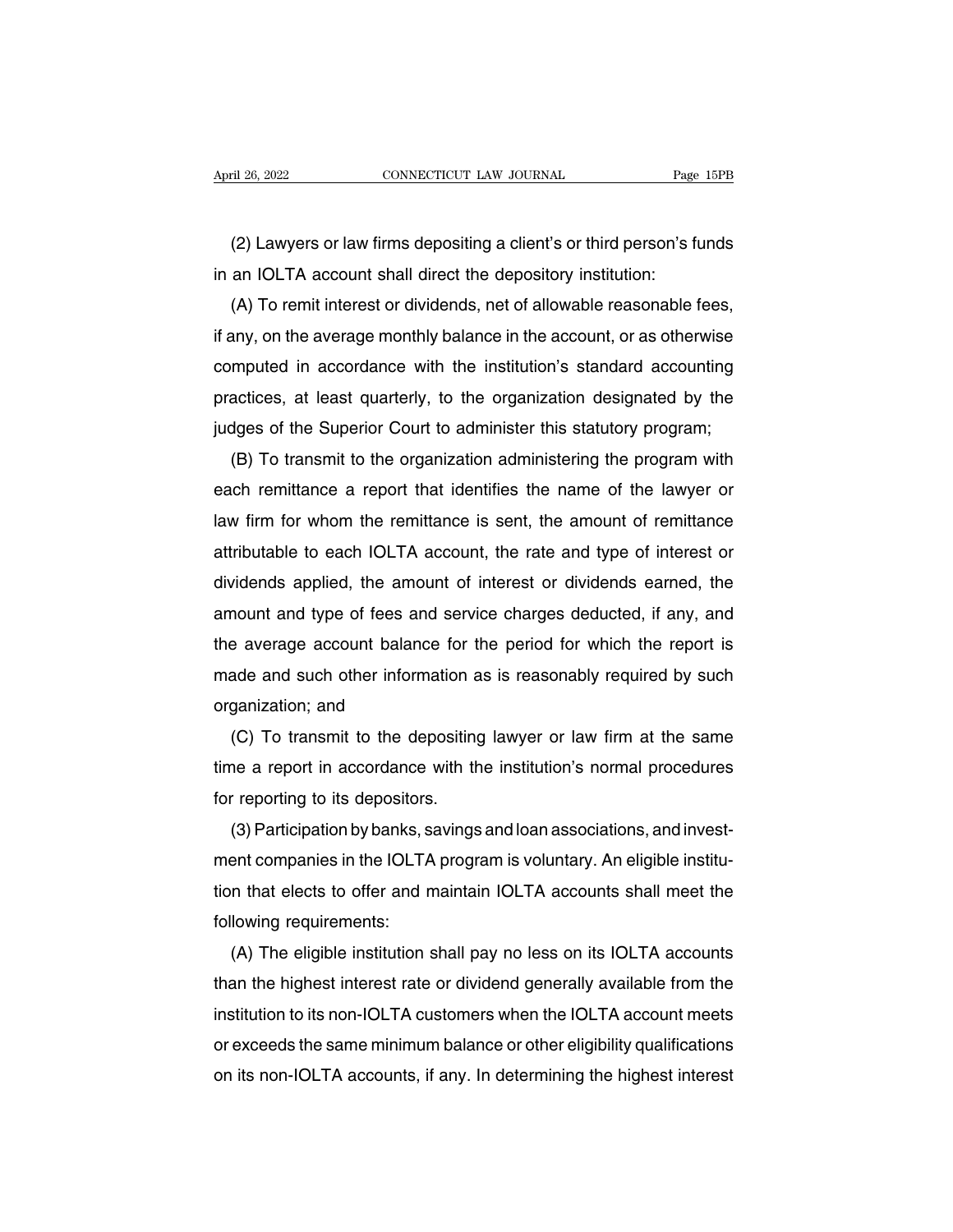Page 16PB<br>
CONNECTICUT LAW JOURNAL April 26, 2022<br>
rate or dividend generally available from the institution to its non-<br>
IOLTA customers, an eligible institution may consider, in addition to Page 16PB CONNECTICUT LAW JOURNAL April 26, 2022<br>
Internation of dividend generally available from the institution to its non-<br>
IOLTA customers, an eligible institution may consider, in addition to<br>
the balance in the IOLT The balance in the IOLTA account, factors customarily considered by<br>IOLTA customers, an eligible institution may consider, in addition to<br>the balance in the IOLTA account, factors customarily considered by<br>the institution rate or dividend generally available from the institution to its non-<br>IOLTA customers, an eligible institution may consider, in addition to<br>the balance in the IOLTA account, factors customarily considered by<br>the institutio rate or dividend generally available from the institution to its non-<br>IOLTA customers, an eligible institution may consider, in addition to<br>the balance in the IOLTA account, factors customarily considered by<br>the institutio IOLTA customers, an eligible institution may consider, in addition to<br>the balance in the IOLTA account, factors customarily considered by<br>the institution when setting interest rates or dividends for its non-IOLTA<br>customers the balance in the IOLTA account, factors customarily considered by<br>the institution when setting interest rates or dividends for its non-IOLTA<br>customers, provided that such factors do not discriminate between<br>IOLTA account the institution when setting interest rates or dividends for its non-IOLTA<br>customers, provided that such factors do not discriminate between<br>IOLTA accounts and non-IOLTA accounts and that these factors do<br>not include the f customers, provided that such tactors do not discriminate between<br>IOLTA accounts and non-IOLTA accounts and that these factors do<br>not include the fact that the account is an IOLTA account. In lieu of<br>the rate set forth in IOLTA accounts and non-IOLTA accounts and that these tactors do<br>not include the fact that the account is an IOLTA account. In lieu of<br>the rate set forth in the first sentence of this subparagraph, an eligible<br>institution m not include the fact that the account is an IOLTA account. In lieu of<br>the rate set forth in the first sentence of this subparagraph, an eligible<br>institution may pay a rate equal to the higher of either (i) one percent<br>per the rate set forth in the first sentence of this subparagraph, an eligible<br>institution may pay a rate equal to the higher of either (i) one percent<br>per annum, or (ii) sixty percent of the Federal Funds Target Rate.<br>Such al institution may pay a rate equal to the higher of either (i) one percent<br>per annum, or (ii) sixty percent of the Federal Funds Target Rate.<br>Such alternate rate shall be determined for each calendar quarter as<br>of the first per annum, or (ii) sixty percent of the Federal Funds Target Hate.<br>Such alternate rate shall be determined for each calendar quarter as<br>of the first business day of such quarter and shall be deemed net of<br>allowable reasona Such alternate rate shall be determined tor each calendar quarter as<br>of the first business day of such quarter and shall be deemed net of<br>allowable reasonable fees and service charges. The eligible institution<br>may offer, a of the first business day of such quarter and shall be deemed net of<br>allowable reasonable fees and service charges. The eligible institution<br>may offer, and the lawyer or law firm may request, a sweep account<br>that provides allowable reasonable tees and service charges. The eligible institution<br>may offer, and the lawyer or law firm may request, a sweep account<br>that provides a mechanism for the overnight investment of balances<br>in the IOLTA acc may offer, and the lawyer or law firm may request, a sweep account<br>that provides a mechanism for the overnight investment of balances<br>in the IOLTA account in an interest- or dividend-bearing account that<br>is a daily financi that provides a mechanism for the overnight investment of balances<br>in the IOLTA account in an interest- or dividend-bearing account that<br>is a daily financial institution repurchase agreement or a money market<br>fund. Nothing in the IOLTA account in an interest- or dividend-bearing account that<br>is a daily financial institution repurchase agreement or a money market<br>fund. Nothing in this Rule shall preclude an eligible institution from<br>paying a is a daily financial institution repurchase agreement or a money market<br>fund. Nothing in this Rule shall preclude an eligible institution from<br>paying a higher interest rate or dividend than described above or<br>electing to w rund. Nothing in this Hule shall preclude an eligible institution from<br>paying a higher interest rate or dividend than described above or<br>electing to waive any fees and service charges on an IOLTA account.<br>An eligible insti product. ecting to waive any tees and service charges on an IOLTA account.<br>
I eligible institution may choose to pay the higher interest or dividend<br>
te on an IOLTA account in lieu of establishing it as a higher rate<br>
oduct.<br>
(B) I An eligible institution may choose to pay the higher interest or dividend<br>rate on an IOLTA account in lieu of establishing it as a higher rate<br>product.<br>(B) Interest and dividends shall be calculated in accordance with<br>the

te on an IOLTA account in lieu of establishing it as a higher rate<br>oduct.<br>(B) Interest and dividends shall be calculated in accordance with<br>e eligible institution's standard practices for non-IOLTA customers.<br>(C) Allowable product.<br>
(B) Interest and dividends shall be calculated in accordance with<br>
the eligible institution's standard practices for non-IOLTA customers.<br>
(C) Allowable reasonable fees are the only fees and service charges<br>
that (B) Interest and dividends shall be calculated in accordance with<br>the eligible institution's standard practices for non-IOLTA customers.<br>(C) Allowable reasonable fees are the only fees and service charges<br>that may be deduc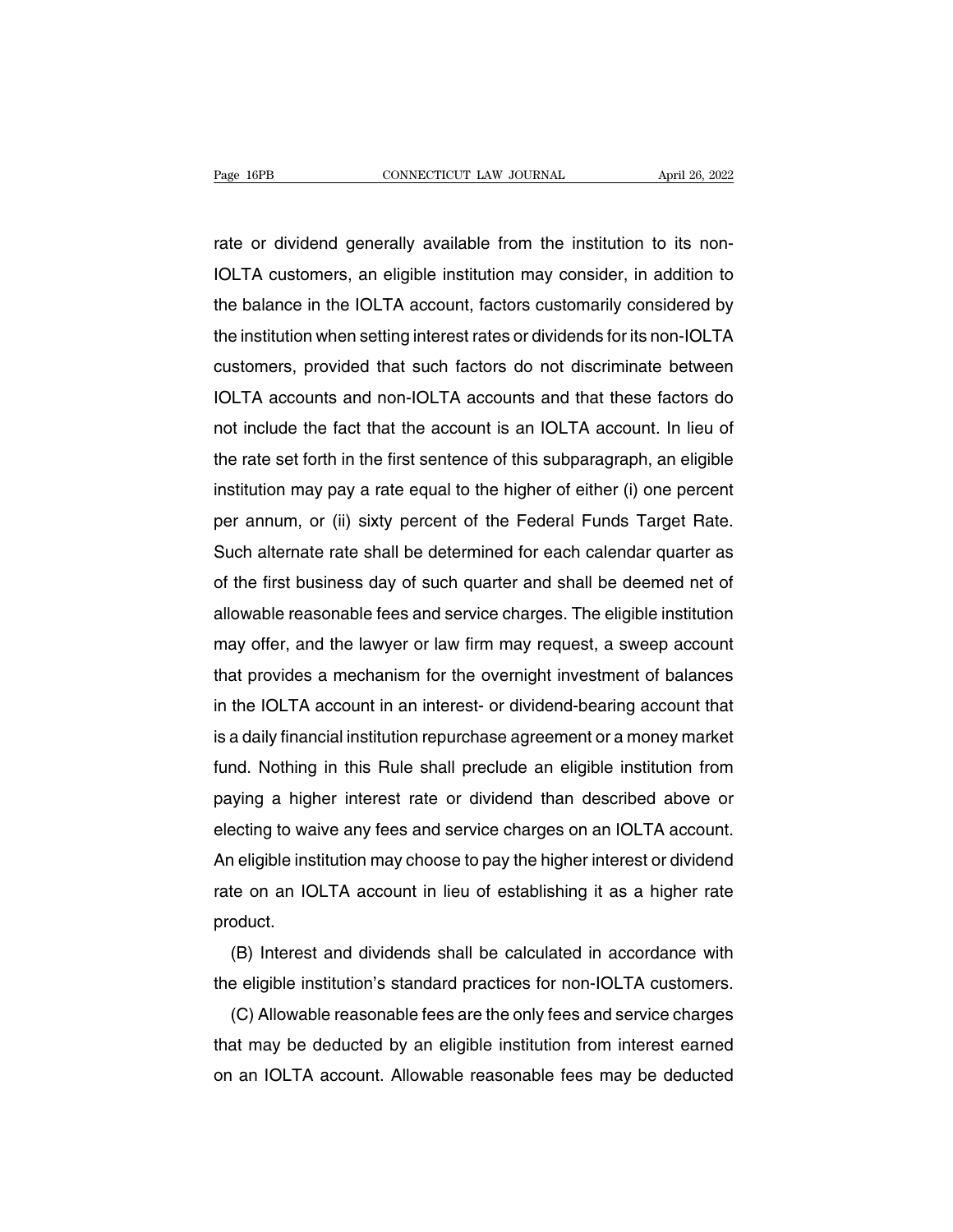Fage 17PB<br>from interest or dividends on an IOLTA account only at the rates and<br>in accordance with the customary practices of the eligible institution for April 26, 2022 CONNECTICUT LAW JOURNAL Page 17PB<br>from interest or dividends on an IOLTA account only at the rates and<br>in accordance with the customary practices of the eligible institution for<br>non-IOLTA customers. No fees non-Iolas of dividends on an IOLTA account only at the rates and<br>in accordance with the customary practices of the eligible institution for<br>non-IOLTA customers. No fees or service charges other than allowable<br>reasonable fe from interest or dividends on an IOLTA account only at the rates and<br>in accordance with the customary practices of the eligible institution for<br>non-IOLTA customers. No fees or service charges other than allowable<br>reasonabl from interest or dividends on an IOLTA account only at the rates and<br>in accordance with the customary practices of the eligible institution for<br>non-IOLTA customers. No fees or service charges other than allowable<br>reasonabl in accordance with the customary practices of the eligible institution for<br>non-IOLTA customers. No fees or service charges other than allowable<br>reasonable fees may be assessed against the accrued interest or<br>dividends on a non-IOLTA customers. No tees or service charges other than allowable<br>reasonable fees may be assessed against the accrued interest or<br>dividends on an IOLTA account. Any fees and service charges other<br>than allowable reasonab reasonable fees may be assessed against the accrued interest or dividends on an IOLTA account. Any fees and service charges other than allowable reasonable fees shall be the sole responsibility of, and may only be charged dividends on an IOLTA account. Any tees and service charges other<br>than allowable reasonable fees shall be the sole responsibility of, and<br>may only be charged to, the lawyer or law firm maintaining the IOLTA<br>account. Fees a than allowable reasonable tees shall be the sole responsibility of, and<br>may only be charged to, the lawyer or law firm maintaining the IOLTA<br>account. Fees and service charges in excess of the interest or divi-<br>dends earned may only be charged to, the lawyer or law firm maintaining t<br>account. Fees and service charges in excess of the intere<br>dends earned on one IOLTA account for any period shall not<br>from interest or dividends earned on any oth count. Fees and service charges in excess of the interest or divi-<br>inds earned on one IOLTA account for any period shall not be taken<br>im interest or dividends earned on any other IOLTA account or<br>counts or from the princip

dends earned on one IOLTA account for any period shall not be taken<br>from interest or dividends earned on any other IOLTA account or<br>accounts or from the principal of any IOLTA account.<br>(4) The judges of the Superior Court, rrom interest or dividends earned on any other IOLTA account or<br>accounts or from the principal of any IOLTA account.<br>(4) The judges of the Superior Court, upon recommendation of the<br>chief court administrator, shall designa accounts or from the principal of any IOLTA account.<br>
(4) The judges of the Superior Court, upon recommendation of the<br>
chief court administrator, shall designate an organization qualified<br>
under Sec. 501 (c) (3) of the In (4) The judges of the Superior Court, upon recommendation of the<br>chief court administrator, shall designate an organization qualified<br>under Sec. 501 (c) (3) of the Internal Revenue Code, or any subsequent<br>corresponding Int chief court administrator, shall designate an organization qualitied<br>under Sec. 501 (c) (3) of the Internal Revenue Code, or any subsequent<br>corresponding Internal Revenue Code of the United States, as from<br>time to time ame under Sec. 501 (c) (3) of the Internal Hevenue Code, or any subsequent<br>corresponding Internal Revenue Code of the United States, as from<br>time to time amended, to administer the program. The chief court<br>administrator shall corresponding Internal Hevenue Code of the United States, as from<br>time to time amended, to administer the program. The chief court<br>administrator shall cause to be [printed] published in the Connecticut<br>Law Journal an appro time to time amended,<br>administrator shall caus<br>Law Journal an appropr<br>organization. The organi<br>with the following:<br>(A) Each June [mail to] ministrator shall cause to be [printed] <u>published</u> in the Connecticut<br>(w Journal an appropriate announcement identifying the designated<br>ganization. The organization administering the program shall comply<br>(A) Each June [ma

Law Journal an appropriate announcement identifying the designated<br>organization. The organization administering the program shall comply<br>with the following:<br>(A) Each June [mail to] shall publish on the designated organizat organization. The organization administering the program shall comply<br>with the following:<br>(A) Each June [mail to] shall publish on the designated organization's<br>website a detailed annual report of all funds disbursed under with the tollowing:<br>
(A) Each June [mail to] shall publish on the designated organization's<br>
website a detailed annual report of all funds disbursed under the<br>
program, including the amount disbursed to each recipient of f (A) Each June [mail to] shall publish on the designated organization's<br>website a detailed annual report of all funds disbursed under the<br>program, including the amount disbursed to each recipient of funds,<br>and shall cause t website a detailed annual report of all funds disbursed under the<br>program, including the amount disbursed to each recipient of funds,<br>and shall cause to be published in the Connecticut Law Journal a<br>notice that the detaile program, including the amount disbursed to each recipient of tunds,<br>and shall cause to be published in the Connecticut Law Journal a<br>notice that the detailed annual report is available on the designated<br>organization's webs and shall cause to be published in the Connecticut Law Journal a notice that the detailed annual report is available on the designated organization's website, along with a link to the report that can be accessed by members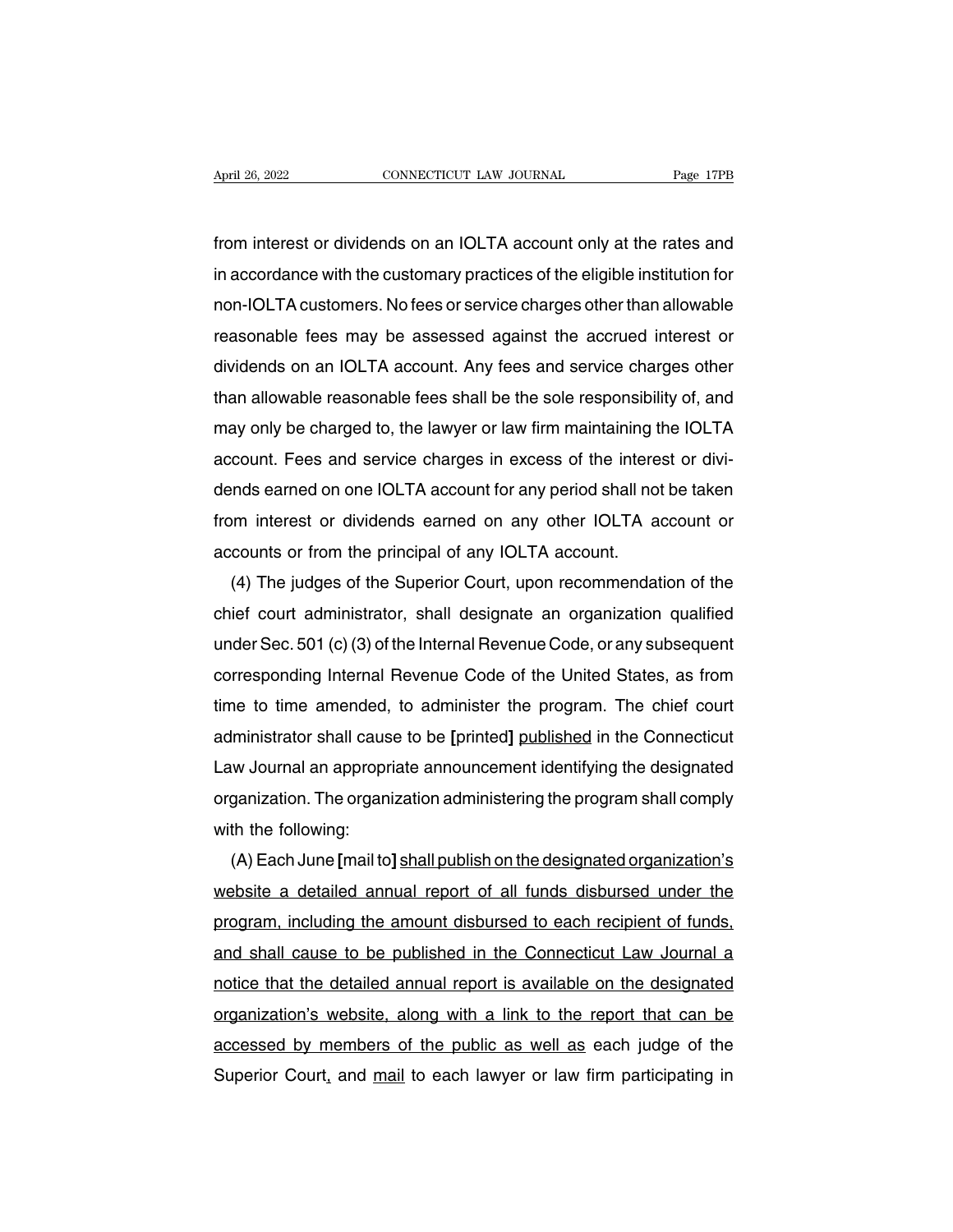Trage 18PB<br>
the program a <u>copy of that</u> detailed annual report **[**of all funds disbursed<br>
under the program including the amount disbursed to each recipient Page 18PB CONNECTICUT LAW JOURNAL April 26, 2022<br>the program a copy of that detailed annual report [of all funds disbursed<br>under the program including the amount disbursed to each recipient<br>of funds]; rage forb<br>the program a <u>c</u><br>under the prog<br>of funds];<br>(B) Each Juno e program a <u>copy of that</u> detailed annual report [of all funds disbursed<br>der the program including the amount disbursed to each recipient<br>funds];<br>(B) Each June submit the following in detail to the chief court adminis-<br>to

the program a <u>copy of that</u> detailed annual report [of all funds disbursed<br>under the program including the amount disbursed to each recipient<br>of funds];<br>(B) Each June submit the following in detail to the chief court admi under the program including the amount disbursed to each recipient<br>of funds];<br>(B) Each June submit the following in detail to the chief court adminis-<br>trator for approval and comment by the Executive Committee of the<br>Super of funds];<br>
(B) Each June submit the following in detail to the chief court adminis-<br>
trator for approval and comment by the Executive Committee of the<br>
Superior Court: (i) its proposed goals and objectives for the program (B) Each June submit the following in detail to the chief court adminis-<br>trator for approval and comment by the Executive Committee of the<br>Superior Court: (i) its proposed goals and objectives for the program;<br>(ii) the pro trator for approval and comment by the Executive Committee of the<br>Superior Court: (i) its proposed goals and objectives for the program;<br>(ii) the procedures it has established to avoid discrimination in the<br>awarding of gra Superior Court: (i) its proposed goals and objectives for the program;<br>(ii) the procedures it has established to avoid discrimination in the<br>awarding of grants; (iii) information regarding the insurance and fidelity<br>bond i (ii) the procedures it has established to avoid discrimination in the awarding of grants; (iii) information regarding the insurance and fidelity bond it has procured; (iv) a description of the recommendations and advice i awarding of grants; (iii) information regarding the insurance and fidelity<br>bond it has procured; (iv) a description of the recommendations and<br>advice it has received from the Advisory Panel established by General<br>Statutes bond it has procured; (iv) a description of the recommendations and<br>advice it has received from the Advisory Panel established by General<br>Statutes § 51-81c and the action it has taken to implement such recom-<br>mendations an advice it has received from the Advisory Panel established by General<br>Statutes § 51-81c and the action it has taken to implement such recom-<br>mendations and advice; (v) the method it utilizes to allocate between<br>the two use Statutes § 51-81c and the action it has taken to implement such recommendations and advice; (v) the method it utilizes to allocate between<br>the two uses of funds provided for in § 51-81c and the frequency with<br>which it dis mendations and advice; (v) the method it utilizes to allocate between<br>the two uses of funds provided for in § 51-81c and the frequency with<br>which it disburses funds for such purposes; (vi) the procedures it<br>has established the two uses of funds provided for in § 51-81c and the frequency with<br>which it disburses funds for such purposes; (vi) the procedures it<br>has established to monitor grantees to ensure that any limitations or<br>restrictions on which it disburses funds for such purposes; (vi) the procedures it<br>has established to monitor grantees to ensure that any limitations or<br>restrictions on the use of the granted funds have been observed by<br>the grantees, such has established to monitor grantees to ensure that any limitations or<br>restrictions on the use of the granted funds have been observed by<br>the grantees, such procedures to include the receipt of annual audits<br>of each grantee restrictions on the use of the granted funds have been observed by<br>the grantees, such procedures to include the receipt of annual audits<br>of each grantee showing compliance with grant awards and setting<br>forth quantifiable l the grantees, such procedures to include the receipt of annual audits<br>of each grantee showing compliance with grant awards and setting<br>forth quantifiable levels of services that each grantee has provided<br>with grant funds; of each grantee showing compliance with grant awards and setting<br>forth quantifiable levels of services that each grantee has provided<br>with grant funds; (vii) the procedures it has established to ensure that<br>no funds that h forth quantifiable levels of services that each grantee has provided<br>with grant funds; (vii) the procedures it has established to ensure that<br>no funds that have been awarded to grantees are used for lobbying<br>purposes; and zation; of funds that have been awarded to grantees are used for lobbying<br>proses; and (viii) the procedures it has established to segregate<br>nds to be disbursed under the program from other funds of the organi-<br>tion;<br>(C) Allow the purposes; and (viii) the<br>funds to be disbursed uno<br>zation;<br>(C) Allow the Judicial l<br>reasonable notice;<br>(D) Submit to audits b nds to be disbursed under the program from other funds of the value of the stion;<br>(C) Allow the Judicial Branch access to its books and record<br>asonable notice;<br>(D) Submit to audits by the Judicial Branch; and<br>(E) Provide f

tion;<br>(C) Allow the Judicial Branch access to its books and records upon<br>asonable notice;<br>(D) Submit to audits by the Judicial Branch; and<br>(E) Provide for a dispute resolution process for resolving disputes<br>to whether a ba (C) Allow the Judicial Branch access to its books and records upon<br>reasonable notice;<br>(D) Submit to audits by the Judicial Branch; and<br>(E) Provide for a dispute resolution process for resolving disputes<br>as to whether a ban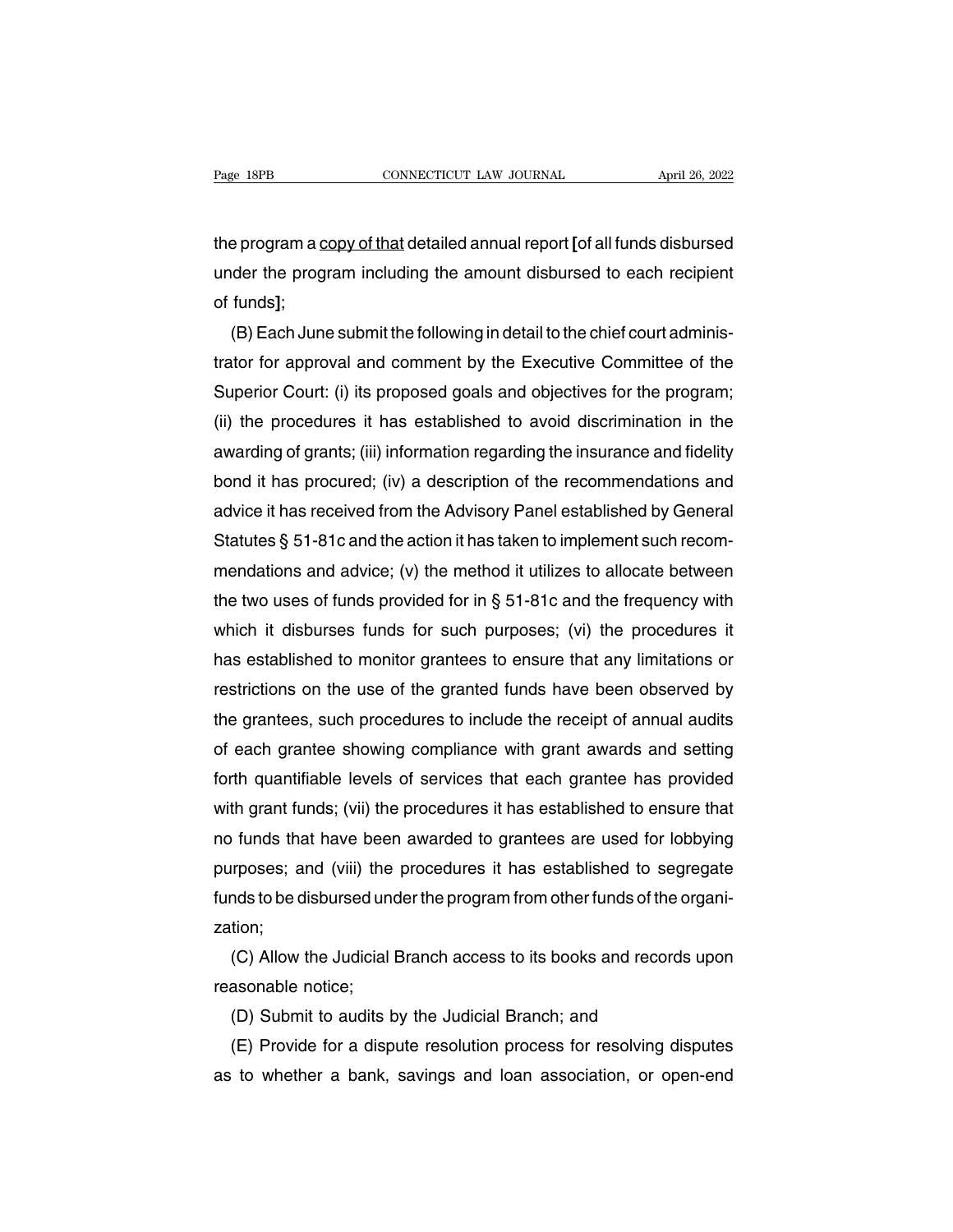April 26, 2022<br>investment company is an eligible institution within the meaning of<br>this Rule. April 26, 2022<br>investment con<br>this Rule.<br>(5) Before al

(15) before an organization may be designated to administer this ogram, it shall file with the chief court administrator, and the judges investment company is an eligible institution within the meaning of<br>this Rule.<br>(5) Before an organization may be designated to administer this<br>program, it shall file with the chief court administrator, and the judges<br>of th This Rule.<br>
(5) Before an organization may be designated to administer this<br>
program, it shall file with the chief court administrator, and the judges<br>
of the Superior Court shall have approved, a resolution of the board<br> (5) Before an organization may be designated to administer this<br>program, it shall file with the chief court administrator, and the judges<br>of the Superior Court shall have approved, a resolution of the boarc<br>of directors of (5) Before an organization may be designated to administer this program, it shall file with the chief court administrator, and the judges of the Superior Court shall have approved, a resolution of the board of directors o

program, it shall he will the chief court administrator, and the judges<br>of the Superior Court shall have approved, a resolution of the board<br>of directors of such an organization which includes provisions:<br>(A) Establishing of directors of such an organization which includes provisions:<br>
(A) Establishing that all funds the organization might receive pursu-<br>
ant to subsection (i) (2) (A) above will be exclusively devoted to provid-<br>
ing fundin (A) Establishing that all funds the organization might receive pursu-<br>ant to subsection (i) (2) (A) above will be exclusively devoted to provid-<br>ing funding for the delivery of legal services to the poor by nonprofit<br>corpo (A) Establishing that an idities the organization imight receive pursu-<br>ant to subsection (i) (2) (A) above will be exclusively devoted to provid-<br>ing funding for the delivery of legal services to the poor by nonprofit<br>co ing funding for the delivery of legal services to the poor by nonprofit<br>corporations whose principal purpose is providing legal services to<br>the poor and for law school scholarships based on financial need and<br>to the collec The services to the poor by horipront<br>rporations whose principal purpose is providing legal services to<br>a poor and for law school scholarships based on financial need and<br>the collection, management and distribution of such

Less allowable reasonable fees, if any, shall be used exclusively for such purposes;<br>
(B) Establishing that all interest and distribution of such funds;<br>
(B) Establishing that all interest and dividends earned on such fund to the collection, mar<br>(B) Establishing tha<br>less allowable reasor<br>such purposes;<br>(C) Establishing ar (B) Establishing that all interest and dividends earned on such funds,<br>ss allowable reasonable fees, if any, shall be used exclusively for<br>ch purposes;<br>(C) Establishing and describing the methods the organization will<br>lize

(b) Establishing that all linerest and dividends earlied ori such runds,<br>less allowable reasonable fees, if any, shall be used exclusively for<br>such purposes;<br>(C) Establishing and describing the methods the organization wil these anomalisms and describing the methods the organization will<br>such purposes;<br>(C) Establishing and describing the methods the organization will<br>utilize to implement and administer the program and to allocate funds<br>to be full purposes,<br>(C) Establishing and describing the methods the organization will<br>utilize to implement and administer the program and to allocate funds<br>to be disbursed under the program, the frequency with which the<br>funds w tilize to implement and administer the program and to allocate funds<br>to be disbursed under the program, the frequency with which the<br>funds will be disbursed by the organization for such purposes, and<br>the segregation of su hall be disbursed under the program, the frequency with which the<br>hals will be disbursed by the organization for such purposes, and<br>e segregation of such funds from other funds of the organization;<br>(D) Establishing that th

funds will be disbursed by the organization for such purposes, and<br>funds will be disbursed by the organization for such purposes, and<br>the segregation of such funds from other funds of the organization;<br>(D) Establishing tha The segregation of such funds from other funds of the organization;<br>the segregation of such funds from other funds of the organization;<br>(D) Establishing that the organization shall consult with and receive<br>recommendations the segregation of such funds from other funds of the organization,<br>(D) Establishing that the organization shall consult with and receive<br>recommendations from the Advisory Panel established by General<br>Statutes § 51-81c reg (D) Establishing that the organization shall consere<br>frecommendations from the Advisory Panel estal<br>Statutes § 51-81c regarding the implementation a<br>the program, including the method of allocation a<br>funds to be disbursed Extending that the molecular shall complementation and administration of<br>a program, including the method of allocation and the allocation of<br>nds to be disbursed under such program;<br>(E) Establishing that the organization sh Statutes y 51-610 regar<br>the program, including t<br>funds to be disbursed u<br>(E) Establishing that t<br>ments of this Rule; and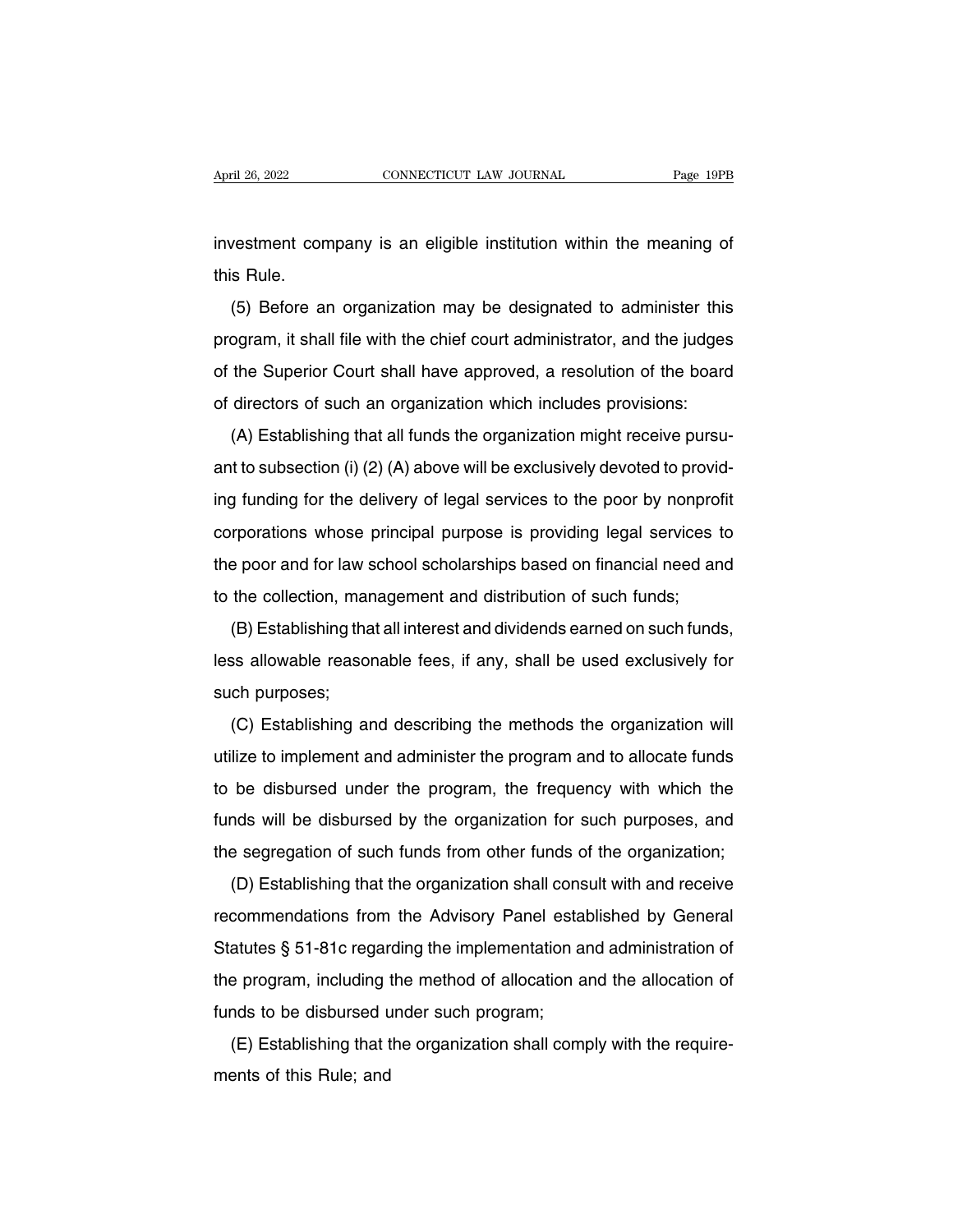EXEMBED THE CONNECTICUT CAW JOURNAL THE SET APTIL 26, 2022<br>(F) Establishing that said resolution will not be amended, and the<br>cts and undertakings set forth in it will not be altered, until the same Fage 20PB CONNECTICUT LAW JOURNAL April 26, 2022<br>
(F) Establishing that said resolution will not be amended, and the<br>
facts and undertakings set forth in it will not be altered, until the same<br>
shall have been approved by Fage 2015<br>(F) Establishing that said resolution will not be amended, and the<br>facts and undertakings set forth in it will not be altered, until the same<br>shall have been approved by the judges of the Superior Court and<br>ninet (F) Establishing that said resolution will not be amended, and the facts and undertakings set forth in it will not be altered, until the same shall have been approved by the judges of the Superior Court and ninety days hav (F) Establishing that said resolution will not be amended, and the facts and undertakings set forth in it will not be altered, until the same shall have been approved by the judges of the Superior Court and ninety days hav cts and undertakings set forth in it will not be altered, until the same<br>all have been approved by the judges of the Superior Court and<br>nety days have elapsed after publication by the chief court adminis-<br>tor of the notice

shall have been approved by the judges of the Superior Court and<br>ninety days have elapsed after publication by the chief court adminis-<br>trator of the notice of such approval in the Connecticut Law Journal.<br>(6) Nothing in t minety days have elapsed after publication by the chief court adminis-<br>trator of the notice of such approval in the Connecticut Law Journal.<br>(6) Nothing in this subsection (i) shall prevent a lawyer or law firm<br>from deposi trator of the notice of such approval in the Connecticut Law Journal.<br>
(6) Nothing in this subsection (i) shall prevent a lawyer or law firm<br>
from depositing a client's or third person's funds, regardless of the<br>
amount of (6) Nothing in this subsection (i) shall prevent a lawyer or law firm<br>from depositing a client's or third person's funds, regardless of the<br>amount of such funds or the period for which such funds are expected<br>to be held, i from depositing a client<br>amount of such funds or<br>to be held, in a separate<br>and for the benefit of the<br>be established as:<br>(A) A separate clients' mount of such funds or the period for which such funds are expected<br>be held, in a separate non-IOLTA account established on behalf of<br>id for the benefit of the client or third person. Such an account shall<br>established as:<br> to be held, in a separate non-IOLTA account established on behalf of<br>and for the benefit of the client or third person. Such an account shall<br>be established as:<br>(A) A separate clients' funds account for the particular clie

and for the benefit of the<br>be established as:<br>(A) A separate client<br>person on which the in<br>third person; or<br>(B) A pooled clients' established as:<br>(A) A separate clients' funds account for the particular client or third<br>rson on which the interest or dividends will be paid to the client or<br>rd person; or<br>(B) A pooled clients' funds account with subaccou

(A) A separate clients' funds account for the particular client or third<br>person on which the interest or dividends will be paid to the client or<br>third person; or<br>(B) A pooled clients' funds account with subaccounting by th person on which the interest or dividends will be paid to the client or<br>third person; or<br>(B) A pooled clients' funds account with subaccounting by the bank,<br>savings and loan association or investment company or by the lawy third person; or<br>(B) A pooled clients' funds account with subaccounting by the bank,<br>savings and loan association or investment company or by the lawyer<br>or law firm, which provides for the computation of interest or divide (B) A pooled clients' funds accom<br>savings and loan association or in<br>or law firm, which provides for the<br>earned by each client's or third person.<br>to the client or third person.<br>(j) A lawyer who practices in th vings and loan association or investment company or by the lawyer<br>law firm, which provides for the computation of interest or dividends<br>rned by each client's or third person's funds and the payment thereof<br>the client or th

or law firm, which provides for the computation of interest or dividends<br>earned by each client's or third person's funds and the payment thereof<br>to the client or third person.<br>(j) A lawyer who practices in this jurisdictio earned by each client's or third person's funds and the payment thereof<br>to the client or third person.<br>(j) A lawyer who practices in this jurisdiction shall maintain current<br>financial records as provided in this Rule and s tation: (j) A lawyer who practices in this jurisdiction shall maintain current<br>ancial records as provided in this Rule and shall retain the following<br>cords for a period of seven years after termination of the represen-<br>ion:<br>(1) re

financial records as provided in this Rule and shall retain the following<br>records for a period of seven years after termination of the represen-<br>tation:<br>(1) receipt and disbursement journals containing a record of deposits records for a period of seven years after termination of the representation:<br>
(1) receipt and disbursement journals containing a record of deposits<br>
to and withdrawals from client trust accounts, specifically identifying<br> tation:<br>
(1) receipt and disbursement journals containing a record<br>
to and withdrawals from client trust accounts, specifically<br>
the date, source, and description of each disbursement;<br>
(2) ledger records for all client tr (1) receipt and disbursement journals containing a record of deposits<br>and withdrawals from client trust accounts, specifically identifying<br>e date, source, and description of each item deposited, as well as<br>e date, payee an to and withdrawals from client trust accounts, specifically identifying<br>the date, source, and description of each item deposited, as well as<br>the date, payee and purpose of each disbursement;<br>(2) ledger records for all clie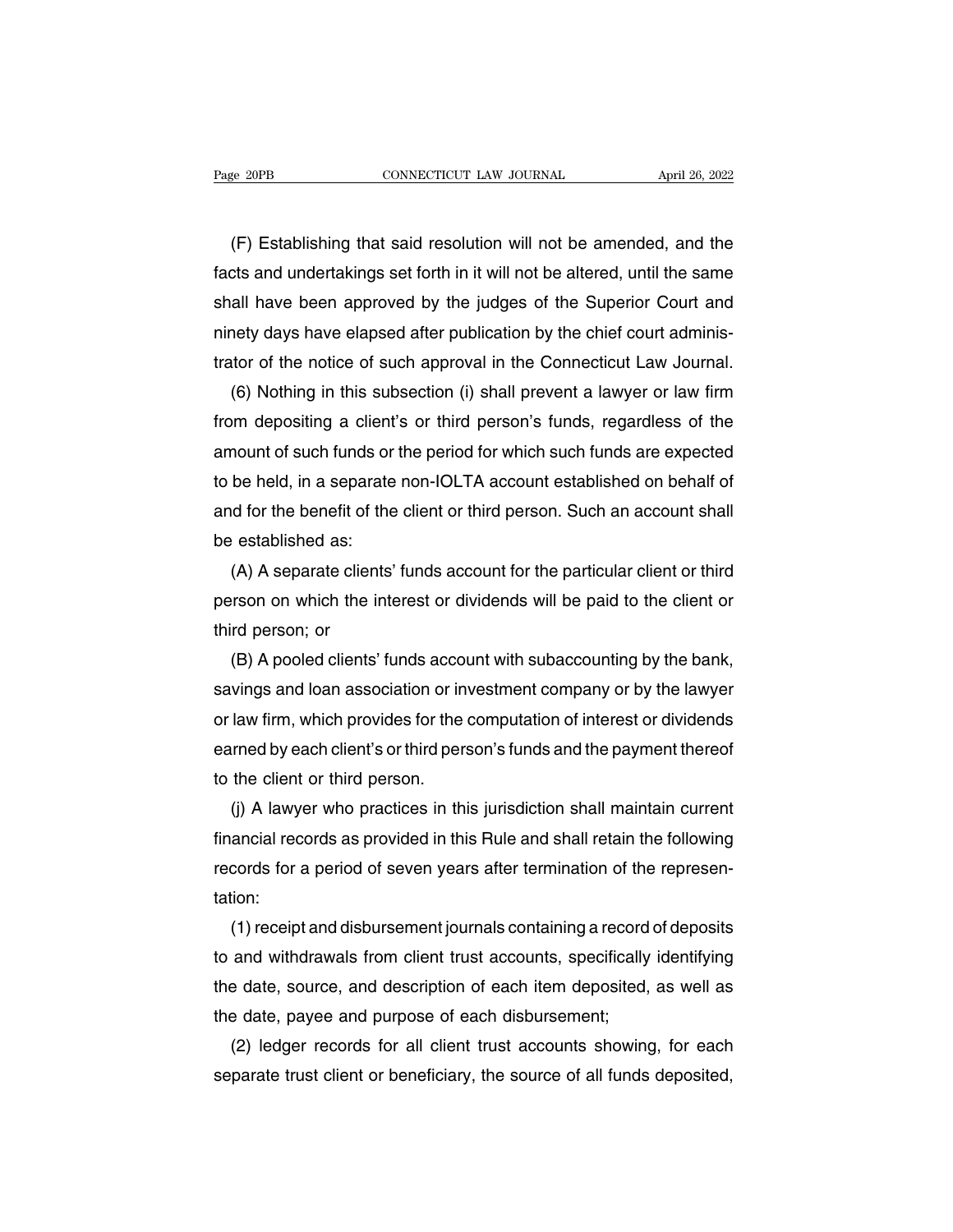April 26, 2022 CONNECTICUT LAW JOURNAL Page 21PB<br>the names of all persons for whom the funds are or were held, the<br>amount of such funds, the descriptions and amounts of charges or April 26, 2022 CONNECTICUT LAW JOURNAL Page 21PB<br>the names of all persons for whom the funds are or were held, the<br>amount of such funds, the descriptions and amounts of charges or<br>withdrawals, and the names of all persons When 26, 2022<br>the names of all persons for whom the funds are or were held, the<br>amount of such funds, the descriptions and amounts of charges or<br>withdrawals, and the names of all persons or entities to whom such<br>funds were the names of all persons fo<br>amount of such funds, the<br>withdrawals, and the names<br>funds were disbursed;<br>(3) copies of retainer and e names of all persons for whom the funds are or were held, the<br>nount of such funds, the descriptions and amounts of charges or<br>thdrawals, and the names of all persons or entities to whom such<br>nds were disbursed;<br>(3) copie amount of such funds, the descriptions and amounts of charge<br>withdrawals, and the names of all persons or entities to whom s<br>funds were disbursed;<br>(3) copies of retainer and compensation agreements with client:<br>required by thdrawals, and the names of all persons or entities to whom such<br>nds were disbursed;<br>(3) copies of retainer and compensation agreements with clients as<br>quired by Rule 1.5 of the Rules of Professional Conduct;<br>(4) copies of

funds were disbursed;<br>
(3) copies of retainer and compensation agreements<br>
required by Rule 1.5 of the Rules of Professional Conc<br>
(4) copies of accountings to clients or third persons<br>
disbursement of funds to them or on (3) copies of retainer and compensation agreements with clients as<br>quired by Rule 1.5 of the Rules of Professional Conduct;<br>(4) copies of accountings to clients or third persons showing the<br>sbursement of funds to them or o

quired by Rule 1.5 of the Rules of Professional Conduct;<br>(4) copies of accountings to clients or third persons showing the<br>sbursement of funds to them or on their behalf;<br>(5) copies of bills for legal fees and expenses ren

(4) copies of accountings to clients or third persons showing the<br>sbursement of funds to them or on their behalf;<br>(5) copies of bills for legal fees and expenses rendered to clients;<br>(6) copies of records showing disbursem disbursement of funds to them or on their behalf;<br>
(5) copies of bills for legal fees and expenses rendered to clients;<br>
(6) copies of records showing disbursements on behalf of clients;<br>
(7) the physical or electronic equ (5) copies of bills for legal fees and expenses rendered to (6) copies of records showing disbursements on behalf of c<br>(7) the physical or electronic equivalents of all checkbook reg<br>bank statements, records of deposit, pr (6) copies of records showing disbursements on behalf of clients;<br>(7) the physical or electronic equivalents of all checkbook registers,<br>nk statements, records of deposit, prenumbered canceled checks,<br>d substitute checks p

(7) the physical or electronic equivalents of all checkbook registers,<br>bank statements, records of deposit, prenumbered canceled checks,<br>and substitute checks provided by a financial institution;<br>(8) records of all electro bank statements, records of deposit, prenumbered canceled checks,<br>and substitute checks provided by a financial institution;<br>(8) records of all electronic transfers from client trust accounts,<br>including the name of the per and substitute checks provided by a financial institution;<br>
(8) records of all electronic transfers from client trust accounts,<br>
including the name of the person authorizing transfer, the date of<br>
transfer, the name of the (8) records of all electronic transfers from client trust accounts<br>including the name of the person authorizing transfer, the date of<br>transfer, the name of the recipient and confirmation from the financia<br>institution of th cluding the name of the person authorizing transfer, the date of<br>unsfer, the name of the recipient and confirmation from the financial<br>stitution of the trust account number from which money was with-<br>awn and the date and t transfer, the name of the recipient and confirmation from the financial<br>institution of the trust account number from which money was with-<br>drawn and the date and the time the transfer was completed;<br>(9) copies of monthly t stitution of the trust account number from which money was with-<br>awn and the date and the time the transfer was completed;<br>(9) copies of monthly trial balances and at least quarterly reconcilia-<br>ns of the client trust acco

drawn and the date and the time the tran<br>(9) copies of monthly trial balances and<br>tions of the client trust accounts maintair<br>(10) copies of those portions of client file<br>to client trust account transactions.<br>(k) With resp (9) copies of monthly trial balances and at least quarterly reconcilia-<br>ns of the client trust accounts maintained by the lawyer; and<br>(10) copies of those portions of client files that are reasonably related<br>client trust a

ms of the client trust accounts maintained by the lawyer; and<br>(10) copies of those portions of client files that are reasonably related<br>client trust account transactions.<br>(k) With respect to client trust accounts required (10) copies of those portions of client files that are reasonably related<br>to client trust account transactions.<br>(k) With respect to client trust accounts required by this Rule:<br>(1) only a lawyer admitted to practice law in to client trust account transactions.<br>
(k) With respect to client trust accounts required by this Rule:<br>
(1) only a lawyer admitted to practice law in this jurisdiction<br>
person under the direct supervision of the lawyer sh (k) With respect to client trust accounts required by this Rule:<br>
(1) only a lawyer admitted to practice law in this jurisdiction or a<br>
rson under the direct supervision of the lawyer shall be an authorized<br>
gnatory or au (1) only a lawyer admitted to practice law in this jurisdic<br>person under the direct supervision of the lawyer shall be an at<br>signatory or authorize transfers from a client trust account;<br>(2) receipts shall be deposited in Freson under the direct supervision of the lawyer shall be an authorized<br>gnatory or authorize transfers from a client trust account;<br>(2) receipts shall be deposited intact and records of deposit should<br>exufficiently detail

signatory or authorize transfers from a client trust account;<br>(2) receipts shall be deposited intact and records of depo<br>be sufficiently detailed to identify each item; and<br>(3) withdrawals shall be made only by check payab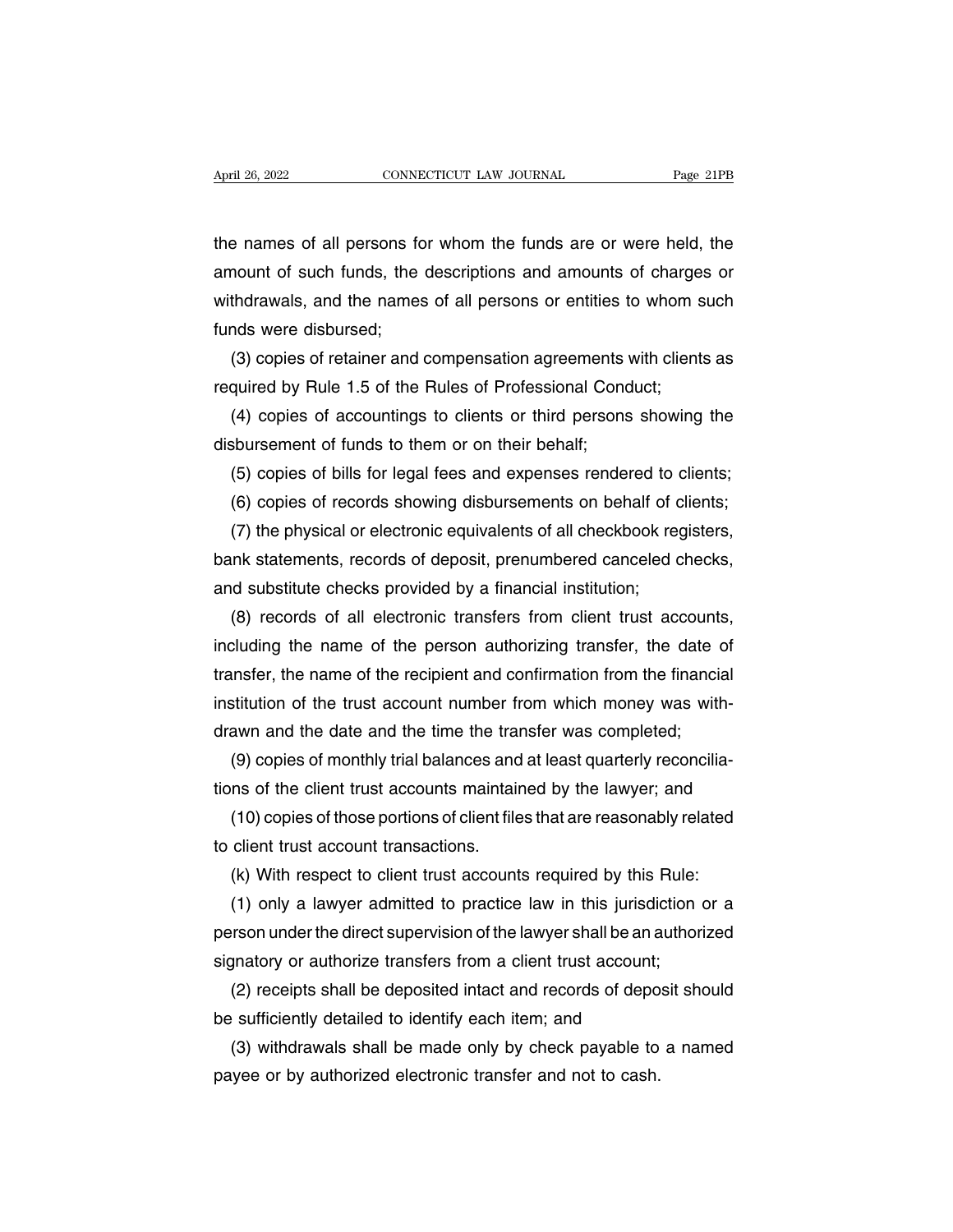(e 22PB CONNECTICUT LAW JOURNAL April 26, 2022<br>
(d) The records required by this Rule may be maintained by elec-<br>
(h) The records required by this Rule may be maintained by elec-<br>
inic, photographic, or other media provide Trage 22PB<br>
CONNECTICUT LAW JOURNAL April 26, 2022<br>
(*l*) The records required by this Rule may be maintained by electronic, photographic, or other media provided that they otherwise com-<br>
ply with these Rules and that pri ( $\beta$ ) The records required by this Rule may be maintained by electronic, photographic, or other media provided that they otherwise comply with these Rules and that printed copies can be produced. These records shall be r (*l*) The records required by this Rule may be maintatronic, photographic, or other media provided that they o<br>ply with these Rules and that printed copies can be pro<br>records shall be readily accessible to the lawyer.<br>(m) (*l*) The records required by this Rule may be maintained by electoric, photographic, or other media provided that they otherwise comply with these Rules and that printed copies can be produced. These cords shall be readi

tronic, photographic, or other media provided that they otherwise comply with these Rules and that printed copies can be produced. These records shall be readily accessible to the lawyer.<br>(m) Upon dissolution of a law firm ply with these Rules and that printed copies can be produced. These records shall be readily accessible to the lawyer.<br>
(m) Upon dissolution of a law firm or of any legal professional corp<br>
ration, the partners shall make cords shall be readily accessible to the lawyer.<br>(m) Upon dissolution of a law firm or of any legal professional corpo-<br>tion, the partners shall make reasonable arrangements for the main-<br>nance of client trust account reco (m) Upon dissolution of a law firm or of any legal professional corporation, the partners shall make reasonable arrangements for the main-<br>tenance of client trust account records specified in this Rule.<br>(n) Upon the sale o

tion, the partners shall make reasonable arrangements for the main-<br>nance of client trust account records specified in this Rule.<br>(n) Upon the sale of a law practice, the seller shall make reasonable<br>rangements for the mai tenance of client trust account records specified in this Rule.<br>
(n) Upon the sale of a law practice, the seller shall make reasonable<br>
arrangements for the maintenance of records specified in this Rule.<br>
COMMENTARY: A law (n) Upon the sale of a law practice, the seller shall make reasonable<br>arrangements for the maintenance of records specified in this Rule.<br>COMMENTARY: A lawyer should hold property of others with the<br>care required of a prof arrangements for the maintenance of records specified in this Rule.<br>COMMENTARY: A lawyer should hold property of others with the<br>care required of a professional fiduciary. Securities should be kept in<br>a safe deposit box, e COMMENTARY: A lawyer should hold property of others with the<br>care required of a professional fiduciary. Securities should be kept in<br>a safe deposit box, except when some other form of safekeeping is<br>warranted by special ci care required of a professional fiduciary. Securities should be kept in<br>a safe deposit box, except when some other form of safekeeping is<br>warranted by special circumstances. All property that is the property<br>of clients or a safe deposit box, except when some other form of safekeeping is<br>warranted by special circumstances. All property that is the property<br>of clients or third persons, including prospective clients, must be kept<br>separate from warranted by special circumstances. All property that is the property<br>of clients or third persons, including prospective clients, must be kept<br>separate from the lawyer's business and personal property and, if<br>moneys, in on of clients or third persons, including prospective clients, must be kept<br>separate from the lawyer's business and personal property and, if<br>moneys, in one or more trust accounts. Separate trust accounts may<br>be warranted whe separate from the lawyer's business and personal property and, if<br>moneys, in one or more trust accounts. Separate trust accounts may<br>be warranted when administering estate moneys or acting in similar<br>fiduciary capacities. practices. warranted when administering estate moneys or acting in similar<br>uciary capacities. A lawyer should maintain on a current basis books<br>d records in accordance with generally accepted accounting<br>actices.<br>While normally it is

fiduciary capacities. A lawyer should maintain on a current basis books<br>and records in accordance with generally accepted accounting<br>practices.<br>While normally it is impermissible to commingle the lawyer's own<br>funds with cl and records in accordance with generally accepted accounting<br>practices.<br>While normally it is impermissible to commingle the lawyer's own<br>funds with client funds, subsection (c) provides that it is permissible<br>when necessar practices.<br>While normally it is impermissible to commingle the lawyer's own<br>funds with client funds, subsection (c) provides that it is permissible<br>when necessary to pay bank service charges on that account. Accurate<br>recor While normally it is impermissible to commingle the lawyer's own<br>nds with client funds, subsection (c) provides that it is permissible<br>nen necessary to pay bank service charges on that account. Accurate<br>cords must be kept

funds with client funds, subsection (c) provides that it is permissible<br>when necessary to pay bank service charges on that account. Accurate<br>records must be kept regarding which part of the funds is the lawyer's.<br>Lawyers o when necessary to pay bank service charges on that account. Accurate<br>records must be kept regarding which part of the funds is the lawyer's.<br>Lawyers often receive funds from which the lawyer's fee will be<br>paid. The lawyer records must be kept regarding which part of the funds is the lawyer's.<br>Lawyers often receive funds from which the lawyer's fee will be<br>paid. The lawyer is not required to remit to the clients' funds account<br>funds that the Lawyers often receive funds from which the lawyer's fee will be<br>paid. The lawyer is not required to remit to the clients' funds account<br>funds that the lawyer reasonably believes represent fees owed. How-<br>ever, a lawyer may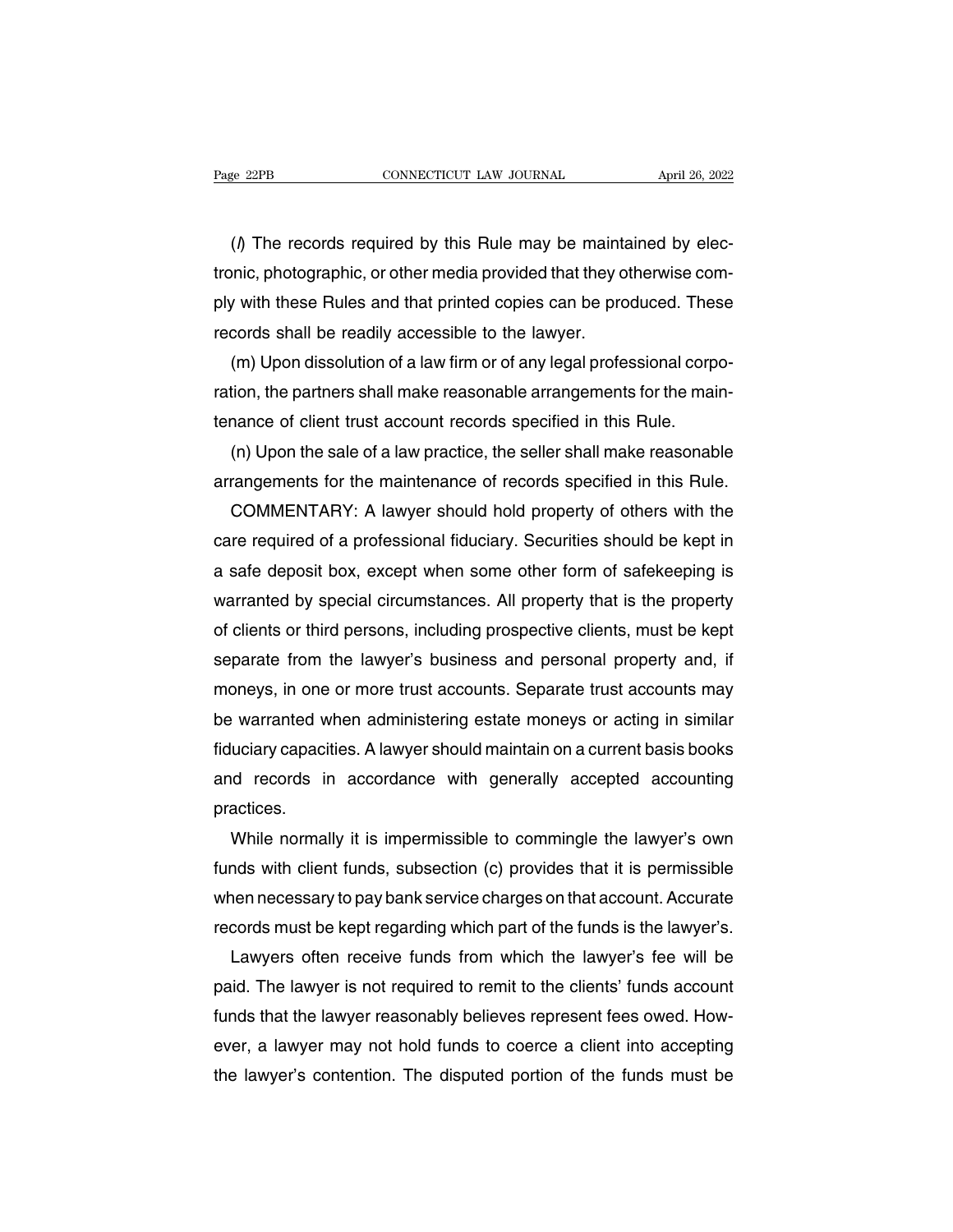April 26, 2022<br> **EXECUTE CONNECTICUT LAW JOURNAL**<br>
Kept in a trust account and the lawyer should suggest means for prompt<br>
resolution of the dispute, such as arbitration. The undisputed portion April 26, 2022 CONNECTICUT LAW JOURNAL Page 23PB<br>
Rept in a trust account and the lawyer should suggest means for prompt<br>
resolution of the dispute, such as arbitration. The undisputed portion<br>
of the funds shall be prompt EONNECTICT LAW JOOKNALTERT 20, 2022<br>
Rept in a trust account and the lawyer should suggeresolution of the dispute, such as arbitration. The<br>
of the funds shall be promptly distributed.<br>
Subsection (f) also recognizes that pt in a trust account and the lawyer should suggest means for prompt<br>solution of the dispute, such as arbitration. The undisputed portion<br>the funds shall be promptly distributed.<br>Subsection (f) also recognizes that third p

kept in a trust account and the lawyer should suggest means for prompt<br>resolution of the dispute, such as arbitration. The undisputed portion<br>of the funds shall be promptly distributed.<br>Subsection (f) also recognizes that resolution of the dispute, such as arbitration. The undisputed portion<br>of the funds shall be promptly distributed.<br>Subsection (f) also recognizes that third parties, such as a client's<br>creditor who has a lien on funds reco of the funds shall be promptly distributed.<br>
Subsection (f) also recognizes that third parties, such as a client's<br>
creditor who has a lien on funds recovered in a personal injury action,<br>
may have lawful interests in spec Subsection (f) also recognizes that third parties, such as a client's<br>creditor who has a lien on funds recovered in a personal injury action,<br>may have lawful interests in specific funds or other property in a<br>lawyer's cust creditor who has a lien on funds recovered in a personal injury action,<br>may have lawful interests in specific funds or other property in a<br>lawyer's custody. A lawyer may have a duty under applicable law to<br>protect such thi may have lawful interests in specific funds or other property in a<br>lawyer's custody. A lawyer may have a duty under applicable law to<br>protect such third-party interests against wrongful interference by the<br>client. In such lawyer's custody. A lawyer may have a duty under applicable law to<br>protect such third-party interests against wrongful interference by the<br>client. In such cases the lawyer must refuse to surrender the property<br>to the clien protect such third-party interests against wrongful interference by the client. In such cases the lawyer must refuse to surrender the property to the client until the competing interests are resolved. A lawyer should not u client. In such cases the lawyer must refuse to surrender the property<br>to the client until the competing interests are resolved. A lawyer should<br>not unilaterally assume to arbitrate a dispute between the client and<br>the thi to the client until the competing interests are resolved. A lawyer should<br>not unilaterally assume to arbitrate a dispute between the client and<br>the third party, but, when there are substantial grounds for dispute as<br>to the is unilaterally assume to arbitrate a dispute between the client and<br>
a third party, but, when there are substantial grounds for dispute as<br>
the person entitled to the funds, the lawyer may file an action to<br>
ve a court re

the third party, but, when there are substantial grounds for dispute as<br>to the person entitled to the funds, the lawyer may file an action to<br>have a court resolve the dispute.<br>The word "interest(s)" as used in subsections to the person entitled to the funds, the lawyer may file an action to<br>have a court resolve the dispute.<br>The word "interest(s)" as used in subsections (e), (f) and (g)<br>includes, but is not limited to, the following: a valid have a court resolve the dispute.<br>
The word "interest(s)" as used in subsections (e), (f) and (g)<br>
includes, but is not limited to, the following: a valid judgment concerning<br>
disposition of the property; a valid statutory The word "interest(s)" as used in subsections (e), (f) and (g)<br>includes, but is not limited to, the following: a valid judgment concerning<br>disposition of the property; a valid statutory or judgment lien, or other<br>lien reco includes, but is not limited to, the following: a valid judgment concerning<br>disposition of the property; a valid statutory or judgment lien, or other<br>lien recognized by law, against the property; a letter of protection or<br> disposition of the property; a valid statutory or judgment lien, or other<br>lien recognized by law, against the property; a letter of protection or<br>similar obligation that is both (a) directly related to the property held<br>by lien recognized by law, against the property; a letter of protection or similar obligation that is both (a) directly related to the property held by the lawyer, and (b) an obligation specifically entered into to aid the la similar obligation that is both (<br>by the lawyer, and (b) an obliga<br>lawyer in obtaining the proper<br>the client, conveying an inter<br>another person or entity.<br>The obligations of a lawyer u the lawyer, and (b) an obligation specifically entered into to aid the wyer in obtaining the property; or a written assignment, signed by a client, conveying an interest in the funds or other property to other person or en

lawyer in obtaining the property; or a written assignment, signed by<br>the client, conveying an interest in the funds or other property to<br>another person or entity.<br>The obligations of a lawyer under this Rule are independent the client, conveying an interest in the funds or other property to<br>another person or entity.<br>The obligations of a lawyer under this Rule are independent of those<br>arising from activity other than rendering legal services. another person or entity.<br>The obligations of a lawyer under this Rule are independent of those<br>arising from activity other than rendering legal services. For example,<br>a lawyer who serves only as an escrow agent is governed The obligations of a lawyer under this Rule are independent of those<br>arising from activity other than rendering legal services. For example,<br>a lawyer who serves only as an escrow agent is governed by the<br>applicable law rel arising from activity other than rendering legal services. For example,<br>a lawyer who serves only as an escrow agent is governed by the<br>applicable law relating to fiduciaries even though the lawyer does not<br>render legal ser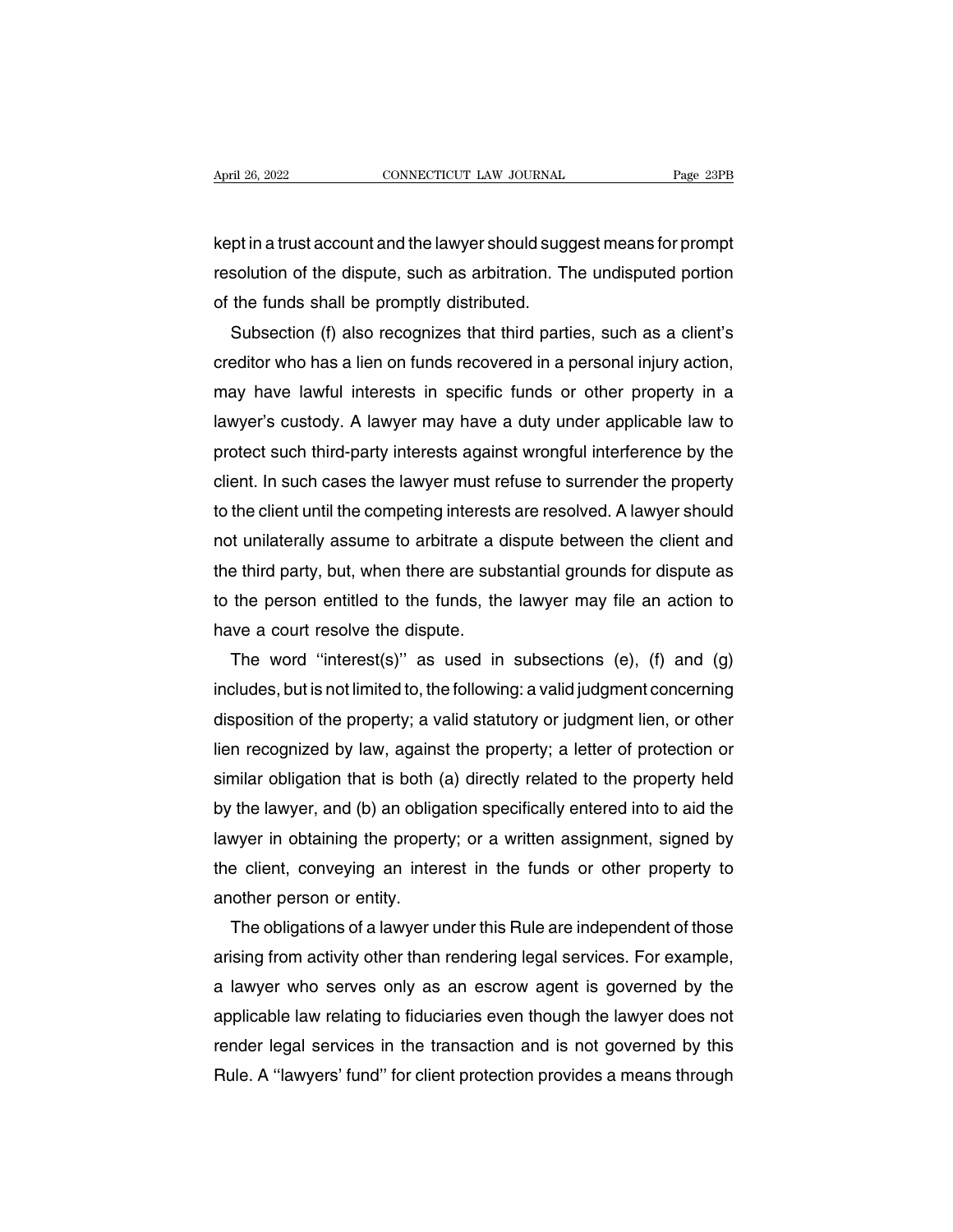The collective efforts of the bar to reimburse persons who have lost<br>the collective efforts of the bar to reimburse persons who have lost<br>money or property as a result of dishonest conduct of a lawyer. Where monthly are example. The collective efforts of the bar to reimburse persons who have lost<br>the collective efforts of the bar to reimburse persons who have lost<br>money or property as a result of dishonest conduct of a lawyer. such a fund the collective efforts of the bar to reimburse persons who have lost<br>the collective efforts of the bar to reimburse persons who have lost<br>money or property as a result of dishonest conduct of a lawyer. Where<br>su the collective efforts of the bar to reimburse persons who have lost<br>money or property as a result of dishonest conduct of a lawyer. Where<br>such a fund has been established, a lawyer must participate where it<br>is mandatory, ticipate. oney or property as a result of dishonest conduct of a lawyer. Where<br>ch a fund has been established, a lawyer must participate where it<br>mandatory, and, even when it is voluntary, the lawyer should par-<br>ipate.<br>Subsection (i

such a fund has been established, a lawyer must participate where it<br>is mandatory, and, even when it is voluntary, the lawyer should par-<br>ticipate.<br>Subsection (i) requires lawyers and law firms to participate in the<br>statut is mandatory, and, even when it is voluntary, the lawyer should par-<br>ticipate.<br>Subsection (i) requires lawyers and law firms to participate in the<br>statutory IOLTA program. The lawyer or law firm should review its<br>IOLTA acc ticipate.<br>Subsection (i) requires lawyers and law firms to participate in the<br>statutory IOLTA program. The lawyer or law firm should review its<br>IOLTA account at reasonable intervals to determine whether changed<br>circumstanc Subsection (i) requires landstatutory IOLTA program.<br>IOLTA account at reasonab<br>circumstances require furth<br>client or third person.<br>Subsection (j) lists the b atutory IOLTA program. The lawyer or law firm should review its<br>LTA account at reasonable intervals to determine whether changed<br>cumstances require further action with respect to the funds of any<br>ent or third person.<br>Subse

IOLTA account at reasonable intervals to determine whether changed<br>circumstances require further action with respect to the funds of any<br>client or third person.<br>Subsection (j) lists the basic financial records that a lawye circumstances require further action with respect to the funds of any<br>client or third person.<br>Subsection (j) lists the basic financial records that a lawyer must<br>maintain with regard to all trust accounts of a law firm. Th client or third person.<br>Subsection (j) lists the basic financial records that a lawyer must<br>maintain with regard to all trust accounts of a law firm. These include<br>the standard books of account, and the supporting records Subsection (j) lists the basic financial records that a lawyer must<br>maintain with regard to all trust accounts of a law firm. These include<br>the standard books of account, and the supporting records that are<br>necessary to sa maintain with regard to all trus<br>the standard books of accoun<br>necessary to safeguard and ac<br>of client or third person funds<br>of Professional Conduct.<br>Subsection (j) requires that Example is standard books of account, and the supporting records that are cessary to safeguard and account for the receipt and disbursement client or third person funds as required by Rule 1.15 of the Rules Professional Co

recessary to safeguard and account for the receipt and disbursement<br>of client or third person funds as required by Rule 1.15 of the Rules<br>of Professional Conduct.<br>Subsection (j) requires that lawyers maintain client trust of client or third person funds as required by Rule 1.15 of the Rules<br>of Professional Conduct.<br>Subsection (j) requires that lawyers maintain client trust account<br>records, including the physical or electronic equivalents of of Professional Conduct.<br>Subsection (j) requires that lawyers maintain client trust account<br>records, including the physical or electronic equivalents of all check-<br>book registers, bank statements, records of deposit, prenu Subsection (j) requires that lawyers maintain client trust account<br>records, including the physical or electronic equivalents of all check-<br>book registers, bank statements, records of deposit, prenumbered<br>canceled checks, a records, including the physical or electronic equivalents of all check-<br>book registers, bank statements, records of deposit, prenumbered<br>canceled checks, and substitute checks for a period of at least seven<br>years after ter book registers, bank statements, records of deposit, prenumbered<br>canceled checks, and substitute checks for a period of at least seven<br>years after termination of each particular legal engagement or repre-<br>sentation. The "C canceled checks, and substitute checks for a period of at least seven<br>years after termination of each particular legal engagement or repre-<br>sentation. The "Check Clearing for the 21st Century Act" or "Check<br>21 Act," codifi years after termination of each particular legal engagement or representation. The "Check Clearing for the 21st Century Act" or "Check<br>21 Act," codified at 12 U.S.C. § 5001 et seq., recognizes "substitute<br>checks" as the le sentation. The "Check Clearing for the 21st Century Act" or "Check<br>21 Act," codified at 12 U.S.C. § 5001 et seq., recognizes "substitute<br>checks" as the legal equivalent of an original check. A "substitute<br>check" is defined 21 Act," codified at 12 U.S.C. § 5001 et seq., recognizes "substitute<br>checks" as the legal equivalent of an original check. A "substitute<br>check" is defined at 12 U.S.C. § 5002 (16) as paper reproduction of<br>the original che checks" as the legal equivalent of an original check. A "substitute<br>check" is defined at 12 U.S.C. § 5002 (16) as paper reproduction of<br>the original check that contains an image of the front and back of the<br>original check; check" is defined at 12 U.S.C.  $\S$  5002 (16) as paper reproduction of the original check that contains an image of the front and back of the original check; bears a magnetic ink character recognition ("MICR") line contain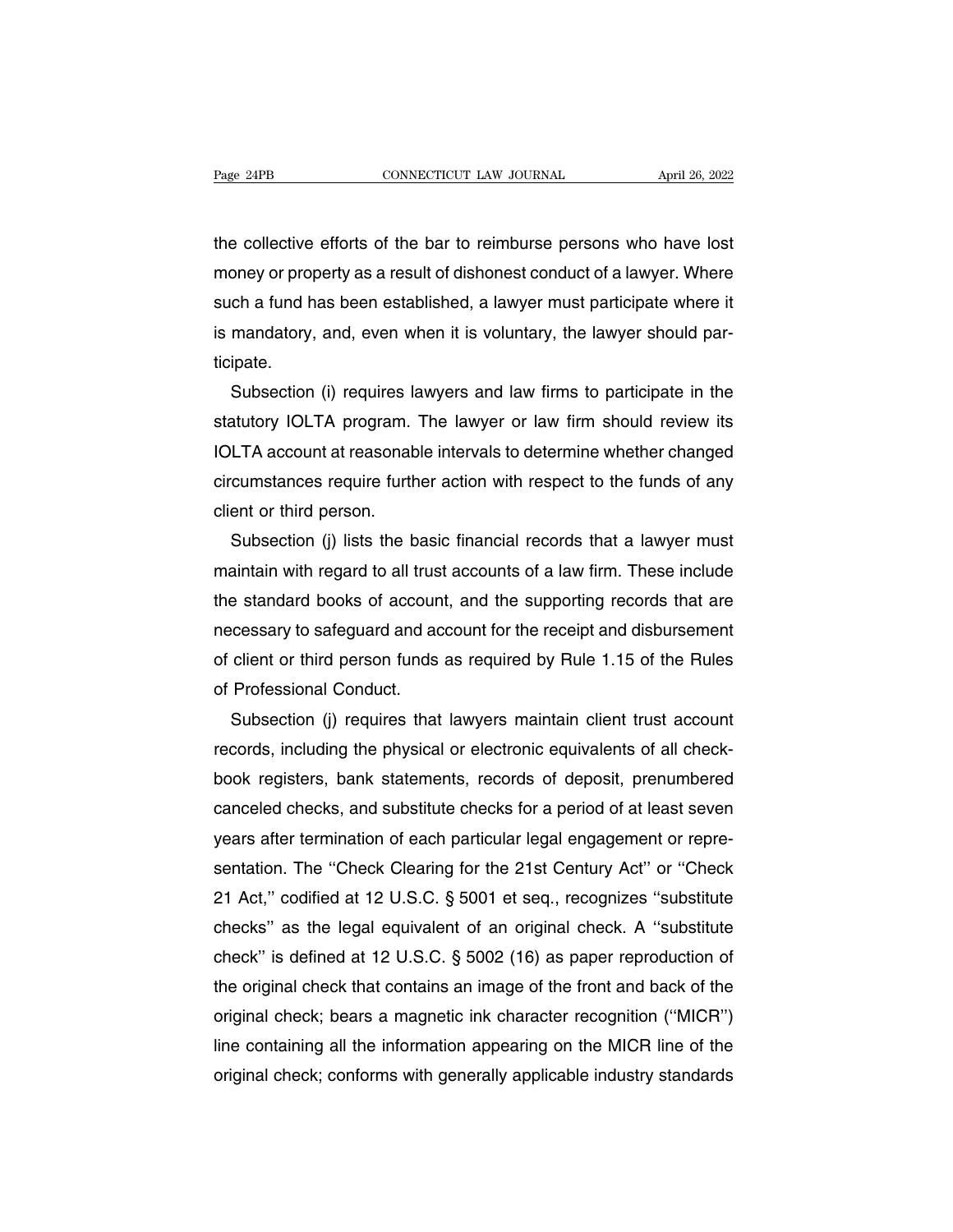For substitute checks; and is suitable for automated processing in the<br>same manner as the original check. Banks, as defined in 12 U.S.C. Same manner as the original check. Banks, as defined in 12 U.S.C.<br>Stame manner as the original check. Banks, as defined in 12 U.S.C.<br>Stame manner as the original check. Banks, as defined in 12 U.S.C. Fage 23FB<br>for substitute checks; and is suitable for automated processing in the<br>same manner as the original check. Banks, as defined in 12 U.S.C.<br>§ 5002 (2), are not required to return to customers the original canceled<br> for substitute checks; and is suitable for automated processing in the<br>same manner as the original check. Banks, as defined in 12 U.S.C.<br>§ 5002 (2), are not required to return to customers the original canceled<br>checks. Mos for substitute checks; and is suitable for automated processing in the<br>same manner as the original check. Banks, as defined in 12 U.S.C.<br>§ 5002 (2), are not required to return to customers the original canceled<br>checks. Mos same manner as the original check. Banks, as defined in 12 U.S.C.<br>§ 5002 (2), are not required to return to customers the original canceled<br>checks. Most banks now provide electronic images of checks to cus-<br>tomers who have § 5002 (2), are not required to return to customers the original canceled<br>checks. Most banks now provide electronic images of checks to cus-<br>tomers who have access to their accounts on internet based websites.<br>It is the la checks. Most banks now provide electronic images of checks to cus-<br>tomers who have access to their accounts on internet based websites.<br>It is the lawyer's responsibility to download electronic images. Elec-<br>tronic images s tomers who have access to their accounts on internet based w<br>It is the lawyer's responsibility to download electronic image<br>tronic images shall be maintained for the requisite number<br>and shall be readily available for prin is the lawyer's responsibility to download electronic images. Electronic images shall be maintained for the requisite number of years<br>and shall be readily available for printing upon request or shall be<br>inted and maintaine

tronic images shall be maintained for the requisite number of years<br>and shall be readily available for printing upon request or shall be<br>printed and maintained for the requisite number years.<br>The ACH (Automated Clearing Ho and shall be readily available for printing upon request or shall be<br>printed and maintained for the requisite number years.<br>The ACH (Automated Clearing House) Network is an electronic<br>funds transfer or payment system that printed and maintained for the requisite number years.<br>The ACH (Automated Clearing House) Network is an electronic<br>funds transfer or payment system that primarily provides for the<br>interbank clearing of electronic payments The ACH (Automated Clearing House) Network is an electronic<br>funds transfer or payment system that primarily provides for the<br>interbank clearing of electronic payments between originating and<br>receiving participating financi funds transfer or payment system that primarily provides for the<br>interbank clearing of electronic payments between originating and<br>receiving participating financial institutions. ACH transactions are pay-<br>ment instructions interbank clearing of electronic payments between originating and<br>receiving participating financial institutions. ACH transactions are pay-<br>ment instructions to either debit or credit a deposit account. ACH<br>payments are us receiving participating financial institutions. ACH transactions are payment instructions to either debit or credit a deposit account. ACH payments are used in a variety of payment environments including bill payments, bus ment instructions to either debit or credit a deposit account. ACH<br>payments are used in a variety of payment environments including<br>bill payments, business-to-business payments, and government pay-<br>ments (e.g., tax refunds payments are used in a variety of payment environments including<br>bill payments, business-to-business payments, and government pay-<br>ments (e.g., tax refunds). In addition to the primary use of ACH transac-<br>tions, retailers bill payments, business-to-business payments, and government payments (e.g., tax refunds). In addition to the primary use of ACH transactions, retailers and third parties use the ACH system for other types of transactions ments (e.g., tax refunds). In addition to the primary use of ACH transactions, retailers and third parties use the ACH system for other types<br>of transactions including electronic check conversion (ECC). ECC is<br>the process tions, retailers and third parties use the ACH system for other types<br>of transactions including electronic check conversion (ECC). ECC is<br>the process of transmitting MICR information from the bottom of a<br>check, converting of transactions including electronic check conversion (ECC). ECC is<br>the process of transmitting MICR information from the bottom of a<br>check, converting check payments to ACH transactions depending<br>upon the authorization gi the process of transmitting MICR information from the check, converting check payments to ACH transactions<br>upon the authorization given by the account holder at<br>purchase. In this type of transaction, the lawyer should l<br>co eck, converting check payments to ACH transactions depending<br>on the authorization given by the account holder at the point-of-<br>rchase. In this type of transaction, the lawyer should be careful to<br>mply with the requirements

upon the authorization given by the account holder at the point-of-<br>purchase. In this type of transaction, the lawyer should be careful to<br>comply with the requirements of subsection (j) (8).<br>There are five types of check c purchase. In this type of transaction, the lawyer should be careful to<br>comply with the requirements of subsection (j) (8).<br>There are five types of check conversions where a lawyer should<br>be careful to comply with the requi comply with the requirements of subsection (j) (8).<br>There are five types of check conversions where a lawyer should<br>be careful to comply with the requirements of subsection (j) (8). First,<br>in a "point-of-purchase conversio There are five types of check conversions where a lawyer should<br>be careful to comply with the requirements of subsection (j) (8). First,<br>in a "point-of-purchase conversion," a paper check is converted into<br>a debit at the p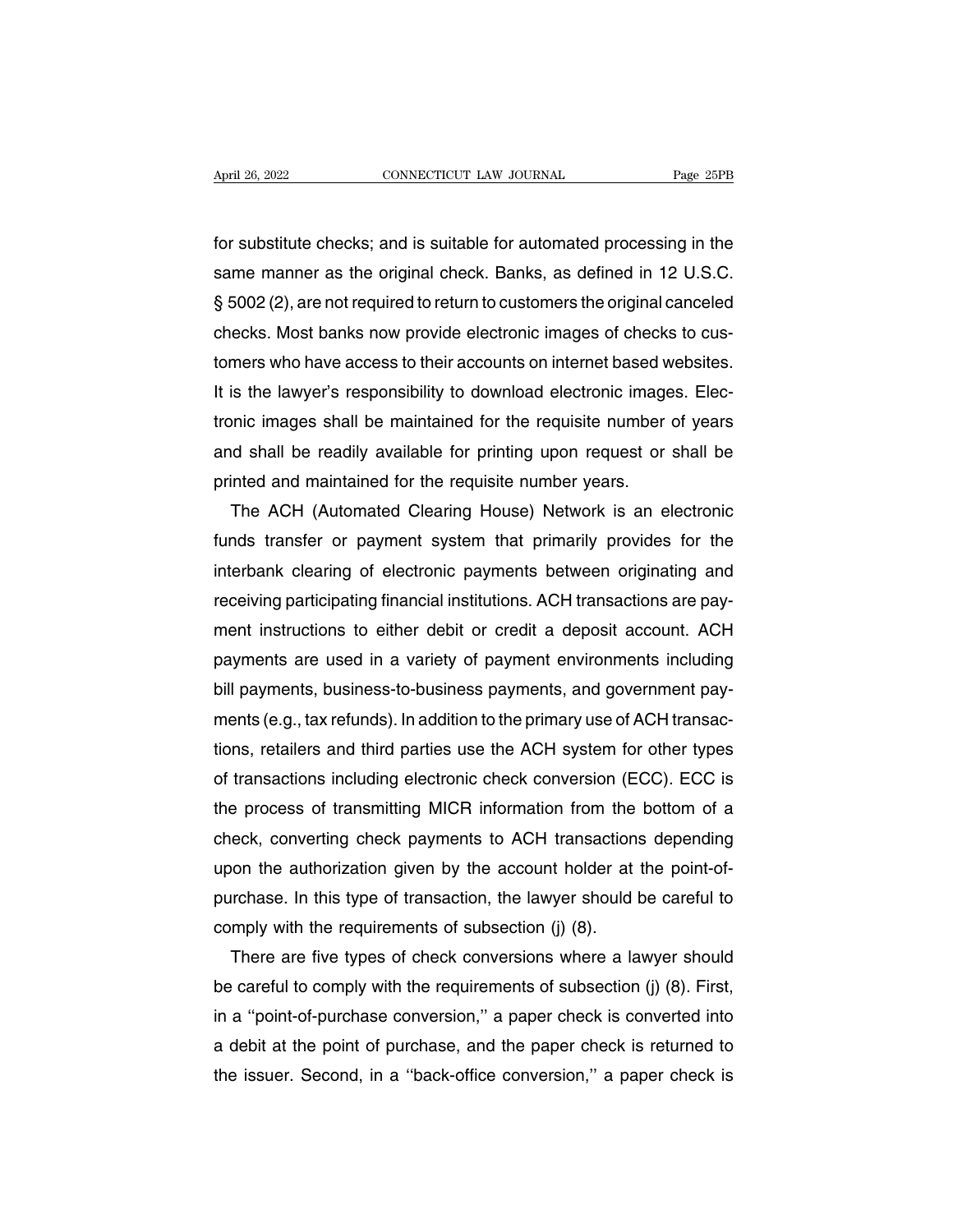Page 26PB<br>
connecticut LAW JOURNAL<br>
presented at the point-of-purchase and is later converted into a debit,<br>
and the paper check is destroyed. Third, in a "account-receivable Page 26PB CONNECTICUT LAW JOURNAL April 26, 2022<br>presented at the point-of-purchase and is later converted into a debit,<br>and the paper check is destroyed. Third, in a "account-receivable<br>conversion," a paper check is conve presented at the point-of-purchase and is later converted into a debit,<br>and the paper check is destroyed. Third, in a "account-receivable<br>conversion," a paper check is converted into a debit, and the paper<br>check is destroy presented at the point-of-purchase and is later converted into a debit,<br>and the paper check is destroyed. Third, in a "account-receivable<br>conversion," a paper check is converted into a debit, and the paper<br>check is destroy presented at the point-or-purchase and is later converted into a debit,<br>and the paper check is destroyed. Third, in a "account-receivable<br>conversion," a paper check is converted into a debit, and the paper<br>check is destroy and the paper check is destroyed. Third, in a "account-receivable conversion," a paper check is converted into a debit, and the paper check is destroyed. Fourth, in a "telephone-initiated debit" or "check-<br>by-phone" conver conversion," a paper check is converted into a debit, and the paper<br>check is destroyed. Fourth, in a "telephone-initiated debit" or "check-<br>by-phone" conversion, bank account information is provided via the<br>telephone, and check is destroyed. Fourth, in a "telephone-initiated debit" or "check-<br>by-phone" conversion, bank account information is provided via the<br>telephone, and the information is converted to a debit. Fifth, in a "web-<br>initiated by-phone" conversion, bank account information is provided via the<br>telephone, and the information is converted to a debit. Fifth, in a "web-<br>initiated debit," an electronic payment is initiated through a secure<br>web environ telephone, and the information is converted to a debit. Fifth, in a "web-<br>initiated debit," an electronic payment is initiated through a secure<br>web environment. Subsection (j) (8) applies to each of the types of<br>electronic initiated debit," an electronic payment is initiated through a secure<br>web environment. Subsection (j) (8) applies to each of the types of<br>electronic funds transfers described. All electronic funds transfers shall<br>be record Bo environment. Subsection (j) (8) applies to each of the types of<br>ectronic funds transfers described. All electronic funds transfers shall<br>recorded, and a lawyer should not reuse a check number which<br>is been previously us

electronic tunds transfers described. All electronic tunds transfers shall<br>be recorded, and a lawyer should not reuse a check number which<br>has been previously used in an electronic transfer transaction.<br>The potential of th be recorded, and a lawyer should not reuse a check number which<br>has been previously used in an electronic transfer transaction.<br>The potential of these records to serve as safeguards is realized<br>only if the procedures set f has been previously used in an electronic transfer transaction.<br>The potential of these records to serve as safeguards is realized<br>only if the procedures set forth in subsection (j) (9) are regularly per-<br>formed. The trial The potential of these records to serve as sateguards is realized<br>only if the procedures set forth in subsection (j) (9) are regularly per-<br>formed. The trial balance is the sum of balances of each client's ledger<br>card (or only if the procedures set forth in subsection (j) (9) are regularly per-<br>formed. The trial balance is the sum of balances of each client's ledger<br>card (or the electronic equivalent). Its value lies in comparing it on a<br>mo formed. The trial balance is the sum of balances of each client's ledger<br>card (or the electronic equivalent). Its value lies in comparing it on a<br>monthly basis to a control balance. The control balance starts with the<br>prev card (or the electronic equivalent). Its value lies in comparing it on a<br>monthly basis to a control balance. The control balance starts with the<br>previous month's balance, then adds receipts from the Trust Receipts<br>Journal monthly basis to a control balance. The control balance starts with the<br>previous month's balance, then adds receipts from the Trust Receipts<br>Journal and subtracts disbursements from the Trust Disbursements<br>Journal. Once th previous month's balance, then adds recelpts from the Trust Hecelpts<br>Journal and subtracts disbursements from the Trust Disbursements<br>Journal. Once the total matches the trial balance, the reconciliation<br>readily follows by Journal and subtracts disbursements from the Trust Disbursements<br>Journal. Once the total matches the trial balance, the reconciliation<br>readily follows by adding amounts of any outstanding checks and<br>subtracting any deposit Journal. Once the total matches the trial balance, the reconciliation<br>readily follows by adding amounts of any outstanding checks and<br>subtracting any deposits not credited by the bank at month's end. This<br>balance should ag readily follows by adding amounts of any outstanding checks and<br>subtracting any deposits not credited by the bank at month's end. This<br>balance should agree with the bank statement. Quarterly reconciliation<br>is recommended o subtracting any deposits not credited by the bank at month's end. I his<br>balance should agree with the bank statement. Quarterly reconciliation<br>is recommended only as a minimum requirement; monthly reconcilia-<br>tion is the p Ilance should agree with the bank statement. Quarterly reconciliation<br>recommended only as a minimum requirement; monthly reconcilia-<br>n is the preferred practice given the difficulty of identifying an error<br>hether by the la

is recommended only as a minimum requirement; monthly reconciliation is the preferred practice given the difficulty of identifying an error (whether by the lawyer or the bank) among three months' transactions.<br>In some situ tion is the preterred practice given the difficulty of identifying an error<br>(whether by the lawyer or the bank) among three months' transactions.<br>In some situations, documentation in addition to that listed in subdivi-<br>sio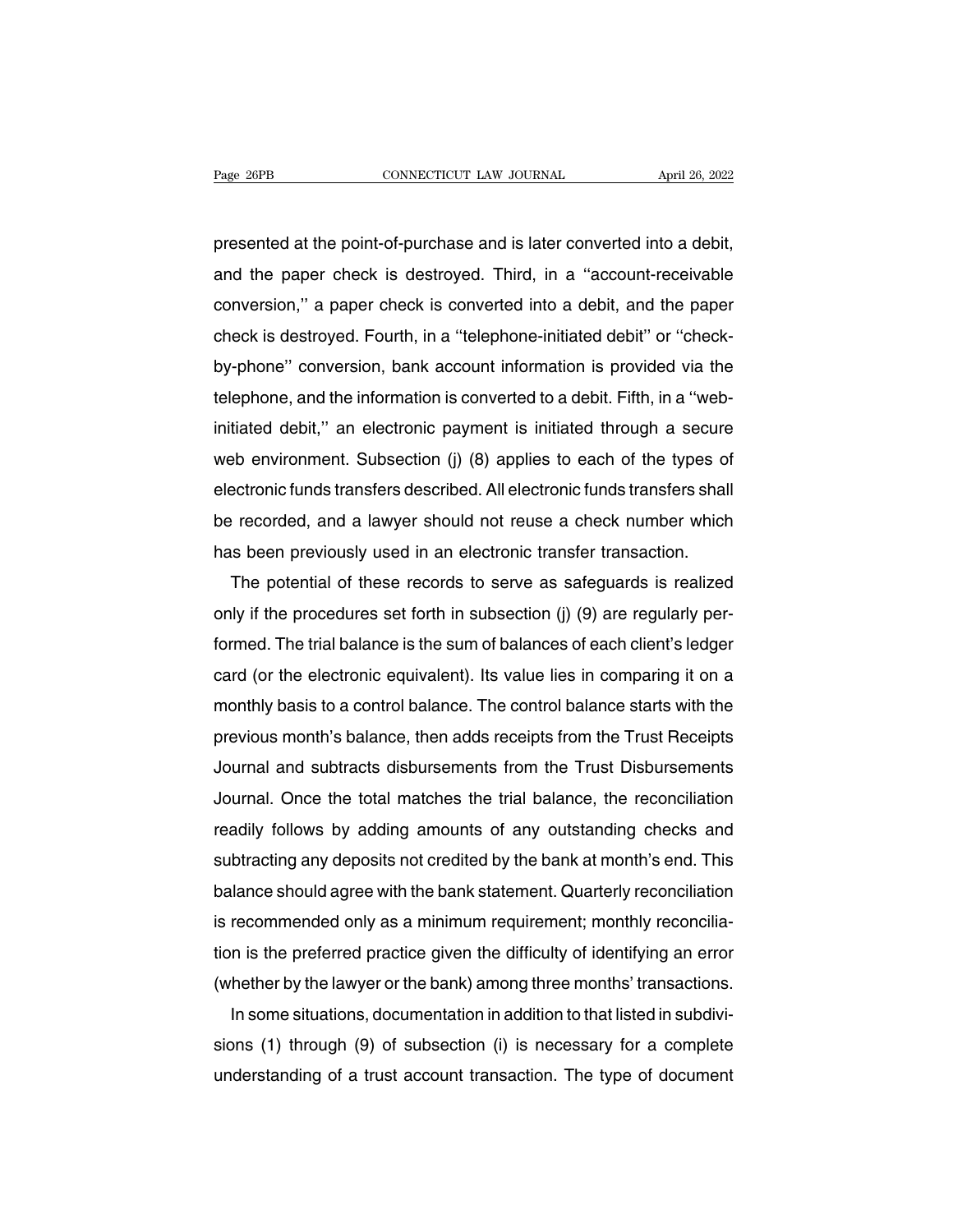that a lawyer must retain under subdivision (10) of subsection (i) because it is ''reasonably related'' to a client trust transaction (i)<br>because it is ''reasonably related'' to a client trust transaction will vary<br>depending on the nature of the transaction and the significance of the  $\frac{1}{\text{age } 2fB}$ <br>that a lawyer must retain under subdivision (10) of subsection (i)<br>because it is "reasonably related" to a client trust transaction will vary<br>depending on the nature of the transaction and the significan that a lawyer must retain under subdivision (10) of subsection (i)<br>because it is "reasonably related" to a client trust transaction will vary<br>depending on the nature of the transaction and the significance of the<br>document that a lawyer must retain under subdivision (10) of subsection (i)<br>because it is "reasonably related" to a client trust transaction will vary<br>depending on the nature of the transaction and the significance of the<br>document because it is "reasonably related" to a client trust transaction will vary<br>depending on the nature of the transaction and the significance of the<br>document in shedding light on the transaction. Examples of documents<br>that ty depending on the nature of the transaction and the significance of the<br>document in shedding light on the transaction. Examples of documents<br>that typically must be retained under this subdivision include corre-<br>spondence be document in shedding light on the transaction. Examples of documents<br>that typically must be retained under this subdivision include corre-<br>spondence between the client and lawyer relating to a disagreement<br>over fees or cos that typically must be retained under this subdivision include corre-<br>spondence between the client and lawyer relating to a disagreement<br>over fees or costs or the distribution of proceeds, settlement<br>agreements contemplati spondence between the client and lawyer relating to a disagreement<br>over fees or costs or the distribution of proceeds, settlement<br>agreements contemplating payment of funds, settlement statements<br>issued to the client, docum over fees or costs or the distribution of proceeds, settlement<br>agreements contemplating payment of funds, settlement statements<br>issued to the client, documentation relating to sharing litigation costs<br>and attorney's fees f agreements contemplating payment of funds, settlement statements<br>issued to the client, documentation relating to sharing litigation costs<br>and attorney's fees for subrogated claims, agreements for division of<br>fees between l issued to the client, documentation relating to sharing litigation costs<br>and attorney's fees for subrogated claims, agreements for division of<br>fees between lawyers, guarantees of payment to third parties out of<br>proceeds re and attorney's fees for subrogated claims, agreements for division of<br>fees between lawyers, guarantees of payment to third parties out of<br>proceeds recovered on behalf of a client, and copies of bills, receipts<br>or correspon fees between lawyers, guarantees of payment to<br>proceeds recovered on behalf of a client, and copic<br>or correspondence related to any payments to thire<br>of a client (whether made from the client's funds of<br>funds advanced for oceeds recovered on behalf of a client, and copies of bills, receipts<br>correspondence related to any payments to third parties on behalf<br>a client (whether made from the client's funds or from the lawyer's<br>nds advanced for t

or correspondence related to any payments to third parties on behalf<br>of a client (whether made from the client's funds or from the lawyer's<br>funds advanced for the benefit of the client).<br>Subsection (k) lists minimal accoun of a client (whether made from the client's funds or from the lawyer's<br>funds advanced for the benefit of the client).<br>Subsection (k) lists minimal accounting controls for client trust<br>accounts. It also enunciates the requi funds advanced for the benefit of the client).<br>Subsection (k) lists minimal accounting controls for client trust<br>accounts. It also enunciates the requirement that only a lawyer admit-<br>ted to the practice of law in this jur Subsection (k) lists minimal accounting controls for client trust<br>accounts. It also enunciates the requirement that only a lawyer admit-<br>ted to the practice of law in this jurisdiction or a person who is under<br>the direct s accounts. It also enunciates the requirement that only a lawyer admitted to the practice of law in this jurisdiction or a person who is under the direct supervision of the lawyer shall be the authorized signatory or author ted to the practice of law in this jurisdiction or a person who is under<br>the direct supervision of the lawyer shall be the authorized signatory<br>or authorized to make electronic transfers from a client trust account.<br>While the direct supervision of the lawyer shall be the authorized signatory<br>or authorized to make electronic transfers from a client trust account.<br>While it is permissible to grant limited nonlawyer access to a client<br>trust acc or authorized to make electronic transfers from a client trust account.<br>While it is permissible to grant limited nonlawyer access to a client<br>trust account, such access should be limited and closely monitored<br>by the lawyer While it is permissible to grant limited nonlawyer access to a client<br>trust account, such access should be limited and closely monitored<br>by the lawyer. The lawyer has a nondelegable duty to protect and<br>preserve the funds i trust account, such access should be limited and closely mor<br>by the lawyer. The lawyer has a nondelegable duty to prote<br>preserve the funds in a client trust account and can be disciplin<br>failure to supervise subordinates wh The lawyer. The lawyer has a nondelegable duty to protect and<br>eserve the funds in a client trust account and can be disciplined for<br>lure to supervise subordinates who misappropriate client funds. See<br>ules 5.1 and 5.3 of th preserve the funds in a client trust account and can be disciplined for<br>failure to supervise subordinates who misappropriate client funds. See<br>Rules 5.1 and 5.3 of the Rules of Professional Conduct.<br>Authorized electronic t

failure to supervise subordinates who misappropriate client funds. See<br>Rules 5.1 and 5.3 of the Rules of Professional Conduct.<br>Authorized electronic transfers shall be limited to (1) money required<br>for payment to a client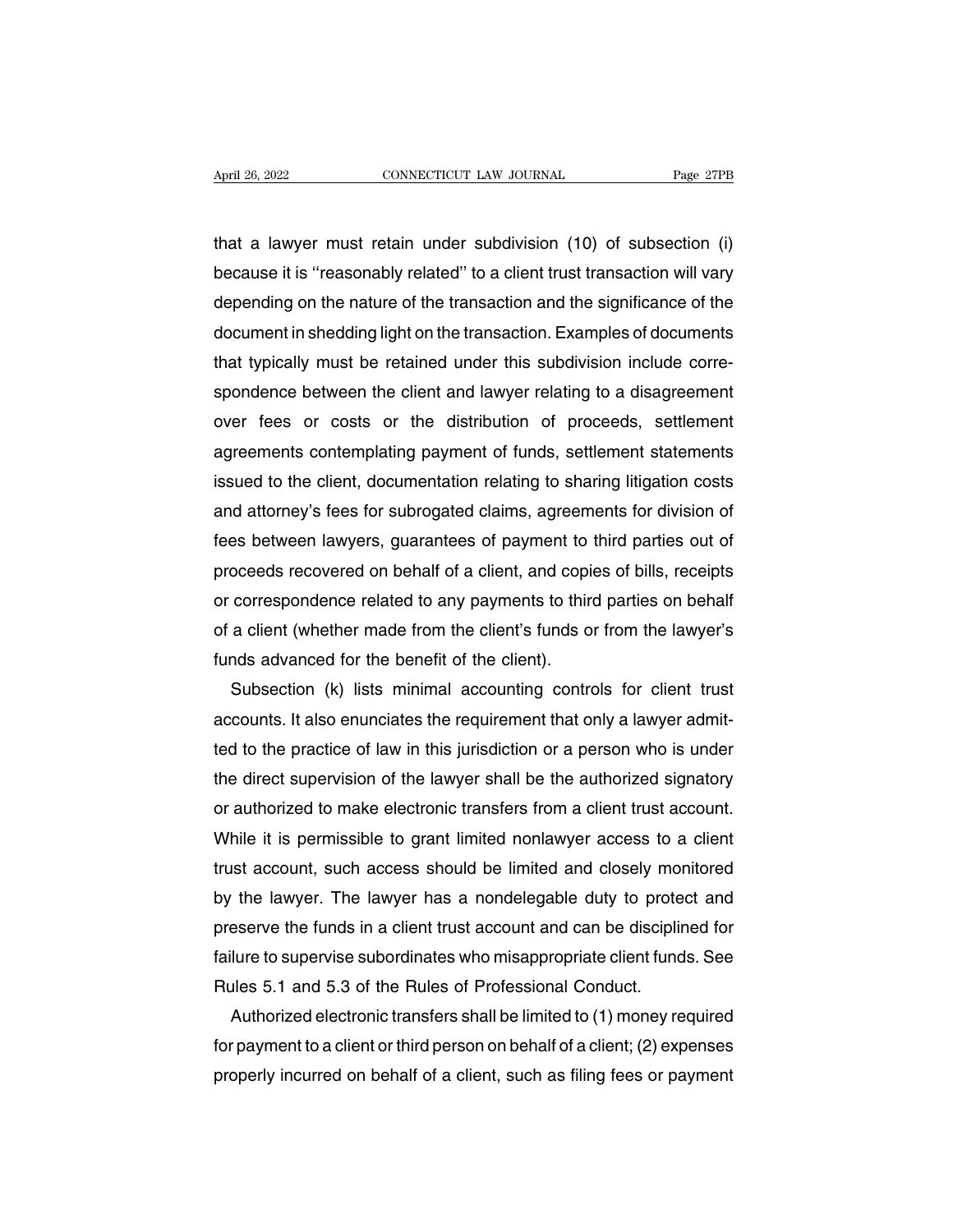to third persons for services rendered in connection with the represen-The Page 28PB<br>to third persons for services rendered in connection with the represen-<br>tation; or (3) money transferred to the lawyer for fees that are earned<br>in connection with the representation and are not in dispute; or Figure 2015<br>to third persons for services rendered in connection with the represen-<br>tation; or (3) money transferred to the lawyer for fees that are earned<br>in connection with the representation and are not in dispute; or ( to third persons for services rendered in connection with the representation; or (3) money transferred to the lawyer for fees that are earned in connection with the representation and are not in dispute; or (4) money trans to third persons for :<br>tation; or (3) money<br>in connection with<br>money transferred<br>trust account.<br>The requirements ion; or (3) money transferred to the lawyer for fees that are earned<br>connection with the representation and are not in dispute; or (4)<br>oney transferred from one client trust account to another client<br>ist account.<br>The requi

in connection with the representation and are not in dispute; or (4)<br>money transferred from one client trust account to another client<br>trust account.<br>The requirements in subdivision (2) of subsection (k) that receipts<br>shal money transferred from one client trust account to another client<br>trust account.<br>The requirements in subdivision (2) of subsection (k) that receipts<br>shall be deposited intact mean that a lawyer cannot deposit one check<br>or trust account.<br>The requirements in subdivision (2) of subsection<br>shall be deposited intact mean that a lawyer cannot do<br>or negotiable instrument into two or more accounts a<br>a practice commonly known as a split deposit.<br>Sub The requirements in subdivision (2) of subsection (k) that receipts<br>all be deposited intact mean that a lawyer cannot deposit one check<br>negotiable instrument into two or more accounts at the same time,<br>practice commonly k

shall be deposited intact mean that a lawyer cannot deposit one check<br>or negotiable instrument into two or more accounts at the same time,<br>a practice commonly known as a split deposit.<br>Subsection (*I*) allows the use of al or negotiable instrument into two or more accounts at the same time,<br>a practice commonly known as a split deposit.<br>Subsection ( $\beta$  allows the use of alternative media for the mainte-<br>nance of client trust account records a practice commonly known as a split deposit.<br>Subsection (*l*) allows the use of alternative media for the mainte-<br>nance of client trust account records if printed copies of necessary<br>reports can be produced. If trust reco Subsection ( $\eta$ ) allows the use of alternative media for the mainte-<br>nance of client trust account records if printed copies of necessary<br>reports can be produced. If trust records are computerized, a system<br>of regular an nance of client trust account records if printed copies of necessary<br>reports can be produced. If trust records are computerized, a system<br>of regular and frequent (preferably daily) backup procedures is essen-<br>tial. If a la reports can be produced. If trust records are computerized, a system<br>of regular and frequent (preferably daily) backup procedures is essen-<br>tial. If a lawyer uses third-party electronic or internet based file storage,<br>the of regular and frequent (preferably daily) backup procedures is essential. If a lawyer uses third-party electronic or internet based file storage, the lawyer must make reasonable efforts to ensure that the company has in p tial. If a lawyer uses third-party electronic or internet based file storage,<br>the lawyer must make reasonable efforts to ensure that the company<br>has in place, or will establish reasonable procedures to protect the<br>confiden the lawyer must make reasonable efforts to ensure that the company<br>has in place, or will establish reasonable procedures to protect the<br>confidentiality of client information. See ABA Formal Ethics Opinion<br>398 (1995). Recor has in place, or will establish reasonable procedures to protect the<br>confidentiality of client information. See ABA Formal Ethics Opinion<br>398 (1995). Records required by subsection (j) shall be readily accessi-<br>ble and sha confidentiality of client information. See ABA Formal Ethics Opinion<br>398 (1995). Records required by subsection (j) shall be readily accessi-<br>ble and shall be readily available to be produced upon request by the<br>client or 398 (1995). Records required by subsection (j) shall be readily accessi-<br>ble and shall be readily available to be produced upon request by the<br>client or third person who has an interest as provided in Rule 1.15 of<br>the Rule ble and shall be readily available to be produced upon request by the client or third person who has an interest as provided in Rule 1.15 of the Rules of Professional Conduct, or by the official request of a disciplinary a client or third person who has an interest as provided in Rule 1.15 of<br>the Rules of Professional Conduct, or by the official request of a<br>disciplinary authority, including but not limited to, a subpoena duces<br>tecum. Person the Rules of Professional Conduct, or by the official request of a<br>disciplinary authority, including but not limited to, a subpoena duces<br>tecum. Personal identifying information in records produced upon<br>request by the clie disciplinary authority, including but not limited to, a subpoena duces<br>tecum. Personal identifying information in records produced upon<br>request by the client or third person or by disciplinary authority shall<br>remain confid cum. Personal identifying information in records produced upon<br>quest by the client or third person or by disciplinary authority shall<br>main confidential and shall be disclosed only in a manner to ensure<br>ent confidentiality request by the client or third person or by disciplinary authority shall<br>remain confidential and shall be disclosed only in a manner to ensure<br>client confidentiality as otherwise required by law or court rule.<br>Subsections

remain confidential and shall be disclosed only in a manner to ensure<br>client confidentiality as otherwise required by law or court rule.<br>Subsections (m) and (n) provide for the preservation of a lawyer's<br>client trust accou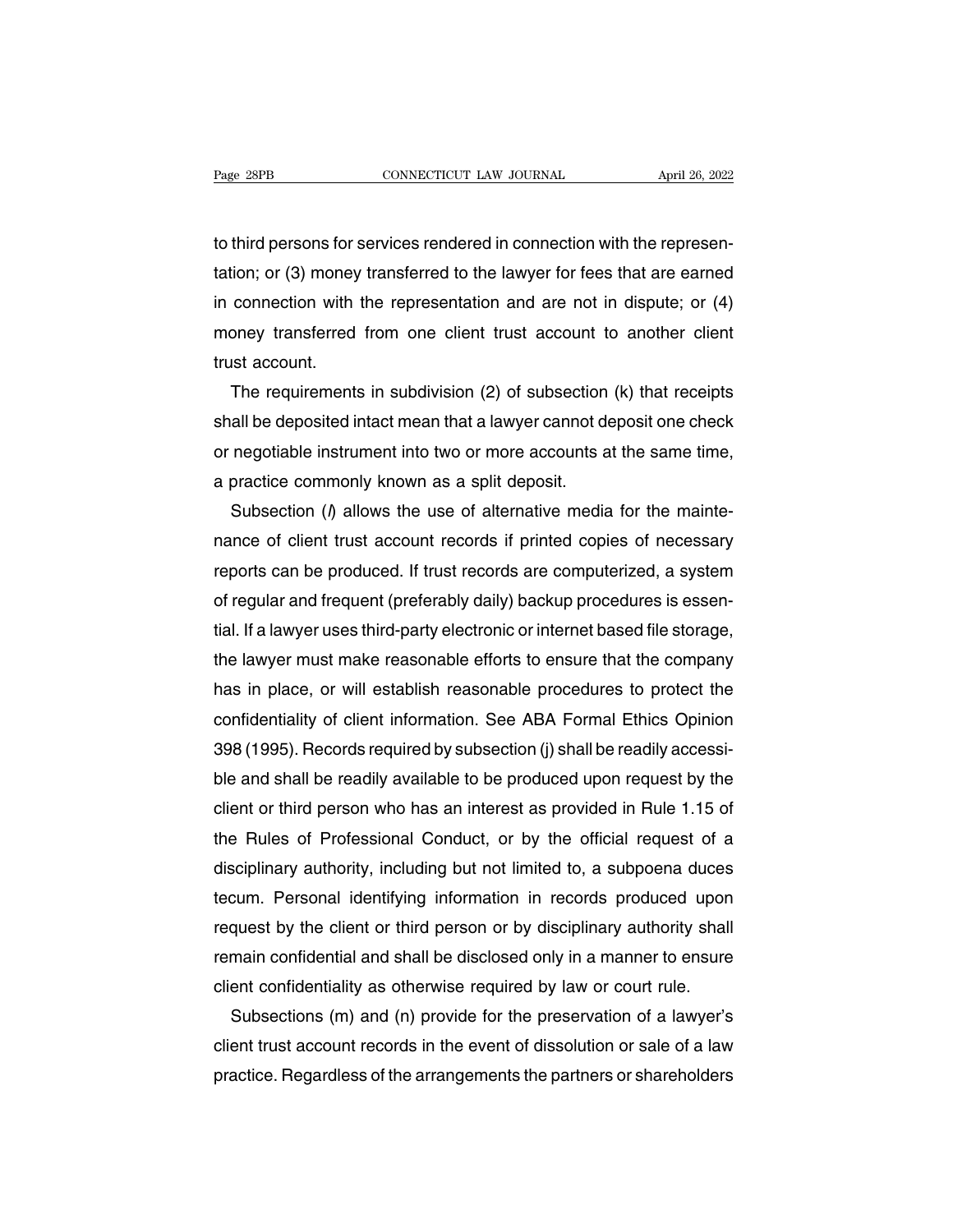April 26, 2022<br>
CONNECTICUT LAW JOURNAL<br>
make among themselves for maintenance of the client trust records,<br>
each partner may be held responsible for ensuring the availability of April 26, 2022 CONNECTICUT LAW JOURNAL Page 29PB<br>make among themselves for maintenance of the client trust records,<br>each partner may be held responsible for ensuring the availability of<br>these records. For the purposes of t these records. For the purposes of the client trust records,<br>each partner may be held responsible for ensuring the availability of<br>these records. For the purposes of these Rules, the terms "law firm,"<br>"partner," and "reaso make among themselves for maintenance of the client trust records,<br>each partner may be held responsible for ensuring the availability of<br>these records. For the purposes of these Rules, the terms "law firm,"<br>"partner," and make among themselves for maintenance of the client trus<br>each partner may be held responsible for ensuring the ava<br>these records. For the purposes of these Rules, the terms<br>"partner," and "reasonable" are defined in accord ich partner may be held responsible for ensuring the availability of<br>ese records. For the purposes of these Rules, the terms "law firm,"<br>artner," and "reasonable" are defined in accordance with Rules 1.0<br>), (h), and (i) of these records. For the purposes of these Rules, the terms "law firm,"<br>"partner," and "reasonable" are defined in accordance with Rules 1.0<br>(d), (h), and (i) of the Rules of Professional Conduct.<br>AMENDMENT NOTE: The changes

"partner," and "reasonable" are defined in a<br>(d), (h), and (i) of the Rules of Professiona<br> $AMENDMENT^\dagger$ . The changes to this<br>istrator of the IOLTA program to distribute e<br>its annual report required by the rule.<br>Rule 5.5. Unau (d), (h), and (i) of the Rules of Professional Conduct.<br>
AMENDMENT NOTE: The changes to this rule authorize the<br>
istrator of the IOLTA program to distribute electronically to the<br>
its annual report required by the rule.<br> (a) A law ENDIMENT NOTE: The changes to this rule authorize the admini-<br>
rator of the IOLTA program to distribute electronically to the judges<br>
annual report required by the rule.<br> **ILE 5.5.** Unauthorized Practice of Law<br>

regulation of the lock is a program to distribute electronically to the judges<br>its annual report required by the rule.<br>**Rule 5.5. Unauthorized Practice of Law**<br>(a) A lawyer shall not practice law in a jurisdiction in viola Its annual report required by the rule.<br> **Rule 5.5. Unauthorized Practice of Law**<br>
(a) A lawyer shall not practice law in a jurisdiction in violation of the<br>
regulation of the legal profession in that jurisdiction, or assi Rule 5.5. Unauthorized Practice of Law<br>
(a) A lawyer shall not practice law in a jurisdiction in violation of the<br>
regulation of the legal profession in that jurisdiction, or assist another<br>
in doing so. The practice of la (a) A lawyer shall not practice law in a jurisdiction in violation of the regulation of the legal profession in that jurisdiction, or assist another in doing so. The practice of law in this jurisdiction is defined in Prac regulation of the legal profession in that jurisdiction, or as<br>in doing so. The practice of law in this jurisdiction is define<br>Book Section 2-44A. Conduct described in subsections<br>and (f) in another jurisdiction shall not doing so. The practice of law in this jurisdiction is defined in Practice<br>pok Section 2-44A. Conduct described in subsections (c), [and] (d)<br>d (f) in another jurisdiction shall not be deemed the unauthorized<br>actice of law Book Section 2<br>
<u>and (f</u>) in anot<br>
practice of law<br>
(b) A lawyer<br>
shall not:<br>
(1) except as

(1) in another jurisdiction shall not be deemed the unauthorized<br>actice of law for purposes of this subsection (a).<br>(b) A lawyer who is not admitted to practice in this jurisdiction,<br>all not:<br>(1) except as authorized by l practice of law for purposes of this subsection (a).<br>
(b) A lawyer who is not admitted to practice in this jurisdiction,<br>
shall not:<br>
(1) except as authorized by law, establish an office or other system-<br>
atic and continuo (b) A lawy<br>shall not:<br>(1) except  $\varepsilon$ <br>atic and cont<br>law; or<br>(2) hold ou all not:<br>(1) except as authorized by law, establish an office or other system-<br>c and continuous presence in this jurisdiction for the practice of<br>w; or<br>(2) hold out to the public or otherwise represent that the lawyer is<br>l (1) except as authorized by law, establish an of<br>atic and continuous presence in this jurisdiction<br>law; or<br>(2) hold out to the public or otherwise represe<br>admitted to practice law in this jurisdiction.<br>(c) A lawyer admitt

c and continuous presence in this jurisdiction for the practice of<br>w; or<br>(2) hold out to the public or otherwise represent that the lawyer is<br>lmitted to practice law in this jurisdiction.<br>(c) A lawyer admitted in another U law; or<br>
(2) hold out to the public or otherwise represent that the lawyer is<br>
admitted to practice law in this jurisdiction.<br>
(c) A lawyer admitted in another United States jurisdiction which<br>
accords similar privileges t (2) hold out to the public or otherwise represent that the lawyer is<br>admitted to practice law in this jurisdiction.<br>(c) A lawyer admitted in another United States jurisdiction which<br>accords similar privileges to Connecticu admitted to practice law in this jurisdiction.<br>
(c) A lawyer admitted in another United States jurisdiction which<br>
accords similar privileges to Connecticut lawyers in its jurisdiction, and<br>
provided that the lawyer is not (c) A lawyer admitted in a<br>accords similar privileges to C<br>provided that the lawyer is no<br>in any jurisdiction, may provi<br>in this jurisdiction, that:<br>(1) are undertaken in asso cords similar privileges to Connecticut lawyers in its jurisdiction, and<br>ovided that the lawyer is not disbarred or suspended from practice<br>any jurisdiction, may provide legal services on a temporary basis<br>this jurisdictio provided that the lawyer is not disbarred or suspended from practice<br>in any jurisdiction, may provide legal services on a temporary basis<br>in this jurisdiction, that:<br>(1) are undertaken in association with a lawyer who is a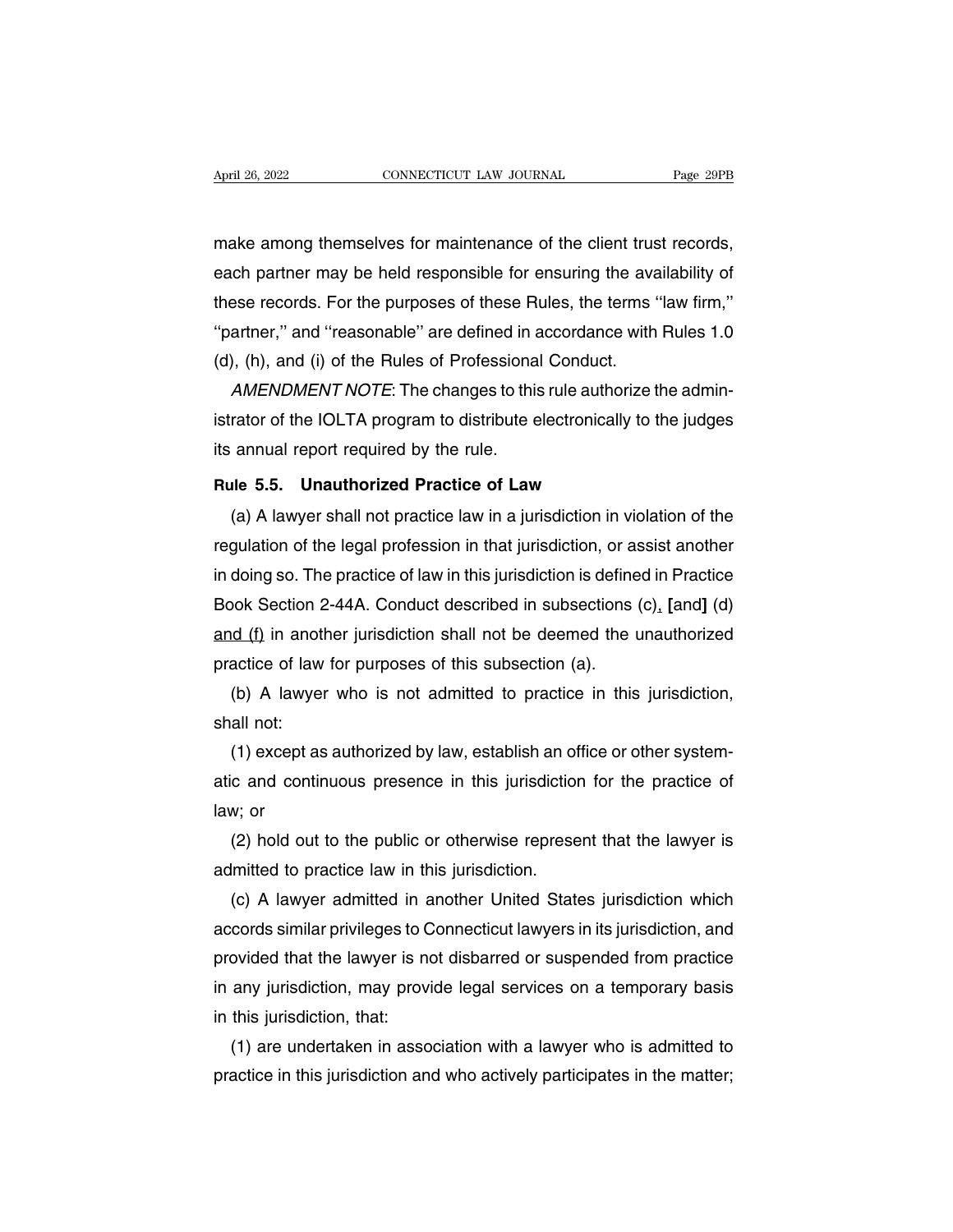EXEMBER APRIL 26, 2022<br>
(2) are in or reasonably related to a pending or potential proceeding<br>
fore a tribunal in this or another jurisdiction, if the lawyer, or a person before a tribunal in this or another jurisdiction, if the lawyer, or a person<br>the lawyer is assisting, is authorized by law or order to appear in such<br>the lawyer is assisting, is authorized by law or order to appear in suc (2) are in or reasonably related to a pending or potential proceeding<br>before a tribunal in this or another jurisdiction, if the lawyer, or a person<br>the lawyer is assisting, is authorized by law or order to appear in such<br>p (2) are in or reasonably related to a pending or potential pro<br>before a tribunal in this or another jurisdiction, if the lawyer, or a<br>the lawyer is assisting, is authorized by law or order to appear<br>proceeding or reasonabl ( $\angle$ ) are in or reasonably related to a pending or potential proceeding<br>fore a tribunal in this or another jurisdiction, if the lawyer, or a person<br>e lawyer is assisting, is authorized by law or order to appear in such<br>o

before a mburian in this of another jurisdiction, if the lawyer, or a person<br>the lawyer is assisting, is authorized by law or order to appear in such<br>proceeding or reasonably expects to be so authorized;<br>(3) are in or reas proceeding or reasonably expects to be so authorized;<br>(3) are in or reasonably related to a pending or potential mediation<br>or other alternative dispute resolution proceeding in this or another<br>jurisdiction, with respect to (3) are in or reasonably related to a pending or potential mediation<br>or other alternative dispute resolution proceeding in this or another<br>jurisdiction, with respect to a matter that is substantially related to, or<br>arises or other alternative dispute resolution proceeding in this or another<br>jurisdiction, with respect to a matter that is substantially related to, or<br>arises in, a jurisdiction in which the lawyer is admitted to practice and<br>a isdiction, with respect to a matter that is substantially related to, or<br>ises in, a jurisdiction in which the lawyer is admitted to practice and<br>e not services for which the forum requires pro hac vice admission; or<br>(4) ar

arises in, a jurisdiction in which the lawyer is admitted to practice and<br>are not services for which the forum requires pro hac vice admission; or<br>(4) are not within subdivisions (c) (2) or (c) (3) and arise out of or<br>are arises in, a jurisdiction in which the lawyer's admitted to practice and<br>are not services for which the forum requires pro hac vice admission; or<br>(4) are not within subdivisions (c) (2) or (c) (3) and arise out of or<br>are s (4) are not within subdivare substantially related to<br>client of the lawyer's practional different of the lawyer's practice.<br>(d) A lawyer admitted in (4) are not within subdivisions (c) (2) or (c) (3) and anse out or or<br>e substantially related to the legal services provided to an existing<br>ent of the lawyer's practice in a jurisdiction in which the lawyer is<br>lmitted to

in good standary related to the legal services provided to an existing<br>client of the lawyer's practice in a jurisdiction in which the lawyer is<br>admitted to practice.<br>(d) A lawyer admitted in another United States jurisdict admitted to practice.<br>
(d) A lawyer admitted in another United States jurisdiction, who is<br>
in good standing in each jurisdiction in which he or she has been<br>
admitted, or who has taken retirement status or otherwise left admitted to practice.<br>
(d) A lawyer admitted in another United States jurisdiction, who is<br>
in good standing in each jurisdiction in which he or she has been<br>
admitted, or who has taken retirement status or otherwise left (a) A lawyer admitted in another officed states jurisdiction, who is<br>in good standing in each jurisdiction in which he or she has been<br>admitted, or who has taken retirement status or otherwise left the<br>active practice of l In good standing in each jurisdiction in which he of she has been<br>admitted, or who has taken retirement status or otherwise left the<br>active practice of law while in good standing in another jurisdiction,<br>may participate in admitted, of who has taken retirement status of otherwise left the<br>active practice of law while in good standing in another jurisdiction,<br>may participate in the provision of uncompensated pro bono publico<br>legal services in active practice of law with<br>may participate in the pro<br>legal services in Connect<br>the supervision of an org<br>association project.<br>(e) A lawyer admitted (e) a lawyer admitted to practice in another jurisdiction, and not<br>be supervision of an organized legal aid society or state or local bar<br>sociation project.<br>(e) A lawyer admitted to practice in another jurisdiction, and no

disparsion of an organized legal aid society or state or local bar<br>association project.<br>(e) A lawyer admitted to practice in another jurisdiction, and not<br>disbarred or suspended from practice in any jurisdiction, may provi Intersupervision of an organized legal aid s<br>association project.<br>(e) A lawyer admitted to practice in an<br>disbarred or suspended from practice in an<br>legal services in this jurisdiction that:<br>(1) the lawyer is authorized to (e) A lawyer admitted to practice in another jurisdiction, and not<br>sbarred or suspended from practice in any jurisdiction, may provide<br>gal services in this jurisdiction that:<br>(1) the lawyer is authorized to provide pursuan

(e) A lawyer admitted to plactice in another jurisdiction, and not<br>disbarred or suspended from practice in any jurisdiction, may provide<br>legal services in this jurisdiction that:<br>(1) the lawyer is authorized to provide pur disbarred or suspended from practice in any jurisdiction, may provide<br>legal services in this jurisdiction that:<br>(1) the lawyer is authorized to provide pursuant to Practice Book<br>Section 2-15A and the lawyer is an authorize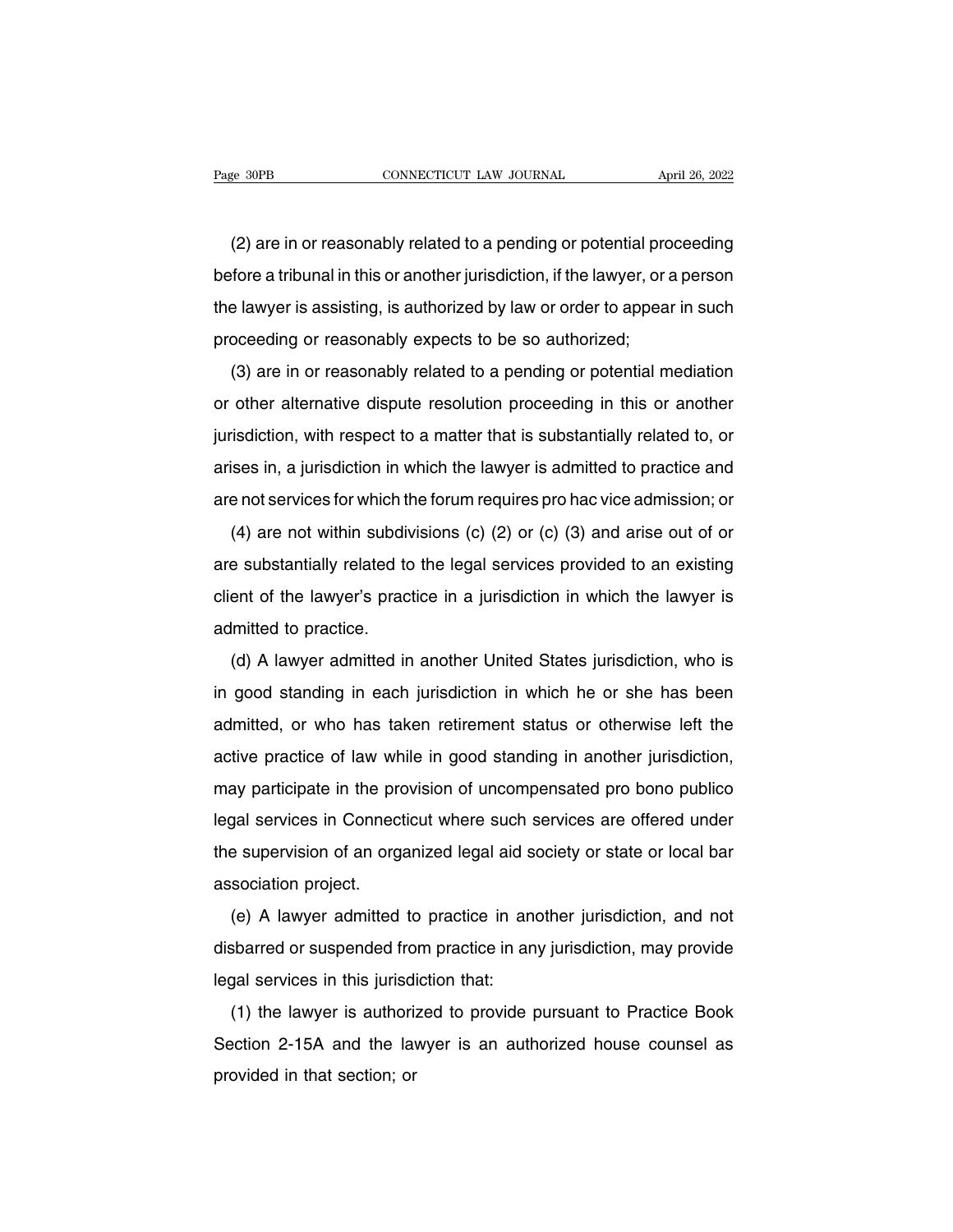(2) the lawyer is authorized by federal or other law or rule to provide<br>this jurisdiction. April 26, 2022<br>
(2) the lawyer is author<br>
in this jurisdiction.<br>
(f) To the extent that a

(2) the lawyer is authorized by federal or other law or rule to provide<br>this jurisdiction.<br>(f) To the extent that a lawyer is physically present in this jurisdiction<br>d remotely engages in the practice of law as authorized (2) the lawyer is authorized by federal or other law or rule to provide<br>in this jurisdiction.<br>(f) To the extent that a lawyer is physically present in this jurisdiction<br>and remotely engages in the practice of law as author (2) the lawyer is authorized by federal or other law or rule to provide<br>in this jurisdiction.<br>(f) To the extent that a lawyer is physically present in this jurisdiction<br>and remotely engages in the practice of law as author in this jurisdiction.<br>
(f) To the extent that a lawyer is physically present in this jurisdiction<br>
and remotely engages in the practice of law as authorized under<br>
the laws of another United States jurisdiction in which th (f) To the extent that a lawyer is physically present in this jurisdiction<br>and remotely engages in the practice of law as authorized under<br>the laws of another United States jurisdiction in which that lawyer is<br>admitted, s **Example 13 and The State States in the practice of law as authorized under**<br>**Example 18 and State in the practice in that lawyer is**<br>**[(f)]** (g) A lawyer not admitted to practice in this jurisdiction and<br>**[(f)]** (g) A law

the laws of another United States jurisdiction in which that lawyer is<br>admitted, such conduct does not constitute the practice of law in<br>this jurisdiction.<br>[(f)] (g) A lawyer not admitted to practice in this jurisdiction a admitted, such conduct does not constitute the practice of law in<br>this jurisdiction.<br>[(f)] (g) A lawyer not admitted to practice in this jurisdiction and<br>authorized by the provisions of this Rule to engage in providing leg this jurisdiction.<br>
[(f)] (g) A lawyer not admitted to practice in this jurisdiction and<br>
authorized by the provisions of this Rule to engage in providing legal<br>
services on a temporary basis in this jurisdiction is thereb  $\lbrack (1) \rbrack$  (g) A lawyer not<br>authorized by the provis<br>services on a temporary<br>the disciplinary rules of<br>in this jurisdiction.<br> $\lbrack (g) \rbrack$  (h) A lawyer des **EXECUTE:** The provisions of this Hule to engage in providing legal rvices on a temporary basis in this jurisdiction is thereby subject to edisciplinary rules of this jurisdiction with respect to the activities this jurisd services on a temporary basis<br>the disciplinary rules of this ju<br>in this jurisdiction.<br> $[(9)] (h)$  A lawyer desirous<br>subsection (c) (3) or (4):<br>(1) shall notify the statewide

(1) shall notify rules of this jurisdiction with respect to the activities<br>
this jurisdiction.<br>
(1) shall notify the statewide bar counsel as to each separate matter<br>
(1) shall notify the statewide bar counsel as to each s in this jurisdiction.<br>  $[(9)] (h)$  A lawyer desirous of obtaining the privile<br>
subsection (c) (3) or (4):<br>
(1) shall notify the statewide bar counsel as to each s<br>
prior to any such representation in Connecticut;<br>
(2) shall

subsection (c) (3) or (4):<br>
(1) shall notify the statewide bar counsel as to eac<br>
prior to any such representation in Connecticut;<br>
(2) shall notify the statewide bar counsel upon te<br>
such representation in Connecticut; an

[(g)] (h) A lawyer desirous of obtaining the privileges set forth in<br>bsection (c) (3) or (4):<br>(1) shall notify the statewide bar counsel as to each separate matter<br>ior to any such representation in Connecticut;<br>(2) shall (1) shall notify the statewide bar counsel as to each separate matter<br>ior to any such representation in Connecticut<u>:</u><br>(2) shall notify the statewide bar counsel upon termination of each<br>ch representation in Connecticut; a

or to any such representation in Connecticut;<br>(2) shall notify the statewide bar counsel upon termination of each<br>ch representation in Connecticut; and<br>(3) shall pay such fees as may be prescribed by the Judicial Branch.<br>C (2) shall notify the statewide bar counsel upon termination of each<br>such representation in Connecticut; and<br>(3) shall pay such fees as may be prescribed by the Judicial Branch.<br>COMMENTARY: A lawyer may practice law only in such representation in Connecticut; and<br>
(3) shall pay such fees as may be prescribed by the Judicial Branch.<br>
COMMENTARY: A lawyer may practice law only in a jurisdiction in<br>
which the lawyer is authorized to practice. A (3) shall pay such tees as may be prescribed by the Judicial Branch.<br>COMMENTARY: A lawyer may practice law only in a jurisdiction in<br>which the lawyer is authorized to practice. A lawyer may be admitted<br>to practice law in a COMMENTARY: A lawyer may practice law only in a jurisdiction in<br>which the lawyer is authorized to practice. A lawyer may be admitted<br>to practice law in a jurisdiction on a regular basis or may be authorized<br>by court rule o which the lawyer is authorized to practice. A lawyer may be admitted<br>to practice law in a jurisdiction on a regular basis or may be authorized<br>by court rule or order or by law to practice for a limited purpose or on<br>a rest to practice law in a jurisdiction on a regular basis or may be authorized<br>by court rule or order or by law to practice for a limited purpose or on<br>a restricted basis. Subsection (a) applies to unauthorized practice of<br>law by court rule or order or by law to practice for a limited purpose or on<br>a restricted basis. Subsection (a) applies to unauthorized practice of<br>law by a lawyer, whether through the lawyer's direct action or by the<br>lawyer's a restricted basis. Subsection (a) applies to unauthorized practice of law by a lawyer, whether through the lawyer's direct action or by the lawyer's assisting another person. For example, a lawyer may not assist a person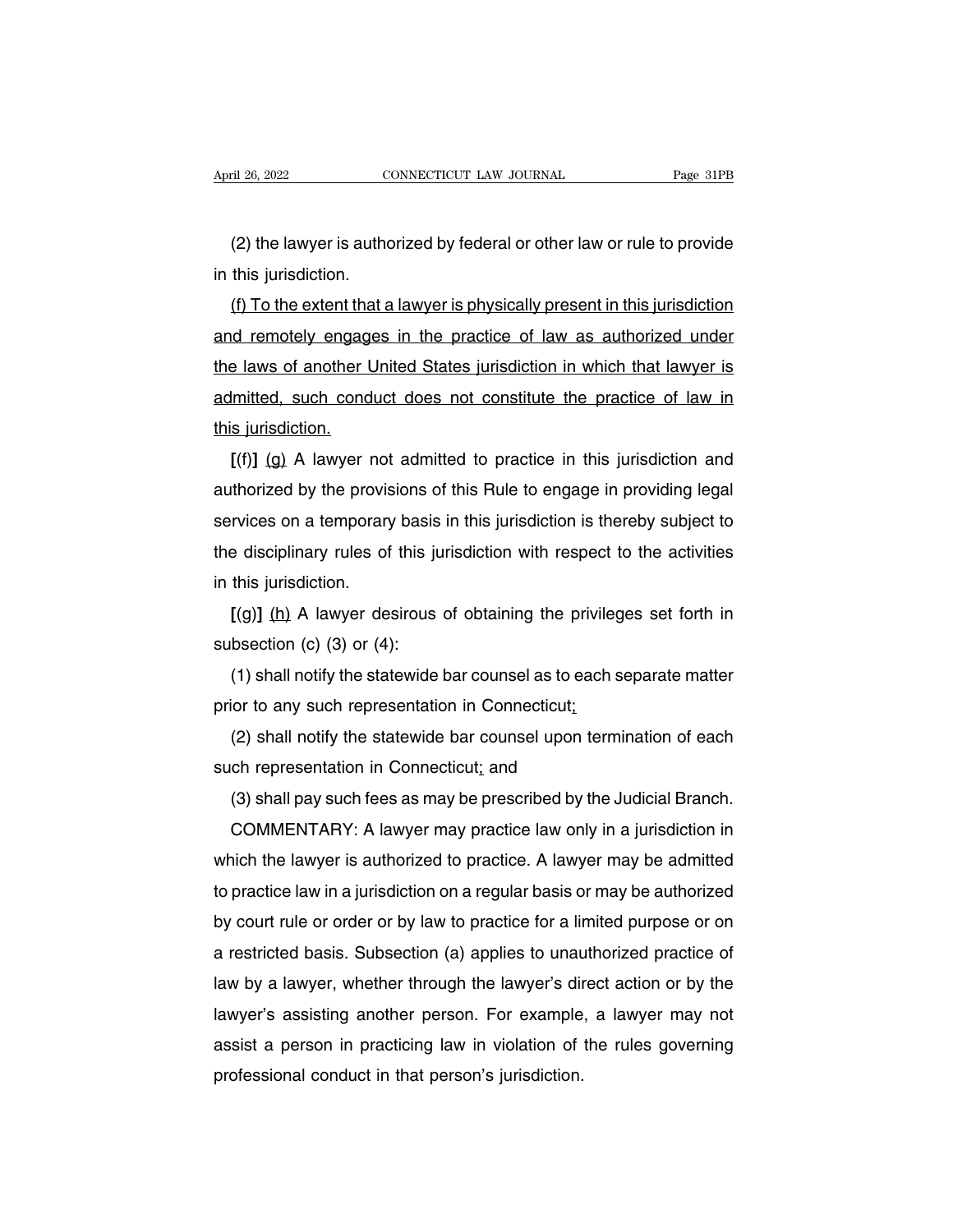EXEM CONNECTICUT LAW JOURNAL April 26, 2022<br>A lawyer may provide professional advice and instruction to nonlaw-<br>A lawyer may provide professional advice and instruction to nonlaw-<br>A lawyer may provide professional advice a Page 32PB CONNECTICUT LAW JOURNAL April 26, 2022<br>A lawyer may provide professional advice and instruction to nonlaw-<br>yers whose employment requires knowledge of the law; for example,<br>claims adjusters, employees of financia A lawyer may provide professional advice and instruction to nonlaw-<br>yers whose employment requires knowledge of the law; for example,<br>claims adjusters, employees of financial or commercial institutions,<br>social workers, acc A lawyer may provide professional advice and instruction to nonlaw-<br>yers whose employment requires knowledge of the law; for example,<br>claims adjusters, employees of financial or commercial institutions,<br>social workers, acc A lawyer may provide protessional advice and instruction to nonlaw-<br>yers whose employment requires knowledge of the law; for example,<br>claims adjusters, employees of financial or commercial institutions,<br>social workers, acc yers whose employment requires knowledge of the law; for example,<br>claims adjusters, employees of financial or commercial institutions,<br>social workers, accountants and persons employed in government<br>agencies. Lawyers also m claims adjusters, employees of financial or commercial institutions,<br>social workers, accountants and persons employed in government<br>agencies. Lawyers also may assist independent nonlawyers, such as<br>paraprofessionals, who a social workers, accountants and persons employed in government<br>agencies. Lawyers also may assist independent nonlawyers, such as<br>paraprofessionals, who are authorized by the law of a jurisdiction to<br>provide particular lawrencies. Lawyers also may assist independent nonlawyers, such as<br>raprofessionals, who are authorized by the law of a jurisdiction to<br>ovide particular law-related services. In addition, a lawyer may coun-<br>I nonlawyers who w

paraprotessionals, who are authorized by the law of a jurisdiction to<br>provide particular law-related services. In addition, a lawyer may coun-<br>sel nonlawyers who wish to proceed as self-represented parties.<br>Other than as a provide particular law-related services. In addition, a lawyer may counsel nonlawyers who wish to proceed as self-represented parties.<br>
Other than as authorized by law or this Rule, a lawyer who is not<br>
admitted to practic sel nonlawyers who wish to proceed as self-represented parties.<br>
Other than as authorized by law or this Rule, a lawyer who is not<br>
admitted to practice generally in this jurisdiction violates subsection<br>
(b) (1) if the la Other than as authorized by law or this Hule, a lawyer who is not<br>admitted to practice generally in this jurisdiction violates subsection<br>(b) (1) if the lawyer establishes an office or other systematic and<br>continuous prese admitted to practice generally in this jurisdiction violates subsection<br>(b) (1) if the lawyer establishes an office or other systematic and<br>continuous presence in this jurisdiction for the practice of law. Presence<br>may be (b) (1) if the lawyer establishes an office or other systematic and<br>continuous presence in this jurisdiction for the practice of law. Presence<br>may be systematic and continuous even if the lawyer is not physically<br>present continuous presence in this jurisdiction for the practice of law. Presence<br>may be systematic and continuous even if the lawyer is not physically<br>present here. Such a lawyer must not hold out to the public or otherwise<br>repr may be systematic and continuous even if the lawyer is not physically<br>present here. Such a lawyer must not hold out to the public or otherwise<br>represent that the lawyer is admitted to practice law in this jurisdiction.<br>See present here. Such a lawyer must not hold out to the public or otherwise<br>represent that the lawyer is admitted to practice law in this jurisdiction.<br>See also Rules 7.1 (a) and 7.5 (b). A lawyer not admitted to practice<br>in represent that the lawyer is admitted to practice law in this jurisdiction.<br>See also Rules 7.1 (a) and 7.5 (b). A lawyer not admitted to practice<br>in this jurisdiction who engages in repeated and frequent activities of<br>a si See also Hules 7.1 (a) and 7.5 (b). A lawyer not admitted to practice<br>in this jurisdiction who engages in repeated and frequent activities of<br>a similar nature in this jurisdiction such as the preparation and/or<br>recording o in this jurisdiction who engages in repeated and frequent activities of<br>a similar nature in this jurisdiction such as the preparation and/or<br>recording of legal documents (loans and mortgages) involving resi-<br>dents or prope a similar nature in this jurisdiction such as the preparation and/or<br>recording of legal documents (loans and mortgages) involving resi-<br>dents or property in this state may be considered to have a systematic<br>and continuous recording of legal documents (loaid<br>dents or property in this state may b<br>and continuous presence in this jure<br>ized by this Rule and could, ther<br>unauthorized practice of law.<br>There are occasions in which a lay Ints or property in this state may be considered to have a systematic<br>d continuous presence in this jurisdiction that would not be author-<br>ed by this Rule and could, thereby, be considered to constitute<br>authorized practice

and continuous presence in this jurisdiction that would not be author-<br>ized by this Rule and could, thereby, be considered to constitute<br>unauthorized practice of law.<br>There are occasions in which a lawyer admitted to pract ized by this Rule and could, thereby, be considered to constitute<br>unauthorized practice of law.<br>There are occasions in which a lawyer admitted to practice in another<br>United States jurisdiction, and not disbarred or suspend unauthorized practice of law.<br>
There are occasions in which a lawyer admitted to practice in another<br>
United States jurisdiction, and not disbarred or suspended from prac-<br>
tice in any jurisdiction, may provide legal servi I here are occasions in which a lawyer admitted to practice in another<br>United States jurisdiction, and not disbarred or suspended from prac-<br>tice in any jurisdiction, may provide legal services on a temporary<br>basis in this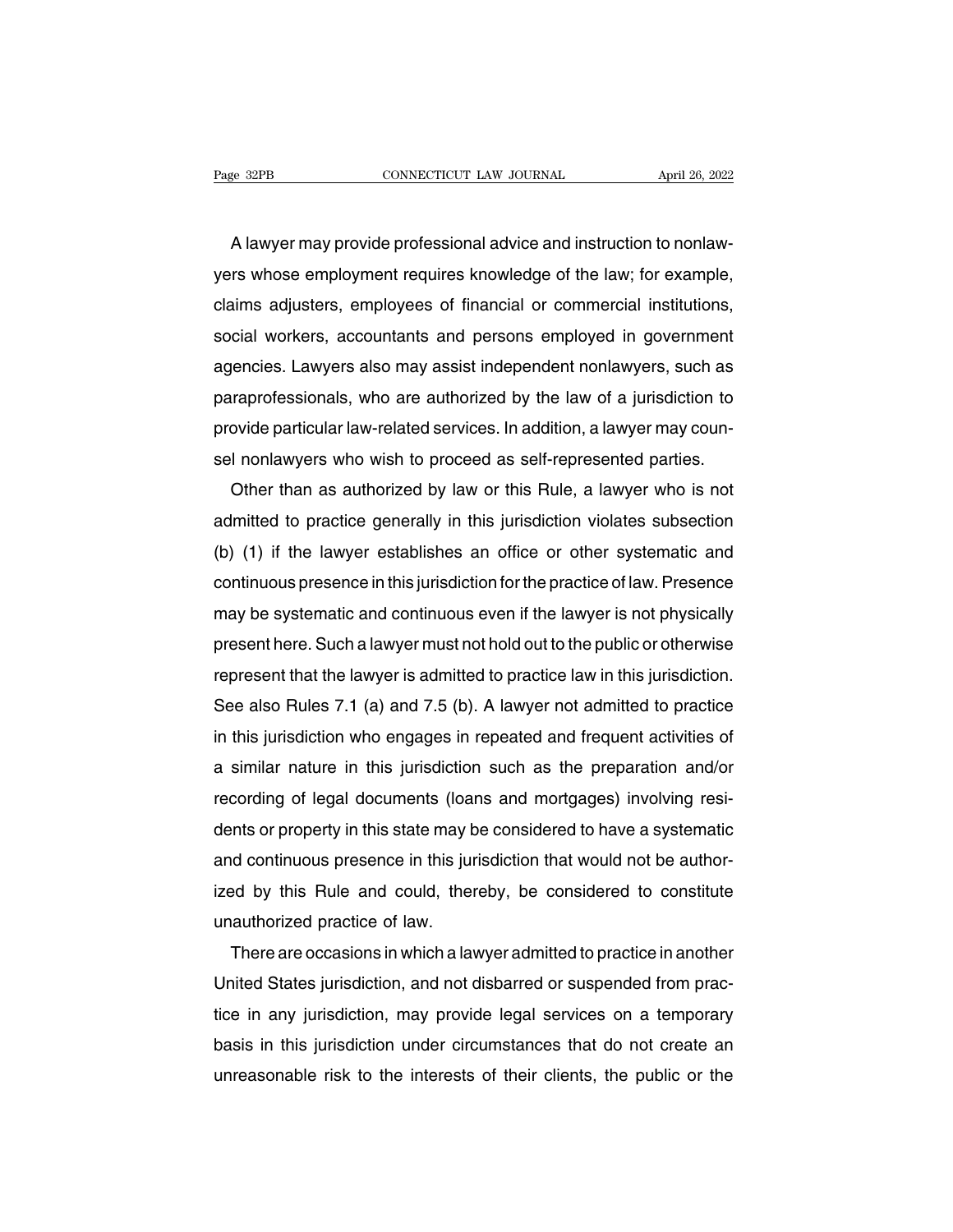April 26, 2022<br>
connecticut LAW JOURNAL<br>
courts. Subsection (c) identifies four such circumstances. The fact that<br>
conduct is not so identified does not imply that the conduct is or is April 26, 2022 CONNECTICUT LAW JOURNAL Page 33PB<br>courts. Subsection (c) identifies four such circumstances. The fact that<br>conduct is not so identified does not imply that the conduct is or is<br>not authorized. With the excep not all the exception and solutions are the fact that<br>courts. Subsection (c) identifies four such circumstances. The fact that<br>conduct is not so identified does not imply that the conduct is or is<br>not authorized. With the courts. Subsection (c) identifies four such circumstances. The fact that<br>conduct is not so identified does not imply that the conduct is or is<br>not authorized. With the exception of subdivisions (e) (1) and (e) (2),<br>this Ru courts. Subsection (c) identifies four such circumstances. The fact that<br>conduct is not so identified does not imply that the conduct is or is<br>not authorized. With the exception of subdivisions (e) (1) and (e) (2),<br>this Ru conduct is not so identified does not imply that the conduct is or is<br>not authorized. With the exception of subdivisions (e) (1) and (e) (2),<br>this Rule does not authorize a lawyer to establish an office or other<br>systematic not authorized. With the exception of subdivisions (e) (1) and (e) (2),<br>this Rule does not authorize a lawyer to establish an office or other<br>systematic and continuous presence in this jurisdiction without being<br>admitted t this Rule does not authorize a lawyer to establish an office or other<br>systematic and continuous presence in this jurisdiction without being<br>admitted to practice generally here. There is no single test to determine<br>whether systematic and continuous presence in this jurisdiction without being<br>admitted to practice generally here. There is no single test to determine<br>whether a lawyer's services are provided on a "temporary basis" in<br>this jurisd admitted to practice generally here. There is no single test to determine<br>whether a lawyer's services are provided on a "temporary basis" in<br>this jurisdiction and may, therefore, be permissible under subsection<br>(c). Servic whether a lawyer's services are provided on a "temporary basis" in<br>this jurisdiction and may, therefore, be permissible under subsection<br>(c). Services may be "temporary" even though the lawyer provides<br>services in this jur gation. Subsections (c), **[and]** (d) and (f) apply to lawyers which includes the player is representing a client in a single lengthy negotiation or litition.<br>Subsections (c), **[and]** (d) and (f) apply to lawyers who are admitted p

services in this jurisdiction for an extended period of time, as when<br>the lawyer is representing a client in a single lengthy negotiation or liti-<br>gation.<br>Subsections (c), [and] (d) and (f) apply to lawyers who are admitte the lawyer is representing a client in a single lengthy negotiation or litigation.<br>
Subsections (c), [and] (d) and (f) apply to lawyers who are admitted<br>
to practice law in any United States jurisdiction, which includes th gation.<br>
Subsections (c), [and] (d) and (f) apply to lawyers who are admitted<br>
to practice law in any United States jurisdiction, which includes the<br>
District of Columbia and any state, territory or commonwealth of the<br>
Un Subsections (c), [and] (d) and (f) apply to lawyers who are admitted<br>to practice law in any United States jurisdiction, which includes the<br>District of Columbia and any state, territory or commonwealth of the<br>United States to practice law in any United States jurisdiction, which includes the<br>District of Columbia and any state, territory or commonwealth of the<br>United States. The word "admitted" in subsections (c), [and] (d) and<br>(f) contemplat District of Columbia and any state, territory or commonwealth of the<br>United States. The word "admitted" in subsections (c), [and] (d) <u>and</u><br>(f) contemplates that the lawyer is authorized to practice in the jurisdic-<br>tion i United States. The word "admitted" in subse<br>(f) contemplates that the lawyer is authorized<br>tion in which the lawyer is admitted and exclu<br>technically admitted, is not authorized to prac<br>ple, the lawyer is in an inactive st contemplates that the lawyer is authorized to practice in the jurisdic-<br>n in which the lawyer is admitted and excludes a lawyer who, while<br>chnically admitted, is not authorized to practice, because, for exam-<br>e, the lawyer

tion in which the lawyer is admitted and excludes a lawyer who, while<br>technically admitted, is not authorized to practice, because, for exam-<br>ple, the lawyer is in an inactive status.<br>Subdivision (c) (1) recognizes that th technically admitted, is not authorized to practice, because, for example, the lawyer is in an inactive status.<br>Subdivision (c) (1) recognizes that the interests of clients and the public are protected if a lawyer admitted ple, the lawyer is in an inactive status.<br>Subdivision (c) (1) recognizes that the interests of clients and the<br>public are protected if a lawyer admitted only in another jurisdiction<br>associates with a lawyer licensed to pra Subdivision (c) (1) recognizes that the interests of clients and the<br>public are protected if a lawyer admitted only in another jurisdiction<br>associates with a lawyer licensed to practice in this jurisdiction. For<br>this subdi public are protected if a lawyer adm<br>associates with a lawyer licensed to<br>this subdivision to apply, however, th<br>this jurisdiction must actively participa<br>the representation of the client.<br>Lawyers not admitted to practice sociates with a lawyer licensed to practice in this jurisdiction. For<br>s subdivision to apply, however, the lawyer admitted to practice in<br>s jurisdiction must actively participate in and share responsibility for<br>e represent this subdivision to apply, however, the lawyer admitted to practice in<br>this jurisdiction must actively participate in and share responsibility for<br>the representation of the client.<br>Lawyers not admitted to practice generall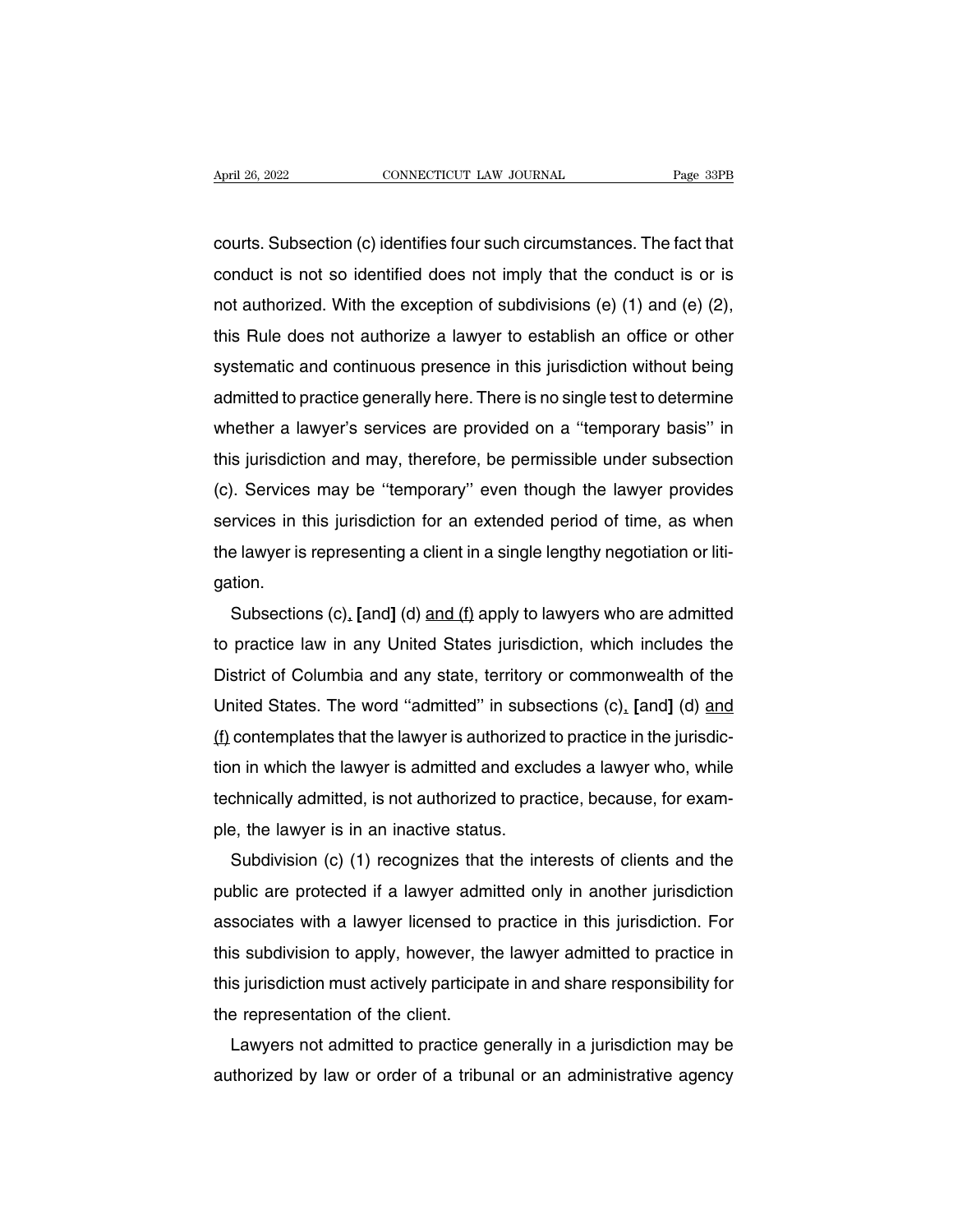The Bage 34PB<br>to appear before the tribunal or agency. This authority may be granted<br>pursuant to formal rules governing admission pro hac vice or pursuant Page 34PB CONNECTICUT LAW JOURNAL April 26, 2022<br>to appear before the tribunal or agency. This authority may be granted<br>pursuant to formal rules governing admission pro hac vice or pursuant<br>to informal practice of the trib Fage 34PB<br>to appear before the tribunal or agency. This authority may be granted<br>pursuant to formal rules governing admission pro hac vice or pursuant<br>to informal practice of the tribunal or agency. Under subdivision (c)<br>( to appear before the tribunal or agency. This authority may be granted<br>pursuant to formal rules governing admission pro hac vice or pursuant<br>to informal practice of the tribunal or agency. Under subdivision (c)<br>(2), a lawy to appear before the tribunal or agency. This authority may be granted<br>pursuant to formal rules governing admission pro hac vice or pursuant<br>to informal practice of the tribunal or agency. Under subdivision (c)<br>(2), a lawy pursuant to formal rules governing admission pro hac vice or pursuant<br>to informal practice of the tribunal or agency. Under subdivision (c)<br>(2), a lawyer does not violate this Rule when the lawyer appears before<br>a tribunal to informal practice of the tribunal or agency. Under subdivision (c)<br>(2), a lawyer does not violate this Rule when the lawyer appears before<br>a tribunal or agency pursuant to such authority. To the extent that a<br>court rule (2), a lawyer does not violate this Rule when the lawyer appears before<br>a tribunal or agency pursuant to such authority. To the extent that a<br>court rule or other law of this jurisdiction requires a lawyer who is not<br>admitt a tribunal or agency pursuant to such authority. To the extent that a court rule or other law of this jurisdiction requires a lawyer who is not admitted to practice in this jurisdiction to obtain admission pro hac vice bef urt rule or other law of this jurisdiction requires a lawyer who is not<br>Imitted to practice in this jurisdiction to obtain admission pro hac<br>ce before appearing before a tribunal or administrative agency, this<br>Ile requires

in this jurisdiction to obtain admission pro hadronice before appearing before a tribunal or administrative agency, this Rule requires the lawyer to obtain that authority.<br>Subdivision (c) (2) also provides that a lawyer re vice before appearing before a tribunal or administrative agency, this<br>Rule requires the lawyer to obtain that authority.<br>Subdivision (c) (2) also provides that a lawyer rendering services<br>in this jurisdiction on a tempora Rule requires the lawyer to obtain that authority.<br>
Subdivision (c) (2) also provides that a lawyer rendering services<br>
in this jurisdiction on a temporary basis does not violate this Rule<br>
when the lawyer engages in condu Subdivision (c) (2) also provides that a lawyer rendering services<br>in this jurisdiction on a temporary basis does not violate this Rule<br>when the lawyer engages in conduct in anticipation of a proceeding<br>or hearing in a jur in this jurisdiction on a temporary basis does not violate this Rule<br>when the lawyer engages in conduct in anticipation of a proceeding<br>or hearing in a jurisdiction in which the lawyer is authorized to practice<br>law or in w when the lawyer engages in conduct in anticipation of a proceeding<br>or hearing in a jurisdiction in which the lawyer is authorized to practice<br>law or in which the lawyer reasonably expects to be admitted pro<br>hac vice. Examp or hearing in a jurisdiction in which the lawyer is authorized to practice<br>law or in which the lawyer reasonably expects to be admitted pro<br>hac vice. Examples of such conduct include meetings with the client,<br>interviews of law or in which the lawyer reasonably expects to be admitted pro<br>hac vice. Examples of such conduct include meetings with the client,<br>interviews of potential witnesses, and the review of documents. Simi-<br>larly, a lawyer ad hac vice. Examples of such conduct include meetings with the client,<br>interviews of potential witnesses, and the review of documents. Simi-<br>larly, a lawyer admitted only in another jurisdiction may engage in<br>conduct tempora interviews of potential witnesses, and the review of documents. Similarly, a lawyer admitted only in another jurisdiction may engage in conduct temporarily in this jurisdiction in connection with pending litigation in anot diction. multiproperarily in this jurisdiction in connection with pending litiga-<br>in another jurisdiction in which the lawyer is or reasonably expects<br>be authorized to appear, including taking depositions in this juris-<br>tion.<br>When

tion in another jurisdiction in which the lawyer is or reasonably expects<br>to be authorized to appear, including taking depositions in this juris-<br>diction.<br>When a lawyer has been or reasonably expects to be admitted to<br>appe to be authorized to appear, including taking depositions in this juris-<br>diction.<br>When a lawyer has been or reasonably expects to be admitted to<br>appear before a court or administrative agency, subdivision (c) (2)<br>also permi diction.<br>When a lawyer has been or reasonably expects to be admitted to<br>appear before a court or administrative agency, subdivision (c) (2)<br>also permits conduct by lawyers who are associated with that lawyer<br>in the matter, When a lawyer has been or reasonably expects to be admitted to<br>appear before a court or administrative agency, subdivision (c) (2)<br>also permits conduct by lawyers who are associated with that lawyer<br>in the matter, but who appear before a court or administrative agency, subdivision (c) (2)<br>also permits conduct by lawyers who are associated with that lawyer<br>in the matter, but who do not expect to appear before the court or<br>administrative agen also permits conduct by lawyers who are associated with<br>in the matter, but who do not expect to appear before<br>administrative agency. For example, subordinate lawyers<br>research, review documents, and attend meetings with<br>sup the matter, but who do not expect to appear before the court or<br>Iministrative agency. For example, subordinate lawyers may conduct<br>search, review documents, and attend meetings with witnesses in<br>pport of the lawyer respons administrative agency. For example, subordinate lawyers may conduct<br>research, review documents, and attend meetings with witnesses in<br>support of the lawyer responsible for the litigation.<br>Subdivision (c) (3) permits a lawy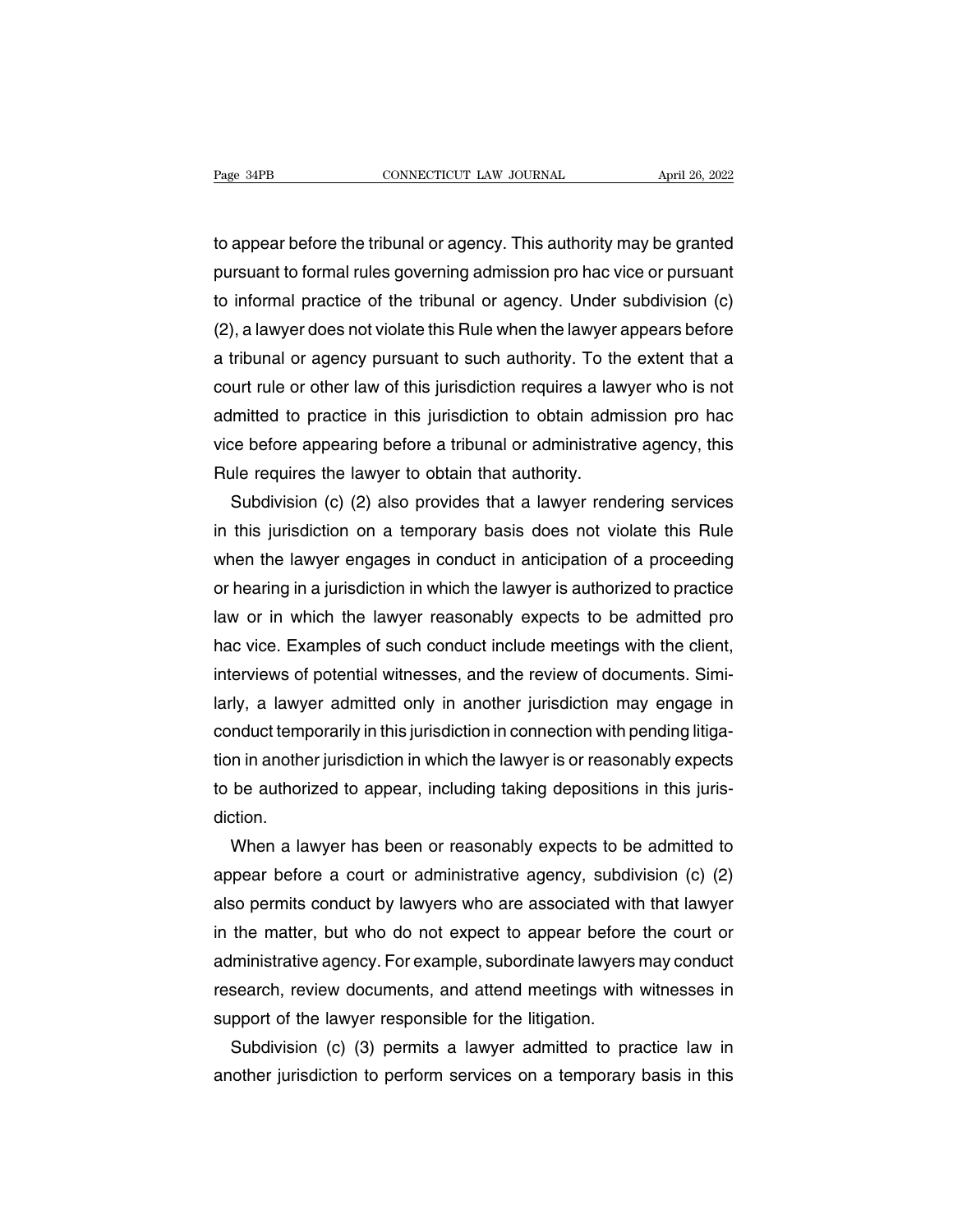April 26, 2022<br>
CONNECTICUT LAW JOURNAL<br>
Fage 35PB<br>
jurisdiction if those services are in or reasonably related to a pending or<br>
potential mediation or other alternative dispute resolution proceeding April 26, 2022 CONNECTICUT LAW JOURNAL Page 35PB<br>jurisdiction if those services are in or reasonably related to a pending or<br>potential mediation or other alternative dispute resolution proceeding<br>in this or another jurisdi in this or another jurisdiction if those services are in or reasonably related to a pending or<br>potential mediation or other alternative dispute resolution proceeding<br>in this or another jurisdiction, if the services are wit jurisdiction if those services are in or reasonably related to a pending or<br>potential mediation or other alternative dispute resolution proceeding<br>in this or another jurisdiction, if the services are with respect to a<br>matt jurisdiction if those services are in or reasonably related to a pending or<br>potential mediation or other alternative dispute resolution proceeding<br>in this or another jurisdiction, if the services are with respect to a<br>matt potential mediation or other alternative dispute resolution proceeding<br>in this or another jurisdiction, if the services are with respect to a<br>matter that is substantially related to, or arises out of, a jurisdiction in<br>whi in this or another jurisdiction, if the services are with respect to a matter that is substantially related to, or arises out of, a jurisdiction in which the lawyer is admitted to practice. The lawyer, however, must obtain atter that is substantially related to, or arises out of, a jurisdiction in<br>nich the lawyer is admitted to practice. The lawyer, however, must<br>tain admission pro hac vice in the case of a court-annexed arbitration<br>mediatio

which the lawyer is admitted to practice. The lawyer, however, must<br>obtain admission pro hac vice in the case of a court-annexed arbitration<br>or mediation or otherwise if court rules or law so require.<br>Subdivision (c) (4) p if they are sof a court-annexed arbitration<br>or mediation or otherwise if court rules or law so require.<br>Subdivision (c) (4) permits a lawyer admitted in another jurisdiction<br>to provide certain legal services on a temporary or mediation or otherwise if court rules or law so require.<br>
Subdivision (c) (4) permits a lawyer admitted in another jurisdiction<br>
to provide certain legal services on a temporary basis in this jurisdiction<br>
if they arise Subdivision (c) (4) permits a lawyer admitted in another jurisdiction<br>to provide certain legal services on a temporary basis in this jurisdiction<br>if they arise out of or are substantially related to the lawyer's practice<br>i to provide certain legal services on a temporary basis in this jurisdiction<br>if they arise out of or are substantially related to the lawyer's practice<br>in a jurisdiction in which the lawyer is admitted but are not within<br>su if they arise out of or are substantially related to the lawyer's practice<br>in a jurisdiction in which the lawyer is admitted but are not within<br>subdivision (c) (2) or (c) (3). These services include both legal services<br>an a jurisdiction in which the lawyer is admitted but are not within<br>bdivision (c) (2) or (c) (3). These services include both legal services<br>d services that nonlawyers may perform but that are considered<br>e practice of law w subdivision (c) (2) or (c) (3). These services include both legal services<br>and services that nonlawyers may perform but that are considered<br>the practice of law when performed by lawyers.<br>Subdivision (c) (3) requires that t

and services that nonlawyers may perform but that are considered<br>the practice of law when performed by lawyers.<br>Subdivision (c) (3) requires that the services be with respect to a<br>matter that is substantially related to, o the practice of law when performed by lawyers.<br>Subdivision (c) (3) requires that the services be with respect to a<br>matter that is substantially related to, or arises out of, a jurisdiction in<br>which the lawyer is admitted. Subdivision (c) (3) requires that the services be with respect to a<br>matter that is substantially related to, or arises out of, a jurisdiction in<br>which the lawyer is admitted. A variety of factors may evidence such<br>a relati matter that is substantially related to, or arises out of, a jurisdiction in<br>which the lawyer is admitted. A variety of factors may evidence such<br>a relationship. However, the matter, although involving other jurisdic-<br>tion which the lawyer is admitted. A variety of factors may evidence such<br>a relationship. However, the matter, although involving other jurisdic-<br>tions, must have a significant connection with the jurisdiction in which<br>the lawy a relationship. However, the matter, although involving other jurisdictions, must have a significant connection with the jurisdiction in which<br>the lawyer is admitted to practice. A significant aspect of the lawyer's<br>work m tions, must have a significant connection with the jurisdiction in which<br>the lawyer is admitted to practice. A significant aspect of the lawyer's<br>work might be conducted in that jurisdiction or a significant aspect of<br>the the lawyer is admitted to practice. A significant aspect of the lawyer's<br>work might be conducted in that jurisdiction or a significant aspect of<br>the matter may involve the law of that jurisdiction. The necessary<br>relationsh work might be conducted in that jurisdiction or a significant aspect of<br>the matter may involve the law of that jurisdiction. The necessary<br>relationship might arise when the client's activities and the resulting<br>legal issue the matter may involve the law of that jurisdiction. The necessary<br>relationship might arise when the client's activities and the resulting<br>legal issues involve multiple jurisdictions. Subdivision (c) (4) requires<br>that the relationship might arise when the client's activities and the resulting<br>legal issues involve multiple jurisdictions. Subdivision (c) (4) requires<br>that the services provided in this jurisdiction in which the lawyer is not<br>a legal issues involve multiple jurisdictions. Subdivision (c) (4) requires<br>that the services provided in this jurisdiction in which the lawyer is not<br>admitted to practice be for (1) an existing client, i.e., one with whom<br>t that the services provided in this jurisdiction in which the lawyer is not<br>admitted to practice be for (1) an existing client, i.e., one with whom<br>the lawyer has a previous relationship and not arising solely out of a<br>Conn admitted to practice be for (1) an existing client, i.e., one with whom<br>the lawyer has a previous relationship and not arising solely out of a<br>Connecticut based matter and (2) arise out of or be substantially<br>related to th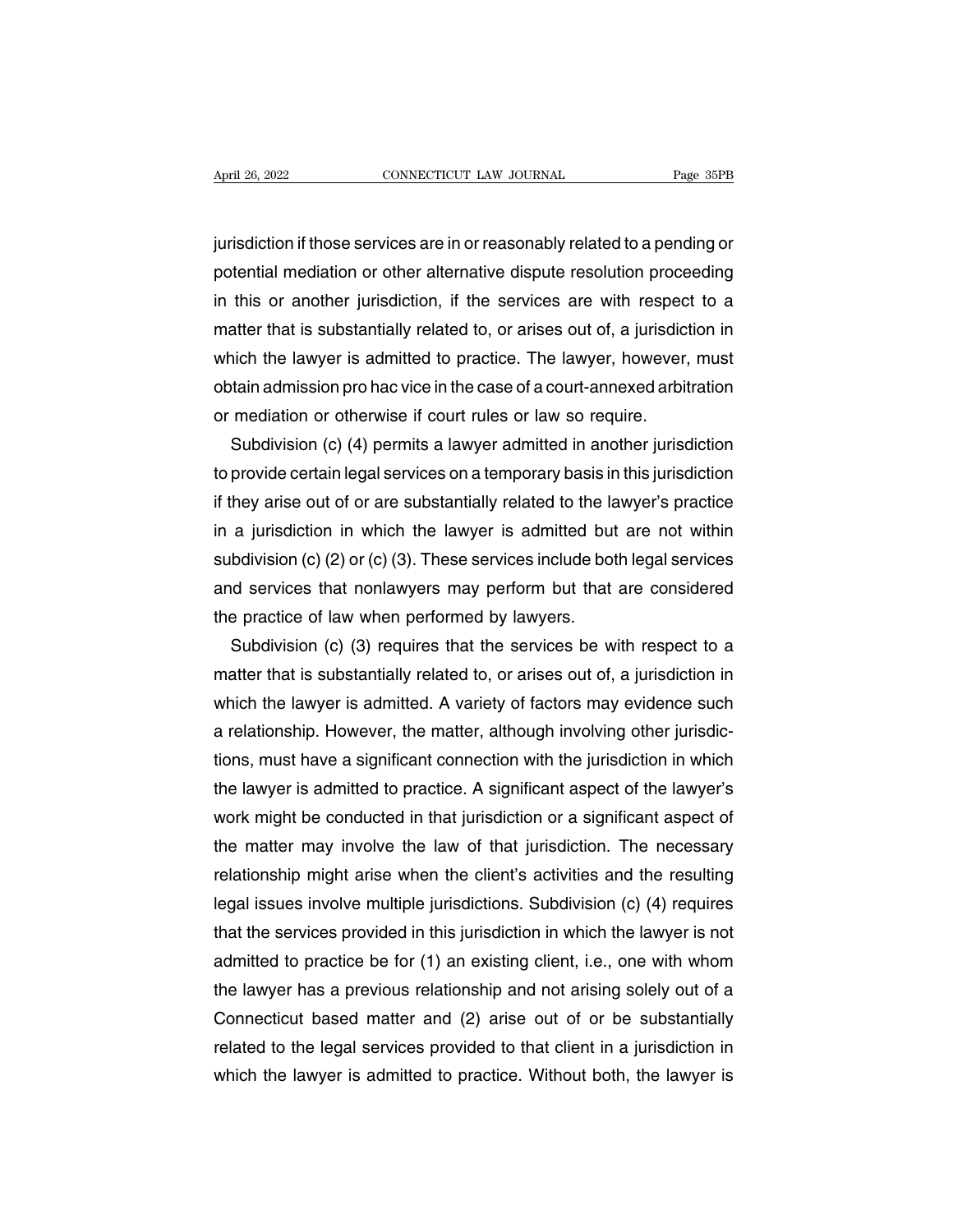Page 36PB CONNECTICUT LAW JOURNAL April 26, 2022<br>prohibited from practicing law in the jurisdiction in which the lawyer is<br>not admitted to practice. Page 36PB<br>prohibited from practicing law<br>not admitted to practice.<br>For purposes of subsection

For purposes of subsection (d), an attorney in "good standing" is<br>t admitted to practice.<br>For purposes of subsection (d), an attorney in "good standing" is<br>te who: (1) has been admitted to practice law in any United States prohibited from practicing law in the jurisdiction in which the lawyer is<br>not admitted to practice.<br>For purposes of subsection (d), an attorney in "good standing" is<br>one who: (1) has been admitted to practice law in any Un prohibited from practicing law in the jurisdiction in which the lawyer is<br>not admitted to practice.<br>For purposes of subsection (d), an attorney in "good standing" is<br>one who: (1) has been admitted to practice law in any Un not admitted to practice.<br>
For purposes of subsection (d), an attorney in "good standing" is<br>
one who: (1) has been admitted to practice law in any United States<br>
jurisdiction; (2) is not suspended or disbarred in any othe For purposes of subsection (d), an attorney in "good standing" is<br>one who: (1) has been admitted to practice law in any United States<br>jurisdiction; (2) is not suspended or disbarred in any other jurisdiction;<br>(3) has never one who: (1) has been admitted to practice law in any United States<br>jurisdiction; (2) is not suspended or disbarred in any other jurisdiction;<br>(3) has never resigned or retired from the practice of law while subject<br>to dis jurisdiction; (2) is not suspended or disbarred in any other jurisdiction;<br>(3) has never resigned or retired from the practice of law while subject<br>to discipline or disciplinary proceedings in any other jurisdiction; (4)<br>h (3) has never resigned or retired from the practice of law while sub<br>to discipline or disciplinary proceedings in any other jurisdiction;<br>has not been placed on inactive status while subject to discipline<br>disciplinary pro discipline or disciplinary proceedings in any other jurisdiction; (4)<br>is not been placed on inactive status while subject to discipline or<br>sciplinary proceedings in any other jurisdiction; and (5) is not currently<br>bject to

has not been placed on inactive status while subject to discipline or<br>disciplinary proceedings in any other jurisdiction; and (5) is not currently<br>subject to disciplinary proceedings in any other jurisdiction.<br>Subdivision disciplinary proceedings in any other jurisdiction; and (5) is not currently<br>subject to disciplinary proceedings in any other jurisdiction.<br>Subdivision (e) (2) recognizes that a lawyer may provide legal ser-<br>vices in a jur subject to disciplinary proceedings in any other jurise<br>Subdivision (e) (2) recognizes that a lawyer may p<br>vices in a jurisdiction in which the lawyer is not license<br>ized to do so by federal or other law, which include<br>rul Subdivision (e) (2) recognizes that a lawyer may provide legal ser-<br>ces in a jurisdiction in which the lawyer is not licensed when author-<br>ed to do so by federal or other law, which includes statute, court<br>le, executive re

vices in a jurisdiction in which the lawyer is not licensed when author-<br>ized to do so by federal or other law, which includes statute, court<br>rule, executive regulation or judicial precedent.<br>A lawyer who practices law in ized to do so by federal or other law, which includes statute, court<br>rule, executive regulation or judicial precedent.<br>A lawyer who practices law in this jurisdiction pursuant to subsection<br>(c), (d) or (e) or otherwise is rule, executive regulation or judicial precedent.<br>A lawyer who practices law in this jurisdiction pursuant to subsection<br>(c), (d) or (e) or otherwise is subject to the disciplinary authority of<br>this jurisdiction. See Rule A lawyer who practices law in this jurisdiction pursuant to subsection (c), (d) or (e) or otherwise is subject to the disciplinary authority of this jurisdiction. See Rule 8.5 (a). In some circumstances, a lawyer who pract (c), (d) or (e) or otherwise is subject<br>this jurisdiction. See Rule 8.5 (a). In<br>who practices law in this jurisdiction<br>(e) may have to inform the client th<br>practice law in this jurisdiction.<br>Subsections (c), (d), [and] (e this jurisdiction. See Rule 8.5 (a). In some circumstances, a lawyer who practices law in this jurisdiction pursuant to subsection (c), (d) or (e) may have to inform the client that the lawyer is not licensed to practice

who practices law in this jurisdiction pursuant to subsection (c), (d) or<br>
(e) may have to inform the client that the lawyer is not licensed to<br>
practice law in this jurisdiction.<br>
Subsections (c), (d), [and] (e) and (f) (e) may have to inform the client that the lawyer is not licensed to practice law in this jurisdiction.<br>
Subsections (c), (d), [and] (e) and (f) do not authorize communica-<br>
tions advertising legal services in this jurisd practice law in this jurisdiction.<br>Subsections (c), (d), [and] (e) and (f) do not authorize communica-<br>tions advertising legal services in this jurisdiction by lawyers who are<br>admitted to practice in other jurisdictions. W Subsections (c), (d), [and] (e) and (f<br>tions advertising legal services in this<br>admitted to practice in other jurisdictic<br>may communicate the availability of th<br>is governed by Rules 7.1 to 7.5.<br>Subsection (f) reflects the In a advertising legal services in this jurisdiction by lawyers who are<br>Imitted to practice in other jurisdictions. Whether and how lawyers<br>ay communicate the availability of their services in this jurisdiction<br>governed by

admitted to practice in other jurisdictions. Whether and how lawyers<br>may communicate the availability of their services in this jurisdiction<br>is governed by Rules 7.1 to 7.5.<br>Subsection (f) reflects the reality that with th may communicate the availability of their services in this jurisdiction<br>is governed by Rules 7.1 to 7.5.<br>Subsection (f) reflects the reality that with the advancement of tech-<br>nology, many lawyers work remotely from locati is governed by Rules 7.1 to 7.5.<br>Subsection (f) reflects the reality that with the advancement of tech-<br>nology, many lawyers work remotely from locations outside the jurisdic-<br>tion(s) in which they are admitted to practice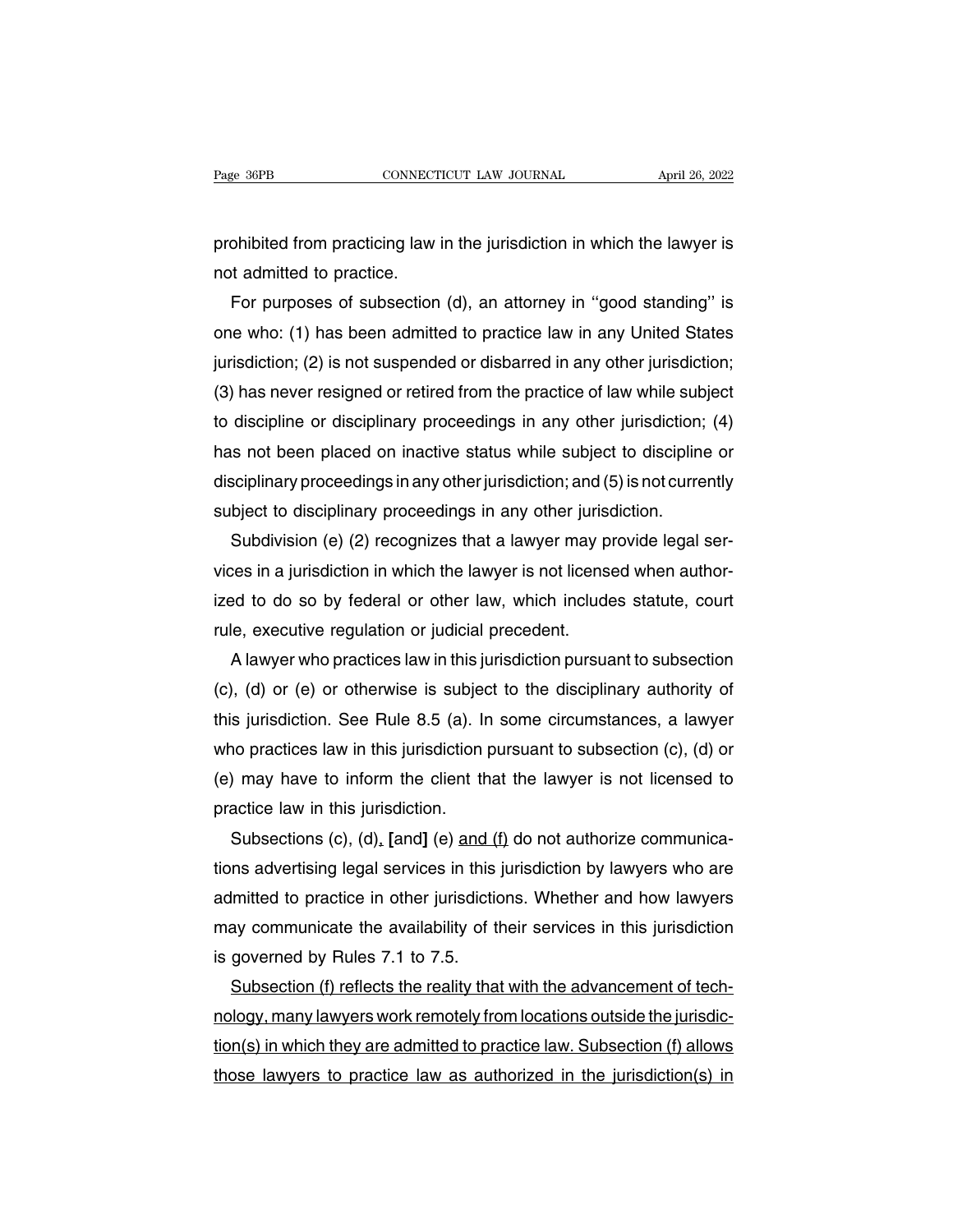April 26, 2022<br>
CONNECTICUT LAW JOURNAL<br>
Which they are admitted while physically present in Connecticut. This<br>
subsection coordinates with Practice Book Section 2-44A (c), which Subsection coordinates with Practice Book Section 2-44A (c), which provides that a lawyer admitted in another United States jurisdiction provides that a lawyer admitted in another United States jurisdiction<br>gubsection coordinates with Practice Book Section 2-44A (c), which<br>provides that a lawyer admitted in another United States jurisdiction<br>engaged in the which they are admitted while physically present in Connecticut. This<br>subsection coordinates with Practice Book Section 2-44A (c), which<br>provides that a lawyer admitted in another United States jurisdiction<br>engaged in the which they are admitted while physically present in Connecticut. This<br>subsection coordinates with Practice Book Section 2-44A (c), which<br>provides that a lawyer admitted in another United States jurisdiction<br>engaged in the subsection coordinates with Practice Book Section 2-44A (c), which<br>provides that a lawyer admitted in another United States jurisdiction<br>engaged in the remote practice of law as authorized by that jurisdiction<br>while physic ovides that a lawyer admitted in another United States jurisdiction<br>gaged in the remote practice of law as authorized by that jurisdiction<br>nile physically present in Connecticut is not engaged in the practice<br>law in this j

engaged in the remote practice of law as authorized by that jurisdiction<br>while physically present in Connecticut is not engaged in the practice<br>of law in this jurisdiction.<br>AMENDMENT NOTE: The changes to this rule and to P while physically present in Connecticut is not engaged in the practice<br>of law in this jurisdiction.<br>AMENDMENT NOTE: The changes to this rule and to Practice Book<br>Section 2-44A address the issue of remote practice and provi of law in this jurisdiction.<br>
AMENDMENT NOTE: The changes to this rule and to Practice Book<br>
Section 2-44A address the issue of remote practice and provide that<br>
to the extent that a lawyer is physically present in Connect AMENDMENT NOTE: The changes to this rule and to Practice Book<br>Section 2-44A address the issue of remote practice and provide that<br>to the extent that a lawyer is physically present in Connecticut and<br>remotely engaged in the Section 2-44A address the issue of remote practice and provide that<br>to the extent that a lawyer is physically present in Connecticut and<br>remotely engaged in the practice of law under the law of another<br>recognized jurisdict remotely engaged in the practice of law under the law of another<br>recognized jurisdiction in which the lawyer is admitted, such conduct<br>does not constitute the practice of law in Connecticut.<br>**PROPOSED AMENDMENTS TO THE**<br>GE motely engaged in the practice of law under the law of another<br>cognized jurisdiction in which the lawyer is admitted, such conduct<br>les not constitute the practice of law in Connecticut.<br>**PROPOSED AMENDMENTS TO THE<br>GENERAL** 

# recognized jurisdiction in which the lawyer is admitted, such a<br>does not constitute the practice of law in Connecticut.<br>**PROPOSED AMENDMENTS TO THE**<br>**GENERAL PROVISIONS OF THE SUPERIOR COURT RI**<br>Sec. 1-11A. Media Coverage FROPOSED AMENDMENTS TO THE<br>
GENERAL PROVISIONS OF THE SUPERIOR COURT RULES<br>
c. 1-11A. Media Coverage of Arraignments<br>
(a) The broadcasting, televising, recording, or taking photographs<br>
media in the courtroom during arraig

PROPOSED AMENDMENTS TO THE<br>GENERAL PROVISIONS OF THE SUPERIOR COURT RULES<br>Sec. 1-11A. Media Coverage of Arraignments<br>(a) The broadcasting, televising, recording, or taking photographs<br>by media in the courtroom during arrai GENERAL PROVISIONS OF THE SUPERIOR COURT RULES<br>Sec. 1-11A. Media Coverage of Arraignments<br>(a) The broadcasting, televising, recording, or taking photographs<br>by media in the courtroom during arraignments may be authorized b Sec. 1-11A. Media Coverage of Arraignments<br>
(a) The broadcasting, televising, recording, or taking photographs<br>
by media in the courtroom during arraignments may be authorized by<br>
the judicial authority presiding over such (a) The broadcasting, televising, recording, or taking photographs<br>media in the courtroom during arraignments may be authorized by<br>e judicial authority presiding over such arraignments in the manner<br>t forth in this section

by media in the courtroom during arraignments may be authorized by<br>the judicial authority presiding over such arraignments in the manner<br>set forth in this section, as implemented by the judicial authority.<br>(b) Any media re the judicial authority presiding over such arraignments in the manner<br>set forth in this section, as implemented by the judicial authority.<br>(b) Any media representative desiring to broadcast, televise, record<br>or photograph set forth in this section, as implemented by the judicial authority.<br>
(b) Any media representative desiring to broadcast, televise, record<br>
or photograph an arraignment shall send an e-mail request for elec-<br>
tronic covera (b) Any media representative desiring to broadcast, televise, record<br>or photograph an arraignment shall send an e-mail request for elec-<br>tronic coverage to a person designated by the chief court administrator<br>to receive su or photograph an arraignment shall send an e-mail request for electronic coverage to a person designated by the chief court administrator<br>to receive such requests. Said designee shall promptly transmit any<br>such request to tronic coverage to a person designated by the chief court administrator<br>to receive such requests. Said designee shall promptly transmit any<br>such request to the administrative judge, presiding judge of criminal<br>matters, arr to receive such requests. Said designee shall promptly transmit any<br>such request to the administrative judge, presiding judge of criminal<br>matters, arraignment judge, clerk and the supervising marshal. The<br>administrative ju such request to the administrative judge, presiding judge of criminal<br>matters, arraignment judge, clerk and the supervising marshal. The<br>administrative judge shall ensure that notice is provided to the state's<br>attorney and matters, arraignment judge, clerk and the supervising marshal. The administrative judge shall ensure that notice is provided to the state's attorney and the attorney for the defendant or, where the defendant is unrepresent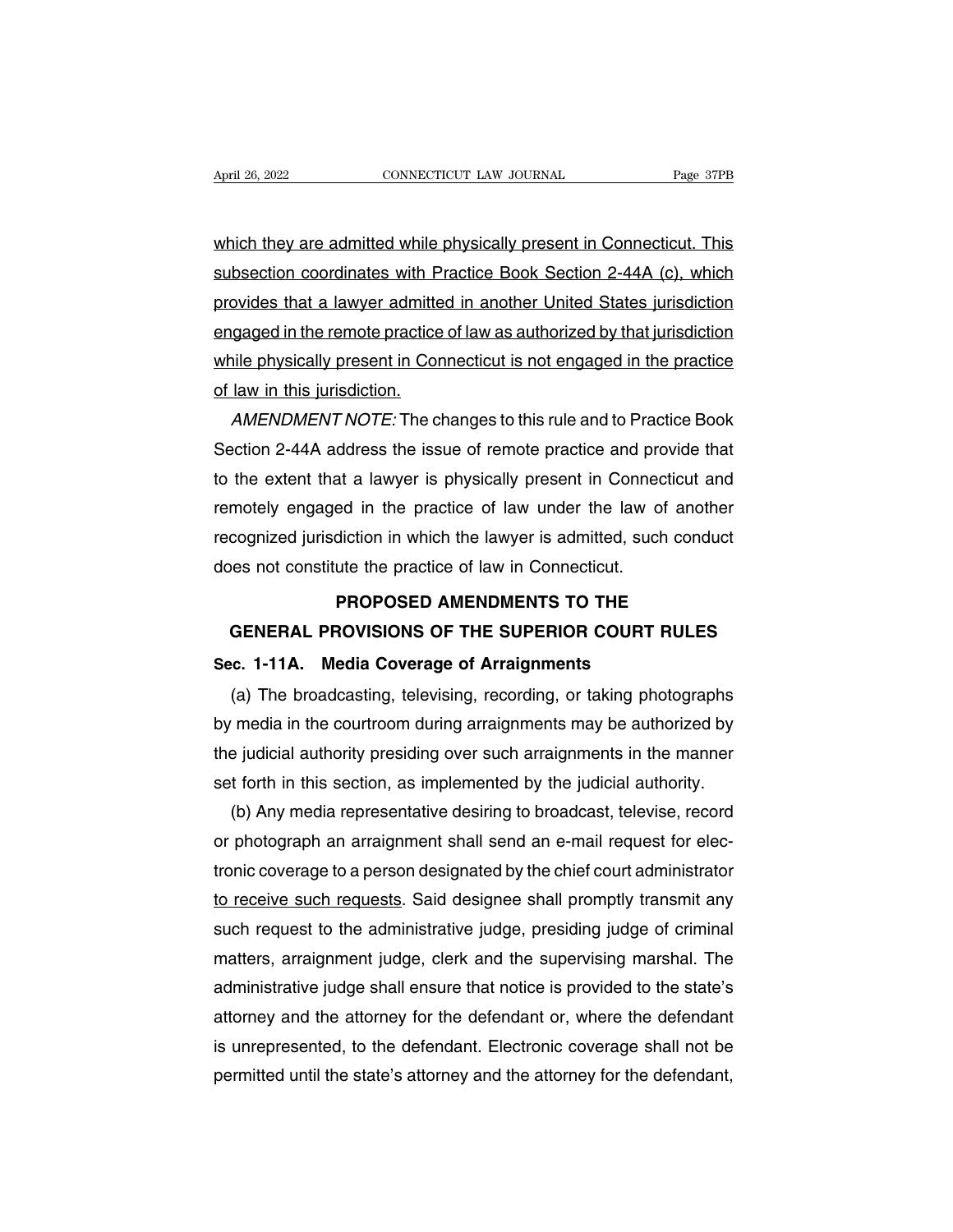Page 38PB<br>
cONNECTICUT LAW JOURNAL<br>
or the defendant if he or she has no attorney, have had an opportunity<br>
to object to the request on the record and the judicial authority has The same to connect to the defendant if he or she has no attorney, have had an opportunity<br>to object to the request on the record and the judicial authority has<br>ruled on the objection. If a request for coverage is denied o Fage 38rB<br>
or the defendant if he or she has no attorney, have had an opportunity<br>
to object to the request on the record and the judicial authority has<br>
ruled on the objection. If a request for coverage is denied or is gr or the defendant if he or she has no attorney, have had an opportunity<br>to object to the request on the record and the judicial authority has<br>ruled on the objection. If a request for coverage is denied or is granted<br>over th or the defendant if he or she has no attorney, have had an opportunity<br>to object to the request on the record and the judicial authority has<br>ruled on the objection. If a request for coverage is denied or is granted<br>over th to object to the request on<br>ruled on the objection. If a re<br>over the objection of any pa<br>orally or in writing the reason<br>decision shall be final.<br>(c) Broadcasting, televisin (ed on the objection. If a request for coverage is denied or is granted<br>er the objection of any party, the judicial authority shall articulate<br>ally or in writing the reasons for its decision on the request and such<br>cision over the objection of any p<br>orally or in writing the reaso<br>decision shall be final.<br>(c) Broadcasting, televisii<br>lowing are prohibited:<br>(1) any criminal defendal

ally or in writing the reasons for its decision on the request and such<br>cision shall be final.<br>(c) Broadcasting, televising, recording or photographing of the fol-<br>wing are prohibited:<br>(1) any criminal defendant who has no decision shall be final.<br>
(c) Broadcasting, televising, recording or photographing of the fol-<br>
lowing are prohibited:<br>
(1) any criminal defendant who has not been made subject to an<br>
order for electronic coverage and, to (c) Broadcasting, televising, recording or photographing of the fol-<br>lowing are prohibited:<br>(1) any criminal defendant who has not been made subject to an<br>order for electronic coverage and, to the extent practicable, any p lowing are prohibited:<br>
(1) any criminal defendant who has not be<br>
order for electronic coverage and, to the extent<br>
other than court personnel or other participan<br>
which electronic coverage is permitted;<br>
(2) conferences (1) any criminal defendant who has not been made subject to an<br>der for electronic coverage and, to the extent practicable, any person<br>ner than court personnel or other participants in the arraignment for<br>nich electronic co order for electronic coverage and, to the extent practicable, any person<br>other than court personnel or other participants in the arraignment for<br>which electronic coverage is permitted;<br>(2) conferences involving the attorne

other than court personnel or other participa<br>which electronic coverage is permitted;<br>(2) conferences involving the attorneys ar<br>the bench or communications between the<br>attorney or other legal representative;<br>(3) close ups ich electronic coverage is permitted;<br>(2) conferences involving the attorneys and the judicial authority at<br>e bench or communications between the defendant and his or her<br>torney or other legal representative;<br>(3) close ups Exteed bench or communications between the defendant and historney or other legal representative;<br>
(3) close ups of documents of counsel, the clerk or the lithority;<br>
(4) the defendant while exiting or entering the lockup;

authority; torney or other legal representative;<br>(3) close ups of documents of counsel, the clerk or the judicial<br>thority;<br>(4) the defendant while exiting or entering the lockup;<br>(5) to the extent practicable, any restraints on the d

(3) close ups of documents of counsel, the clerk or the judicial thority;<br>
(4) the defendant while exiting or entering the lockup;<br>
(5) to the extent practicable, any restraints on the defendant;<br>
(6) to the extent practi authority;<br>
(4) the defendant while exiting or entering the lockup;<br>
(5) to the extent practicable, any restraints on the defendant;<br>
(6) to the extent practicable, any judicial marshals or Department<br>
of Correction employ (4) the defendant while exiting<br>
(5) to the extent practicable, a<br>
(6) to the extent practicable, a<br>
of Correction employees escortir<br>
in the courtroom; and<br>
(7) proceedings in cases trans (5) to the extent practicable, any restraints on the defendant;<br>(6) to the extent practicable, any judicial marshals or Department<br>Correction employees escorting the defendant while he or she is<br>the courtroom; and<br>(7) proc

(6) to the extent practicable, any judicial marshals or Department<br>of Correction employees escorting the defendant while he or she is<br>in the courtroom; and<br>(7) proceedings in cases transferred from juvenile court prior to ferred. the courtroom; and<br>
(7) proceedings in cases transferred from juvenile court prior to a<br>
termination by the adult court that the matter was properly trans-<br>
rred.<br>
(d) Only one (1) still camera, one (1) television camera a

(7) proceedings in cases transferred from juvenile court prior to a determination by the adult court that the matter was properly transferred.<br>
(d) Only one (1) still camera, one (1) television camera and one (1) audio rec determination by the adult court that the matter was properly transferred.<br>
(d) Only one (1) still camera, one (1) television camera and one (1)<br>
audio recording device, which do not produce a distracting sound or<br>
light, ferred.<br>
(d) Only one (1) still camera, o<br>
audio recording device, which de<br>
light, shall be employed to cove<br>
ordered by the judicial authority.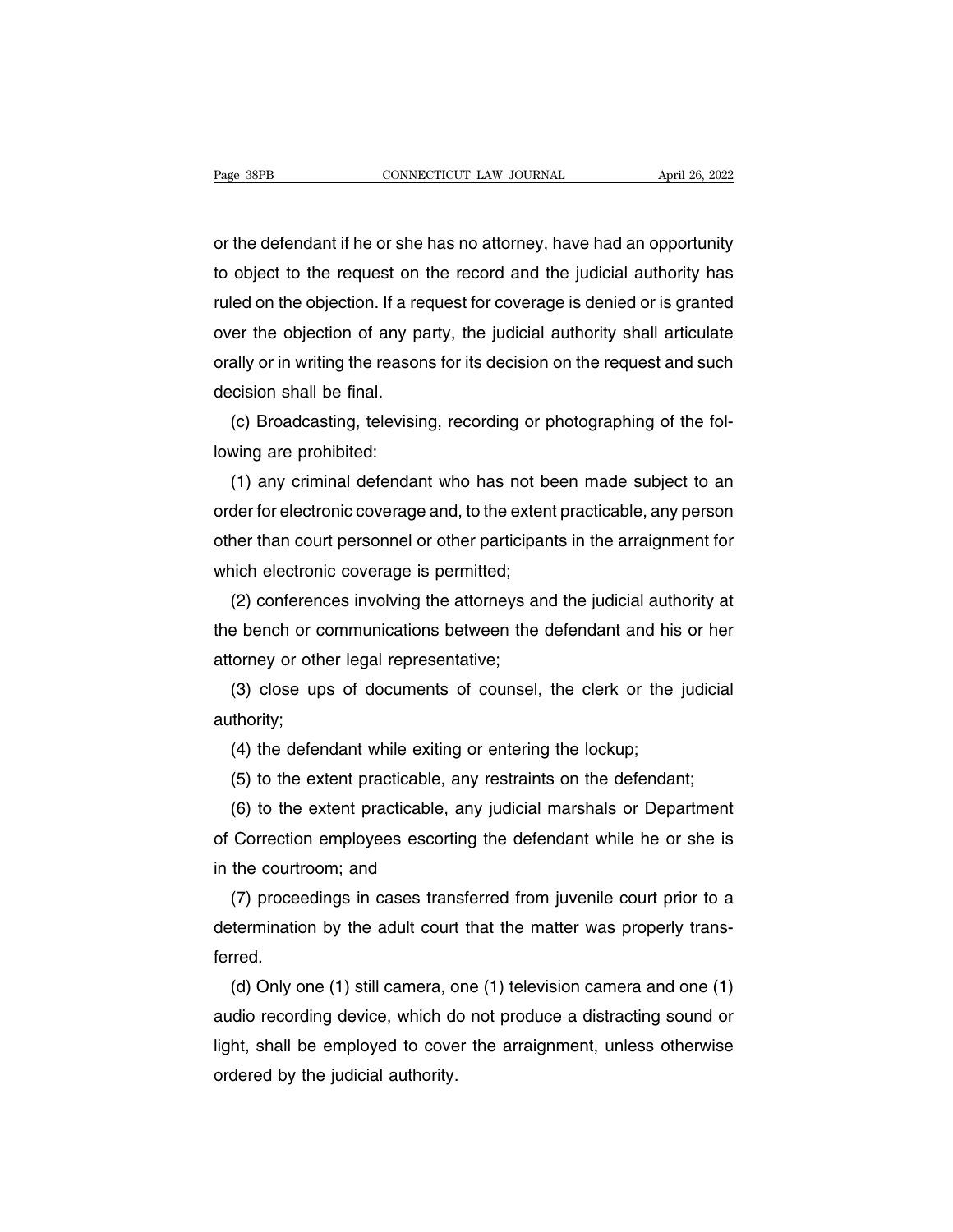(e) The operator of any camera, television or audio recording equip-<br>The operator of any camera, television or audio recording equip-<br>ent shall not employ any artificial lighting device to supplement the ment shall not employ any artificial lighting device to supplement the existing light in the courtroom. explored to the convection  $\frac{1}{2}$ <br>
(e) The operator of any camera, te<br>
ment shall not employ any artificial l<br>
existing light in the courtroom.<br>
(f) All personnel and equipment sh (e) The operator of any camera, television or audio recording equipent shall not employ any artificial lighting device to supplement the isting light in the courtroom.<br>(f) All personnel and equipment shall be situated in a

(e) The operator of any camera, television or audio recording equip-<br>ment shall not employ any artificial lighting device to supplement the<br>existing light in the courtroom.<br>(f) All personnel and equipment shall be situated ment shall not employ any artificial lighting device to supplement the<br>existing light in the courtroom.<br>(f) All personnel and equipment shall be situated in an unobtrusive<br>manner within the courtroom. The location of any s existing light in the courtroom.<br>
(f) All personnel and equipment shall be situated in an unobtrusive<br>
manner within the courtroom. The location of any such equipment and<br>
personnel shall be determined by the judicial auth (f) All personnel and equipment shall be situated in an unobtrusive<br>manner within the courtroom. The location of any such equipment and<br>personnel shall be determined by the judicial authority. The location<br>of the camera, t manner within the courtroom. The location of any such equipment and<br>personnel shall be determined by the judicial authority. The location<br>of the camera, to the extent possible, shall provide access to optimum<br>coverage. Onc personnel shall be determined by the judicial authority. Tof the camera, to the extent possible, shall provide access coverage. Once the judicial authority designates the pc camera, the operator of the camera must remain i the camera, to the extent possible, shall provide access to optimum<br>verage. Once the judicial authority designates the position for a<br>mera, the operator of the camera must remain in that position and<br>t move about until the

coverage. Once the judicial authority designates the position for a<br>camera, the operator of the camera must remain in that position and<br>not move about until the arraignment is completed.<br>(g) Videographers, photographers an camera, the operator of the camera must renot move about until the arraignment is com<br>(g) Videographers, photographers and eq<br>conduct themselves in the courtroom quietly<br>regard for the dignity of the courtroom.<br>(h) If ther It move about until the arraignment is completed.<br>
(g) Videographers, photographers and equipment operators must<br>
nduct themselves in the courtroom quietly and discreetly, with due<br>
gard for the dignity of the courtroom.<br>

(g) Videographers, photographers and equipment operators must<br>conduct themselves in the courtroom quietly and discreetly, with due<br>regard for the dignity of the courtroom.<br>(h) If there are multiple requests to broadcast, t conduct themselves in the courtroom quietly and discreetly, with due<br>regard for the dignity of the courtroom.<br>(h) If there are multiple requests to broadcast, televise, record or<br>photograph the same arraignment, the media regard for the dignity of the courtroom.<br>
(h) If there are multiple requests to broadcast, televise, record or<br>
photograph the same arraignment, the media representatives making<br>
such requests must make pooling arrangement (h) If there are multiple requests to broadcast, televise, record or<br>photograph the same arraignment, the media representatives making<br>such requests must make pooling arrangements among themselves,<br>unless otherwise determi photograph the same arraigr<br>such requests must make po<br>unless otherwise determine<br>authority shall not mediate a<br>pooling arrangements.<br>(i) On camera reporting ch requests must make pooling arrangements among themselves,<br>less otherwise determined by the judicial authority. The judicial<br>thority shall not mediate any disputes among the media regarding<br>oling arrangements.<br>(i) On cam unless otherwise determined b<br>authority shall not mediate any<br>pooling arrangements.<br>(i) On camera reporting and<br>outside of the courthouse.<br>COMMENTARY: The change

thority shall not mediate any disputes among the media regarding<br>oling arrangements.<br>(i) On camera reporting and interviews shall only be conducted<br>tside of the courthouse.<br>COMMENTARY: The change to subsection (b) clarifie pooling arrangements.<br>
(i) On camera reporting and interviews shall only be conducted<br>
outside of the courthouse.<br>
COMMENTARY: The change to subsection (b) clarifies that the<br>
person to whom the media e-mails a request for (i) On camera reporting and interviews shall only be conducted<br>outside of the courthouse.<br>COMMENTARY: The change to subsection (b) clarifies that the<br>person to whom the media e-mails a request for electronic coverage<br>is th outside of the cou<br>COMMENTARY<br>person to whom t<br>is the person des<br>the request.<br>The change to s COMMENTARY: The change to subsection (b) clarifies that the<br>rson to whom the media e-mails a request for electronic coverage<br>the person designated by the chief court administrator to receive<br>e request.<br>The change to subsec

person to whom the media e-mails a request for electronic coverage<br>is the person designated by the chief court administrator to receive<br>the request.<br>The change to subsection (h) makes it clear that the judicial authority<br>s is the person designated by the chief court administrator to receive<br>the request.<br>The change to subsection (h) makes it clear that the judicial authority<br>shall not mediate any disputes among the media regarding pooling<br>arr the request.<br>The change to subsection (h) makes it clear that the judicial authority<br>shall not mediate any disputes among the media regarding pooling<br>arrangements. There is similar language in subsection (m) of Section<br>1-1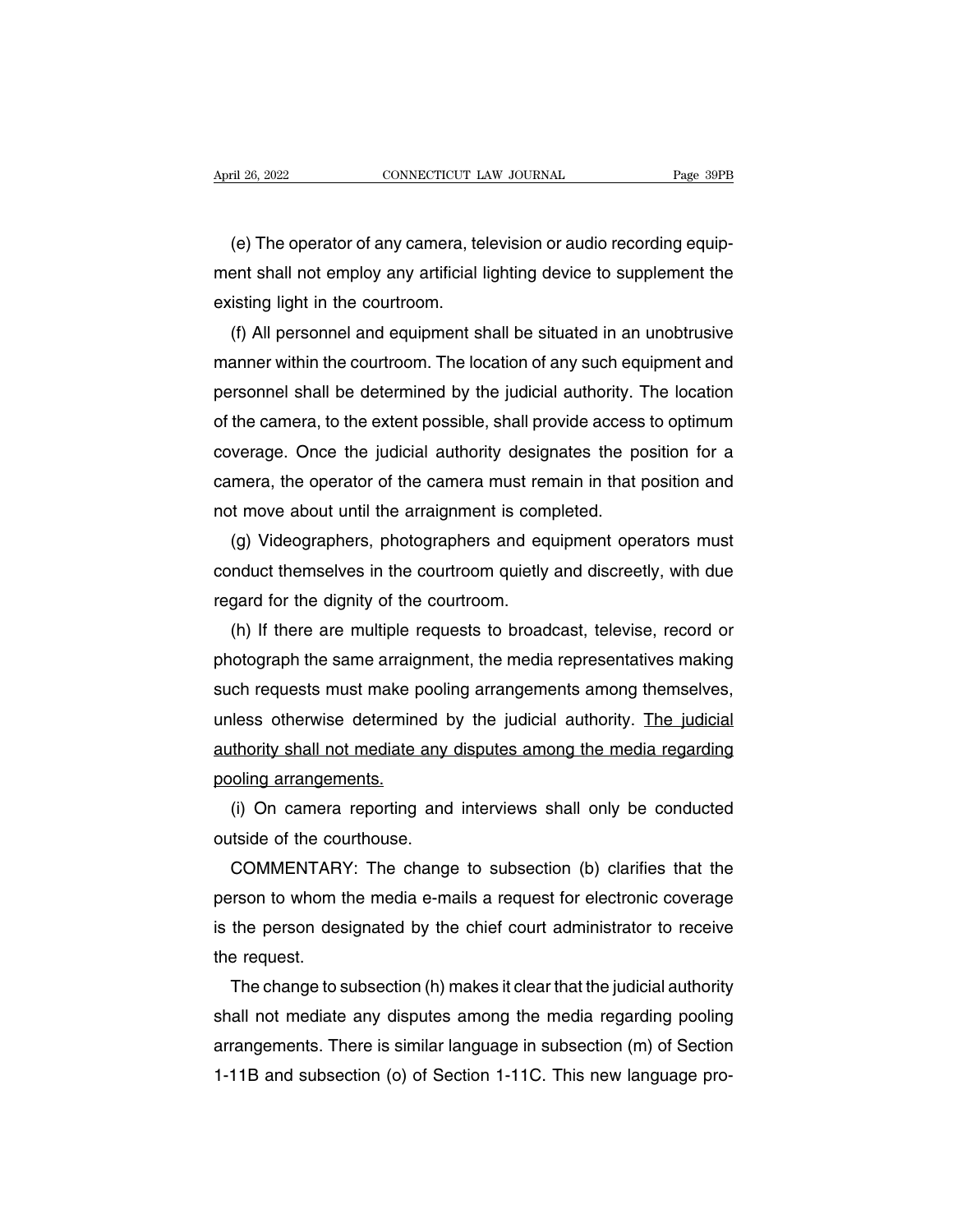Page 40PB CONNECTICUT LAW JOURNAL April 26, 2022<br>vides consistency among all of the rules concerning camera coverage<br>of proceedings. Page 40PB<br>vides consistency am<br>of proceedings.<br>Sec. 1-11B. Media vides consistency among all of the rules concerning camera coverant of proceedings.<br>**Sec. 1-11B. Media Coverage of Civil Proceedings**<br>(a) The broadcasting, televising, recording or photographing of o

des consistency among all of the rules concerning camera coverage<br>proceedings.<br>c. 1-11B. Media Coverage of Civil Proceedings<br>(a) The broadcasting, televising, recording or photographing of civil<br>oceedings and trials in the proceedings.<br>Sec. 1-11B. Media Coverage of Civil Proceedings<br>(a) The broadcasting, televising, recording or photographing of civil<br>proceedings and trials in the Superior Court by news media should<br>be allowed, subject to th Sec. 1-11B. Media Coverage of Civil Proceedings<br>
(a) The broadcasting, televising, recording or photographing of civil<br>
proceedings and trials in the Superior Court by news media should<br>
be allowed, subject to the limitati 1-10B. (a) The broadcasting, televising, recording or photographing of civil<br>oceedings and trials in the Superior Court by news media should<br>allowed, subject to the limitations set forth herein and in Section<br>10B.<br>(b) A judicial

proceedings and trials in the Superior Court by news media should<br>be allowed, subject to the limitations set forth herein and in Section<br>1-10B.<br>(b) A judicial authority shall permit broadcasting, televising, recording<br>or p be allowed, subject to the limitations set forth herein and in Section<br>1-10B.<br>(b) A judicial authority shall permit broadcasting, televising, recording<br>or photographing of civil proceedings and trials in courtrooms of the<br> 1-10B.<br>
(b) A judicial authority shall permit broadcasting, televising, recording<br>
or photographing of civil proceedings and trials in courtrooms of the<br>
Superior Court except as hereinafter precluded or limited. As used i (b) A judicial authority shall permit broadcasting, televising, recording<br>or photographing of civil proceedings and trials in courtrooms of the<br>Superior Court except as hereinafter precluded or limited. As used in<br>this rul or photographing of civil proceedings and trials in cour<br>Superior Court except as hereinafter precluded or limite<br>this rule, the word "trial" in jury cases shall mean proce<br>place after the jury has been sworn and in nonjur perior Court except as hereinafter precluded or limited. As used in<br>s rule, the word "trial" in jury cases shall mean proceedings taking<br>ace after the jury has been sworn and in nonjury proceedings com-<br>encing with the swe

this rule, the word "trial" in jury cases shall mean proceedings taking<br>place after the jury has been sworn and in nonjury proceedings com-<br>mencing with the swearing in of the first witness.<br>(c) Any party, attorney, witnes place after the jury has been sworn and in nonjury proceedings com-<br>mencing with the swearing in of the first witness.<br>(c) Any party, attorney, witness or other interested person may object<br>in advance of electronic coverag mencing with the swearing in of the first witness.<br>
(c) Any party, attorney, witness or other interested person may object<br>
in advance of electronic coverage of a civil proceeding or trial if there<br>
exists a substantial re (c) Any party, attorney, witness or other interested person may object<br>in advance of electronic coverage of a civil proceeding or trial if there<br>exists a substantial reason to believe that such coverage will under-<br>mine th in advance of electronic coverage of a civil proceeding or trial if there<br>exists a substantial reason to believe that such coverage will under-<br>mine the legal rights of a party or will significantly compromise the<br>safety o exists a substantial reason to believe that such coverage will under-<br>mine the legal rights of a party or will significantly compromise the<br>safety of a witness or other interested person or impact significant<br>privacy conce mine the legal rights of a party or will significantly compromise the<br>safety of a witness or other interested person or impact significant<br>privacy concerns. To the extent practicable, notice that an objection<br>to the electr safety of a witness or other interested person or impact significant<br>privacy concerns. To the extent practicable, notice that an objection<br>to the electronic coverage has been filed, and the date, time and<br>location of the h privacy concerns. To the extent practicable, notice that an objection<br>to the electronic coverage has been filed, and the date, time and<br>location of the hearing on such objection shall be posted on the Judicial<br>Branch websi to the electronic coverage has been filed, and the date, time and<br>location of the hearing on such objection shall be posted on the Judicial<br>Branch website. Any person, including the media, whose rights are<br>at issue in cons location of the hearing on such objection shall be posted on the Judicial<br>Branch website. Any person, including the media, whose rights are<br>at issue in considering whether to allow electronic coverage of the<br>proceeding or Branch website. Any person, including the media, whose rights are<br>at issue in considering whether to allow electronic coverage of the<br>proceeding or trial, may participate in the hearing to determine whether<br>to limit or pre at issue in considering whether to allow electronic coverage of the<br>proceeding or trial, may participate in the hearing to determine whether<br>to limit or preclude such coverage. When such objection is filed by<br>any party, at proceeding or trial, may participate in the hearing to determine whether<br>to limit or preclude such coverage. When such objection is filed by<br>any party, attorney, witness or other interested person, the burden of<br>proving th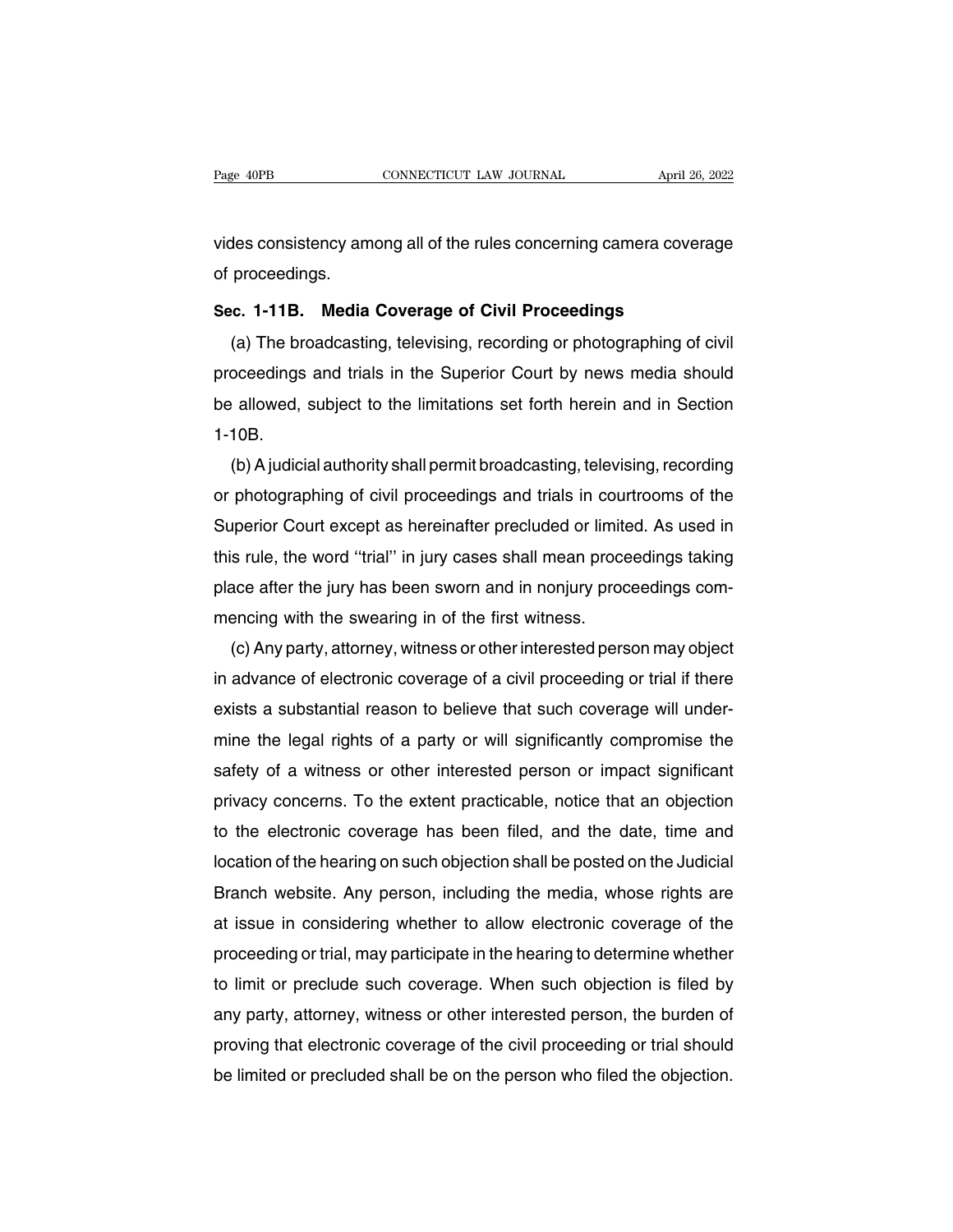(d) The judicial authority, in deciding whether to limit or preclude<br>ectronic coverage of a civil proceeding or trial, shall consider all April 26, 2022 CONNECTICUT LAW JOURNAL Page 41PB<br>
(d) The judicial authority, in deciding whether to limit or preclude<br>
electronic coverage of a civil proceeding or trial, shall consider all<br>
rights at issue and shall limi rage 4th rage 4th rage 4th rage 4th rage 4th rage 4th rage 4th rage 4th rage 4th rage 4th rage 4th rage 4th rage 4th rage 4th rage 4th rage 4th rage and shall authority, in deciding whether to limit or preclude electronic (d) The judicial authority, in deciding whether to limit or preclude<br>electronic coverage of a civil proceeding or trial, shall consider all<br>rights at issue and shall limit or preclude such coverage only if there<br>exists a c (d) The judicial authority, in deciding whether to limit or preclude<br>electronic coverage of a civil proceeding or trial, shall consider all<br>rights at issue and shall limit or preclude such coverage only if there<br>exists a c electronic coverage of a civil proceeding or trial, shall consider all<br>rights at issue and shall limit or preclude such coverage only if there<br>exists a compelling reason to do so, there are no reasonable alterna-<br>tives to Ints at issue and shall limit or preclude such coverage only if there<br>ists a compelling reason to do so, there are no reasonable alterna-<br>es to such limitation or preclusion, and such limitation or preclusion<br>no broader th

exists a compelling reason to do so, there are no reasonable alternatives to such limitation or preclusion, and such limitation or preclusion<br>is no broader than necessary to protect the compelling interest at issue.<br>(e) If tives to such limitation or preclusion, and such limitation or preclusion<br>is no broader than necessary to protect the compelling interest at issue.<br>(e) If the judicial authority has a substantial reason to believe that<br>the is no broader than necessary to protect the compelling interest at issue.<br>
(e) If the judicial authority has a substantial reason to believe that<br>
the electronic coverage of a civil proceeding or trial will undermine<br>
the (e) If the judicial authority has a substantial reason to believe that<br>the electronic coverage of a civil proceeding or trial will undermine<br>the legal rights of a party or will significantly compromise the safety<br>or signif the electronic coverage of a civil proceeding or trial will undermine<br>the legal rights of a party or will significantly compromise the safety<br>or significant privacy concerns of a party, witness or other interested<br>person, the legal rights of a party or will significantly compromise the safety<br>or significant privacy concerns of a party, witness or other interested<br>person, and no party, attorney, witness or other interested person<br>has objecte or significant privacy concerns of a party, witness or other interested<br>person, and no party, attorney, witness or other interested person<br>has objected to such coverage, the judicial authority shall schedule a<br>hearing to c person, and no party, attorney, witness or other interested person<br>has objected to such coverage, the judicial authority shall schedule a<br>hearing to consider limiting or precluding such coverage. To the extent<br>practicable, has objected to such coverage, the judicial authority shall schedule a<br>hearing to consider limiting or precluding such coverage. To the extent<br>practicable, notice that the judicial authority is considering limiting or<br>prec hearing to consider limiting or precluding such coverage. To the extent practicable, notice that the judicial authority is considering limiting or precluding electronic coverage of a civil proceeding or trial, and the date practicable, notice that the judicial authority is considering limiting or<br>precluding electronic coverage of a civil proceeding or trial, and the<br>date, time and location of the hearing thereon shall be given to the<br>parties precluding electronic coverage of a d<br>date, time and location of the hearin<br>parties and others whose interests ma<br>sion so that they may participate in t<br>on the Judicial Branch website.<br>(f) Objection raised during the cou te, time and location of the hearing thereon shall be given to the urties and others whose interests may be directly affected by a deci-<br>on so that they may participate in the hearing and shall be posted<br>i the Judicial Bra

parties and others whose interests may be directly affected by a decision so that they may participate in the hearing and shall be posted<br>on the Judicial Branch website.<br>(f) Objection raised during the course of a civil pr sion so that they may participate in the hearing and shall be posted<br>on the Judicial Branch website.<br>(f) Objection raised during the course of a civil proceeding or trial<br>to the photographing, videotaping or audio recordin on the Judicial Branch website.<br>
(f) Objection raised during the course of a civil proceeding or trial<br>
to the photographing, videotaping or audio recording of specific<br>
aspects of the proceeding or trial, or specific indi (f) Objection raised during the course of a civil proceeding or trial<br>to the photographing, videotaping or audio recording of specific<br>aspects of the proceeding or trial, or specific individuals or exhibits<br>will be heard a to the photographing, videotaping or audio recording of specific<br>aspects of the proceeding or trial, or specific individuals or exhibits<br>will be heard and decided by the judicial authority, based on the same<br>standards as s aspects of the proceeding or trial, or specific individuals or exhibits<br>will be heard and decided by the judicial authority, based on the same<br>standards as set out in subsection (d) of this section used to determine<br>whethe II be heard and decided by the judicial authority, based on the same<br>andards as set out in subsection (d) of this section used to determine<br>nether to limit or preclude coverage based on objections raised<br>fore the start of standards as set out in subsection (d) of this section used to determine<br>whether to limit or preclude coverage based on objections raised<br>before the start of a civil proceeding or trial.<br>(g) The trial judge in his or her d

whether to limit or preclude coverage based on objections raised<br>before the start of a civil proceeding or trial.<br>(g) The trial judge in his or her discretion, upon the judge's own<br>motion or at the request of a participant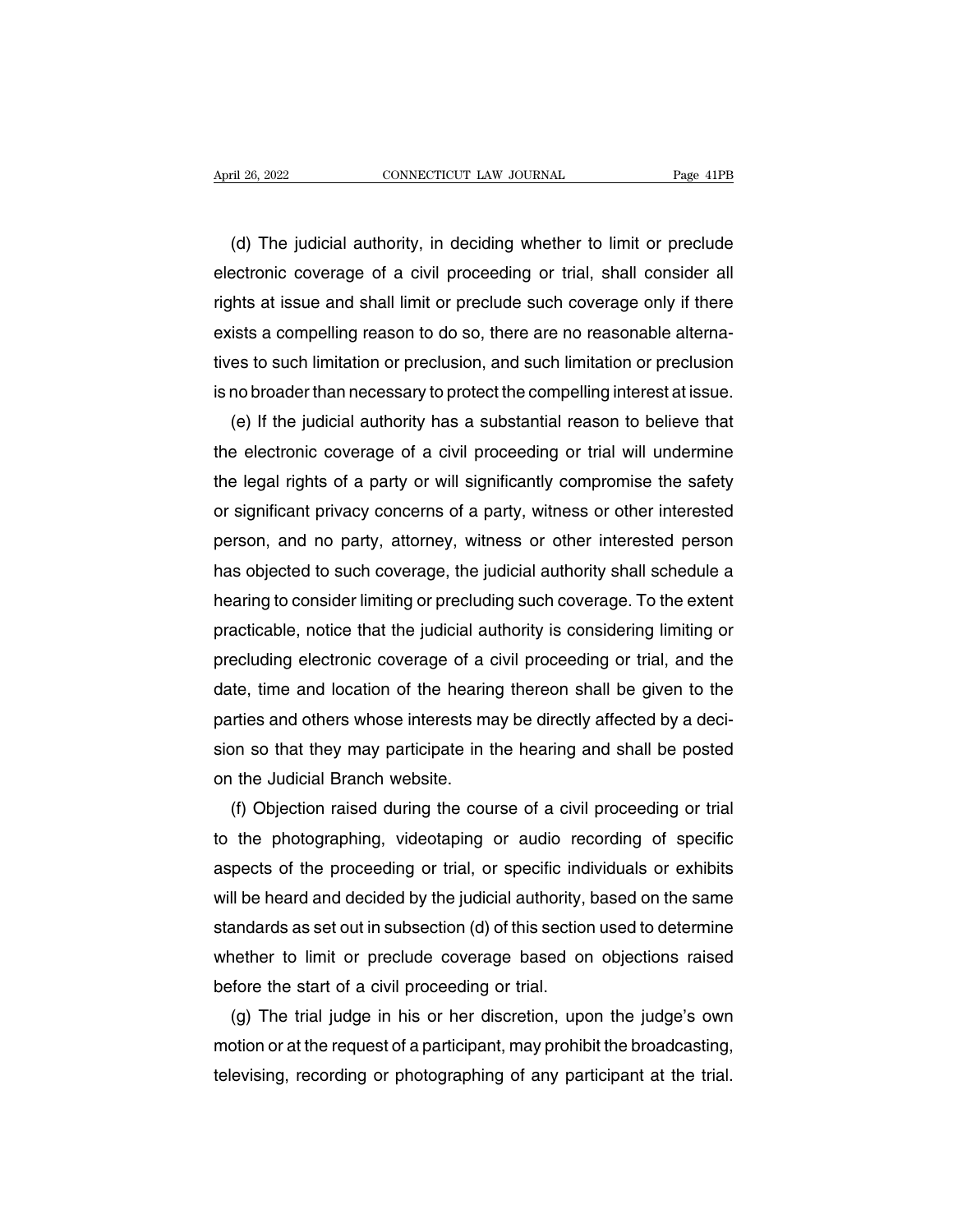Page 42PB CONNECTICUT LAW JOURNAL April 26, 2022<br>The judge shall give great weight to requests where the protection of<br>the identity of a person is desirable in the interests of justice, such as for The judge shall give great weight to requests where the protection of<br>the identity of a person is desirable in the interests of justice, such as for<br>the victims of crime, police informants, undercover agents, relocated The judge shall give great weight to requests where the protection of<br>the identity of a person is desirable in the interests of justice, such as for<br>the victims of crime, police informants, undercover agents, relocated<br>wit The judge shall give great weight to requests where the protection of<br>the identity of a person is desirable in the interests of justice, such as for<br>the victims of crime, police informants, undercover agents, relocated<br>wit The judge shall give great weight to requests where the protection of<br>the identity of a person is desirable in the interests of justice, such as for<br>the victims of crime, police informants, undercover agents, relocated<br>wit the identity of a portion<br>the victims of crivitnesses, juven<br>pant'' for the purent vitness.<br>(h) The judicia e victims of crime, police informants, undercover agents, relocated<br>thesses, juveniles and individuals in comparable situations. "Partici-<br>int" for the purpose of this section shall mean any party, lawyer<br>witness.<br>(h) The

witnesses, juveniles and individuals in comparable situations. "Partici-<br>pant" for the purpose of this section shall mean any party, lawyer<br>or witness.<br>(h) The judicial authority shall articulate the reasons for its decisi pant" for the purpose of this section shall mean any part witness.<br>
(h) The judicial authority shall articulate the reasons for<br>
on whether or not to limit or preclude electronic coverage<br>
proceeding or trial and such deci witness.<br>(h) The judicial authority shall articulate the reasons for its decision<br>under the protocolor whether or not to limit or preclude electronic coverage of a civil<br>oceeding or trial and such decision shall be final.<br>

(h) The judicial authority shall articulate the reasons for its decision<br>on whether or not to limit or preclude electronic coverage of a civil<br>proceeding or trial and such decision shall be final.<br>(i) No broadcasting, tele on whether or not to limit or preclude electronic coverage of a civil<br>proceeding or trial and such decision shall be final.<br>(i) No broadcasting, televising, recording and photographic equip-<br>ment shall be placed in or remo proceeding or trial and such decision shall be final.<br>
(i) No broadcasting, televising, recording and photographic equip-<br>
ment shall be placed in or removed from the courtroom while the court<br>
is in session. Television fi (i) No broadcasting, televising, record<br>ment shall be placed in or removed from<br>is in session. Television film magazines<br>shall not be changed within the courtro-<br>other appropriate time in the trial.<br>(j) Only still camera, ent shall be placed in or removed from the courtroom while the court<br>in session. Television film magazines or still camera film or lenses<br>all not be changed within the courtroom except during a recess or<br>her appropriate ti

is in session. Television film magazines or still camera film or lenses<br>shall not be changed within the courtroom except during a recess or<br>other appropriate time in the trial.<br>(i) Only still camera, television and audio e shall not be changed within the courtroom except during a recess or<br>other appropriate time in the trial.<br>(i) Only still camera, television and audio equipment which does not<br>produce distracting sound or light shall be empl other appropriate time in the trial.<br>
(j) Only still camera, television and audio equipment which does not<br>
produce distracting sound or light shall be employed to cover the trial.<br>
The operator of such equipment shall not (j) Only still camera, television and audio equipment which doe<br>produce distracting sound or light shall be employed to cover the<br>The operator of such equipment shall not employ any artificial lig<br>device to supplement the oduce distracting sound or light shall be employed to cover the trial.<br>le operator of such equipment shall not employ any artificial lighting<br>vice to supplement the existing light in the courtroom without the<br>proval of the

The operator of such equipment shall not employ any artificial lighting<br>device to supplement the existing light in the courtroom without the<br>approval of the trial judge and other appropriate authority.<br>(k) Except as provid device to supplement the existing light in the courtroom without the<br>approval of the trial judge and other appropriate authority.<br>(k) Except as provided by these rules, broadcasting, televising,<br>recording and photographing approval of the trial judge<br>
(k) Except as provide<br>
recording and photograp<br>
courtroom during sessio<br>
shall be prohibited.<br>
(*l*) The conduct of all (k) Except as provided by these rules, broadcasting, televising,<br>cording and photographing in areas immediately adjacent to the<br>urtroom during sessions of court or recesses between sessions<br>all be prohibited.<br>(i) The cond recording and photographing in areas immediately adjacent to the<br>courtroom during sessions of court or recesses between sessions<br>shall be prohibited.<br>() The conduct of all attorneys with respect to trial publicity shall<br>be

urtroom during sessions of court or recesses between sessions<br>all be prohibited.<br>() The conduct of all attorneys with respect to trial publicity shall<br>governed by Rule 3.6 of the Rules of Professional Conduct.<br>(m) [The jud shall be prohibited.<br>
(*l*) The conduct of all attorneys with respect to trial publicity shall<br>
be governed by Rule 3.6 of the Rules of Professional Conduct.<br>
(m) [The judicial authority in its discretion may require pooli (*I*) The conduct of all attorneys with respect to trial publicity shall<br>be governed by Rule 3.6 of the Rules of Professional Conduct.<br>(m) [The judicial authority in its discretion may require pooling<br>arrangements by the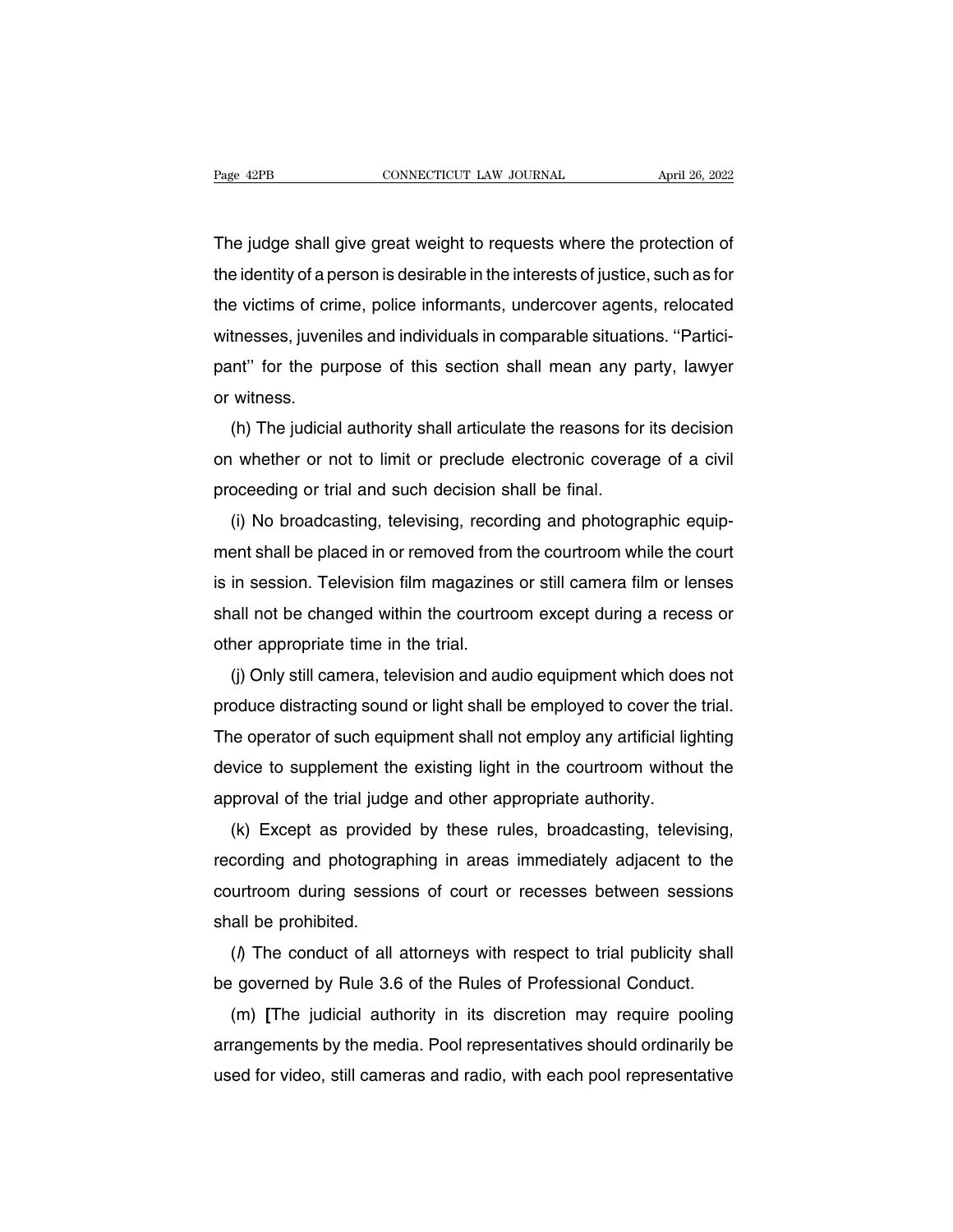April 26, 2022<br>
CONNECTICUT LAW JOURNAL<br>
to be decided by the relevant media group. Participating members of<br>
the broadcasting, televising, recording and photographic media shall April 26, 2022 CONNECTICUT LAW JOURNAL Page 43PB<br>to be decided by the relevant media group. Participating members of<br>the broadcasting, televising, recording and photographic media shall<br>make their respective pooling arrang April 26, 2022 CONNECTICUT LAW JOURNAL Page 43PB<br>to be decided by the relevant media group. Participating members of<br>the broadcasting, televising, recording and photographic media shall<br>make their respective pooling arrang to be decided by the relevant media group. Participating members of<br>the broadcasting, televising, recording and photographic media shall<br>make their respective pooling arrangements, including the establish-<br>ment of necessar to be decided by the relevant media group. Participating members of<br>the broadcasting, televising, recording and photographic media shall<br>make their respective pooling arrangements, including the establish-<br>ment of necessar the broadcasting, televising, recording and photographic media shall<br>make their respective pooling arrangements, including the establish-<br>ment of necessary procedures and selection of pool representatives,<br>without calling make their respective pooling arrangements, including the establish-<br>ment of necessary procedures and selection of pool representatives,<br>without calling upon the judicial authority to mediate any dispute as<br>to the appropri ment of necessary procedures and selection of pool representatives,<br>without calling upon the judicial authority to mediate any dispute as<br>to the appropriate media representative or equipment for a particular<br>trial. If any without calling upon the judicial authority to mediate any dispute as<br>to the appropriate media representative or equipment for a particular<br>trial. If any such medium shall not agree on equipment, procedures<br>and personnel, to the appropriate media representative or equipment for a particular<br>trial. If any such medium shall not agree on equipment, procedures<br>and personnel, the judicial authority shall not permit that medium to<br>have coverage a trial. If any such medium shall not agree on equipment, procedures<br>and personnel, the judicial authority shall not permit that medium to<br>have coverage at the trial.] <u>If there are multiple requests to broadcast,</u><br>televise, and personnel, the judicial authority shall not permit that medium to<br>have coverage at the trial.] <u>If there are multiple requests to broadcast,</u><br>televise, record or photograph the same civil proceeding or trial, the<br>media have coverage at the trial.] If there are multiple requests to broadcast,<br>televise, record or photograph the same civil proceeding or trial, the<br>media representatives making such requests must make pooling<br>arrangements amo televise, record or photograph the same civil proceeding<br>media representatives making such requests must ma<br>arrangements among themselves, unless otherwise deterr<br>judicial authority. The judicial authority shall not mediat edia representatives making such requests must make pooling<br>rangements among themselves, unless otherwise determined by the<br>dicial authority. The judicial authority shall not mediate any disputes<br>nong the media regarding p

arrangements among themselves, unless otherwise determined by the<br>judicial authority. The judicial authority shall not mediate any disputes<br>among the media regarding pooling arrangements.<br>(n) Unless good cause is shown, an judicial authority. The judicial authority shall not mediate any disputes<br>among the media regarding pooling arrangements.<br>(n) Unless good cause is shown, any media or pool representative<br>seeking to broadcast, televise, rec among the media regarding pooling arrangements.<br>
(n) Unless good cause is shown, any media or pool representative<br>
seeking to broadcast, televise, record or photograph a civil proceeding<br>
or trial shall, at least three day (n) Unless good cause is shown, any media or pool representative<br>seeking to broadcast, televise, record or photograph a civil proceeding<br>or trial shall, at least three days prior to the commencement of the<br>proceeding or tr seeking to broadcast, televise, record or photograph a civil proceeding<br>or trial shall, at least three days prior to the commencement of the<br>proceeding or trial, [submit a written notice of media coverage to the<br>administra or trial shall, at least three days prior to the commencement of the<br>proceeding or trial, [submit a written notice of media coverage to the<br>administrative judge of the judicial district where the proceeding is to<br>be heard proceeding or trial, [submit a written notice of media coverage to the<br>administrative judge of the judicial district where the proceeding is to<br>be heard or the case is to be tried] <u>send an e-mail request for media</u><br>covera administrative judge of the judicial district where the proceeding is to<br>be heard or the case is to be tried] <u>send an e-mail request for media</u><br>coverage to a person designated by the chief court administrator to<br>receive s be heard or the case is to be tried] <u>send an e-mail request for media</u><br>coverage to a person designated by the chief court administrator to<br>receive such requests. [A notice of media coverage submitted on<br>behalf of a pool s coverage to a person designated by the chief court administrator to<br>receive such requests. [A notice of media coverage submitted on<br>behall of a pool shall contain the name of each news organization<br>seeking to participate i receive such requests. [A notice of media coverage submitted on<br>behalf of a pool shall contain the name of each news organization<br>seeking to participate in that pool.] The [administrative judge] <u>designee</u><br>shall inform the behalf of a pool shall contain the name of each news organization<br>seeking to participate in that pool.] The [administrative judge] <u>designee</u><br>shall inform the <u>administrative judge, presiding judge of civil matters,</u><br>judic seeking to participate in that pool.] The [administrative judge] <u>designee</u><br>shall inform the <u>administrative judge, presiding judge of civil matters,</u><br>judicial authority who will hear the proceeding or who will preside ove shall inform the administrative judge, presiding judge of civil matters, judicial authority who will hear the proceeding or who will preside over the trial, clerk, and the supervising marshal of the [notice] request, and t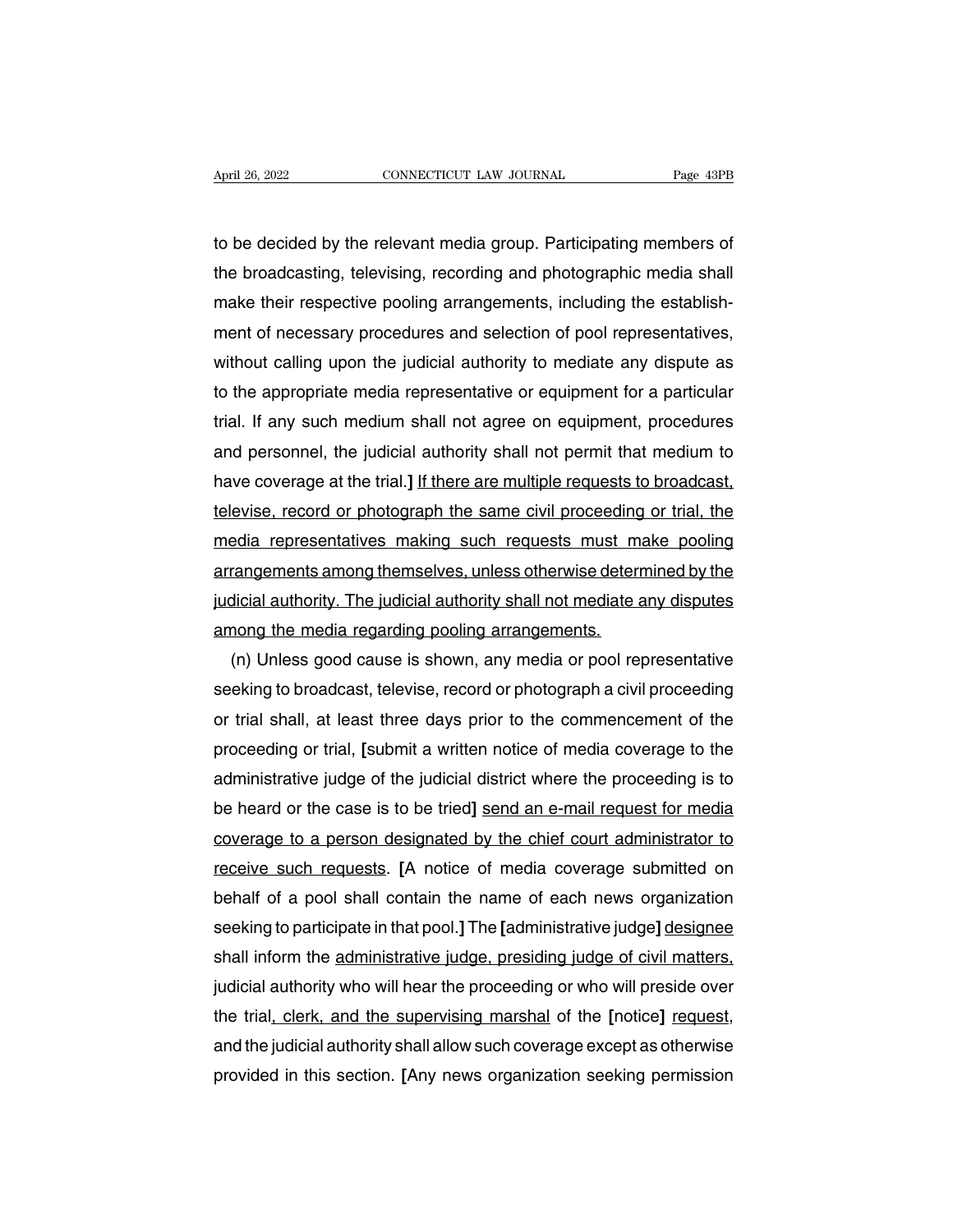Page 44PB<br>
cONNECTICUT LAW JOURNAL<br>
to participate in a pool whose name was not submitted with the original<br>
notice of media coverage may, at any time, submit a separate written notice of media coverage may, at any time, submitted with the original<br>notice of media coverage may, at any time, submit a separate written<br>notice to the administrative judge and shall be allowed to participate notice to participate in a pool whose name was not submitted with the original<br>notice of media coverage may, at any time, submit a separate written<br>notice to the administrative judge and shall be allowed to participate<br>in to participate in a pool whose nan<br>notice of media coverage may, a<br>notice to the administrative judg<br>in the pool arrangement.]<br>(o) To evaluate and resolve pro participate in a pool whose name was not submitted with the original<br>tice of media coverage may, at any time, submit a separate written<br>tice to the administrative judge and shall be allowed to participate<br>the pool arrangem

notice of media coverage may, at any time, submit a separate written<br>notice to the administrative judge and shall be allowed to participate<br>in the pool arrangement.]<br>(o) To evaluate and resolve prospective problems where b notice to the administrative judge and shall be allowed to participate<br>in the pool arrangement.]<br>(o) To evaluate and resolve prospective problems where broadcast-<br>ing, televising, recording or photographing of a civil proc in the pool arrangement.]<br>
(o) To evaluate and resolve prospective problems where broadcast-<br>
ing, televising, recording or photographing of a civil proceeding or trial<br>
will take place, and to ensure compliance with these (o) To evaluate and resolve prospective problems where broadcasting, televising, recording or photographing of a civil proceeding or trial will take place, and to ensure compliance with these rules during the proceeding or ing, televising, recording or photographing of a civil proceeding or trial<br>will take place, and to ensure compliance with these rules during the<br>proceeding or trial, the judicial authority who will hear the proceeding<br>or p will take place, and to ensure compliance with these rules during the proceeding or trial, the judicial authority who will hear the proceeding or preside over the trial may require the attendance of attorneys and media per proceeding or trial, tl<br>or preside over the t<br>media personnel at<br>judicial authority sha<br>ance herewith.<br>COMMENTARY: preside over the trial may require the attendance of attorneys and<br>edia personnel at a pretrial conference. At such conference, the<br>dicial authority shall set forth the conditions of coverage in accord-<br>ce herewith.<br>COMMEN media personnel at a pretrial conference. At such conference, the<br>judicial authority shall set forth the conditions of coverage in accord-<br>ance herewith.<br>COMMENTARY: The change to subsection (m) simplifies the rule<br>requiri

indicial authority shall set forth the conditions of coverage in accord-<br>ance herewith.<br>COMMENTARY: The change to subsection (m) simplifies the rule<br>requiring the media to make pooling arrangements among themselves<br>and rei ice herewith.<br>COMMENTARY: The change to subsection (m) simplifies the rule<br>quiring the media to make pooling arrangements among themselves<br>id reiterates that the judicial authority shall not mediate any disputes.<br>The chang

COMMENTARY: The change to subsection (m) simplifies the rule<br>requiring the media to make pooling arrangements among themselves<br>and reiterates that the judicial authority shall not mediate any disputes.<br>The changes to subse requiring the media to make pooling arrangements among themselves<br>and reiterates that the judicial authority shall not mediate any disputes.<br>The changes to subsection (n) make the following changes to the<br>camera rules impa and reiterates that the judicial authority shall not mediate any disputes.<br>The changes to subsection (n) make the following changes to the<br>camera rules impacting civil proceedings: (1) clarifies that the media<br>must e-mail The changes to subsection (n) make the following changes to the<br>camera rules impacting civil proceedings: (1) clarifies that the media<br>must e-mail their requests only to a person designated by the chief<br>court administrator camera rules impacting civil proceedings: (1) clarifies that the media<br>must e-mail their requests only to a person designated by the chief<br>court administrator to receive such requests rather than the respective<br>administrat must e-mail their requests only to a person designated by the chief<br>court administrator to receive such requests rather than the respective<br>administrative judge; (2) removes the requirement that the pool media<br>organization court administrator to receive such requests rather than the respective<br>administrative judge; (2) removes the requirement that the pool media<br>organization provide a list of all news organizations seeking to partici-<br>pate i administrative judge; (2) removes the requirement that the pool media<br>organization provide a list of all news organizations seeking to partici-<br>pate in the pool; (3) clarifies that the person designated by the chief<br>court organization provide a list of all news organizations seeking to partici-<br>pate in the pool; (3) clarifies that the person designated by the chief<br>court administrator will inform the following people of the request:<br>adminis pate in the pool; (3) clarifies that the person designated by the chief<br>court administrator will inform the following people of the request:<br>administrative judge, presiding judge of civil matters, judicial authority<br>who wi court administrator will inform the following people of the request:<br>administrative judge, presiding judge of civil matters, judicial authority<br>who will hear the proceeding or who will preside over the trial, clerk<br>and the administrative judge, presiding judge of civil matters, judicial authority<br>who will hear the proceeding or who will preside over the trial, clerk<br>and the supervising marshal; and (4) removes the requirement for<br>news organi who will hear the proceeding or who will preside over the trial, clerk<br>and the supervising marshal; and (4) removes the requirement for<br>news organizations whose names were not originally included in the<br>pool arrangement to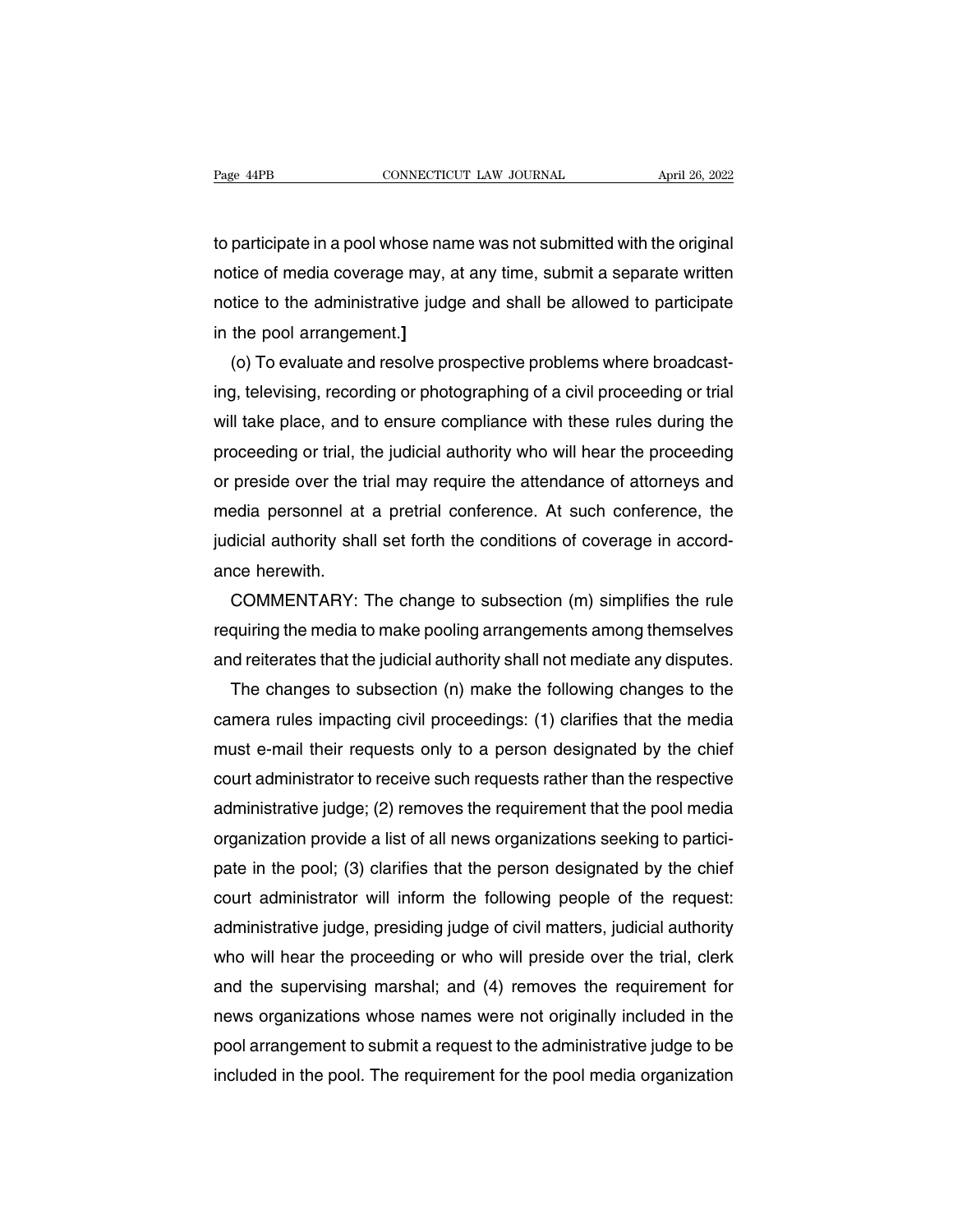April 26, 2022 CONNECTICUT LAW JOURNAL Page 45PB<br>to provide a list of all news organizations seeking to participate in the<br>pool is obsolete. Current practice is that the news organizations work April 26, 2022 CONNECTICUT LAW JOURNAL Page 45PB<br>to provide a list of all news organizations seeking to participate in the<br>pool is obsolete. Current practice is that the news organizations work<br>out all of the pooling logis method is the provide a list of all news organizations seeking to par<br>pool is obsolete. Current practice is that the news organ<br>out all of the pooling logistics among themselves.<br>Sec. 1-11C. Media Coverage of Criminal Proc to provide a list of all news organizations seeking to participate in the<br>pool is obsolete. Current practice is that the news organizations work<br>out all of the pooling logistics among themselves.<br>**Sec. 1-11C. Media Coverag** provide a list of all riews organizations seeking to participate in the<br>ol is obsolete. Current practice is that the news organizations work<br>it all of the pooling logistics among themselves.<br>c. 1-11C. Media Coverage of Cri

poor is obsolete. Current practice is that the news organizations work<br>out all of the pooling logistics among themselves.<br>Sec. 1-11C. Media Coverage of Criminal Proceedings<br>(a) Except as authorized by Section 1-11A regardi Sec. 1-11C. Media Coverage of Criminal Proceedings<br>
(a) Except as authorized by Section 1-11A regarding media cover-<br>
age of arraignments, the broadcasting, televising, recording or photo-<br>
graphing by media of criminal pr Sec. 1-11C. Media Coverage of Criminal Proceedings<br>
(a) Except as authorized by Section 1-11A regarding media cover-<br>
age of arraignments, the broadcasting, televising, recording or photo-<br>
graphing by media of criminal pr (a) Except as authorized by Section 1-11A regarding m<br>age of arraignments, the broadcasting, televising, recording<br>raphing by media of criminal proceedings and trials in th<br>Court shall be allowed except as hereinafter pre (b) e of arraignments, the broadcasting, televising, recording or photo-<br>aphing by media of criminal proceedings and trials in the Superior<br>burt shall be allowed except as hereinafter precluded or limited and<br>bject to the graphing by media of criminal proceedings and trials in the Superior<br>Court shall be allowed except as hereinafter precluded or limited and<br>subject to the limitations set forth in Section 1-10B.<br>(b) Except as provided in su

Court shall be allowed except as hereinafter precluded or<br>subject to the limitations set forth in Section 1-10B.<br>(b) Except as provided in subsection (q) of this section, no<br>ing, televising, recording or photographing of t bject to the limitations set forth in Section 1-10B.<br>(b) Except as provided in subsection (q) of this section, no broadcast-<br>g, televising, recording or photographing of trials or proceedings<br>volving sexual offense charges

(b) Except as provided in subsection (q) of this section, no broadcasting, televising, recording or photographing of trials or proceedings<br>involving sexual offense charges shall be permitted.<br>(c) As used in this rule, the ing, televising, recording or photographing of trials or proceedings<br>involving sexual offense charges shall be permitted.<br>(c) As used in this rule, the word "trial" in jury cases shall mean<br>proceedings taking place after t involving sexual offense charges shall be permitted.<br>
(c) As used in this rule, the word "trial" in jury cases shall mean<br>
proceedings taking place after the jury has been sworn and in nonjury<br>
proceedings commencing with (c) As used in this rule, the word "trial" in jury cases shall mean<br>proceedings taking place after the jury has been sworn and in nonjury<br>proceedings commencing with the swearing in of the first witness.<br>"Criminal proceedi proceedings taking place after t<br>proceedings commencing with<br>"Criminal proceeding" shall me<br>portion thereof, in open court an<br>subject to Section 1-11A.<br>(d) Unless good cause is sho oceedings commencing with the swearing in of the first witness.<br>
Criminal proceeding" shall mean any hearing or testimony, or any<br>
ortion thereof, in open court and on the record except an arraignment<br>
bject to Section 1-1

"Criminal proceeding" shall mean any hearing or testimony, or any<br>portion thereof, in open court and on the record except an arraignment<br>subject to Section 1-11A.<br>(d) Unless good cause is shown, any media or pool represent portion thereof, in open court and on the record except an arraignment<br>subject to Section 1-11A.<br>(d) Unless good cause is shown, any media or pool representative<br>seeking to broadcast, televise, record or photograph a crimi subject to Section 1-11A.<br>
(d) Unless good cause is shown, any media or pool representative<br>
seeking to broadcast, televise, record or photograph a criminal pro-<br>
ceeding or trial shall, at least three days prior to the co (d) Unless good cause is shown, any media or pool representative<br>seeking to broadcast, televise, record or photograph a criminal pro-<br>ceeding or trial shall, at least three days prior to the commencement<br>of the proceeding seeking to broadcast, televise, record or photograph a criminal pro-<br>ceeding or trial shall, at least three days prior to the commencement<br>of the proceeding or trial, [submit a written notice of media coverage<br>to the admin ceeding or trial shall, at least three days prior to the commencement<br>of the proceeding or trial, [submit a written notice of media coverage<br>to the administrative judge of the judicial district where the proceeding<br>is to b of the proceeding or trial, [submit a written notice of media coverage<br>to the administrative judge of the judicial district where the proceeding<br>is to be heard or the case is to be tried] <u>send an e-mail request for</u><br>media to the administrative judge of the judicial district where the proceeding<br>is to be heard or the case is to be tried] <u>send an e-mail request for</u><br>media coverage to a person designated by the chief court administrator<br>to re is to be heard or the case is to be tried] <u>send an e-mail request for</u><br>media coverage to a person designated by the chief court administrator<br>to receive such requests. [A notice of media coverage submitted on<br>behalf of a media coverage to a person designated by the chief court administrator<br>to receive such requests. [A notice of media coverage submitted on<br>behalf of a pool shall contain the name of each news organization<br>seeking to partici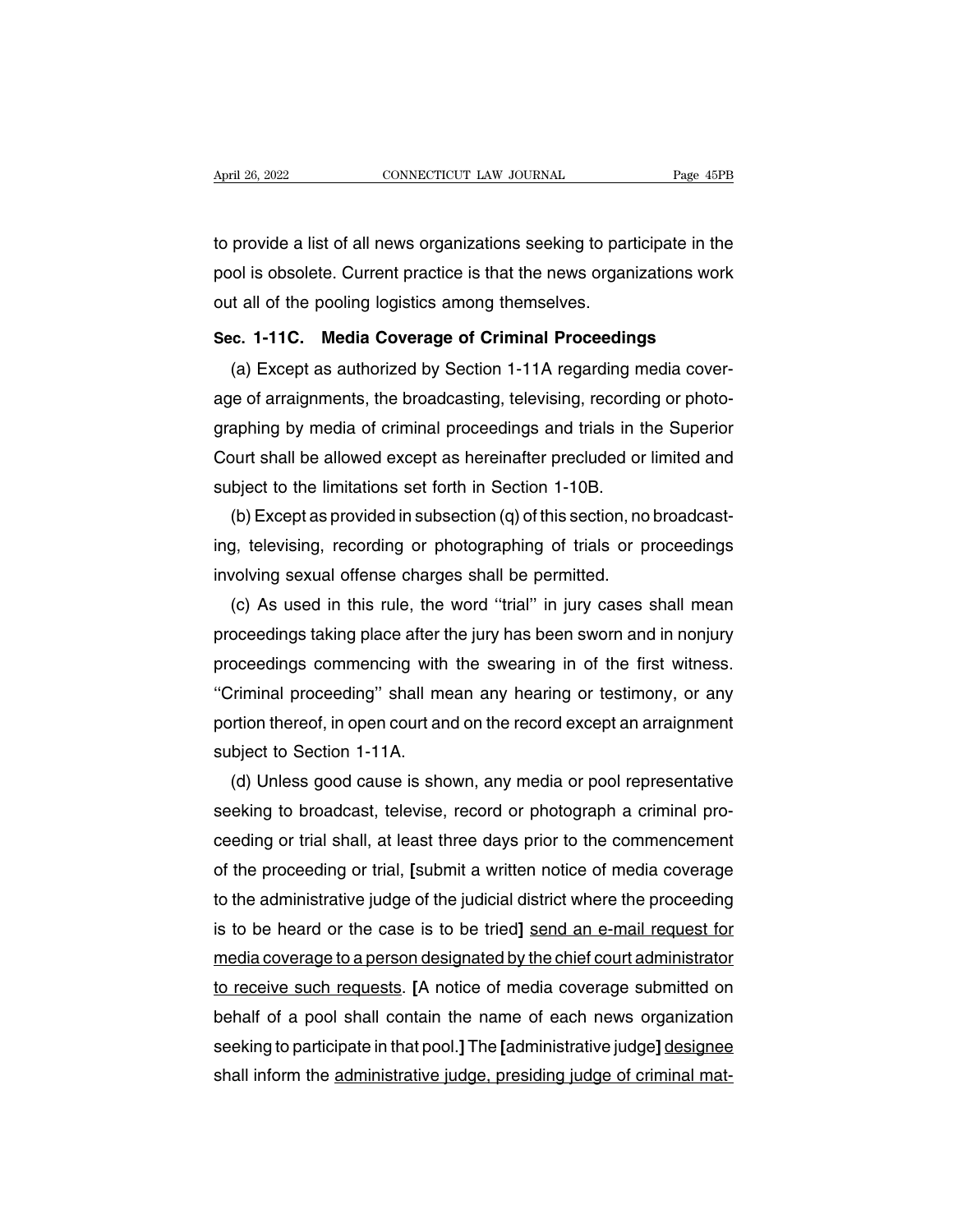The Fage 46PB<br>ters, judicial authority who will hear the proceeding or who will preside<br>over the trial<u>, clerk, and the supervising marshal</u> of the [notice] <u>request,</u> over the trial, clerk, and the supervising marshal of the **[**notice**]** request, rage 40rb<br>ters, judicial authority who will hear the proceeding or who will preside<br>over the trial, clerk, and the supervising marshal of the [notice] request,<br>and the judicial authority shall allow such coverage except as <u>ters,</u> judicial authorit<br>over the trial<u>, clerk, a</u><br>and the judicial auth<br>wise provided.<br>(e) Any party, att (e) any party, attorney who will hear the proceeding or who will preside<br>
er the trial, clerk, and the supervising marshal of the [notice] <u>request</u>,<br>
d the judicial authority shall allow such coverage except as other-<br>
se

over the trial<u>, clerk, and the supervising marshal</u> of the [notice] <u>request,</u><br>and the judicial authority shall allow such coverage except as other-<br>wise provided.<br>(e) Any party, attorney, witness or other interested pers and the judicial authority shall allow such coverage except as other-<br>wise provided.<br>(e) Any party, attorney, witness or other interested person may<br>object in advance of electronic coverage of a criminal proceeding or<br>tria wise provided.<br>
(e) Any party, attorney, witness or other interested person may<br>
object in advance of electronic coverage of a criminal proceeding or<br>
trial if there exists a substantial reason to believe that such coverag (e) Any party, attorney, witness or other interested person may<br>object in advance of electronic coverage of a criminal proceeding or<br>trial if there exists a substantial reason to believe that such coverage<br>will undermine t object in advance of electronic coverage of a criminal proceeding or<br>trial if there exists a substantial reason to believe that such coverage<br>will undermine the legal rights of a party or will significantly compromise<br>the trial if there exists a substantial reason to believe that such coverage<br>will undermine the legal rights of a party or will significantly compromise<br>the safety of a witness or other person or impact significant privacy<br>con will undermine the legal rights of a party or will significantly compromise<br>the safety of a witness or other person or impact significant privacy<br>concerns. In the event that the media request camera coverage and,<br>to the ex the safety of a witness or other person or impact significant privacy<br>concerns. In the event that the media request camera coverage and,<br>to the extent practicable, notice that an objection to the electronic<br>coverage has be concerns. In the event that the media request camera coverage and,<br>to the extent practicable, notice that an objection to the electronic<br>coverage has been filed, the date, time and location of the hearing<br>on such objection to the extent practicable, notice that an objection to the electronic<br>coverage has been filed, the date, time and location of the hearing<br>on such objection shall be posted on the Judicial Branch website. Any<br>person, includ coverage has been filed, the date, time and location of the hearing<br>on such objection shall be posted on the Judicial Branch website. Any<br>person, including the media, whose rights are at issue in considering<br>whether to all on such objection shall be posted on the Judicial Branch website. Any<br>person, including the media, whose rights are at issue in considering<br>whether to allow electronic coverage of the proceeding or trial, may<br>participate i person, including the media, whose rights are at issue in considering<br>whether to allow electronic coverage of the proceeding or trial, may<br>participate in the hearing to determine whether to limit or preclude<br>such coverage. whether to allow electronic coverage of the proceeding or trial, may<br>participate in the hearing to determine whether to limit or preclude<br>such coverage. When such objection is filed by any party, attorney,<br>witness or other participate in the hearing to determine whether to limit or<br>such coverage. When such objection is filed by any party,<br>witness or other interested person, the burden of proving that  $\epsilon$ <br>coverage of the criminal proceeding ch coverage. When such objection is filed by any party, attorney,<br>tness or other interested person, the burden of proving that electronic<br>verage of the criminal proceeding or trial should be limited or pre-<br>uded shall be o

witness or other interested person, the burden of proving that electronic<br>coverage of the criminal proceeding or trial should be limited or pre-<br>cluded shall be on the person who filed the objection.<br>(f) The judicial autho coverage of the criminal proceeding or trial should be limited or pre-<br>cluded shall be on the person who filed the objection.<br>(f) The judicial authority, in deciding whether to limit or preclude<br>electronic coverage of a cr cluded shall be on the person who filed the objection.<br>
(f) The judicial authority, in deciding whether to limit or preclude<br>
electronic coverage of a criminal proceeding or trial, shall consider all<br>
rights at issue and s (f) The judicial authority, in deciding whether to limit or preclude<br>electronic coverage of a criminal proceeding or trial, shall consider all<br>rights at issue and shall limit or preclude such coverage only if there<br>exists electronic coverage of a criminal proceeding or trial, shall consider all<br>rights at issue and shall limit or preclude such coverage only if there<br>exists a compelling reason to do so, there are no reasonable alterna-<br>tives Ints at issue and shall limit or preclude such coverage only if there<br>ists a compelling reason to do so, there are no reasonable alterna-<br>es to such limitation or preclusion, and such limitation or preclusion<br>no broader th exists a compelling reason to do so, there are no reasonable alternatives to such limitation or preclusion, and such limitation or preclusion<br>is no broader than necessary to protect the compelling interest at issue.<br>(g) If

tives to such limitation or preclusion, and such limitation or preclusion<br>is no broader than necessary to protect the compelling interest at issue.<br>(g) If the judicial authority has a substantial reason to believe that<br>the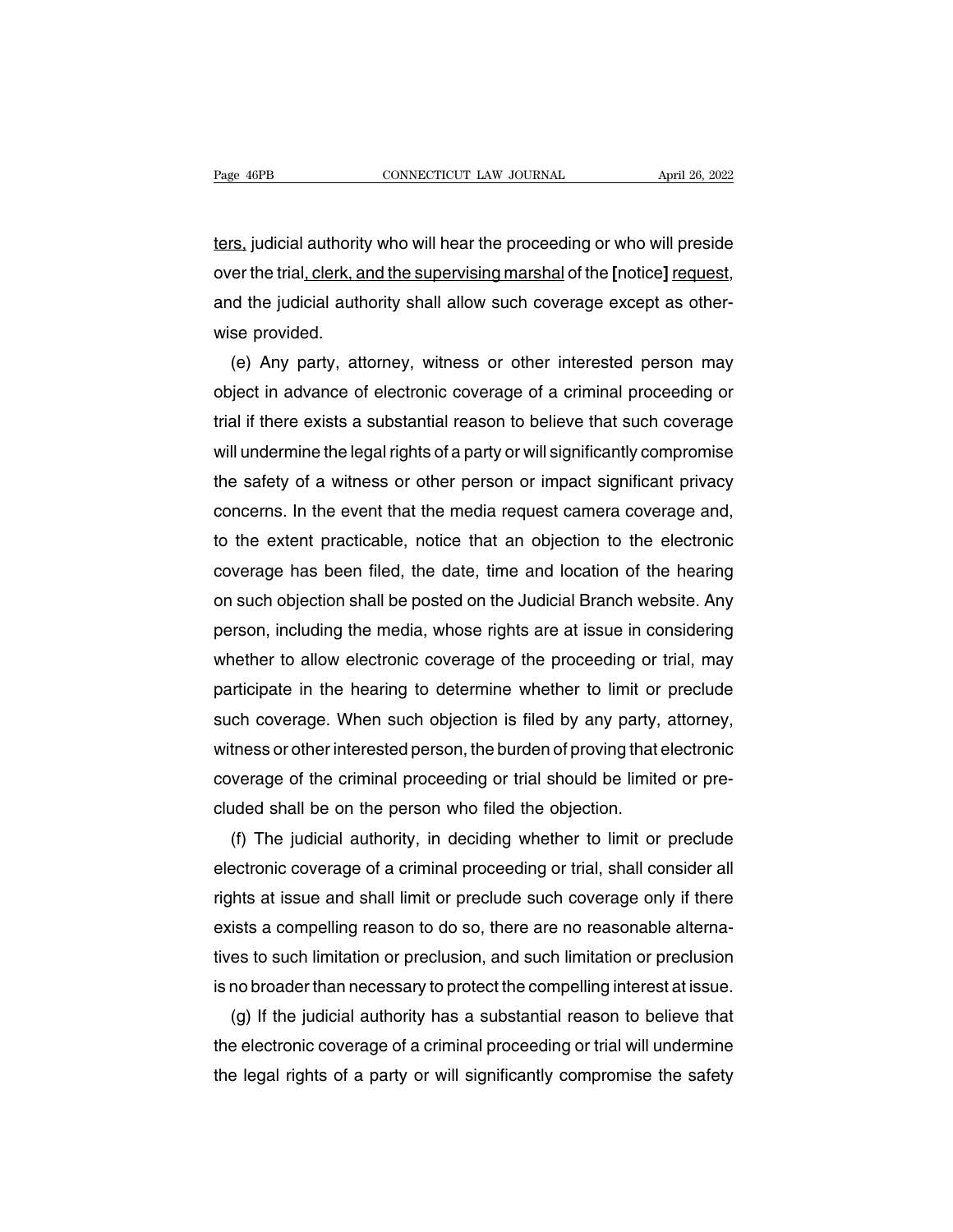April 26, 2022 CONNECTICUT LAW JOURNAL Page 47PB<br>
or privacy concerns of a party, witness or other interested person, and<br>
no party, attorney, witness or other interested person has objected to April 26, 2022 CONNECTICUT LAW JOURNAL Page 47PB<br>
or privacy concerns of a party, witness or other interested person, and<br>
no party, attorney, witness or other interested person has objected to<br>
such coverage, the judicial such all the visibility of the interested person, and<br>or privacy concerns of a party, witness or other interested person, and<br>no party, attorney, witness or other interested person has objected to<br>such coverage, the judici or privacy concerns of a party, witness or other interested person, and<br>no party, attorney, witness or other interested person has objected to<br>such coverage, the judicial authority shall schedule a hearing to con-<br>sider li or privacy concerns of a party, witness or other interested person, and<br>no party, attorney, witness or other interested person has objected to<br>such coverage, the judicial authority shall schedule a hearing to con-<br>sider li no party, attorney, witness or other interested person has objected to<br>such coverage, the judicial authority shall schedule a hearing to con-<br>sider limiting or precluding such coverage. To the extent practicable,<br>notice th such coverage, the judicial authority shall schedule a hearing to consider limiting or precluding such coverage. To the extent practicable, notice that the judicial authority is considering limiting or precluding electroni sider limiting or precluding such coverage. To the extent practicable,<br>notice that the judicial authority is considering limiting or precluding<br>electronic coverage of a criminal proceeding or trial, and the date,<br>time and notice that the judicial authority is considering limiting or precluding<br>electronic coverage of a criminal proceeding or trial, and the date,<br>time and location of the hearing thereon shall be given to the parties<br>and other electronic coverage of a crim<br>time and location of the hearir<br>and others whose interests ma<br>that they may participate in th<br>Judicial Branch website.<br>(h) Objection raised during The and location of the hearing thereon shall be given to the parties<br>id others whose interests may be directly affected by a decision so<br>at they may participate in the hearing and shall be posted on the<br>dicial Branch webs

and others whose interests may be directly affected by a decision so<br>that they may participate in the hearing and shall be posted on the<br>Judicial Branch website.<br>(h) Objection raised during the course of a criminal proceed that they may participate in the hearing and shall be posted on the<br>Judicial Branch website.<br>(h) Objection raised during the course of a criminal proceeding or<br>trial to the photographing, videotaping or audio recording of Judicial Branch website.<br>
(h) Objection raised during the course of a criminal proceeding or<br>
trial to the photographing, videotaping or audio recording of specific<br>
aspects of the proceeding or trial, or specific individu (h) Objection raised during the course of a criminal proceeding or<br>trial to the photographing, videotaping or audio recording of specific<br>aspects of the proceeding or trial, or specific individuals or exhibits<br>will be hear trial to the photographing, videotaping or audio recording of specific<br>aspects of the proceeding or trial, or specific individuals or exhibits<br>will be heard and decided by the judicial authority, based on the same<br>standard aspects of the proceeding or trial, or specific individum<br>will be heard and decided by the judicial authority, base<br>standards as set out in subsection (f) of this section use<br>whether to limit or preclude coverage based on II be heard and decided by the judicial authority, based on the same<br>andards as set out in subsection (f) of this section used to determine<br>nether to limit or preclude coverage based on objections raised<br>fore the start of

standards as set out in subsection (f) of this section used to determine<br>whether to limit or preclude coverage based on objections raised<br>before the start of a criminal proceeding or trial.<br>(i) The judge presiding over the before the start of a criminal proceeding or trial.<br>
(i) The judge presiding over the proceeding or trial in his or her<br>
discretion, upon the judge's own motion or at the request of a partici-<br>
pant, may prohibit the broad before the start of a criminal proceeding or trial.<br>
(i) The judge presiding over the proceeding or trial in his or her<br>
discretion, upon the judge's own motion or at the request of a partici-<br>
pant, may prohibit the broad (i) The judge presiding over the proceeding or trial in his or her discretion, upon the judge's own motion or at the request of a participant, may prohibit the broadcasting, televising, recording or photographing of any pa discretion, upon the judge's own motion or at the request of a partici-<br>pant, may prohibit the broadcasting, televising, recording or photo-<br>graphing of any participant at the trial. The judge shall give great<br>weight to re pant, may prohibit the broadcasting, televising, recording or photo-<br>graphing of any participant at the trial. The judge shall give great<br>weight to requests where the protection of the identity of a person is<br>desirable in graphing of any participant at the trial. The judge shall give great<br>weight to requests where the protection of the identity of a person is<br>desirable in the interests of justice, such as for the victims of crime,<br>police in weight to requests where the protection of the identity of a police in the interests of justice, such as for the victims of police informants, undercover agents, relocated witnesses, ju and individuals in comparable situat isirable in the interests of justice, such as for the victims of crime,<br>lice informants, undercover agents, relocated witnesses, juveniles<br>id individuals in comparable situations. "Participant" for the purpose<br>this section police informants, undercover agents, relocated witnesses, juveniles<br>and individuals in comparable situations. "Participant" for the purpose<br>of this section shall mean any party, lawyer or witness.<br>(j) The judicial authori

and individuals in comparable situations. "Participant<br>of this section shall mean any party, lawyer or witne<br>(j) The judicial authority shall articulate the reason<br>on whether or not to limit or preclude electronic cover<br>pr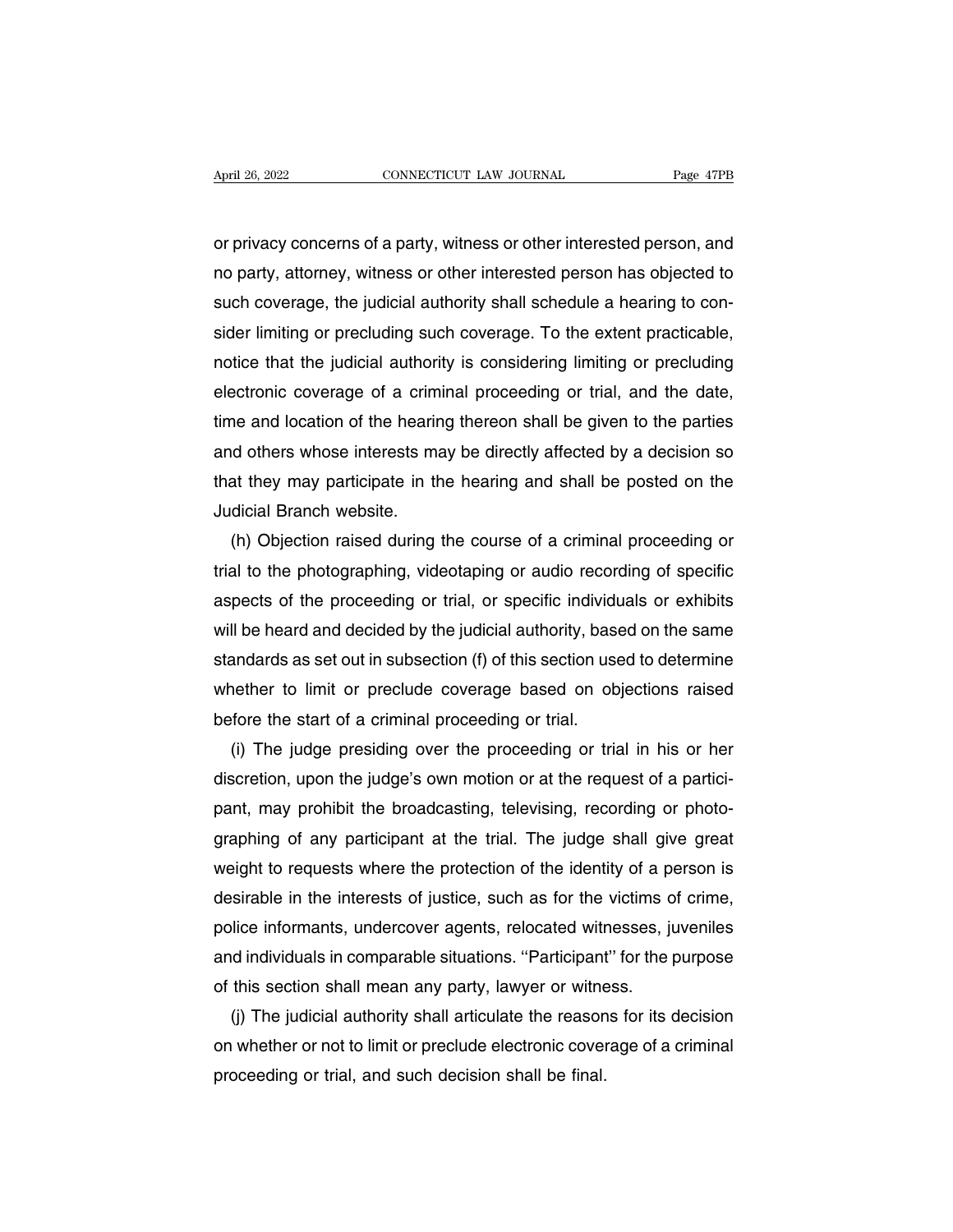(k) (1) Only one television camera operator, utilizing one portable<br>
unted television camera, shall be permitted in the courtroom. The mounted television camera, shall be permitted in the courtroom. The delevision camera, shall be permitted in the courtroom. The television camera and operator shall be positioned in such location in the dispersion camera and operator shall be permitted in the courtroom. The delevision camera and operator shall be positioned in such location in the courtroom as shall be designated by the trial judge. Microphones, (k) (1) Only one television camera operator, utilizing one portable<br>mounted television camera, shall be permitted in the courtroom. The<br>television camera and operator shall be positioned in such location in<br>the courtroom a (k) (1) Only one television camera operator, utilizing one portable<br>mounted television camera, shall be permitted in the courtroom. The<br>television camera and operator shall be positioned in such location in<br>the courtroom a mounted television camera, shall be permitted in the courtroom. The television camera and operator shall be positioned in such location in the courtroom as shall be designated by the trial judge. Microphones, related wirin television camera and operator shall be positioned in such location in<br>the courtroom as shall be designated by the trial judge. Microphones,<br>related wiring and equipment essential for the broadcasting, televising<br>or record the courtroom as shall be designated by the trial judge. Microphones,<br>related wiring and equipment essential for the broadcasting, televising<br>or recording shall be unobtrusive and shall be located in places desig-<br>nated in related wiring and equipment es<br>or recording shall be unobtrusiv<br>nated in advance by the trial ju<br>television camera operator sha<br>designated location only.<br>(2) Only one still camera pl recording shall be unobtrusive and shall be located in places desig-<br>ted in advance by the trial judge. While the trial is in progress, the<br>evision camera operator shall operate the television camera in this<br>signated locat

nated in advance by the trial judge. While the trial is in progress, the<br>television camera operator shall operate the television camera in this<br>designated location only.<br>(2) Only one still camera photographer shall be perm television camera operator shall operate the television camera in this<br>designated location only.<br>(2) Only one still camera photographer shall be permitted in the<br>courtroom. The still camera photographer shall be positioned designated location only.<br>
(2) Only one still camera photographer shall be permitted in the<br>
courtroom. The still camera photographer shall be positioned in such<br>
location in the courtroom as shall be designated by the tri (2) Only one still camera photographer shall be permitted in courtroom. The still camera photographer shall be positioned in sulocation in the courtroom as shall be designated by the trial jud While the trial is in progres urtroom. The still camera photographer shall be positioned in such<br>cation in the courtroom as shall be designated by the trial judge.<br>hile the trial is in progress, the still camera photographer shall photo-<br>aph court proc

location in the courtroom as shall be designated by the trial judge.<br>While the trial is in progress, the still camera photographer shall photograph court proceedings from this designated location only.<br>(3) Only one audio r While the trial is in progress, the still camera photographer shall photograph court proceedings from this designated location only.<br>
(3) Only one audio recorder shall be permitted in the courtroom for<br>
purposes of recordi graph court proceedings from this designated location only.<br>
(3) Only one audio recorder shall be permitted in the courtroom for<br>
purposes of recording the proceeding or trial. Microphones, related<br>
wiring and equipment es (3) Only one audio recorder shall be permitted in the courtroom for rrposes of recording the proceeding or trial. Microphones, related ring and equipment essential for the recording shall be unobtrusive d shall be located

purposes of recording the proceeding or trial. Microphones, related<br>wiring and equipment essential for the recording shall be unobtrusive<br>and shall be located in places designated in advance by the trial judge.<br>() Only sti wiring and equipment essential for the recording shall be unobtrusive<br>and shall be located in places designated in advance by the trial judge.<br>(*l*) Only still camera, television and audio equipment which does not<br>produce and shall be located in places designated in advance by the trial judge.<br>() Only still camera, television and audio equipment which does not<br>produce distracting sound or light shall be employed to cover the<br>proceeding or t  $($ ) Only still camera, television and audio equipment which does not produce distracting sound or light shall be employed to cover the proceeding or trial. The operator of such equipment shall not employ any artificial l produce distracting sound or light shall be em<br>proceeding or trial. The operator of such equipm<br>any artificial lighting device to supplement the<br>courtroom without the approval of the judge presid<br>ing or trial and other app oceeding or trial. The operator of such equipment shall not employ<br>y artificial lighting device to supplement the existing light in the<br>urtroom without the approval of the judge presiding over the proceed-<br>g or trial and o

any artificial lighting device to supplement the existing light in the courtroom without the approval of the judge presiding over the proceeding or trial and other appropriate authority.<br>
(m) Except as provided by these ru courtroom without the approval of the judge presiding over the proceed-<br>ing or trial and other appropriate authority.<br>(m) Except as provided by these rules, broadcasting, televising,<br>recording and photographing in areas im ing or trial and other app<br>
(m) Except as provide<br>
recording and photograp<br>
courtroom during sessio<br>
shall be prohibited.<br>
(n) The conduct of all (m) Except as provided by these rules, broadcasting, televising, cording and photographing in areas immediately adjacent to the urtroom during sessions of court or recesses between sessions all be prohibited.<br>(n) The condu recording and photographing in areas immediately adjacent to the courtroom during sessions of court or recesses between sessions shall be prohibited.<br>
(n) The conduct of all attorneys with respect to trial publicity shall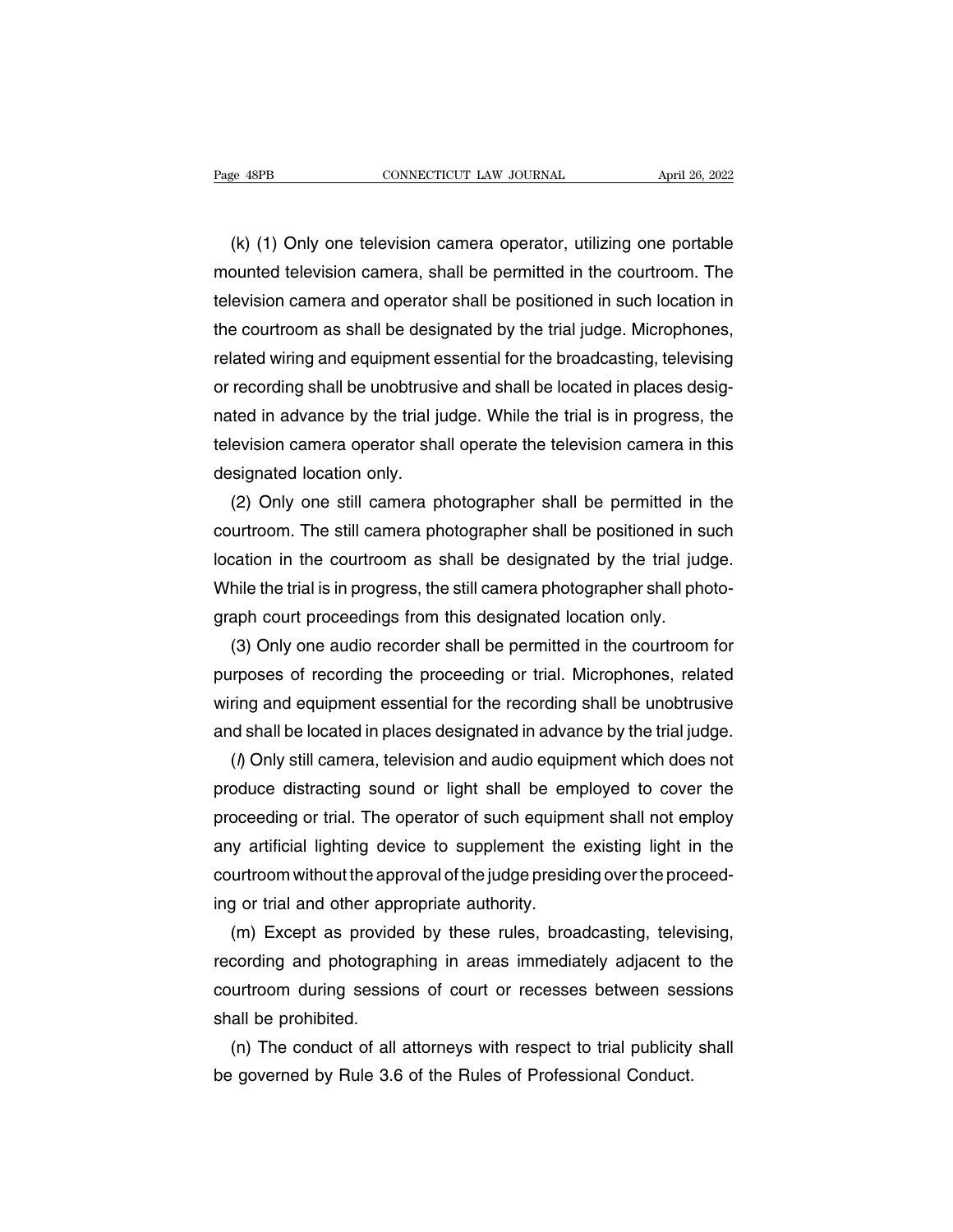(o) **[**The judicial authority in its discretion may require pooling April 26, 2022 CONNECTICUT LAW JOURNAL Page 49PB<br>
(o) [The judicial authority in its discretion may require pooling<br>
arrangements by the media. Pool representatives should ordinarily be<br>
used for video, still cameras and r used for video, solution of the medial convention that solution that the set of the pooling<br>arrangements by the media. Pool representatives should ordinarily be<br>used for video, still cameras and radio, with each pool repre (o) [The judicial authority in its discretion may require pooling<br>arrangements by the media. Pool representatives should ordinarily be<br>used for video, still cameras and radio, with each pool representative<br>to be decided by (o) [The judicial authority in its discretion may require pooling<br>arrangements by the media. Pool representatives should ordinarily be<br>used for video, still cameras and radio, with each pool representative<br>to be decided by arrangements by the media. Pool representatives should ordinarily be used for video, still cameras and radio, with each pool representative to be decided by the relevant media group. Participating members of the broadcasti used for video, still cameras and radio, with each pool representative<br>to be decided by the relevant media group. Participating members of<br>the broadcasting, televising, recording and photographic media shall<br>make their res to be decided by the relevant media group. Participating members of<br>the broadcasting, televising, recording and photographic media shall<br>make their respective pooling arrangements, including the establish-<br>ment of necessar the broadcasting, televising, recording and photographic media shall<br>make their respective pooling arrangements, including the establish-<br>ment of necessary procedures and selection of pool representatives,<br>without calling make their respective pooling arrangements, including the establish-<br>ment of necessary procedures and selection of pool representatives,<br>without calling upon the judicial authority to mediate any dispute as<br>to the appropri ment of necessary procedures and selection of pool representatives,<br>without calling upon the judicial authority to mediate any dispute as<br>to the appropriate media representative or equipment for a particular<br>trial. If any without calling upon the judicial authority to mediate any dispute as<br>to the appropriate media representative or equipment for a particular<br>trial. If any such medium shall not agree on equipment, procedures<br>and personnel, to the appropriate media representative or equipment for a particular<br>trial. If any such medium shall not agree on equipment, procedures<br>and personnel, the judicial authority shall not permit that medium to<br>have coverage a trial. If any such medium shall not agree on equipment, procedures<br>and personnel, the judicial authority shall not permit that medium to<br>have coverage at the proceeding or trial.] <u>If there are multiple requests</u><br>to broadc and personnel, the judicial authority shall not permit that medium to<br>have coverage at the proceeding or trial.] <u>If there are multiple requests</u><br>to broadcast, televise, record or photograph the same criminal pro-<br>ceeding have coverage at the proceeding or trial.] <u>If there are multiple requests</u><br>to broadcast, televise, record or photograph the same criminal pro-<br>ceeding or trial, the media representatives making such requests must<br>make poo to broadcast, televise, record or photograph the same criminal pro-<br>ceeding or trial, the media representatives making such requests must<br>make pooling arrangements among themselves, unless otherwise<br>determined by the judic arrangements. ake pooling arrangements among themselves, unless otherwise<br>
termined by the judicial authority. The judicial authority shall not<br>
ediate any disputes among the media regarding pooling<br>
rangements.<br>
(p) To evaluate and res

determined by the judicial authority. The judicial authority shall not<br>mediate any disputes among the media regarding pooling<br>arrangements.<br>(p) To evaluate and resolve prospective problems where broadcast-<br>ing, televising, mediate any disputes among the media regarding pooling<br>arrangements.<br>(p) To evaluate and resolve prospective problems where broadcast-<br>ing, televising, recording or photographing by media of a criminal<br>proceeding or trial arrangements.<br>
(p) To evaluate and resolve prospective problems where broadcast-<br>
ing, televising, recording or photographing by media of a criminal<br>
proceeding or trial will take place, and to ensure compliance with these (p) To evaluate and resolve prospective problems where broadcasting, televising, recording or photographing by media of a criminal proceeding or trial will take place, and to ensure compliance with these rules during the p ing, televising, recording or photographing by media of a crin<br>proceeding or trial will take place, and to ensure compliance with th<br>rules during the proceeding or trial, the judicial authority who will<br>the proceeding or p oceeding or trial will take place, and to ensure compliance with these<br>les during the proceeding or trial, the judicial authority who will hear<br>e proceeding or preside over the trial may require the attendance<br>attorneys an

rules during the proceeding or trial, the judicial authority who will hear<br>the proceeding or preside over the trial may require the attendance<br>of attorneys and media personnel at a pretrial conference.<br>(q) In a homicide ca the proceeding or preside over the trial may require the attendance<br>of attorneys and media personnel at a pretrial conference.<br>(q) In a homicide case involving sexual assault, the broadcasting,<br>televising, recording or pho of attorneys and media personnel at a pretrial conference.<br>
(q) In a homicide case involving sexual assault, the broadcasting,<br>
televising, recording or photographing by the media of the trial may<br>
be permitted by the judi (q) In a homicide case involving sexual assault, the broadcasting,<br>televising, recording or photographing by the media of the trial may<br>be permitted by the judicial authority, provided that the victim's family<br>affirmativel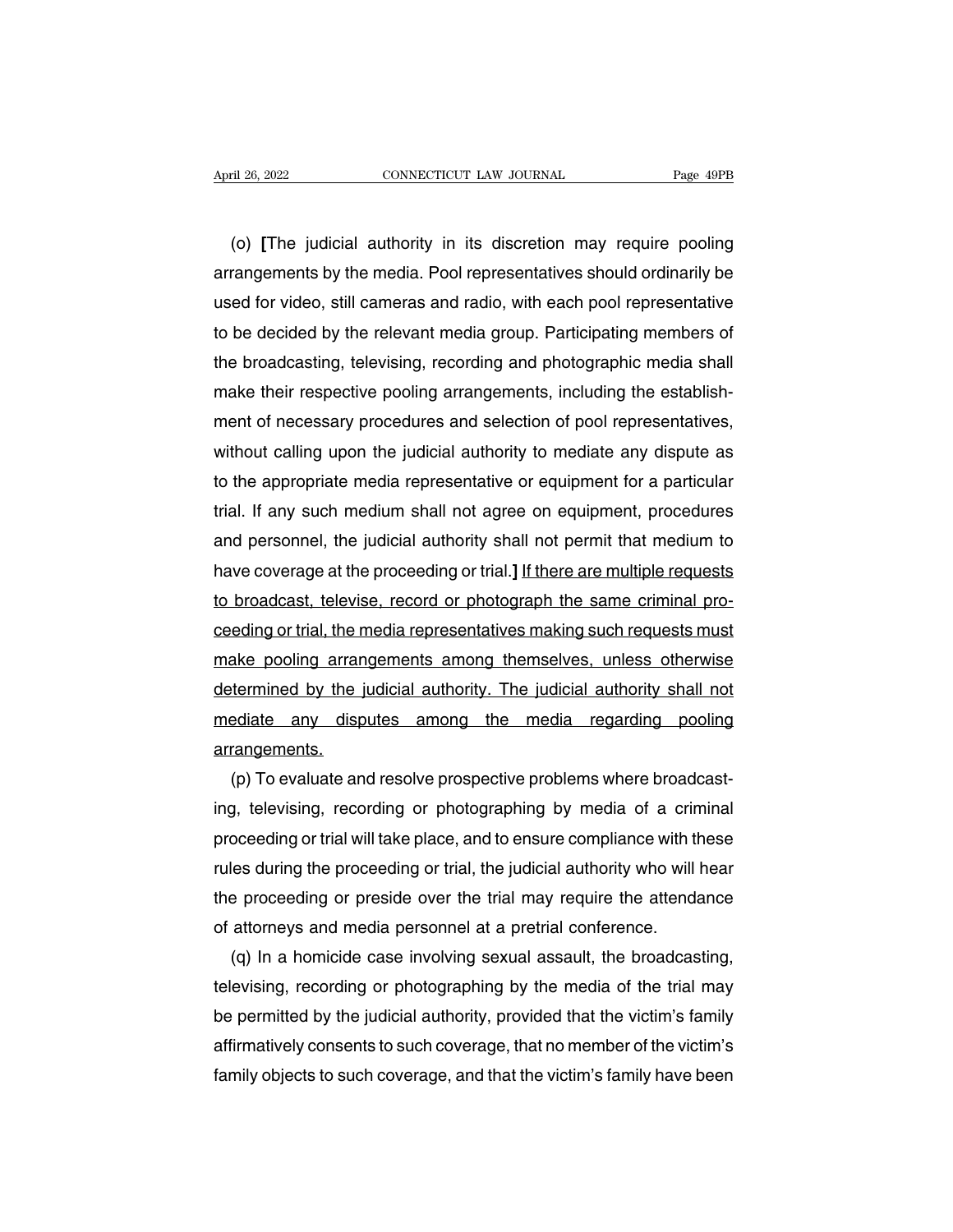Page 50PB CONNECTICUT LAW JOURNAL April 26, 2022<br>notified. As used in this section, "victim's family" shall mean a person's<br>spouse, parent, grandparent, stepparent, aunt, uncle, niece, nephew, spouse, parent, grandparent, stepparent, aunt, uncle, niece, nephew, conductive trains sociality. The conduct of the conduction of the conduction of the conduction of the child, including a natural born child, stepchild and adopted child, grand-child, brother, sister, half brother or half s notified. As used in this section, "victim's family" shall mean a person's<br>spouse, parent, grandparent, stepparent, aunt, uncle, niece, nephew,<br>child, including a natural born child, stepchild and adopted child, grand-<br>chi notified. As used in t<br>spouse, parent, gra<br>child, including a nat<br>child, brother, siste<br>son's spouse.<br>COMMENTARY: ouse, parent, grandparent, stepparent, aunt, uncle, niece, nephew,<br>ild, including a natural born child, stepchild and adopted child, grand-<br>ild, brother, sister, half brother or half sister or parent of a per-<br>n's spouse.<br>

child, including a natural born child, stepchild and adopted child, grand-<br>child, brother, sister, half brother or half sister or parent of a per-<br>son's spouse.<br>COMMENTARY: The changes to subsection (d) make the following<br> child, brother, sister, half brother or half sister or parent of a per-<br>son's spouse.<br>COMMENTARY: The changes to subsection (d) make the following<br>changes to the camera rules impacting criminal proceedings: (1) clari-<br>fies son's spouse.<br>COMMENTARY: The changes to subsection (d) make the following<br>changes to the camera rules impacting criminal proceedings: (1) clari-<br>fies that the media must e-mail their requests only to a person desig-<br>nated COMMENTARY: The changes to subsection (d) make the tollowing<br>changes to the camera rules impacting criminal proceedings: (1) clari-<br>fies that the media must e-mail their requests only to a person desig-<br>nated by the chief changes to the camera rules impacting criminal proceedings: (1) clari-<br>fies that the media must e-mail their requests only to a person desig-<br>nated by the chief court administrator to receive such requests rather<br>than the fies that the media must e-mail their requests only to a person desig-<br>nated by the chief court administrator to receive such requests rather<br>than the respective administrative judge; (2) removes the requirement<br>that the p nated by the chief court administrator to receive such requests rather<br>than the respective administrative judge; (2) removes the requirement<br>that the pool media organization provide a list of all news organizations<br>seeking than the respective administrative judge; (2) removes the requirement<br>that the pool media organization provide a list of all news organizations<br>seeking to participate in the pool; and (3) clarifies that the person<br>designat that the pool media organization provide a list of all news organizations<br>seeking to participate in the pool; and (3) clarifies that the person<br>designated by the chief court administrator will inform the following<br>people o seeking to participate in the pool; and (3) clarifies that the person<br>designated by the chief court administrator will inform the following<br>people of the request: administrative judge, presiding judge of criminal<br>matters, designated by the chief court administrator will inform the following<br>people of the request: administrative judge, presiding judge of criminal<br>matters, judicial authority who will hear the proceeding or who will<br>preside ov people of the request: administrative judge, presiding judge of criminal<br>matters, judicial authority who will hear the proceeding or who will<br>preside over the trial, clerk and the supervising marshal. The require-<br>ment for matters, judicial authority who will hear the proceeding or who will<br>preside over the trial, clerk and the supervising marshal. The require-<br>ment for the pool media organization to provide a list of all news<br>organizations preside over the trial, cler<br>ment for the pool media<br>organizations seeking to<br>practice is that the new org<br>among themselves.<br>The change to subsecti ent for the pool media organization to provide a list of all news<br>ganizations seeking to participate in the pool is obsolete. Current<br>actice is that the new organizations work out all of the pooling logistics<br>nong themselv

organizations seeking to participate in the pool is obsolete. Current<br>practice is that the new organizations work out all of the pooling logistics<br>among themselves.<br>The change to subsection (o) simplifies the rule requirin practice is that the new organizations work out all of the pooli<br>among themselves.<br>The change to subsection (o) simplifies the rule requiring<br>to make pooling arrangements among themselves and reit<br>the judicial authority sh The change to subsection (o) simplifies the rule requiring the medito make pooling arrangements among themselves and reiterates that<br>the judicial authority shall not mediate any disputes.<br>Sec. 2-4A. —Records of Bar Examini me onarge to subsection (c) simplified the rate requiring the modular<br>make pooling arrangements among themselves and reiterates that<br>e judicial authority shall not mediate any disputes.<br>c. 2-4A. —Records of Bar Examining C

the judicial authority shall not mediate any disputes.<br>Sec. 2-4A. —Records of Bar Examining Committee<br>(a) All records of the bar examining committee, including transcripts,<br>if any, of hearings conducted by the bar examinin Sec. 2-4A. — Records of Bar Examining Committee<br>
(a) All records of the bar examining committee, including transcripts,<br>
if any, of hearings conducted by the bar examining committee or the<br>
several standing committees on r Sec. 2-4A. — Records of<br>(a) All records of the bar e<br>if any, of hearings conduct<br>several standing committe<br>the bar shall not be public.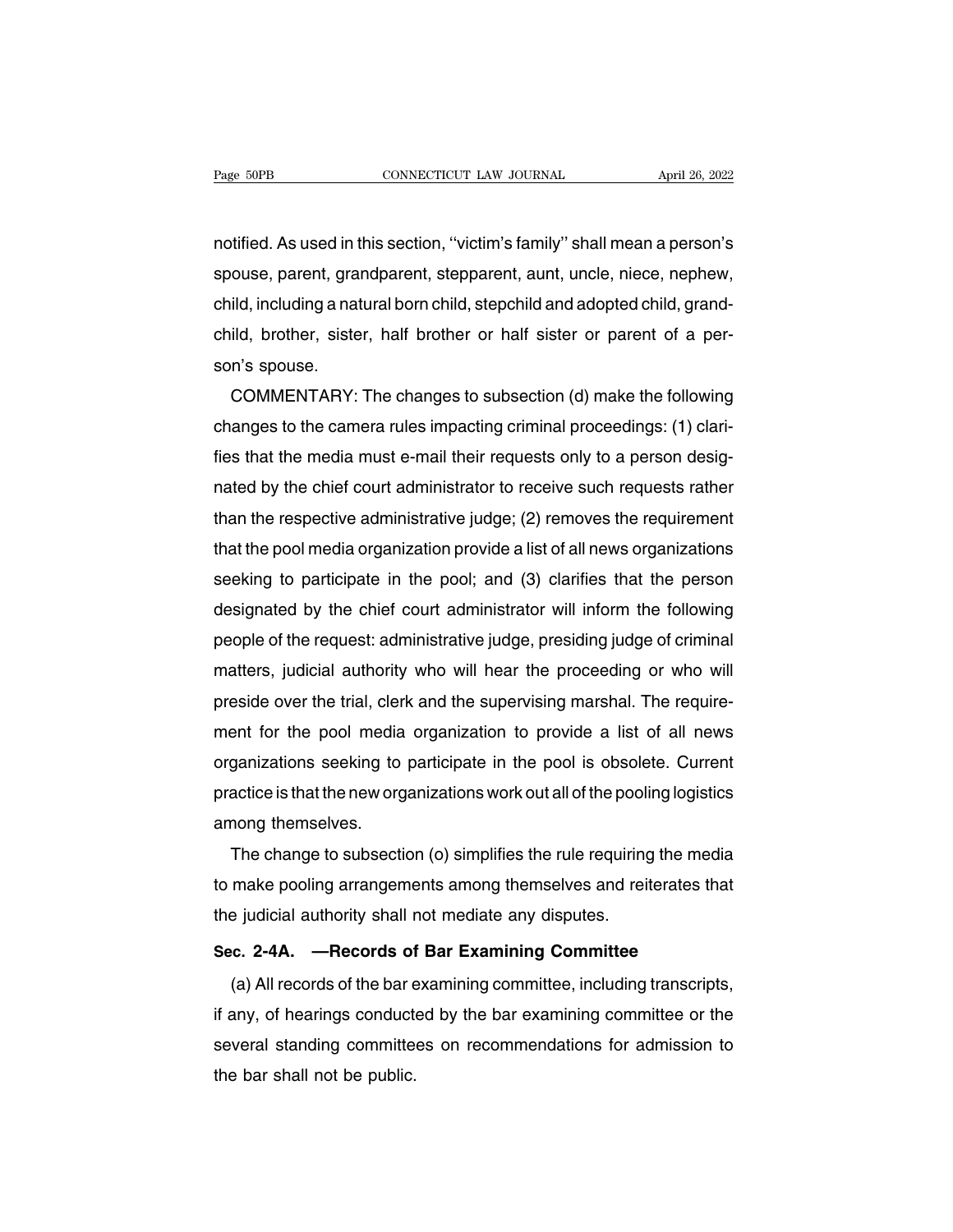(b) Unless otherwise ordered by the court, all records that are not<br>blic shall be available only to the bar examining committee and its April 26, 2022 CONNECTICUT LAW JOURNAL Page 51PB<br>
(b) Unless otherwise ordered by the court, all records that are not<br>
public shall be available only to the bar examining committee and its<br>
counsel, the statewide grievance (b) Unless otherwise ordered by the court, all records that are not<br>public shall be available only to the bar examining committee and its<br>counsel, the statewide grievance committee and its counsel, disciplin-<br>ary counsel, (b) Unless otherwise ordered by the court, all records that are not public shall be available only to the bar examining committee and its counsel, the statewide grievance committee and its counsel, disciplinary counsel, th (b) Orliess offerwise ordered by the court, an records that are not<br>public shall be available only to the bar examining committee and its<br>counsel, the statewide grievance committee and its counsel, disciplin-<br>ary counsel, public shall be avail<br>counsel, <u>the statew</u><br>ary counsel, the clie<br>of the Superior Co<br>other person.<br>COMMENTARY: The state wide grievance committee and its counsel, disciplin-<br>y counsel, the client security fund committee and its counsel, a judge<br>the Superior Court or, with the consent of the applicant, to any<br>ner person.<br>COMMENTARY: Examples of the Superior Court or, with the consent of the applicant, to any other person.<br> **COMMENTARY:** The changes to this section are made for clarity.<br> **Sec. 2-5.** —**Examination of Candidates for Admission**<br>
The bar e

The person.<br>The bar examination of Candidates for Admission<br>The bar examining committee shall further have the duty, power<br>The bar examining committee shall further have the duty, power<br>dauthority to provide for the examin COMMENTARY: The changes to this section are made for clarity.<br>Sec. 2-5. —Examination of Candidates for Admission<br>The bar examining committee shall further have the duty, power<br>and authority to provide for the examination o Sec. 2-5. — Examination of Candidates for Admission<br>The bar examining committee shall further have the duty, power<br>and authority to provide for the examination of candidates for admission<br>to the bar; to determine whether s prec. 2-5. — Lxamination of Candidates for Admission<br>The bar examining committee shall further have the duty, power<br>and authority to provide for the examination of candidates for admission<br>to the bar; to determine whether The bar examining committee shall further have the duty, power<br>and authority to provide for the examination of candidates for admission<br>to the bar; to determine whether such candidates are qualified as to<br>prelaw education, and authority to provide for the extraction the bar; to determine wheth<br>prelaw education, legal educa<br>to practice law; and to recomm<br>bar qualified candidates.<br>COMMENTARY: The chang the bar; to determine whether such candidates are qualified as to<br>elaw education, legal education, good moral character and fitness<br>practice law; and to recommend [to the court] for admission to the<br>ir qualified candidates prelaw education, legal education, good is<br>to practice law; and to recommend [to the<br>bar qualified candidates.<br>COMMENTARY: The change to this s<br>of admission to the bar in absentia.<br>Sec. 2-8. Qualifications for Admission

**Sec.** 2-8. Qualifications for Admission to the bar in absentiations for Admission facilita Sec. 2-8. Qualifications for Admission<br>To entitle an applicant to admission to the bar, except

COMMENTARY: The change to this section facilitates the option<br>admission to the bar in absentia.<br>c. 2-8. Qualifications for Admission<br>To entitle an applicant to admission to the bar, except under Section<br>13 <u>or 2-13A</u> of th of admission to the bar in absentia.<br> **Sec. 2-8. Qualifications for Admission**<br>
To entitle an applicant to admission to the bar, except under Section<br>
2-13 <u>or 2-13A</u> of these rules, the applicant must satisfy the bar exam Sec. 2-8. Qualification<br>To entitle an applicant t<br>2-13 <u>or 2-13A</u> of these rule<br>ing committee that:<br>(1) The applicant is a ci (1) To entitle an applicant to admission<br>To entitle an applicant to admission to the bar, except under Section<br>13 <u>or 2-13A</u> of these rules, the applicant must satisfy the bar examin-<br>g committee that:<br>(1) The applicant is

ro entitle an applicant to admission to the bar, except under Section<br>2-13 <u>or 2-13A</u> of these rules, the applicant must satisfy the bar examin-<br>ing committee that:<br>(1) The applicant is a citizen of the United States or an 2-13 <u>or 2-13A</u> or mese rules, the applicant must s<br>ing committee that:<br>(1) The applicant is a citizen of the United Stat<br>residing in the United States, which shall include<br>ized to work lawfully in the United States.<br>(2) T depredictive that:<br>(1) The applicant is a citizen of the United States or an alien law<br>siding in the United States, which shall include an individual aut<br>ad to work lawfully in the United States.<br>(2) The applicant is not l (1) The applicant is a citizen of the United States or an alten lawituly<br>siding in the United States, which shall include an individual author-<br>ad to work lawfully in the United States.<br>(2) The applicant is not less than e

resialing in the United States, which shall include an individual author-<br>ized to work lawfully in the United States.<br>(2) The applicant is not less than eighteen years of age.<br>(3) The applicant is a person of good moral ch responsibility which has been approved or required by the committee daw, and has either passed an examination in professional responsibility which has been approved or required by the committee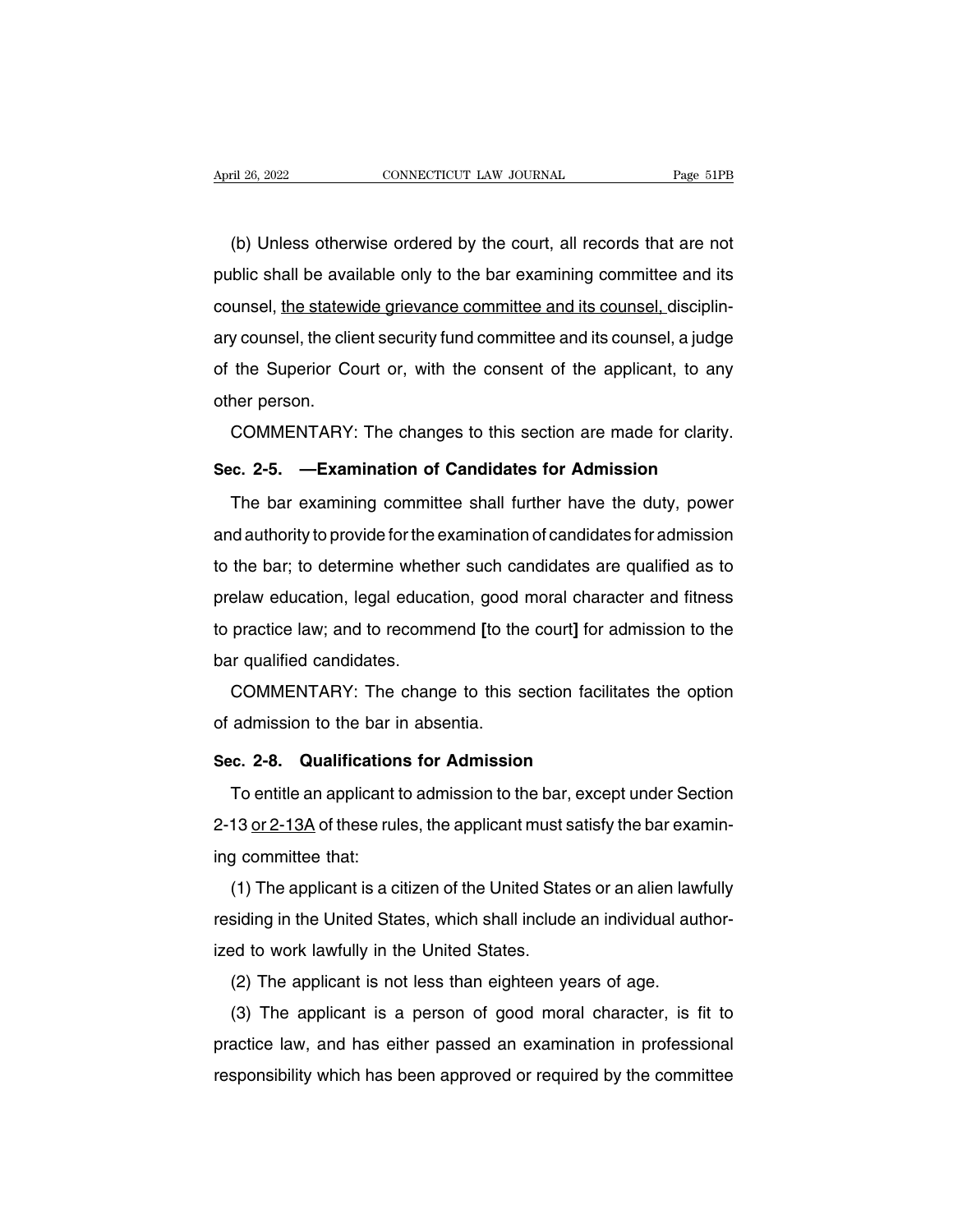Page 52PB CONNECTICUT LAW JOURNAL April 26, 2022<br>
or has completed a course in professional responsibility in accordance<br>
with the regulations of the committee. Any inquiries or procedures Page 52PB CONNECTICUT LAW JOURNAL April 26, 2022<br>
or has completed a course in professional responsibility in accordance<br>
with the regulations of the committee. Any inquiries or procedures<br>
used by the bar examining commit on the bar example between the bar southware to the committee or has completed a course in professional responsibility in accordance<br>with the regulations of the committee. Any inquiries or procedures<br>used by the bar examin or has completed a course in professional responsibility in accordance<br>with the regulations of the committee. Any inquiries or procedures<br>used by the bar examining committee that relate to physical or mental<br>disability mus or has completed a course in professional responsibility in accordance<br>with the regulations of the committee. Any inquiries or procedures<br>used by the bar examining committee that relate to physical or mental<br>disability mus with the regulations of the committee. Any inquiries or procedures<br>used by the bar examining committee that relate to physical or mental<br>disability must be narrowly tailored and necessary to a determination<br>of the applican used by the bar examining committee that relate to physical or mental<br>disability must be narrowly tailored and necessary to a determination<br>of the applicant's current fitness to practice law, in accordance with<br>the America disability must be narrowly tailored and necessary to a determination<br>of the applicant's current fitness to practice law, in accordance with<br>the Americans with Disabilities Act and amendment twenty-one of the<br>Connecticut c of the applicant's current the Americans with Disabil<br>Connecticut constitution, a<br>privacy rights afforded un<br>other applicable law.<br>(4) The applicant has me Exercicant Americans with Disabilities Act and amendment twenty-one of the<br>princeticut constitution, and conducted in a manner consistent with<br>ivacy rights afforded under the federal and state constitutions or<br>ner applicab Connecticut constitution, and conducted in a manner consiste<br>privacy rights afforded under the federal and state constitut<br>other applicable law.<br>(4) The applicant has met the educational requirements as i<br>set, from time to

ivacy rights afforded under the federal and state constitutions or<br>ner applicable law.<br>(4) The applicant has met the educational requirements as may be<br>t, from time to time, by the bar examining committee.<br>(5) The applican other applicable law.<br>
(4) The applicant has met the educational requirements as may be<br>
set, from time to time, by the bar examining committee.<br>
(5) The applicant has filed with the administrative director of the bar<br>
exa (4) The applicant has met the educational requirements as may be set, from time to time, by the bar examining committee.<br>
(5) The applicant has filed with the administrative director of the bar examining committee an appli set, from time to time, by the bar examining committee.<br>
(5) The applicant has filed with the administrative director of the bar<br>
examining committee an application to take the examination and for<br>
admission to the bar, al (5) The applicant has filed with the administrative<br>examining committee an application to take the ex<br>admission to the bar, all in accordance with these ru<br>tions of the committee, and has paid such appli<br>committee shall fr amining committee an application to take the examination and for<br>Imission to the bar, all in accordance with these rules and the regula-<br>ns of the committee, and has paid such application fee as the<br>mmittee shall from time admission to the bar, all in accordance with these rules and t<br>tions of the committee, and has paid such application f<br>committee shall from time to time determine.<br>(6) The applicant has passed an examining committee.<br>(7) T

ms of the committee, and has paid such application fee as the<br>mmittee shall from time to time determine.<br>(6) The applicant has passed an examination in law in accordance<br>th the regulations of the bar examining committee.<br>( committee shall from time to time determine.<br>
(6) The applicant has passed an examination in<br>
with the regulations of the bar examining committ<br>
(7) The applicant has complied with all of the p<br>
regulations of the bar exam

(6) The applicant has passed an examination in law in accordance<br>th the regulations of the bar examining committee.<br>(7) The applicant has complied with all of the pertinent rules and<br>gulations of the bar examining committ with the regulations of the bar examining committee.<br>
(7) The applicant has complied with all of the pertinent rules and<br>
regulations of the bar examining committee.<br>
(8) As an alternative to satisfying the bar examining c (7) The applicant has complied with all of the pertinent rules and<br>regulations of the bar examining committee.<br>(8) As an alternative to satisfying the bar examining committee that<br>the applicant has met the committee's educ regulations of the bar examining committee.<br>
(8) As an alternative to satisfying the bar examining committee that<br>
the applicant has met the committee's educational requirements, the<br>
applicant who meets all the remaining (8) As an alternative to satisfying the bar examining committee that<br>the applicant has met the committee's educational requirements, the<br>applicant who meets all the remaining requirements of this section<br>may, upon payment the applicant has met the committee's educational requirements, the<br>applicant who meets all the remaining requirements of this section<br>may, upon payment of such investigation fee as the committee shall<br>from time to time de applicant who meets all the remaining requirements of this section<br>may, upon payment of such investigation fee as the committee shall<br>from time to time determine, substitute proof satisfactory to the commit-<br>tee that: (A) may, upon payment of such investigation fee as the committee shall<br>from time to time determine, substitute proof satisfactory to the commit-<br>tee that: (A) the applicant has been admitted to practice before the<br>highest cour from time to time determine, substitute proof satisfactory to the commit-<br>tee that: (A) the applicant has been admitted to practice before the<br>highest court of original jurisdiction in one or more states, the District<br>of C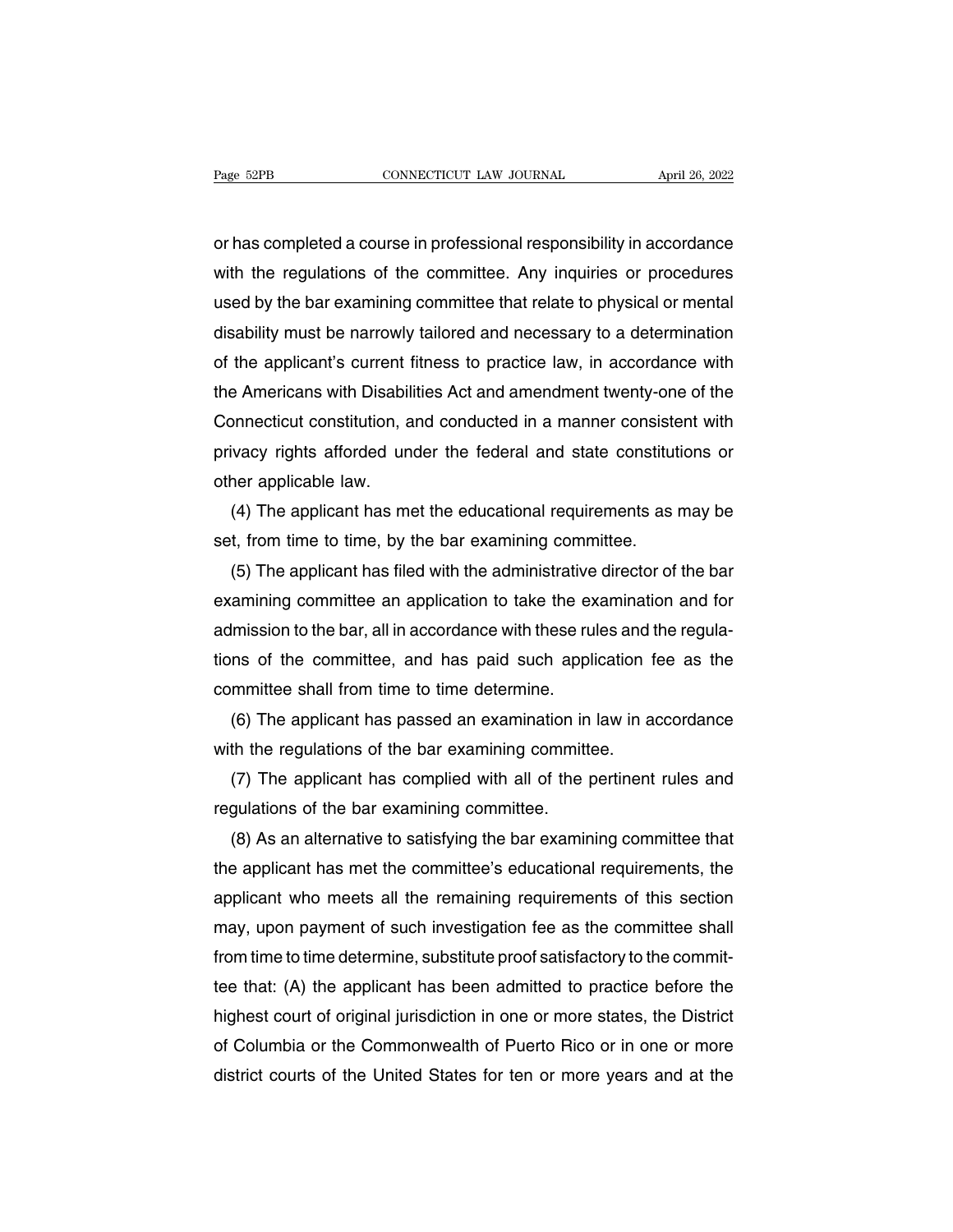April 26, 2022 CONNECTICUT LAW JOURNAL Page 53PB<br>time of filing the application is a member in good standing of such a<br>bar; (B) the applicant has actually practiced law in such a jurisdiction April 26, 2022 CONNECTICUT LAW JOURNAL Page 53PB<br>time of filing the application is a member in good standing of such a<br>bar; (B) the applicant has actually practiced law in such a jurisdiction<br>for not less than five years d frage 35FB<br>time of filing the application is a member in good standing of such a<br>bar; (B) the applicant has actually practiced law in such a jurisdiction<br>for not less than five years during the seven year period immediatel time of filing the application is a member in good standing of such a<br>bar; (B) the applicant has actually practiced law in such a jurisdiction<br>for not less than five years during the seven year period immediately<br>preceding time of filing the application is a member in good standing of such a<br>bar; (B) the applicant has actually practiced law in such a jurisdiction<br>for not less than five years during the seven year period immediately<br>preceding bar; (B) the applicant has actually practiced law in such a jurisdiction<br>for not less than five years during the seven year period immediately<br>preceding the filing date of the application; and (C) the applicant<br>intends, up for not less than five years during th<br>preceding the filing date of the ap<br>intends, upon a continuing basis, acti<br>and to devote the major portion of th<br>practice of law in Connecticut.<br>COMMENTARY: The change to eceding the filing date of the application; and (C) the applicant<br>ends, upon a continuing basis, actively to practice law in Connecticut<br>id to devote the major portion of the applicant's working time to the<br>actice of law i intends, upon a continuing basis, actively to practice law in Connecticut<br>and to devote the major portion of the applicant's working time to the<br>practice of law in Connecticut.<br>COMMENTARY: The change to this section recogn

and to devote the major portion of the applicant's wor<br>practice of law in Connecticut.<br>COMMENTARY: The change to this section recor<br>should refer to Section 2-13A for the qualifications for te<br>ing as a military spouse inste practice of law in Connecticut.<br>
COMMENTARY: The change to this section recognizes that one<br>
should refer to Section 2-13A for the qualifications for temporary licens-<br>
ing as a military spouse instead of Section 2-8.<br> **Se** JMMENTARY: The change to this section reald refer to Section 2-13A for the qualifications for the analy spouse instead of Section 2-8.<br>**2-9. Certification of Applicants Recomm sion; Conditions of Admission**<br>The bar examini

ould refer to Section 2-13A for the qualifications for temporary licens-<br>g as a military spouse instead of Section 2-8.<br>c. 2-9. Certification of Applicants Recommended for Admis-<br>sion; Conditions of Admission<br>(a) The bar e Superior Court for the Judicial District where the applicants<br>Superior Conditions of Admission<br>(a) The bar examining committee shall certify [to the clerk of the<br>Superior Court for the Judicial District where the applicant Sec. 2-9. Certification of Applicants Recommended for Admission; Conditions of Admission<br>
(a) The bar examining committee shall certify [to the clerk of the<br>
Superior Court for the Judicial District where the applicant has sion; Conditions of Admission<br>(a) The bar examining committee shall certify [to the clerk of the<br>Superior Court for the Judicial District where the applicant has his or<br>her correspondence address] the names of [any such] a (a) The bar examining of<br>Superior Court for the Jud<br>her correspondence addre<br>recommended by it for adr<br>cants of its decision.<br>(b) The bar examining co Superior Court for the Judicial District where the applicant has his or<br>her correspondence address] the names of [any such] applicants<br>recommended by it for admission to the bar and shall notify the appli-<br>cants of its dec

her correspondence address] the names of [any such] applicants<br>recommended by it for admission to the bar and shall notify the appli-<br>cants of its decision.<br>(b) The bar examining committee may, in light of the health diagn recommended by it for admission to the bar and shall notify the applicants of its decision.<br>
(b) The bar examining committee may, in light of the health diagnosis, treatment, or drug or alcohol dependence of an applicant t cants of its decision.<br>
(b) The bar examining committee may, in light of the health diagno-<br>
sis, treatment, or drug or alcohol dependence of an applicant that has<br>
caused conduct or behavior that would otherwise have rend (b) The bar examining committee may, in light of the health diagnosis, treatment, or drug or alcohol dependence of an applicant that has caused conduct or behavior that would otherwise have rendered the applicant currently sis, treatment, or drug or alcohol dependence of an applicant that has<br>caused conduct or behavior that would otherwise have rendered the<br>applicant currently unfit to practice law, determine that it will only<br>recommend an a caused conduct or behavior that would otherwise have rendered the<br>applicant currently unfit to practice law, determine that it will only<br>recommend an applicant for admission to the bar conditional upon<br>the applicant's comp applicant currently unfit to practice law, determine that it will only<br>recommend an applicant for admission to the bar conditional upon<br>the applicant's compliance with conditions prescribed by the committee<br>relevant to the recommend an applicant for admission to the bar conditional upon<br>the applicant's compliance with conditions prescribed by the committee<br>relevant to the health diagnosis, treatment, or drug or alcohol depen-<br>dence or fitnes the applicant's compliance with conditions prescribed by the committee<br>relevant to the health diagnosis, treatment, or drug or alcohol depen-<br>dence or fitness of the applicant. Such determination shall be made<br>after a hear relevant to the health diagnosis, treatment, or drug or alcohol dependence or fitness of the applicant. Such determination shall be made after a hearing on the record is conducted by the committee or a panel thereof consis dence or fitness of the applicant. Such determination shall be made<br>after a hearing on the record is conducted by the committee or a panel<br>thereof consisting of at least three members appointed by the chair,<br>unless such he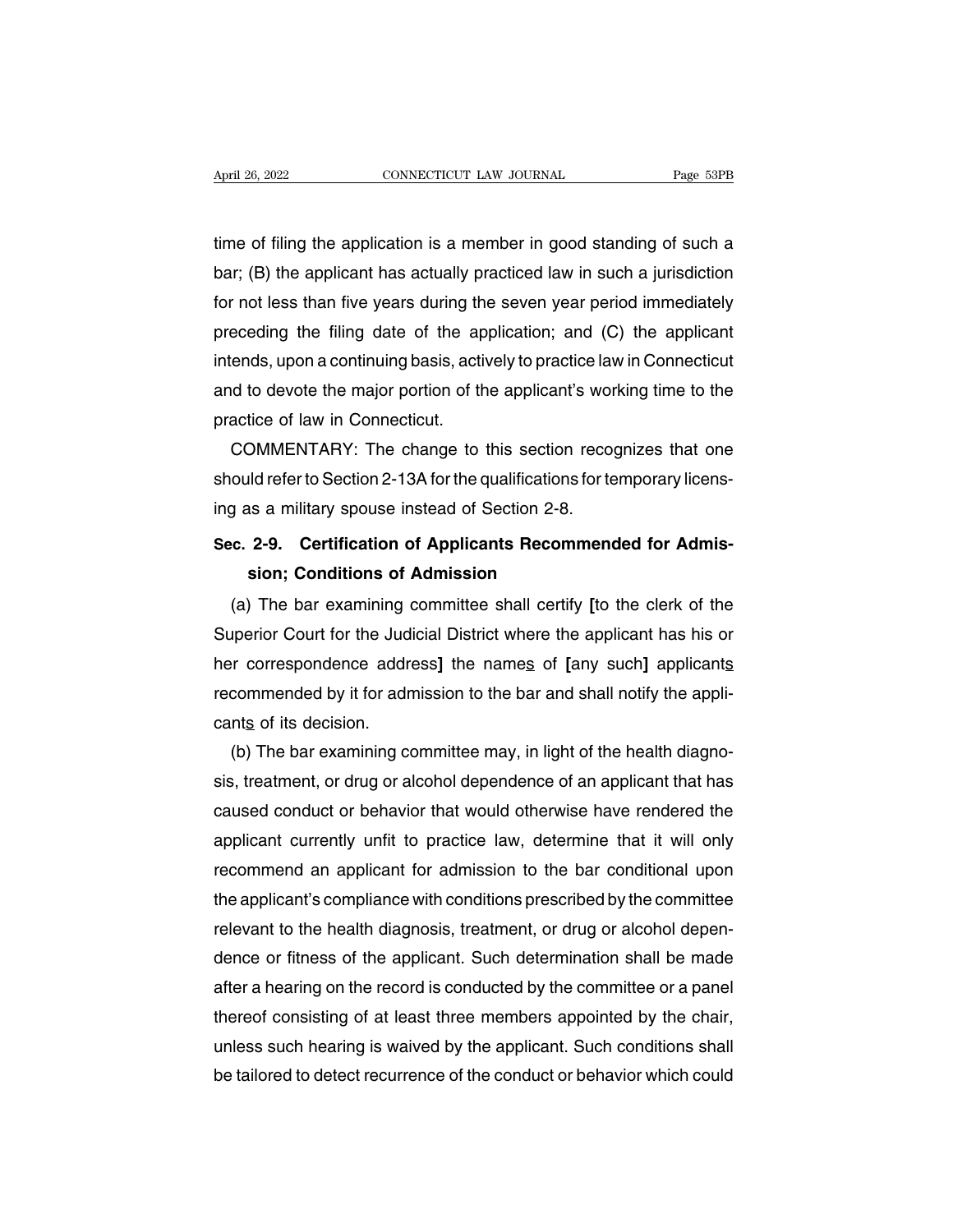Page 54PB CONNECTICUT LAW JOURNAL April 26, 2022<br>
render an applicant unfit to practice law or pose a risk to clients or<br>
the public and to encourage continued treatment, abstinence, or other The public and to encourage continued treatment, abstinence, or other<br>the public and to encourage continued treatment, abstinence, or other<br>support. The conditional admission period shall not exceed five years, rage support. The connectional admission period shall not exceed five years,<br>the public and to encourage continued treatment, abstinence, or other<br>support. The conditional admission period shall not exceed five years,<br>unle render an applicant unfit to practice law or pose a risk to clients or<br>the public and to encourage continued treatment, abstinence, or other<br>support. The conditional admission period shall not exceed five years,<br>unless the render an applicant unfit to practice law or pose a risk to clients or<br>the public and to encourage continued treatment, abstinence, or other<br>support. The conditional admission period shall not exceed five years,<br>unless the the public and to encourage continued treatment, abstinence, or other<br>support. The conditional admission period shall not exceed five years,<br>unless the conditionally admitted attorney fails to comply with the<br>conditions of support. The conditional admission period shall not exceed five years,<br>unless the conditionally admitted attorney fails to comply with the<br>conditions of admission, and the committee or the court determines,<br>in accordance w unless the conditionally admitted attorney fails to comply with the conditions of admission, and the committee or the court determines, in accordance with the procedures set forth in Section 2-11, that a further period of conditions of admission, and the committee or the court determines,<br>in accordance with the procedures set forth in Section 2-11, that a<br>further period of conditional admission is necessary. The committee<br>shall notify the a in accordance with the procedures set forth in Section 2-11, that a<br>further period of conditional admission is necessary. The committee<br>shall notify the applicant by mail of its decision and that the applicant<br>must sign an further period of conditional admission is necessary. The committee<br>shall notify the applicant by mail of its decision and that the applicant<br>must sign an agreement with the committee under oath affirming<br>acceptance of suc shall notify the applicant by mail of its decision and that the applicant<br>must sign an agreement with the committee under oath affirming<br>acceptance of such conditions and that the applicant will comply with<br>them. Upon rece must sign an agreement with the committee under oath affirming<br>acceptance of such conditions and that the applicant will comply with<br>them. Upon receipt of this agreement from the applicant, duly executed,<br>the committee sha acceptance of such conditions and that the applicant will comply with<br>them. Upon receipt of this agreement from the applicant, duly executed,<br>the committee shall recommend the applicant for admission to the<br>bar as provided them. Upon receipt of this agreement from the applicant, duly executed,<br>the committee shall recommend the applicant for admission to the<br>bar as provided herein. The committee shall forward a copy of the<br>agreement to the st e committee shall recommend the applicant for admission to the<br>ir as provided herein. The committee shall forward a copy of the<br>irement to the statewide bar counsel, who shall be considered a<br>irty for purposes of defending bar as provided herein. The committee s<br>agreement to the statewide bar counsel,<br>party for purposes of defending an appea<br>COMMENTARY: The changes to this<br>of admission to the bar in absentia.<br>**Sec. 2-10.** Admission by Superi

agreement to the statewide bar counsel, who shall be considered a<br>party for purposes of defending an appeal under Section 2-11A.<br>COMMENTARY: The changes to this section facilitate the option<br>of admission to the bar in abse

(a) Each applicant who shall be recommended for admission to the bar in absentia.<br> **COMMENTARY:** The changes to this section facilitate the option<br> **admission to the bar in absentia.**<br> **C. 2-10. Admission by Superior Cou** COMMENTARY: The changes to this section facilitate the option<br>of admission to the bar in absentia.<br>Sec. 2-10. Admission by Superior Court; Admission in Absentia<br>(a) Each applicant who shall be recommended for admission to Sec. 2-10. Admission by Superior Court; Admission in Absentia<br>
(a) Each applicant who shall be recommended for admission to the<br>
bar, except under subsection (c), shall present himself or herself to<br>
the Superior Court, or Sec. 2-10. Admission by Superior Court; Admission in Absentia<br>
(a) Each applicant who shall be recommended for admission to the<br>
bar, except under subsection (c), shall present himself or herself to<br>
the Superior Court, or (a) Each applicant who shall be recommended for admission to the<br>bar, except under subsection (c), shall present himself or herself to<br>the Superior Court, or to either the Supreme Court or the Appellate<br>Court sitting as th bar, except under subsection (c), shall present himself or herself to<br>the Superior Court, or to either the Supreme Court or the Appellate<br>Court sitting as the Superior Court, at such place and at such time<br>as shall be pres the Superior Court, or to either the Supreme Court or the Appellate<br>Court sitting as the Superior Court, at such place and at such time<br>as shall be prescribed by the bar examining committee, or shall be<br>prescribed by the S Court sitting as the Superior Court, at such place and at such time<br>as shall be prescribed by the bar examining committee, or shall be<br>prescribed by the Supreme Court or the Appellate Court, and such<br>court may then, upon m as shall be prescribed by the bar examining committee, or shall be<br>prescribed by the Supreme Court or the Appellate Court, and such<br>court may then, upon motion, admit such person as an attorney. The<br>administrative director prescribed by the Supreme Court or the Appellate Court, and such<br>court may then, upon motion, admit such person as an attorney. The<br>administrative director shall give notice to each clerk of the names of<br>the newly admitted court may then, upo<br>administrative direc<br>the newly admitted<br>as an attorney, the<br>the Superior Court.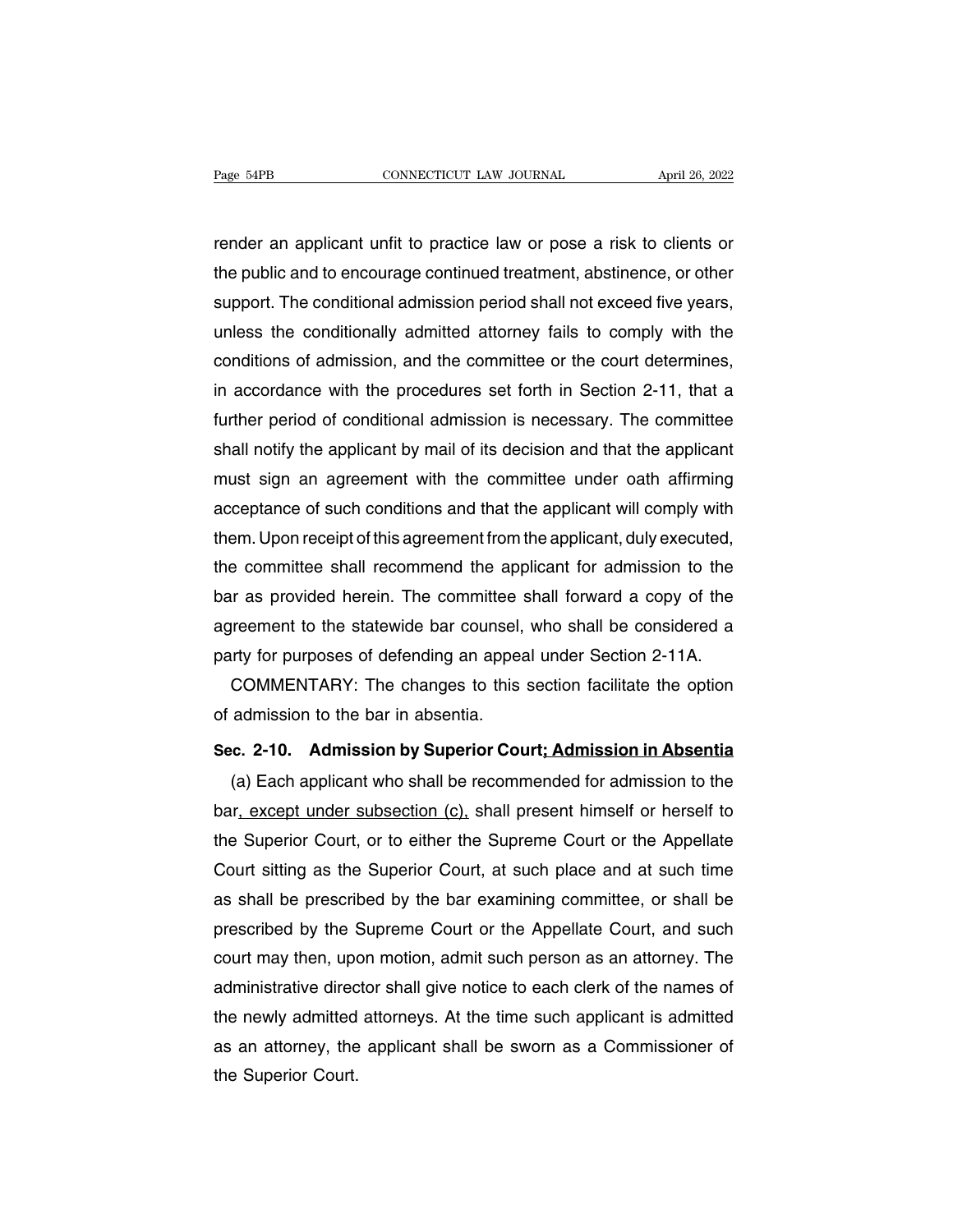(b) The administrative judge of said judicial district or a designee<br>the chief justice of the Supreme Court or a designee or the chief April 26, 2022 CONNECTICUT LAW JOURNAL Page 55PB<br>
(b) The administrative judge of said judicial district or a designee<br>
or the chief justice of the Supreme Court or a designee or the chief<br>
judge of the Appellate Court or (b) The administrative judge of said judicial district or a designee<br>or the chief justice of the Supreme Court or a designee or the chief<br>judge of the Appellate Court or a designee may deliver an address to<br>the applicants (b) The administrative judge of said judicial district or a designee or the chief justice of the Supreme Court or a designee or the chief judge of the Appellate Court or a designee may deliver an address to the applicants (b) The administ<br>or the chief justice<br>judge of the Appell<br>the applicants so a<br>as attorneys.<br>(c) The bar exam the chief justice of the Supreme Court or a designee or the chief<br>dge of the Appellate Court or a designee may deliver an address to<br>e applicants so admitted respecting their duties and responsibilities<br>attorneys.<br>(c) The

judge of the Appellate Court or a designee may deliver an address to<br>the applicants so admitted respecting their duties and responsibilities<br>as attorneys.<br>(c) The bar examining committee may, upon election by a candidate,<br> the applicants so admitted respecting their duties and responsibilities<br>as attorneys.<br>(c) The bar examining committee may, upon election by a candidate,<br>recommend the candidate for admission in absentia. Upon the adminis-<br> as attorneys.<br>
(c) The bar examining committee may, upon election by a candidate,<br>
recommend the candidate for admission in absentia. Upon the adminis-<br>
tration of the oaths taken as Commissioner of the Superior Court and<br> (c) The bar examining committee may, upon election by a candidate,<br>recommend the candidate for admission in absentia. Upon the adminis-<br>tration of the oaths taken as Commissioner of the Superior Court and<br>for admission to recommend the candidate for admission in absentia. Upon the administration of the oaths taken as Commissioner of the Superior Court and<br>for admission to the bar by an official duly qualified to administer<br>oaths, the candid tration of the oaths taken as Commissioner of the Superior Court and<br>for admission to the bar by an official duly qualified to administer<br>oaths, the candidate who has taken the oaths shall be admitted to the<br>Connecticut ba for admission to the bar by an official duly<br>oaths, the candidate who has taken the oaths<br>Connecticut bar in absentia. The candidate s<br>and submit the original affidavits to the bar exa<br>180 days from the date of certificati ths, the candidate who has taken the oaths shall be admitted to the<br>pnnecticut bar in absentia. The candidate shall complete the oaths<br>id submit the original affidavits to the bar examining committee within<br>0 days from the Connecticut bar in absentia. The candida<br>and submit the original affidavits to the bar<br>180 days from the date of certification.<br>COMMENTARY: The changes to this<br>of admission to the bar in absentia.<br>Sec. 2-13. Attorneys of O

**EXECT: EXECT: EXECT: COMMENTARY:** The changes to this section facilitate the option of admission to the bar in absentia.<br>**Sec.** 2-13. Attorneys of Other Jurisdictions; Qualifications and Requirements for Admission **Requirements for Admission Share Schemanding Share Share Share Share Share Share Share Share Share Share Share Share Share Share Share Share Share Share Share Share Share Share Share Share Share Share Share Share Share Sh** 

(a) Any member of the bar of another state or territory of the United<br>ates or the District of Columbia, who, after satisfying the bar examin-<br>ates or the District of Columbia, who, after satisfying the bar examin-Sec. 2-13. Attorneys of Other Jurisdictions; Qualifications and<br>Requirements for Admission<br>(a) Any member of the bar of another state or territory of the United<br>States or the District of Columbia, who, after satisfying the Sec. 2-13. Attorneys or Other Jurisdictions; Qualifications and<br>
Requirements for Admission<br>
(a) Any member of the bar of another state or territory of the United<br>
States or the District of Columbia, who, after satisfying Hequirements for Admission<br>
(a) Any member of the bar of another state or territory of the United<br>
States or the District of Columbia, who, after satisfying the bar examin-<br>
ing committee that his or her educational qualif (a) Any member of the bar of another state or territory of the United<br>States or the District of Columbia, who, after satisfying the bar examin-<br>ing committee that his or her educational qualifications are such as<br>would ent States or the District of Columbia, who, after satistying the bar examin-<br>ing committee that his or her educational qualifications are such as<br>would entitle him or her to take the examination in Connecticut, and<br>that (i) a ing committee that his or her educational qualifications are such as<br>would entitle him or her to take the examination in Connecticut, and<br>that (i) at least one jurisdiction in which he or she is a member of the<br>bar is reci would entitle him or her to take the examination in Connecticut, and<br>that (i) at least one jurisdiction in which he or she is a member of the<br>bar is reciprocal to Connecticut in that it would admit a member of the<br>bar of C that (i) at least one jurisdiction in which he or she is a member of the<br>bar is reciprocal to Connecticut in that it would admit a member of the<br>bar of Connecticut to its bar without examination under provisions<br>similar to bar is reciprocal to Connecticut in that it would admit a member of the<br>bar of Connecticut to its bar without examination under provisions<br>similar to those set out in this section or (ii) he or she is a full-time<br>faculty m bar of Connecticut to its bar without exa<br>similar to those set out in this section or<br>faculty member or full-time clinical fellow at<br>law school and admitted in a reciprocal or<br>shall satisfy the committee that he or she: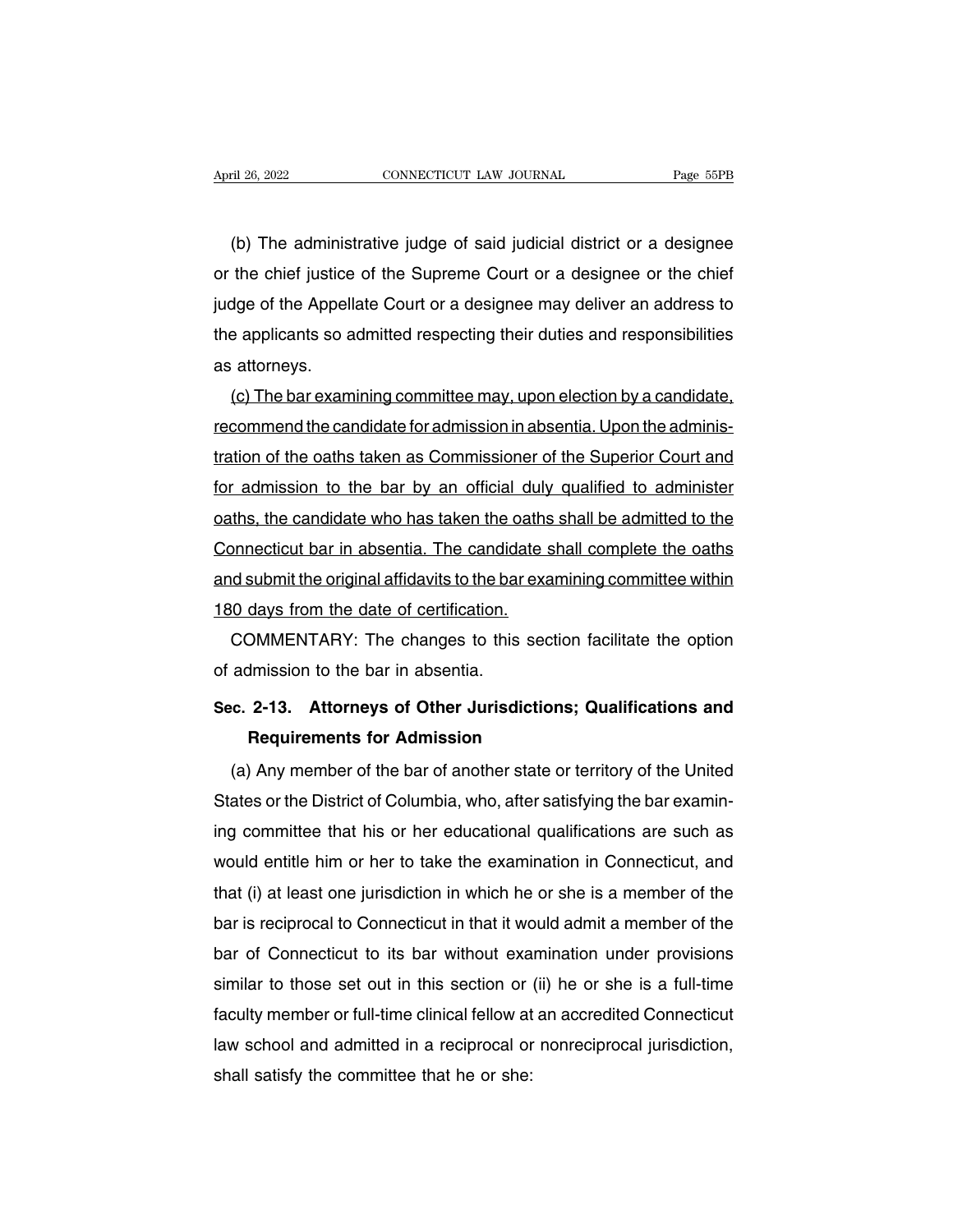(1) is of good moral character, is fit to practice law, and has either<br>Seed an examination in professional responsibility or has completed Page 56PB CONNECTICUT LAW JOURNAL April 26, 2022<br>
(1) is of good moral character, is fit to practice law, and has either<br>
passed an examination in professional responsibility or has completed<br>
a course in professional resp Tage sorb<br>
(1) is of good moral character, is fit to practice law, and has either<br>
passed an examination in professional responsibility or has completed<br>
a course in professional responsibility in accordance with the regul (1) is of good moral chara<br>passed an examination in pro<br>a course in professional resp<br>tions of the committee;<br>(2) has been duly licensed (1) is of good moral character, is fit to practice law, and has either<br>ssed an examination in professional responsibility or has completed<br>course in professional responsibility in accordance with the regula-<br>ns of the comm

passed an examination in professional responsibility or has completed<br>a course in professional responsibility in accordance with the regula-<br>tions of the committee;<br>(2) has been duly licensed to practice law before the hig a course in professional responsibility in accordance with the regulations of the committee;<br>
(2) has been duly licensed to practice law before the highest court<br>
of a reciprocal state or territory of the United States or tions of the committee;<br>
(2) has been duly licensed to practice law before the highest court<br>
of a reciprocal state or territory of the United States or in the District<br>
of Columbia if reciprocal to Connecticut, or that he (2) has been duly licensed to practice law before the highest court<br>of a reciprocal state or territory of the United States or in the District<br>of Columbia if reciprocal to Connecticut, or that he or she is a full-<br>time fac of a reciprocal state or territory of the United States or in the District<br>of Columbia if reciprocal to Connecticut, or that he or she is a full-<br>time faculty member or full-time clinical fellow at an accredited Con-<br>necti of Columbia if reciprocal to Connecticut, or that he or she is a full-<br>time faculty member or full-time clinical fellow at an accredited Con-<br>necticut law school and admitted in a reciprocal or nonreciprocal juris-<br>diction time faculty member or full-time clinical fellow at an accredited Con-<br>necticut law school and admitted in a reciprocal or nonreciprocal juris-<br>diction and (A) has lawfully engaged in the practice of law as the<br>applicant's necticut law school and admitted in a reciprocal or nonreciprocal juris-<br>diction and (A) has lawfully engaged in the practice of law as the<br>applicant's principal means of livelihood for at least five of the ten<br>years immed diction and (A) has lawfully engaged in the practice of law as the<br>applicant's principal means of livelihood for at least five of the ten<br>years immediately preceding the date of the application and is in good<br>standing, or applicant's principal means of livelihood for at least five of the ten<br>years immediately preceding the date of the application and is in good<br>standing, or (B) if the applicant has taken the bar examinations of<br>Connecticut years immediately preceding the date of the application and is in good<br>standing, or (B) if the applicant has taken the bar examinations of<br>Connecticut and failed to pass them, the applicant has lawfully<br>engaged in the prac standing, or (B) if the applicant has taken the bar examinations of<br>Connecticut and failed to pass them, the applicant has lawfully<br>engaged in the practice of law as his or her principal means of livelihood<br>for at least fi Connecticut and failed to pass them, the applicant has lawfully<br>engaged in the practice of law as his or her principal means of livelihood<br>for at least five of the ten years immediately preceding the date of the<br>applicatio engaged in the practice of law as his or her<br>for at least five of the ten years immediate<br>application and is in good standing, prov<br>practice shall have occurred subsequent<br>Connecticut examination; and<br>(3) is a citizen of t r at least five of the ten years immediately preceding the date of the plication and is in good standing, provided that such five years of actice shall have occurred subsequent to the applicant's last failed pnnecticut exa

application and is in good standing, provided that such five years of<br>practice shall have occurred subsequent to the applicant's last failed<br>Connecticut examination; and<br>(3) is a citizen of the United States or an alien la practice shall have occurred subsequent to the applicant's last failed<br>Connecticut examination; and<br>(3) is a citizen of the United States or an alien lawfully residing in<br>the United States, which shall include an individua Connecticut examination; and<br>
(3) is a citizen of the United States or an alien lawfully residing in<br>
the United States, which shall include an individual authorized to work<br>
lawfully in the United States, may be admitted (3) is a citizen of the United States or an alien lawfully residing in<br>the United States, which shall include an individual authorized to work<br>lawfully in the United States, may be admitted [by the court] as an<br>attorney wi the United States, which shall include an individual authorized to work<br>lawfully in the United States, may be admitted [by the court] as an<br>attorney without examination upon written application and the payment<br>of such fee lawfully in the United States, may be admitted [by the court] as an<br>attorney without examination upon written application and the payment<br>of such fee as the committee shall from time to time determine, upon<br>compliance with attorney without examination upon written application and the payment<br>of such fee as the committee shall from time to time determine, upon<br>compliance with the following requirements. Such application, duly<br>verified, shall of such fee as the committee shall from time to time determine, upon<br>compliance with the following requirements. Such application, duly<br>verified, shall be filed with the administrative director of the committee<br>and shall s compliance<br>verified, shal<br>and shall se<br>vided. The fo<br>the affidavit: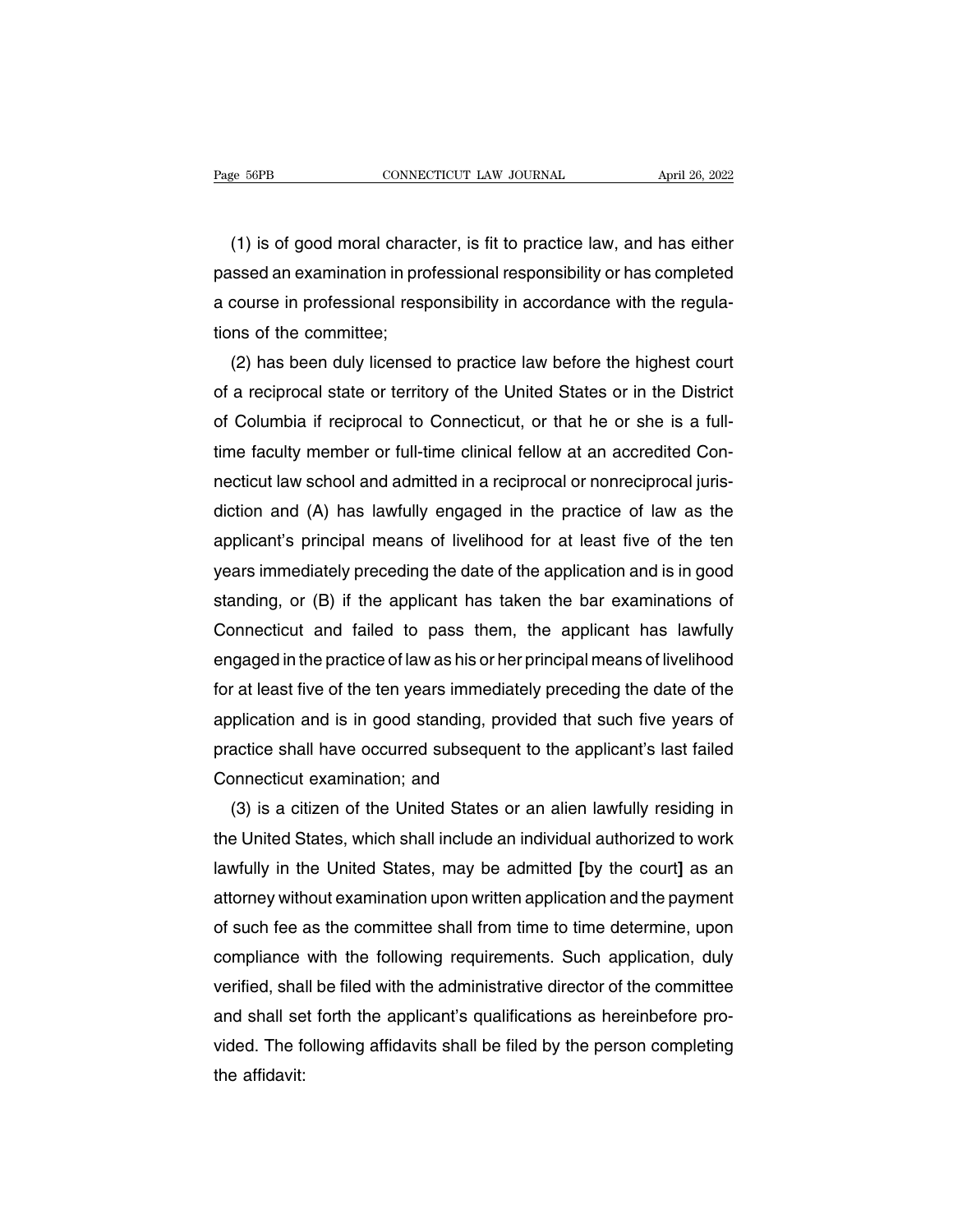(A) affidavits from two attorneys who personally know the applicant<br>
(A) affidavits from two attorneys who personally know the applicant<br>
rtifying to his or her good moral character and fitness to practice connecticut LAW JOURNAL Page 57PB<br>
(A) affidavits from two attorneys who personally know the applicant<br>
certifying to his or her good moral character and fitness to practice<br>
law and supporting, to the satisfaction of the (A) affidavits from two attorneys who personally know the applicant<br>certifying to his or her good moral character and fitness to practice<br>law and supporting, to the satisfaction of the committee, his or her<br>practice of law (A) affidavits from two attorneys who personally know the applicant certifying to his or her good moral character and fitness to practice law and supporting, to the satisfaction of the committee, his or her practice of la (A) affidavits from two attorneys who personally know the applicant<br>rtifying to his or her good moral character and fitness to practice<br>w and supporting, to the satisfaction of the committee, his or her<br>actice of law as de certifying to his or her good moral character and fitness to practice<br>law and supporting, to the satisfaction of the committee, his or her<br>practice of law as defined under subdivision (2) of this subsection;<br>(B) affidavits

law and supporting, to the satisfaction of the com<br>practice of law as defined under subdivision (2) of<br>(B) affidavits from two members of the bar of Con<br>five years' standing, certifying that the applicant<br>character and is actice of law as defined under subdivision (2) of this subsection;<br>(B) affidavits from two members of the bar of Connecticut of at least<br>e years' standing, certifying that the applicant is of good moral<br>aracter and is fit

(B) affidavits from two members of the bar of Connecticut of at least<br>five years' standing, certifying that the applicant is of good moral<br>character and is fit to practice law; and<br>(C) an affidavit from the applicant, cert five years' standing, certifying that the applicant is of good moral<br>character and is fit to practice law; and<br>(C) an affidavit from the applicant, certifying whether such applicant<br>has a grievance pending against him or h character and is fit to practice law; and<br>(C) an affidavit from the applicant, certifying whether such applicant<br>has a grievance pending against him or her, has ever been repri-<br>manded, suspended, placed on inactive status (C) an affidavit from the applicant, certifying whether such applicant<br>has a grievance pending against him or her, has ever been repri-<br>manded, suspended, placed on inactive status, disbarred, or has ever<br>resigned from the has a grievance pending against him or her, has ever been repri-<br>manded, suspended, placed on inactive status, disbarred, or has ever<br>resigned from the practice of law, and, if so, setting forth the circum-<br>stances concern manded, suspended<br>resigned from the pr<br>stances concerning<br>it has been furnishe<br>the committee.<br>(b) For the purpos signed from the practice of law, and, if so, setting forth the circum-<br>ances concerning such action. Such an affidavit is not required if<br>has been furnished as part of the application form prescribed by<br>e committee.<br>(b) Fo

stances concerning such action. Such an affidavit is not required if<br>it has been furnished as part of the application form prescribed by<br>the committee.<br>(b) For the purpose of this rule, the "practice of law" shall include<br> it has been furnished as part of the application form prescribed by<br>the committee.<br>(b) For the purpose of this rule, the "practice of law" shall include<br>the following activities, if performed after the date of the applican the committee.<br>
(b) For the purpose of this rule, the "practice of law" shall include<br>
the following activities, if performed after the date of the applicant's<br>
admission to the jurisdiction in which the activities were pe (b) For the purpose of this r<br>the following activities, if perfor<br>admission to the jurisdiction in<br>or if performed in a jurisdictior<br>not admitted to practice:<br>(1) representation of one or Expedience of the applicant's<br>
imission to the jurisdiction in which the activities were performed,<br>
if performed in a jurisdiction that permits such activity by a lawyer<br>
it admitted to practice:<br>
(1) representation of on Imission to the jurisdiction in which the activities were performed,<br>if performed in a jurisdiction that permits such activity by a lawyer<br>t admitted to practice:<br>(1) representation of one or more clients in the practice o or if performed in a jurisdiction t<br>not admitted to practice:<br>(1) representation of one or m<br>(2) service as a lawyer with a<br>including military services;<br>(3) teaching law at an accredi

(1) representation of one or more clients in t<br>
(2) service as a lawyer with a state, federal<br>
including military services;<br>
(3) teaching law at an accredited law school,<br>
of law students within a clinical program;<br>
(4) s

is admitted to practice:<br>
(1) representation of one or more clients in the practice of law;<br>
(2) service as a lawyer with a state, federal, or territorial agency,<br>
cluding military services;<br>
(3) teaching law at an accredi (2) service as a lawyer with a state, federal, or territorial agency,<br>cluding military services;<br>(3) teaching law at an accredited law school, including supervision<br>law students within a clinical program;<br>(4) service as a cluding military services;<br>(3) teaching law at an accredited law so<br>law students within a clinical program;<br>(4) service as a judge in a state, federal,<br>(5) service as a judicial law clerk;<br>(6) service as authorized house c (3) teaching law at an accredited law school, ir<br>law students within a clinical program;<br>(4) service as a judge in a state, federal, or territ<br>(5) service as a judicial law clerk;<br>(6) service as authorized house counsel;<br> law students within a clinical program;<br>(4) service as a judge in a state, federal, or territorial court of record;<br>(5) service as a judicial law clerk;<br>(6) service as authorized house counsel;<br>(7) service as authorized ho

(4) service as a judge in a state, federal, or territorial co<br>
(5) service as a judicial law clerk;<br>
(6) service as authorized house counsel;<br>
(7) service as authorized house counsel in Connecticu<br>
1, 2008, or while certi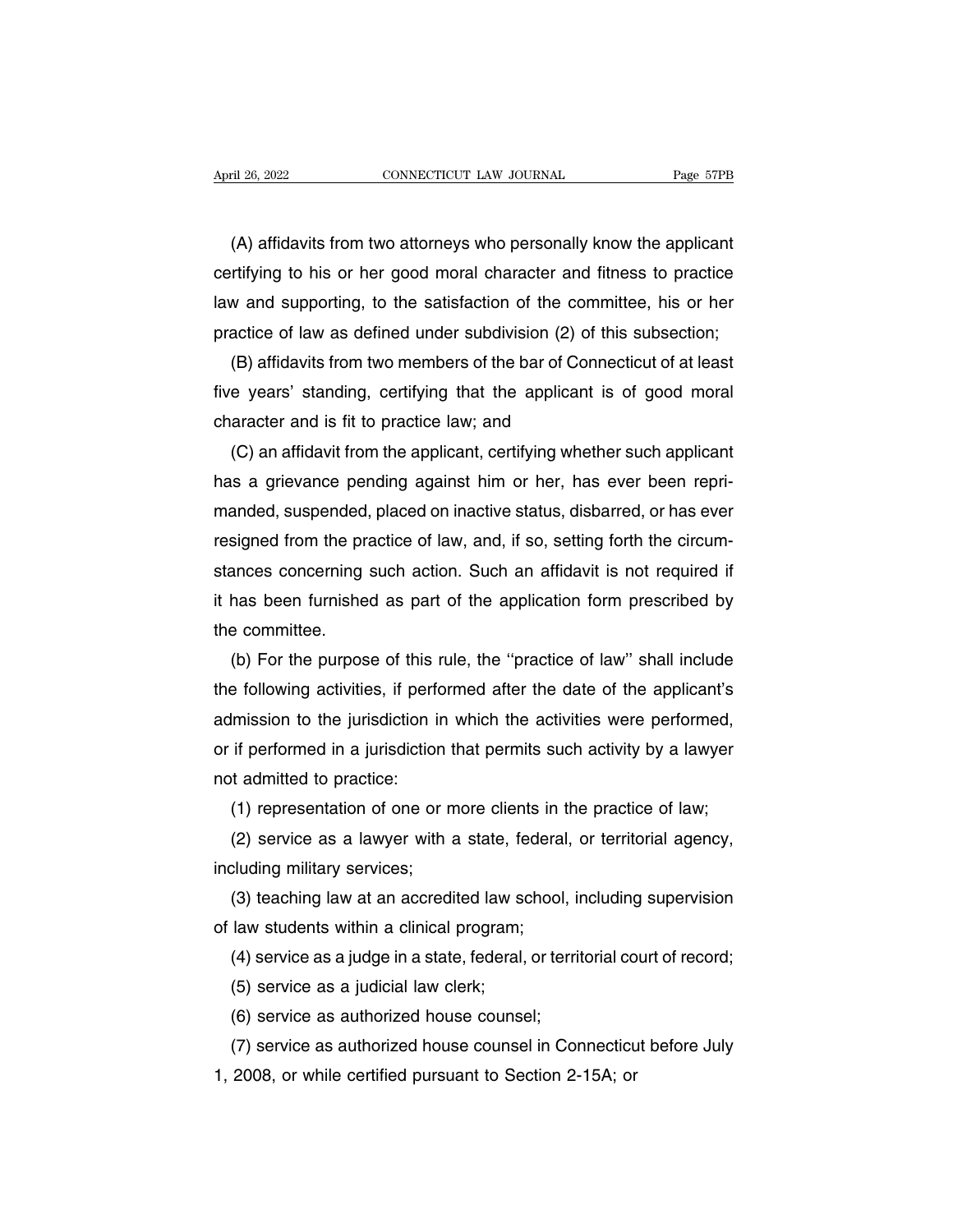e 58PB<br>
CONNECTICUT LAW JOU<br>
(8) any combination of the above.<br>
COMMENTARY: The changes to this s COMMENTARY: The changes to this section facilitate the option<br>admission to the bar in absentia. Page 58PB CONNECTICUT LAW JOURNAL April 26, 2022<br>
(8) any combination of the above.<br>
COMMENTARY: The changes to this section facilitate the option<br>
of admission to the bar in absentia.<br>
Sec. 2-15A. —Authorized House Counse (8) any combination of the above.<br>
COMMENTARY: The changes to this section fa<br>
of admission to the bar in absentia.<br> **Sec. 2-15A.** —Authorized House Counsel<br>
(a) Purpose

# (a) **Purpose**

COMMENTARY: The changes to this section facilitate the option<br>admission to the bar in absentia.<br>c. 2-15A. —Authorized House Counsel<br>(a) Purpose<br>The purpose of this section is to clarify the status of house counsel<br>authoriz Sec. 2-15A. —Authorized House Counsel<br>
(a) Purpose<br>
The purpose of this section is to clarify the status of house counsel<br>
as authorized house counsel, as defined herein, and to confirm that<br>
such counsel are subject to re Sec. 2-15A. —Authorized House Counsel<br>
(a) Purpose<br>
The purpose of this section is to clarify the status of house counsel<br>
as authorized house counsel, as defined herein, and to confirm that<br>
such counsel are subject to re (a) **Purpose**<br>The purpose of this section is to clarify the status of house counsel<br>as authorized house counsel, as defined herein, and to confirm that<br>such counsel are subject to regulation by the judges of the Superior<br>C The purpose of this section is to clarify the status of house counsel<br>as authorized house counsel, as defined herein, and to confirm that<br>such counsel are subject to regulation by the judges of the Superior<br>Court. Notwiths as authorized house counsel, as defined herein, and to confirm that<br>such counsel are subject to regulation by the judges of the Superior<br>Court. Notwithstanding any other section of this chapter relating to<br>admission to the such counsel are subject to regulation by the judges of the Superior<br>Court. Notwithstanding any other section of this chapter relating to<br>admission to the bar, this section shall authorize attorneys licensed<br>to practice in Court. Notwithstanding any other section of this chapter relating to<br>admission to the bar, this section shall authorize attorneys licensed<br>to practice in jurisdictions other than Connecticut to be permitted to<br>undertake th admission to the bar, this section shall authorito practice in jurisdictions other than Connection<br>undertake these activities, as defined herein, if<br>the requirement of taking the bar examination<br>exclusively employed by an dertake these activities, as defined herein, in Connecticut without<br>e requirement of taking the bar examination so long as they are<br>clusively employed by an organization.<br>(b) **Definitions**<br>(1) **Authorized House Counsel**. A the requirement of tak<br>exclusively employed l<br>(b) **Definitions**<br>(1) **Authorized Hou**<br>any person who:<br>(A) is a member in go

# (b) **Definitions**

clusively employed by an organization.<br>(b) **Definitions**<br>(1) **Authorized House Counsel**. An "authorized house counsel" is<br>y person who:<br>(A) is a member in good standing of the entity governing the practice<br>law of each stat (b) **Definitions**<br>
(1) **Authorized House Counsel**. An "authorized house counsel" is<br>
any person who:<br>
(A) is a member in good standing of the entity governing the practice<br>
of law of each state (other than Connecticut) or (1) **Authorized House Counsel**. An "authorized house counsel" is<br>any person who:<br>(A) is a member in good standing of the entity governing the practice<br>of law of each state (other than Connecticut) or territory of the Unite any person who:<br>
(A) is a member in good star<br>
of law of each state (other tha<br>
States, or the District of Colur<br>
the member is licensed;<br>
(B) has been certified on r (A) is a member in good standing of the entity governing the practice<br>law of each state (other than Connecticut) or territory of the United<br>ates, or the District of Columbia or any foreign jurisdiction in which<br>e member is of law of each state (other than Connecticut) or to<br>States, or the District of Columbia or any foreign<br>the member is licensed;<br>(B) has been certified on recommendation o<br>committee in accordance with this section;<br>(C) agree

ates, or the District of Columbia or any foreign jurisdiction in which<br>e member is licensed;<br>(B) has been certified on recommendation of the bar examining<br>mmittee in accordance with this section;<br>(C) agrees to abide by the the member is licensed;<br>
(B) has been certified on recommendation of the bar examining<br>
committee in accordance with this section;<br>
(C) agrees to abide by the rules regulating members of the Connecti-<br>
cut bar and submit t (B) has been certified on recommendation<br>committee in accordance with this section;<br>(C) agrees to abide by the rules regulating me<br>cut bar and submit to the jurisdiction of the State<br>mittee and the Superior Court; and<br>(D) mmittee in accordance with this section;<br>(C) agrees to abide by the rules regulating members of the Connecti-<br>t bar and submit to the jurisdiction of the Statewide Grievance Com-<br>ttee and the Superior Court; and<br>(D) is, at (C) agrees to abide by the rules regulating members of the Connecticut bar and submit to the jurisdiction of the Statewide Grievance Committee and the Superior Court; and<br>(D) is, at the date of application for registration

cut bar and submit to the jurisdiction of the Statewide Grievance Com-<br>mittee and the Superior Court; and<br>(D) is, at the date of application for registration under this rule,<br>employed in the state of Connecticut by an orga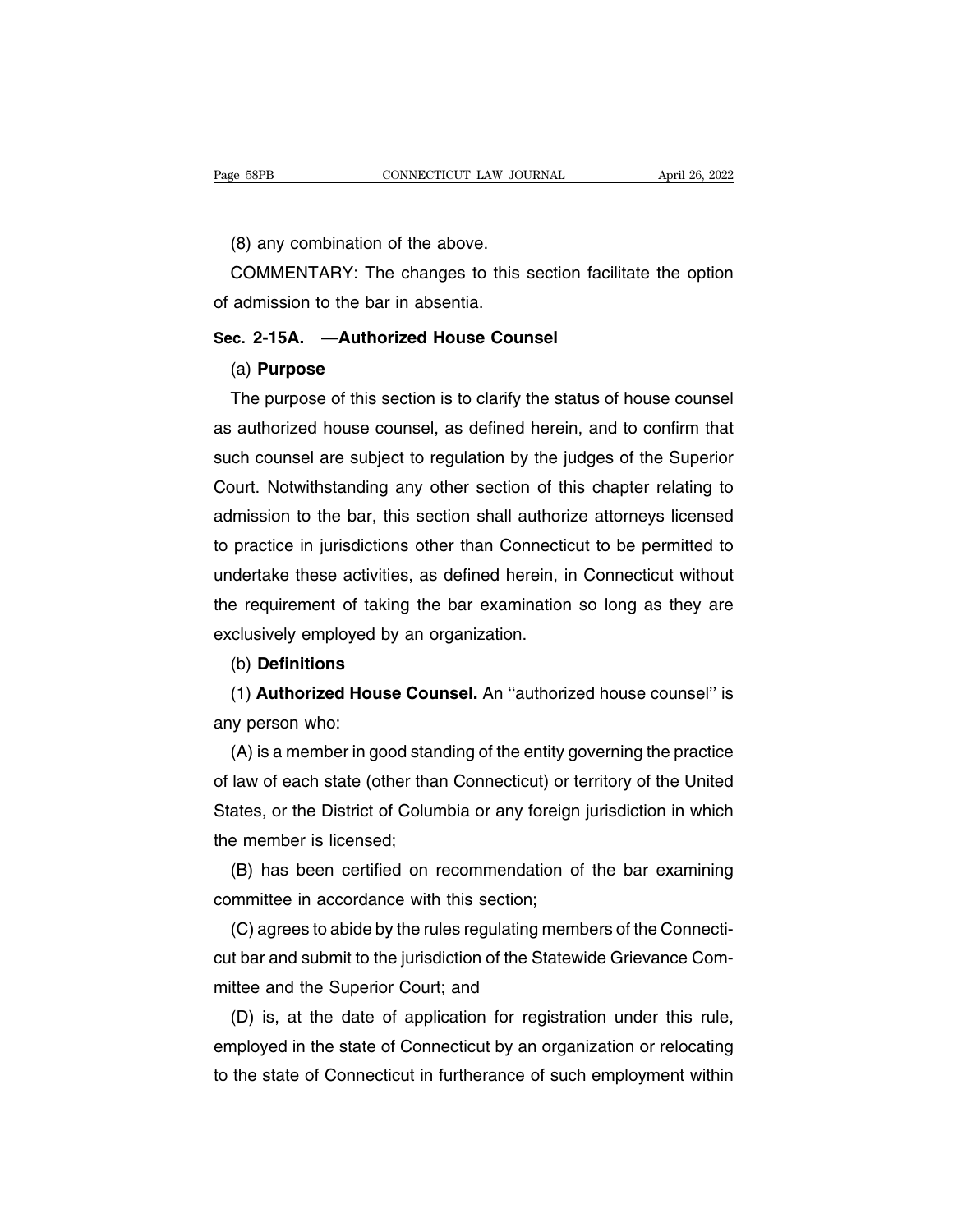April 26, 2022<br>
CONNECTICUT LAW JOURNAL<br>
three months prior to starting work in the state of Connecticut or three<br>
months after the applicant begins work in the state of Connecticut April 26, 2022 CONNECTICUT LAW JOURNAL Page 59PB<br>three months prior to starting work in the state of Connecticut or three<br>months after the applicant begins work in the state of Connecticut<br>of such application under this se of three months prior to starting work in the state of Connecticut or three<br>months after the applicant begins work in the state of Connecticut<br>of such application under this section and receives or shall receive<br>compensati three months prior to starting work in the state of Connecticut or three<br>months after the applicant begins work in the state of Connecticut<br>of such application under this section and receives or shall receive<br>compensation ree months prior to starting work in the state of Connecticut or three<br>onths after the applicant begins work in the state of Connecticut<br>such application under this section and receives or shall receive<br>mpensation for acti

months after the applicant begins work in the state of Connecticut<br>of such application under this section and receives or shall receive<br>compensation for activities performed for that business organization.<br>(2) **Organizatio** or such application under this section and receives or shall receive<br>compensation for activities performed for that business organization.<br>(2) **Organization**. An "organization" for the purpose of this rule is<br>a corporation compensation for activities performed for that business organization.<br>
(2) **Organization.** An "organization" for the purpose of this rule is<br>
a corporation, partnership, association, or employer sponsored benefit<br>
plan or (2) **Organization.** An "organization" for the purpose of this rule is<br>a corporation, partnership, association, or employer sponsored benefit<br>plan or other legal entity (taken together with its respective parents,<br>subsidiar a corporation, partnership, association, or employer sponsored benefit<br>plan or other legal entity (taken together with its respective parents,<br>subsidiaries, and affiliates) that is not itself engaged in the practice of<br>law plan or other legal entity (taken together with its respective parents,<br>subsidiaries, and affiliates) that is not itself engaged in the practice of<br>law or the rendering of legal services outside such organization,<br>whether subsidiaries, and attiliates) that is not itself engaged in the practice of<br>law or the rendering of legal services outside such organization,<br>whether for a fee or otherwise, and does not charge or collect a fee<br>for the rep nether for a fee or otherwise, and does not charge or collect a fee<br>
r the representation or advice other than to entities comprising such<br>
ganization for the activities of the authorized house counsel.<br>
(c) **Activities**<br>

# (c) **Activities**

for the representation or advice other than to entities comprising such<br>organization for the activities of the authorized house counsel.<br>(c) **Activities**<br>(1) **Authorized Activities.** An authorized house counsel, as an<br>empl organization for the activities of the authorized house counsel.<br>
(c) **Activities**<br>
(1) **Authorized Activities**. An authorized house counsel, as an<br>
employee of an organization, may provide legal services in the state<br>
of (c) **Activities**<br>(1) **Authorized Activities.** An authorized house counsel, as an<br>employee of an organization, may provide legal services in the state<br>of Connecticut to the organization for which a registration pursuant to<br> (1) **Authorized**<br>employee of an org<br>of Connecticut to the<br>subsection (d) is efferent limited to:<br>(A) the giving of hyloyee of an organization, may provide legal services in the state<br>Connecticut to the organization for which a registration pursuant to<br>bsection (d) is effective, provided, however, that such activities shall<br>limited to:<br>

or Connecticut to the organization for which a registration pursuant to<br>subsection (d) is effective, provided, however, that such activities shall<br>be limited to:<br>(A) the giving of legal advice to the directors, officers, e subsection (d) is different to:<br>be limited to:<br>(A) the giving different different different<br>and affairs;<br>(B) negotiating Filmited to:<br>(A) the giving of legal advice to the directors, officers, employees,<br>istees, and agents of the organization with respect to its business<br>id affairs;<br>(B) negotiating and documenting all matters for the organiz (A) the giving of legal advice to the directors, officers, employees,<br>istees, and agents of the organization with respect to its business<br>id affairs;<br>(B) negotiating and documenting all matters for the organization; and<br>(C

trustees, and agents of the organization with respect to its business<br>and affairs;<br>(B) negotiating and documenting all matters for the organization; and<br>(C) representation of the organization in its dealings with any admin and attairs;<br>
(B) negotiating and documenting all matters for the organization; and<br>
(C) representation of the organization in its dealings with any admin-<br>
istrative agency, tribunal or commission having jurisdiction; pro (B) negotiating and documenting all matters for the organization; and<br>
(C) representation of the organization in its dealings with any admin-<br>
istrative agency, tribunal or commission having jurisdiction; provided,<br>
howeve (C) representation of the organization in its dealings with any administrative agency, tribunal or commission having jurisdiction; provided, however, authorized house counsel shall not be permitted to make appearances as c istrative agency, tribunal or commission having jurisdiction; provided,<br>however, authorized house counsel shall not be permitted to make<br>appearances as counsel before any state or municipal administrative<br>tribunal, agency,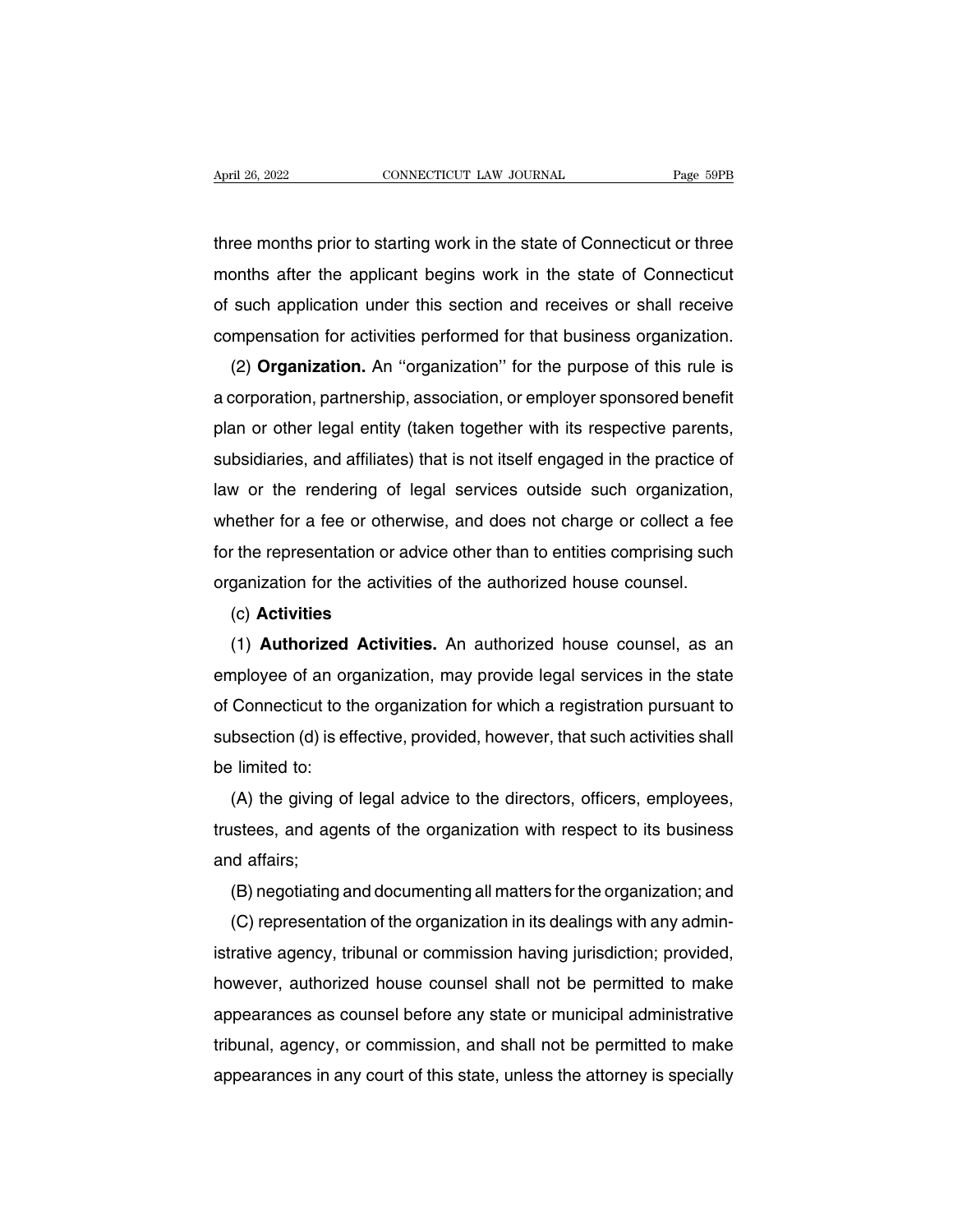Page 60PB CONNECTICUT LAW JOURNAL April 26, 2022<br>admitted to appear in a case before such tribunal, agency, commission<br>or court. Page 60PB<br>admitted to ap<br>or court.<br>(2) **Disclos**u

(2) Disclosure. Authorized house counsel shall not represent them-<br>Version court.<br>(2) Disclosure. Authorized house counsel shall not represent them-<br>Ves to be members of the Connecticut bar or commissioners of the admitted to appear in a case before such tribunal, agency, commission<br>or court.<br>(2) **Disclosure.** Authorized house counsel shall not represent them-<br>selves to be members of the Connecticut bar or commissioners of the<br>Super admitted to appear in a case before such tribunal, agency, commission<br>or court.<br>(2) **Disclosure.** Authorized house counsel shall not represent them-<br>selves to be members of the Connecticut bar or commissioners of the<br>Super or court.<br>
(2) **Disclosure.** Authorized house counsel shall not represent themselves to be members of the Connecticut bar or commissioners of the<br>
Superior Court licensed to practice law in this state. Such counsel<br>
may re (2) **Disclosure.** Authorized house counsel shall not represent them-<br>lves to be members of the Connecticut bar or commissioners of the<br>iperior Court licensed to practice law in this state. Such counsel<br>ay represent themsel

selves to be members of the Connecticut bar or commissioners of the<br>Superior Court licensed to practice law in this state. Such counsel<br>may represent themselves as Connecticut authorized house counsel.<br>(3) **Limitation on R** Superior Court licensed to practice law in this state. Such counsel<br>may represent themselves as Connecticut authorized house counsel.<br>(3) **Limitation on Representation**. In no event shall the activities<br>permitted hereunder may represent themselves as Connecticut authorized house counsel.<br>
(3) **Limitation on Representation**. In no event shall the activities<br>
permitted hereunder include the individual or personal representation<br>
of any shareho (3) **Limitation on Representation.** In no event shall the activities<br>permitted hereunder include the individual or personal representation<br>of any shareholder, owner, partner, officer, employee, servant, or agent<br>in any mat permitted hereunder include the individual or personal representation<br>of any shareholder, owner, partner, officer, employee, servant, or agent<br>in any matter or transaction or the giving of advice therefor unless<br>otherwise or any snarenolder, owner, partner, officer, employee, servant, or agent<br>in any matter or transaction or the giving of advice therefor unless<br>otherwise permitted or authorized by law, code, or rule or as may be<br>permitted b in any matter or transaction or the giving or advice therefor unless<br>otherwise permitted or authorized by law, code, or rule or as may be<br>permitted by subsection (c) (1). Authorized house counsel shall not<br>be permitted to counsel. Figure 10 in the counsel shall not<br>
permitted to prepare legal instruments or documents on behalf of<br>
yone other than the organization employing the authorized house<br>
unsel.<br>
(4) **Limitation on Opinions to Third Parties.**

be permitted to prepare legal instruments or documents on behalt of<br>anyone other than the organization employing the authorized house<br>counsel.<br>(4) **Limitation on Opinions to Third Parties.** An authorized house<br>counsel shal anyone other than the organization employing the authorized house<br>counsel.<br>(4) **Limitation on Opinions to Third Parties.** An authorized house<br>counsel shall not express or render a legal judgment or opinion to be<br>relied upo counsel.<br>
(4) **Limitation on Opinions to Third Parties.** An authorized house<br>
counsel shall not express or render a legal judgment or opinion to be<br>
relied upon by any third person or party other than legal opinions<br>
rende (4) **Limitation on Opinions to Third Parties.** An authorized nouse<br>counsel shall not express or render a legal judgment or opinion to be<br>relied upon by any third person or party other than legal opinions<br>rendered in connec counsel shall not express or render a legal judgment or opinion to be<br>relied upon by any third person or party other than legal opinions<br>rendered in connection with commercial, financial or other business<br>transactions to w relied upon by any third person or party other than legal opinions<br>rendered in connection with commercial, financial or other business<br>transactions to which the authorized house counsel's employer organi-<br>zation is a party rendered in connection with commercial, financial or other business<br>transactions to which the authorized house counsel's employer organi-<br>zation is a party and in which the legal opinions have been requested<br>from the autho transactions to which the authorized house counsel's employer organization is a party and in which the legal opinions have been requested<br>from the authorized house counsel by another party to the transaction.<br>Nothing in th zation is a party and in which the legal opinions have been requested<br>from the authorized house counsel by another party to the transaction.<br>Nothing in this subsection (c) (4) shall permit authorized house counsel<br>to rende m the authorized house counsel by another party to the transaction.<br>
Sthing in this subsection (c) (4) shall permit authorized house counsel<br>
render legal opinions or advice in consumer transactions to custom-<br>
s of the or

Nothing in this subsection (c) (4) shall permit authorized house counsel<br>to render legal opinions or advice in consumer transactions to custom-<br>ers of the organization employing the authorized house counsel.<br>(5) **Pro Bono** to render legal opinions or advice in consumer transactions to customers of the organization employing the authorized house counsel.<br>
(5) **Pro Bono Legal Services.** Notwithstanding anything to the contrary in this section,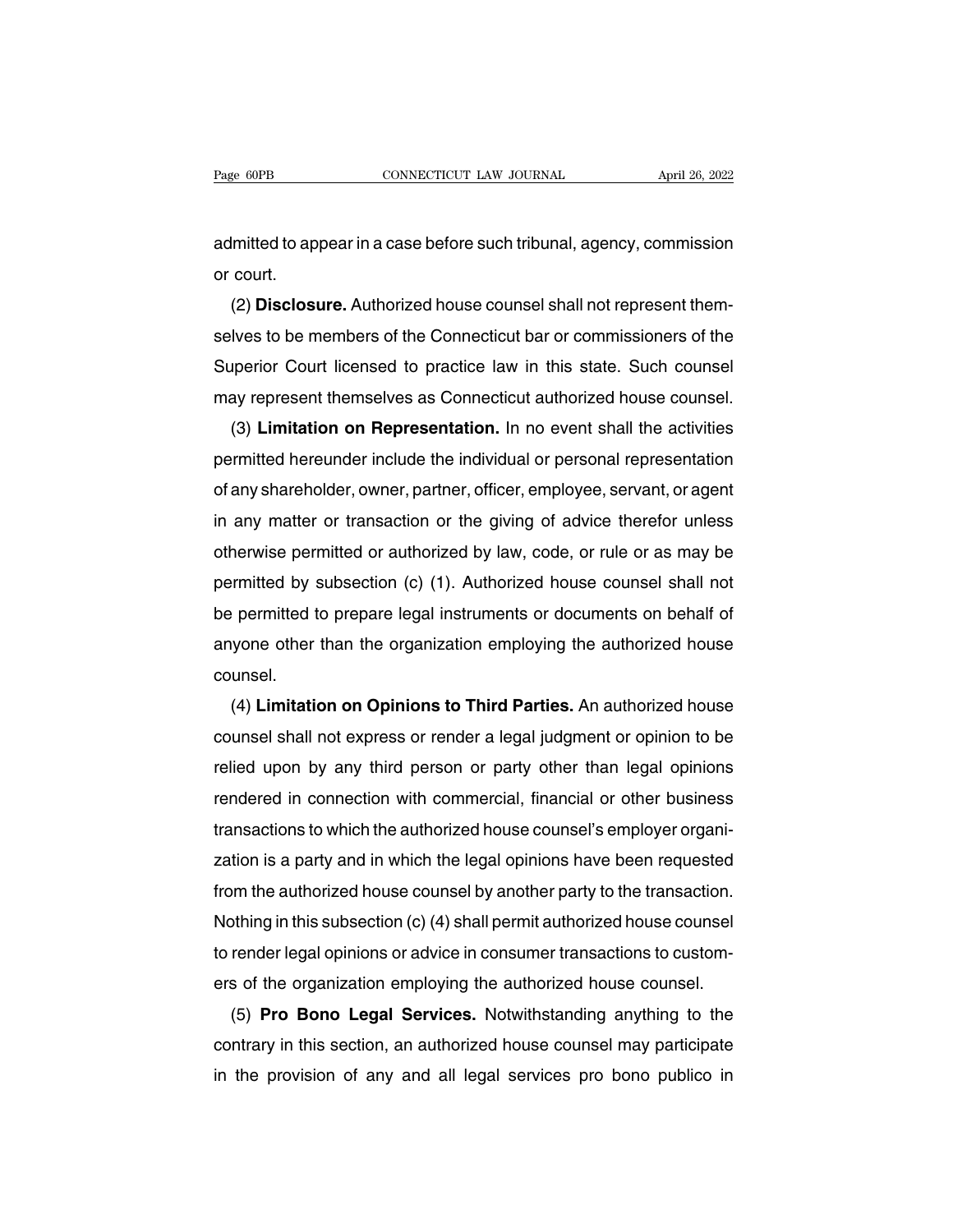April 26, 2022<br>CONNECTICUT LAW JOURNAL Page 61PB<br>Connecticut offered under the supervision of an organized legal aid<br>Society or state/local bar association project, or of a member of the Society or state/local bar association project, or of a member of the<br>Connecticut offered under the supervision of an organized legal aid<br>society or state/local bar association project, or of a member of the<br>Connecticut ba Connecticut offered under the supervision of an organized legal aid<br>society or state/local bar association project, or of a member of the<br>Connecticut bar who is also working on the pro bono representation.<br>(d) **Registratio** rimeticut offered under the supervision of an organized legal and<br>ciety or state/local bar association project, or of a member of the<br>pnnecticut bar who is also working on the pro bono representation.<br>(d) **Registration**<br>(1

(d) **Registration**

Connecticut bar who is also working on the pro bono representation.<br>
(d) **Registration**<br>
(1) **Filing with the Bar Examining Committee**. The bar examining<br>
committee shall investigate whether the applicant is at least eight (d) **Registration**<br>(d) **Registration**<br>(1) **Filing with the Bar Examining Committee**. The bar examining<br>committee shall investigate whether the applicant is at least eighteen<br>years of age and is of good moral character, con (1) Filing with the Bar Examining Committee. The bar examining<br>committee shall investigate whether the applicant is at least eighteen<br>years of age and is of good moral character, consistent with the require-<br>ment of Secti committee shall investigate whether the applicant is at least eighteen<br>years of age and is of good moral character, consistent with the require-<br>ment of Section 2-8 (3) regarding applicants for admission to the<br>bar. In ad bears of age and is of good moral character, committee shall investigate whener the applicant<br>ment of Section 2-8 (3) regarding applicant<br>bar. In addition, the applicant shall file with the<br>committee shall consider, the fo all solidge and is or good moral character, consistent with the require-<br>ent of Section 2-8 (3) regarding applicants for admission to the<br>ir. In addition, the applicant shall file with the committee, and the<br>mmittee shall

state or territory of the united States, or the District of Columbia or<br>any foreign jurisdiction in which the applicant is lied of the United States or territory of the United States, or the District of Columbia or<br>any for bar. In addition, the applicant shall life with the committee, and the committee shall consider, the following:<br>
(A) a certificate from each entity governing the practice of law of a<br>
state or territory of the United State (A) a certificate from each entity governing the practice of law of a<br>state or territory of the United States, or the District of Columbia or<br>any foreign jurisdiction in which the applicant is licensed to practice<br>law cert (A) a centricate non-each entity governing that<br>ate or territory of the United States, or the D<br>by foreign jurisdiction in which the applicant is<br>w certifying that the applicant is a member in<br>(B) a sworn statement by the (i) that the applicant is incensed to practice<br>w certifying that the applicant is a member in good standing;<br>(B) a sworn statement by the applicant:<br>(i) that the applicant has read and is familiar with the Connecticut<br>ules

Rules of Professional Conduct for attorneys and Chapter 2 (Attorneys)<br>(B) a sworn statement by the applicant:<br>(i) that the applicant has read and is familiar with the Connecticut<br>Rules of Professional Conduct for attorneys (B) a sworn statement by the applicant:<br>
(i) that the applicant has read and is familiar with the Connecticut<br>
Rules of Professional Conduct for attorneys and Chapter 2 (Attorneys)<br>
of the Superior Court Rules, General Pro (b) a sworn statement<br>(i) that the applicant h<br>Rules of Professional Co<br>of the Superior Court Ru<br>provisions thereof;<br>(ii) that the applicant (i) that the applicant has read and is familiar with the Connecticut<br>iles of Professional Conduct for attorneys and Chapter 2 (Attorneys)<br>the Superior Court Rules, General Provisions, and will abide by the<br>ovisions thereof

France Committee, General Provisions, and will abide by the<br>provisions thereof;<br>(ii) that the applicant submits to the jurisdiction of the Statewide<br>Grievance Committee and the Superior Court for disciplinary purposes,<br>and and authorizes notification to or from the entity governing the Distriction of the Statewide<br>Grievance Committee and the Superior Court for disciplinary purposes,<br>and authorizes notification to or from the entity governing (ii) that the applicant submits to the jurisdiction of the Statewide<br>Grievance Committee and the Superior Court for disciplinary purposes,<br>and authorizes notification to or from the entity governing the practice<br>of law of (ii) that the applicant submits to the jurisdiction of the statewide<br>Grievance Committee and the Superior Court for disciplinary purposes,<br>and authorizes notification to or from the entity governing the practice<br>of law of and authorizes notification to or from the entity gover<br>of law of each state or territory of the United States,<br>Columbia in which the applicant is licensed to pra<br>disciplinary action taken against the applicant;<br>(iii) list (iii) listing any jurisdiction in which the entity governing the plactice<br>Iaw of each state or territory of the United States, or the District of<br>Diumbia in which the applicant is licensed to practice law of any<br>sciplinary be law of each state of termory of the columbia in which the applicant is<br>disciplinary action taken against the (iii) listing any jurisdiction in which<br>been licensed to practice law; and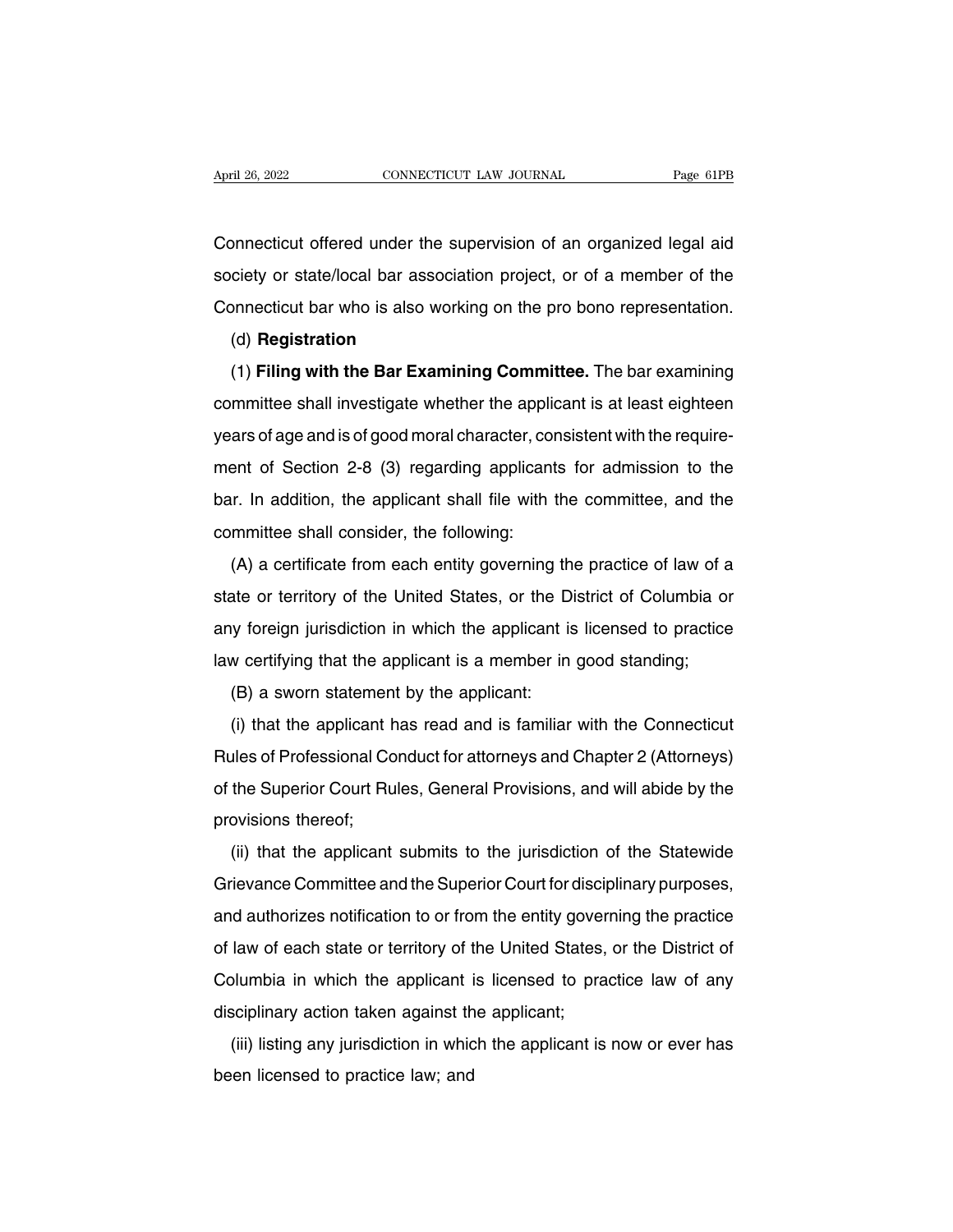(iv) disclosing any disciplinary sanction or pending proceeding per-<br>hing or relating to his or her license to practice law including, but The Game of the connect of the Multimary Sanction Columbia and April 26, 2022<br>(iv) disclosing any disciplinary sanction or pending proceeding per-<br>taining or relating to his or her license to practice law including, but<br>no Page 62FB<br>(iv) disclosing any disciplinary sanction or pending proceeding per-<br>taining or relating to his or her license to practice law including, but<br>not limited to, reprimand, censure, suspension or disbarment, or<br>wheth (iv) disclosing any disciplinary sanction or pending proceeding<br>taining or relating to his or her license to practice law including<br>not limited to, reprimand, censure, suspension or disbarmer<br>whether the applicant has been (iv) disclosing any disciplinary sanction or pending proceeding perning or relating to his or her license to practice law including, but<br>it limited to, reprimand, censure, suspension or disbarment, or<br>nether the applicant

taining or relating to his or her license to practice law including, but<br>not limited to, reprimand, censure, suspension or disbarment, or<br>whether the applicant has been placed on inactive status;<br>(C) a certificate from an not limited to, reprimand, censure, suspension or disbarment, or<br>whether the applicant has been placed on inactive status;<br>(C) a certificate from an organization certifying that it is qualified as<br>set forth in subsection ( whether the applicant has been placed on inactive status;<br>  $(C)$  a certificate from an organization certifying that it is qualified as<br>
set forth in subsection (b) (2); that it is aware that the applicant is<br>
not licensed (C) a certificate from an organization cer<br>set forth in subsection (b) (2); that it is a<br>not licensed to practice law in Connecticut<br>employed or about to be employed in Conn<br>as set forth in subsection (b) (1) (D);<br>(D) an t forth in subsection (b) (2); that it is aware that the applicant is<br>t licensed to practice law in Connecticut; and that the applicant is<br>nployed or about to be employed in Connecticut by the organization<br>set forth in sub not licensed to practice law<br>employed or about to be em<br>as set forth in subsection (t<br>(D) an appropriate applica<br>examining committee;<br>(E) remittance of a filing mployed or about to be employed in Connecticut by the organization<br>set forth in subsection (b) (1) (D);<br>(D) an appropriate application pursuant to the regulations of the bar<br>amining committee;<br>(E) remittance of a filing fe

as set forth in subsection (b) (1) (D);<br>(D) an appropriate application pursuant to the regula<br>examining committee;<br>(E) remittance of a filing fee to the bar examining<br>prescribed and set by that committee; and<br>(F) an affida

(D) an appropriate application pursuant to the regulations of the bar<br>amining committee;<br>(E) remittance of a filing fee to the bar examining committee as<br>escribed and set by that committee; and<br>(F) an affidavit from each o examining committee;<br>
(E) remittance of a filing fee to the bar examining committee as<br>
prescribed and set by that committee; and<br>
(F) an affidavit from each of two members of the Connecticut bar,<br>
who have each been licen (E) remittance of a filing fee to the bar examining committee as<br>prescribed and set by that committee; and<br>(F) an affidavit from each of two members of the Connecticut bar,<br>who have each been licensed to practice law in Co prescribed and set by that committee; and<br>
(F) an affidavit from each of two members of the Connecticut bar,<br>
who have each been licensed to practice law in Connecticut for at<br>
least five years, certifying that the applica (F) an affidavit from each of two members of t<br>who have each been licensed to practice law ir<br>least five years, certifying that the applicant is of g<br>and that the applicant is employed or will be emplo<br>tion as defined abo who have each been licensed to practice law in Connecticut for at least five years, certifying that the applicant is of good moral character and that the applicant is employed or will be employed by an organization as defi

least five years, certifying that the applicant is of good moral character<br>and that the applicant is employed or will be employed by an organiza-<br>tion as defined above in subsection (b) (2).<br>(2) **Certification.** Upon recom and that the applicant is employed or will be employed by an organization as defined above in subsection (b) (2).<br>
(2) **Certification**. Upon recommendation of the bar examining committee, the [court may certify the] applic tion as defined above in subsection (b) (2).<br>
(2) **Certification.** Upon recommendation of the bar examining com-<br>
mittee, the [court may certify the] applicant shall be certified as author-<br>
ized house counsel in absentia. (2) **Certification.** Upon recommendation of the bar examining committee, the [court may certify the] applicant shall be certified as authorized house counsel in absentia. Upon the administration of the oath taken as author mittee, the [court may certify the] applicant <u>shall be certified</u> as author-<br>ized house counsel <u>in absentia. Upon the administration of the oath</u><br>taken as authorized house counsel by an official duly qualified to<br>adminis ized house counsel in absentia. Upon the administration of the oath<br>taken as authorized house counsel by an official duly qualified to<br>administer oaths, the applicant who has taken the oath shall be certified<br>as authorized taken as authorized house counsel by an official duly qualified to<br>administer oaths, the applicant who has taken the oath shall be certified<br>as authorized house counsel in absentia. The applicant shall complete<br>the oath an administer oaths, the applicant who has taken the oath shall be certified<br>as authorized house counsel in absentia. The applicant shall complete<br>the oath and submit the original affidavit to the bar examining commit-<br>tee wi as authorized house counsel in<br>the oath and submit the original<br>tee within 180 days from the<br>[and] shall cause notice of sud<br>Connecticut Law Journal.<br>(3) **Annual Client Security F** (3) a beach and submit the original affidavit to the bar examining commit-<br>
(3) shall cause notice of such certification to be published in the<br>
ponnecticut Law Journal.<br>
(3) **Annual Client Security Fund Fee.** Individuals tee within 180 days from the date of certification. The committee [and] shall cause notice of such certification to be published in the Connecticut Law Journal.<br>(3) **Annual Client Security Fund Fee.** Individuals certified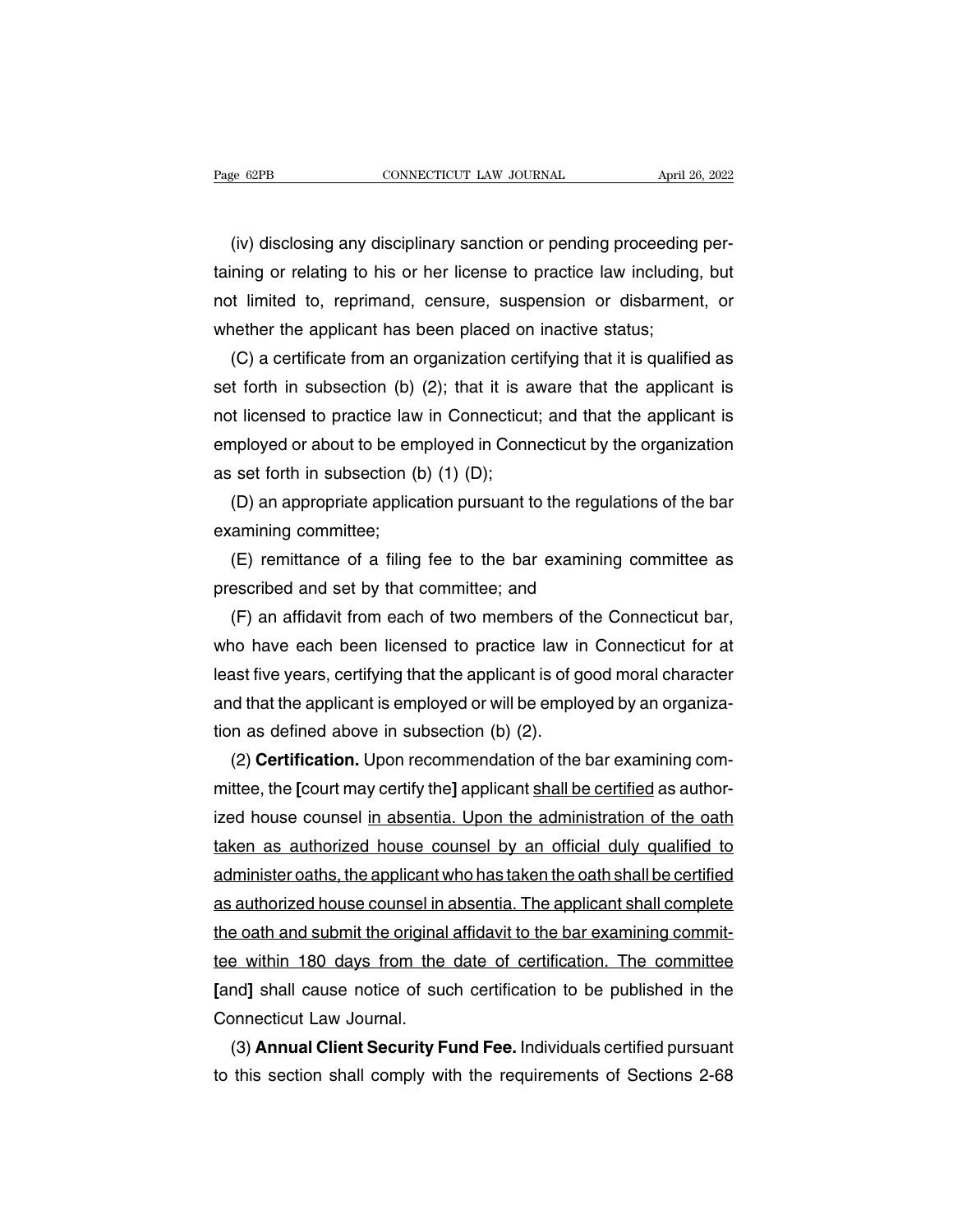April 26, 2022 CONNECTICUT LAW JOURNAL Page 63PB<br>and 2-70 of this chapter, including payment of the annual fee and<br>shall pay any other fees imposed on attorneys by court rule. April 26, 2022 CONNECTICUT LAW JOURNAL Page 63<br>and 2-70 of this chapter, including payment of the annual fee are<br>shall pay any other fees imposed on attorneys by court rule.<br>(4) **Annual Registration.** Individuals certified

(4) **Annual Registration.** Individuals certified pursuant to this sec-<br>
(4) **Annual Registration.** Individuals certified pursuant to this sec-<br>
(4) **Annual Registration.** Individuals certified pursuant to this sec-<br>
In sha and 2-70 of this chapter, including payment of the annual fee and<br>shall pay any other fees imposed on attorneys by court rule.<br>(4) **Annual Registration**. Individuals certified pursuant to this sec-<br>tion shall register annu shall pay any other fees imposed on attorneys by court rule.<br>
(4) **Annual Registration.** Individuals certified pursuant to this section shall register annually with the Statewide Grievance Committee<br>
in accordance with Sec (4) **Annual Registration.** Individuals certified pursuant to this<br>in shall register annually with the Statewide Grievance Comm<br>accordance with Sections 2-26 and 2-27 (d) of this chapter.<br>(e) **Termination or Withdrawal of R** (+) **Annuan negrstration:** mutuated certified pursuant to this sec-<br>in shall register annually with the Statewide Grievance Committee<br>accordance with Sections 2-26 and 2-27 (d) of this chapter.<br>(e) **Termination or Withdraw** 

tion shall register all maling with the Statewide Chevaltee Committee<br>in accordance with Sections 2-26 and 2-27 (d) of this chapter.<br>(e) **Termination or Withdrawal of Registration**<br>(1) **Cessation of Authorization To Perfor** (e) **Termination or Withdi**<br>
(1) **Cessation of Authoriz**<br>
tion to perform services unde<br>
of the following events:<br>
(A) the termination or resig (1) Cessation of Authorization To Perform Services. Authoriza-<br>n to perform services under this rule shall cease upon the earliest<br>the following events:<br>(A) the termination or resignation of employment with the organiza-<br>n

The following events:<br>
(A) the termination or resignation of employment with the organiza-<br>
(A) the termination or resignation of employment with the organiza-<br>
tion for which registration has been filed, provided, however abort to perform services ander this falle shall cease apont the earliest<br>of the following events:<br>(A) the termination or resignation of employment with the organiza-<br>tion for which registration has been filed, provided, h (A) the termination or resignation of employment with the organization for which registration has been filed, provided, however, that if the authorized house counsel shall commence employment with another organization with (A) the termination of resignation or employment with the organiza-<br>tion for which registration has been filed, provided, however, that if the<br>authorized house counsel shall commence employment with another<br>organization wi filing with the bare counsel shall commence employment with another organization within thirty days of the termination or resignation, authorization to perform services under this rule shall continue upon the filing with t additionzed house courser short<br>organization within thirty day.<br>zation to perform services<br>filing with the bar examining<br>subsection (d) (1) (C);<br>(B) the withdrawal of regis ganization within thirty days of the termination of resignation, addition-<br>tion to perform services under this rule shall continue upon the<br>ng with the bar examining committee of a certificate as set forth in<br>bsection (d) (d) (d) (d) (c);<br>(d) the bar examining committee of a certificate as set forth in<br>bsection (d) (1) (C);<br>(B) the withdrawal of registration by the authorized house counsel;<br>(C) the relocation of an authorized house counsel

ning with the bar examining committee of a centricate as set forth<br>subsection (d) (1) (C);<br>(B) the withdrawal of registration by the authorized house couns<br>(C) the relocation of an authorized house counsel outside of Conec

(B) the withdrawal of registration by the authorized house counsel;<br>(C) the relocation of an authorized house counsel outside of Con-<br>cticut for a period greater than 180 consecutive days; or<br>(D) the failure of authorized (B) the windlawal of registration by<br>
(C) the relocation of an authorized<br>
necticut for a period greater than 180<br>
(D) the failure of authorized hous<br>
applicable provision of this rule.<br>
Notice of one of the events set for

The relocation of an admonzed house courser outside of Con-<br>
cticut for a period greater than 180 consecutive days; or<br>
(D) the failure of authorized house counsel to comply with any<br>
plicable provision of this rule.<br>
Not (D) the failure of authorized house counsel to comply with any<br>applicable provision of this rule.<br>Notice of one of the events set forth in subsections (e) (1) (A) through<br>(C) or a new certificate as provided in subsection (b) the failure of authorized house counser to comply with any<br>applicable provision of this rule.<br>Notice of one of the events set forth in subsections (e) (1) (A) through<br>(C) or a new certificate as provided in subsection applicable provision of this rule.<br>
Notice of one of the events set forth in subsections (e) (1) (A) through<br>
(C) or a new certificate as provided in subsection (e) (1) (A) must be<br>
filed with the bar examining committee b The authorized house counsel in subsections (e) (1) (A) infought<br>(C) or a new certificate as provided in subsection (e) (1) (A) must be<br>filed with the bar examining committee by the authorized house counsel<br>within thirty  $(0, 0)$  of a flew certificate as provided in subsection ( $(0, 0)$  of a flew certificate as provided in subsection ( $(0, 0)$ ) filled with the bar examining committee by the authorized house counsel shall be a basis for d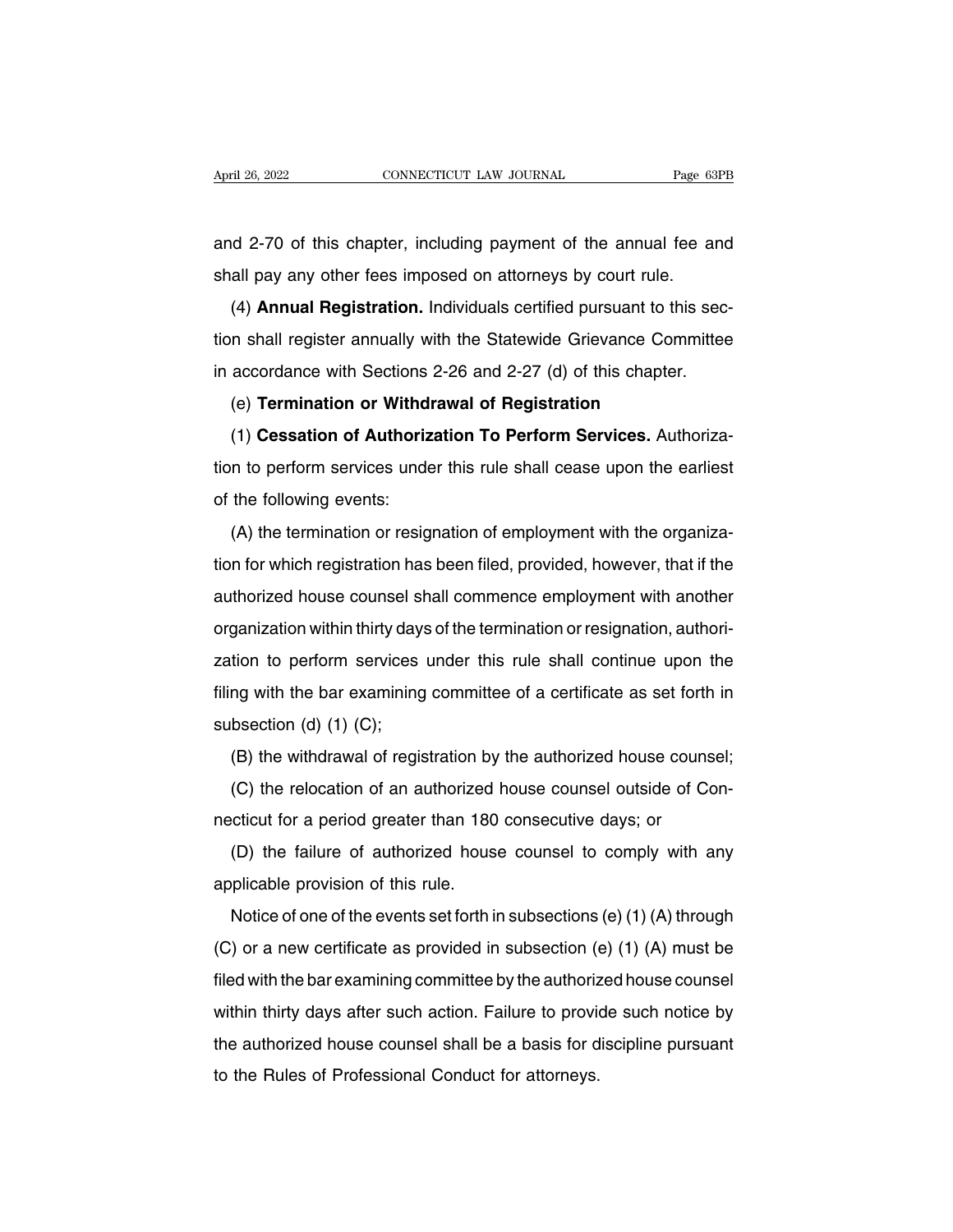EXEMBERT CONNECTICUT LAW JOURNAL THE April 26, 2022<br>(2) **Notice of Withdrawal of Authorization.** Upon receipt of the<br>tice required by subsection (e) (1), the bar examining committee Page 64PB CONNECTICUT LAW JOURNAL April 26, 2022<br>
(2) **Notice of Withdrawal of Authorization.** Upon receipt of the<br>
notice required by subsection (e) (1), the bar examining committee<br>
shall forward a request to the statewi (2) Notice of Withdrawal of Authorization. Upon receipt of the<br>notice required by subsection (e) (1), the bar examining committee<br>shall forward a request to the statewide bar counsel that the authoriza-<br>tion under this cha (2) **Notice of Withdrawal of Authorization.** Upon receipt of the notice required by subsection (e) (1), the bar examining committee shall forward a request to the statewide bar counsel that the authorization under this ch (2) **Notice or Withdrawal or Authorization.** Upon receipt of the notice required by subsection (e) (1), the bar examining committee shall forward a request to the statewide bar counsel that the authorization under this ch notice required by subsection (e) (1), the bar examining committee<br>shall forward a request to the statewide bar counsel that the authoriza-<br>tion under this chapter be revoked. Notice of the revocation shall be<br>mailed by th all forward a request to the statewide bar counsel that the authoriza-<br>n under this chapter be revoked. Notice of the revocation shall be<br>ailed by the statewide bar counsel to the authorized house counsel<br>d the organizatio

tion under this chapter be revoked. Notice of the revocation shall be<br>mailed by the statewide bar counsel to the authorized house counsel<br>and the organization employing the authorized house counsel.<br>(3) **Reapplication.** No malled by the statewide bar coul<br>and the organization employing<br>(3) **Reapplication**. Nothing he<br>viously authorized as house cou<br>set forth in subsection (d).<br>(f) **Discipline** (3) **Heapplication.** Nothing herein shall prevent an individual pre-<br>busly authorized as house counsel to reapply for authorization as<br>t forth in subsection (d).<br>(f) **Discipline**<br>(1) **Termination of Authorization by Court.** 

# (f) **Discipline**

viously authorized as house counsel to reapply for authorization as<br>set forth in subsection (d).<br>(f) **Discipline**<br>(1) **Termination of Authorization by Court.** In addition to any<br>appropriate proceedings and discipline that set forth in subsection (d).<br>
(f) **Discipline**<br>
(1) **Termination of Authorization by Court.** In addition to any<br>
appropriate proceedings and discipline that may be imposed by the<br>
Statewide Grievance Committee, the Superio (1) **Discipline**<br>
(1) **Termination of Authorization by Court.** In addition to any<br>
appropriate proceedings and discipline that may be imposed by the<br>
Statewide Grievance Committee, the Superior Court may, at any time,<br>
wit (1) **Termination of Autho**<br>appropriate proceedings and<br>Statewide Grievance Committ<br>with cause, terminate an autho<br>porarily or permanently.<br>(2) **Notification to Other S** propriate proceedings and discipline that may be imposed by the<br>atewide Grievance Committee, the Superior Court may, at any time,<br>th cause, terminate an authorized house counsel's registration, tem-<br>rarily or permanently.<br>

Statewide Grievance Committee, the Superior Court may, at any time,<br>with cause, terminate an authorized house counsel's registration, tem-<br>porarily or permanently.<br>(2) **Notification to Other States**. The statewide bar coun with cause, terminate an authorized house counsel's registration, tem-<br>porarily or permanently.<br>(2) **Notification to Other States**. The statewide bar counsel shall<br>be authorized to notify each entity governing the practice porarily or permanently.<br>
(2) **Notification to Other States.** The statewide bar counsel shall<br>
be authorized to notify each entity governing the practice of law in the<br>
state or territory of the United States, or the Distr (2) **Notification to Other States.** The statewide bar counse<br>be authorized to notify each entity governing the practice of law<br>state or territory of the United States, or the District of Colum<br>which the authorized house co ate or territory of the United States, or the Uistrict of Columbia, in<br>hich the authorized house counsel is licensed to practice law, of any<br>sciplinary action against the authorized house counsel.<br>(g) **Transition**<br>(1) **Pre** 

# (g) **Transition**

which the authorized house counsel is licensed to practice law, of any<br>disciplinary action against the authorized house counsel.<br>(g) **Transition**<br>(1) **Preapplication Employment in Connecticut**. The performance<br>of an applic disciplinary action against the authorized house counsel.<br>
(g) **Transition**<br>
(1) **Preapplication Employment in Connecticut**. The performance<br>
of an applicant's duties as an employee of an organization in Connecti-<br>
cut pri (g) **Transition**<br>
(1) **Preapplication Employment in Connecticut**. The performance<br>
of an applicant's duties as an employee of an organization in Connecti-<br>
cut prior to the effective date of this rule shall not be grounds (1) **Preapplication Employment in Connecticut.** The perform of an applicant's duties as an employee of an organization in Corocut prior to the effective date of this rule shall not be grounds denial of registration of such an applicant's duties as an employee of an organization in Connectity<br>
t prior to the effective date of this rule shall not be grounds for the<br>
rial of registration of such applicant if application for registration is<br>
ade cut prior to the effective date of this rule shall not be grounds for the<br>denial of registration of such applicant if application for registration is<br>made within six months of the effective date of this rule.<br>(2) **Immunity**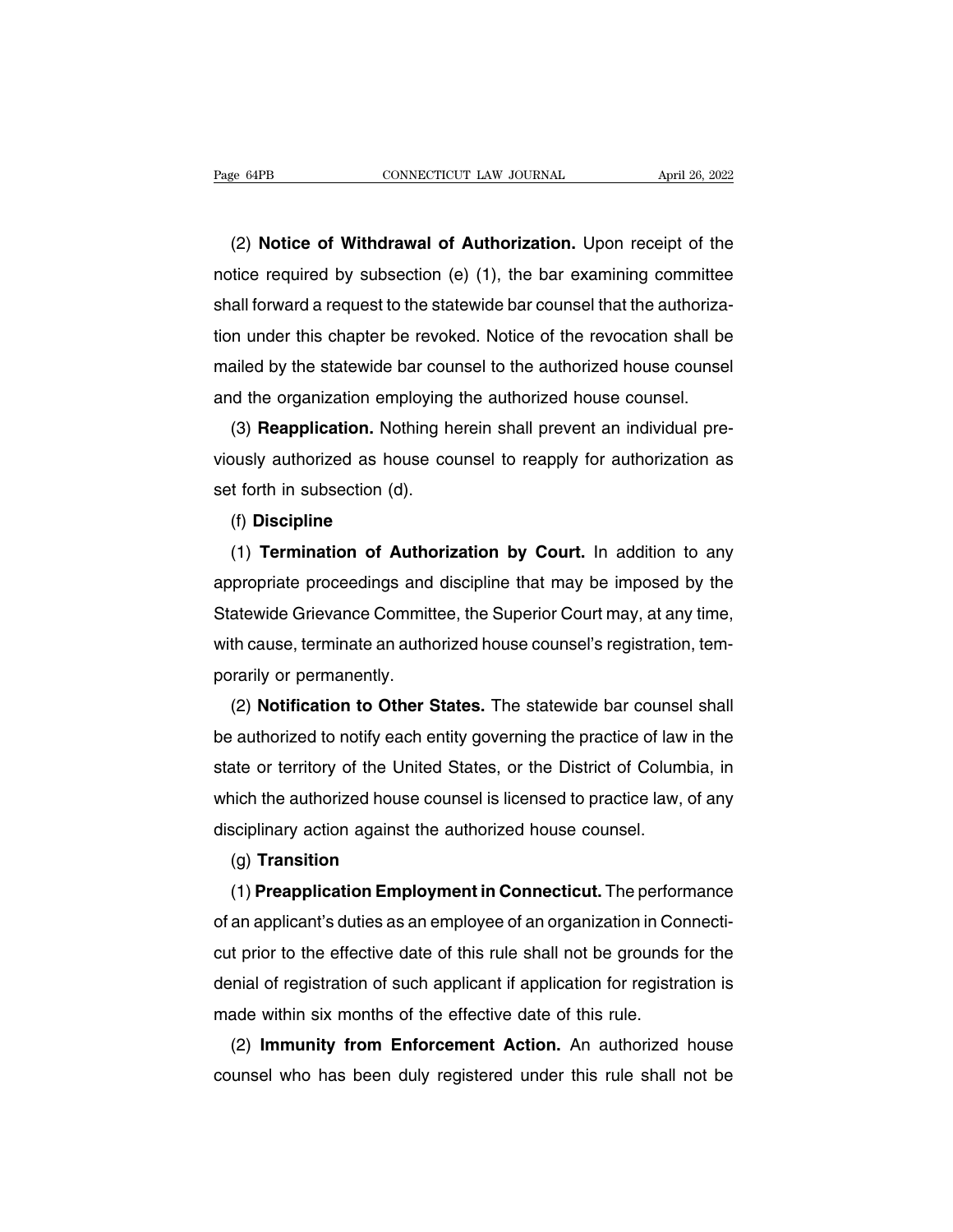April 26, 2022<br>
CONNECTICUT LAW JOURNAL<br>
Subject to enforcement action for the unlicensed practice of law for<br>
acting as counsel to an organization prior to the effective date of April 26, 2022 CONNECTICUT LAW JOURNAL Page 65PB<br>subject to enforcement action for the unlicensed practice of law for<br>acting as counsel to an organization prior to the effective date of<br>this rule. subject to enfortunating as counting as counting as the COMMENT. bject to enforcement action for the unlicensed practice of law for<br>ting as counsel to an organization prior to the effective date of<br>s rule.<br>COMMENTARY: The changes to this section facilitate the option<br>admission to the ba subject to enforcement action for the unl<br>acting as counsel to an organization pr<br>this rule.<br>COMMENTARY: The changes to this<br>of admission to the bar in absentia.<br>Sec. 2-16. —Attorney Appearing Pro

Acting as couriser to an organization phot to the enective of<br>this rule.<br>**COMMENTARY:** The changes to this section facilitate the<br>of admission to the bar in absentia.<br>**Sec. 2-16.** —**Attorney Appearing Pro Hac Vice**<br>An atto

COMMENTARY: The changes to this section facilitate the option<br>admission to the bar in absentia.<br>c. 2-16. —Attorney Appearing Pro Hac Vice<br>An attorney who is in good standing at the bar of another state, the<br>strict of Colum of admission to the bar in absentia.<br>Sec. 2-16. —Attorney Appearing Pro Hac Vice<br>An attorney who is in good standing at the bar of another state, the<br>District of Columbia, or the Commonwealth of Puerto Rico, may, upon<br>spec Sec. 2-16. —Attorney Appearing Pro Hac Vice<br>An attorney who is in good standing at the bar of another state, the<br>District of Columbia, or the Commonwealth of Puerto Rico, may, upon<br>special and infrequent occasion and for g Sec. 2-16. —Attorney Appearing Pro Hac Vice<br>An attorney who is in good standing at the bar of another state, the<br>District of Columbia, or the Commonwealth of Puerto Rico, may, upon<br>special and infrequent occasion and for g An attorney who is in good standing at the bar of another state, the<br>District of Columbia, or the Commonwealth of Puerto Rico, may, upon<br>special and infrequent occasion and for good cause shown upon writ-<br>ten application <u></u> District of Columbia, or the Commonwealth of Puerto Rico, may, upon<br>special and infrequent occasion and for good cause shown upon writ-<br>ten application <u>on one of the following forms prescribed by the chief</u><br>court administ special and infrequent occasion and for good cause shown upon writ-<br>ten application <u>on one of the following forms prescribed by the chief</u><br>court administrator, form JD-CL-141, Application for Permission for<br>Attorney to Ap ten application <u>on one of the following forms prescribed by the chief</u><br>court administrator, form JD-CL-141, Application for Permission for<br>Attorney to Appear Pro Hac Vice in a Court Case, or, form JD-CL-<br>142, Application court administrator, form JD-CL-141, Application for Permission for<br>Attorney to Appear Pro Hac Vice in a Court Case, or, form JD-CL-<br>142, Application for Permission for Attorney to Appear Pro Hac Vice<br>before a Municipal or Attorney to Appear Pro Hac Vice in a Court Case, or, form JD-CL-<br>142, Application for Permission for Attorney to Appear Pro Hac Vice<br>before a Municipal or State Agency, Commission, Board or Tribunal,<br>presented by a member 142, Application for Permission for Attorney to Appear Pro Hac Vice<br>before a Municipal or State Agency, Commission, Board or Tribunal,<br>presented by a member of the bar of this state, be permitted in the<br>discretion of the c before a Municipal or State Agency, Commission, Board or Tribunal,<br>presented by a member of the bar of this state, be permitted in the<br>discretion of the court to participate to such extent as the court may<br>prescribe in the presented by a member of the bar of this state, be permitted in the<br>discretion of the court to participate to such extent as the court may<br>prescribe in the presentation of a cause or appeal in any state court<br>or a proceedi discretion of the court to participate to such extent as the court may<br>prescribe in the presentation of a cause or appeal in any state court<br>or a proceeding before any municipal or state agency, commission,<br>board or tribun prescribe in the presentation of a cause or appeal in any state court<br>or a proceeding before any municipal or state agency, commission,<br>board or tribunal (hereinafter referred to as "proceeding") in this state;<br>provided, h or a proceeding before any municipal or state agency, commission,<br>board or tribunal (hereinafter referred to as "proceeding") in this state;<br>provided, however, that (1) such application shall be accompanied by<br>the affidavi board or tribunal (hereinatter reterred to as "proceeding") in this state;<br>provided, however, that (1) such application shall be accompanied by<br>the affidavit of the applicant, on form JD-CL-143, Affidavit of Attorney<br>Seeki provided, however, that (1) such application shall be accompanied by<br>the affidavit of the applicant, <u>on form JD-CL-143, Affidavit of Attorney</u><br>Seeking Permission to Appear Pro Hac Vice, (A) providing the full<br>legal name o the attidavit of the applicant, <u>on form JD-CL-143, Aftidavit of Attorney</u><br>Seeking Permission to Appear Pro Hac Vice, (A) providing the full<br>legal name of the applicant with contact information, including firm<br>name, busine Seeking Permission to Appear Pro Hac Vice, (A) providing the full<br>legal name of the applicant with contact information, including firm<br>name, business mailing address, telephone number and e-mail<br>address, as applicable, [(A legal name of the applicant with contact information, including firm<br>name, business mailing address, telephone number and e-mail<br>address, as applicable, [(A)] (B) certifying whether such applicant has<br>a grievance pending a name, business mailing address, telephone number and e-mail<br>address, as applicable, [(A)] (B) certifying whether such applicant has<br>a grievance pending against him or her in any other jurisdiction, has<br>ever been reprimande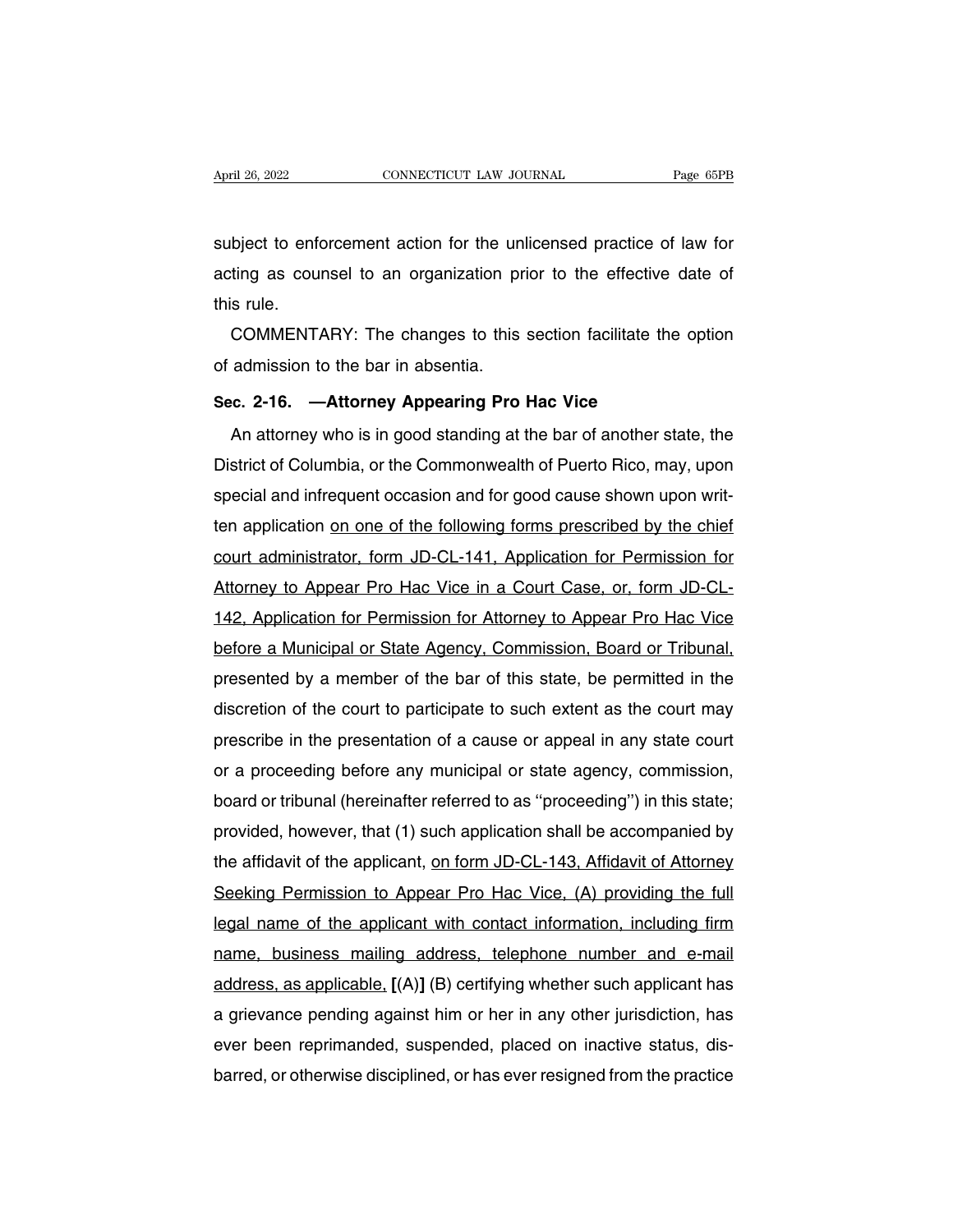Page 66PB CONNECTICUT LAW JOURNAL April 26, 2022<br>
of law and, if so, setting forth the circumstances concerning such<br>
action, [(B)] (C) certifying that the applicant has paid the client security Page 66PB **CONNECTICUT LAW JOURNAL** April 26, 2022<br>
of law and, if so, setting forth the circumstances concerning such<br>
action, [(B)] (C) certifying that the applicant has paid the client security<br>
fund fee due for the cal function for the contribution of law and, if so, setting forth the circumstances concerning such<br>action, [(B)] (C) certifying that the applicant has paid the client security<br>fund fee due for the calendar year in which the of law and, if so, setting forth the circumstances concerning such<br>action, [(B)] (C) certifying that the applicant has paid the client security<br>fund fee due for the calendar year in which the application has been<br>made, [(C or law and, it so, setting forth the circumstances concerning such<br>action, [(B)] (C) certifying that the applicant has paid the client security<br>fund fee due for the calendar year in which the application has been<br>made, [(C action, [(B)] (C) certifying that the applicant has paid the client security<br>fund fee due for the calendar year in which the application has been<br>made, [(C)] (D) designating the chief clerk of the Superior Court for<br>the ju fund fee due for the calendar year in which the application has been<br>made, [(C)] (D) designating the chief clerk of the Superior Court for<br>the judicial district in which the attorney will be appearing as his or<br>her agent u made,  $[(C)]$  (D) designating the chief clerk of the Superior Court for<br>the judicial district in which the attorney will be appearing as his or<br>her agent upon whom process and service of notice may be served,<br> $[(D)]$  (E) agree the judicial district in which the attorney will be appearing as his or<br>her agent upon whom process and service of notice may be served,<br>[(D)] (E) agreeing to register with the Statewide Grievance Committee<br>in accordance w her agent upon whom process and service of notice may be served,<br>[(D)] (E) agreeing to register with the Statewide Grievance Committee<br>in accordance with the provisions of this chapter while appearing in<br>the matter in this  $[ (D) ]$  (E) agreeing to register with the Statewide Grievance Committee<br>in accordance with the provisions of this chapter while appearing in<br>the matter in this state and for two years after the completion of the<br>matter in in accordance with the provisions of this chapter while appearing in<br>the matter in this state and for two years after the completion of the<br>matter in which the attorney appeared, and to notify the Statewide<br>Grievance Comm the matter in this state and for two years after the completion of the<br>matter in which the attorney appeared, and to notify the Statewide<br>Grievance Committee of the expiration of the two year period, [(E)]<br>(F) identifying matter in which the attorney appeared, and to notify the Statewide<br>Grievance Committee of the expiration of the two year period, [(E)]<br>(F) identifying the number of times the attorney has appeared pro hac<br>vice in the Super Grievance Committee of the expiration of the two year period,  $[(E)]$ <br>(F) identifying the number of times the attorney has appeared pro hac<br>vice in the Superior Court or in any other proceedings of this state<br>since the attor (F) identifying the number of times the attorney has appeared pro had<br>vice in the Superior Court or in any other proceedings of this state<br>since the attorney first appeared pro hac vice in this state, listing each<br>such cas vice in the Superior Court or in any other proceedings of this state<br>since the attorney first appeared pro hac vice in this state, listing each<br>such case or proceeding by name and docket number, as applicable,<br>and [(F)] (G since the attorney first appeared pro hac vice in this state, listing each<br>such case or proceeding by name and docket number, as applicable,<br>and [(F)] (G) providing any previously assigned juris number, [and]<br>(2) <u>the fili</u> such case or proceeding by name and docket number, as applicable,<br>and [(F)] (G) providing any previously assigned juris number, [and]<br>(2) <u>the filing fee shall be paid with the court for the application submitted</u><br>pursuant and [(F)] (G) providing any previously assigned juris number, [and]<br>(2) the filing fee shall be paid with the court for the application submitted<br>pursuant to General Statutes § 52-259 (i) unless Section 62-8A (a)<br>applies a (2) the filling fee shall be paid with the court for the application submitted<br>pursuant to General Statutes § 52-259 (i) unless Section 62-8A (a)<br>applies and (3) unless excused by the judicial authority, a member of<br>the b pursuant to General Statutes § 52-259 (I) unless Section 62-8A (a)<br>applies and (3) unless excused by the judicial authority, a member of<br>the bar of this state must be present at all proceedings, including<br>depositions in a applies and (3) unless excused by the judicial authority, a member of<br>the bar of this state must be present at all proceedings, including<br>depositions in a proceeding, and must sign all pleadings, briefs and<br>other papers fi the bar of this state must be present at all proceedings, including<br>depositions in a proceeding, and must sign all pleadings, briefs and<br>other papers filed with the court, local or state administrative agency,<br>commission, depositions in a proceeding, and must sign all pleadings, briefs and<br>other papers filed with the court, local or state administrative agency,<br>commission, board or tribunal, and assume full responsibility for them<br>and for t other papers filed with the court, local or state administrative agency,<br>commission, board or tribunal, and assume full responsibility for them<br>and for the conduct of the cause or proceeding and of the attorney<br>to whom suc commission, board or tribunal, and assume full responsibility for them<br>and for the conduct of the cause or proceeding and of the attorney<br>to whom such privilege is accorded. [Any such application shall be<br>made on a form pr and for the conduct of the cause or proceeding and of the attorney<br>to whom such privilege is accorded. [Any such application shall be<br>made on a form prescribed by the chief court administrator.] Where<br>feasible, the applica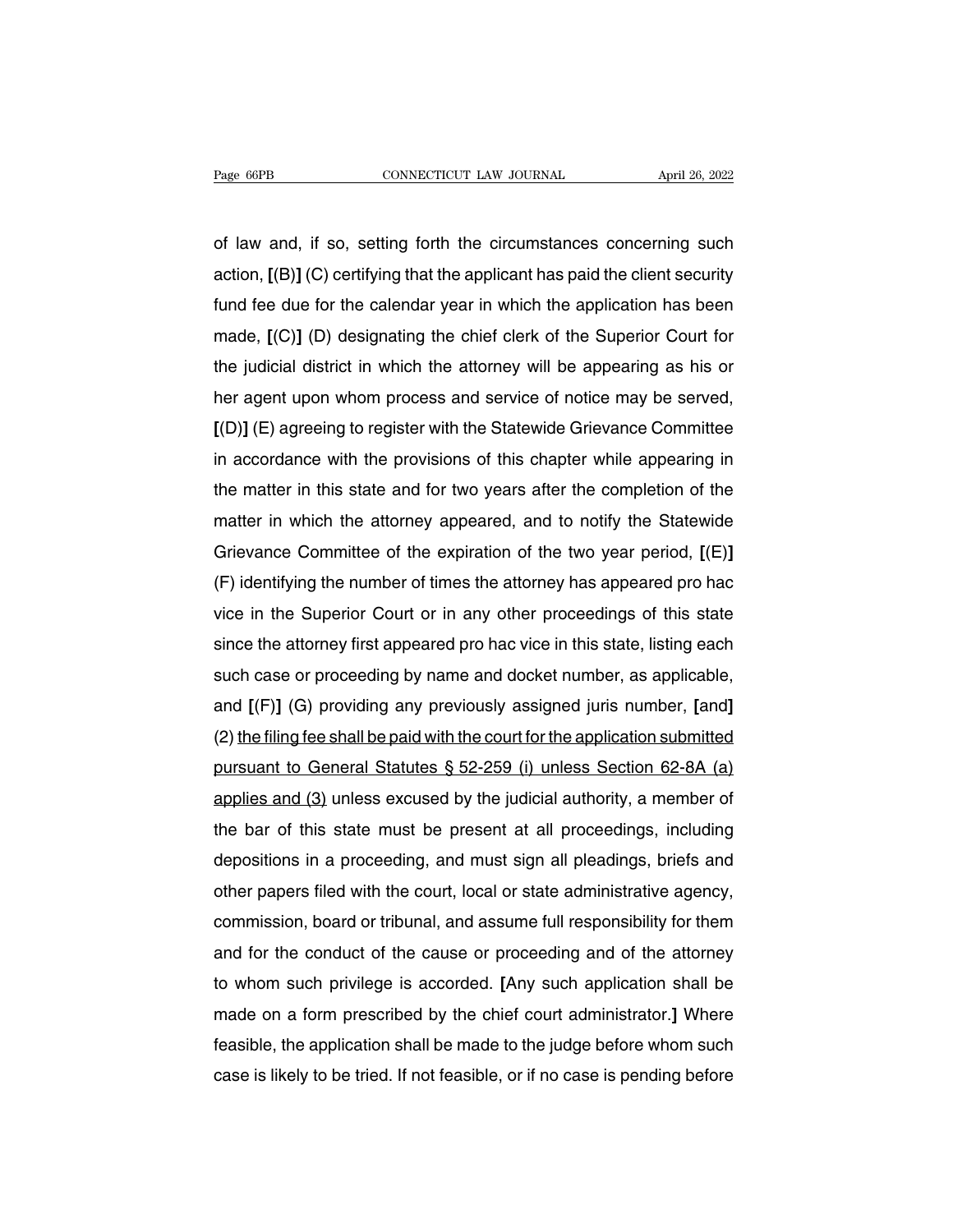April 26, 2022<br>
CONNECTICUT LAW JOURNAL<br>
Tage 67PB<br>
the Superior Court, the application shall be made to the administrative<br>
judge in the judicial district where the matter is to be tried or the April 26, 2022 CONNECTICUT LAW JOURNAL Page 67PB<br>the Superior Court, the application shall be made to the administrative<br>judge in the judicial district where the matter is to be tried or the<br>proceeding is to be conducted. the Superior Court, the application shall be made to the administrative<br>judge in the judicial district where the matter is to be tried or the<br>proceeding is to be conducted. Good cause for according such privi-<br>lege shall b the Superior Court, the application shall be made to the administrative<br>judge in the judicial district where the matter is to be tried or the<br>proceeding is to be conducted. Good cause for according such privi-<br>lege shall b ind district where the matter is to be tried or the proceeding is to be conducted. Good cause for according such privi-<br>lege shall be limited to facts or circumstances affecting the personal<br>or financial welfare of the cli proceeding is to be conducted. Good cause for according such privi-<br>lege shall be limited to facts or circumstances affecting the personal<br>or financial welfare of the client and not the attorney. Such facts may<br>include a s relationship is the conductionship cause of a discrement and profiling the personal or financial welfare of the client and not the attorney. Such facts may include a showing that by reason of a longstanding attorney-client litigation at bar, or proceeding, the attorney. Such facts may include a showing that by reason of a longstanding attorney-client relationship predating the cause of action or subject matter of the litigation at bar, or pr include a showing that by reason of a longstanding attorney-client<br>relationship predating the cause of action or subject matter of the<br>litigation at bar, or proceeding, the attorney has acquired a specialized<br>skill or know relationship predating the cause of action or subject matter of the litigation at bar, or proceeding, the attorney has acquired a specialized skill or knowledge with respect to the client's affairs important to the trial o Itigation at bar, or proceeding, the attorney has acquired a specialized<br>skill or knowledge with respect to the client's affairs important to the<br>trial of the cause or presentation of the proceeding, or that the litigant<br>i gance area, or proceeding, the antime) the appearance a specialized<br>skill or knowledge with respect to the client's affairs important to the<br>trial of the cause or presentation of the proceeding, or that the litigant<br>is una trial of the cause or presentation of the proceeding, or that the litigant<br>is unable to secure the services of Connecticut counsel. Upon the<br>granting of an application to appear pro hac vice, the clerk of the<br>court in whic Is unable to secure the services of Connecticut counsel. Upon the granting of an application to appear pro hac vice, the clerk of the court in which the application is granted shall immediately notify the Statewide Grievan granting of an application to appear pro hac vice, the clerk of the<br>court in which the application is granted shall immediately notify the<br>Statewide Grievance Committee Superior Court Operations designee<br>of such action. An grammy or an application is granted shall immediately notify the<br>Statewide Grievance Committee Superior Court Operations designee<br>of such action. Any person granted permission to appear in a cause,<br>appeal or proceeding pur Statewide Grievance Committee Superior Court Operations designee<br>of such action. Any person granted permission to appear in a cause,<br>appeal or proceeding pursuant to this section shall comply with the<br>requirements of Secti of such action. Any person granted permission to appear in a cause,<br>appeal or proceeding pursuant to this section shall comply with the<br>requirements of Sections 2-68 and 2-70 and General Statutes § 51-<br>81b and shall pay su section for each year such this section shall comply with the requirements of Sections 2-68 and 2-70 and General Statutes § 51-<br>81b and shall pay such fee and tax when due as prescribed by those sections for each year such for the judicial district or appellate court in which the matter is pending the sections for each year such person appears in the matter. If the clerk<br>for the judicial district or appellate court in which the matter is pen 81b and shall pay such fee and tax when due as prescribed by those<br>sections for each year such person appears in the matter. If the clerk<br>for the judicial district or appellate court in which the matter is pending<br>is notif **EXECUTE:** and shall pay sectives and anominate are presented by lives<br>sections for each year such person appears in the matter. If the clerk<br>for the judicial district or appellate court in which the matter is pending<br>is n for the judicial district or appellate court in which the matter is pending<br>is notified that such person has failed to pay the fee as required by<br>[this section] Sections 2-68 and 2-70, the court shall determine after<br>a hea It is notified that such person has failed to pay the fee as required by<br>
[this section] Sections 2-68 and 2-70, the court shall determine after<br>
a hearing the appropriate sanction, which may include termination of<br>
the pr is section] Sections 2-68 and 2-70, the court shall determine after<br>hearing the appropriate sanction, which may include termination of<br>e privilege of appearing in the cause, appeal or proceeding.<br>COMMENTARY: The changes to a hearing the appropriate sanction, whice<br>the privilege of appearing in the cause,<br>COMMENTARY: The changes to this<br>form to the provisions of Section 62-8A.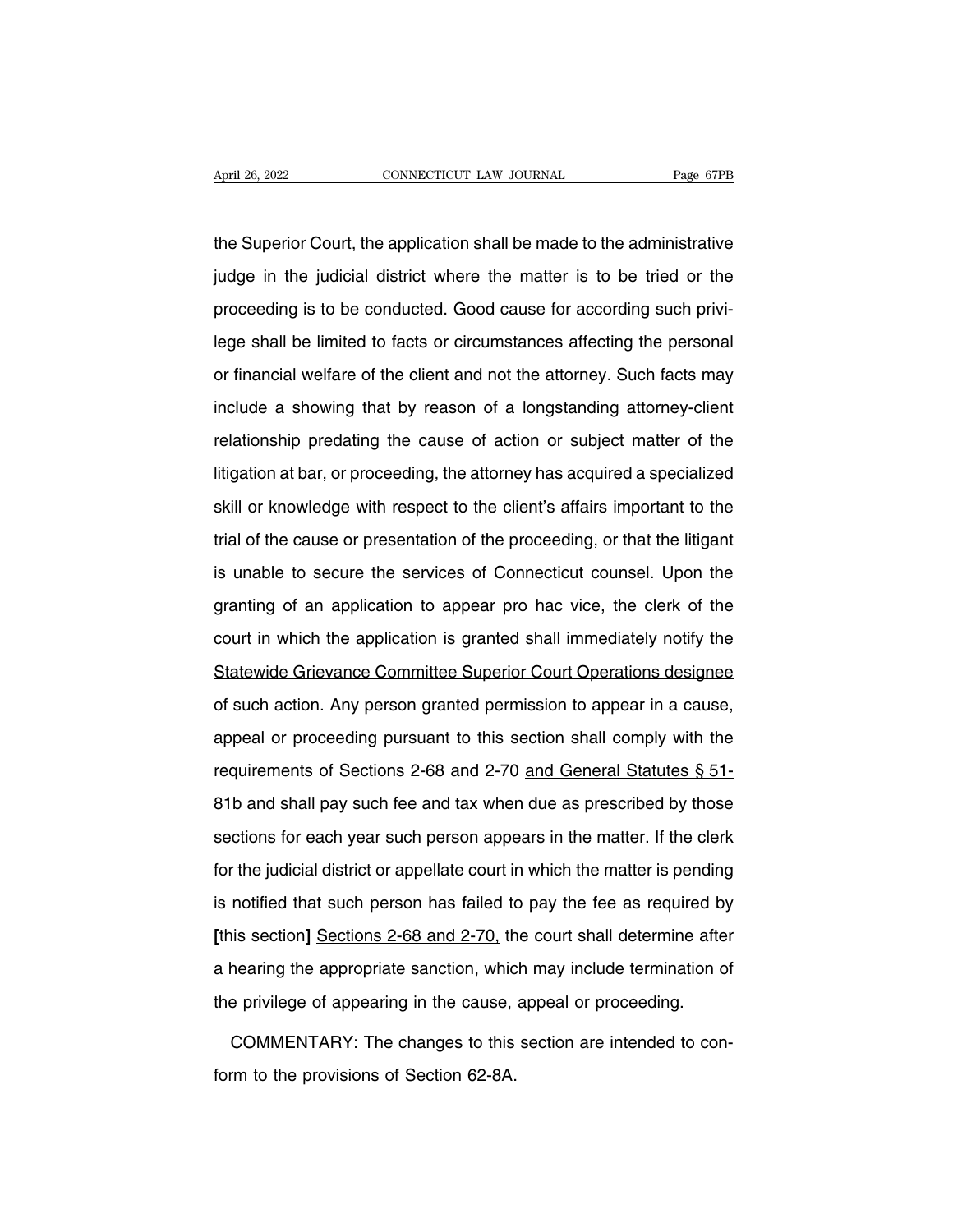Page 68PB CONNECTICUT LAW JOURNAL April 26, 2022<br> **Sec. 2-17. Foreign Legal Consultants; Licensing Requirements**<br>
Upon recommendation of the bar examining committee, [the court EXEMBLE CONNECTICUT LAW JOURNAL THE April 26, 2022<br> **EXECO 2-17. Foreign Legal Consultants; Licensing Requirements**<br>
Upon recommendation of the bar examining committee, [the court<br>
ay license] <u>an applicant may be licensed</u> Sec. 2-17. Foreign Legal Consultants; Licensing Requirements<br>
Upon recommendation of the bar examining committee, [the court<br>
may license] <u>an applicant may be licensed</u> to practice as a foreign<br>
legal consultant, without Sec. 2-17. Foreign Legal Consultants; Licensing Requirem<br>Upon recommendation of the bar examining committee, [the<br>may license] <u>an applicant may be licensed</u> to practice as a fo<br>legal consultant, without examination, [an a ic. 2-17. Foreign Legal Consultants; Licensing Requirements<br>Upon recommendation of the bar examining committee, [the court<br>ay license] <u>an applicant may be licensed</u> to practice as a foreign<br>gal consultant, without examina

Upon recommendation of the bar examining committee, [the court<br>may license] <u>an applicant may be licensed</u> to practice as a foreign<br>legal consultant, without examination, [an applicant] who:<br>(1) has been admitted to practi may license] an applicant may be licensed to practice as a toreign<br>legal consultant, without examination, [an applicant] who:<br>(1) has been admitted to practice (or has obtained the equivalent<br>of admission) in a foreign cou legal consultant, without examination, [an applicant] who:<br>
(1) has been admitted to practice (or has obtained the equivalent<br>
of admission) in a foreign country, and has engaged in the practice<br>
of law in that country, an (1) has been admitted to practice (or has obtained the equivalent<br>of admission) in a foreign country, and has engaged in the practice<br>of law in that country, and has been in good standing as an attorney<br>or counselor at law of admission) in a foreign cof<br>flaw in that country, and ha<br>or counselor at law (or the e<br>period of not less than five of<br>the date of application;<br>(2) possesses the good mo law in that country, and has been in good standing as an attorney<br>counselor at law (or the equivalent of either) in that country, for a<br>riod of not less than five of the seven years immediately preceding<br>e date of applicat or counselor at law (or the equivalent of either) in that country<br>period of not less than five of the seven years immediately pred<br>the date of application;<br>(2) possesses the good moral character and fitness to practic<br>requ

riod of not less than five of the seven years<br>e date of application;<br>(2) possesses the good moral character and<br>quisite for a member of the bar of this court<br>(3) is at least twenty-six years of age.<br>COMMENTARY: The changes

e date of application;<br>(2) possesses the good moral character and fitness to practice law<br>quisite for a member of the bar of this court; and<br>(3) is at least twenty-six years of age.<br>COMMENTARY: The changes to this section (2) possesses the good moral characte<br>requisite for a member of the bar of this  $(3)$  is at least twenty-six years of age.<br>COMMENTARY: The changes to this<br>of admission to the bar in absentia.<br>Sec. 2-27. Clients' Funds; At **Sec.** 2-27. **Clients' Funds; Attorney Registration**<br>
(a) COMMENTARY: The changes to this section facilitate the option<br>
of admission to the bar in absentia.<br> **Sec. 2-27. Clients' Funds; Attorney Registration**<br>
(a) Consist

(c) is at iddst twenty six years of dgc.<br>COMMENTARY: The changes to this section facilitate the option<br>admission to the bar in absentia.<br>c. 2-27. Clients' Funds; Attorney Registration<br>(a) Consistent with the requirement of SOMMENTANTE: The changes to this section facilitate the option<br>of admission to the bar in absentia.<br>Sec. 2-27. Clients' Funds; Attorney Registration<br>(a) Consistent with the requirement of Rule 1.15 of the Rules of<br>Professi Sec. 2-27. Clients' Funds; Attorney Registration<br>
(a) Consistent with the requirement of Rule 1.15 of the Rules of<br>
Professional Conduct, each attorney or law firm shall maintain, sepa-<br>
rate from the attorney's or the fir Sec. 2-27. Clients' Funds; Attorney Registration<br>
(a) Consistent with the requirement of Rule 1.15 of the Rules of<br>
Professional Conduct, each attorney or law firm shall maintain, sepa-<br>
rate from the attorney's or the fir (a) Consistent with the requirement of Rule 1.15 of the Rules of<br>Professional Conduct, each attorney or law firm shall maintain, sepa-<br>rate from the attorney's or the firm's personal funds, one or more<br>accounts accurately Protessional Conduct, each attor<br>rate from the attorney's or the<br>accounts accurately reflecting the<br>ney or firm as fiduciary or attorn<br>any unauthorized purpose.<br>(b) Each attorney or law firm ma te from the attorney's or the firm's personal funds, one or more<br>counts accurately reflecting the status of funds handled by the attor-<br>y or firm as fiduciary or attorney, and shall not use such funds for<br>y unauthorized pu

accounts accurately reflecting the status of funds handled by the attor-<br>ney or firm as fiduciary or attorney, and shall not use such funds for<br>any unauthorized purpose.<br>(b) Each attorney or law firm maintaining one or mor ney or firm as fiduciary or attorney, and shall not use such funds for<br>any unauthorized purpose.<br>(b) Each attorney or law firm maintaining one or more trust accounts<br>as defined in Rule 1.15 of the Rules of Professional Con any unauthorized purpose.<br>
(b) Each attorney or law firm maintaining one or more trust accounts<br>
as defined in Rule 1.15 of the Rules of Professional Conduct and<br>
Section 2-28 (b) shall keep records of the maintenance and (b) Each attorney or law firm maintaining one or more trust accounts<br>as defined in Rule 1.15 of the Rules of Professional Conduct and<br>Section 2-28 (b) shall keep records of the maintenance and disposition<br>of all funds of c as defined in Rule 1.15 of the Rules of Professional Conduct and<br>Section 2-28 (b) shall keep records of the maintenance and disposition<br>of all funds of clients or of third persons held by the attorney or firm<br>in a fiduciar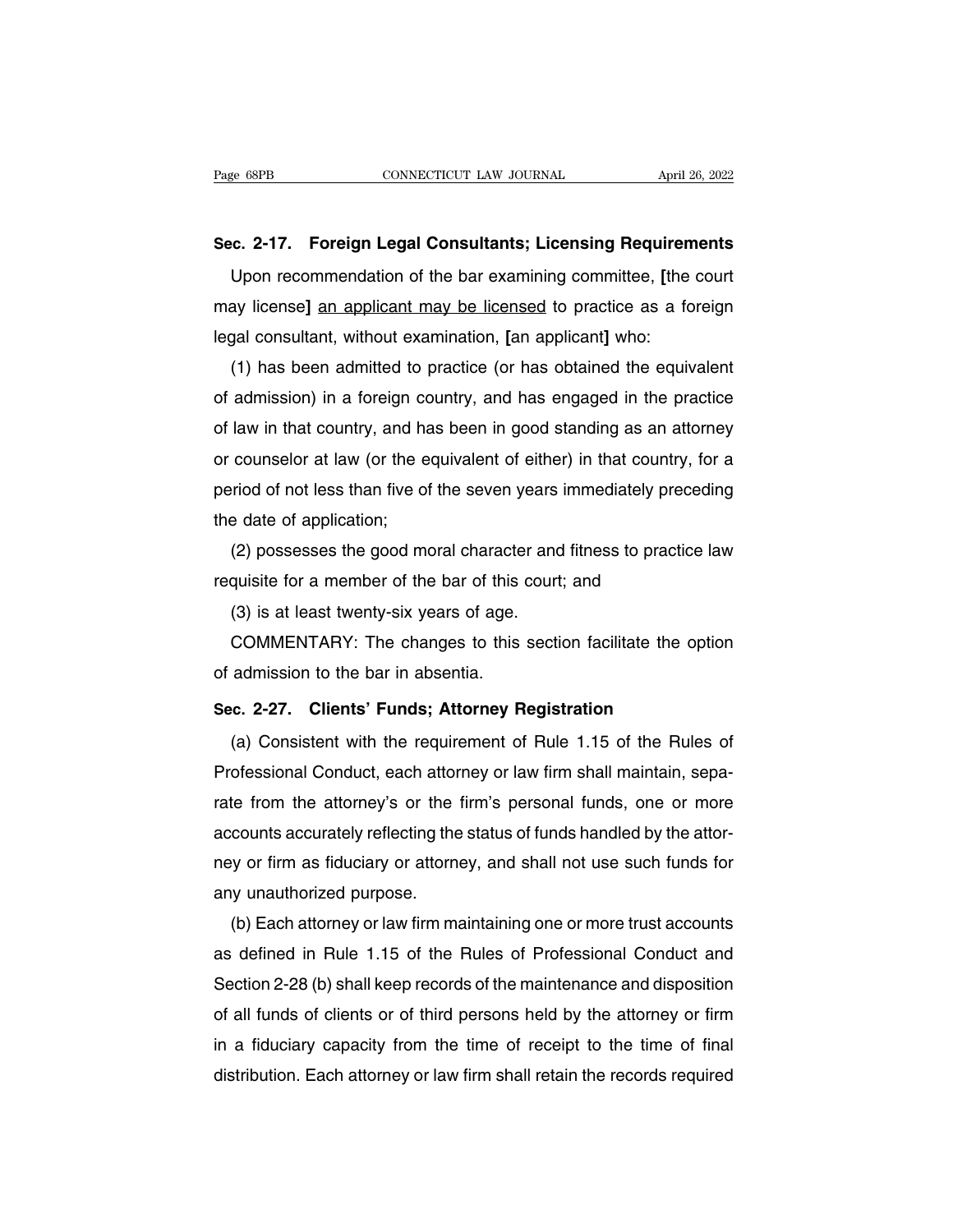April 26, 2022<br> **EXECUTE CONNECTICUT LAW JOURNAL**<br>
by Rule 1.15 of the Rules of Professional Conduct for a period of<br>
seven years after termination of the representation. Superil 26, 2022<br>Superil 26, 2022<br>By Rule 1.15 of the Rules of Professional Conduct for<br>Seven years after termination of the representation.<br>(c) Such books of account and statements of reconci

(c) Such books of account and statements of reconciliation, and we observe a state termination of the representation.<br>
(c) Such books of account and statements of reconciliation, and we other records required to be maintai by Rule 1.15 of the Rules of Professional Conduct for a period of<br>seven years after termination of the representation.<br>(c) Such books of account and statements of reconciliation, and<br>any other records required to be mainta by Rule 1.15 of the Rules of Professional Conduct for a period of<br>seven years after termination of the representation.<br>(c) Such books of account and statements of reconciliation, and<br>any other records required to be mainta seven years after termination of the representation.<br>
(c) Such books of account and statements of reconciliation, and<br>
any other records required to be maintained pursuant to Rule 1.15 of<br>
the Rules of Professional Conduct (c) Such books of account and statements of reconciliation, and<br>any other records required to be maintained pursuant to Rule 1.15 of<br>the Rules of Professional Conduct, shall be made available upon<br>request of the Statewide any other records required to be maintained pursuant to Rule 1.15 of<br>the Rules of Professional Conduct, shall be made available upon<br>request of the Statewide Grievance Committee or its counsel, or the<br>disciplinary counsel the Rules of Professional Conduct, shall be made available upon<br>request of the Statewide Grievance Committee or its counsel, or the<br>disciplinary counsel for review, examination or audit upon receipt of<br>notice by the Statew request of the Statewide Grievance Committee or its counsel, or the<br>disciplinary counsel for review, examination or audit upon receipt of<br>notice by the Statewide Grievance Committee of an overdraft notice<br>as provided by Se disciplinary counsel for review, examination or audit upon receipt of<br>notice by the Statewide Grievance Committee of an overdraft notice<br>as provided by Section 2-28 (f). Upon the filing of a grievance complaint<br>or a findin notice by the Statewide Grievance Committee of<br>as provided by Section 2-28 (f). Upon the filing of a<br>or a finding of probable cause, such records shal<br>upon request of the Statewide Grievance Comm<br>the disciplinary counsel f provided by Section 2-28 (f). Upon the filing of a grievance complaint<br>a finding of probable cause, such records shall be made available<br>on request of the Statewide Grievance Committee, its counsel or<br>e disciplinary counse

or a finding of probable cause, such records shall be made available<br>upon request of the Statewide Grievance Committee, its counsel or<br>the disciplinary counsel for review or audit.<br>(d) Each attorney shall register with the upon request of the Statewide Grievance Committee, its counsel or<br>the disciplinary counsel for review or audit.<br>(d) Each attorney shall register with the Statewide Grievance Com-<br>mittee, on a form devised by the committee, the disciplinary counsel for review or audit.<br>
(d) Each attorney shall register with the Statewide Grievance Com-<br>
mittee, on a form devised by the committee, the address of the attor-<br>
ney's office or offices maintained f (d) Each attorney shall register with the Statewide Grievance Com-<br>mittee, on a form devised by the committee, the address of the attor-<br>ney's office or offices maintained for the practice of law, the attorney's<br>office e-m mittee, on a form devised by the committee, the address of the attor-<br>ney's office or offices maintained for the practice of law, the attorney's<br>office e-mail address and business telephone number, the name and<br>address of ney's office or offices maintained for the practice of law, the attorney's<br>office e-mail address and business telephone number, the name and<br>address of every financial institution with which the attorney maintains<br>any acco office e-mail address and business telephone number, the name and<br>address of every financial institution with which the attorney maintains<br>any account in which the funds of more than one client are kept and<br>the identificat address of every financial institution with which the attorney maintains<br>any account in which the funds of more than one client are kept and<br>the identification number of any such account. Such registrations will<br>be made on any account in which the funds of more than one client are kept and<br>the identification number of any such account. Such registrations will<br>be made on an annual basis and at such time as the attorney changes<br>his or her addr the identification number of any such account. Such registrations will<br>be made on an annual basis and at such time as the attorney changes<br>his or her address or addresses or location or identification number<br>of any such tr be made on an annual basis and at such time as the attorney changes<br>his or her address or addresses or location or identification number<br>of any such trust account in which the funds of more than one client<br>are kept. The re his or her address or addresses or location or identification number<br>of any such trust account in which the funds of more than one client<br>are kept. The registration forms filed pursuant to this subsection and<br>pursuant to S of any such trust account in which the funds of more than one client<br>are kept. The registration forms filed pursuant to this subsection and<br>pursuant to Section 2-26 shall not be public; however, all information<br>obtained by are kept. The registration forms filed pursuant to this subsection and<br>pursuant to Section 2-26 shall not be public; however, all information<br>obtained by the Statewide Grievance Committee from these forms<br>shall be public, pursuant to Section 2-26 shall not be public; however, all information<br>obtained by the Statewide Grievance Committee from these forms<br>shall be public, except the following: trust account identification num-<br>bers; the attor obtained by the Statewide Grievance Committee from these forms<br>shall be public, except the following: trust account identification num-<br>bers; the attorney's home address, unless no office address is regis-<br>tered and then o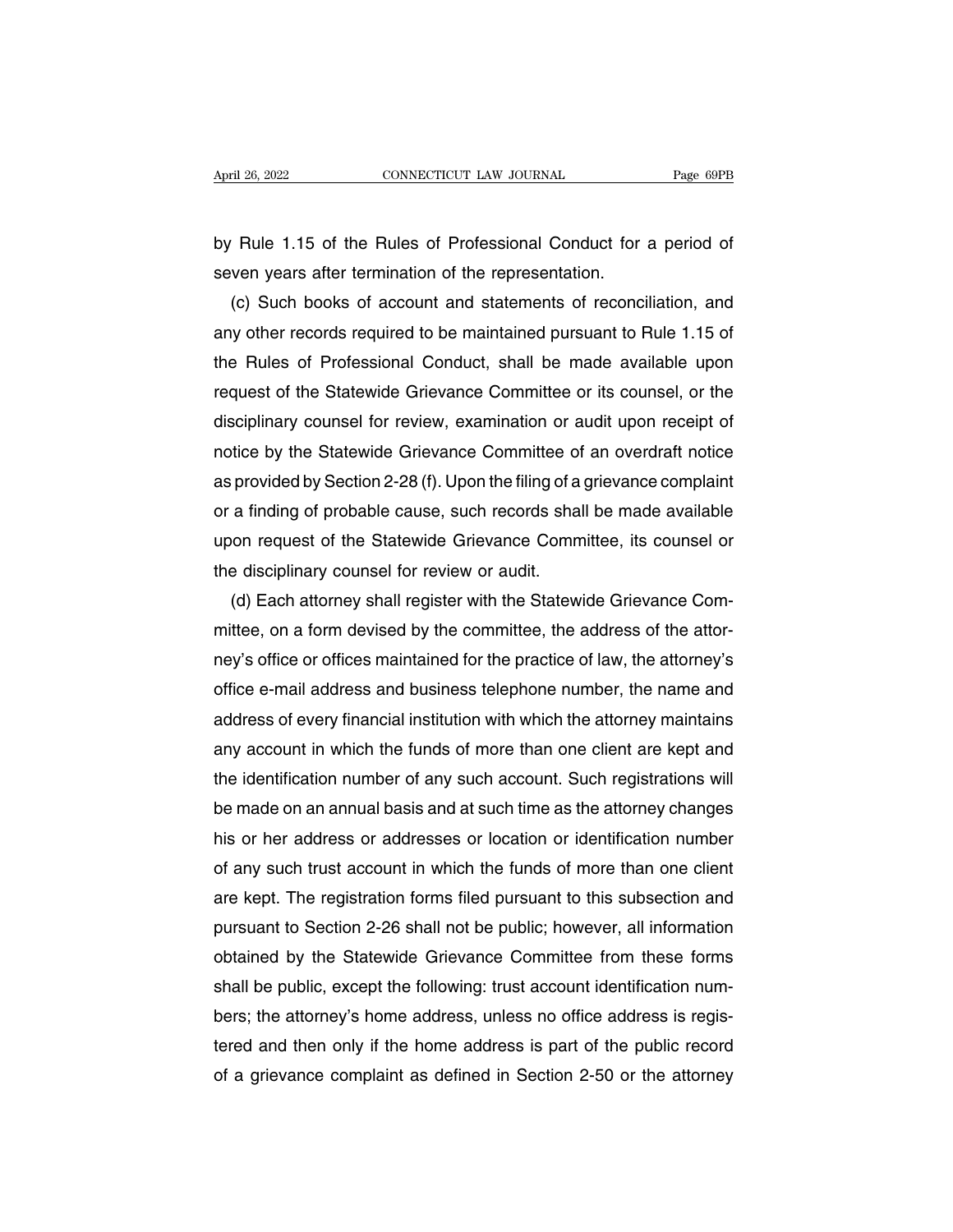Page 70PB CONNECTICUT LAW JOURNAL April 26, 2022<br>
uses the attorney's personal juris number to appear in a matter in this<br>
state; the attorney's office e-mail address; and the attorney's birth Fage 70PB CONNECTICUT LAW JOURNAL April 26, 2022<br>uses the attorney's personal juris number to appear in a matter in this<br>state; the attorney's office e-mail address; and the attorney's birth<br>date. Unless otherwise ordered dentity of the attorney's personal juris number to appear in a matter in this state; the attorney's office e-mail address; and the attorney's birth date. Unless otherwise ordered by the court, all nonpublic information obt uses the attorney's personal juris number to appear in a matter in this<br>state; the attorney's office e-mail address; and the attorney's birth<br>date. Unless otherwise ordered by the court, all nonpublic information<br>obtained uses the attorney's personal juris number to appear in a matter in this<br>state; the attorney's office e-mail address; and the attorney's birth<br>date. Unless otherwise ordered by the court, all nonpublic information<br>obtained state; the attorney's office e-mail address; and the attorney's birth<br>date. Unless otherwise ordered by the court, all nonpublic information<br>obtained from these forms shall be available only to the Statewide<br>Grievance Comm date. Unless otherwise ordered by the court, all nonpublic information<br>obtained from these forms shall be available only to the Statewide<br>Grievance Committee and its counsel, the reviewing committees, the<br>grievance panels obtained from these forms shall be available only to the Statewide<br>Grievance Committee and its counsel, the reviewing committees, the<br>grievance panels and their counsel, the bar examining committee, the<br>standing committee Grievance Committee and its counsel, the reviewing committees, the<br>grievance panels and their counsel, the bar examining committee, the<br>standing committee on recommendations for admission to the bar,<br>disciplinary counsel, grievance panels and their counsel, the bar examining committee, the<br>standing committee on recommendations for admission to the bar,<br>disciplinary counsel, the client security fund committee and its counsel,<br>a judge of the standing committee on recommendations for admission to the bar,<br>disciplinary counsel, the client security fund committee and its counsel,<br>a judge of the Superior Court, a judge of the United States District<br>Court for the D disciplinary counsel, the client security fund committee and its counsel,<br>a judge of the Superior Court, a judge of the United States District<br>Court for the District of Connecticut, any grievance committee or other<br>discipl a judge of the Superior Court, a judge of the United States District<br>Court for the District of Connecticut, any grievance committee or other<br>disciplinary authority of the United States District Court for the District<br>of Co Court for the District of Connecticut, any grievance committee or other<br>disciplinary authority of the United States District Court for the District<br>of Connecticut or, with the consent of the attorney, to any other person.<br> disciplinary authority of the United States District Court for the District<br>of Connecticut or, with the consent of the attorney, to any other person.<br>Excluding trust account identification numbers, nonpublic information<br>ob of Connecticut or, with the consent of the attorney, to any other person.<br>Excluding trust account identification numbers, nonpublic information<br>obtained from these forms shall be available to the Department of<br>Revenue Serv Excluding trust account identification numbers, nonpublic information<br>obtained from these forms shall be available to the Department of<br>Revenue Services in connection with the collection of the occupational<br>tax on attorney obtained from these forms shall be available to the Department of<br>Revenue Services in connection with the collection of the occupational<br>tax on attorneys pursuant to General Statutes § 51-81b. In addition,<br>the trust accoun Hevenue Services in connection with the collection of the occupational<br>tax on attorneys pursuant to General Statutes § 51-81b. In addition,<br>the trust account identification numbers on the registration forms filed<br>pursuant tax on attorneys pursuant to General Statutes § 51-81b. In addition,<br>the trust account identification numbers on the registration forms filed<br>pursuant to Section 2-26 and this section shall be available to the<br>organization the trust account identification numbers on the registration forms filed<br>pursuant to Section 2-26 and this section shall be available to the<br>organization designated by the judges of the Superior Court to adminis-<br>ter the I pursuant to Section 2-26 and this section shall be available to the<br>organization designated by the judges of the Superior Court to adminis-<br>ter the IOLTA program pursuant to Rule 1.15 of the Rules of Profes-<br>sional Conduct organization designated by the judges of the Superior Court to adminis-<br>ter the IOLTA program pursuant to Rule 1.15 of the Rules of Profes-<br>sional Conduct. The registration requirements of this subsection shall<br>not apply t ter the IOLTA program pursuant to Rule 1.15 of the Rules of Protessional Conduct. The registration requirements of this subsection shall not apply to judges of the Supreme, Appellate or Superior Courts, judge trial referee sional Conduct. The<br>not apply to judges<br>judge trial referees,<br>magistrate judges, f<br>ruptcy judges.<br>(e) The Statewide it apply to judges of the Supreme, Appellate or Superior Courts,<br>dge trial referees, family support magistrates, federal judges, federal<br>agistrate judges, federal administrative law judges or federal bank-<br>ptcy judges.<br>(e)

judge trial reterees, tamily support magistrates, tederal judges, tederal<br>magistrate judges, federal administrative law judges or federal bank-<br>ruptcy judges.<br>(e) The Statewide Grievance Committee or its counsel may conduc magistrate judges, federal administrative law judges or federal bank-<br>ruptcy judges.<br>(e) The Statewide Grievance Committee or its counsel may conduct<br>random inspections and audits of accounts maintained pursuant to<br>Rule 1.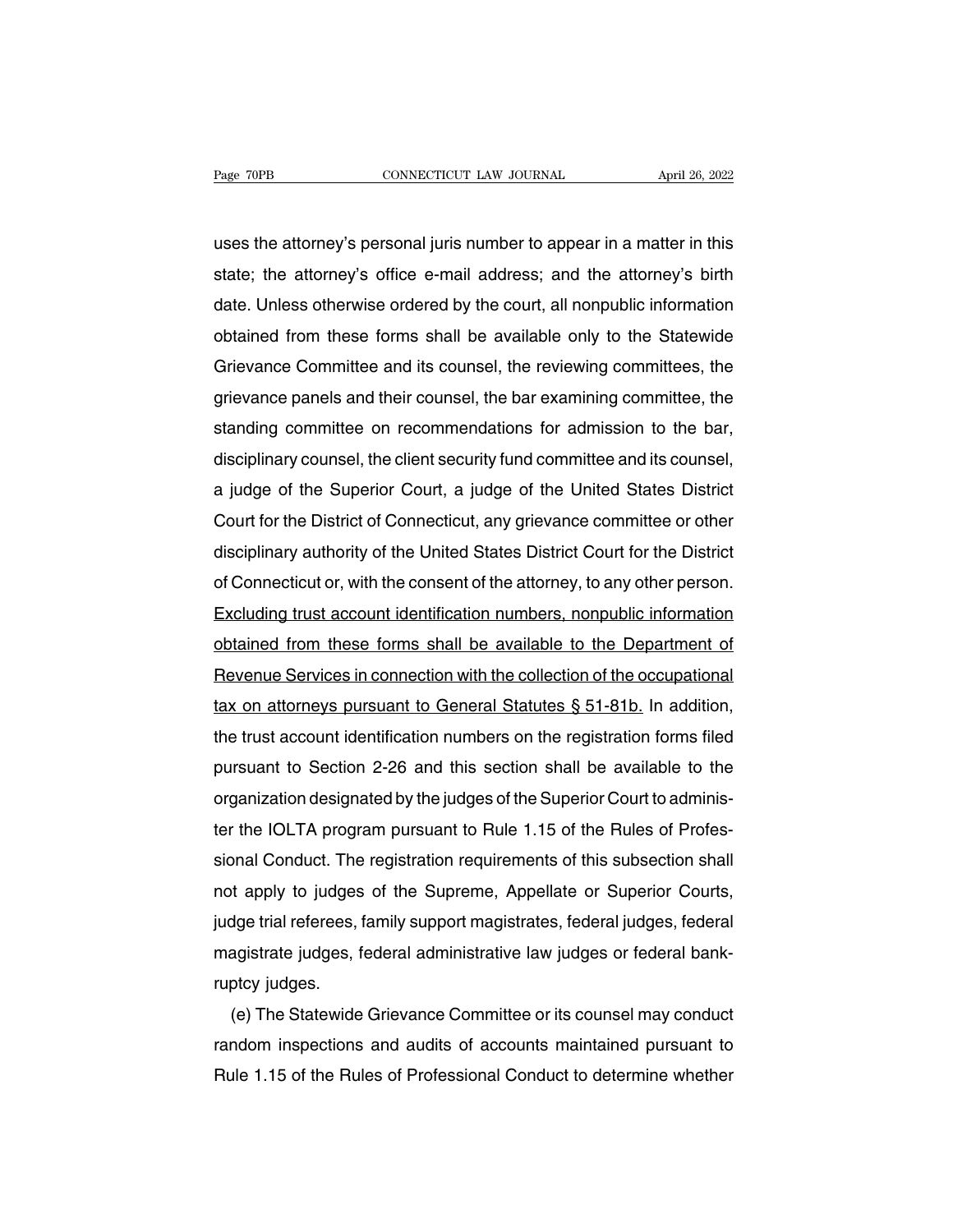April 26, 2022<br>
CONNECTICUT LAW JOURNAL<br>
Such accounts are in compliance with the rule and this section. If any<br>
random inspection or audit performed under this subsection discloses Figure 26, 2022<br>Such accounts are in compliance with the rule and this section. If any<br>random inspection or audit performed under this subsection discloses<br>an apparent violation of this section or the Rules of Professional such accounts are in compliance with the rule and this section. If any<br>random inspection or audit performed under this subsection discloses<br>an apparent violation of this section or the Rules of Professional Con-<br>duct, the such accounts are in compliance with the rule and this section. If any<br>random inspection or audit performed under this subsection discloses<br>an apparent violation of this section or the Rules of Professional Con-<br>duct, the Frandom inspection or audit performed under this subsection discloses<br>an apparent violation of this section or the Rules of Professional Con-<br>duct, the matter may be referred to a grievance panel for further<br>investigation random inspection of addit performed under this subsection discloses<br>an apparent violation of this section or the Rules of Professional Con-<br>duct, the matter may be referred to a grievance panel for further<br>investigation o an apparent violation of this section of the nutes of Frotessional Conduct, the matter may be referred to a grievance panel for further investigation or to the disciplinary counsel for presentment to the Superior Court. An investigation or to the disciplinary counsel for presentment to the Superior Court. Any attorney whose accounts are selected for inspection or audit under this section shall fully cooperate with the inspection or audit, wh investigation or to the disciplinary counsel for presentment to the Superior Court. Any attorney whose accounts are selected for inspection or audit under this section shall fully cooperate with the inspection or audit, wh nor Court. Any attorney whose accounts are selected for inspection<br>or audit under this section shall not be construed to be a violation of<br>Rule 1.6 (a) of the Rules of Professional Conduct. Any records, docu-<br>ments or info audit, which cooperation shall not be construed to be a violation of<br>audit, which cooperation shall not be construed to be a violation of<br>Rule 1.6 (a) of the Rules of Professional Conduct. Any records, docu-<br>ments or infor Rule 1.6 (a) of the Rules of Professional Conduct. Any records, documents or information obtained or produced pursuant to a random inspection or audit shall remain confidential unless and until a presentment is initiated b The Rules of Professional Conduct. Any recolds, documents or information obtained or produced pursuant to a random inspection or audit shall remain confidential unless and until a present-<br>ment is initiated by the discipli inspection or audit shall remain confidential unless and until a present-<br>ment is initiated by the disciplinary counsel alleging a violation of Rule<br>1.15 of the Rules of Professional Conduct or of this section, or probable ment is initiated by the disciplinary counsel alleging a violation of Rule<br>1.15 of the Rules of Professional Conduct or of this section, or probable<br>cause is found by the grievance panel, the Statewide Grievance Com-<br>mitte 1.15 of the Rules of Professional Conduct or of this section, or probable<br>cause is found by the grievance panel, the Statewide Grievance Com-<br>mittee or are viewing committee. Contemporaneously with the com-<br>mencement of a notice in the price soft foressional conduct of or this section, or probable<br>cause is found by the grievance panel, the Statewide Grievance Com-<br>mittee or are viewing committee. Contemporaneously with the com-<br>mencement of through the disclosure of records obtained or produced in accordance<br>through the disclosure in writing by the Statewide Grievance complaint,<br>notice shall be given in writing by the Statewide Grievance Committee<br>to any clie mintee or are viewing committee. Contemporarieously with the com-<br>mencement of a presentment or the filing of a grievance complaint,<br>notice shall be given in writing by the Statewide Grievance Committee<br>to any client or th mencement or a presentment or the ming or a gnevalice complaint,<br>notice shall be given in writing by the Statewide Grievance Committee<br>to any client or third person whose identity may be publicly disclosed<br>through the disc be shall be given in whilling by the statewide chievalitie committee<br>to any client or third person whose identity may be publicly disclosed<br>through the disclosure of records obtained or produced in accordance<br>with this sub is any client of third person whose identity hay be publicly disclosed<br>through the disclosure of records obtained or produced in accordance<br>with this subsection. Thereafter, public disclosure of such records shall<br>be subje any such the disclosure of records obtained or produced in accordance<br>with this subsection. Thereafter, public disclosure of such records shall<br>be subject to the client or third person having thirty days from the<br>issuance With this subsection. Therearter, public disclosure of such records shall<br>be subject to the client or third person having thirty days from the<br>issuance of the notice to seek a court order restricting publication of<br>any suc be subject to the cherit of third person having thirty days from the<br>issuance of the notice to seek a court order restricting publication of<br>any such records disclosing confidential information. During the thirty<br>day perio assuance of the notice to seek a court offer restricting publication of<br>any such records disclosing confidential information. During the thirty<br>day period, or the pendency of any such motion, any document filed<br>with the co any such records disclosing confidential information. During the thirty day period, or the pendency of any such motion, any document filed with the court or as part of a grievance record shall refer to such clients or thir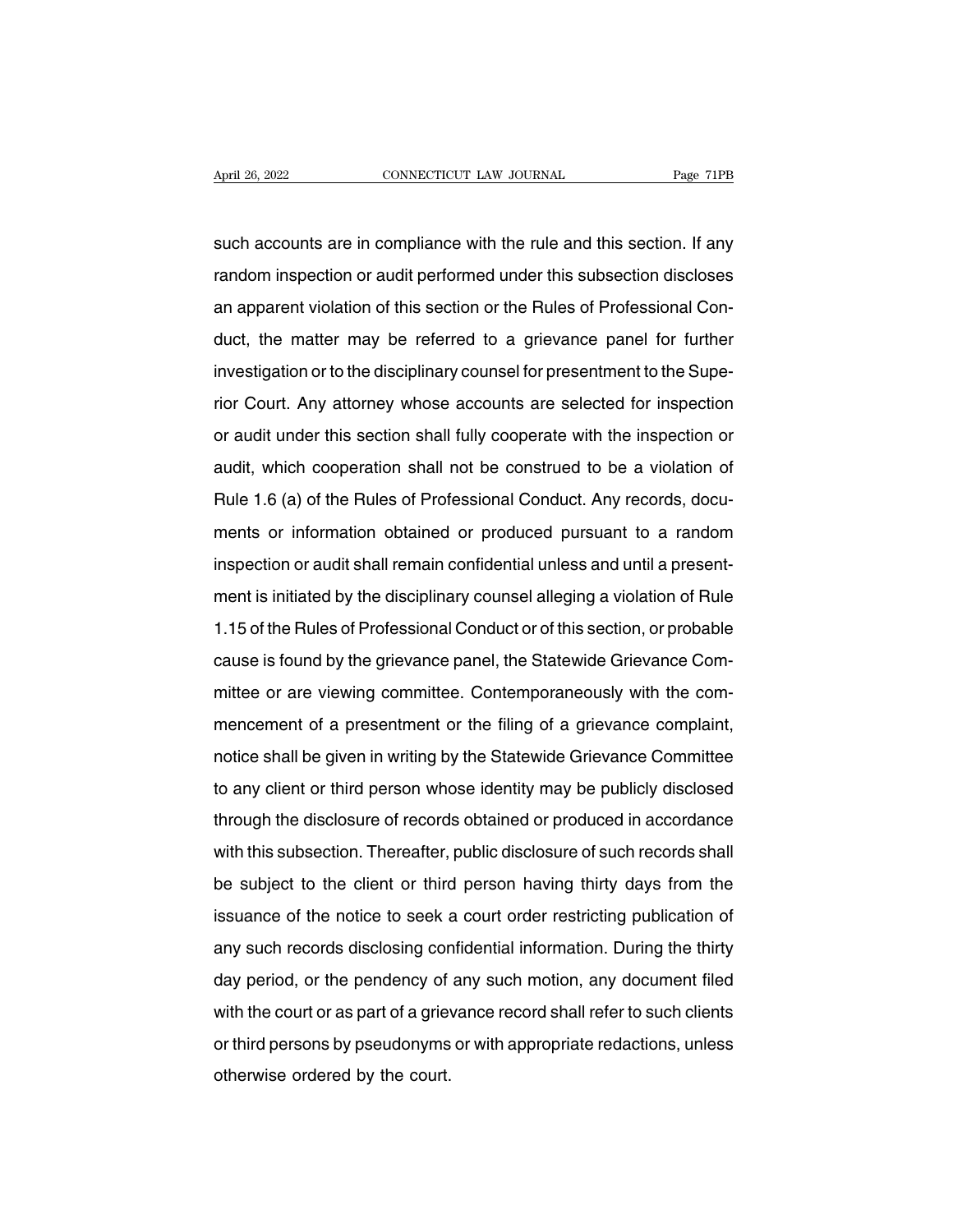(f) Violation of subsection (a), (b) or (c) of this section shall constitute<br>sconduct. An attorney who fails to register in accordance with sub-Page 72PB CONNECTICUT LAW JOURNAL April 26, 2022<br>
(f) Violation of subsection (a), (b) or (c) of this section shall constitute<br>
misconduct. An attorney who fails to register in accordance with sub-<br>
section (d) shall be ad Fage  $12FB$ <br>(f) Violation of subsection (a), (b) or (c) of this section shall constitute<br>misconduct. An attorney who fails to register in accordance with sub-<br>section (d) shall be administratively suspended from the practi (f) Violation of subsection (a), (b) or (c) of this sec<br>misconduct. An attorney who fails to register in ac<br>section (d) shall be administratively suspended f<br>law in this state pursuant to Section 2-27B.<br>COMMENTARY: The cha (f) Violation of subsection (a), (b) or (c) of this section shall constitute<br>sconduct. An attorney who fails to register in accordance with sub-<br>ction (d) shall be administratively suspended from the practice of<br>w in this

misconduct. An attorney who fails to register in accordance with subsection (d) shall be administratively suspended from the practice of<br>law in this state pursuant to Section 2-27B.<br>COMMENTARY: The change to this section a section (d) shall be administratively suspended from the practice of<br>law in this state pursuant to Section 2-27B.<br>COMMENTARY: The change to this section authorizes the Depart-<br>ment of Revenue Services to receive nonpublic law in this state pursuant to Section 2-27B.<br>COMMENTARY: The change to this section authorizes the Depart-<br>ment of Revenue Services to receive nonpublic information, excluding<br>trust account identification numbers, obtained COMMENTARY: The change to this section authorizes the I<br>ment of Revenue Services to receive nonpublic information, exatrust account identification numbers, obtained from the attorney<br>tration process in connection with the ment of Hevenue Services to receive nonpublic information, exclude<br>trust account identification numbers, obtained from the attorney re<br>tration process in connection with the collection of the occupation<br>tax on attorneys pu Sist account identification numbers, obtained from the attomey regis-<br>tion process in connection with the collection of the occupational<br>x on attorneys pursuant to General Statutes § 51-81b.<br>c. 2-44A. Definition of the Pra

ration process in connection with the collection of the occupational<br>tax on attorneys pursuant to General Statutes § 51-81b.<br>Sec. 2-44A. Definition of the Practice of Law<br>(a) General Definition: The practice of law is mini tax on attomeys pursuant to General Statutes § 51-610.<br>Sec. 2-44A. Definition of the Practice of Law<br>(a) General Definition: The practice of law is ministering to the legal<br>needs of another person and applying legal princi Sec. 2-44A. Definiti<br>
(a) General Definitio<br>
needs of another pers<br>
to the circumstances<br>
is not limited to:<br>
(1) Holding oneself (a) General Definition: The practice of law is ministering to the legal<br>reds of another person and applying legal principles and judgment<br>the circumstances or objectives of that person. This includes, but<br>not limited to:<br>(

needs of another person and applying legal principles and judgment<br>to the circumstances or objectives of that person. This includes, but<br>is not limited to:<br>(1) Holding oneself out in any manner as an attorney, lawyer, coun to the circumstances or objectives of that person. This includes, but<br>is not limited to:<br>(1) Holding oneself out in any manner as an attorney, lawyer, coun-<br>selor, advisor or in any other capacity which directly or indirec is not limited to:<br>
(1) Holding oneself out in any manner as an attorney, lawyer, coun-<br>
selor, advisor or in any other capacity which directly or indirectly repre-<br>
sents that such person is either (a) qualified or capabl (1) Holding oneself out in any manner as an attorney,<br>selor, advisor or in any other capacity which directly or in<br>sents that such person is either (a) qualified or capable<br>or (b) is engaged in the business or activity of (2) Ior, advisor or in any other capacity which directly or indirectly repre-<br>
ints that such person is either (a) qualified or capable of performing<br>
(b) is engaged in the business or activity of performing any act<br>
insti

sents that such person is either (a) qualified or capable of performing<br>or (b) is engaged in the business or activity of performing any act<br>constituting the practice of law as herein defined.<br>(2) Giving advice or counsel t or (b) is engaged in the business or activity of performing any act<br>constituting the practice of law as herein defined.<br>(2) Giving advice or counsel to persons concerning or with respect<br>to their legal rights or responsibi constituting the prosent<br>
(2) Giving advic<br>
to their legal righ<br>
involving the appli<br>
or liabilities.<br>
(3) Drafting any (2) Giving advice or counsel to persons concerning or with respect<br>their legal rights or responsibilities or with regard to any matter<br>volving the application of legal principles to rights, duties, obligations<br>liabilities. to their legal rights or responsib<br>involving the application of legal pi<br>or liabilities.<br>(3) Drafting any legal document<br>the legal rights of a person.<br>(4) Representing any person in

volving the application of legal principles to rights, duties, obligations<br>liabilities.<br>(3) Drafting any legal document or agreement involving or affecting<br>e legal rights of a person.<br>(4) Representing any person in a court or liabilities.<br>
(3) Drafting any legal document or agreement involving or affecting<br>
the legal rights of a person.<br>
(4) Representing any person in a court, or in a formal administrative<br>
adjudicative proceeding or other f (3) Drafting any legal document or agreement involving or affecting<br>the legal rights of a person.<br>(4) Representing any person in a court, or in a formal administrative<br>adjudicative proceeding or other formal dispute resolu the legal rights of a person.<br>
(4) Representing any person in a court, or in a formal administration<br>
adjudicative proceeding or other formal dispute resolution process<br>
in any administrative adjudicative proceeding in whi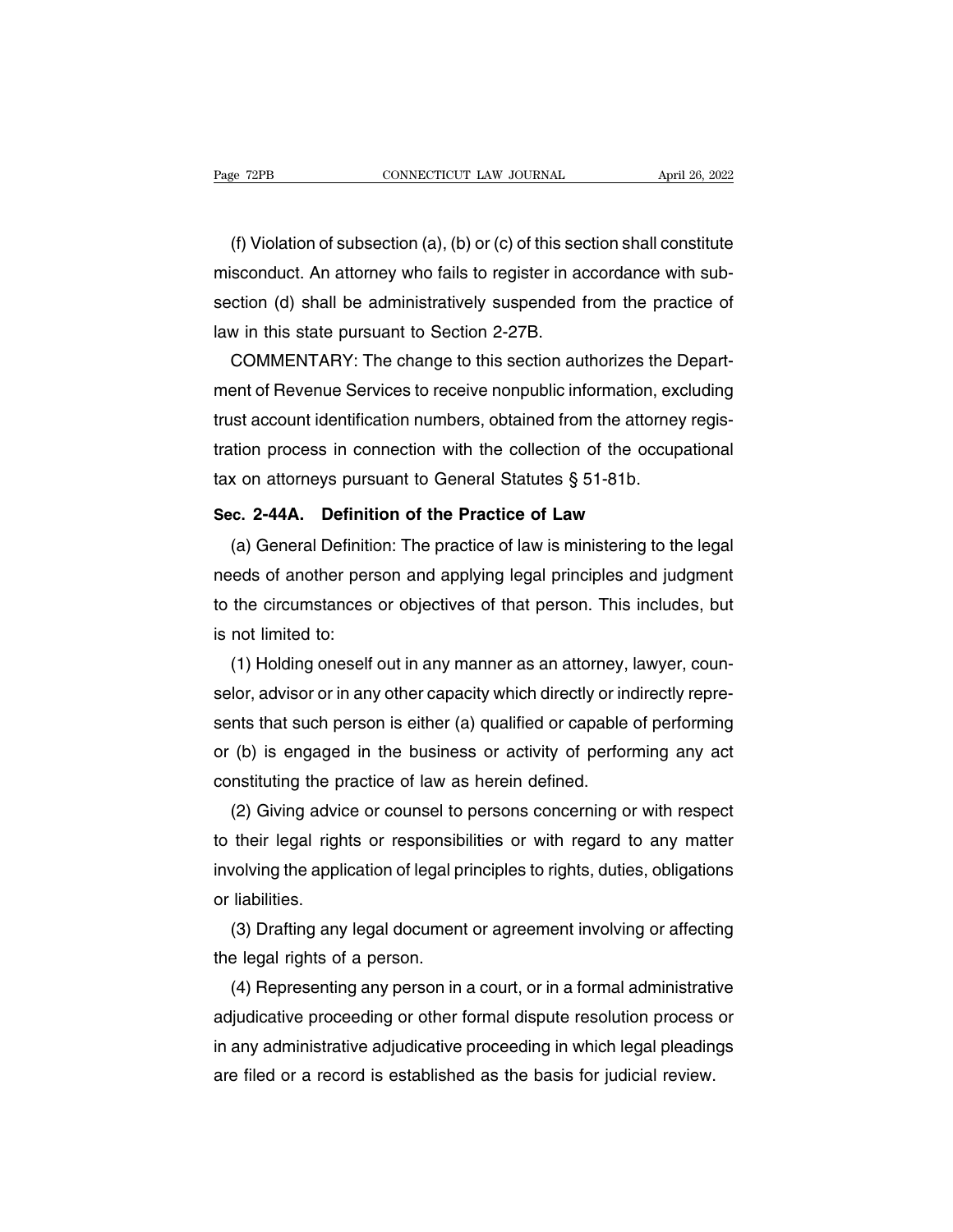(5) Giving advice or counsel to any person, or representing or pur-<br>
The total counsel to any person, or representing or pur-<br>
Thing to represent the interest of any person, in a transaction in April 26, 2022 CONNECTICUT LAW JOURNAL Page 73PB<br>
(5) Giving advice or counsel to any person, or representing or pur-<br>
porting to represent the interest of any person, in a transaction in<br>
which an interest in property is (5) Giving advice or counsel to any person, or representing or purporting to represent the interest of any person, in a transaction in which an interest in property is transferred where the advice or counsel, or the repre (5) Giving advice or counsel to any person, or representing or pur-<br>porting to represent the interest of any person, in a transaction in<br>which an interest in property is transferred where the advice or counsel,<br>or the repr (5) Giving advice or counsel to any person, or representing or pur-<br>porting to represent the interest of any person, in a transaction in<br>which an interest in property is transferred where the advice or counsel,<br>or the repr porting to represent the interest of any person, in a transaction in<br>which an interest in property is transferred where the advice or counsel,<br>or the representation or purported representation, involves (a) the<br>preparation which an interest in property is transferred where the advice or counsel,<br>or the representation or purported representation, involves (a) the<br>preparation, evaluation, or interpretation of documents related to such<br>transact or the representation or purported representation, involves (a) the<br>preparation, evaluation, or interpretation of documents related to such<br>transaction or to implement such transaction or (b) the evaluation or<br>interpretati preparation, evaluation, or interpretation of documents related to s<br>transaction or to implement such transaction or (b) the evaluatio<br>interpretation of procedures to implement such transaction, wh<br>such transaction, docume insaction or to implement such transaction or (b) the evaluation or<br>erpretation of procedures to implement such transaction, where<br>ch transaction, documents, or procedures affect the legal rights,<br>ligations, liabilities or

interpretation of procedures to implement such transaction, where<br>such transaction, documents, or procedures affect the legal rights,<br>obligations, liabilities or interests of such person, and<br>(6) Engaging in any other act such transaction, documents, or procedures affect<br>obligations, liabilities or interests of such person, at<br>(6) Engaging in any other act which may indicate<br>the authorized practice of law in the state of Connectio<br>by case l ligations, liabilities or interests of such person, and<br>(6) Engaging in any other act which may indicate an occurrence of<br>e authorized practice of law in the state of Connecticut as established<br>case law, statute, ruling or

(6) Engaging in any other act which may indicate an occurrence of<br>the authorized practice of law in the state of Connecticut as established<br>by case law, statute, ruling or other authority.<br>"Documents" includes, but is not the authorized practice of law in the state of Connecticut as established<br>by case law, statute, ruling or other authority.<br>"Documents" includes, but is not limited to, contracts, deeds, ease-<br>ments, mortgages, notes, relea by case law, statute, ruling or other authority.<br>
"Documents" includes, but is not limited to, contracts, deeds, ease-<br>
ments, mortgages, notes, releases, satisfactions, leases, options, arti-<br>
cles of incorporation and ot "Documents" includes, but is not limited to, contracts, deeds, ease-<br>ments, mortgages, notes, releases, satisfactions, leases, options, arti-<br>cles of incorporation and other corporate documents, articles of organi-<br>zation ments, mortgages, notes, releases, satisfactions, leases, options, articles of incorporation and other corporate documents, articles of organization and other limited liability company documents, partnership agreements, af cles of incorporation and other corporate documents, articles of organization and other limited liability company documents, partnership agreements, affidavits, prenuptial agreements, wills, trusts, family set-<br>tlement agr zation and other limited liability com<br>agreements, affidavits, prenuptial agree<br>tlement agreements, powers of attorr<br>instruments; and pleadings and any d<br>actions and special proceedings.<br>The term "person" includes a natura reements, affidavits, prenuptial agreements, wills, trusts, family set-<br>ment agreements, powers of attorney, notes and like or similar<br>struments; and pleadings and any other papers incident to legal<br>tions and special proce

tlement agreements, powers of attorney, notes and like or similar<br>instruments; and pleadings and any other papers incident to legal<br>actions and special proceedings.<br>The term "person" includes a natural person, corporation, instruments; and pleadings and any other papers incident to legal<br>actions and special proceedings.<br>The term "person" includes a natural person, corporation, company,<br>partnership, firm, association, organization, society, l actions and special proceedings.<br>The term "person" includes a natural person, corporation, company,<br>partnership, firm, association, organization, society, labor union, busi-<br>ness trust, trust, financial institution, govern The term "person<br>partnership, firm, as<br>ness trust, trust, fina<br>group, organization<br>wise dictates.<br>The term "Conne rtnership, firm, association, organization, society, labor union, busi-<br>ss trust, trust, financial institution, governmental unit and any other<br>oup, organization or entity of any nature, unless the context other-<br>se dictat

ness trust, trust, financial institution, governmental unit and any other<br>group, organization or entity of any nature, unless the context other-<br>wise dictates.<br>The term "Connecticut lawyer" means a natural person who has<br>b group, organization or entity of any nature, unless the context other-<br>wise dictates.<br>The term "Connecticut lawyer" means a natural person who has<br>been duly admitted to practice law in this state and whose privilege<br>to do wise dictates.<br>The term "Connectic<br>been duly admitted to<br>to do so is then currer<br>of the bar of this state.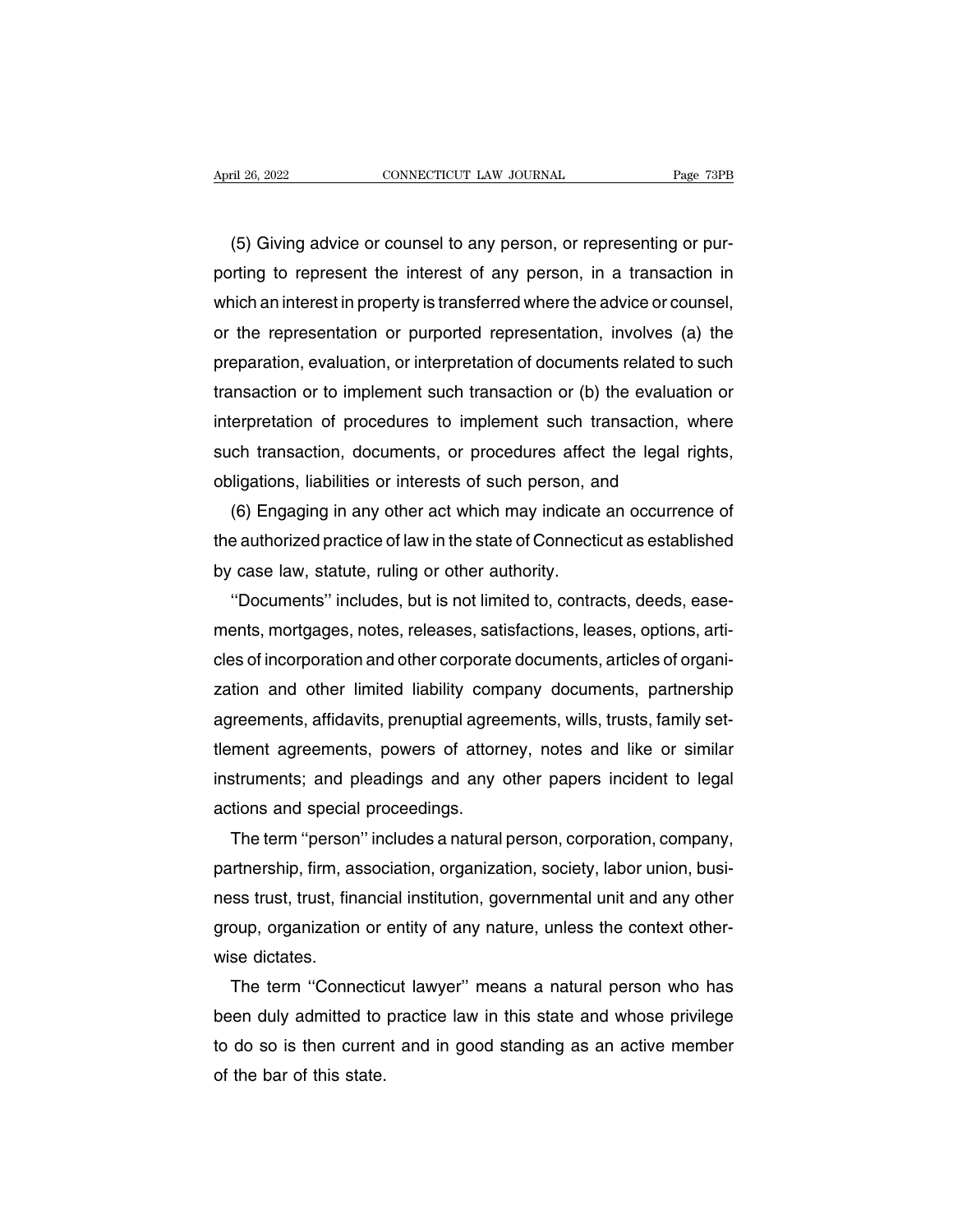(b) Exceptions. Whether or not it constitutes the practice of law, the<br>lowing activities by any person are permitted: Fage 74PB<br>CONNECTICUT LAW JOURNAL<br>(b) Exceptions. Whether or not it constitutes the practiculary<br>following activities by any person are permitted:<br>(1) Selling legal document forms previously approved

(b) Exceptions. Whether or not it constitutes the practice of law, the<br>lowing activities by any person are permitted:<br>(1) Selling legal document forms previously approved by a Connecti-<br>t lawyer in any format. (b) Exceptions. Whether or n<br>following activities by any pers<br>(1) Selling legal document for<br>cut lawyer in any format.<br>(2) Acting as a lay representa

(b) Exceptions. Whether or not it constitutes the practice of law, the<br>lowing activities by any person are permitted:<br>(1) Selling legal document forms previously approved by a Connecti-<br>t lawyer in any format.<br>(2) Acting a following activities by any person are permitted:<br>
(1) Selling legal document forms previously approved by a Connecti-<br>
cut lawyer in any format.<br>
(2) Acting as a lay representative authorized by administrative agen-<br>
cies (1) Selling lega<br>cut lawyer in an<br>(2) Acting as a<br>cies or in admin<br>ing where:<br>(A) Such servi t lawyer in any tormat.<br>(2) Acting as a lay representative authorized by administrative agen-<br>es or in administrative hearings solely before such agency or hear-<br>g where:<br>(A) Such services are confined to representation be (2) Acting as a lay representative authorized by administrative agencies or in administrative hearings solely before such agency or hearing where:<br>
(A) Such services are confined to representation before such forum<br>
or oth

between such agency or hear-<br>g where:<br>(A) Such services are confined to representation before such forum<br>other conduct reasonably ancillary to such representation; and<br>(B) Such conduct is authorized by statute, or the spec ing where:<br>
(A) Such services are confined to representation before such forum<br>
or other conduct reasonably ancillary to such representation; and<br>
(B) Such conduct is authorized by statute, or the special court,<br>
departmen (A) Such services are contin<br>or other conduct reasonably a<br>(B) Such conduct is author<br>department or agency has ad<br>regulating such practice.<br>(3) Serving in a neutral capad other conduct reasonably ancillary to such representation; and<br>(B) Such conduct is authorized by statute, or the special court,<br>partment or agency has adopted a rule expressly permitting and<br>gulating such practice.<br>(3) Ser (B) Such condidepartment or age<br>department or age<br>regulating such pr<br>(3) Serving in a l<br>or facilitator.<br>(4) Participating

partment or agency has adopted a rule expressly permitting and<br>gulating such practice.<br>(3) Serving in a neutral capacity as a mediator, arbitrator, conciliator<br>facilitator.<br>(4) Participating in labor negotiations, arbitrat regulating such practice.<br>
(3) Serving in a neutral capacity as a mediator, arbitrator, con<br>
or facilitator.<br>
(4) Participating in labor negotiations, arbitrations, or concil<br>
arising under collective bargaining rights or (3) Serving in a neutral capacity as a mediator, arbitrator, conciliator<br>or facilitator.<br>(4) Participating in labor negotiations, arbitrations, or conciliations<br>arising under collective bargaining rights or agreements.<br>(5)

or facilitator.<br>
(4) Participating in labor negotiations, arbitrations, or conciliations<br>
arising under collective bargaining rights or agreements.<br>
(5) Providing clerical assistance to another to complete a form pro-<br>
vid (4) Participating in labor negotiations<br>arising under collective bargaining righ<br>(5) Providing clerical assistance to ar<br>vided by a court for the protection from at<br>when no fee is charged to do so.<br>(6) Acting as a legislat sing under collective bargaining rights of<br>(5) Providing clerical assistance to anoth<br>ded by a court for the protection from abuse<br>nen no fee is charged to do so.<br>(6) Acting as a legislative lobbyist.<br>(7) Serving in a neut (5) Providing clerical assistance to another to complete a form pro-<br>ded by a court for the protection from abuse, harassment and violence<br>nen no fee is charged to do so.<br>(6) Acting as a legislative lobbyist.<br>(7) Serving i

vided by a court for the protection from abum<br>when no fee is charged to do so.<br>(6) Acting as a legislative lobbyist.<br>(7) Serving in a neutral capacity as a<br>providing information to the public.<br>(8) Performing activities whi Nen no tee is charged to do so.<br>
(6) Acting as a legislative lobbyist.<br>
(7) Serving in a neutral capacity as a clerk or a court employee<br>
oviding information to the public.<br>
(8) Performing activities which are preempted by (6) Acting as a legislative lobbyist.<br>
(7) Serving in a neutral capacity as a clerk or a court employee<br>
oviding information to the public.<br>
(8) Performing activities which are preempted by federal law.<br>
(9) Performing sta

(7) Serving in a neutral capacity as a clerk or a<br>providing information to the public.<br>(8) Performing activities which are preempted by  $(9)$  Performing statutorily authorized services as a<br>or broker licensed by the state

oviding information to the public.<br>
(8) Performing activities which are preempted by federal law.<br>
(9) Performing statutorily authorized services as a real estate agent<br>
broker licensed by the state of Connecticut.<br>
(10) P (8) Performing activities which are preempted by tederal law.<br>
(9) Performing statutorily authorized services as a real estate agent<br>
or broker licensed by the state of Connecticut.<br>
(10) Preparing tax returns and performi (9) Performing statutorily authorized services as a real estat<br>or broker licensed by the state of Connecticut.<br>(10) Preparing tax returns and performing any other statuthorized services as a certified public accountant, en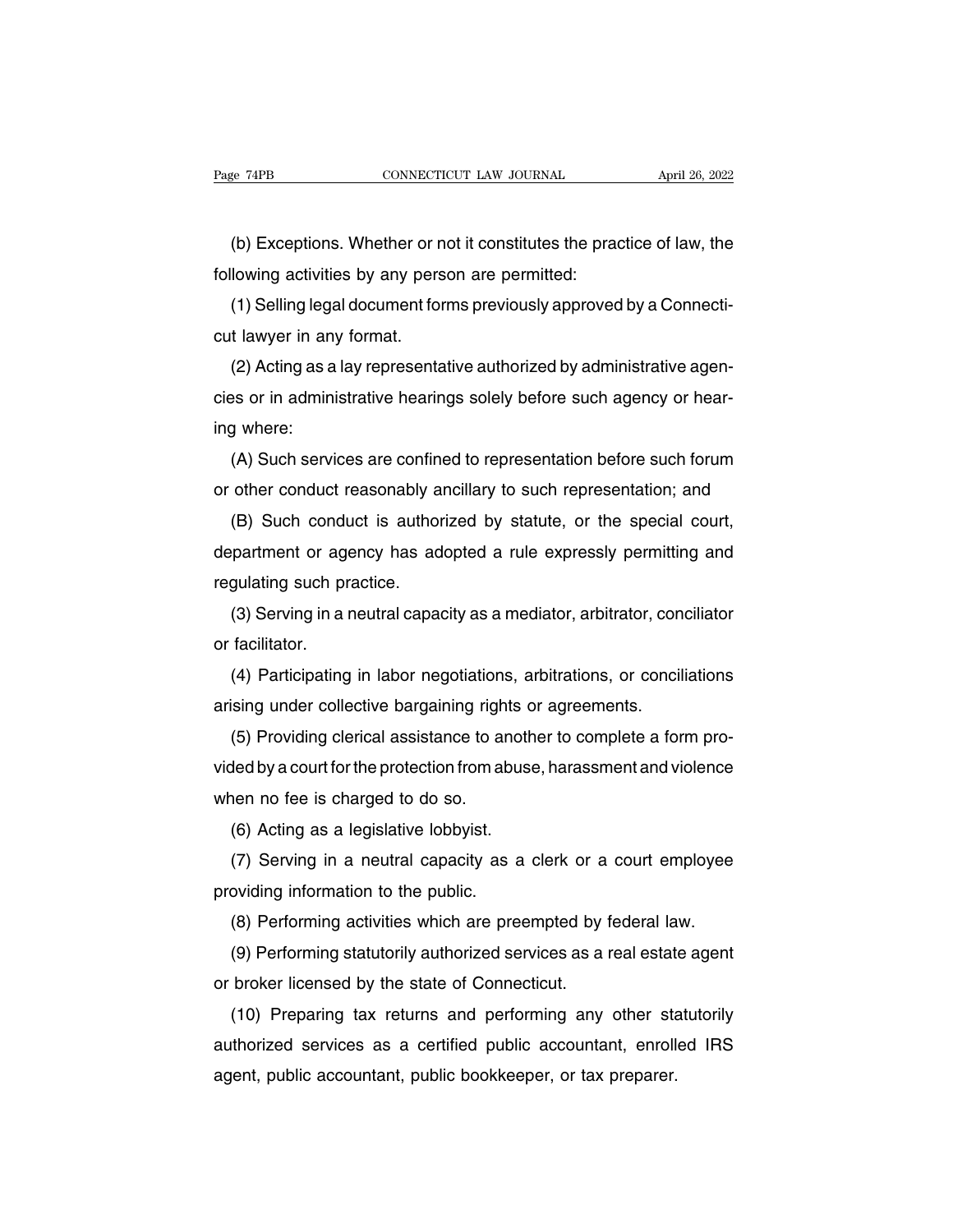The CONNECTICUT LAW JOURNAL THE Page 75PB<br>(11) Performing such other activities as the courts of Connecticut<br>The determined do not constitute the unlicensed or unauthorized April 26, 2022 CONNECTICUT LAW JOURNAL Page 75PB<br>
(11) Performing such other activities as the courts of Connecticut<br>
have determined do not constitute the unlicensed or unauthorized<br>
practice of law. (11) Performing su<br>have determined do<br>practice of law.<br>(12) Undertaking s (11) Performing such other activities as the courts of Connecticut<br>we determined do not constitute the unlicensed or unauthorized<br>actice of law.<br>(12) Undertaking self-representation, or practicing law authorized<br>a limited (11) Performing such other activitie<br>have determined do not constitute to<br>practice of law.<br>(12) Undertaking self-representation<br>by a limited license to practice.<br>(c) Remote Practice: To the extent to

We determined do not constitute the unlicensed or unauthorized<br>actice of law.<br>(12) Undertaking self-representation, or practicing law authorized<br>a limited license to practice.<br>(c) Remote Practice: To the extent that a lawy practice of law.<br>
(12) Undertaking self-representation, or practicing law authorized<br>
by a limited license to practice.<br>
(c) Remote Practice: To the extent that a lawyer is physically present<br>
in this jurisdiction and remo (12) Undertaking self-representation, or practicing law authorized<br>by a limited license to practice.<br>(c) Remote Practice: To the extent that a lawyer is physically present<br>in this jurisdiction and remotely engages in the p by a limited license to practice.<br>
(c) Remote Practice: To the extent that a lawyer is physically present<br>
in this jurisdiction and remotely engages in the practice of law as<br>
authorized under the laws of another United St (c) Hemote Practice: To the e<br>in this jurisdiction and remote<br>authorized under the laws of an<br>the lawyer is admitted, such co<br>of law in this jurisdiction.<br> $[(c)] (d)$  Nonlawyer Assistan this jurisdiction and remotely engages in the practice of law as<br>thorized under the laws of another United States jurisdiction in which<br>a lawyer is admitted, such conduct does not constitute the practice<br>law in this jurisd

authorized under the laws of another United States jurisdiction in which<br>the lawyer is admitted, such conduct does not constitute the practice<br>of law in this jurisdiction.<br>[(c)] (d) Nonlawyer Assistance: Nothing in this ru the lawyer is admitted, such conduct does not constitute the practice<br>of law in this jurisdiction.<br>[(c)] (d) Nonlawyer Assistance: Nothing in this rule shall affect the<br>ability of nonlawyer assistants to act under the supe Iaw in this jurisdiction.<br>
[(c)] (d) Nonlawyer Assistance: Nothing in this rule shall affect the<br>
ility of nonlawyer assistants to act under the supervision of a lawyer<br>
compliance with Rule 5.3 of the Rules of Professiona

 $[(c)]$  (d) Nonlawyer Assistance: Nothing in this rule shall affect the<br>ability of nonlawyer assistants to act under the supervision of a lawyer<br>in compliance with Rule 5.3 of the Rules of Professional Conduct.<br> $[(d)]$  (e) Ge ability of nonlawyer assistants to act under the supervision of a lawyer<br>in compliance with Rule 5.3 of the Rules of Professional Conduct.<br>[(d)] (e) General Information: Nothing in this rule shall affect the<br>ability of a p compliance with Hule 5.3 of the Hules of Professional Conduct.<br>
[(d)] (e) General Information: Nothing in this rule shall affect the<br>
ility of a person or entity to provide information of a general nature<br>
out the law and

 $[(d)]$  (e) General Information: Nothing in this rule shall affect the ability of a person or entity to provide information of a general nature about the law and legal procedures to members of the public.  $[(e)]$  (f) Governme ability of a person or e<br>about the law and lega<br>[(e)] <u>(f)</u> Government<br>ability of a governmen<br>provided by law.<br>[(f)] <u>(g</u>) Professional out the law and legal procedures to members of the public.<br>
[(e)] (f) Governmental Agencies: Nothing in this rule shall affect the<br>
ility of a governmental agency to carry out its responsibilities as<br>
poided by law.<br>
[(f)]  $I(e)$ ] (I) Governmental Agencies: Nothing in this rule shall affect the<br>ability of a governmental agency to carry out its responsibilities as<br>provided by law.<br> $I(f)$ ] (g) Professional Standards: Nothing in this rule shall

Firsty of a governmental agency to carry out its responsibilities as<br>povided by law.<br>**[(f)]** (g) Professional Standards: Nothing in this rule shall be taken to<br>fine or affect standards for civil liability or professional r provided by law.<br>
[(f)] (g) Professional Standards: Nothing in this rule shall be taken to<br>
define or affect standards for civil liability or professional responsibility.<br>
[(g)] (h) Unauthorized Practice: If a person who i  $\lfloor$ (f)] (g) Protessional Standards: Nothing in this rule shall be taken<br>define or affect standards for civil liability or professional responsibi<br> $\lfloor$ (g)] (h) Unauthorized Practice: If a person who is not authoriz<br>to p ine or affect standards for civil liability or professional responsibility.<br>
(g)] (h) Unauthorized Practice: If a person who is not authorized<br>
practice law is engaged in the practice of law, that person shall be<br>
pject to

 $I(g)$  (h) Unauthorized Practice: It a person who is not authorized<br>to practice law is engaged in the practice of law, that person shall be<br>subject to the civil and criminal penalties of this jurisdiction.<br>COMMENTARY: The to practice law is engaged in the practice of law, that person shall be<br>subject to the civil and criminal penalties of this jurisdiction.<br>COMMENTARY: The changes to this section and to Rule 5.5 of<br>the Rules of Professional subject to the civil and criminal penalties of this jurisdiction.<br>COMMENTARY: The changes to this section and to Rule 5.5 of<br>the Rules of Professional Conduct address the issue of remote practice<br>and provide that to the ex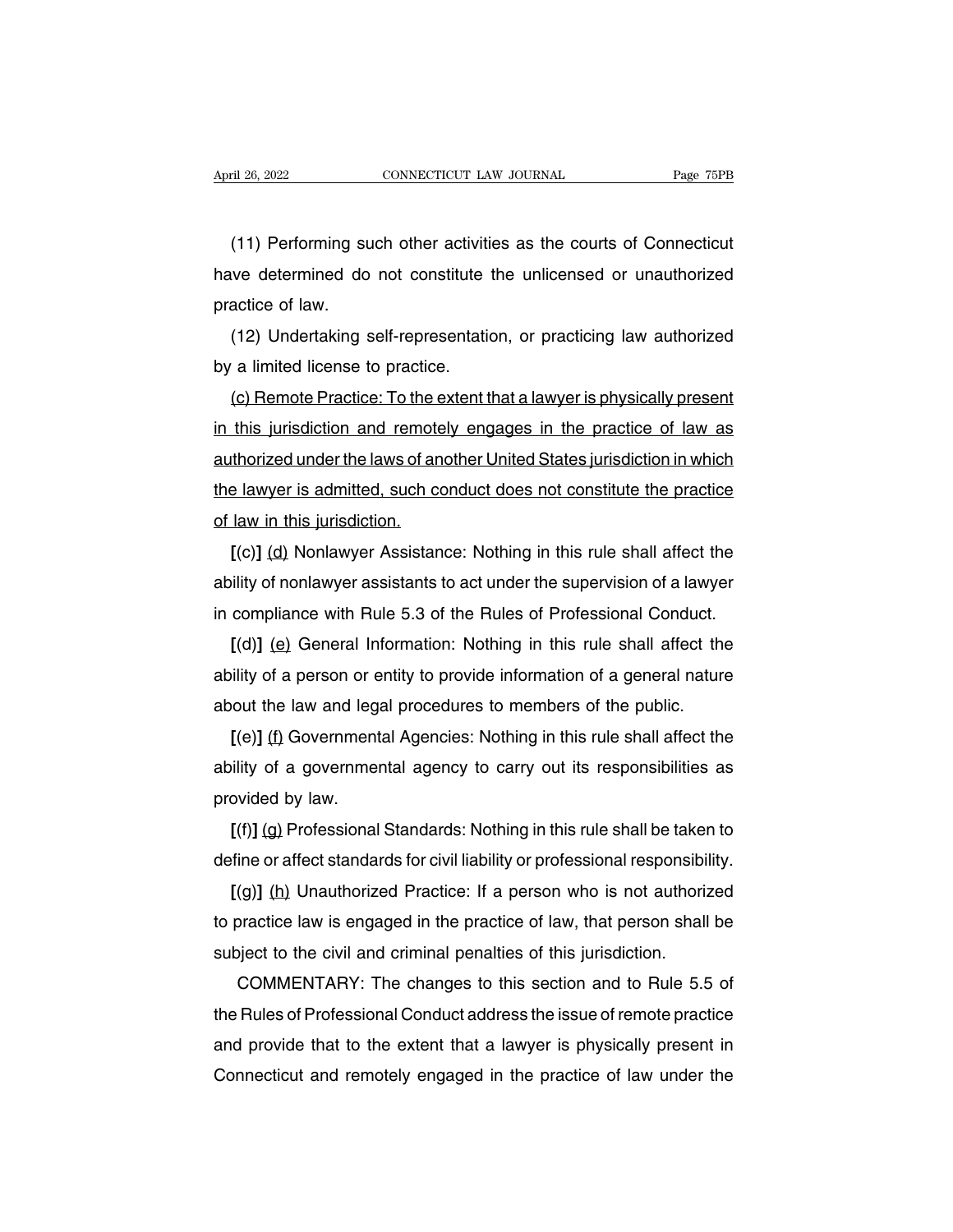Page 76PB CONNECTICUT LAW JOURNAL April 26, 2022<br>law of another recognized jurisdiction in which the lawyer is admitted,<br>such conduct does not constitute the practice of law in Connecticut. Page 76PB CONNECTICUT LAW JOURNAL April 26, 2022<br>
Such conduct does not constitute the practice of law in Connecticut.<br>
Sec. 2-55A. Retirement of Attorney—Permanent **Sec.** 2-55A. Retirement of Attorney—Permanent (a) An attorney who is admitted to the bar in the state of Co.

w of another recognized jurisdiction in which the lawyer is admitted,<br>ch conduct does not constitute the practice of law in Connecticut.<br>c. 2-55A. Retirement of Attorney—Permanent<br>(a) An attorney who is admitted to the bar and is not the subject of any pending disciplinary investigation may<br>such conduct does not constitute the practice of law in Connecticut.<br>Sec. 2-55A. Retirement of Attorney—Permanent<br>(a) An attorney who is admitted to the such conduct does not constitute the practice of law in Connecticut.<br>Sec. 2-55A. Retirement of Attorney—Permanent<br>(a) An attorney who is admitted to the bar in the state of Connecticut<br>and is not the subject of any pending Sec. 2-55A. Retirement of Attorney—Permanent<br>
(a) An attorney who is admitted to the bar in the state of Connecticut<br>
and is not the subject of any pending disciplinary investigation may<br>
submit a written request on a form (a) An attorney who is admitted to the bar in the state of Connecticut<br>and is not the subject of any pending disciplinary investigation may<br>submit a written request on a form approved by the Office of the<br>Chief Court Admin and is not the subject of any pending disciplinary investigation may<br>submit a written request on a form approved by the Office of the<br>Chief Court Administrator to the statewide bar counsel for permanent<br>retirement under th submit a written request on a form approved by the Office of the<br>Chief Court Administrator to the statewide bar counsel for permanent<br>retirement under this section. Upon receipt of the request, the statewide<br>bar counsel sh Chief Court Administrator to the statewide bar counsel for permanent<br>retirement under this section. Upon receipt of the request, the statewide<br>bar counsel shall review it and, if it is found that the attorney is eligible<br>f retirement under this section. Upon receipt of the request, the statewide<br>bar counsel shall review it and, if it is found that the attorney is eligible<br>for retirement under this section, shall grant the request and notify bar counsel shall review it and, if it is found that the attorney is eligible<br>for retirement under this section, shall grant the request and notify the<br>attorney and the clerk for the judicial district of Hartford. Retireme for retirement under this section, shall grant the request and notify the<br>attorney and the clerk for the judicial district of Hartford. Retirement<br>shall not constitute removal from the bar or the roll of attorneys, but<br>it attorney and the clerk for the judicial district of Hartford. Retirement<br>shall not constitute removal from the bar or the roll of attorneys, but<br>it shall be noted on the roll of attorneys kept by the clerk for the judicial all not constitute removal from the bar or the roll of attorneys, but<br>shall be noted on the roll of attorneys kept by the clerk for the judicial<br>strict of Hartford. If granted, the attorney shall no longer be eligible<br>prac

it shall be noted on the roll of attorneys kept by the clerk for the judicial<br>district of Hartford. If granted, the attorney shall no longer be eligible<br>to practice law as an attorney admitted in the state of Connecticut.<br> district of Hartford. If granted, the attorney shall no longer be eligible<br>to practice law as an attorney admitted in the state of Connecticut.<br>(b) An attorney who has retired pursuant to this section shall there-<br>after be to practice law as an attorney admitted in the state of Connecticut.<br>
(b) An attorney who has retired pursuant to this section shall there-<br>
after be exempt from the registration requirements set forth in Sections<br>
2-26 an (b) An attorney who has retired pursuant to this section shall there-<br>ter be exempt from the registration requirements set forth in Sections<br>26 and 2-27 (d) and from payment of the client security fund fee<br>t forth in Secti

after be exempt from the registration requirements set forth in Sections<br>2-26 and 2-27 (d) and from payment of the client security fund fee<br>set forth in Section 2-70 (a).<br>(c) An attorney who has retired pursuant to this se 2-26 and 2-27 (d) and from payment of the client security fund fee<br>set forth in Section 2-70 (a).<br>(c) An attorney who has retired pursuant to this section and thereafter<br>wishes to be eligible to practice law again in the s set forth in Section 2<br>
(c) An attorney who<br>
wishes to be eligible<br>
must apply for admi<br>
2-13 <u>or 2-13A</u>.<br>
(d) Retirement pu (c) An attorney who has retired pursuant to this section and thereafter<br>shes to be eligible to practice law again in the state of Connecticut<br>ust apply for admission to the bar pursuant to Section[s] 2-8, [or]<br>13 <u>or 2-13A</u> wishes to be eligible to practice law again in the state of Connecticut<br>must apply for admission to the bar pursuant to Section[s] 2-8, [or]<br>2-13 <u>or 2-13A</u>.<br>(d) Retirement pursuant to this section shall not be a bar to th

must apply for admission to the bar pursuant<br>2-13 <u>or 2-13A</u>.<br>(d) Retirement pursuant to this section shat<br>initiation, investigation and pursuit of disciplin<br>or subsequent to the date of retirement.<br>COMMENTARY: The changes 13 or 2-13A.<br>
(d) Retirement pursuant to this section shall not be a bar to the<br>
tiation, investigation and pursuit of disciplinary complaints filed on<br>
subsequent to the date of retirement.<br>
COMMENTARY: The changes to thi (d) Retirement pursuant to this section shall not be a bar to the initiation, investigation and pursuit of disciplinary complaints filed on or subsequent to the date of retirement.<br>COMMENTARY: The changes to this section a

initiation, investigation and pursuit of disciplinary complaints filed on<br>or subsequent to the date of retirement.<br>COMMENTARY: The changes to this section acknowledge that a<br>retired attorney who is a military spouse may ap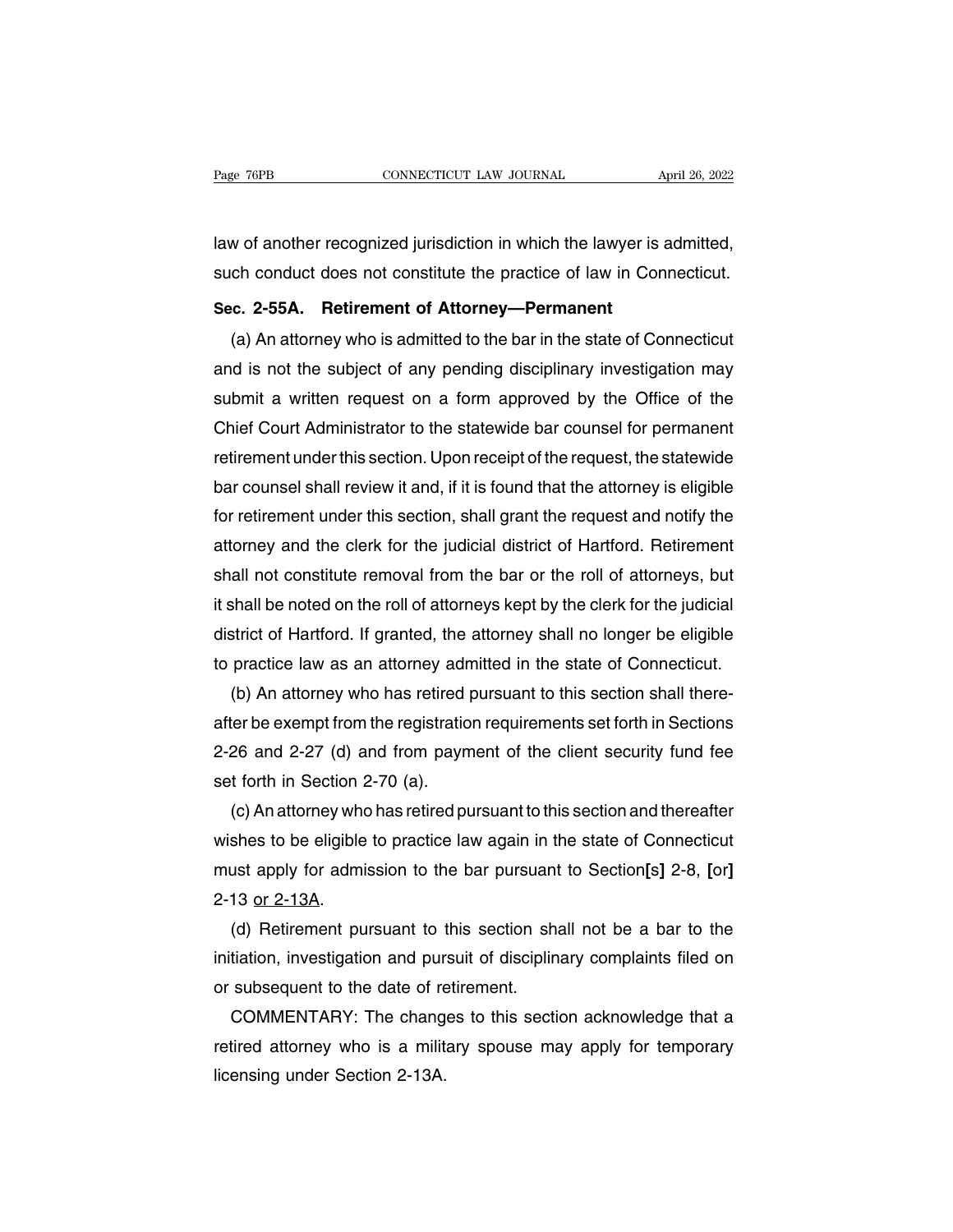April 26, 2022 **CONNECTICUT LAW JOURNAL** Page 77PB<br> **Sec. 3-9. Withdrawal of Appearance; Duration of Appearance**<br>
(a) An attorney or party whose appearance has been filed shall be (a) An attorney or party whose appearance; **Duration of Appearance**<br>(a) An attorney or party whose appearance has been filed shall be<br>eemed to have withdrawn such appearance upon the filing of a new Sec. 3-9. Withdrawal of Appearance; Duration of Appearance<br>(a) An attorney or party whose appearance has been filed shall be<br>deemed to have withdrawn such appearance upon the filing of a new<br>appearance that is stated to be Sec. 3-9. Withdrawal of Appearance; Duration of Appearance<br>
(a) An attorney or party whose appearance has been filed shall be<br>
deemed to have withdrawn such appearance upon the filing of a new<br>
appearance that is stated to sec. 3-9. Withdrawal or Appearance; Duration or Appearance<br>
(a) An attorney or party whose appearance has been filed shall be<br>
deemed to have withdrawn such appearance upon the filing of a new<br>
appearance that is stated to (a) An attorney or party whose appearance has been filed shall be<br>deemed to have withdrawn such appearance upon the filing of a new<br>appearance that is stated to be in place of the appearance on file in<br>accordance with Sect deemed to have withdrawn such appearance upon the filling of a new<br>appearance that is stated to be in place of the appearance on file in<br>accordance with Section 3-8. Appropriate entries shall be made in the<br>court file. An appearance that is stated to be in place of the appearance on file<br>accordance with Section 3-8. Appropriate entries shall be made in t<br>court file. An attorney or party whose appearance is deemed to ha<br>been withdrawn may fi cordance with Section 3-8. Appropriate entries shall be made in the<br>urt file. An attorney or party whose appearance is deemed to have<br>en withdrawn may file an appearance for the limited purpose of<br>ng an objection to the in

court file. An attorney or party whose appearance is deemed to have<br>been withdrawn may file an appearance for the limited purpose of<br>filing an objection to the in place of appearance at any time.<br>(b) An attorney may withdr been withdrawn may tile an appearance tor the limited purpose of<br>filing an objection to the in place of appearance at any time.<br>(b) An attorney may withdraw his or her appearance for a party or<br>parties in any action after filling an objection to the in place of appearance at any time.<br>
(b) An attorney may withdraw his or her appearance for a party or<br>
parties in any action after the appearance of other counsel representing<br>
the same party o (b) An attorney may withdraw his or her appearance for a party or<br>parties in any action after the appearance of other counsel representing<br>the same party or parties has been entered. An application for with-<br>drawal in acco parties in any action after the appearance of other counsel representing<br>the same party or parties has been entered. An application for with-<br>drawal in accordance with this subsection shall state that such an<br>appearance ha the same party or parties has been entered. An application for with-<br>drawal in accordance with this subsection shall state that such an<br>appearance has been entered and that such party or parties are being<br>represented by su drawal in accordance with this subsection shall state<br>appearance has been entered and that such party or parepresented by such other counsel at the time of the ap<br>an application may be granted by the clerk as of cou<br>appear presented by such other counsel at the time of the application. Such<br>presented by such other counsel at the time of the application. Such<br>application may be granted by the clerk as of course, if such an<br>pearance by other c

represented by such other counsel at the time of the application. Such<br>an application may be granted by the clerk as of course, if such an<br>appearance by other counsel has been entered.<br>(c) In addition to the grounds set fo an application may be granted by the clerk as of course, if such an<br>appearance by other counsel has been entered.<br>(c) In addition to the grounds set forth in subsections (a), (b), and<br>(d), a lawyer who represents a party o appearance by other counsel has been entered.<br>
(c) In addition to the grounds set forth in subsections (a), (b), and<br>
(d), a lawyer who represents a party or parties on a limited basis<br>
in accordance with Section 3-8 (b) a (c) In addition to the grounds set forth in subsections (a), (b), and<br>(d), a lawyer who represents a party or parties on a limited basis<br>in accordance with Section 3-8 (b) and has completed his or her<br>representation as de (d), a lawyer who represents a party or parties on a limited basis<br>in accordance with Section 3-8 (b) and has completed his or her<br>representation as defined in the limited appearance, shall file a certifi-<br>cate of completi in accordance with Section 3-8 (b) and has completed his or her<br>representation as defined in the limited appearance, shall file a certifi-<br>cate of completion of limited appearance on Judicial Branch form JD-<br>CL-122. The ce representation as defined in the limited appearance, shall file a certificate of completion of limited appearance on Judicial Branch form JD-CL-122. The certificate shall constitute a full withdrawal of a limited appearanc cate of completion of limited appearance<br>CL-122. The certificate shall constitute<br>appearance. Copies of the certificate m<br>with Sections 10-12 through 10-17 on th<br>self-represented parties of record.<br>(d) All appearances of c -122. The certificate shall constitute a full withdrawal of a limited<br>pearance. Copies of the certificate must be served in accordance<br>th Sections 10-12 through 10-17 on the client, and all attorneys and<br>lf-represented par

appearance. Copies of the certificate must be served in accordance<br>with Sections 10-12 through 10-17 on the client, and all attorneys and<br>self-represented parties of record.<br>(d) All appearances of counsel shall be deemed t with Sections 10-12 through 10-17 on the client, and all attorneys and<br>self-represented parties of record.<br>(d) All appearances of counsel shall be deemed to have been with-<br>drawn 180 days after the entry of judgment in any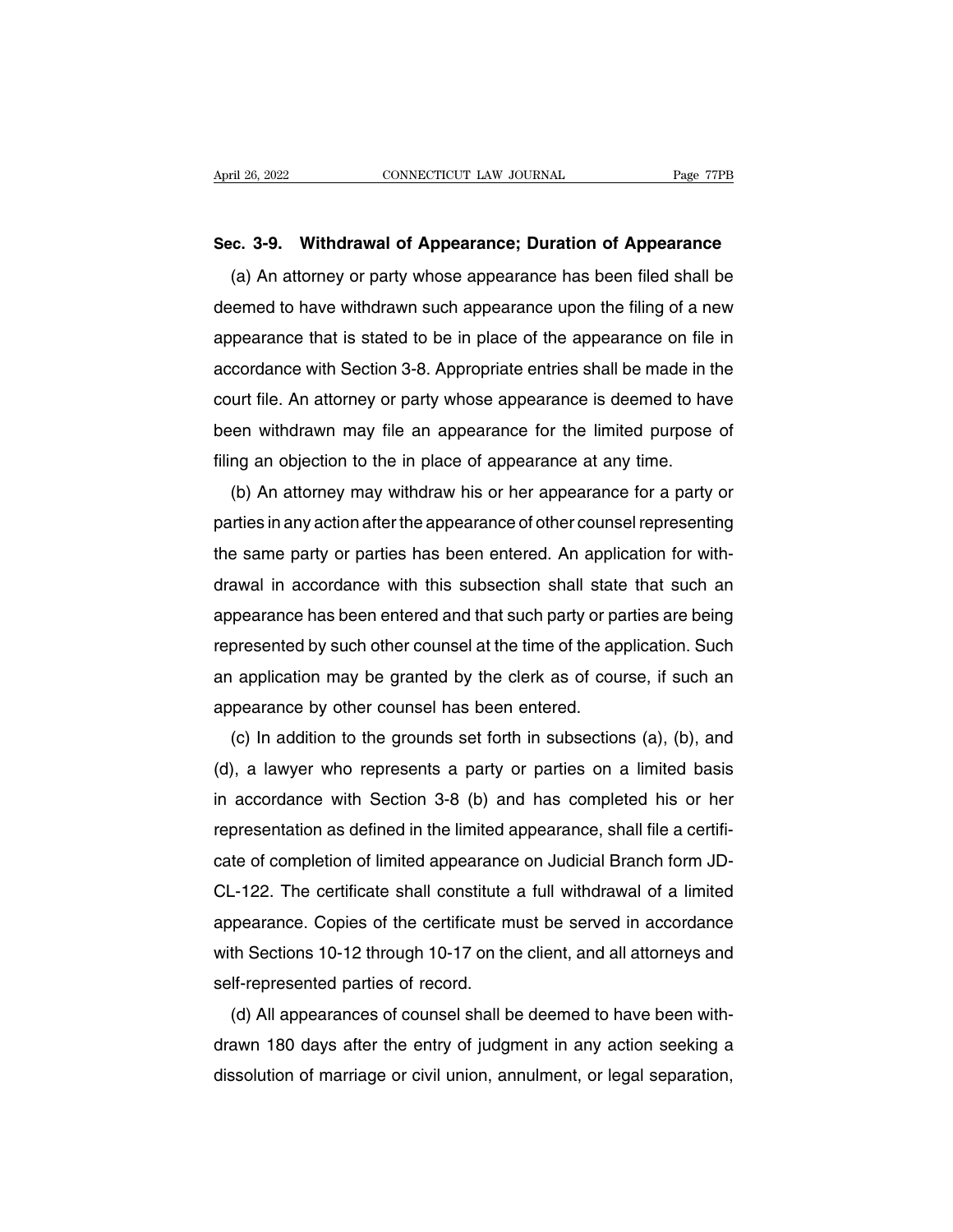Page 78PB<br>
cONNECTICUT LAW JOURNAL April 26, 2022<br>
provided no appeal shall have been taken. In the event of an appeal<br>
or the filing of a motion to open a judgment within such 180 days, all Page 78PB CONNECTICUT LAW JOURNAL April 26, 2022<br>provided no appeal shall have been taken. In the event of an appeal<br>or the filing of a motion to open a judgment within such 180 days, all<br>appearances of counsel shall be de apple 1868 and the convection Law 300 and Apple 20, 2022<br>provided no appeal shall have been taken. In the event of an appeal<br>or the filing of a motion to open a judgment within such 180 days, all<br>appearances of counsel sha provided no appeal shall have been taken. In the event of an appeal<br>or the filing of a motion to open a judgment within such 180 days, all<br>appearances of counsel shall be deemed to have been withdrawn<br>after final judgment provided no appeal shall have been taken. In the event of an appeal<br>or the filing of a motion to open a judgment within such 180 days, all<br>appearances of counsel shall be deemed to have been withdrawn<br>after final judgment or the filing of a motion to open a judgment within such 180 days, all<br>appearances of counsel shall be deemed to have been withdrawn<br>after final judgment on such appeal or motion or within 180 days after<br>the entry of the o appearances of counsel shall be deemed to have been withdrawn<br>after final judgment on such appeal or motion or within 180 days after<br>the entry of the original judgment, whichever is later. Nothing herein<br>shall preclude or after final judgment on such appeal or motion or within 180 days after<br>the entry of the original judgment, whichever is later. Nothing herein<br>shall preclude or prevent any attorney from filing a motion to withdraw<br>with lea the entry of the original judgment, whichever is later. Nothing herein<br>shall preclude or prevent any attorney from filing a motion to withdraw<br>with leave of the court during that period subsequent to the entry of<br>judgment. shall preclude or prevent any attorney from filing a motion to withdraw<br>with leave of the court during that period subsequent to the entry of<br>judgment. In the absence of a specific withdrawal, counsel will continue<br>of reco with leave of the court during that period subsequent to the entry of<br>judgment. In the absence of a specific withdrawal, counsel will continue<br>of record for all postjudgment purposes until 180 days have elapsed<br>from the en judgment. In the absence of a specific withdrawal, counsel will continue<br>of record for all postjudgment purposes until 180 days have elapsed<br>from the entry of judgment or, in the event an appeal or a motion to<br>open a judgm record for all postjudgment purposes until 180 days have elapsed<br>om the entry of judgment or, in the event an appeal or a motion to<br>en a judgment is filed within such 180 day period, until final judgment<br>that appeal or det

from the entry of judgment or, in the event an appeal or a motion to<br>open a judgment is filed within such 180 day period, until final judgment<br>on that appeal or determination of that motion, whichever is later.<br>(e) Except open a judgment is filed within such 180 day period, until final judgment<br>on that appeal or determination of that motion, whichever is later.<br>(e) Except as provided in subsections (a), (b), (c) and (d), no attorney<br>shall w on that appeal or determination of that motion<br>
(e) Except as provided in subsections (a), (b)<br>
shall withdraw his or her appearance in an<br>
juvenile or other matter after it has been ente<br>
the court without the leave of th (e) Except as provided in subsections (a), (b), (c) and (d), no attorney<br>all withdraw his or her appearance in any civil, criminal, family,<br>venile or other matter after it has been entered upon the record of<br>e court witho

shall withdraw his or her appearance in any civil, criminal, family,<br>juvenile or other matter after it has been entered upon the record of<br>the court without the leave of the court.<br>(f) All appearances in juvenile matters s invenile or other matter after it has been entered upon the record of<br>the court without the leave of the court.<br>(f) All appearances in juvenile matters shall be deemed to continue<br>during the period of delinquency probation the court without the leave of the court.<br>
(f) All appearances in juvenile matters shall be deemed to continue<br>
during the period of delinquency probation supervision or probation<br>
supervision with residential placement, (f) All appearances in juvenile matters shall be deemed to continue<br>during the period of delinquency probation supervision or probation<br>supervision with residential placement, family with service needs<br>supervision, any co during the period of delinquency probation supervision or probation<br>supervision with residential placement, family with service needs<br>supervision, any commitment to the Commissioner of the Department<br>of Children and Famili supervision with residential placement, family with service needs<br>supervision, any commitment to the Commissioner of the Department<br>of Children and Families pursuant to General Statutes § 46b-129 or<br>protective supervision. supervision, any commitment to the Commissioner of the Department<br>of Children and Families pursuant to General Statutes § 46b-129 or<br>protective supervision. An attorney appointed by the chief public<br>defender to represent a of Children and Families pursuant to General Statutes  $\S$  46b-129 or protective supervision. An attorney appointed by the chief public defender to represent a parent in a pending neglect or uncared for proceeding shall co protective supervision. An attorney appointed by the chief public<br>defender to represent a parent in a pending neglect or uncared for<br>proceeding shall continue to represent the parent for any subsequent<br>petition to terminat defender to represent a parent in a pending neglect or uncared for<br>proceeding shall continue to represent the parent for any subsequent<br>petition to terminate parental rights if the attorney remains under con-<br>tract to the proceeding shall continue to represent the parent for any subsequent<br>petition to terminate parental rights if the attorney remains under con-<br>tract to the Office of the Chief Public Defender to represent parties in<br>child p petition to terminate parental rights if the attorney remains under contract to the Office of the Chief Public Defender to represent parties in child protection matters, the parent appears at the first hearing on the termi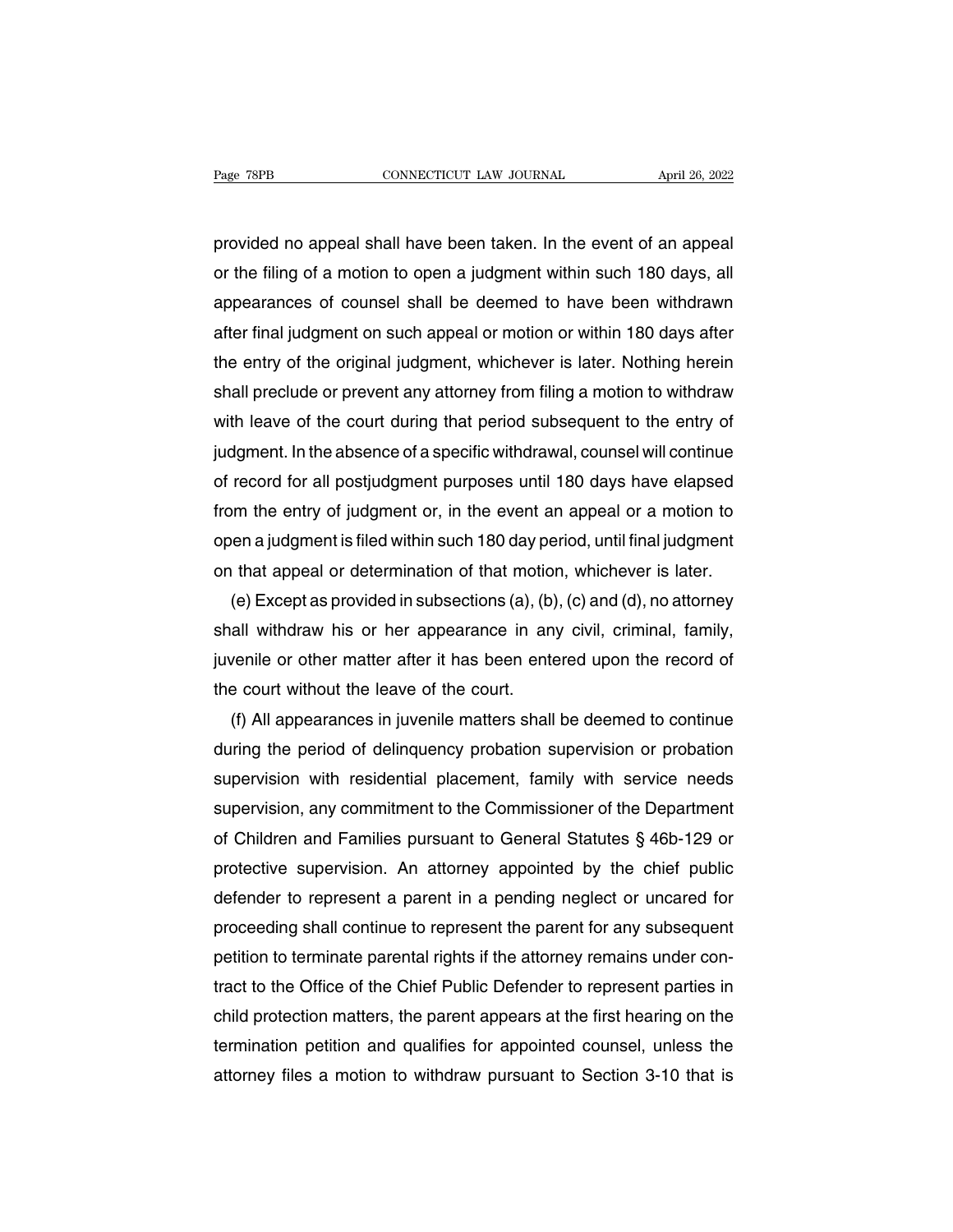April 26, 2022<br>
GONNECTICUT LAW JOURNAL<br>
granted by the judicial authority or the parent requests a new attorney.<br>
The attorney shall represent the client in connection with appeals, April 26, 2022 CONNECTICUT LAW JOURNAL Page 79PB<br>granted by the judicial authority or the parent requests a new attorney.<br>The attorney shall represent the client in connection with appeals,<br>subject to Section 35a-20 or 35a subject to Section 35a-20 or 35a-20A, and with motions and shall<br>pranted by the judicial authority or the parent requests a new attorney.<br>The attorney shall represent the client in connection with appeals,<br>subject to Secti granted by the judicial authority or the parent requests a new attorney.<br>The attorney shall represent the client in connection with appeals,<br>subject to Section 35a-20 <u>or 35a-20A,</u> and with motions for review of<br>permanency granted by the judicial authority or the parent requests a new attorney.<br>The attorney shall represent the client in connection with appeals,<br>subject to Section 35a-20 <u>or 35a-20A</u>, and with motions for review of<br>permanency The attorney shall represent the client in connection with appeals,<br>subject to Section 35a-20 <u>or 35a-20A</u>, and with motions for review of<br>permanency plans, revocations or postjudgment motions and shall<br>have access to any subject to Section 35a-20 <u>or 35a-20A</u>, and with motions for review of<br>permanency plans, revocations or postjudgment motions and shall<br>have access to any documents filed in court. The attorney for the child<br>shall continue permanency plans, revocations or postjudgment motions and<br>have access to any documents filed in court. The attorney for the<br>shall continue to represent the child in all proceedings relating to<br>child, including termination We access to any documents filed in court. The attorney for the child<br>all continue to represent the child in all proceedings relating to the<br>ild, including termination of parental rights and during the period<br>til final ado

shall continue to represent the child in all proceedings relating to the<br>child, including termination of parental rights and during the period<br>until final adoption following termination of parental rights.<br>COMMENTARY: The child, including termination of parental rights and during the period<br>until final adoption following termination of parental rights.<br>COMMENTARY: The change to subsection (f) adds a reference to<br>Section 35a-20A, which was a until final adoption following termination of parental rights.<br>COMMENTARY: The change to subsection (f) adds a reference to<br>Section 35a-20A, which was adopted to take effect on January 1,<br>2022, so that an attorney's repres COMMENTARY: The change to s<br>Section 35a-20A, which was adop<br>2022, so that an attorney's represe<br>with appeals from certain juvenile m<br>20 or 35a-20A, as applicable.<br>**(NEW) Sec. 5-12. Objection to the** Section 35a-20A, which was adopted to take effect on January 1,<br>2022, so that an attorney's representation of a client in connection<br>with appeals from certain juvenile matters is subject to Sections 35a-<br>20 or 35a-20A, as EXTER 35 That an attorney's representation of a client in connection<br>th appeals from certain juvenile matters is subject to Sections 35a-<br>or 35a-20A, as applicable.<br>**EW) Sec. 5-12. Objection to the Use of a Peremptory Chal** 

with appeals from certain juvenile matters is subject to Sections 35a-<br>20 or 35a-20A, as applicable.<br>(NEW) Sec. 5-12. Objection to the Use of a Peremptory Challenge<br>(a) Policy and Purpose. The purpose of this rule is to el

(b) **Sec. 5-12. Objection to the Use of a Peremptory Challenge**<br>(a) **Policy and Purpose.** The purpose of this rule is to eliminate<br>e unfair exclusion of potential jurors based upon race or ethnicity.<br>(b) **Objection.** A par (NEW) Sec. 5-12. Objection to the Use of a Peremptory Challenge<br>
(a) Policy and Purpose. The purpose of this rule is to eliminate<br>
the unfair exclusion of potential jurors based upon race or ethnicity.<br>
(b) Objection. A pa (a) **Policy and Purpose.** The purpose of this rule is to eliminate<br>the unfair exclusion of potential jurors based upon race or ethnicity.<br>(b) **Objection.** A party may object to the use of a peremptory chal-<br>lenge to raise the untair exclusion of potential jurors based upon race or ethnicity.<br>
(b) **Objection.** A party may object to the use of a peremptory chal-<br>
lenge to raise a claim of improper bias. The court may also raise this<br>
objectio (b) **Objection.** A party may object to the prospection change to raise a claim of improper bias.<br>
objection on its own. The objection shalo this rule, and any further discussion s<br>
presence of the prospective juror.<br>
(c) The court may also raise this<br>iection on its own. The objection shall be made by simple citation<br>this rule, and any further discussion shall be conducted outside the<br>esence of the prospective juror.<br>(c) **Response.** Upon ob

objection on its own. The objection shall be made by simple citation<br>to this rule, and any further discussion shall be conducted outside the<br>presence of the prospective juror.<br>(c) **Response.** Upon objection to the exercise to this rule, and any turther discussion shall be conducted outside the<br>presence of the prospective juror.<br>(c) **Response.** Upon objection to the exercise of a peremptory chal-<br>lenge pursuant to this rule, the party exercis presence of the prosp<br>
(c) **Response.** Upor<br>
lenge pursuant to this<br>
lenge shall articulate<br>
been exercised.<br>
(d) **Determination.** (c) **Response.** Upon objection to the exercise of a peremptory chal-<br>nge pursuant to this rule, the party exercising the peremptory chal-<br>nge shall articulate the reason that the peremptory challenge has<br>en exercised.<br>(d)

tenge pursuant to this rule, the party exercising the peremptory challenge shall articulate the reason that the peremptory challenge has<br>been exercised.<br>(d) **Determination.** The court shall then evaluate from the perspec-<br> reason that the peremptory challenge has<br>been exercised.<br>(d) **Determination.** The court shall then evaluate from the perspec-<br>tive of an objective observer, as defined in subsection (e) herein, the<br>reason given to justify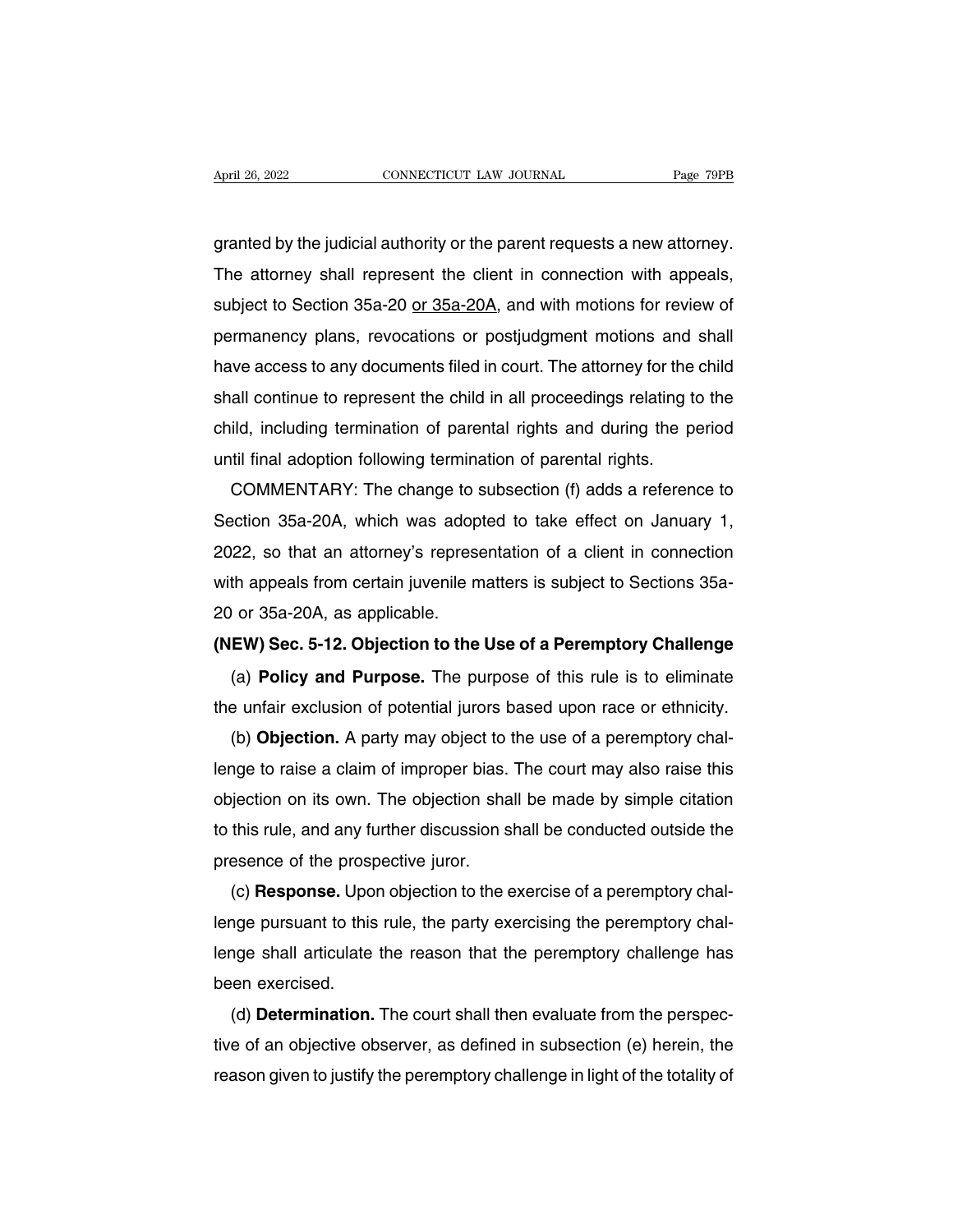The circumstances. If the court determines that the use of the challenge<br>against the prospective juror, as reasonably viewed by an objective Page 80PB CONNECTICUT LAW JOURNAL April 26, 2022<br>the circumstances. If the court determines that the use of the challenge<br>against the prospective juror, as reasonably viewed by an objective<br>observer, legitimately raises th observer, legitimately raises the appearance that the use of the challenge<br>against the prospective juror, as reasonably viewed by an objective<br>observer, legitimately raises the appearance that the prospective<br>juror's race the circumstances. If the court determines that the use of the challenge<br>against the prospective juror, as reasonably viewed by an objective<br>observer, legitimately raises the appearance that the prospective<br>juror's race or the circumstances. If the court determines that the use of the challenge<br>against the prospective juror, as reasonably viewed by an objective<br>observer, legitimately raises the appearance that the prospective<br>juror's race or against the prospective juror, as reasonably viewed by an objective<br>observer, legitimately raises the appearance that the prospective<br>juror's race or ethnicity was a factor in the challenge, then the challenge<br>shall be dis observer, legitimately raises the appearance that the prospective<br>juror's race or ethnicity was a factor in the challenge, then the challenge<br>shall be disallowed and the prospective juror shall be seated. If the<br>court dete juror's race or ethnicity was a factor in the challenge, then the challenge<br>shall be disallowed and the prospective juror shall be seated. If the<br>court determines that the use of the challenge does not raise such an<br>appear shall be disallowed and the prospective juror shall be seated. If the<br>court determines that the use of the challenge does not raise such an<br>appearance, then the challenge shall be permitted and the prospective<br>juror shall court determines that the use of the challenge does not raise such an<br>appearance, then the challenge shall be permitted and the prospective<br>juror shall be excused. The court need not find purposeful discrimina-<br>tion to dis appearance, then the challenge shall be permitted and the prospective<br>juror shall be excused. The court need not find purposeful discrimina-<br>tion to disallow the peremptory challenge. The court must explain its<br>ruling on t juror shall be excused. The court need not find purposeful discrimina-<br>tion to disallow the peremptory challenge. The court must explain its<br>ruling on the record. A party whose peremptory challenge has been<br>disallowed purs tion to disallow the peremptory challenge. The court must explain<br>ruling on the record. A party whose peremptory challenge has be<br>disallowed pursuant to this rule shall not be prohibited from attempt<br>to challenge peremptor Ing on the record. A party whose peremptory challenge has been<br>sallowed pursuant to this rule shall not be prohibited from attempting<br>challenge peremptorily the prospective juror for any other reason<br>from conducting furthe

disallowed pursuant to this rule shall not be prohibited from attempting<br>to challenge peremptorily the prospective juror for any other reason<br>or from conducting further voir dire of the prospective juror.<br>(e) **Nature of Ob** to challenge peremptorily the prospective juror tor any other reason<br>or from conducting further voir dire of the prospective juror.<br>(e) **Nature of Observer**. For the purpose of this rule, an objective<br>observer: (1) is awar or from conducting further voir dire of the prospective juror.<br>
(e) **Nature of Observer**. For the purpose of this rule, an objective<br>
observer: (1) is aware that purposeful discrimination, and implicit,<br>
institutional, and (e) **Nature of Observer**. For the purpose of this rule, an objective<br>observer: (1) is aware that purposeful discrimination, and implicit,<br>institutional, and unconscious biases, have historically resulted in the<br>unfair excl observer: (1) is aware that purposetul discrimination, and<br>institutional, and unconscious biases, have historically result<br>unfair exclusion of potential jurors on the basis of their race, or<br>and (2) is deemed to be aware o stitutional, and unconscious biases, have historically resulted in the<br>fair exclusion of potential jurors on the basis of their race, or ethnicity;<br>id (2) is deemed to be aware of and to have given due consideration<br>the ci

untair exclusion of potential jurors on the basis of their race, or ethnicity;<br>and (2) is deemed to be aware of and to have given due consideration<br>to the circumstances set forth in subsection (f) herein.<br>(f) **Circumstance** and (2) is deemed to b<br>to the circumstances  $s$ <br>(f) **Circumstances**<br>circumstances the cot<br>to, the following:<br>(1) the number and t the circumstances set forth in subsection (f) herein.<br>
(f) **Circumstances considered.** In making its determination, the<br>
cumstances the court should consider include, but are not limited<br>
the following:<br>
(1) the number and

(f) Circumstances considered. In making its determination, the<br>circumstances the court should consider include, but are not limited<br>to, the following:<br>(1) the number and types of questions posed to the prospective juror<br>in circumstances the court should consider include, but are not limited<br>to, the following:<br>(1) the number and types of questions posed to the prospective juror<br>including consideration of whether the party exercising the perem to, the following:<br>
(1) the number and types of questions posed<br>
including consideration of whether the party exe<br>
challenge failed to question the prospective ju<br>
concern or the questions asked about it;<br>
(2) whether the (1) the number and types of questions posed to the prospective juror<br>cluding consideration of whether the party exercising the peremptory<br>allenge failed to question the prospective juror about the alleged<br>ncern or the ques including consideration of whether the party exercising the peremptory<br>challenge failed to question the prospective juror about the alleged<br>concern or the questions asked about it;<br>(2) whether the party exercising the pere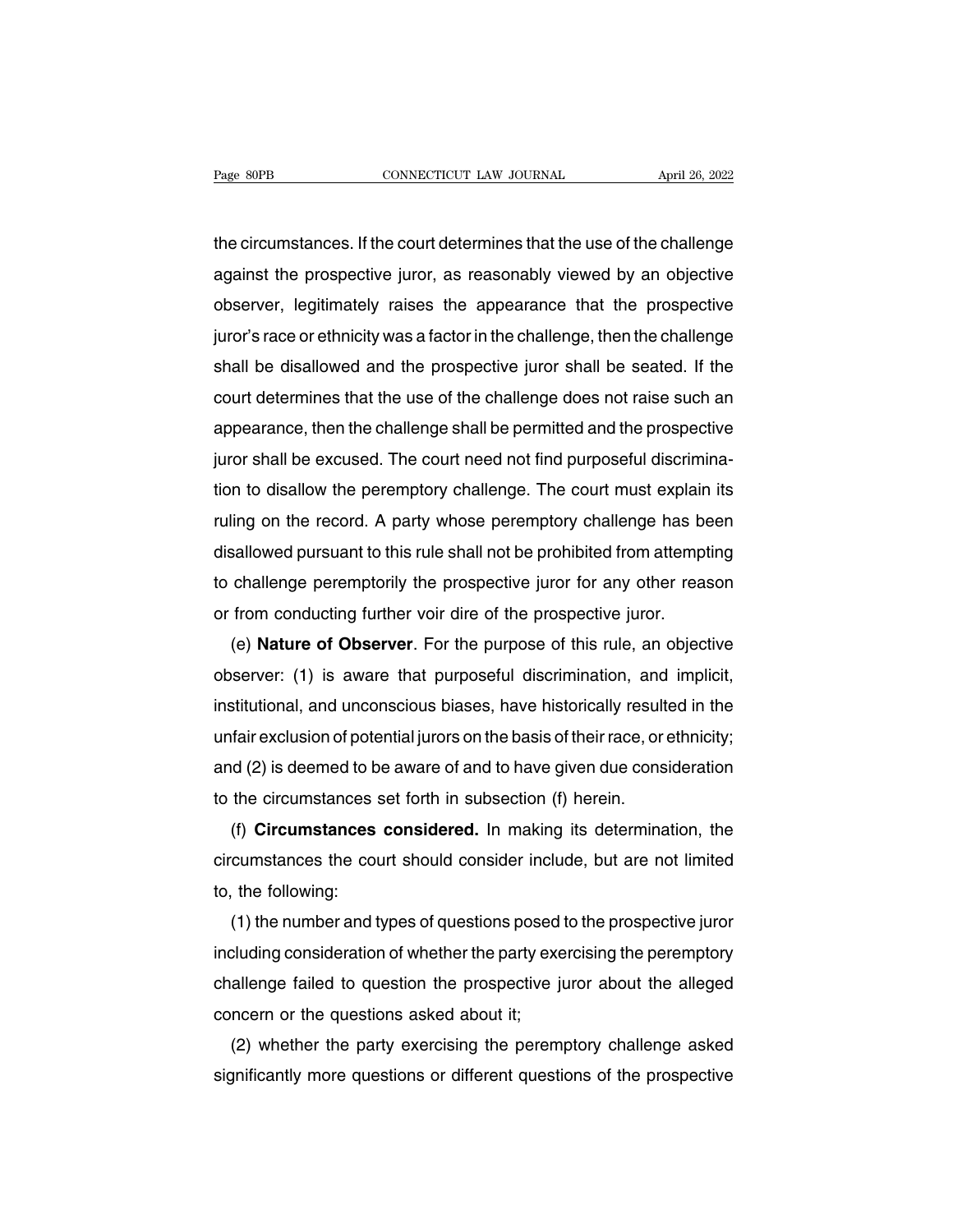April 26, 2022<br>
CONNECTICUT LAW JOURNAL<br>
juror, unrelated to his testimony, than were asked of other prospec-<br>
tive jurors; April 26, 2022<br>juror, unrelated<br>tive jurors;<br>(3) whether o (3) whether other prospective jurors provided similar answers but<br>there is interests:<br>(3) whether other prospective jurors provided similar answers but<br>are not the subject of a peremptory challenge by that party; juror, unrelated to his testimony, than were asked of other prospective jurors;<br>(3) whether other prospective jurors provided similar answers bot<br>were not the subject of a peremptory challenge by that party;<br>(4) whether a

for, unrelated to his testimony, than were asked of other prospec-<br>e jurors;<br>(3) whether other prospective jurors provided similar answers but<br>pre not the subject of a peremptory challenge by that party;<br>(4) whether a reas tive jurors;<br>(3) whether other pr<br>were not the subject o<br>(4) whether a reasor<br>race or ethnicity;<br>(5) if the party has u

(3) whether other prospective jurors provided similar answers but<br>ere not the subject of a peremptory challenge by that party;<br>(4) whether a reason might be disproportionately associated with a<br>ce or ethnicity;<br>(5) if the were not the subject of a peremptory challenge by that party;<br>
(4) whether a reason might be disproportionately associated with a<br>
race or ethnicity;<br>
(5) if the party has used peremptory challenges disproportionately<br>
aga (4) whether a reason might be disproportionately association<br>race or ethnicity;<br>(5) if the party has used peremptory challenges dispropor<br>against a given race or ethnicity in the present case, or<br>found by a court to have d (5) if the party has used peremptory challenges disproportionately<br>ainst a given race or ethnicity in the present case, or has been<br>und by a court to have done so in a previous case;<br>(6) whether issues concerning race or e (5) if the party has used perempagainst a given race or ethnicity<br>found by a court to have done so<br>(6) whether issues concerning l<br>facts of the case to be tried;<br>(7) whether the reason given by

found by a court to have done so in a previous case;<br>
(6) whether issues concerning race or ethnicity play a part<br>
facts of the case to be tried;<br>
(7) whether the reason given by the party exercising the perer<br>
challenge w

(3) and by a court to have done so in a previous case;<br>and by a court to have done so in a previous case;<br>(6) whether issues concerning race or ethnicity play a part in the<br>cts of the case to be tried;<br>(7) whether the reas

(6) whether issues concerning race or ethnicity play a part in the<br>cts of the case to be tried;<br>(7) whether the reason given by the party exercising the peremptory<br>allenge was contrary to or unsupported by the record.<br>(g) facts of the case to be tried;<br>
(7) whether the reason given by the party exercising the peremptory<br>
challenge was contrary to or unsupported by the record.<br>
(g) **Reasons Presumptively Invalid.** Because historically the fo (7) whether the reason given by the party exercising the peremptory<br>challenge was contrary to or unsupported by the record.<br>(g) **Reasons Presumptively Invalid.** Because historically the fol-<br>lowing reasons for peremptory c challenge was contrary to or unsupported by the record.<br>
(g) **Reasons Presumptively Invalid.** Because historically the fol-<br>
lowing reasons for peremptory challenges have been associated with<br>
improper discrimination in ju (g) **Reasons Presumptively Invalid.** Because<br>lowing reasons for peremptory challenges have be<br>improper discrimination in jury selection in Coni<br>influenced by implicit or explicit bias, the following<br>invalid reasons for a p wing reasons tor peremptory challenges have been associate<br>proper discrimination in jury selection in Connecticut or m<br>iluenced by implicit or explicit bias, the following are presum<br>valid reasons for a peremptory challeng proper discrimination in jury selection in Connecticut or may be<br>
iluenced by implicit or explicit bias, the following are presumptively<br>
valid reasons for a peremptory challenge:<br>
(1) having prior contact with law enforce

influenced by implicit or explicit bias, the following a<br>invalid reasons for a peremptory challenge:<br>(1) having prior contact with law enforcement offic<br>(2) expressing a distrust of law enforcement or a<br>enforcement officer

valld reasons for a peremptory challenge:<br>(1) having prior contact with law enforcement officers;<br>(2) expressing a distrust of law enforcement or a belief that law<br>forcement officers engage in racial profiling;<br>(3) having (1) having prior contact with law ento<br>
(2) expressing a distrust of law enforcement officers engage in racial p<br>
(3) having a close relationship with pe<br>
arrested, or convicted of a crime;<br>
(4) living in a high crime nei (2) expressing a distrust of law entorcemen<br>forcement officers engage in racial profiling;<br>(3) having a close relationship with people wherested, or convicted of a crime;<br>(4) living in a high crime neighborhood;<br>(5) having forcement officers engage in racial profiling;<br>(3) having a close relationship with people wl<br>rested, or convicted of a crime;<br>(4) living in a high crime neighborhood;<br>(5) having a child outside of marriage;<br>(6) receiving (3) having a close relationship wit<br>rested, or convicted of a crime;<br>(4) living in a high crime neighbo<br>(5) having a child outside of mari<br>(6) receiving state benefits;<br>(7) not being a native English sp

rested, or convicted of a crime;<br>(4) living in a high crime neighborhood;<br>(5) having a child outside of marriage;<br>(6) receiving state benefits;<br>(7) not being a native English speaker; and<br>(8) having been a victim of a crim (4) living in a high crime neighborhor<br>(5) having a child outside of marriag<br>(6) receiving state benefits;<br>(7) not being a native English speal<br>(8) having been a victim of a crime.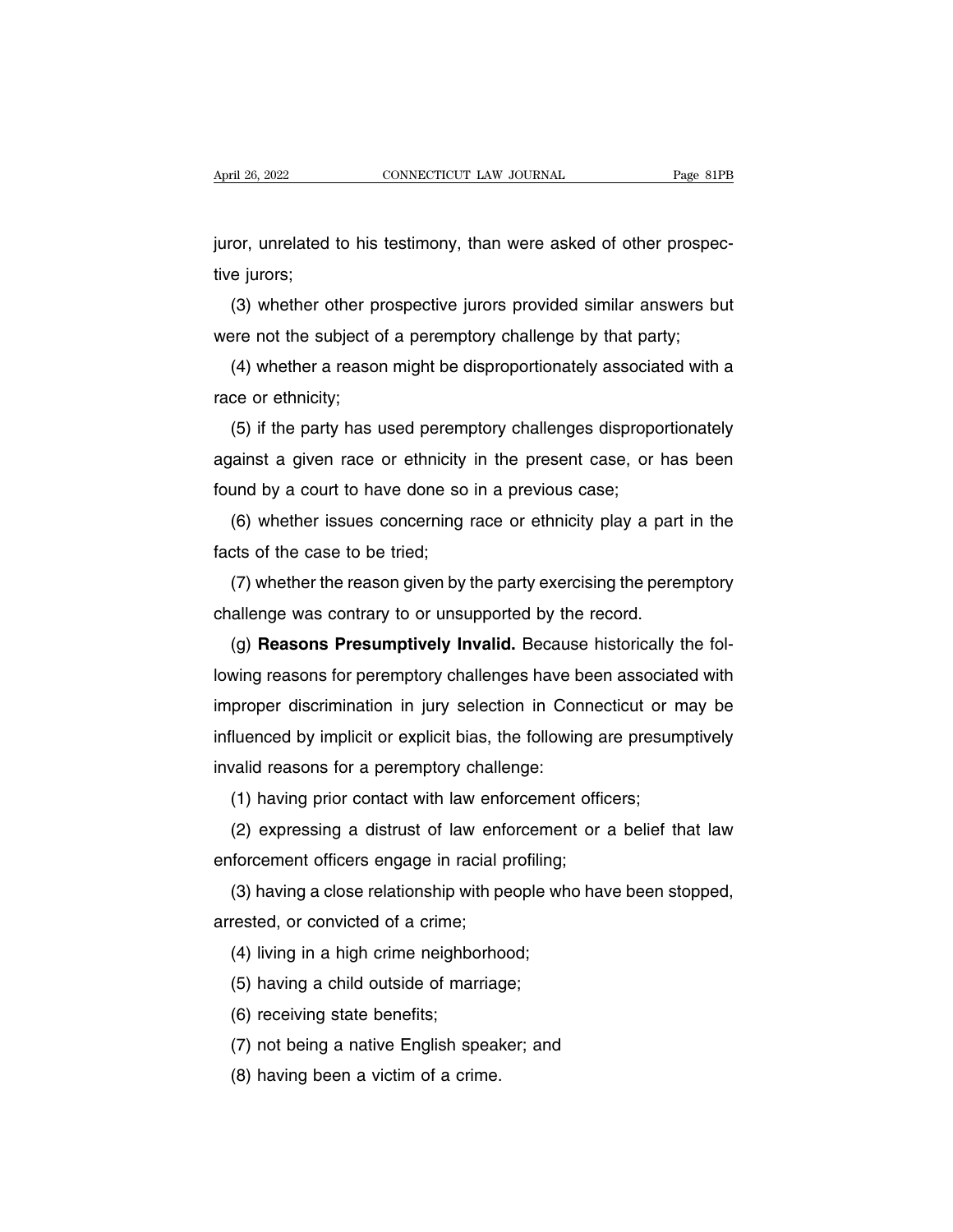The presumptive invalidity of any such reason may be overcome<br>to the use of a peremptory challenge on a prospective juror if the Fage 82PB CONNECTICUT LAW JOURNAL April 26, 2022<br>The presumptive invalidity of any such reason may be overcome<br>as to the use of a peremptory challenge on a prospective juror if the<br>party exercising the challenge demonstrat The presumptive invalidity of any such reason may be overcome<br>as to the use of a peremptory challenge on a prospective juror if the<br>party exercising the challenge demonstrates to the court's satisfaction<br>that the reason, v The presumptive invalidity of any such reason may be overcome<br>as to the use of a peremptory challenge on a prospective juror if the<br>party exercising the challenge demonstrates to the court's satisfaction<br>that the reason, v The presumplive invalidity of any such reason may be overcome<br>as to the use of a peremptory challenge on a prospective juror if the<br>party exercising the challenge demonstrates to the court's satisfaction<br>that the reason, v as to the use of a peremptory challenge on a prospective juror if the<br>party exercising the challenge demonstrates to the court's satisfaction<br>that the reason, viewed reasonably and objectively, is unrelated to<br>the prospect party exercising the challerige demonstrates to the court's satisfaction<br>that the reason, viewed reasonably and objectively, is unrelated to<br>the prospective juror's race or ethnicity and, while not seen by the<br>court as suf the prospective juror's race or ethnicity and objective<br>the prospective juror's race or ethnicity and, while<br>court as sufficient to warrant excusal for cause, legi<br>the prospective juror's ability to be fair and impartial i e prospective juror's late of emmittig and, while not seen by the<br>urt as sufficient to warrant excusal for cause, legitimately bears on<br>e prospective juror's ability to be fair and impartial in light of particular<br>ts and c

court as sumclem to warrant excusar for cause, regiminately bears on<br>the prospective juror's ability to be fair and impartial in light of particular<br>facts and circumstances at issue in the case.<br>(h) **Reliance on Conduct**. facts and circumstances at issue in the case.<br>(h) **Reliance on Conduct**. The following reasons for peremptory<br>challenges also have historically been associated with improper dis-<br>crimination in jury selection: allegations (h) **Reliance on Conduct**. The following reasons for peremptory challenges also have historically been associated with improper discrimination in jury selection: allegations that the prospective juror was inattentive, fail (ii) **Thenance on Conduct:** The following reasons for peremptory<br>challenges also have historically been associated with improper dis-<br>crimination in jury selection: allegations that the prospective juror was<br>inattentive, f crimination in jury selection: allegations that the prospective juror was<br>inattentive, failing to make eye contact or exhibited a problematic<br>attitude, body language, or demeanor. If any party intends to offer one<br>of these challenge, that party must provide reasonable notice to the court and the prospective jurid was<br>attitude, body language, or demeanor. If any party intends to offer one<br>of these reasons or a similar reason as a justificatio attitude, body language, or demeanor. If any party intends to offer one<br>of these reasons or a similar reason as a justification for a peremptory<br>challenge, that party must provide reasonable notice to the court and<br>the oth atification for a peremptory<br>of these reasons or a similar reason as a justification for a peremptory<br>challenge, that party must provide reasonable notice to the court and<br>the other parties so the behavior can be verified of these reasons of a similar reason as a justification for a peremptory<br>challenge, that party must provide reasonable notice to the court and<br>the other parties so the behavior can be verified and addressed in a<br>timely man the other parties so the behavior can be verified and addressed in a<br>timely manner. A party who intends to exercise a peremptory challenge<br>for reasons relating to those listed above in subsection (g) shall, as<br>soon as prac determine whether such conduct was observed by the court or that<br>pay manner. A party who intends to exercise a peremptory challenge<br>for reasons relating to those listed above in subsection (g) shall, as<br>soon as practicable for reasons relating to those listed above in subsection (g) shall, as<br>soon as practicable, notify the court and the other party in order to<br>determine whether such conduct was observed by the court or that<br>party. If the al for reasons relating to those listed above in subsection (g) shall, as<br>soon as practicable, notify the court and the other party in order to<br>determine whether such conduct was observed by the court or that<br>party. If the al soon as placticable, holdly the court and the other party in order<br>determine whether such conduct was observed by the court or<br>party. If the alleged conduct is not corroborated by observation<br>the court or the objecting par If the alleged conduct was observed by the court of that<br>try. If the alleged conduct is not corroborated by observations of<br>a court or the objecting party, then a presumption of invalidity shall<br>ply but may be overcome as party. It the alleged conduct is not conobotated by define the court or the objecting party, then a presumption of apply but may be overcome as set forth in subsection (i) **Review Process**. The chief justice shall appoint

E court of the objecting party, then a presumption of invalidity shall<br>ply but may be overcome as set forth in subsection (g).<br>(i) **Review Process**. The chief justice shall appoint an individual or<br>dividuals to monitor iss apply but may be overcome as set form in subsection (g)<br>(i) **Review Process**. The chief justice shall appoint an ir<br>individuals to monitor issues relating to this rule.<br>COMMENTARY: This new rule is intended to eliminate<br>ex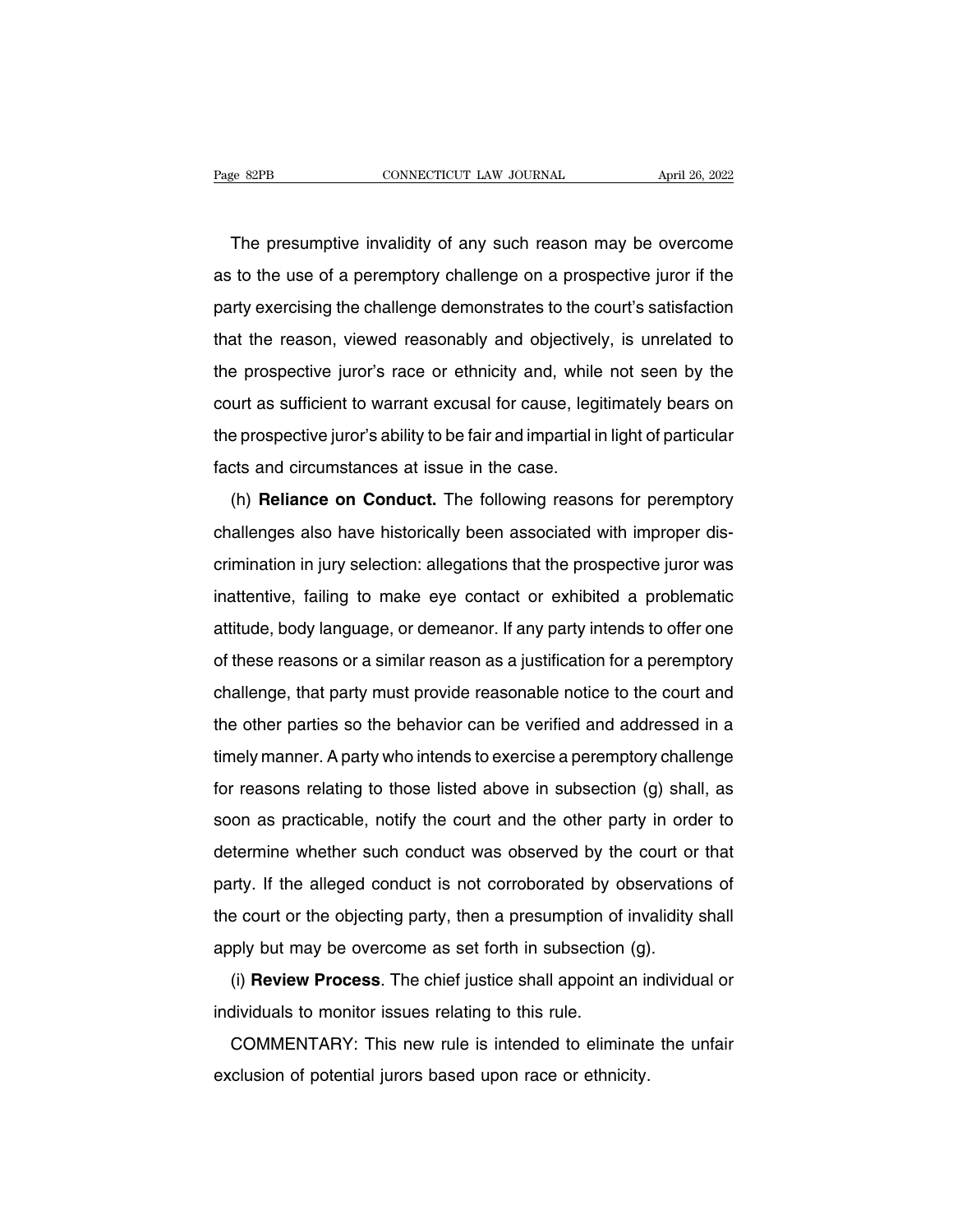## **PROPOSED AMENDMENTS TO THE<br>
CIVIL RULES ECTICUT LAW JOURNAL<br>D AMENDMENTS TO THE<br>CIVIL RULES<br>to Interrogatories PROPOSED AMENDMENTS TO THE<br>CIVIL RULES<br>Sec. 13-8. —Objections to Interrogatories<br>(a) The party objecting to any interrogatory shall: (1) se**

PROPOSED AMENDMENTS TO THE<br>
CIVIL RULES<br>
c. 13-8. —Objections to Interrogatories<br>
(a) The party objecting to any interrogatory shall: (1) set forth each<br>
errogatory; (2) specifically state the reasons for the objection; an **EIVIL RULES**<br> **EIVIL RULES**<br> **Sec. 13-8.** —**Objections to Interrogatories**<br>
(a) The party objecting to any interrogatory shall: (1) set forth each<br>
interrogatory; (2) specifically state the reasons for the objection; and<br> Sec. 13-8. —Objections to Interrogatories<br>
(a) The party objecting to any interrogatory shall: (1) set forth each<br>
interrogatory; (2) specifically state the reasons for the objection; and<br>
(3) state whether any responsive sec. 13-8. —**Objections to interrogatories**<br>
(a) The party objecting to any interrogatory shall: (1) set forth each<br>
interrogatory; (2) specifically state the reasons for the objection; and<br>
(3) state whether any responsiv (a) The party objecting to any interrogatory shall: (1) set forth each<br>interrogatory; (2) specifically state the reasons for the objection; and<br>(3) state whether any responsive information is being withheld on the<br>basis of interrogatory; (2) specifically state the reasons for the objection; and<br>(3) state whether any responsive information is being withheld on the<br>basis of the stated objection. Objections shall be governed by the<br>provisions o (3) state whether any responsive information is being withheld on the<br>basis of the stated objection. Objections shall be governed by the<br>provisions of Sections 13-2 through 13-5, signed by the attorney or<br>self-represented basis of the stated objection. Objections shall be governed by the<br>provisions of Sections 13-2 through 13-5, signed by the attorney or<br>self-represented party making them, and filed with the court pursuant to<br>Section 13-7. provisions of Sections 13-2 through 13-5, signed by the attorney or<br>self-represented party making them, and filed with the court pursuant to<br>Section 13-7. No objection may be filed with respect to interrogatories<br>which hav self-represented party making them, an<br>Section 13-7. No objection may be filed<br>which have been set forth in Forms :<br>213 [and/or], 214, 218, 220 and/or 221<br>in connection with Section 13-6.<br>(b) To the extent a party withhold ection 13-7. No objection may be filed with respect to interrogatories<br>
iich have been set forth in Forms 201, 202, 203, 208, 210, 212,<br>
3 [and/or], 214, 218, 220 and/or 221 of the rules of practice for use<br>
connection wit

which have been set forth in Forms 201, 202, 203, 208, 210, 212,<br>213 [and/or], 214, 218, 220 and/or 221 of the rules of practice for use<br>in connection with Section 13-6.<br>(b) To the extent a party withholds responsive infor 213 [and/or], 214, 218, 220 and/or 221 of the rules of practice for use<br>in connection with Section 13-6.<br>(b) To the extent a party withholds responsive information based<br>on an assertion of a claim of privilege or work prod in connection with Section 13-6.<br>
(b) To the extent a party withholds responsive information based<br>
on an assertion of a claim of privilege or work product protection,<br>
the party must file an objection in compliance with t (b) To the extent a party withholds in an assertion of a claim of privilege<br>the party must file an objection in com<br>subsection (a) of this section and comp<br>in subsection (d) of Section 13-3.<br>(c) No objections to interrogat (a) an assertion of a claim of privilege or work product protection,<br>
e party must file an objection in compliance with the provisions of<br>
bsection (a) of this section and comply with the provisions set forth<br>
subsection (

the party must file an objection in compliance with the provisions of<br>subsection (a) of this section and comply with the provisions set forth<br>in subsection (d) of Section 13-3.<br>(c) No objections to interrogatories shall be subsection (a) of this section and comply with the provisions set forth<br>in subsection (d) of Section 13-3.<br>(c) No objections to interrogatories shall be placed on the short<br>calendar list until an affidavit by either counse in subsection (d) of Section 13-3.<br>
(c) No objections to interrogatories shall be placed on the short<br>
calendar list until an affidavit by either counsel is filed certifying that<br>
bona fide attempts have been made to resol (c) No objections to interrogatories shall be placed on the short<br>calendar list until an affidavit by either counsel is filed certifying that<br>bona fide attempts have been made to resolve the differences concern-<br>ing the su calendar list until an attidavit by either counsel is tiled certitying that<br>bona fide attempts have been made to resolve the differences concern-<br>ing the subject matter of the objection and that counsel have been<br>unable to bona fide attempts have been made to resolve the differences concerning the subject matter of the objection and that counsel have been unable to reach an agreement. The affidavit shall set forth the date of the objection, ing the subject matter of the objection and that counsel have been<br>unable to reach an agreement. The affidavit shall set forth the date<br>of the objection, the name of the party who filed the objection and the<br>name of the pa unable to reach an agreement. The attidavit shall set forth the date<br>of the objection, the name of the party who filed the objection and the<br>name of the party to whom the objection was addressed. The affidavit<br>shall also r of the objection, the name of the party who filed the objection and the<br>name of the party to whom the objection was addressed. The affidavit<br>shall also recite the date, time and place of any conference held to<br>resolve the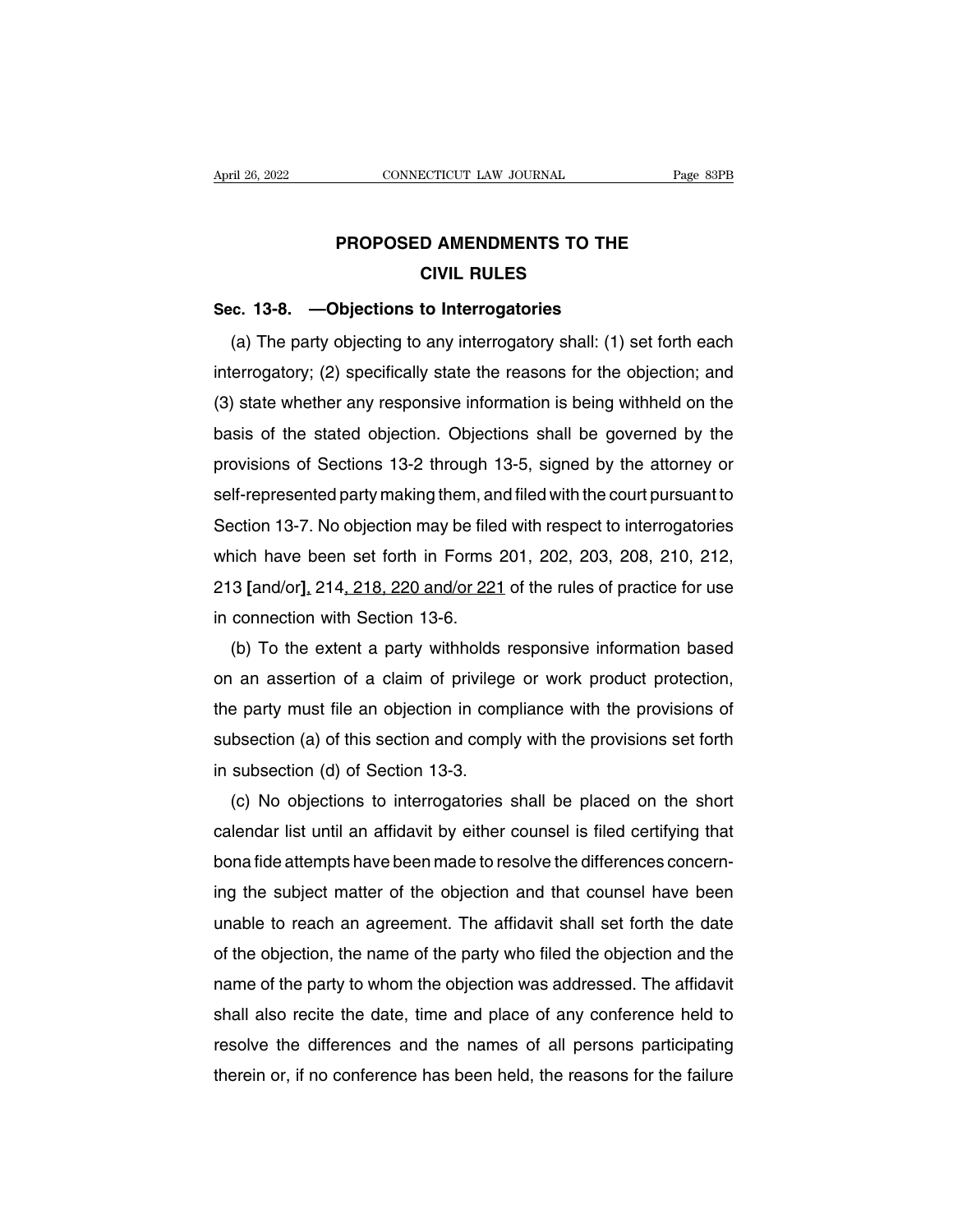The Bage S4PB<br>to hold such a conference. If any objection to an interrogatory is<br>overruled, the objecting party shall answer the interrogatory, and serve Page 84PB CONNECTICUT LAW JOURNAL April 26, 2022<br>to hold such a conference. If any objection to an interrogatory is<br>overruled, the objecting party shall answer the interrogatory, and serve<br>the answer within twenty days aft to hold such a conference. If any objection to an interrogatory is<br>overruled, the objecting party shall answer the interrogatory, and serve<br>the answer within twenty days after the judicial authority ruling unless<br>otherwise to hold such a conference. If any objection to<br>overruled, the objecting party shall answer the inte<br>the answer within twenty days after the judicial au<br>otherwise ordered by the judicial authority.<br>(d) An interrogatory othe Frold such a conference. It any objection to an interrogatory is<br>erruled, the objecting party shall answer the interrogatory, and serve<br>e answer within twenty days after the judicial authority ruling unless<br>nerwise ordered

because it involves more than one fact or relates to the application of<br>law to factors in interrogatory otherwise proper is not objectionable merely<br>because it involves more than one fact or relates to the application of<br>l The answer winniner<br>otherwise ordered<br>(d) An interroga<br>because it involve<br>law to facts.<br>COMMENTARY The continuity.<br>
(d) An interrogatory otherwise proper is not objectionable merely<br>
cause it involves more than one fact or relates to the application of<br>
w to facts.<br>
COMMENTARY: The changes in subsection (a) add the stan

(a) An interrogatory otherwise proper is not objectionable merety<br>because it involves more than one fact or relates to the application of<br>law to facts.<br>COMMENTARY: The changes in subsection (a) add the standard<br>interrogato because it involves more than one fact of relates to the application of<br>law to facts.<br>COMMENTARY: The changes in subsection (a) add the standard<br>interrogatory forms for medical malpractice, Forms 218, 220 and 221,<br>to the l raw to facts.<br>COMMENT<br>interrogatory f<br>to the list of<br>be filed.<br>Sec. 13-10. interrogatory forms for medical malpractice, Forms 218, 220 and 221,<br>to the list of standard interrogatories to which objections may not<br>be filed.<br>Sec. 13-10. —Responses to Requests for Production; Objections<br>(a) The party the list of standard interrogatories to which objections may not<br>filed.<br>c. 13-10. —Responses to Requests for Production; Objections<br>(a) The party to whom the request is directed or such party's attorney<br>all serve a written

be filed.<br>Sec. 13-10. —Responses to Requests for Production; Objections<br>(a) The party to whom the request is directed or such party's attorney<br>shall serve a written response, which may be in electronic format,<br>within sixty Sec. 13-10. —Responses to Requests for Production; Objections<br>
(a) The party to whom the request is directed or such party's attorney<br>
shall serve a written response, which may be in electronic format,<br>
within sixty days a (a) The party to whom the request is directed or such party's attorney<br>shall serve a written response, which may be in electronic format,<br>within sixty days after the date of certification of service, in accordance<br>with Sec (a) The party to whom the request is differed of such party s attorney<br>shall serve a written response, which may be in electronic format,<br>within sixty days after the date of certification of service, in accordance<br>with Sec shall serve a whiteh response, which hay be in electronic format,<br>within sixty days after the date of certification of service, in accordance<br>with Sections 10-12 through 10-17, of the request or, if applicable,<br>the notice Infirit sixty days after the date of certification of service, in accordance<br>th Sections 10-12 through 10-17, of the request or, if applicable,<br>e notice of requests for production on the responding party or within<br>ch short

which sections 10-12 throught 10-17, or the request of, it applicable,<br>the notice of requests for production on the responding party or within<br>such shorter or longer time as the judicial authority may allow, unless:<br>(1) Co such shorter or lot<br>
(1) Counsel a<br>
written stipulation<br>
served; or<br>
(2) Upon motic such shorter or longer time as the judicial authority may allow, unless:<br>
(1) Counsel and/or self-represented parties file with the court a<br>
written stipulation extending the time within which responses may be<br>
served; or<br> (1) Counser and/or sen-represented parties file with the court a<br>itten stipulation extending the time within which responses may be<br>rved; or<br>(2) Upon motion, the court allows a longer time; or<br>(3) Objections to the reques

written supulation exterioing the time within written rest<br>served; or<br>(2) Upon motion, the court allows a longer time; or<br>(3) Objections to the requests for production and the r<br>are filed and served within the sixty day pe

(2) Upon motion, the court allows a longer time; or<br>(3) Objections to the requests for production and the reasons therefor<br>e filed and served within the sixty day period.<br>(b) All responses: (1) shall repeat immediately bef (2) Open motion, the court allows a longer time, or<br>
(3) Objections to the requests for production and the reasons therefor<br>
are filed and served within the sixty day period.<br>
(b) All responses: (1) shall repeat immediate (3) Objections to the requests for production and the reasons therefore<br>are filed and served within the sixty day period.<br>(b) All responses: (1) shall repeat immediately before the response<br>the request for production being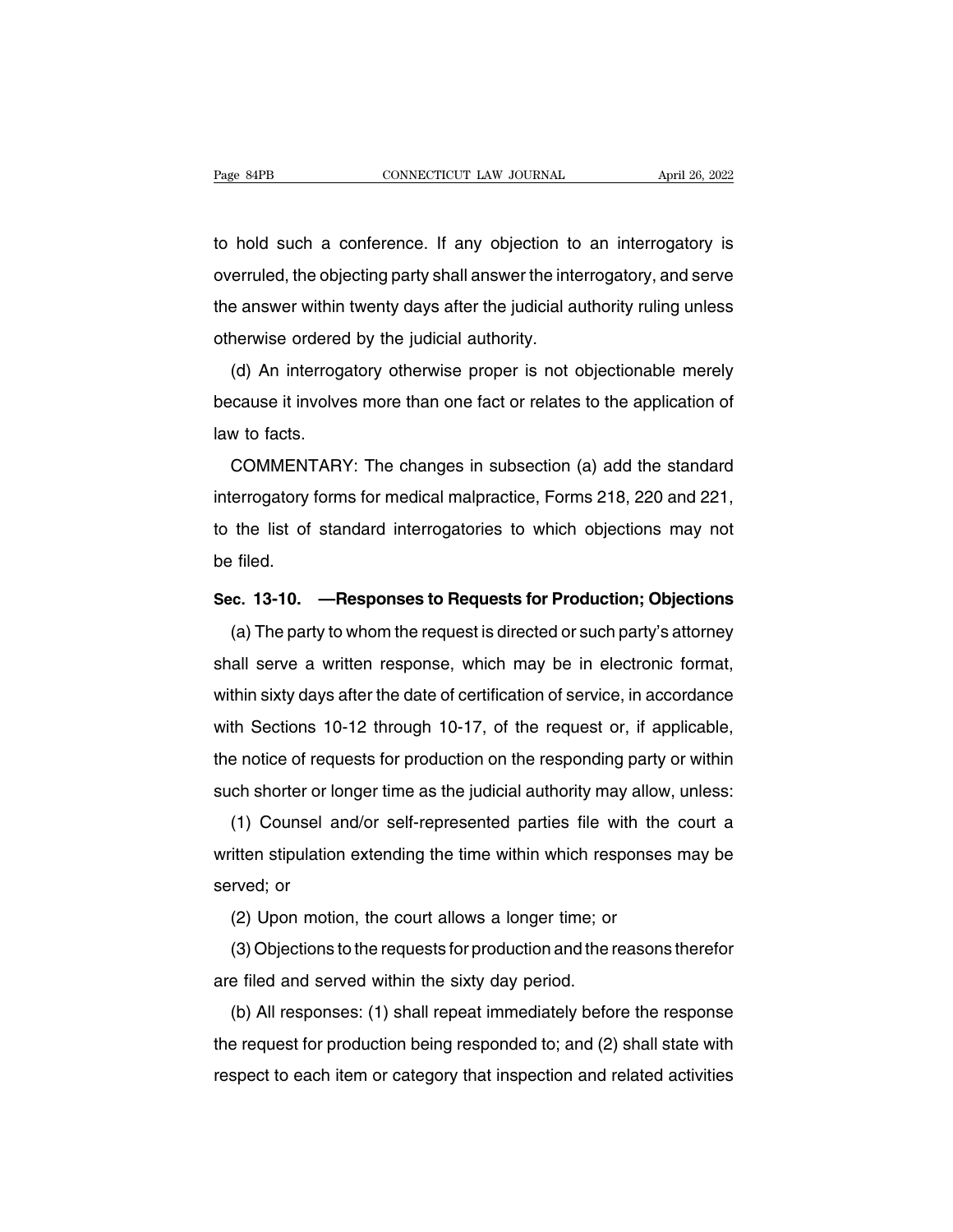April 26, 2022<br>
CONNECTICUT LAW JOURNAL<br>
Will be permitted as requested, unless the request or any part thereof<br>
is objected to. April 26, 2022<br>Will be permitted as<br>is objected to.<br>(c) Where a reque

(c) Where a requested, unless the request or any part thereof<br>(c) Where a request calling for submission of copies of documents<br>not objected to, the party responding to the request shall produce will be permitted as requested, unless the request or any part thereof<br>is objected to.<br>(c) Where a request calling for submission of copies of documents<br>is not objected to, the party responding to the request shall produce will be permitted as requested, unless the request or any part<br>is objected to.<br>(c) Where a request calling for submission of copies of doc<br>is not objected to, the party responding to the request shall p<br>those copies with t objected to.<br>(c) Where a request calling for submission of copies of documents<br>not objected to, the party responding to the request shall produce<br>ose copies with the response served upon all parties.<br>(d) Objection by a par (c) Where a request calling for submission of copies of documents<br>is not objected to, the party responding to the request shall produce<br>those copies with the response served upon all parties.<br>(d) Objection by a party to ce

is not objected to, the party responding to the request s<br>those copies with the response served upon all parties.<br>(d) Objection by a party to certain parts of a request sha<br>that party of the obligation to respond to those ose copies with the response served upon all parties.<br>
(d) Objection by a party to certain parts of a request shall not relieve<br>
at party of the obligation to respond to those portions to which that<br>
(r) has not objected w (d) Objection by a party to certain parts of a request shall not relieve<br>that party of the obligation to respond to those portions to which that<br>party has not objected within the sixty day period.<br>(e) A party objecting to

(f) at party of the obligation to respond to those portions to which that<br>
(r) A party objecting to one or more of the requests for production<br>
(f) A party objecting to one or more of the requests for production<br>
(f) A par party has not objected within the sixty day period.<br>
(e) A party objecting to one or more of the requests for production<br>
shall file an objection in accordance with subsection (f) of this section.<br>
(f) A party who objects (e) A party objecting to one or more of the requests for production<br>shall file an objection in accordance with subsection (f) of this section.<br>(f) A party who objects to any request or portion of a request shall:<br>(1) set f shall file an objection in accordance with subsection (f) of this section.<br>
(f) A party who objects to any request or portion of a request shall:<br>
(1) set forth the request objected to; (2) specifically state the reasons<br> (f) A party who objects to any request or portion of a request shall:<br>
(1) set forth the request objected to; (2) specifically state the reasons<br>
for the objection; and (3) state whether any responsive materials are<br>
bein (1) set forth the request objected to; (2) specifically state the reasons<br>for the objection; and (3) state whether any responsive materials are<br>being withheld on the basis of the stated objection. Objections shall<br>be gove for the objection<br>being withheld<br>be governed by<br>by the attorney<br>the court.<br>(g) To the ex ing withheld on the basis of the stated objection. Objections shall<br>
governed by the provisions of Sections 13-2 through 13-5, signed<br>
the attorney or self-represented party making them and filed with<br>
gourt.<br>
(g) To the e

be governed by the provisions of Sections 13-2 through 13-5, signed<br>by the attorney or self-represented party making them and filed with<br>the court.<br>(g) To the extent a party withholds any responsive material based<br>on an as by the attorney or self-represented party making them and filed with<br>the court.<br>(g) To the extent a party withholds any responsive material based<br>on an assertion of a claim of privilege or work product protection,<br>the part the court.<br>
(g) To the extent a party withholds any responsive material based<br>
on an assertion of a claim of privilege or work product protection,<br>
the party must file an objection in compliance with the provisions of<br>
sub (g) To the extent a party withholds any responsive material based<br>on an assertion of a claim of privilege or work product protection,<br>the party must file an objection in compliance with the provisions of<br>subsection (f) of (a) an assertion of a claim of privilege or work product protection,<br>  $\epsilon$  party must file an objection in compliance with the provisions of<br>
bsection (f) of this section and comply with the provisions set forth<br>
subsecti

the party must file an objection in compliance with the provisions of<br>subsection (f) of this section and comply with the provisions set forth<br>in subsection (d) of Section 13-3.<br>(h) No objection may be filed with respect to subsection (f) of this section and comply with the provisions set forth<br>in subsection (d) of Section 13-3.<br>(h) No objection may be filed with respect to requests for production<br>set forth in Forms 204, 205, 206, 209, 211, 2 in subsection (d) of<br>
(h) No objection r<br>
set forth in Forms<br>
222 and/or 223 of<br>
Section 13-9.<br>
(i) No objection to (h) No objection may be filed with respect to requests for production<br>t forth in Forms 204, 205, 206, 209, 211, 215,  $[and/or]$  216, 219,<br> $\frac{12 \text{ and/or } 223}$  of the rules of practice for use in connection with<br>ection 13-9.<br>(i) set forth in Forms 204, 205, 206, 209, 211, 215, [and/or] 216, 219,<br>222 and/or 223 of the rules of practice for use in connection with<br>Section 13-9.<br>(i) No objection to any request for production shall be placed on the<br>sho

222 and/or 223 of the rules of practice for use in connection with<br>Section 13-9.<br>(i) No objection to any request for production shall be placed on the<br>short calendar list until an affidavit by counsel or self-represented<br>p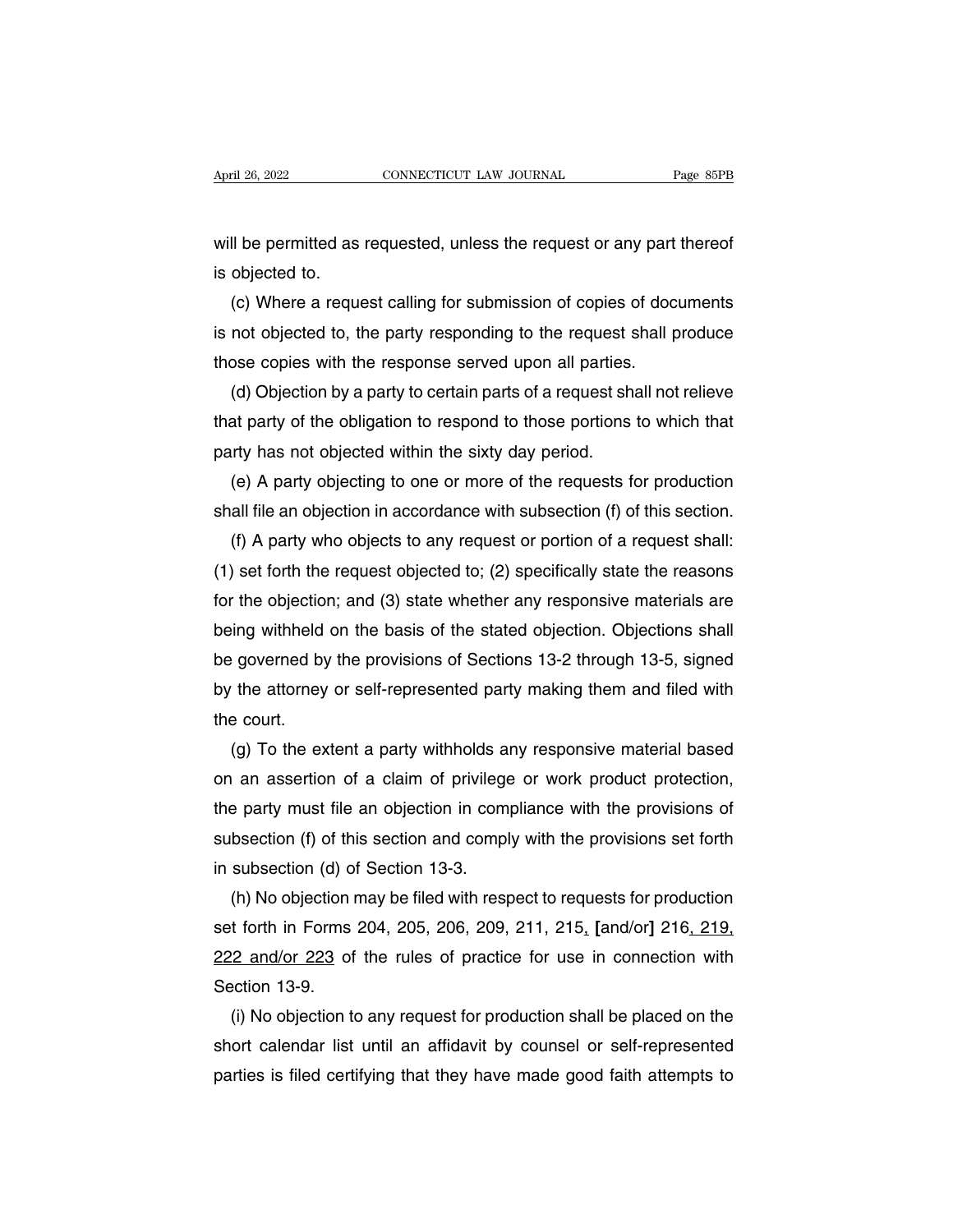Page 86PB<br>
connecticut LAW JOURNAL<br>
resolve the objection and that counsel and/or self-represented parties<br>
have been unable to reach an agreement. The affidavit shall set forth: have 86PB<br>
have been unable to reach an agreement. The affidavit shall set forth:<br>
The date of the objection; (2) the name of the party who filed the<br>
(1) the date of the objection; (2) the name of the party who filed the (1) the date of the objection and that counsel and/or self-represented parties<br>have been unable to reach an agreement. The affidavit shall set forth:<br>(1) the date of the objection; (2) the name of the party who filed the<br>o resolve the objection and that counsel and/or self-represented parties<br>have been unable to reach an agreement. The affidavit shall set forth:<br>(1) the date of the objection; (2) the name of the party who filed the<br>objection resolve the objection and that counsel and/or self-represented parties<br>have been unable to reach an agreement. The affidavit shall set forth:<br>(1) the date of the objection; (2) the name of the party who filed the<br>objection have been unable to reach an agreement. The affidavit shall set forth:<br>(1) the date of the objection; (2) the name of the party who filed the<br>objection and to whom the objection was addressed; (3) the date, time<br>and place (1) the date of the objection; (2) the name of the party who filed the objection and to whom the objection was addressed; (3) the date, time and place of any conference held to resolve the differences; and (4) the names o objection and to whom the<br>and place of any confere<br>the names of all confere<br>held, the affidavit shall als<br>such a conference.<br>(j) If an objection to any (4) degree of any conference held to resolve the differences; and (4) a rames of all conference participants. If no conference has been ld, the affidavit shall also set forth the reasons for the failure to hold ch a confer the names of all conference participants. If no conference has been<br>held, the affidavit shall also set forth the reasons for the failure to hold<br>such a conference.<br>(j) If an objection to any part of a request for productio

held, the affidavit shall<br>such a conference.<br>(j) If an objection to a<br>the objecting party sha<br>judicial authority.<br>(k) The party serving (i) If an objection to any part of a request for production is overruled,<br>a objecting party shall comply with the request at a time set by the<br>dicial authority.<br>(k) The party serving the request or the notice of request fo

(j) If an objection to any part of a request for production is overruled,<br>the objecting party shall comply with the request at a time set by the<br>judicial authority.<br>(k) The party serving the request or the notice of reque the objecting party shall comply with the request at a time set by the judicial authority.<br>
(k) The party serving the request or the notice of request for production may move for an order under Section 13-14 with respect t addressed. (k) The party serving the request or the notice of request for produc-<br>n may move for an order under Section 13-14 with respect to any<br>lure to respond by the party to whom the request or notice is<br>idressed.<br>COMMENTARY: The

tion may move for an order under Section 13-14 with respect to any<br>failure to respond by the party to whom the request or notice is<br>addressed.<br>COMMENTARY: The changes in subsection (h) add the standard<br>requests for product failure to respond by the party to whom the request or notice is<br>addressed.<br>COMMENTARY: The changes in subsection (h) add the standard<br>requests for production forms for medical malpractice, Forms 219,<br>222 and 223, to the l addressed.<br>COMMENTARY: The changes<br>requests for production forms fo<br>222 and 223, to the list of standa<br>objections may not be filed.<br>Sec. 16-5. Peremptory Challer COMMENTARY: The changes in subsection (requests for production forms for medical malpr<br>222 and 223, to the list of standard requests for<br>objections may not be filed.<br>**Sec. 16-5. Peremptory Challenges**<br>(a) Each party may ch (a) Each party may challenge by law. Where the judicial authority<br>inclusions may not be filed.<br>(a) Each party may challenge peremptorily the number of jurors<br>(a) Each party may challenge peremptorily the number of jurors<br>a

222 and 223, to the list of standard requests for production to which<br>objections may not be filed.<br>Sec. 16-5. Peremptory Challenges<br>(a) Each party may challenge peremptorily the number of jurors<br>which each is entitled to c determines a unity of the mediations objections may not be mediations.<br>
Sec. 16-5. Peremptory Challenge peremptorily the number of jurors<br>
which each is entitled to challenge by law. Where the judicial authority<br>
determine Sec. 16-5. Peremptory Challenges<br>
(a) Each party may challenge peremptorily the number of jurors<br>
which each is entitled to challenge by law. Where the judicial authority<br>
determines a unity of interests exists, several pl (a) Each party may challenge peremptorily the number of jurors<br>which each is entitled to challenge by law. Where the judicial authority<br>determines a unity of interests exists, several plaintiffs or several<br>defendants may b which each is entitled to challenge by law. Where the judicial authority<br>determines a unity of interests exists, several plaintiffs or several<br>defendants may be considered as a single party for the purpose of<br>making challe determines a unity of interests exists, several plaintiffs or several<br>defendants may be considered as a single party for the purpose of<br>making challenges, or the judicial authority may allow additional<br>peremptory challenge defendants may be considered as a single party for the purpose of<br>making challenges, or the judicial authority may allow additional<br>peremptory challenges and permit them to be exercised separately<br>or jointly. For the purpo making challenges, or the judicial authority may allow additional<br>peremptory challenges and permit them to be exercised separately<br>or jointly. For the purposes of this section, a "unity of interest" means<br>that the interest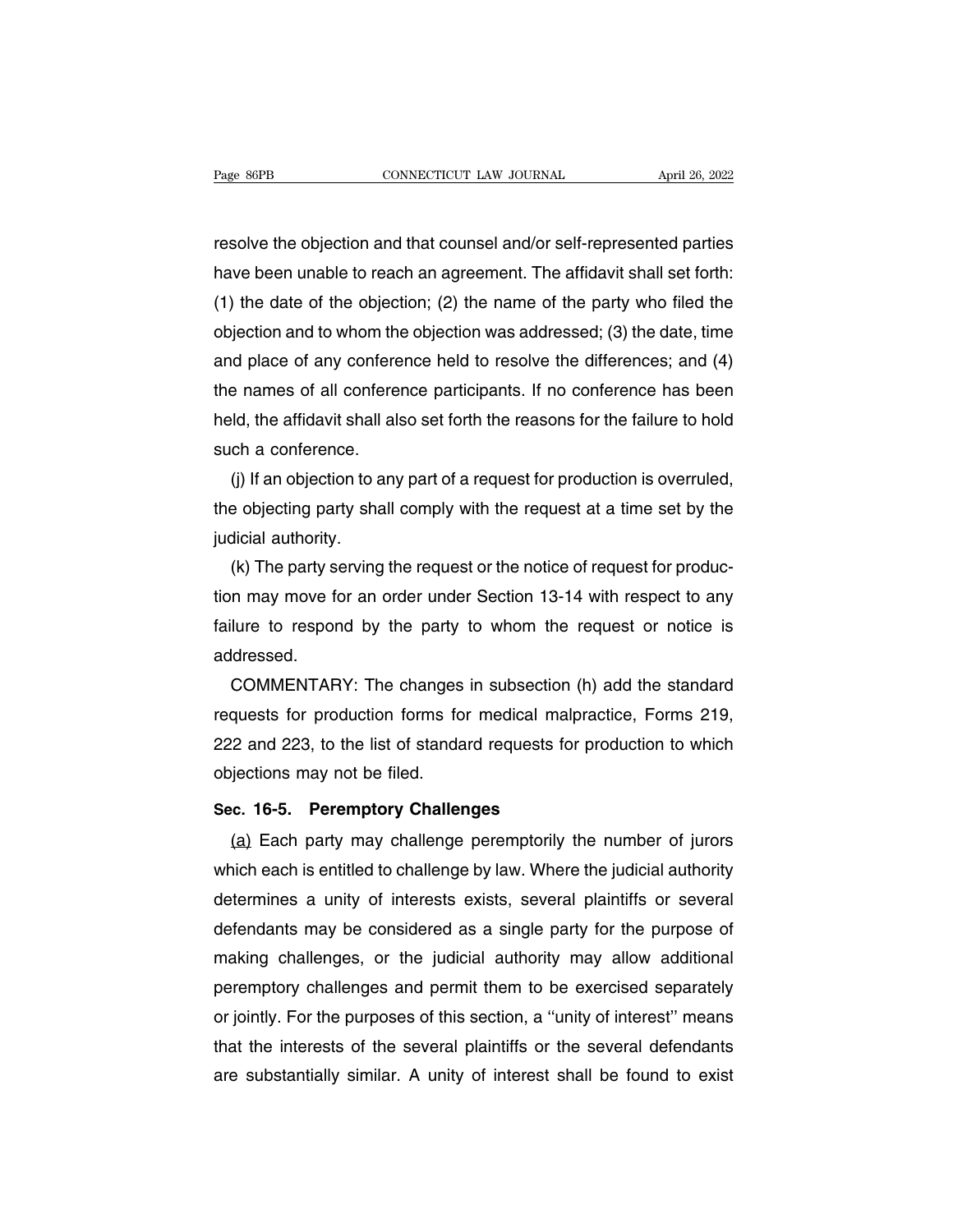April 26, 2022<br> **EXECUTE CONNECTICUT LAW JOURNAL**<br> **EADILY AND AREAD CONNECTICUT LAW JOURNAL**<br> **EADILY AND AREAD AREAD AND AREAD AREAD AND AREAD AND AREAD AND AREAD AND AREAD AND AREAD AND AREAD AND AREAD AND AREAD AND ARE** In addition, there shall be a presumption that a unity of interest exists<br>among parties who are represented by the same attorney or law firm.<br>In addition, there shall be a presumption that a unity of interest exists<br>among among parties who are represented by the same attorney or law firm.<br>In addition, there shall be a presumption that a unity of interest exists<br>among parties where no cross claims or apportionment complaints<br>have been filed among parties who are represented by the same attorney or law firm.<br>In addition, there shall be a presumption that a unity of interest exists<br>among parties where no cross claims or apportionment complaints<br>have been filed among parties who are represented by the same attorney or law firm.<br>In addition, there shall be a presumption that a unity of interest exists<br>among parties where no cross claims or apportionment complaints<br>have been filed In addition, there shall be a presumption that a unity of interest exists<br>among parties where no cross claims or apportionment complaints<br>have been filed against one another. In all civil actions, the total number<br>of perem among parties where no cross claims or apportionment complaints<br>have been filed against one another. In all civil actions, the total number<br>of peremptory challenges allowed to the plaintiff or plaintiffs shall not<br>exceed t have been filed against one another. In all civil actions, the total number<br>of peremptory challenges allowed to the plaintiff or plaintiffs shall not<br>exceed twice the number of peremptory challenges allowed to the<br>defendan of peremptory challenges allowed to the plaintiff or plaintiffs shall not<br>exceed twice the number of peremptory challenges allowed to the<br>defendant or defendants, and the total number of peremptory chal-<br>lenges allowed to plaintiffs. Frendant or detendants, and the total number of peremptory chal-<br>nges allowed to the defendant or defendants shall not exceed twice<br>e number of peremptory challenges allowed to the plaintiff or<br>aintiffs.<br>(b) Pursuant to th

lenges allowed to the detendant or detendants shall not exceed twice<br>the number of peremptory challenges allowed to the plaintiff or<br>plaintiffs.<br>(b) Pursuant to the provisions of Section 5-12, a party or the court<br>on its o the number of peremptory c<br>plaintiffs.<br>(b) Pursuant to the provision<br>on its own may object to the u<br>a claim of improper bias.<br>COMMENTARY: The chang antiffs.<br>
(b) Pursuant to the provisions of Section 5-12, a party or the court<br>
its own may object to the use of a peremptory challenge to raise<br>
claim of improper bias.<br>
COMMENTARY: The change to this section includes a r

(b) Pursuant to the provisions of Section 5-12, a party or the court<br>on its own may object to the use of a peremptory challenge to raise<br>a claim of improper bias.<br>COMMENTARY: The change to this section includes a reference on its own may object to the use of a peremptory challenge to raise<br>a claim of improper bias.<br>COMMENTARY: The change to this section includes a reference<br>to the procedure to object to peremptory challenges under new Sectio a claim of improper bias.<br>COMMENTARY: The change to this section includes a reference<br>to the procedure to object to peremptory challenges under new Section<br>5-12, to eliminate the unfair exclusion of potential jurors based **SECRIPT TO THE CONDEXECT THE CONDEXECT THE CONDEXECT TO THE CONDEXECT TO A SECT OF THE CONDEXECT AND SECT OF 5-12, to eliminate the unfair exclusion of potential jurors based upon race or ethnicity.<br>Sec. 23-1. Arbitration** In proceeding to object to peremptory changings and the west on the proceeding or confirming, confirming, Correcting or Vacating Award<br>In proceedings brought for confirming, vacating or Vacating Award<br>In proceedings brough

3-12, to eliminate the unital exclusion of potential juliors based upon<br>race or ethnicity.<br>**Sec. 23-1.** Arbitration; Confirming, Correcting or Vacating Award<br>In proceedings brought for confirming, vacating or correcting an Sec. 23-1. Arbitration; Confirming, Correcting or Vacating Award<br>
In proceedings brought for confirming, vacating or correcting an<br>
arbitration award under [General Statutes §§ 52-417, 52-418 or 52-<br>
419] chapters 862 and Sec. 23-1. Arbitration; Confirming, Correcting or Vacating Award<br>
In proceedings brought for confirming, vacating or correcting an<br>
arbitration award under [General Statutes §§ 52-417, 52-418 or 52-<br>
419] chapters 862 and In proceedings brought for confirming, vacating or correcting an arbitration award under [General Statutes  $\S$  52-417, 52-418 or 52-419] chapters  $862$  and  $909$  of the General Statutes, the court or judge to whom the app arbitration award under [General Statutes §§ 52-417, 52-418 or 52-419] chapters 862 and 909 of the General Statutes, the court or judge to whom the application is made shall cause to be issued a citation directing the adve 419] chapters 862 and 909 of the Generato whom the application is made shall directing the adverse party or parties in appear on a day certain and show cau application should not be granted.<br>COMMENTARY: The changes to this whom the application is made shall cause to be issued a citation<br>recting the adverse party or parties in the arbitration proceeding to<br>pear on a day certain and show cause, if any there be, why the<br>plication should not be

directing the adverse party or parties in the arbitration proceeding to<br>appear on a day certain and show cause, if any there be, why the<br>application should not be granted.<br>COMMENTARY: The changes to this section are intend appear on a day certain and show cause, if any there be, why the<br>pplication should not be granted.<br>COMMENTARY: The changes to this section are intended to ensu<br>that consistent standard procedures will be used in proceeding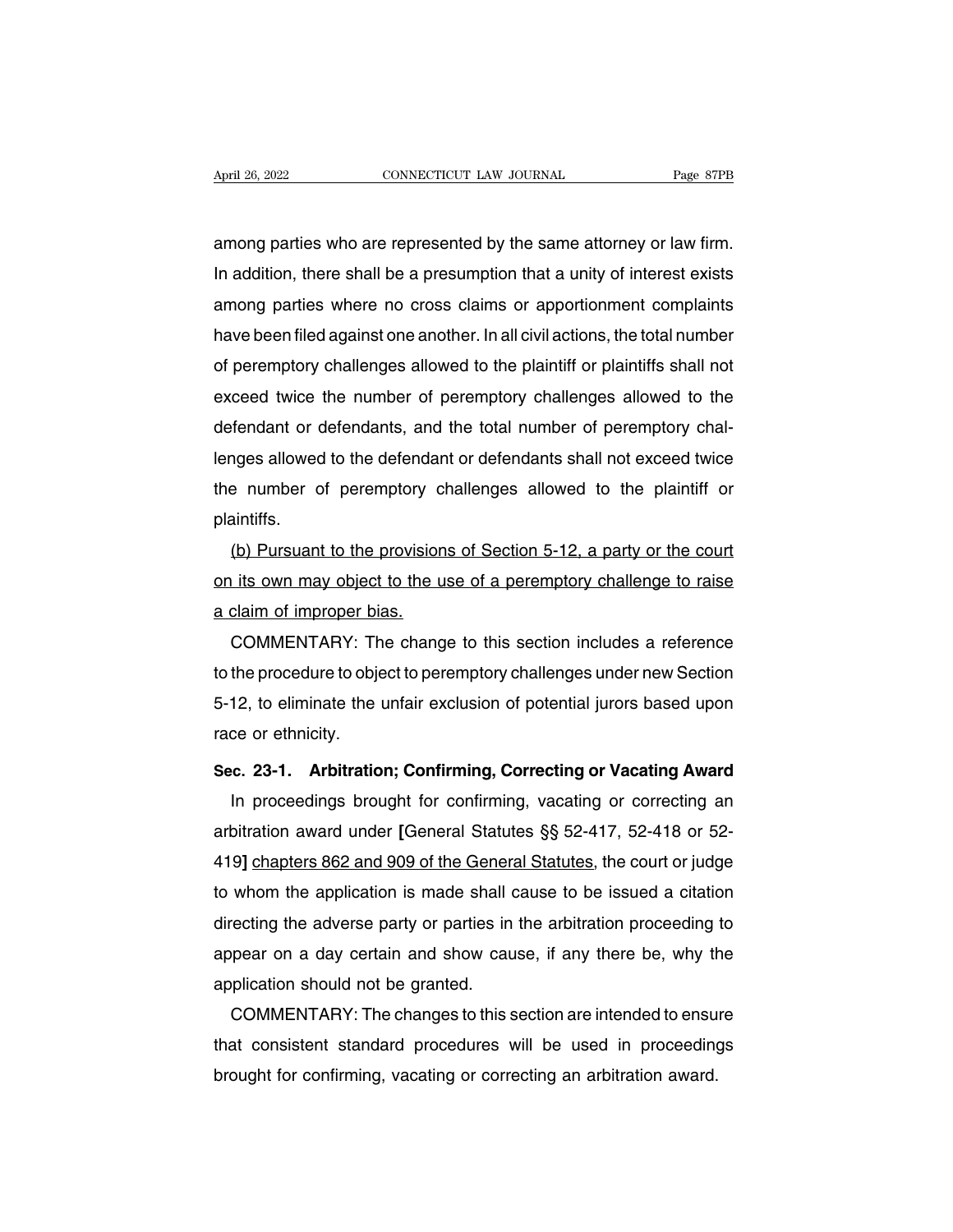# **PROPOSED AMENDMENTS TO THE<br>
JUVENILE RULES NNECTICUT LAW JOURNAL<br>SED AMENDMENTS TO THE<br>JUVENILE RULES<br>Applicable to Proceedings o**

## **SEC. 26-1. Definitions Applicable to Proceedings on Juvenile**<br>Matters **Matters**

PROPOSED AMENDMENTS TO THE<br>
JUVENILE RULES<br>
C. 26-1. Definitions Applicable to Proceedings on Juvenile<br>
Matters<br>
In these definitions and in the rules of practice and procedure on<br>
venile matters, the singular shall includ JUVENILE HULES<br>Sec. 26-1. Definitions Applicable to Proceedings on Juvenile<br>Matters<br>In these definitions and in the rules of practice and procedure on<br>juvenile matters, the singular shall include the plural and the plural, Sec. 26-1. Definitions Applicable<br>Matters<br>In these definitions and in the rule<br>juvenile matters, the singular shall in<br>the singular where appropriate.<br>(a) The definitions of the terms " Matters<br>
In these definitions and in the rules of practice and procedure on<br>
venile matters, the singular shall include the plural and the plural,<br>
a singular where appropriate.<br>
(a) The definitions of the terms "child," "

In these definitions and in the rules of practice and procedure on<br>juvenile matters, the singular shall include the plural and the plural,<br>the singular where appropriate.<br>(a) The definitions of the terms "child," "abused," ||illemattern, the singular shall include the plural and the plural,<br>
the singular where appropriate.<br>
(a) The definitions of the terms "child," "abused," "delinquent,"<br>
"delinquent act," "neglected," "uncared for," "alcoh the singular where appropriate.<br>
(a) The definitions of the terms "child," "abused," "delinquent,"<br>
"delinquent act," "neglected," "uncared for," "alcohol-dependent,"<br>
"drug-dependent," "serious juvenile offense," "serious (a) The definitions of the terms "child," "abused," "delinquent,"<br>
"delinquent act," "neglected," "uncared for," "alcohol-dependent,"<br>
"drug-dependent," "serious juvenile offense," "serious juvenile<br>
offender," "serious j "delinquent act," "neglected," "uncared for," "alcohol-dependent,"<br>"drug-dependent," "serious juvenile offense," "serious juvenile<br>offender," "serious juvenile repeat offender," "predispositional study,"<br>and "risk and need "drug-dependent," "serious juve<br>offender," "serious juvenile repeat<br>and "risk and needs assessment<br>Statutes § 46b-120. The definition<br>General Statutes § 46b-122.<br>(b) "Commitment" means an orc Fender," "serious juvenile repeat offender," "predispositional study,"<br>
d "risk and needs assessment" shall be as set forth in General<br>
atutes § 46b-120. The definition of "victim" shall be as set forth in<br>
peneral Statut and "risk and needs assessment" shall be as set forth in General<br>Statutes § 46b-120. The definition of "victim" shall be as set forth in<br>General Statutes § 46b-122.<br>(b) "Commitment" means an order of the judicial authority

Statutes § 46b-120. The definition of "victim" shall be as<br>General Statutes § 46b-122.<br>(b) "Commitment" means an order of the judicial author<br>custody and/or guardianship of a child are transferred to the<br>sioner of the Depa eneral Statutes § 46b-122.<br>
(b) "Commitment" means an order of the judicial authority whereby<br>
stody and/or guardianship of a child are transferred to the Commis-<br>
oner of the Department of Children and Families.<br>
(c) "Com

(b) "Commitment" means an order of the judicial authority whereby<br>custody and/or guardianship of a child are transferred to the Commis-<br>sioner of the Department of Children and Families.<br>(c) "Complaint" means a written all custody and/or guardianship of a child are transferred to the Commissioner of the Department of Children and Families.<br>
(c) "Complaint" means a written allegation or statement presented<br>
to the judicial authority that a ch sioner of the Department of Children<br>
(c) "Complaint" means a written all<br>
to the judicial authority that a child's<br>
the child within the jurisdiction of the<br>
by General Statutes § 46b-121.<br>
[(d) "Detention" means a secure (c) "Complaint" means a written allegation or statement presented<br>the judicial authority that a child's conduct as a delinquent brings<br>e child within the jurisdiction of the judicial authority as prescribed<br>General Statute to the judicial authority that a child's conduct as a delinquent brings<br>the child within the jurisdiction of the judicial authority as prescribed<br>by General Statutes § 46b-121.<br>[(d) "Detention" means a secure building or s

plaint.**] [(d) "Detention" means a secure building or staff secure facility for<br>
<b>[(d) "Detention" means a secure building or staff secure facility for**<br> **a** temporary care of a child who is the subject of a delinquency com-<br> **a** i

 $[(d)$  "Detention" means a secure building or staff secure facility for<br>the temporary care of a child who is the subject of a delinquency com-<br>plaint.]<br> $[(e)] (d)$  "Guardian" means a person who has a judicially created<br>relati the temporary care of a child who is the subject of a delinquency com-<br>plaint.]<br>[(e)] (d) "Guardian" means a person who has a judicially created<br>relationship with a child, which is intended to be permanent and self-<br>sustai plaint.]<br>
[(e)] (d) "Guardian" means a person who has a judicially created<br>
relationship with a child, which is intended to be permanent and self-<br>
sustaining, as evidenced by the transfer to the caretaker of the following  $[(e)]$  (d) "Guardian" means a person who has a judicially created relationship with a child, which is intended to be permanent and self-sustaining, as evidenced by the transfer to the caretaker of the following parental ri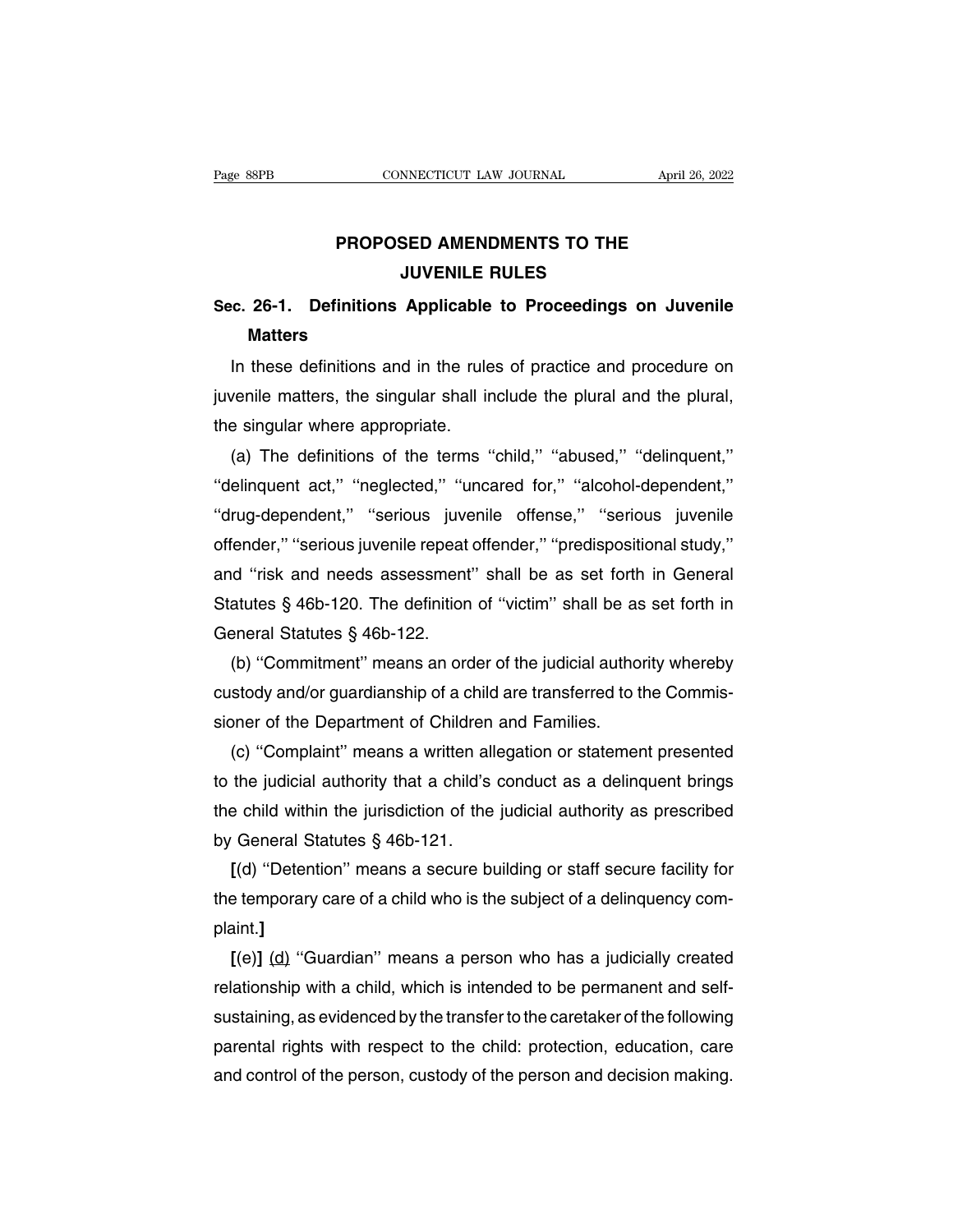<sup>ril 26, 2022<br> **EXECUTE CONNECTICUT LAW JOURNAL**<br> **EXECUTE:** Page 89PB<br> **[(f)]** (e) "Hearing" means an activity of the court on the record in<br>
presence of a judicial authority and shall include (1) "Adjudicatory</sup> April 26, 2022 CONNECTICUT LAW JOURNAL Page 89PB<br>
[(f)] (e) "Hearing" means an activity of the court on the record in<br>
the presence of a judicial authority and shall include (1) "Adjudicatory<br>
hearing": A court hearing to  $\frac{1}{\text{age } \text{asib}}$ <br>  $\left[\text{(f)}\right]$  (e) "Hearing" means an activity of the court on the record in<br>
the presence of a judicial authority and shall include (1) "Adjudicatory<br>
hearing": A court hearing to determine the validity [(f)] (e) "Hearing" means an activity of the court on the record in<br>the presence of a judicial authority and shall include (1) "Adjudicatory<br>hearing": A court hearing to determine the validity of the facts alleged<br>in a pet [(f)] (e) "Hearing" means an activity of the court on the record in<br>the presence of a judicial authority and shall include (1) "Adjudicatory<br>hearing": A court hearing to determine the validity of the facts alleged<br>in a pe the presence of a judicial authority and shall include (1) "Adjudicatory<br>hearing": A court hearing to determine the validity of the facts alleged<br>in a petition or information to establish thereby the judicial authority's<br>j hearing": A court hearing to determine the validity of the facts alleged<br>in a petition or information to establish thereby the judicial authority's<br>jurisdiction to decide the matter which is the subject of the petition or<br> in a petition or information to establish thereby the judicial authority's<br>jurisdiction to decide the matter which is the subject of the petition or<br>information; (2) "Contested hearing on an order of temporary custody"<br>mea jurisdiction to decide the matter which is the subject of the petition or<br>information; (2) "Contested hearing on an order of temporary custody"<br>means a hearing on an ex parte order of temporary custody or an<br>order to appea information; (2) "Contested hearing on an order of temporary custody"<br>means a hearing on an ex parte order of temporary custody or an<br>order to appear which is held not later than ten days from the day of<br>a preliminary hear means a hearing on an ex parte order of temporary custody or an<br>order to appear which is held not later than ten days from the day of<br>a preliminary hearing on such orders. Contested hearings shall be<br>held on consecutive da order to appear which is held not later than ten days from the day of<br>a preliminary hearing on such orders. Contested hearings shall be<br>held on consecutive days except for compelling circumstances or at<br>the request of the a preliminary hearing on such orders. Contested hearings shall be<br>held on consecutive days except for compelling circumstances or at<br>the request of the respondent; (3) "Dispositive hearing": The judicial<br>authority's jurisd held on consecutive days except for compelling circumstances or at<br>the request of the respondent; (3) "Dispositive hearing": The judicial<br>authority's jurisdiction to adjudicate the matter which is the subject of<br>the petiti the request of the respondent; (3) "Dispositive hearing": The judicial<br>authority's jurisdiction to adjudicate the matter which is the subject of<br>the petition or information having been established, a court hearing<br>in which authority's jurisdiction to adjudicate the matter which is the subject of<br>the petition or information having been established, a court hearing<br>in which the judicial authority, after considering the social study or<br>predispo the petition or information having been established, a court hearing<br>in which the judicial authority, after considering the social study or<br>predispositional study and the total circumstances of the child, orders<br>whatever a in which the judicial authority, after considering the social study or<br>predispositional study and the total circumstances of the child, orders<br>whatever action is in the best interests of the child or family and, where<br>appl predispositional study and the total circumstances of the child, orders<br>whatever action is in the best interests of the child or family and, where<br>applicable, the community. In the discretion of the judicial authority,<br>evi whatever action is in the best interests of the child or family and, where applicable, the community. In the discretion of the judicial authority, evidence concerning adjudication and disposition may be presented in a sing applicable, the community. In the discretion of the judicial authority,<br>evidence concerning adjudication and disposition may be presented<br>in a single hearing; (4) "Preliminary hearing" means a hearing on an<br>ex parte order evidence concerning adjudication and disposition may be presented<br>in a single hearing; (4) "Preliminary hearing" means a hearing on an<br>ex parte order of temporary custody or an order to appear or the first<br>hearing on a pet in a single hearing; (4) "Preliminary hearing" means a hearing on an<br>ex parte order of temporary custody or an order to appear or the first<br>hearing on a petition alleging that a child is uncared for, abused, or<br>neglected. ex parte order of temporary custody or an order to appear or the first<br>hearing on a petition alleging that a child is uncared for, abused, or<br>neglected. A preliminary hearing on any ex parte custody order or<br>order to appea hearing on a petition alleging that a child is uncared for, abused, or<br>neglected. A preliminary hearing on any ex parte custody order or<br>order to appear shall be held not later than ten days from the issuance<br>of the order; neglected. A preliminary hearing on any ex parte custody order or<br>order to appear shall be held not later than ten days from the issuance<br>of the order; (5) "Plea hearing" is a hearing at which (A) a parent or<br>guardian who order to appear shall be held not later than ten days from the issuance<br>of the order; (5) "Plea hearing" is a hearing at which (A) a parent or<br>guardian who is a named respondent in a neglect, uncared for or<br>dependency peti of the order; (5) "Plea hearing" is a hearing at which (A) a parent or<br>guardian who is a named respondent in a neglect, uncared for or<br>dependency petition, upon being advised of his or her rights, admits,<br>denies, or pleads guardian who is a named respondent in a neglect, uncared for or dependency petition, upon being advised of his or her rights, admits, denies, or pleads nolo contendere to allegations contained in the petition; or (B) a chi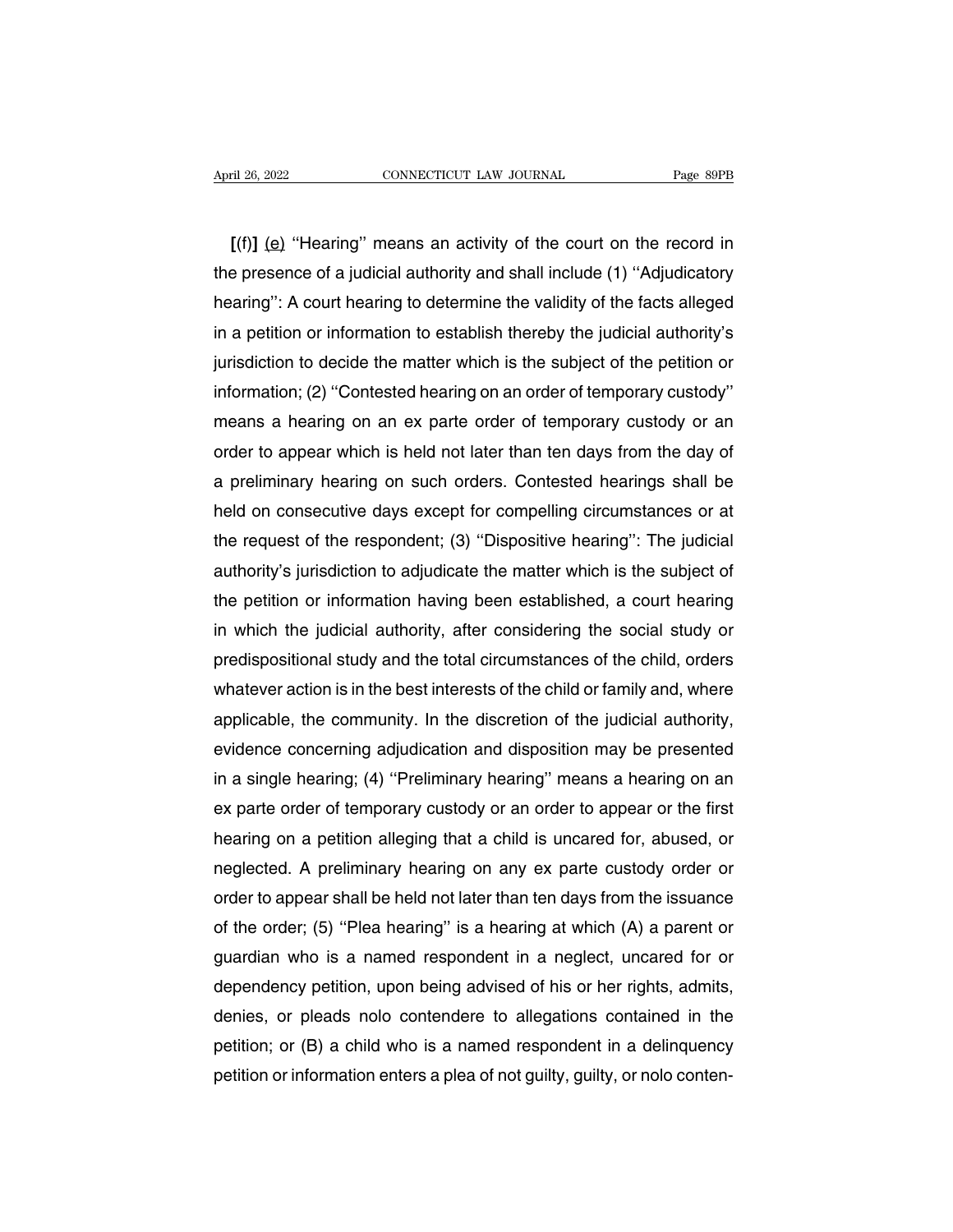Page 90PB CONNECTICUT LAW JOURNAL April 26, 2022<br>dere upon being advised of the charges against him or her contained<br>in the information or petition; (6) "Probation status review hearing" Page 90PB CONNECTICUT LAW JOURNAL April 26, 2022<br>dere upon being advised of the charges against him or her contained<br>in the information or petition; (6) "Probation status review hearing"<br>means a hearing requested, ex parte dere upon being advised of the charges against him or her contained<br>in the information or petition; (6) "Probation status review hearing"<br>means a hearing requested, ex parte, by a probation officer regardless<br>of whether a dere upon being advised of the charges against him or her contained<br>in the information or petition; (6) "Probation status review hearing"<br>means a hearing requested, ex parte, by a probation officer regardless<br>of whether a dere upon being advised of the charges against him or her contained<br>in the information or petition; (6) "Probation status review hearing"<br>means a hearing requested, ex parte, by a probation officer regardless<br>of whether a in the information or petition; (6) "Probation status review heameans a hearing requested, ex parte, by a probation officer regare of whether a new offense or violation has been filed. The court grant the ex parte request eans a hearing requested, ex parte, by a probation officer regardless<br>whether a new offense or violation has been filed. The court may<br>ant the ex parte request, in the best interest of the child or the public,<br>id convene a

of whether a new offense or violation has been filed. The court may<br>grant the ex parte request, in the best interest of the child or the public,<br>and convene a hearing on the request within seven days.<br>[(g)] (f) "Indian chi grant the ex parte request, in the best interest of the child or the public,<br>and convene a hearing on the request within seven days.<br>[(g)] (f) "Indian child" means an unmarried person under age eigh-<br>teen who is either a m and convene a hearing on the request within seven days.<br>
[(g)] (f) "Indian child" means an unmarried person under age eigh-<br>
teen who is either a member of a federally recognized Indian tribe or<br>
is eligible for membership  $[(g)]$  (f) "Indian child" means an unmarried person under age eighteen who is either a member of a federally recognized Indian tribe or is eligible for membership in a federally recognized Indian tribe and is the biologica proceedings. eligible for membership in a federally recognized Indian tribe and<br>the biological child of a member of a federally recognized Indian<br>pe, and is involved in custody proceedings, excluding delinquency<br>poceedings.<br>[(h) "Paren

is the biological child of a member of a federally recognized Indian<br>tribe, and is involved in custody proceedings, excluding delinquency<br>proceedings.<br>[(h) "Parent" means a biological mother or father or adoptive mother<br>or tribe, and is involved in custody proceedings, excluding delinquency<br>proceedings.<br>[(h) "Parent" means a biological mother or father or adoptive mother<br>or father except a biological or adoptive mother or father whose parenproceedings.<br>
[(h) "Parent" means a biological mother or father or adoptive mother<br>
or father except a biological or adoptive mother or father whose paren-<br>
tal rights have been terminated; or the father of any child born  $I(h)$  "Parent" means a biological mother or father or adoptive mother<br>or father except a biological or adoptive mother or father whose paren-<br>tal rights have been terminated; or the father of any child born out of<br>wedlock or father except a biological or adoptive mother or father whose parental rights have been terminated; or the father of any child born out of wedlock, provided at the time of the filing of the petition (1) he has been adju tal rights have been terminated; or the father of any child born out of<br>wedlock, provided at the time of the filing of the petition (1) he has<br>been adjudicated the father of such child by a court which possessed<br>the author wedlock, provided at the time of the filing of the petition (1) he has<br>been adjudicated the father of such child by a court which possessed<br>the authority to make such adjudication, or (2) he has acknowledged<br>in writing to been adjudicated the father of such child by a court which possessed<br>the authority to make such adjudication, or (2) he has acknowledged<br>in writing to be the father of such child, or (3) he has contributed<br>regularly to the the authority to make such adjudication, or (2) he has acknowledged<br>in writing to be the father of such child, or (3) he has contributed<br>regularly to the support of such child, or (4) his name appears on the<br>birth certifi in writing to be the father of such child, or (3) he has cont regularly to the support of such child, or (4) his name appears birth certificate, or (5) he has filed a claim for paternity as pr under General Statutes  $\S$  4 gularly to the support of such child, or (4) his name appears on the<br>th certificate, or (5) he has filed a claim for paternity as provided<br>der General Statutes § 46b-172a, or (6) he has been named in the<br>tition as the fath

birth certificate, or (5) he has filed a claim for paternity as provided<br>under General Statutes § 46b-172a, or (6) he has been named in the<br>petition as the father of the minor child by the mother.]<br>(g) "Juvenile residentia under General Statutes § 46b-172a, or (6) he has been named in the<br>petition as the father of the minor child by the mother.]<br>(g) "Juvenile residential center" means a hardware-secured residen-<br>tial facility operated by the petition as the father of the minor child by the mother.]<br>(g) "Juvenile residential center" means a hardware-secured residen-<br>tial facility operated by the court support services division of the Judicial<br>Branch that includ (g) "Juvenile residential center" means a hardware-secured residential facility operated by the court support services division of the Judicial Branch that includes direct staff supervision, surveillance enhance-<br>ments and tial facility operated by the court support se<br>Branch that includes direct staff superv<br>ments and physical barriers that allow fo<br>trolled movement in a treatment setting<br>and juveniles adjudicated as delinquent.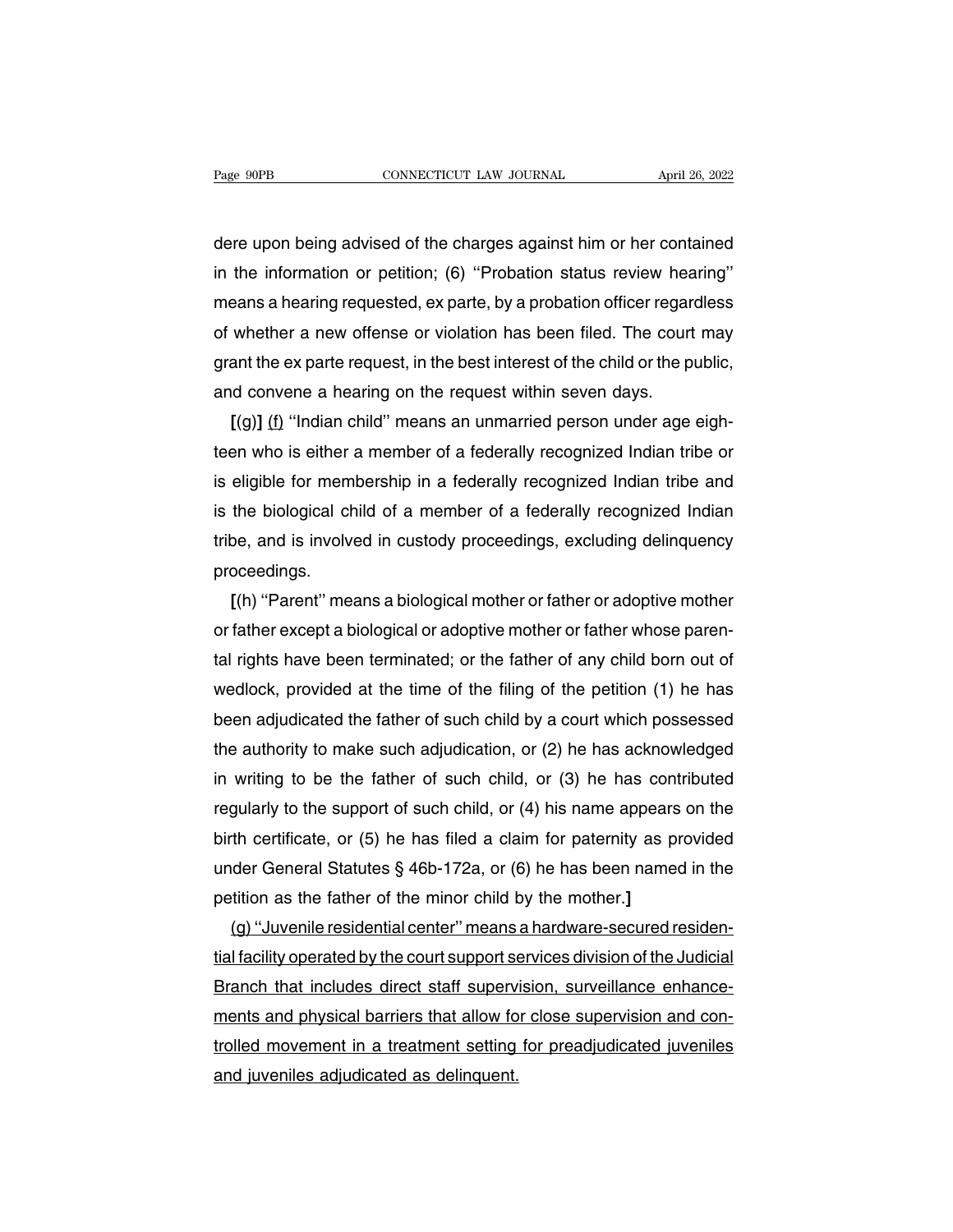<sup>ril 26, 2022<br> **EXECUTE CONNECTICUT LAW JOURNAL**<br> **EXECUTE:** CONNECTICUT LAW JOURNAL<br> **EXECUTE:** Page 91PB<br> **EXECUTE:** Page 91PB<br> **EXECUTE:** Page 91PB<br> **EXECUTE:** Page 91PB<br> **EXECUTE:** Page 91PB<br> **EXECUTE:** Page 91PB<br> **EXE</sup>** April 26, 2022 CONNECTICUT LAW JOURNAL Page 91PB<br>
[(i)] (h) "Parties" includes: (1) The child who is the subject of a<br>
proceeding and those additional persons as defined herein; (2) "Legal<br>
party": Any person, including a party'': Any person, includes: (1) The child who is the subject of a<br>proceeding and those additional persons as defined herein; (2) "Legal<br>party": Any person, including a parent, whose legal relationship to the<br>matter pend  $\lbrack$ (i)] (h) "Parties" includes: (1) The child who is the subject of a proceeding and those additional persons as defined herein; (2) "Legal party": Any person, including a parent, whose legal relationship to the matter  $\lbrack$  (i)] (h) "Parties" includes: (1) The child who is the subject of a proceeding and those additional persons as defined herein; (2) "Legal party": Any person, including a parent, whose legal relationship to the matte proceeding and those additional persons as defined herein; (2) "Legal<br>party": Any person, including a parent, whose legal relationship to the<br>matter pending before the judicial authority is of such a nature and<br>kind as to party": Any person, including a parent, whose legal relationship to the<br>matter pending before the judicial authority is of such a nature and<br>kind as to mandate the receipt of proper legal notice as a condition<br>precedent to matter pending before the judicial authority is of such a nature and<br>kind as to mandate the receipt of proper legal notice as a condition<br>precedent to the establishment of the judicial authority's jurisdiction<br>to adjudicat 35a-4. precedent to the establishment of the judicial authority's jurisdiction<br>to adjudicate the matter pending before it; and (3) "Intervening party":<br>Any person who is permitted to intervene in accordance with Section<br>35a-4.<br>[(

to adjudicate the matter pending before it; and (3) "Intervening party":<br>Any person who is permitted to intervene in accordance with Section<br>35a-4.<br>[(j)] (i) "Permanency plan" means a plan developed by the Commis-<br>sioner o Any person who is permitted to intervene in accordance with Section<br>35a-4.<br>[(j)] (i) "Permanency plan" means a plan developed by the Commis-<br>sioner of the Department of Children and Families for the permanent<br>placement of 35a-4.<br>
[(j)] (i) "Permanency plan" means a plan developed by the Commissioner of the Department of Children and Families for the permanent<br>
placement of a child in the commissioner's care. Permanency plans<br>
shall be revie  $[(j)]$  (i) "Permanency plan" means a plan developed by the Commissioner of the Department of Children and Families for the permanent placement of a child in the commissioner's care. Permanency plans shall be reviewed by th be oner of the Department of Children and Families for the permanent<br>acement of a child in the commissioner's care. Permanency plans<br>all be reviewed by the judicial authority as prescribed in General<br>atutes §§ 17a-110 (b), placement of a child in the commissioner's care. Permanency plans<br>shall be reviewed by the judicial authority as prescribed in General<br>Statutes §§ 17a-110 (b), 17a-111b (c), 46b-129 (k), and 46b-149 (h).<br>[(k)] (j) "Petitio

shall be reviewed by the judicial authority as prescribed in General<br>Statutes §§ 17a-110 (b), 17a-111b (c), 46b-129 (k), and 46b-149 (h).<br>[(k)] (j) "Petition" means a formal pleading, executed under oath,<br>alleging that the Statutes §§ 17a-110 (b), 17a-111b (c), 46b-129 (k), and 46b-149 (h).<br>
[(k)] (j) "Petition" means a formal pleading, executed under oath,<br>
alleging that the respondent is within the judicial authority's jurisdiction<br>
to adj  $[(k)]$  (i) "Petition" means a formal pleading, executed under oath, alleging that the respondent is within the judicial authority's jurisdiction to adjudicate the matter which is the subject of the petition by reason of ci alleging that the respondent is within the judicial authority's jurisdiction<br>to adjudicate the matter which is the subject of the petition by reason<br>of cited statutory provisions and seeking a disposition. Except for a<br>pet statute. cited statutory provisions and seeking a disposition. Except for a<br>tition for erasure of record, such petitions invoke a judicial hearing<br>id shall be filed by any one of the parties authorized to do so by<br>atute.<br> $[(*h*$ petition for erasure of record, such petitions invoke a judicial hearing<br>and shall be filed by any one of the parties authorized to do so by<br>statute.<br> $[(\textit{l})]$  (k) "Information" means a formal pleading filed by a prosecut

and shall be filed by<br>statute.<br> $[(*h*)] (k)$  "Information<br>alleging that a child in<br>ity's jurisdiction.<br> $[(*m*)] (*h*$  "Probation atute.<br>[(/)] <u>(k)</u> "Information" means a formal pleading filed by a prosecutor<br>eging that a child in a delinquency matter is within the judicial author-<br>'s jurisdiction.<br>[(m)] ( $\mu$  "Probation supervision" means a legal st

 $[(h)] (k)$  "Information" means a formal pleading filed by a prosecutor<br>alleging that a child in a delinquency matter is within the judicial author-<br>ity's jurisdiction.<br> $[(m)] (h)$  "Probation supervision" means a legal status w alleging that a child in a delinquency matter is within the judicial authority's jurisdiction.<br>  $[(m)] (\hat{\mu}$  "Probation supervision" means a legal status whereby a<br>
juvenile who has been adjudicated delinquent is placed by ity's jurisdiction.<br>  $[(m)] (\underline{\Lambda}$  "Probation supervision" means a legal status<br>
juvenile who has been adjudicated delinquent is placed t<br>
under the supervision of juvenile probation for a specifie<br>
time and upon such terms  $[(m)]$  ( $\mu$  "Probation supervision" means a legal status whereby a venile who has been adjudicated delinquent is placed by the court der the supervision of juvenile probation for a specified period of ne and upon such ter juvenile who has been adjudicated delinquent is placed by the court<br>under the supervision of juvenile probation for a specified period of<br>time and upon such terms as the court determines.<br> $[(n)] (m)$  "Probation supervision wi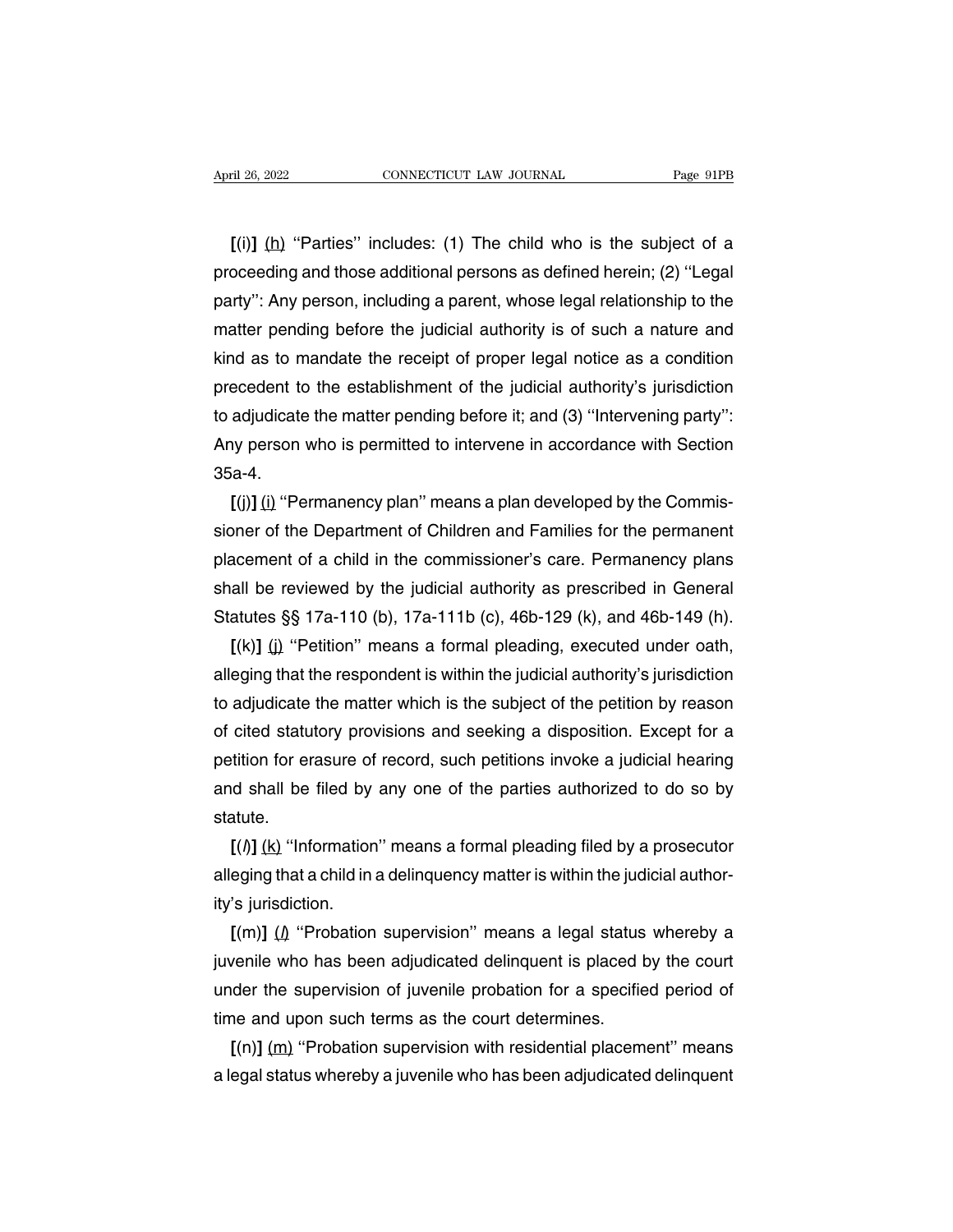Fage 92PB CONNECTICUT LAW JOURNAL April 26, 2022<br>is placed by the court under the supervision of juvenile probation for<br>a specified period of time, upon such terms as the court determines, Page 92PB CONNECTICUT LAW JOURNAL April 26, 2022<br>is placed by the court under the supervision of juvenile probation for<br>a specified period of time, upon such terms as the court determines,<br>that include a period of placemen that include a period of time, upon such terms as the court determines,<br>that include a period of time, upon such terms as the court determines,<br>that include a period of placement in a secure or staff-secure residential<br>tre is placed by the court under the supervision of juvenile probation for<br>a specified period of time, upon such terms as the court determines,<br>that include a period of placement in a secure or staff-secure residential<br>treatme is placed by the court u<br>a specified period of tin<br>that include a period of p<br>treatment facility, as ord<br>in the community.<br>[(o)] (<u>n</u>) "Responder specified period of time, upon such terms as the court determines,<br>at include a period of placement in a secure or staff-secure residential<br>tatment facility, as ordered by the court, and a period of supervision<br>the communi

that include a period of placement in a secure or staff-secure residential<br>treatment facility, as ordered by the court, and a period of supervision<br>in the community.<br> $[(o)] (n)$  "Respondent" means a person who is alleged to b treatment facility, as ordered by the court, and a period of supervision<br>in the community.<br>
[(o)] (n) "Respondent" means a person who is alleged to be a<br>
delinquent, or a parent or a guardian of a child who is the subject in the community.<br>  $[(o)] (n)$  "Respondent" means a person w<br>
delinquent, or a parent or a guardian of a child<br>
a petition alleging that the child is uncared for,<br>
requesting termination of parental rights.<br>  $[(p)] (o)$  "Secure  $[(o)]$  (n) "Hespondent" means a person who is alleged to be a linquent, or a parent or a guardian of a child who is the subject of petition alleging that the child is uncared for, abused, neglected, or questing termination

delinquent, or a parent or a guardian of a child who is the subject of<br>a petition alleging that the child is uncared for, abused, neglected, or<br>requesting termination of parental rights.<br> $[(p)] (Q)$  "Secure-residential facili a petition alleging that the child is uncared for, abused, neglected, or<br>requesting termination of parental rights.<br> $[(p)] (o)$  "Secure-residential facility" means a hardware-secured resi-<br>dential facility that includes direc requesting termination or parental rights.<br>  $[(p)] (o)$  "Secure-residential facility" means a hardwar<br>
dential facility that includes direct staff supervision<br>
enhancements and physical barriers that allow for clo<br>
and contro  $[$ (p)] (o) "Secure-residential facility" means a nardware-secured resi-<br>
intial facility that includes direct staff supervision, surveillance<br>
hancements and physical barriers that allow for close supervision<br>
d controll

dential facility that includes direct staff supervision, surveillance<br>enhancements and physical barriers that allow for close supervision<br>and controlled movement in a treatment setting.<br> $[(q)] (p)$  "Specific steps" means thos enhancements and physical barriers that allow tor close supervision<br>and controlled movement in a treatment setting.<br>
[(q)] (p) "Specific steps" means those judicially determined steps<br>
the parent or guardian and the Commis and controlled movement in a treatment setting.<br>  $[(q)] (p)$  "Specific steps" means those judicially determined steps<br>
the parent or guardian and the Commissioner of the Department of<br>
Children and Families should take in or  $[(q)]$  (p) "Specific steps" means those judicially determined steps<br>
a parent or guardian and the Commissioner of the Department of<br>
iildren and Families should take in order for the parent or guardian<br>
retain or regain cu

the parent or guardian and the Commissioner of the Department of<br>Children and Families should take in order for the parent or guardian<br>to retain or regain custody of a child.<br> $[(r)] (q)$  "Staff secure facility" means a reside Children and Families should take in order tor the parent or guardian<br>to retain or regain custody of a child.<br>
[(r)] (q) "Staff secure facility" means a residential facility: (1) that<br>does not include construction features to retain or regain custody of a child.<br>
[(r)] (q) "Staff secure facility" means a residential facility: (1) that<br>
does not include construction features designed to physically restrict<br>
the movements and activities of juv  $I(r)$  (q) "Staff secure facility" means a residential facility: (1) that<br>does not include construction features designed to physically restrict<br>the movements and activities of juvenile residents who are placed<br>therein[,]; does not include construction teatures designed to physically restrict<br>the movements and activities of juvenile residents who are placed<br>therein[,]; (2) that may establish reasonable rules restricting entrance<br>to and egres the movements and activities of juvenile residents who are placed<br>therein[,]; (2) that may establish reasonable rules restricting entrance<br>to and egress from the facility[,]; and (3) in which the movements and<br>activities o supervision. and egress from the facility[, []; and (3) in which the movements and<br>tivities of individual juvenile residents may, for treatment purposes,<br>restricted or subject to control through the use of intensive staff<br>pervision.<br>[(

activities of individual juvenile residents may, tor treatment purposes,<br>be restricted or subject to control through the use of intensive staff<br>supervision.<br>[(s)] (r) "Staff-secure residential facility" means a residential be restricted or subject to control through<br>supervision.<br> $[(s)] (r)$  "Staff-secure residential facility"<br>that provides residential treatment for child<br>where the children are monitored by staff.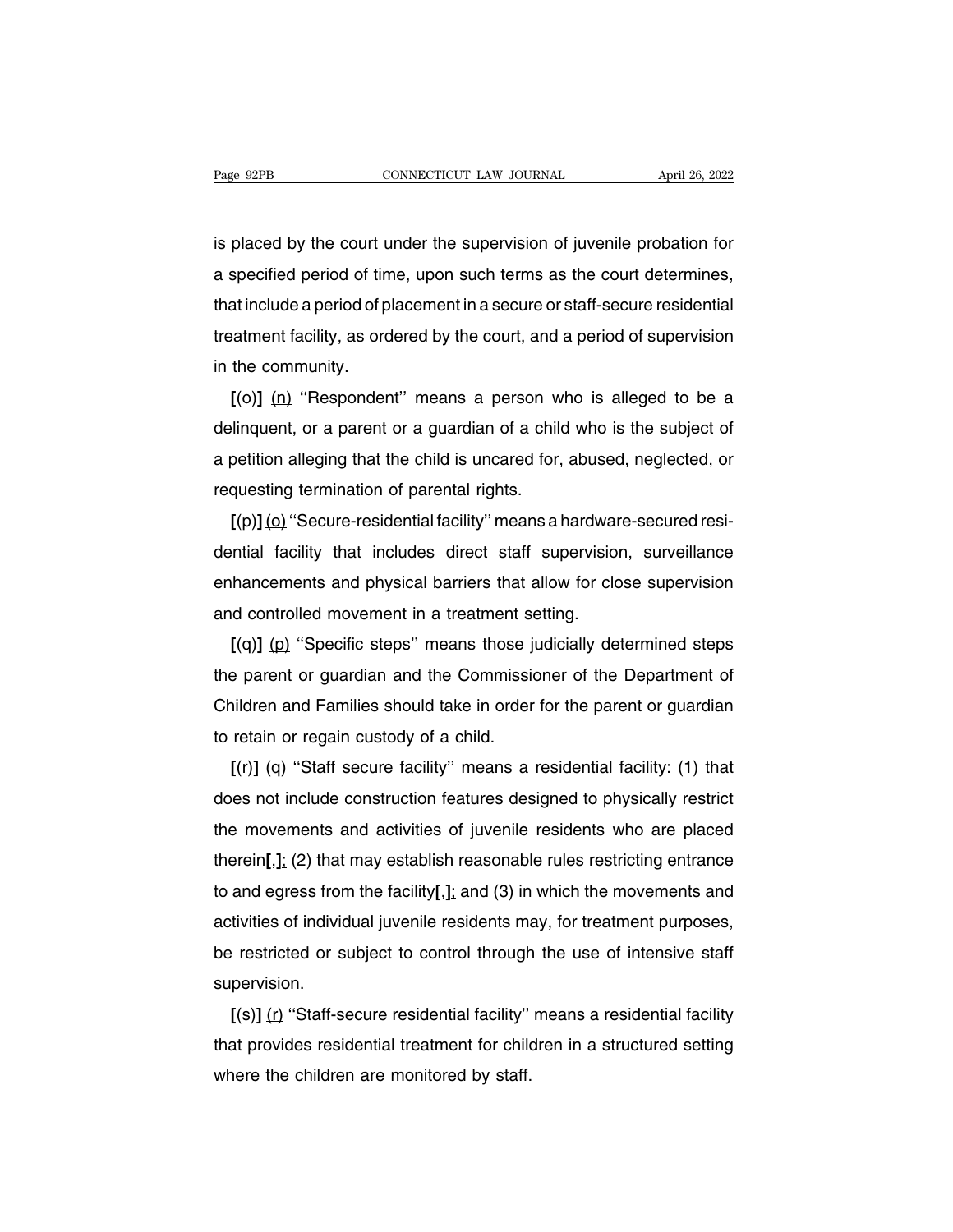**[**(t)**]** (s) ''Supervision'' includes: (1) ''Nonjudicial supervision'': A legal Status Without the filing of a petition or a court conviction or adjudication<br>
Let us without the filing of a petition or a court conviction or adjudication<br>
but following the child's admission to a complaint wherein a pro [(t)] (s) "Supervision" includes: (1) "Nonjudicial supervision": A legal<br>status without the filing of a petition or a court conviction or adjudication<br>but following the child's admission to a complaint wherein a probation<br>  $[(t)]$  (s) "Supervision" includes: (1) "Nonjudicial supervision": A legal<br>status without the filing of a petition or a court conviction or adjudication<br>but following the child's admission to a complaint wherein a probation status without the filing of a petition or a court conviction or adjudication<br>but following the child's admission to a complaint wherein a probation<br>officer exercises supervision over the child with the consent of the chi but following the child's admission to a complaint wherein a probation<br>officer exercises supervision over the child with the consent of the child<br>and the parent; (2) "Protective supervision": A disposition following<br>adjudi officer exercises supervision over the child with the consent of the child<br>and the parent; (2) "Protective supervision": A disposition following<br>adjudication in neglected, abused or uncared for cases created by an<br>order of and the parent; (2) "Protective supervision": A disposition following<br>adjudication in neglected, abused or uncared for cases created by an<br>order of the judicial authority requesting a supervising agency other<br>than the cour adjudication in neglected, abused or uncared for cases created by an order of the judicial authority requesting a supervising agency other than the court to assume the responsibility of furthering the welfare of the famil adjaced of the judicial authority requesting a supervising agency other<br>than the court to assume the responsibility of furthering the welfare<br>of the family and best interests of the child when the child's place of<br>abode re than the court to assume the responsibility of furthering the welfare<br>of the family and best interests of the child when the child's place of<br>abode remains with the parent or any suitable or worthy person, or<br>when the judi of the family and best interests of the child when the child's place of abode remains with the parent or any suitable or worthy person, or when the judicial authority vests custody or guardianship in another suitable and w ation dimity and seet interests of the child when the child e place of abode remains with the parent or any suitable or worthy person, or when the judicial authority vests custody or guardianship in another suitable and wo when the judicial authority vests custody or guardianship in another<br>suitable and worthy person, subject to the continuing jurisdiction of<br>the court; and (3) "Judicial supervision": A legal status similar to proba-<br>tion fo suitable and worthy person, subject to the continuing jurisdiction of<br>the court; and (3) "Judicial supervision": A legal status similar to proba-<br>tion for a child subject to supervision pursuant to an order of suspended<br>p **Example 2014** Court; and (3) "Judicial supervision": A legal status similar to proba-<br>
in for a child subject to supervision pursuant to an order of suspended<br>
oceedings under General Statutes § 46b-133b or § 46b-133e.<br>
[

tion for a child subject to supervision pursuant to an order of suspended<br>proceedings under General Statutes § 46b-133b or § 46b-133e.<br>[(u)] (t) "Take into Custody Order" means an order by a judicial<br>authority that a child proceedings under General Statutes § 46b-133b or § 46b-133e.<br>
[(u)] (t) "Take into Custody Order" means an order by a judicial<br>
authority that a child be taken into custody and immediately turned<br>
over to a [detention] Juv  $[(u)]$  (t) "Take into Custody Order" means an order by a judicial<br>authority that a child be taken into custody and immediately turned<br>over to a [detention] Juvenile Residential Center [s]Superintendent<br>where probable cause authority that a child be taken into custody and immediately turned<br>over to a [detention] Juvenile Residential Center [s]Superintendent<br>where probable cause has been found that the child has committed<br>a delinquent act, th over to a [detention] Juvenile Residential Center [s]Superinty where probable cause has been found that the child has co a delinquent act, there is no less restrictive alternative availa the child meets the criteria set fo nere probable cause has been found that the child has committed<br>delinquent act, there is no less restrictive alternative available, and<br>e child meets the criteria set forth in Section 31a-13.<br>COMMENTARY: The changes to thi

a delinquent act, there is no less restrictive alternative available, and<br>the child meets the criteria set forth in Section 31a-13.<br>COMMENTARY: The changes to this section are consistent with<br>No. 21-104 of the 2021 Public the child meets the criteria set forth in Section 31a-13.<br>
COMMENTARY: The changes to this section are consistent with<br>
No. 21-104 of the 2021 Public Acts, specifically the change from<br>
"detention" to "juvenile residential COMMENTARY: The changes to this section are consistent with<br>No. 21-104 of the 2021 Public Acts, specifically the change from<br>"detention" to "juvenile residential center." The deletion of the defini-<br>tion of "parent" is sug No. 21-104 of the 2021 Public Acts, spe<br>
"detention" to "juvenile residential center."<br>
tion of "parent" is suggested due to the nu<br>
term in No. 21-15 of the 2021 Public Acts.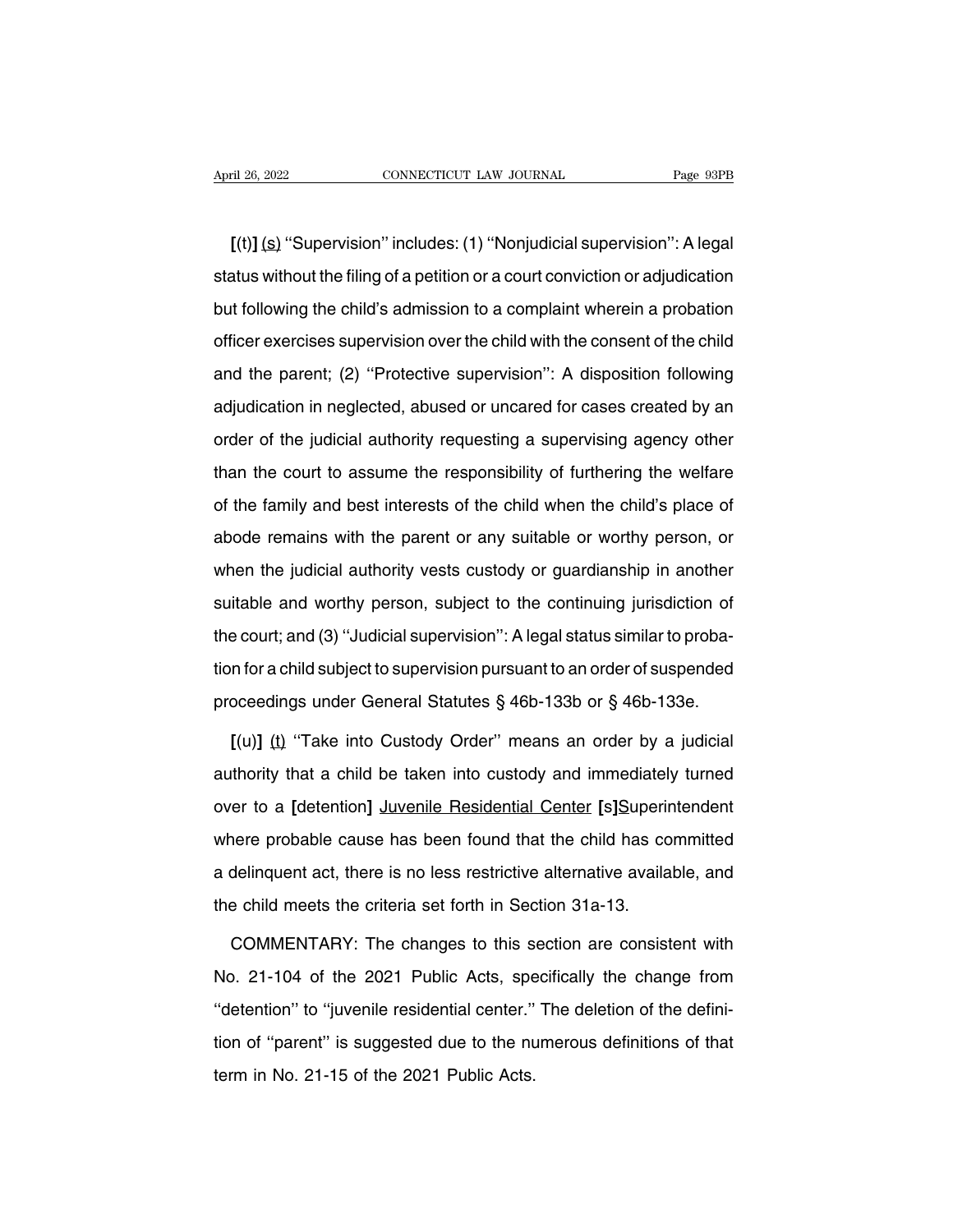## Page 94PB **CONNECTICUT LAW JOURNAL** April 26, 2022<br> **Sec. 27-1A. Referrals for Nonjudicial Handling of Delinquency**<br> **Complaints Complaints**

(a) Any police summons accompanied by a police report alleging<br>(a) Any police summons accompanied by a police report alleging<br>act of delinquency shall be in writing and signed by the police Sec. 27-1A. Referrals for Nonjudicial Handling of Delinquency<br>Complaints<br>(a) Any police summons accompanied by a police report alleging<br>an act of delinquency shall be in writing and signed by the police<br>officer and filed w **Complaints**<br>
(a) Any police summons accompanied by a police report alleging<br>
an act of delinquency shall be in writing and signed by the police<br>
officer and filed with the clerk of the Superior Court for juvenile matters. (a) Any police summons accompanied by a police report alleging<br>an act of delinquency shall be in writing and signed by the police<br>officer and filed with the clerk of the Superior Court for juvenile matters.<br>After juvenile (a) Any period data interest accompanied by a period report and ging<br>an act of delinquency shall be in writing and signed by the police<br>officer and filed with the clerk of the Superior Court for juvenile matters.<br>After juv an act or demiquency shall be in<br>officer and filed with the clerk of the S<br>After juvenile identification and do<br>summons and report shall be referre<br>possible nonjudicial handling.<br>(b) If the probation [officer] supery ter juvenile identification and docket numbers are assigned, the<br>mmons and report shall be referred to the probation department for<br>ssible nonjudicial handling.<br>(b) If the probation [officer] supervisor or designee determi

summons and report shall be referred to the probation department for<br>possible nonjudicial handling.<br>(b) If the probation [officer] supervisor or designee determines that a<br>delinquency complaint is eligible for nonjudicial possible nonjudicial handling.<br>
(b) If the probation [officer] supervisor or designee determines that a<br>
delinquency complaint is eligible for nonjudicial handling, the <u>assigned</u><br>
probation officer [may cause a notice to (b) If the probation [officer] supervisor or designee determines that a delinquency complaint is eligible for nonjudicial handling, the assigned probation officer [may cause a notice to be mailed to the child and parent or delinquency complaint is eligible for nonjudicial handling, the assigned<br>probation officer [may cause a notice to be mailed to the child and<br>parent or guardian setting forth with reasonable particularity the con-<br>tents of probation officer [may cause a notice to be mailed to the child and<br>parent or guardian setting forth with reasonable particularity the con-<br>tents of the complaint and fixing a time and location of the court and<br>date not le parent or guardian setting forth with reasonable particularity the contents of the complaint and fixing a time and location of the court and date not less than seven days, excluding Saturdays, Sundays, and holidays, subseq parent or gaardian botting form with beachdone particularly the born<br>tents of the complaint and fixing a time and location of the court and<br>date not less than seven days, excluding Saturdays, Sundays, and<br>holidays, subsequ date not less than seven days, excluding Saturdays, Sundays, and<br>holidays, subsequent to mailing] shall contact the parent or guardian<br>in advance of the summons date in order to schedule an interview<br>with the parent or gua risk and behavioral health screenings, based and behaviors, subsequent to mailing] shall contact the parent or guardian<br>in advance of the summons date in order to schedule an interview<br>with the parent or guardian and child in advance of the summons date in order to schedule an interview<br>with the parent or guardian and child for the purpose of conducting<br>risk and behavioral health screenings. A child determined by the risk<br>screen to be at low with the parent or guardian and child for the purpose of conducting<br>risk and behavioral health screenings. A child determined by the risk<br>screen to be at low risk to reoffend will be referred to community<br>based diversionar handling will be referred to community<br>screen to be at low risk to reoffend will be referred to community<br>based diversionary programs with no further court intervention. Judicial<br>handling will be reserved for those found t of and behavioral neath selectings. A shind determined by the hext<br>screen to be at low risk to reoffend will be referred to community<br>based diversionary programs with no further court intervention. Judicial<br>handling will b based diversionary programs with no further court intervention. Judicial<br>handling will be reserved for those found to be at the highest levels<br>of risk. All other cases will be eligible for nonjudicial handling. Refusal<br>to handling will be reasonally<br>handling will be reason<br>to participate in the<br>for diversion.<br>(c) Delinguency risk. All other cases will be eligible for nonjudicial handling. Refusal<br>participate in the screening process will render the child ineligible<br>for diversion.<br>(c) Delinquency matters eligible for nonjudicial handling shall to participate in the screening process will render the child ineligible<br>for diversion.<br>(c) Delinquency matters eligible for nonjudicial handling shall be<br>designated as such on the docket. If the prosecuting authority obje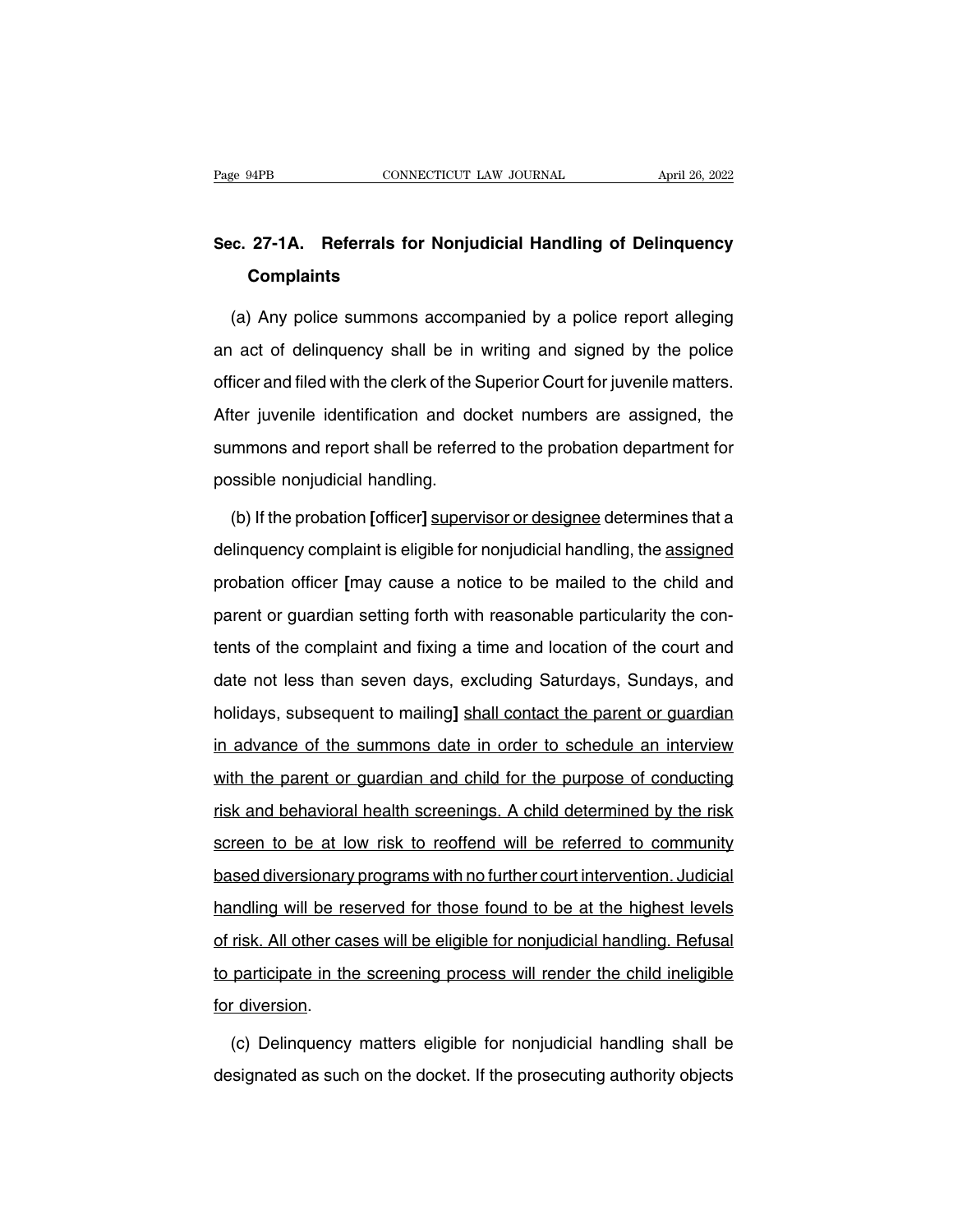April 26, 2022<br>CONNECTICUT LAW JOURNAL Page 95PB<br>to the designation, the judicial authority shall determine if such designa-<br>tion is appropriate. The judicial authority may refer to the Office of April 26, 2022 CONNECTICUT LAW JOURNAL Page 95PB<br>to the designation, the judicial authority shall determine if such designa-<br>tion is appropriate. The judicial authority may refer to the Office of<br>Juvenile Probation a matte In the designation, the judicial authority shall determine if such designa-<br>tion is appropriate. The judicial authority may refer to the Office of<br>Juvenile Probation a matter so designated and may, sua sponte, refer<br>a matt to the designation, the judicial authority shall determine if such<br>tion is appropriate. The judicial authority may refer to the<br>Juvenile Probation a matter so designated and may, sua spo<br>a matter for nonjudicial handling p the designation, the judicial authority shall determine if such designa-<br>n is appropriate. The judicial authority may refer to the Office of<br>venile Probation a matter so designated and may, sua sponte, refer<br>matter for non

tion is appropriate. The judicial authority may refer to the Office of<br>Juvenile Probation a matter so designated and may, sua sponte, refer<br>a matter for nonjudicial handling prior to adjudication.<br>COMMENTARY: The changes t Juvenile Probation a matter so designated and may, sua sponte, reter<br>a matter for nonjudicial handling prior to adjudication.<br>COMMENTARY: The changes to this section and to Section 27-4A<br>implement the recommendation of the process. **EXECUTE INTERTATE IS THE CHANGES TO THE SECTION AND TO SECTION 27-4A.**<br>
Implement the recommendation of the IOYouth Task Force to more<br>
strategically direct juvenile delinquency cases from the formal court<br>
process.<br> **Sec** Einent the recommendation of the<br>egically direct juvenile delinquent<br>ess.<br>**27-4A.** Ineligibility for Nonju<br>Delinquency Complaint<br>the case of a delinquency comp

ocess.<br>
C. 27-4A. Ineligibility for Nonjudicial Handling or Diversion of<br>
Delinquency Complaint<br>
In the case of a delinquency complaint, a child shall not be eligible<br>
In onjudicial handling <u>or diversion</u> if one or more o Sec. 27-4A. Ineligibility for Nonjudicial Handling <u>or Diversion</u> of<br>Delinquency Complaint<br>In the case of a delinquency complaint, a child shall not be eligible<br>for nonjudicial handling <u>or diversion</u> if one or more of the Sec. 27-4A. Ineilgibility for Nonjudicial Handling<br>Delinquency Complaint<br>In the case of a delinquency complaint, a child st<br>for nonjudicial handling <u>or diversion</u> if one or more<br>apply, unless waived by the judicial author **Delinquency Complaint**<br>In the case of a delinquency compla<br>r nonjudicial handling <u>or diversion</u> if<br>ply, unless waived by the judicial at<br>(1) The alleged misconduct <u>is</u>:<br>(A) [is] a serious juvenile offense u In the case of a delinquency complaint, a child shall not be eligible<br>
r nonjudicial handling <u>or diversion</u> if one or more of the following<br>
ply, unless waived by the judicial authority:<br>
(1) The alleged misconduct <u>is</u>:<br>

for nonjudicial handling <u>or diversion</u> if one or more of the following<br>apply, unless waived by the judicial authority:<br>(1) The alleged misconduct <u>is:</u><br>(A) [is] a serious juvenile offense under General Statutes § 46b-<br>120

ply, unless waived by the judicial authority:<br>(1) The alleged misconduct <u>is:</u><br>(A) [is] a serious juvenile offense under General Statutes § 46b-<br>0[, or any other felony or violation of General Statutes § 53a-54d];<br>(B) [con (1) The alleged misconduct is:<br>
(A) [is] a serious juvenile offen<br>
120[, or any other felony or violation<br>
(B) [concerns the theft or unla<br>
vehicle] <u>a violent felony</u>; or<br>
(C) [concerns the sale of, or po

(A) [is] a serious juvenile offense under General Statutes  $\S$  46b-0[, or any other felony or violation of General Statutes  $\S$  53a-54d];<br>(B) [concerns the theft or unlawful use or operation of a motor<br>hicle] <u>a violent f</u> 120[, or any other telony or violation of General Statutes § 53a-54d];<br>
(B) [concerns the theft or unlawful use or operation of a motor<br>
vehicle] <u>a violent felony</u>; or<br>
(C) [concerns the sale of, or possession of with int (B) [concerns the theft or unlawful<br>vehicle] <u>a violent felony</u>; or<br>(C) [concerns the sale of, or posses<br>illegal drugs or the use or possessic<br>General Statutes § 53a-54d; or<br>[(2) The child was previously adjudie hicle] <u>a violent telony</u>; or<br>(C) [concerns the sale of, or possession of with intent to sell, any<br>egal drugs or the use or possession of a firearm.] <u>a violation of</u><br>eneral Statutes § 53a-54d; or<br>[(2) The child was previo

(C) [concerns the sale of, or possession of with intent to sell, any<br>illegal drugs or the use or possession of a firearm.] <u>a violation of</u><br>General Statutes § 53a-54d; or<br> $[(2)$  The child was previously adjudicated delinqu illegal drugs or the use or possession of a firearm.] <u>a violation of</u><br>General Statutes § 53a-54d; or<br>[(2) The child was previously adjudicated delinquent or adjudged a<br>child from a family with service needs alleged miscon eneral Statutes § 53a-54d; or<br>[(2) The child was previously adjudicated delinquent or adjudged a<br>ild from a family with service needs alleged misconduct was commit-<br>d by a child while on probation or under judicial supervi  $\lfloor (2) \rfloor$  The child was pre<br>child from a family with se<br>ted by a child while on p<br>(3) The child admitted r<br>been delinquent.]<br> $\lfloor (4) \rfloor$  (2) The alleged m

ild from a family with service needs alleged misconduct was commit-<br>d by a child while on probation or under judicial supervision.<br>(3) The child admitted nonjudicially at least twice previously to having<br>en delinquent.]<br>[( ted by a child while on probation or un<br>
(3) The child admitted nonjudicially at l<br>
been delinquent.]<br>
[(4)] <u>(2)</u> The alleged misconduct was<br>
probation or under judicial supervision.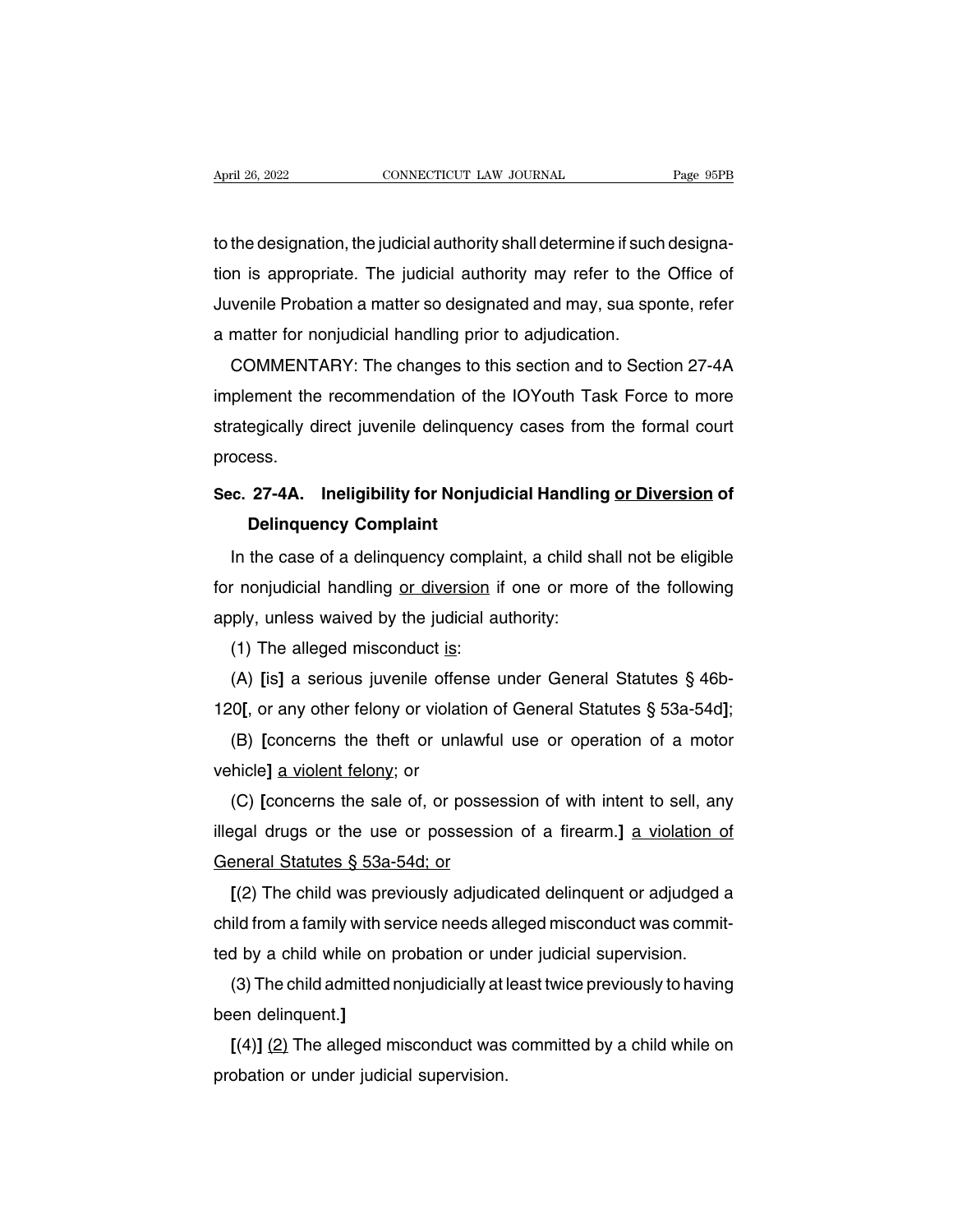**EXECUTE:** CONNECTICUT LAW JOURNAL April 26, 2022<br> **[(5)** If the nature of the alleged misconduct warrants judicial inter-<br>
ntion.] vention.**]**

COMMENTARY: The changes to this section and to Section 27-1A<br>plement the recommendation of the IOYouth Task Force to more [(5) If the nature of the alleged misconduct warrants judicial inter-<br>vention.]<br>COMMENTARY: The changes to this section and to Section 27-1A<br>implement the recommendation of the IOYouth Task Force to more<br>strategically dire [(5) If the nature of the alleged misconduct warrants judicial inter-<br>vention.]<br>COMMENTARY: The changes to this section and to Section 27-1A<br>implement the recommendation of the IOYouth Task Force to more<br>strategically dire process. **SECTION SECTION 27-1A**<br>
Section and to Section 27-1A<br>
implement the recommendation of the IOYouth Task Force to more<br>
strategically direct juvenile delinquency cases from the formal court<br>
process.<br>
Sec. 30-1A. Admission

### **Center**

degically direct juvenile delinquency cases from the formal court<br>ocess.<br>c. 30-1A. Admission to [Detention] a Juvenile Residential<br>Center<br>Whenever an officer or other person intends to admit a child into<br>etention] a juveni **[Detention]** a **Juvenile Residential**<br> **Center**<br>
Whenever an officer or other person intends to admit a child into<br>
[detention] <u>a juvenile residential center</u>, the provisions of General<br>
Statutes § 46b-133 shall apply. Sec. 30-1A. Admission to [Detention] a Juvenile Residential<br>Center<br>Whenever an officer or other person intends to admit a child into<br>[detention] a juvenile residential center, the provisions of General<br>Statutes § 46b-133 s Commeter an officer or other person intends to admit a child into<br>tention] a juvenile residential center, the provisions of General<br>tutes § 46b-133 shall apply.<br>COMMENTARY: The changes to this section are consistent with<br>2

Whenever an officer or other person intends to admit a child into<br>
[detention] a juvenile residential center, the provisions of General<br>
Statutes § 46b-133 shall apply.<br>
COMMENTARY: The changes to this section are consiste COMMENTARY: The changes to this section are consistent with<br>
No. 21-104 of the 2021 Public Acts, specifically the change from<br>
"detention" to "juvenile residential center."<br>
Sec. 30-2A. Nondelinguent Juvenile Runaway from Statutes § 460-133 shall apply.<br>
COMMENTARY: The changes to this section are consistent with<br>
No. 21-104 of the 2021 Public Acts, specifically the change from<br>
"detention" to "juvenile residential center."<br> **Sec. 30-2A. No State and Detention**<br> **State and Detention**<br> **State and Detention**<br> **State and Detention**<br> **State and Detention**<br> **State and Detention** 

 $2.21-104$  of the 2021 Fublic Acts, specifically the change non-<br>etention" to "juvenile residential center."<br>c. 30-2A. Nondelinquent Juvenile Runaway from Another<br>State and Detention<br>No nondelinquent juvenile runaway from Sec. 30-2A. Nondelinquent Juvenile Runaway from Another<br>State and Detention<br>No nondelinquent juvenile runaway from another state may be held<br>in a juvenile [detention] <u>residential</u> center in accordance with the provi-<br>sion Sec. 30-2A. Nondelinquent Juvenile Research State and Detention<br>No nondelinquent juvenile runaway from a<br>in a juvenile [detention] residential center in a<br>sions of General Statutes § 46b-151h.<br>COMMENTARY: The changes to th State and Detention<br>No nondelinquent juvenile runaway from another state may be held<br>a juvenile [detention] residential center in accordance with the provi-<br>ons of General Statutes § 46b-151h.<br>COMMENTARY: The changes to th No nondelinquent juvenile runaway from another state may be held<br>in a juvenile [detention] residential center in accordance with the provi-<br>sions of General Statutes § 46b-151h.<br>COMMENTARY: The changes to this section are

in a juvenile [detention] residential center in acco<br>
sions of General Statutes § 46b-151h.<br>
COMMENTARY: The changes to this sectio<br>
No. 21-104 of the 2021 Public Acts, specifica<br>
"detention" to "juvenile residential cente sions of General Statutes § 460-1511.<br>
COMMENTARY: The changes to this sectio<br>
No. 21-104 of the 2021 Public Acts, specifica<br>
"detention" to "juvenile residential center."<br> **Sec. 30-3. Advisement of Rights**<br>
Upon admission Upon admission to **[**detention] a juvenile residential center."<br> **Example 1968** and the change from etention" to "juvenile residential center."<br> **C. 30-3. Advisement of Rights**<br>
Upon admission to [detention] a juvenile res

shall be advised of the right to remain silential center."<br>Sec. 30-3. Advisement of Rights<br>Upon admission to [detention] a juvenile residential center, the child<br>shall be advised of the right to remain silent and the righ Sec. 30-3. Advisement of Rights<br>Upon admission to [detention] a juvenile residential center, the child<br>shall be advised of the right to remain silent and the right to counsel<br>and be further advised of the right to a detent Sec. 30-3. Advisement of Rights<br>Upon admission to [detention] <u>a juvenile residential center</u>, the child<br>shall be advised of the right to remain silent and the right to counsel<br>and be further advised of the right to a dete Upon admission to [detention] a juvenile residential center, thall be advised of the right to remain silent and the right to and be further advised of the right to a detention hearing in acc with Sections 30-5 through 30-8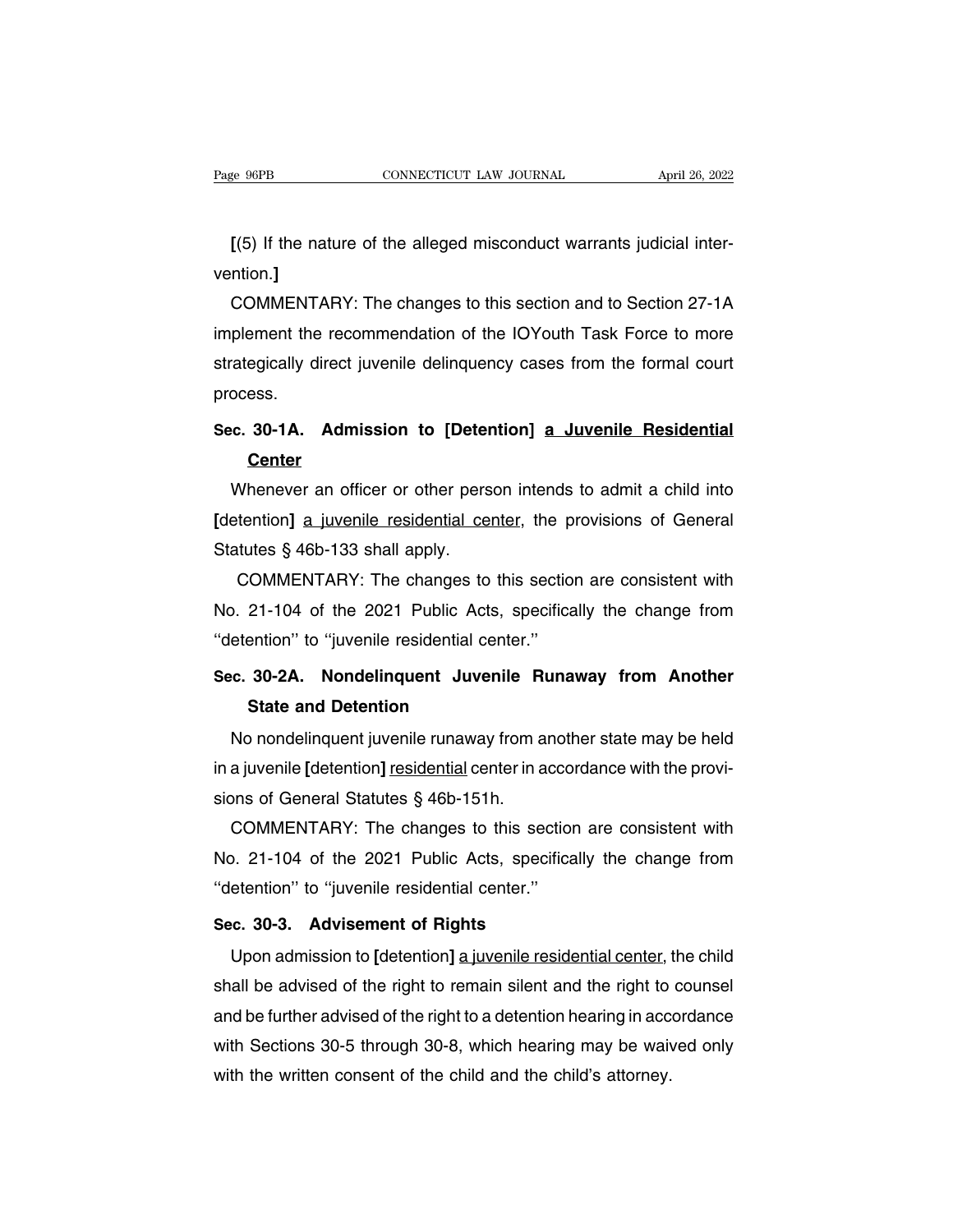ril 26, 2022 CONNECTICUT LAW JOURNAL Page 97PB<br>COMMENTARY: The changes to this section are consistent with<br>21-104 of the 2021 Public Acts, specifically the change from April 26, 2022 CONNECTICUT LAW JOURNAL Page 97PB<br>
COMMENTARY: The changes to this section are consistent with<br>
No. 21-104 of the 2021 Public Acts, specifically the change from<br>
"detention" to "juvenile residential center." COMMENTARY: The changes to this section<br>No. 21-104 of the 2021 Public Acts, specificated the center.''<br>"detention" to "juvenile residential center."<br>Sec. 30-4. Notice to Parents by [Detention], COMMENTARY: The changes to this section are consistent with<br>No. 21-104 of the 2021 Public Acts, specifically the change from<br>"detention" to "juvenile residential center."<br>Sec. 30-4. Notice to Parents by [Detention] Juvenil Divilent Art F. The Grian<br>21-104 of the 2021 Pu<br>ention" to "juvenile resid<br>**30-4. Notice to Paren**<br>Center Personnel<br>pon admission, the [deten

Letter and the *LUZT Tablic Acts*, specifically the change from electrion' to "juvenile residential center."<br>
Center Personnel<br>
Upon admission, the [detention] Juvenile Residential Center [s]Sup-<br>
Intendent or a designated Sec. 30-4. Notice to Parents by [Detention] Juvenile Residential<br>Center Personnel<br>Upon admission, the [detention] Juvenile Residential Center [s]Sup-<br>erintendent or a designated representative shall make efforts to imme-<br>d Sec. 30-4. Notice to Parents by [Detention] Juvenile Residential<br>
Center Personnel<br>
Upon admission, the [detention] Juvenile Residential Center [s]Sup-<br>
erintendent or a designated representative shall make efforts to imme **Center Personnel**<br>Upon admission, the [detention] Juvenile Residential Center [s]Sup-<br>erintendent or a designated representative shall make efforts to imme-<br>diately notify the parent or guardian in the manner calculated m Upon admission, the [detention] Juvenile Residential Center [s]Superintendent or a designated representative shall make efforts to immediately notify the parent or guardian in the manner calculated most speedily to effect erintendent or a designated representative shall make efforts to imme-<br>diately notify the parent or guardian in the manner calculated most<br>speedily to effect such notice and, upon the parent's or guardian's<br>appearance at t diately notify the parent or guardian in the manner calculate<br>speedily to effect such notice and, upon the parent's or gu<br>appearance at the [detention facility] juvenile residential cent<br>advise the parent or guardian of hi eedily to effect such notice and, upon the parent's or guardian's<br>pearance at the [detention facility] juvenile residential center, shall<br>lvise the parent or guardian of his or her rights and note the child's<br>lnts, includi appearance at the [detention facility] juvenile residential center, shall<br>advise the parent or guardian of his or her rights and note the child's<br>rights, including the child's right to a detention hearing.<br>COMMENTARY: The

advise the parent or guardian of his or her right<br>
rights, including the child's right to a detention |<br>
COMMENTARY: The changes to this sectio<br>
No. 21-104 of the 2021 Public Acts, specifica<br>
"detention" to "juvenile resid **Sec.** 30-5. Detention Time Limitation COMMENTARY: The changes to this section are No. 21-104 of the 2021 Public Acts, specifically the "detention" to "juvenile residential center."<br>Sec. 30-5. Detention Time Limitations (a (a) No child shall be held in **[detention]** a juvenile residential center."<br>
(a) No child shall be held in **[detention]** a juvenile residential center<br>
(a) No child shall be held in **[detention]** a juvenile residential cen

for more than twentier residential center."<br>Sec. 30-5. Detention Time Limitations<br>(a) No child shall be held in [detention] a juvenile residential center<br>for more than twenty-four hours, excluding Saturdays, Sundays, and<br>h Sec. 30-5. Detention Time Limitations<br>
(a) No child shall be held in [detention] <u>a juvenile residential center</u><br>
for more than twenty-four hours, excluding Saturdays, Sundays, and<br>
holidays, unless (1) a delinquency petit Sec. 30-5. Detention Time Limitations<br>
(a) No child shall be held in [detention] <u>a juvenile residential center</u><br>
for more than twenty-four hours, excluding Saturdays, Sundays, and<br>
holidays, unless (1) a delinquency petit (a) No child shall be held in [detention]  $\underline{a}$  juvenile residential center<br>for more than twenty-four hours, excluding Saturdays, Sundays, and<br>holidays, unless (1) a delinquency petition or information alleging a<br>delin for more than twenty-four hours, excluding Saturdays, Sundays, and<br>holidays, unless (1) a delinquency petition or information alleging a<br>delinquent act has been filed and (2) an order for such continued<br>detention has been holidays, unless (1) a delinquency petition or information alleging a delinquent act has been filed and (2) an order for such continued detention has been signed by the judicial authority following a hearing as provided by linquent act has been filed and (2) an order for such continued<br>tention has been signed by the judicial authority following a hearing<br>provided by subsection (b) of this section or a waiver of hearing<br>provided by Section 30

detention has been signed by the judicial authority following a hearing<br>as provided by subsection (b) of this section or a waiver of hearing<br>as provided by Section 30-8.<br>(b) A hearing to determine probable cause and the ne as provided by<br>as provided by :<br>(b) A hearing<br>detention shall t<br>the arrest.<br>(c) If a nonde provided by Section 30-8.<br>
(b) A hearing to determine probable cause and the need for further<br>
tention shall be held no later than the next business day following<br>
e arrest.<br>
(c) If a nondelinquent child is being held for (b) A hearing to determine probable cause and the need for further<br>detention shall be held no later than the next business day following<br>the arrest.<br>(c) If a nondelinquent child is being held for another jurisdiction in<br>ac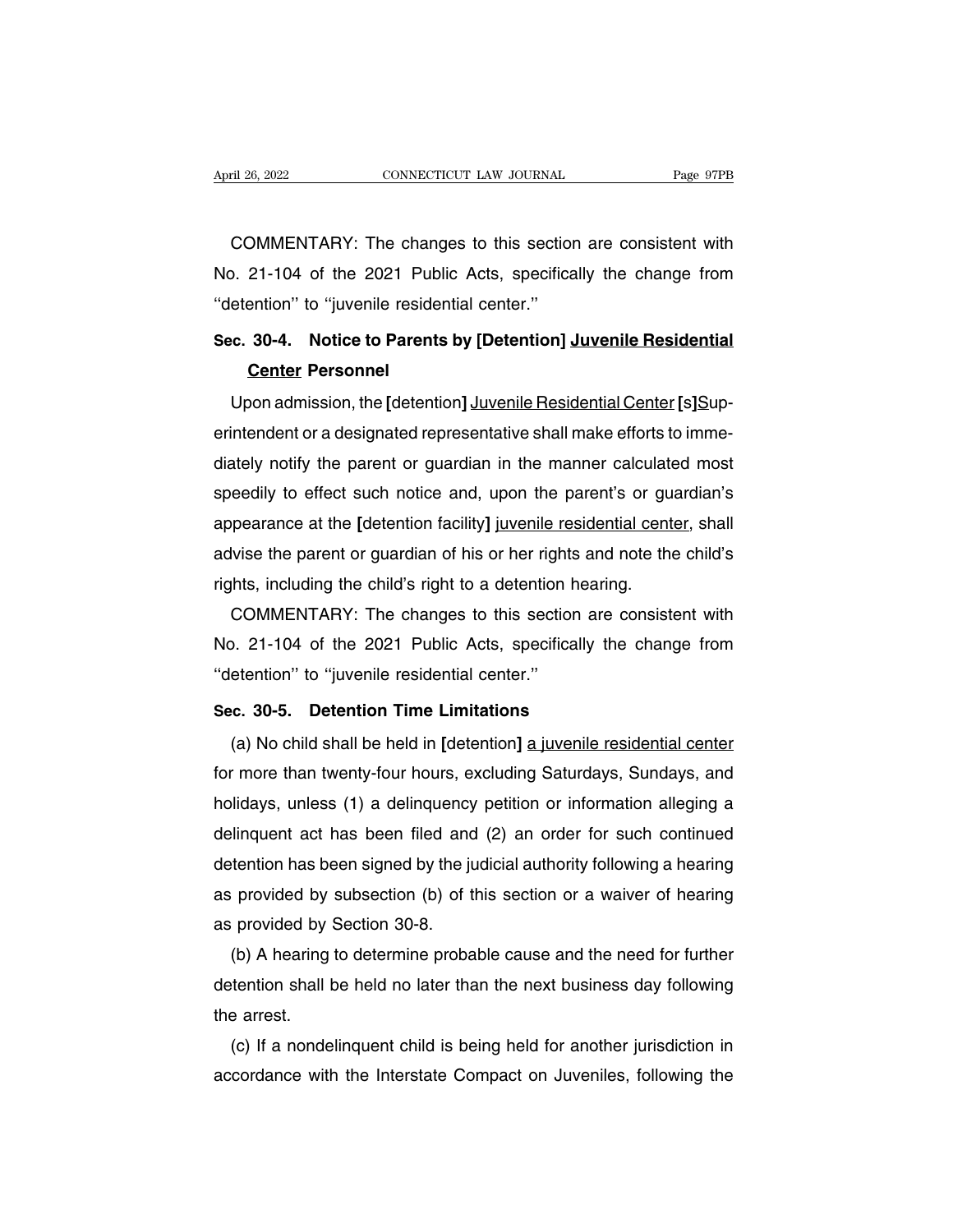Fage 98PB<br>initial hearing as provided by subsection (b) of this section, that child<br>shall be held not more than ninety days and shall be held in a secure Fage 98PB CONNECTICUT LAW JOURNAL April 26, 2022<br>initial hearing as provided by subsection (b) of this section, that child<br>shall be held not more than ninety days and shall be held in a secure<br>facility, as defined by rules fact of the conductive train sociality is the complication initial hearing as provided by subsection (b) of this section, that child shall be held not more than ninety days and shall be held in a secure facility, as define initial hearing as provided by subsection (b) of this section, that child<br>shall be held not more than ninety days and shall be held in a secure<br>facility, as defined by rules promulgated in accordance with the Com-<br>pact, ot initial hearing as provide<br>shall be held not more t<br>facility, as defined by ru<br>pact, other than a locke<br>residential center.<br>COMMENTARY: The all be held not more than ninety days and shall be held in a secure<br>cility, as defined by rules promulgated in accordance with the Com-<br>ct, other than a locked, [state operated detention facility] juvenile<br>sidential center

facility, as defined by rules promulgated in accordance with the Compact, other than a locked, [state operated detention facility] juvenile<br>residential center.<br>COMMENTARY: The changes to this section are consistent with<br>No pact, other than a locked, [state operated dete<br>
residential center.<br>
COMMENTARY: The changes to this sectio<br>
No. 21-104 of the 2021 Public Acts, specifica<br>
"detention" to "juvenile residential center."<br>
Sec. 30-6. Basis f **COMMENTARY:** The changes to this section.<br>
No. 21-104 of the 2021 Public Acts, specifit<br>
"detention" to "juvenile residential center."<br>
Sec. 30-6. Basis for Detention<br>
No child may be held in [detention] a juve No. 21-104 of the 2021 Public Acts, specifically the change from<br>etention<sup>9</sup> to "juvenile residential center."<br>**C. 30-6. Basis for Detention**<br>No child may be held in [detention] <u>a juvenile residential center</u><br>less a judge

We see the Superior Court Traditionary and Shango non-<br>
"detention" to "juvenile residential center."<br>
Sec. 30-6. Basis for Detention<br>
No child may be held in [detention] <u>a juvenile residential center</u><br>
unless a judge of Sec. 30-6. Basis for Detention<br>No child may be held in [detention] a juvenile residential center<br>unless a judge of the Superior Court determines, based on the available<br>facts that there is probable cause to believe that th Sec. 30-6. Basis for Detention<br>No child may be held in [detention] <u>a juvenile residential center</u><br>unless a judge of the Superior Court determines, based on the available<br>facts that there is probable cause to believe that No child may be held in [detention] a juvenile residential center<br>unless a judge of the Superior Court determines, based on the available<br>facts that there is probable cause to believe that the child has commit-<br>ted the del unless a judge of the Superior Court determines, based on the available<br>facts that there is probable cause to believe that the child has commit-<br>ted the delinquent acts alleged, that there is no appropriate less restric-<br>t facts that there is probable cause to believe that the child has commit-<br>ted the delinquent acts alleged, that there is no appropriate less restric-<br>tive alternative available and that there is (1) probable cause to believ ted the delinquent acts alleged, that there is no appropriate less restrictive alternative available and that there is (1) probable cause to believe<br>that the level of risk that the child poses to public safety if released<br> tive alternative available and that there is (1) probable cause to believe<br>that the level of risk that the child poses to public safety if released<br>to the community prior to the court hearing or disposition cannot be<br>manag that the level of risk that the child poses to public safety if released<br>to the community prior to the court hearing or disposition cannot be<br>managed in a less restrictive setting, (2) a need to hold the child in<br>order to to the community prior to the court hearing or disposition cannot be<br>managed in a less restrictive setting, (2) a need to hold the child in<br>order to ensure the child's appearance before the court or compliance<br>with court p managed in a less restrictive setting, (2) a need to hold the child in<br>order to ensure the child's appearance before the court or compliance<br>with court process, as demonstrated by the child's previous failure to<br>respond to order to ensure the child's appearance betore the court or compliance<br>with court process, as demonstrated by the child's previous failure to<br>respond to the court process, or (3) a need to hold the child for another<br>jurisdi with court process, as demonstrated by the child's previous tailure to<br>respond to the court process, or (3) a need to hold the child for another<br>jurisdiction. The court in exercising its discretion to detain under Gen-<br>era respond to the court process, or (3) a need to hold the child for another<br>jurisdiction. The court in exercising its discretion to detain under Gen-<br>eral Statutes § 46b-133 (e) may consider as an alternative to detention<br>a Branch. al Statutes § 46b-133 (e) may consider as an alternative to detention<br>suspended detention order with graduated sanctions based upon a<br>tention risk screening for such child developed by the Judicial<br>anch.<br>COMMENTARY: The ch

a suspended detention order with graduated sanctions based upon a<br>detention risk screening for such child developed by the Judicial<br>Branch.<br>COMMENTARY: The changes to this section are consistent with<br>No. 21-104 of the 2021 detention risk screening for such child d<br>Branch.<br>COMMENTARY: The changes to this se<br>No. 21-104 of the 2021 Public Acts, spe<br>"detention" to "juvenile residential center."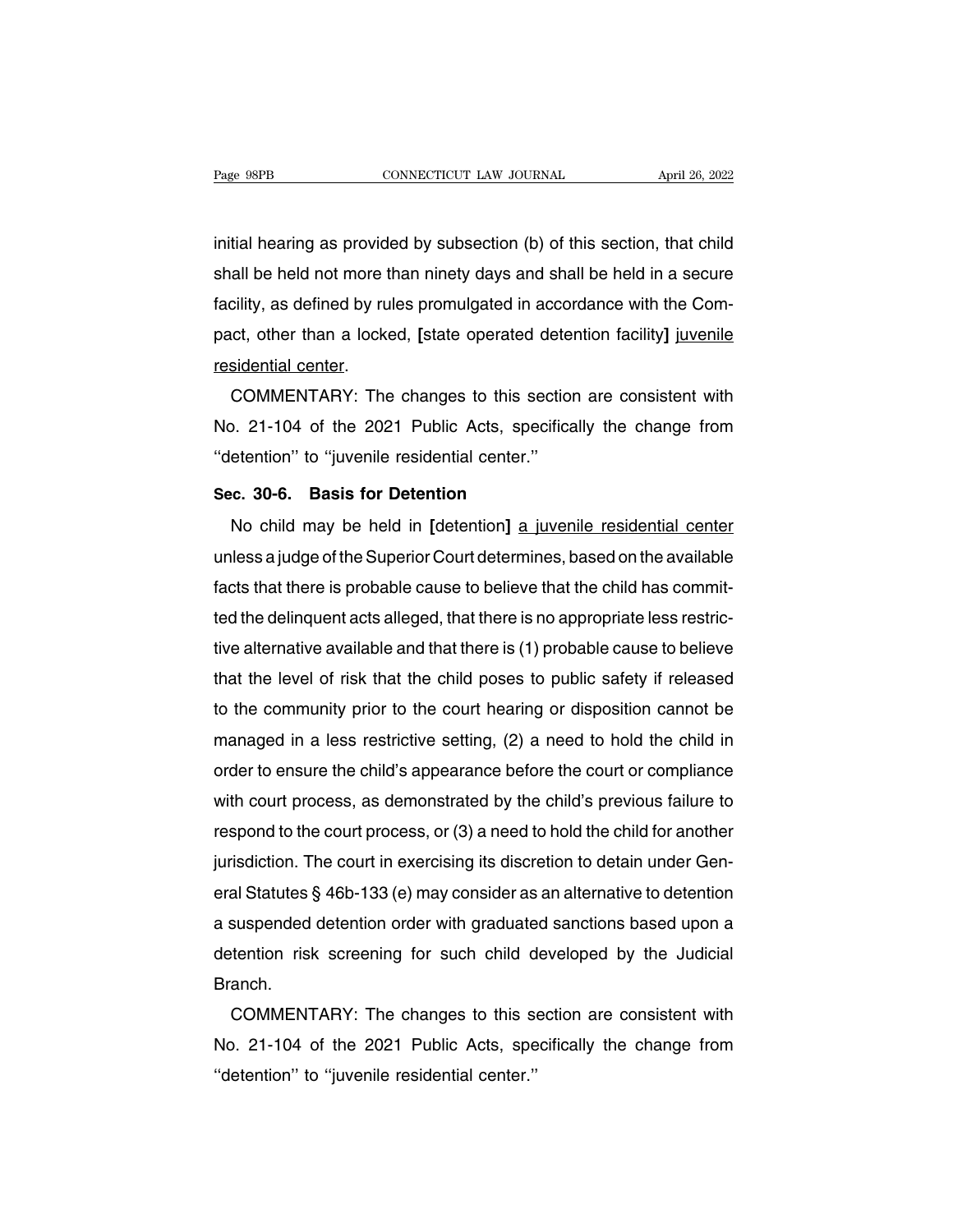April 26, 2022<br> **Sec. 30-8. Initial Order for Detention; Waiver of Hearing**<br>
Such initial order of detention may be signed without a hearing only Fil 26, 2022 CONNECTICUT LAW JOURNAL Page 99PB<br> **C. 30-8. Initial Order for Detention; Waiver of Hearing**<br>
Such initial order of detention may be signed without a hearing only<br>
there is a written waiver of the detention he Sec. 30-8. Initial Order for Detention; Waiver of Hearing<br>Such initial order of detention may be signed without a hearing only<br>if there is a written waiver of the detention hearing by the child and<br>the child's attorney and Sec. 30-8. Initial Order for Detention; Waiver of Hearing<br>Such initial order of detention may be signed without a hearing only<br>if there is a written waiver of the detention hearing by the child and<br>the child's attorney and Sec. 30-8. Initial Order for Detention; walver or Hearing<br>Such initial order of detention may be signed without a hearing only<br>if there is a written waiver of the detention hearing by the child and<br>the child's attorney and Such initial order of detention may be signed without a hearing only<br>if there is a written waiver of the detention hearing by the child and<br>the child's attorney and there is a finding by the judicial authority<br>that the cir if there is a written waiver of the detention hearing by the child and<br>the child's attorney and there is a finding by the judicial authority<br>that the circumstances outlined in Section 30-6 pertain to the child in<br>question. the child's attorney and there is a finding by the judicial authority<br>that the circumstances outlined in Section 30-6 pertain to the child in<br>question. An order of detention entered without a hearing shall autho-<br>rize the that the circumstances outlined in Section 30-6 pertain to the child in<br>question. An order of detention entered without a hearing shall autho-<br>rize the detention of the child for a period not to exceed seven days,<br>includin question. An order of detention entered without a hearing shall autho-<br>rize the detention of the child for a period not to exceed seven days,<br>including the date of admission, or until the dispositional hearing is<br>held, whi rize the detention of the child for a period not to exceed seven days,<br>including the date of admission, or until the dispositional hearing is<br>held, whichever is shorter, and may further authorize the [detention]<br>Juvenile R including the date of admission, or until the dispositional hearing is<br>held, whichever is shorter, and may further authorize the [detention]<br>Juvenile Residential Center [s]Superintendent or a designated repre-<br>sentative to held, whichever is shorter, and may further authorize the [detention]<br>Juvenile Residential Center [s]Superintendent or a designated repre-<br>sentative to release the child to the custody of a parent, guardian or<br>some other s Juvenile Residential Center [s]Superintendent or a designated representative to release the child to the custody of a parent, guardian or some other suitable person, with or without conditions of release, if detention is n sentative to release the child to the custody of a parent, guardian or<br>some other suitable person, with or without conditions of release, if<br>detention is no longer necessary, except that no child shall be released<br>from [de some other suitable person, with or without conditions of release, if<br>detention is no longer necessary, except that no child shall be released<br>from [detention] <u>a juvenile residential center</u> who is alleged to have<br>committ detention is no longer necessary, except that no child shall be released<br>from [detention] <u>a juvenile residential center</u> who is alleged to have<br>committed a serious juvenile offense except by order of a judicial<br>authority from [detention] <u>a juvenile residential center</u> who is alleged to have<br>committed a serious juvenile offense except by order of a judicial<br>authority of the Superior Court. Such an ex parte order of detention<br>shall be renew committed a serious juvenile offense except by order<br>authority of the Superior Court. Such an ex parte order<br>shall be renewable only at a detention hearing before<br>authority for a period that does not exceed seven days<br>disp thority of the Superior Court. Such an ex parte order of detention<br>all be renewable only at a detention hearing before the judicial<br>thority for a period that does not exceed seven days or until the<br>spositional hearing is h shall be renewable only at a detention hearing before the judicial<br>authority for a period that does not exceed seven days or until the<br>dispositional hearing is held, whichever is shorter.<br>COMMENTARY: The changes to this se

authority for a period that does not exceed seven days or until the dispositional hearing is held, whichever is shorter.<br>
COMMENTARY: The changes to this section are consistent with<br>
No. 21-104 of the 2021 Public Acts, spe COMMENTARY: The changes to this section are consistent with<br>No. 21-104 of the 2021 Public Acts, specifically the change from<br>"detention" to "juvenile residential center."<br>Sec. 30-10. Orders of a Judicial Authority after In 21-104 of the 2021 Pub<br>
21-104 of the 2021 Pub<br>
ention" to "juvenile reside<br> **30-10. Orders of a Jule 10.**<br> **tion Hearing**<br>
At the conclusion of the

(a) At the conclusion of the initial detention hearing (a) At the conclusion of the initial detention hearing, the judicial thority shall issue an order for detention on finding probable cause Sec. 30-10. Orders of a Judicial Authority after Initial Detention Hearing<br>
(a) At the conclusion of the initial detention hearing, the judicial<br>
authority shall issue an order for detention on finding probable cause<br>
to b Sec. 30-10. Orders of a Judicial Authority after initial Detention Hearing<br>tion Hearing<br>(a) At the conclusion of the initial detention hearing, the judicial<br>authority shall issue an order for detention on finding probable tion Hearing<br>
(a) At the conclusion of the initial detention hearing, the judicia<br>
authority shall issue an order for detention on finding probable cause<br>
to believe that the child has committed a delinquent act and that a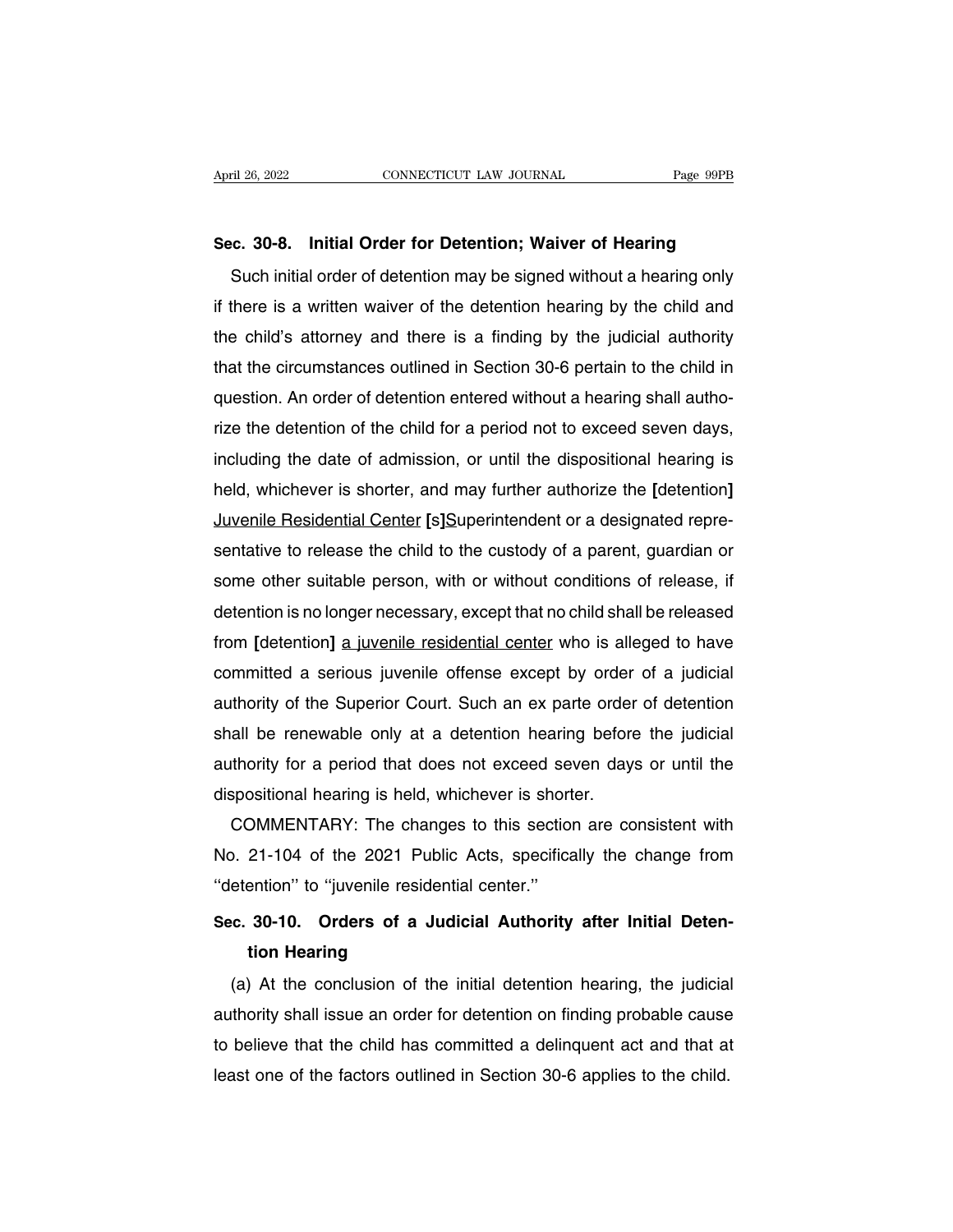(b) If the child is placed in **[**detention**]** a juvenile residential center,<br>
(b) If the child is placed in **[**detention**]** a juvenile residential center,<br>
ch order for detention shall be for a period not to exceed seven Fage 100PB CONNECTICUT LAW JOURNAL April 26, 2022<br>(b) If the child is placed in [detention] <u>a juvenile residential center</u>,<br>such order for detention shall be for a period not to exceed seven<br>days, including the date of ad (b) If the child is placed in [detention] a juvenile residential center,<br>such order for detention shall be for a period not to exceed seven<br>days, including the date of admission, or until the dispositional hearing<br>is held, (b) If the child is placed in [detention] a juvenile residential center, such order for detention shall be for a period not to exceed seven days, including the date of admission, or until the dispositional hearing is held, (b) If the child is placed in [detention] a juvenile residential center,<br>such order for detention shall be for a period not to exceed seven<br>days, including the date of admission, or until the dispositional hearing<br>is held, such order tor detention shall be tor a period not to exceed seven<br>days, including the date of admission, or until the dispositional hearing<br>is held, whichever is the shorter period, unless, following a further<br>detention r days, including the date of admission, or until the dispositional hearing<br>is held, whichever is the shorter period, unless, following a further<br>detention review hearing, the order is renewed for a period that does<br>not exce held, whichever is the shorter period, unless, following a further<br>tention review hearing, the order is renewed for a period that does<br>t exceed seven days or until the dispositional hearing is held, which-<br>er is shorter. S

detention review hearing, the order is renewed for a period that does<br>not exceed seven days or until the dispositional hearing is held, which-<br>ever is shorter. Such detention review hearing may not be waived.<br>(c) If the ch not exceed seven days or until the dispositional hearing is held, which-<br>ever is shorter. Such detention review hearing may not be waived.<br>(c) If the child is not placed in [detention] <u>a juvenile residential center</u><br>but r ever is shorter. Such detention review hearing may not be waived.<br>
(c) If the child is not placed in [detention] a juvenile residential center<br>
but released on a suspended order of detention on conditions, such<br>
suspended (c) if the child is not placed in [detention] a juvenile residential center<br>but released on a suspended order of detention on conditions, such<br>suspended order of detention shall continue to the dispositional hear-<br>ing or u but released on a suspended order of detention on conditions, such<br>suspended order of detention shall continue to the dispositional hear-<br>ing or until further order of the judicial authority. Said suspended order<br>of detent suspended order of detention shall continue to the dispositional hear-<br>ing or until further order of the judicial authority. Said suspended order<br>of detention may be reviewed by the judicial authority every seven<br>days. Upo ing or until further order of the judicial authority. Said suspended order<br>of detention may be reviewed by the judicial authority every seven<br>days. Upon a finding of probable cause that the child has violated any<br>condition of detention may be reviewed by the judicial authority every seven<br>days. Upon a finding of probable cause that the child has violated any<br>condition, a judicial authority may issue a take into custody order or<br>order such ch days. Upon a finding of probable cause that the child has violated any<br>condition, a judicial authority may issue a take into custody order or<br>order such child to appear in court for a hearing on revocation of the<br>suspende condition, a judicial authority may issue a take into custody order or<br>order such child to appear in court for a hearing on revocation of the<br>suspended order of detention. Such an order to appear shall be served<br>upon the c order such child to appear in court for a hearing on revocation of the<br>suspended order of detention. Such an order to appear shall be served<br>upon the child in accordance with General Statutes § 46b-128 (b), or,<br>if the chil suspended order of detention. Such an order to appear snall be served<br>upon the child in accordance with General Statutes § 46b-128 (b), or,<br>if the child is represented, by serving the order to appear upon the<br>child's couns upon the child in accordance with General Statutes § 46b-128 (b), or,<br>if the child is represented, by serving the order to appear upon the<br>child's counsel, who shall notify the child of the order and the hearing<br>date. Afte if the child is represented, by serving the order to appear upon the<br>child's counsel, who shall notify the child of the order and the hearing<br>date. After a hearing and upon a finding that the child has violated<br>reasonable child's counsel, who shall notity the child of the order and<br>date. After a hearing and upon a finding that the child h<br>reasonable conditions imposed on release, the judicial au<br>impose different or additional conditions of te. After a hearing and upon a finding that the child has violated<br>asonable conditions imposed on release, the judicial authority may<br>pose different or additional conditions of release or may remand<br>e child to [detention]

reasonable conditions imposed on release, the judicial authority may<br>impose different or additional conditions of release or may remand<br>the child to [detention] <u>a juvenile residential center</u>.<br>(d) In conjunction with any impose different or additional conditions of release or may remand<br>the child to [detention] <u>a juvenile residential center</u>.<br>(d) In conjunction with any order of release from [detention] a juvenile<br>residential center the j the child to [detention] <u>a juvenile residential center</u>.<br>
(d) In conjunction with any order of release from [detention] <u>a juvenile</u><br>
<u>residential center</u> the judicial authority may, in accordance with General<br>
Statutes § (d) In conjunction with any order of release from [detention] a juvenile residential center the judicial authority may, in accordance with General Statutes  $\S$  46b-133 (g), order the child to participate in a program of p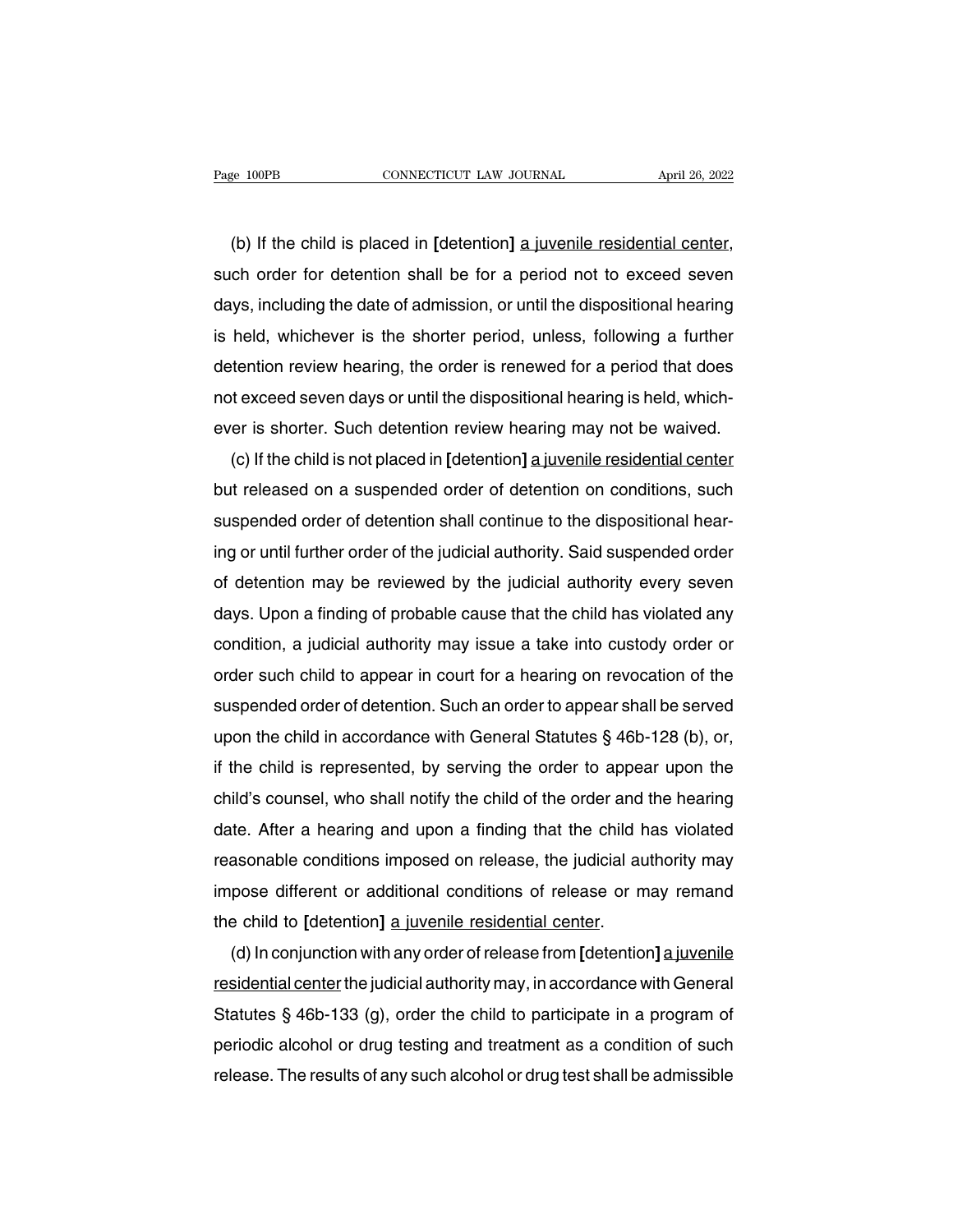April 26, 2022<br> **CONNECTICUT LAW JOURNAL**<br> **Page 101PB**<br> **Only for the purposes of enforcing the conditions of release from [deten-**<br> **tion]** <u>**a** juvenile residential center</u>. April 26, 2022<br> **CONNECTICUT LAW**<br> **CONNENTARY:** The changes to the<br> **COMMENTARY:** The changes to the

In the purposes of enforcing the conditions of release from [deten-<br>
n] a juvenile residential center.<br>
COMMENTARY: The changes to this section are consistent with<br>
D. 21-104 of the 2021 Public Acts, specifically the chang only for the purposes of enforcing the conditions of release from [detention] a juvenile residential center.<br>COMMENTARY: The changes to this section are consistent with<br>No. 21-104 of the 2021 Public Acts, specifically the only for the purposes of emorcing the conditions of<br>
tion] a juvenile residential center.<br>
COMMENTARY: The changes to this sectio<br>
No. 21-104 of the 2021 Public Acts, specifica<br>
"detention" to "juvenile residential center. **COMMENTARY:** The changes to this section are consistent with<br>No. 21-104 of the 2021 Public Acts, specifically the change from<br>"detention" to "juvenile residential center."<br>Sec. Sec. 30-11. Detention after Dispositional He Mo. 21-104 of the 2021 Public Acts, specifically the change from<br>etention" to "juvenile residential center."<br>c. Sec. 30-11. Detention after Dispositional Hearing<br>While awaiting implementation of the judicial authority's or

No. 21-104 of the 2021 Public Acts, specifically the change from<br>
"detention" to "juvenile residential center."<br> **Sec. Sec. 30-11. Detention after Dispositional Hearing**<br>
While awaiting implementation of the judicial autho Sec. Sec. 30-11. Detention after Dispositional Hearing<br>While awaiting implementation of the judicial authority's order in a<br>delinquency case, a child may be held in [detention] a juvenile residen-<br>tial center subsequent to Sec. Sec. 30-11. Detention after Dispositional Hearing<br>While awaiting implementation of the judicial authority's order in a<br>delinquency case, a child may be held in [detention] a juvenile residen-<br>tial center subsequent to wrille awalling implementation of the judicial authority's order in a<br>delinquency case, a child may be held in [detention] <u>a juvenile residen-<br>tial center</u> subsequent to the dispositional hearing, provided a hearing<br>to re waived. Tremer subsequent to the dispositional hearing, provided a hearing<br>review the circumstances and conditions of such detention order<br>all be conducted every seven days and such hearing may not be<br>aived.<br>COMMENTARY: The change

In the conducted every seven days and such hearing may not be<br>
waived.<br>
COMMENTARY: The changes to this section are consistent with<br>
No. 21-104 of the 2021 Public Acts, specifically the change from<br>
"detention" to "juvenil shall be conducted every seven days and such<br>
waived.<br>
COMMENTARY: The changes to this sectio<br>
No. 21-104 of the 2021 Public Acts, specifica<br>
"detention" to "juvenile residential center."<br>
Sec. 35a-1. Adjudication upon Acc **COMMENTARY:** The changes to this section are consistent with<br>No. 21-104 of the 2021 Public Acts, specifically the change from<br>"detention" to "juvenile residential center."<br>Sec. 35a-1. Adjudication upon Acceptance of Admis **Example 19 and Schools (21-104 of the 2021 Public Acts, specifically thermion" to "juvenile residential center."**<br>**35a-1. Adjudication upon Acceptance of [Written] Plea of Nolo Contendere**<br>Notwithstanding any prior statem

etention" to "juvenile residential center."<br>
c. 35a-1. Adjudication upon Acceptance of Admission or<br>
[Written] Plea of Nolo Contendere<br>
(a) Notwithstanding any prior statements acknowledging responsibil-<br>
the judicial auth Sec. 35a-1. Adjudication upon Acceptance of Admission or<br>
[Written] Plea of Nolo Contendere<br>
(a) Notwithstanding any prior statements acknowledging responsibil-<br>
ity, the judicial authority shall inquire whether the allega petition are presently admitted or denied. This inquiry shall be made of the parent(s) or guardian in neglect, abuse or uncared for matters, (a) Notwithstanding any prior statements acknowledging responsibility, the judicial authority shall inquire whether the allegations of the petition are presently admitted or denied. This inquiry shall be made of the parent (a) Notwithstanding any prior statements acknow<br>ity, the judicial authority shall inquire whether the<br>petition are presently admitted or denied. This if<br>of the parent(s) or guardian in neglect, abuse or<br>and of the parents (b) An admission to allegations or a further the allegations of the tition are presently admitted or denied. This inquiry shall be made<br>the parent(s) or guardian in neglect, abuse or uncared for matters,<br>d of the parents i

petition are presently admitted or defiled. This inquiry shall be made<br>of the parent(s) or guardian in neglect, abuse or uncared for matters,<br>and of the parents in termination matters.<br>(b) An admission to allegations or a or the parent(s) or guardian in hegiect, abuse or uncared for matters,<br>and of the parents in termination matters.<br>(b) An admission to allegations or a [written] plea of nolo contendere<br>[signed by the respondent] may be acc and of the parents in termination matters.<br>
(b) An admission to allegations or a [written] plea of nolo contendere<br>
[signed by the respondent] may be accepted by the judicial authority.<br>
Before accepting an admission or pl (b) An admission to allegations or a [written] plea of nolo contendere<br>[signed by the respondent] may be accepted by the judicial authority.<br>Before accepting an admission or plea of nolo contendere, the judicial<br>authority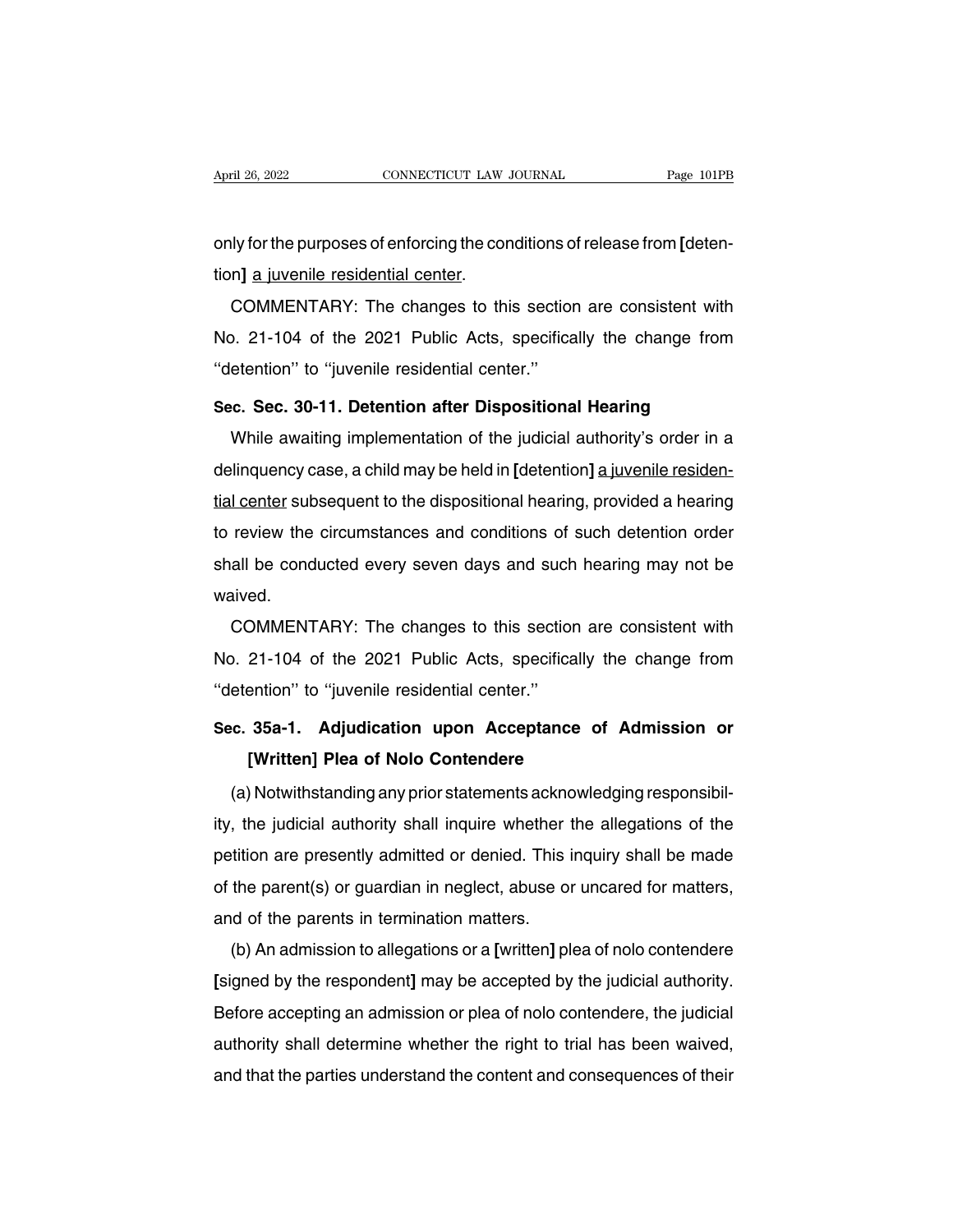admission or plea. If the allegations are admitted or the plea accepted, The gase 102PB<br>
the judicial authority shall make its adjudicatory finding as to the validity<br>
the judicial authority shall make its adjudicatory finding as to the validity<br>
of the facts alleged in the petition and may pro of the facts allegations are admitted or the plea accepted,<br>the judicial authority shall make its adjudicatory finding as to the validity<br>of the facts alleged in the petition and may proceed to a dispositional<br>hearing. Whe admission or plea. If the allegations are admitted or the plea accepted,<br>the judicial authority shall make its adjudicatory finding as to the validity<br>of the facts alleged in the petition and may proceed to a dispositional admission or piea. If the allegations are admitted or the piea accepted,<br>the judicial authority shall make its adjudicatory finding as to the validity<br>of the facts alleged in the petition and may proceed to a dispositional the judicial authority shall make its adjudicatory finding as to the validity<br>of the facts alleged in the petition and may proceed to a dispositional<br>hearing. Where appropriate, the judicial authority may permit a noncus-<br> or the facts alleged in the petition and may proceed to a dispositional<br>hearing. Where appropriate, the judicial authority may permit a noncus-<br>todial parent or guardian to stand silent as to the entry of an adjudica-<br>tion nearing. where appro<br>todial parent or guard<br>tion. The judicial au<br>parent or guardian st<br>standing silent.<br>COMMENTARY: T alal parent or guardian to stand silent as to the entry or an adjudica-<br>n. The judicial authority shall determine whether a noncustodial<br>trent or guardian standing silent understands the consequences of<br>anding silent.<br>COMM

tion. The judicial authority shall determine whether a honcustodial<br>parent or guardian standing silent understands the consequences of<br>standing silent.<br>COMMENTARY: The changes to this section remove the require-<br>ments that parent or guardian standing silent.<br>standing silent.<br>COMMENTARY: T<br>ments that a plea of<br>the respondent.<br>PROI **PROPOSED AMENDMENTS TO THE<br>CRIMINAL RULES Changes to the economic morter**<br>**CRIMINAL RULES<br>CRIMINAL RULES**<br>CRIMINAL RULES

# the respondent.<br> **PROPOSED AMENDMENTS TO TH**<br> **CRIMINAL RULES**<br>
Sec. 42-13. —Peremptory Challenges<br>
<u>(a</u>) The prosecuting authority and the defendant

PROPOSED AMENDMENTS TO THE<br>
CRIMINAL RULES<br>
C. 42-13. —Peremptory Challenges<br>
(a) The prosecuting authority and the defendant may challenge<br>
remptorily the number of jurors which each is entitled to challenge **PERMINAL RULES**<br> **Peremptory Challenges**<br>
(a) The prosecuting authority and the defendant may challenge<br>
peremptorily the number of jurors which each is entitled to challenge<br>
by law. **Sec. 42-13.**<br>(a) The pr<br>peremptorily<br>by law.<br>(b) Pursua (a) The prosecuting authority and the defendant may challenge<br>remptorily the number of jurors which each is entitled to challenge<br>law.<br>(b) Pursuant to the provisions of Section 5-12, a party or the court<br>its own may objec

(a) The prosecuting authority and the defendant may challenge<br>peremptorily the number of jurors which each is entitled to challenge<br>by law.<br>(b) Pursuant to the provisions of Section 5-12, a party or the court<br>on its own ma peremptorily the number of jure<br>by law.<br>(b) Pursuant to the provision<br>on its own may object to the u<br>a claim of improper bias.<br>COMMENTARY: The chang Taw.<br>
(b) Pursuant to the provisions of Section 5-12, a party or the court<br>
Lits own may object to the use of a peremptory challenge to raise<br>
claim of improper bias.<br>
COMMENTARY: The change to this section includes a refe

(b) Pursuant to the provisions of Section 5-12, a party or the court<br>on its own may object to the use of a peremptory challenge to raise<br>a claim of improper bias.<br>COMMENTARY: The change to this section includes a referenc on its own may object to the use of a peremptory challenge to raise<br>a claim of improper bias.<br>COMMENTARY: The change to this section includes a reference<br>to the procedure to object to peremptory challenges under new Sectio a claim of improper biangle COMMENTARY: The comment of the procedure to objet<br>5-12, to eliminate the race or ethnicity.<br>Sec. 43-39. Speedy **EXECREDITED INTERNALLY THE STARGE OF AND SECTABLE ASSESSION**<br> **45-12, to eliminate the unfair exclusion of potential jurors brace or ethnicity.**<br> **5ec.** 43-39. Speedy Trial; Time Limitations<br>
(a) Except as otherwise provi 12, to eliminate the unfair exclusion of potential jurors based upon<br>ce or ethnicity.<br>c. 43-39. Speedy Trial; Time Limitations<br>(a) Except as otherwise provided herein and in Section 43-40 <u>or</u><br> $\frac{1-40A}$ , the trial of a

Frace or ethnicity.<br>
Sec. 43-39. Speedy Trial; Time Limitations<br>
(a) Except as otherwise provided herein and in Section 43-40 or<br>
43-40A, the trial of a defendant charged with a criminal offense during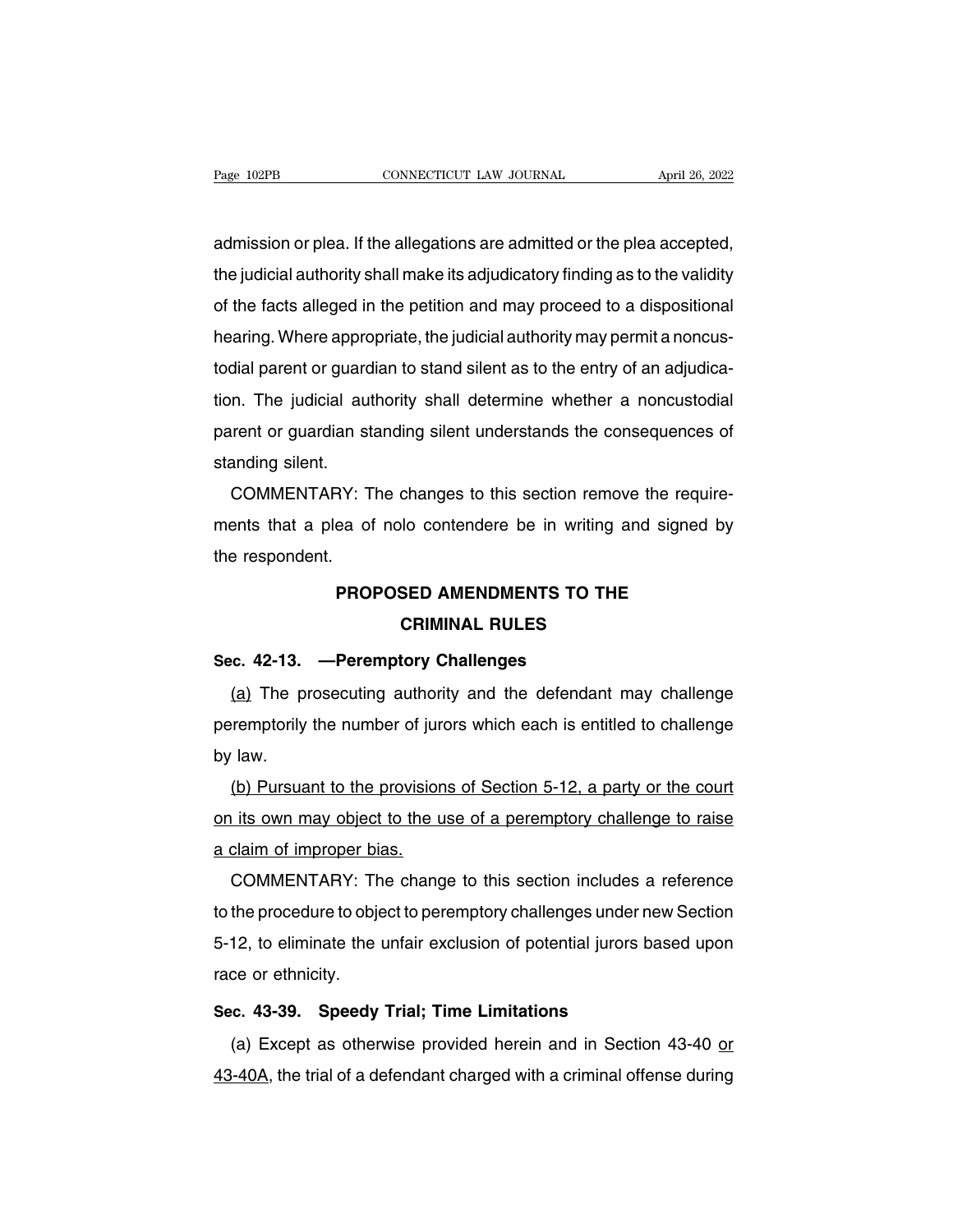April 26, 2022<br>
CONNECTICUT LAW JOURNAL<br>
the period from July 1, 1983, through June 30, 1985, inclusive, shall<br>
commence within eighteen months from the filing of the information Example 26, 2022 CONNECTICUT LAW JOURNAL Page 103PB<br>the period from July 1, 1983, through June 30, 1985, inclusive, shall<br>commence within eighteen months from the filing of the information<br>or from the date of the arrest, w or from the period from July 1, 1983, through June 30, 1985, if commence within eighteen months from the filing of the arrest, whichever is later.<br>(b) The trial of such defendant shall commence within (b) The trial of such defendant shall commence within eighteen months from the filing of the information<br>from the date of the arrest, whichever is later.<br>(b) The trial of such defendant shall commence within twelve months<br>

the period from July 1, 1983, through June 30, 1985, inclusive, shall<br>commence within eighteen months from the filing of the information<br>or from the date of the arrest, whichever is later.<br>(b) The trial of such defendant s commence within eighteen months from the filir<br>or from the date of the arrest, whichever is later<br>(b) The trial of such defendant shall commence<br>from the filing of the information or from the date of<br>is later, if the follo from the date of the arrest, whichever is later.<br>
(b) The trial of such defendant shall commence within twelve months<br>
om the filing of the information or from the date of the arrest, whichever<br>
later, if the following con (b) The trial of such defendant shall commence within twelve months<br>from the filing of the information or from the date of the arrest, whichever<br>is later, if the following conditions are met:<br>(1) the defendant has been con om the filing of the information or from the date of the arrest, whichever<br>later, if the following conditions are met:<br>(1) the defendant has been continuously incarcerated in a correc-<br>nal institution of this state pending

is later, if the form  $(1)$  the defentional institution<br> $(2)$  the defentional institution<br> $\S 54-82c.$ <br> $(c)$  Except as

(1) the defendant has been continuously incarcerated in a correc-<br>nal institution of this state pending trial for such offense; and<br>(2) the defendant is not subject to the provisions of General Statutes<br>54-82c.<br>(c) Except tional institution of this state pending trial for such offense; and<br>
(2) the defendant is not subject to the provisions of General Statutes<br>  $\S$  54-82c.<br>
(c) Except as otherwise provided herein and in Section 43-40 <u>or</u><br> (2) the defendant is not subject to the provisions of General Statutes  $\S$  54-82c.<br>
(c) Except as otherwise provided herein and in Section 43-40 <u>or</u><br>
43-40A, the trial of a defendant charged with a criminal offense on or § 54-82c.<br>
(c) Except as otherwise provided herein and in Section 43-40 <u>or</u><br>
43-40A, the trial of a defendant charged with a criminal offense on or<br>
after July 1, 1985, shall commence within twelve months from the<br>
filing (c) Except as otherwise provided herein and in Section 43-40 <u>or</u><br>  $\frac{1}{40A}$ , the trial of a defendant charged with a criminal offense on or<br>
ter July 1, 1985, shall commence within twelve months from the<br>
ng of the inf 43-40A, the trial of a defendant charged with a criminal offense on or<br>after July 1, 1985, shall commence within twelve months from the<br>filing of the information or from the date of the arrest, whichever is later.<br>(d) The

after July 1, 1985, shall commence within twel<br>filing of the information or from the date of the arre<br>(d) The trial of such defendant shall commence<br>from the filing of the information or from the date of<br>is later, if the f ng of the information or from the date of the arrest, whichever is later.<br>(d) The trial of such defendant shall commence within eight months<br>om the filing of the information or from the date of the arrest, whichever<br>later, (d) The trial of such defendant shall commence within eight months<br>from the filing of the information or from the date of the arrest, whichever<br>is later, if the following conditions are met:<br>(1) the defendant has been cont om the filing of the information or from the date of the arrest, whichever<br>later, if the following conditions are met:<br>(1) the defendant has been continuously incarcerated in a correc-<br>nal institution of this state pending

is later, if the form that is defend<br>tional institution<br>(2) the defend<br> $\S 54-82c.$ <br>(e) If an inform

(1) the defendant has been continuously incarcerated in a correc-<br>nal institution of this state pending trial for such offense; and<br>(2) the defendant is not subject to the provisions of General Statutes<br>54-82c.<br>(e) If an i tional institution of this state pending trial for such offense; and<br>
(2) the defendant is not subject to the provisions of General Statutes<br>
§ 54-82c.<br>
(e) If an information which was dismissed by the trial court is rein-(2) the defendant is not subject to the provisions of General Statutes  $\S$  54-82c.<br>(e) If an information which was dismissed by the trial court is reinstated following an appeal, the time for trial set forth in subsection § 54-82c.<br>
(e) If an information which was dismiss<br>
stated following an appeal, the time for t<br>
(a), (b) and (c) shall commence running<br>
the final appellate decision thereon.<br>
(f) If the defendant is to be tried followin (e) If an information which was dismissed by the trial court is reinated following an appeal, the time for trial set forth in subsections<br>), (b) and (c) shall commence running from the date of release of<br>e final appellate

stated following an appeal, the time for trial set forth in subsections<br>(a), (b) and (c) shall commence running from the date of release of<br>the final appellate decision thereon.<br>(f) If the defendant is to be tried followin (a), (b) and (c) shall commence running from the date of release of<br>the final appellate decision thereon.<br>(f) If the defendant is to be tried following a mistrial, an order for a<br>new trial, an appeal or collateral attack, the final appellate decision thereon.<br>
(f) If the defendant is to be tried following a n<br>
new trial, an appeal or collateral attack, the tin<br>
subsections (a), (b) and (c) shall commence ri<br>
the order occasioning the retria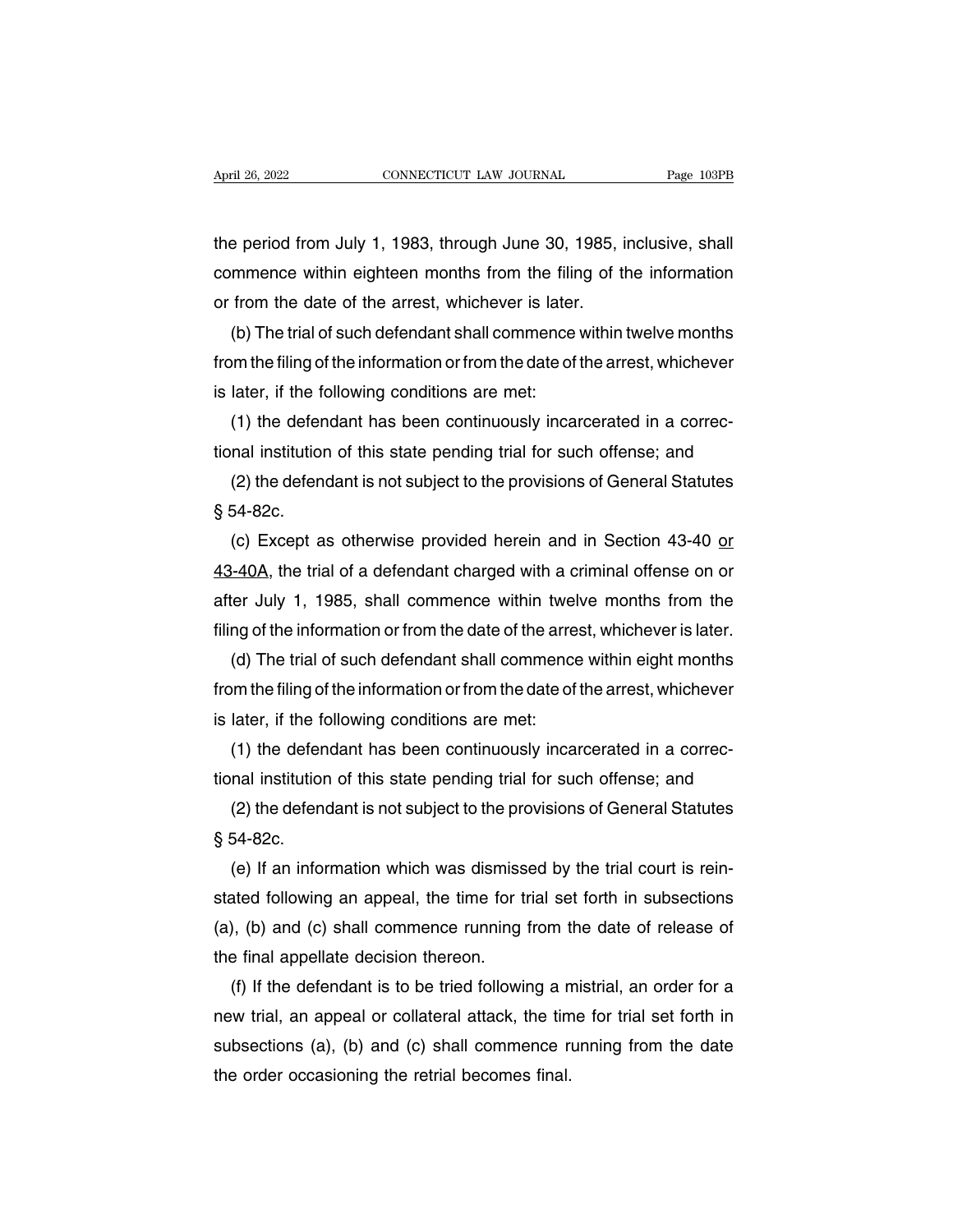EXEMBERTARY: The changes to this section are consistent with<br>COMMENTARY: The changes to this section are consistent with<br>a adoption of Section 43-40A regarding the included time in the The adoption of Section 43-40A regarding the included time in the speedy trial calculation. COMMENTARY: The chart<br>the adoption of Section 43-4<br>speedy trial calculation.<br>Sec. 43-41 —Motion for S COMMENTARY: The changes to this section are consist<br>the adoption of Section 43-40A regarding the included tir<br>speedy trial calculation.<br>**Sec. 43-41. —Motion for Speedy Trial; Dismissal**<br>If the defendant is not brought to t If adoption of Section 43-40A regarding the included time in the<br>
If the defendant is not brought to trial within the applicable time limit<br>
If the defendant is not brought to trial within the applicable time limit<br>
If for

speedy trial calculation.<br>
Sec. 43-41. —Motion for Speedy Trial; Dismissal<br>
If the defendant is not brought to trial within the applicable time limit<br>
set forth in Sections 43-39 [and] through 43-40A, and, absent good<br>
cau Sec. 43-41. —Motion for Speedy Trial; Dismissal<br>If the defendant is not brought to trial within the applicable time limit<br>set forth in Sections 43-39 [and] through 43-40A, and, absent good<br>cause shown, a trial is not comme If the defendant is not brought to trial within the applicable time limit<br>set forth in Sections 43-39 [and] through 43-40A, and, absent good<br>cause shown, a trial is not commenced within thirty days of the filing<br>of a motio It are detendent to for brought to that whilm the approache time limit<br>set forth in Sections 43-39 [and] through 43-40A, and, absent good<br>cause shown, a trial is not commenced within thirty days of the filing<br>of a motion f cause shown, a trial is not commenced within thirty days of the filing<br>of a motion for speedy trial by the defendant at any time after such<br>time limit has passed, the information shall be dismissed with prejudice,<br>on motio period. For the purpose of this section, good cause consists of any time after such<br>time limit has passed, the information shall be dismissed with prejudice,<br>on motion of the defendant filed after the expiration of such th or a motion for opeoay that by the defendant at any time diter caon<br>time limit has passed, the information shall be dismissed with prejudice,<br>on motion of the defendant filed after the expiration of such thirty day<br>period. and motion of the defendant filed after the expiration of such thirty day<br>period. For the purpose of this section, good cause consists of any<br>one of the reasons for delay set forth in Section 43-40 <u>or 43-40A</u>.<br>When good c period. For the purpose of this section, good cause consists of any<br>one of the reasons for delay set forth in Section 43-40 <u>or 43-40A</u>.<br>When good cause for delay exists, the trial shall commence as soon<br>as is reasonably p one of the reasons for delay set forth in Section 43-40 or 43-40A.<br>When good cause for delay exists, the trial shall commence as soon<br>as is reasonably possible. Failure of the defendant to file a motion to<br>dismiss prior to When good cause for delay exists, the trial shall<br>as is reasonably possible. Failure of the defenda<br>dismiss prior to the commencement of trial shal<br>of the right to dismissal under these rules.<br>COMMENTARY: The changes to th Then good cades for dollay sixted, the that shall constitute as occinently possible. Failure of the defendant to file a motion to smiss prior to the commencement of trial shall constitute a waiver the right to dismissal un

dismiss prior to the commencement of trial shall constitute a waiver<br>of the right to dismissal under these rules.<br>COMMENTARY: The changes to this section are consistent with<br>the adoption of Section 43-40A regarding the inc dismiss prior to the commencement of trial shall constitute a waiver<br>of the right to dismissal under these rules.<br>COMMENTARY: The changes to this section are consistent with<br>the adoption of Section 43-40A regarding the inc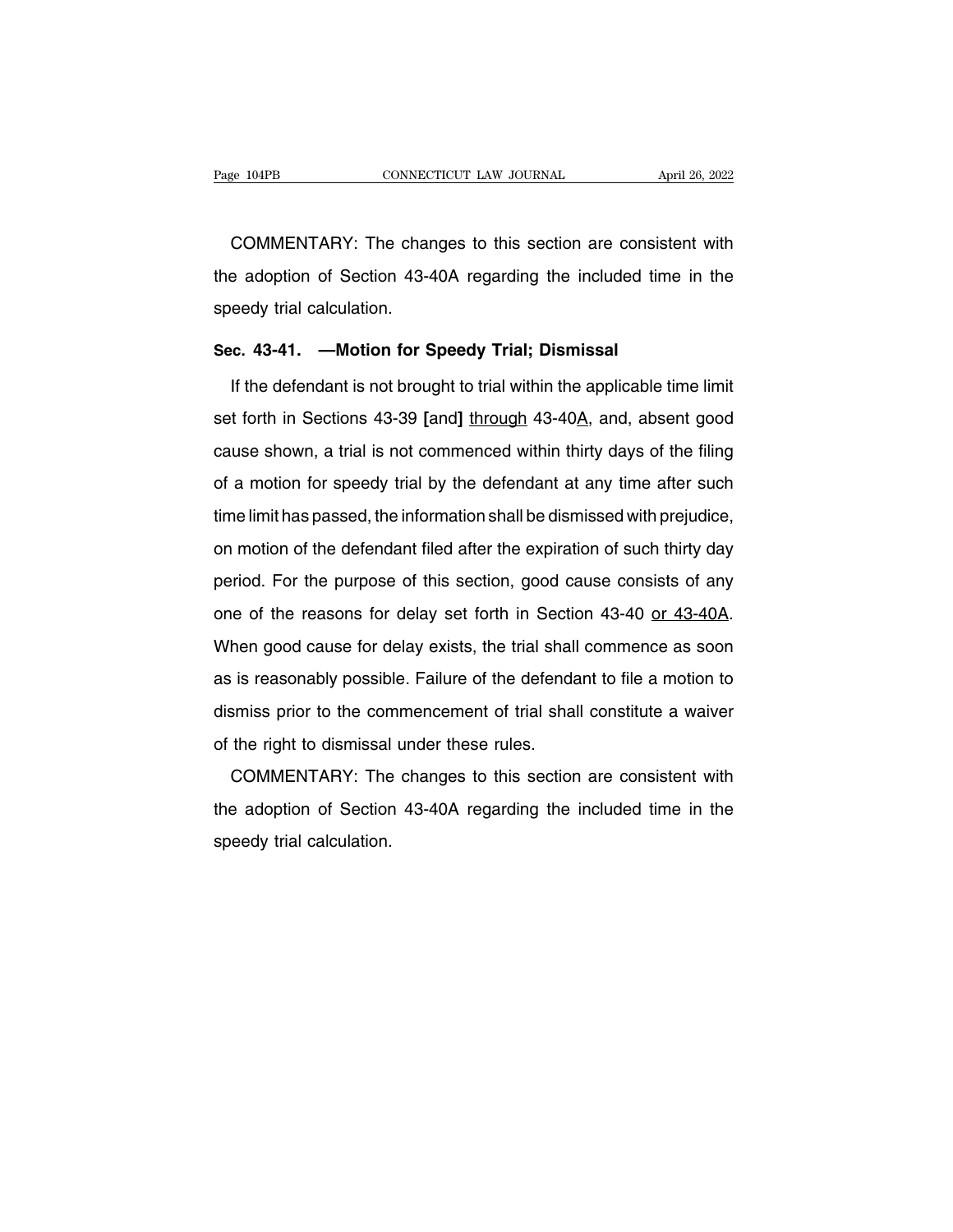## **Page 105PE**<br> **PROPOSED AMENDMENTS TO THE<br>
PRACTICE BOOK FORMS PRACTICUT LAW JOURNAL** PRACTICE **PRACTICE BOOK FORMS**<br>**PRACTICE BOOK FORMS**<br>Form 203 AMENDMENTS TO<br>CE BOOK FORMS<br>Form 203<br>'s Interrogatories **POSED AMENDMENTS TO THE<br>PRACTICE BOOK FORMS<br>Form 203<br>Plaintiff's Interrogatories<br>Premises Liability Cases PRACTICE BOOK FORMS**<br>Form 203<br>**Plaintiff's Interrogatories**<br>Premises Liability Cases<br>RIPERIOR CO

|                                                                   |                                | Form 203 |     |                        |     |         |  |  |
|-------------------------------------------------------------------|--------------------------------|----------|-----|------------------------|-----|---------|--|--|
| <b>Plaintiff's Interrogatories</b>                                |                                |          |     |                        |     |         |  |  |
| <b>Premises Liability Cases</b>                                   |                                |          |     |                        |     |         |  |  |
| No. CV-                                                           |                                |          |     | : SUPERIOR COURT       |     |         |  |  |
| (Plaintiff)                                                       |                                |          |     | : JUDICIAL DISTRICT OF |     |         |  |  |
| VS.                                                               |                                |          | :AT |                        |     |         |  |  |
| (Defendant)                                                       |                                |          |     | $\therefore$ (Date)    |     |         |  |  |
| The undersigned, on behalf of the Plaintiff, hereby propounds the |                                |          |     |                        |     |         |  |  |
| llowing                                                           | interrogatories to be answered |          |     | by                     | the | Defend- |  |  |

Fraintin) : JUDICIAL DISTRICT OF<br>VS. : AT<br>(Defendant) : (Date)<br>The undersigned, on behalf of the Plaintiff, hereby propounds the<br>following interrogatories to be answered by the Defend-<br>ant, \_\_\_\_\_\_\_\_\_\_\_\_\_\_\_\_\_\_\_\_, under oath vs.<br>
(Defendant) : (Date)<br>
The undersigned, on behalf of the Plaintiff, hereby propounds the<br>
following interrogatories to be answered by the Defend-<br>
ant, \_\_\_\_\_\_\_\_\_\_\_\_\_\_\_, under oath, within sixty (60) days of the<br>
filing (Detertuant)<br>
The undersigned, on behalf of the Plaintiff, hereby propounds<br>
following interrogatories to be answered by the Defet<br>
ant, \_\_\_\_\_\_\_\_\_\_\_\_\_\_\_\_, under oath, within sixty (60) days of<br>
filing hereof in compliance In an undersighted, on behand of the Plantinit, hereby propounds the<br>lowing interrogatories to be answered by the Defend-<br>t, \_\_\_\_\_\_\_\_\_\_\_\_\_\_\_\_, under oath, within sixty (60) days of the<br>ng hereof in compliance with Practice

to be answered by the betend-<br>ant, \_\_\_\_\_\_\_\_\_\_\_\_\_\_\_, under oath, within sixty (60) days of the<br>filing hereof in compliance with Practice Book Section 13-2.<br>In answering these interrogatories, the Defendant(s) is (are) requi If an interrogatories, the Defendant (s) is (are) required<br>In answering these interrogatories, the Defendant (s) is (are) required<br>to provide all information within their knowledge, possession or power.<br>If an interrogatory ining nereor in compilance with Practice Book Section 13-2.<br>In answering these interrogatories, the Defendant(s) is (are) required<br>to provide all information within their knowledge, possession or power.<br>If an interrogatory In aniswering these interrogatories, the Detendant(s) is (are) required<br>to provide all information within their knowledge, possession or power.<br>If an interrogatory has subparts, answer each subpart separately and<br>in full a possible. In interrogatory has subparts, answer each subpart separately and<br>full and do not limit the answer to the interrogatory as a whole. If<br>y interrogatories cannot be answered in full, answer to the extent<br>ssible.<br>(1) Identify

in iuli and do not limit the answer to the interrogatory as a whole. If<br>any interrogatories cannot be answered in full, answer to the extent<br>possible.<br>(1) Identify the person(s) who, at the time of the Plaintiff's alleged<br> injured. (1) Identify the person(s) who, at the time of the Plaintiff's alleged<br>injury, owned the premises where the Plaintiff claims to have been<br>injured.<br>(a) If the owner is a natural person, please state:<br>(i) your name and any (1) identify the person(s) who, at the time of the Plaintiff s aneged<br>ury, owned the premises where the Plaintiff claims to have been<br>ured.<br>(a) If the owner is a natural person, please state:<br>(i) your name and any other na (iii) your date of birth;<br>(iii) your name and any othe<br>(ii) your name and any othe<br>(iii) your date of birth;<br>(iiii) your home address;

(a) If the owner is a natural p<br>(i) your name and any other n<br>(ii) your date of birth;<br>(iii) your home address;<br>(iv) your business address.

(a) it the owner is a hatura<br>(i) your name and any other<br>(ii) your date of birth;<br>(iii) your home address;<br>(iv) your business address.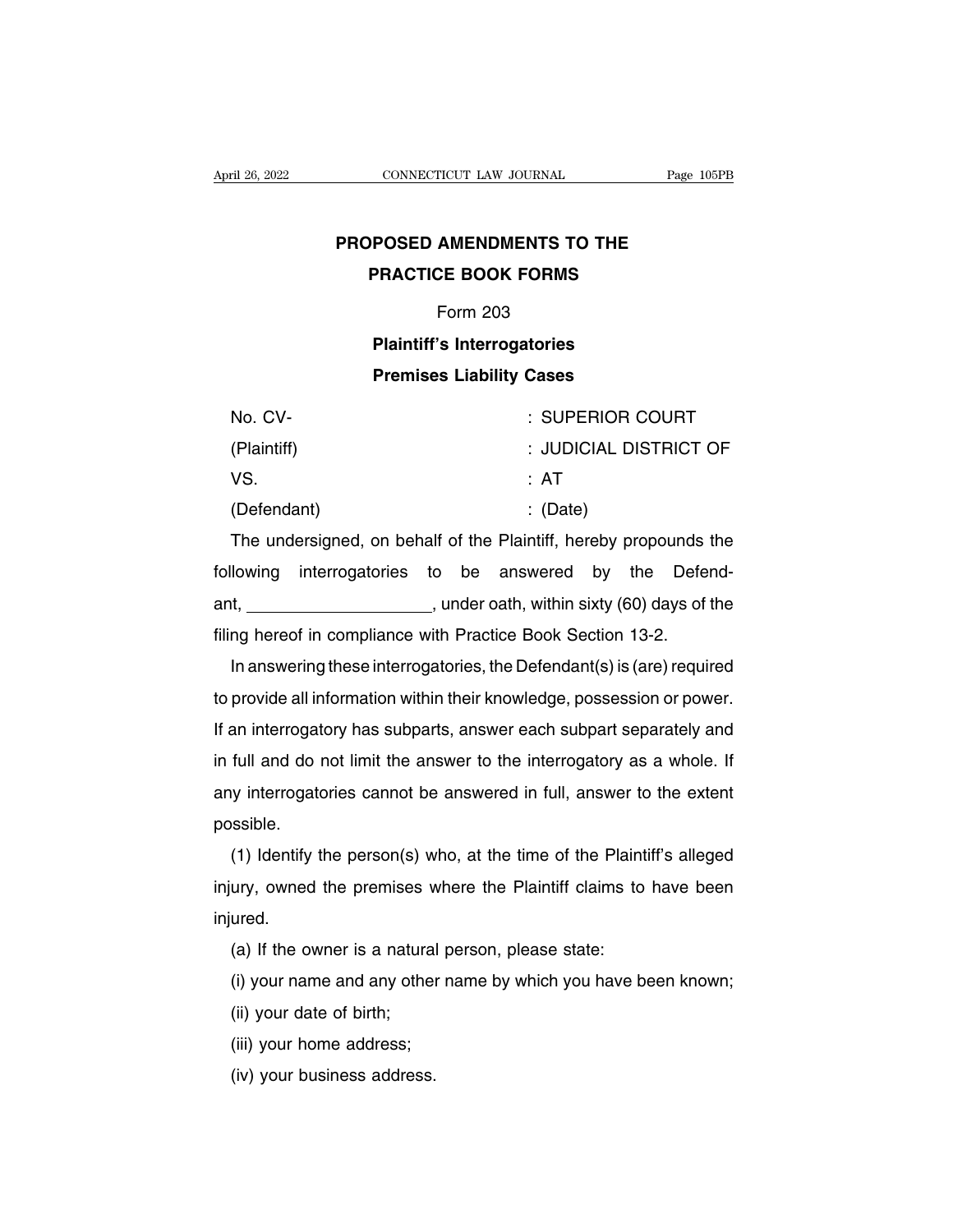(b) If the owner is not a natural person, please state:<br>(b) If the owner is not a natural person, please state:<br>(i) your name and any other name by which you have been

(i) your name and any other name by which you have been known;<br>
(i) your name and any other name by which you have been known;<br>
(ii) your business address; (b) If the owner is not a natural<br>(i) your name and any other nam<br>(ii) your business address;<br>(iii) the nature of your business er

(b) If the owner is not a natural person, please state:<br>
(i) your name and any other name by which you have been known;<br>
(ii) your business address;<br>
(iii) the nature of your business entity (corporation, partnership, etc. (i) your name and any other name by which you have been known;<br>(ii) your business address;<br>(iii) the nature of your business entity (corporation, partnership, etc.);<br>(iv) whether you are registered to do business in Connec (ii) your business address;<br>(iii) the nature of your business entity (corporation, partnership, etc<br>(iv) whether you are registered to do business in Connecticut;<br>(v) the name of the manager of the property, if applicable.

(iii) the nature of your business entity (corporation, partnership, etc.);<br>(iv) whether you are registered to do business in Connecticut;<br>(v) the name of the manager of the property, if applicable.<br>(2) Identify the person( (iv) whether you are registered to do business in Connecticut;<br>
(v) the name of the manager of the property, if applicable.<br>
(2) Identify the person(s) who, at the time of the Plaintiff's alleged<br>
injury, had a possessory (v) the name of the manager of the property<br>
(2) Identify the person(s) who, at the time o<br>
injury, had a possessory interest (e.g., tenants)<br>
the Plaintiff claims to have been injured.<br>
(3) Identify the person(s) respons (2) Identify the person(s) who, at the time of the Plaintiff's alleged<br>ury, had a possessory interest (e.g., tenants) in the premises where<br>e Plaintiff claims to have been injured.<br>(3) Identify the person(s) responsible fo

injury, had a possessory interest (e.g., tenants) in the premises where<br>the Plaintiff claims to have been injured.<br>(3) Identify the person(s) responsible for the maintenance and<br>inspection of the premises at the time and p the Plaintiff claims to have been injured.<br>
(3) Identify the person(s) responsible for the maintenance and inspection of the premises at the time and place where the Plaintiff claims to have been injured. "Maintenance and (3) Identify the person(s) responsible for the<br>inspection of the premises at the time and place<br>claims to have been injured. "Maintenance and in<br>but is not limited to, snow and ice removal.<br>(4) State whether you received spection of the premises at the time and place where the Plaintiff<br>aims to have been injured. "Maintenance and inspection" includes,<br>it is not limited to, snow and ice removal.<br>(4) State whether you received or prepared an

relations to have been injured. "Maintenance and inspection" includes,<br>but is not limited to, snow and ice removal.<br>(4) State whether you received or prepared any invoices or records<br>related to such maintenance and inspect but is not limited to, snow and ice removal.<br>
(4) State whether you received or prepared any invoices or records<br>
related to such maintenance and inspection for the thirty days prior<br>
to, or on, the date on which the Plain (4) State whether you received or prepared any invoices or records<br>lated to such maintenance and inspection for the thirty days prior<br>or on, the date on which the Plaintiff claims to have been injured.<br>[(4)] (5) State whet

ingled to such maintenance and inspection for the thirty days prior<br>to, or on, the date on which the Plaintiff claims to have been injured.<br>[(4)] (5) State whether you had in effect at the time of the Plaintiff's<br>injuries to, or on, the date on which the Plaintiff claims to have been injured.<br>  $[(4)] (5)$  State whether you had in effect at the time of the Plaintiff's<br>
injuries any written policies, procedures <u>or contracts</u> that relate to the [(4)] (5) State whether you had in effect at the time of the Plaintiff's uries any written policies, procedures or contracts that relate to the nd of conduct or condition the Plaintiff alleges caused the injury.<br>[(5)] (6)

injuries any written policies, procedures or contracts that relate to the<br>kind of conduct or condition the Plaintiff alleges caused the injury.<br>[(5)] (6) State whether it is your business practice to prepare, or to<br>obtain kind of conduct or condition the Plaintiff alleges caused the injury.<br>  $[(5)]$  (6) State whether it is your business practice to prepare, or to<br>
obtain from your employees, a written report of the circumstances<br>
surrounding [(5)] (6) State whether it is your business practice to prepare, or to<br>tain from your employees, a written report of the circumstances<br>rrounding injuries sustained by persons on the subject premises.<br>[(6)] (7) State whethe

in the Complaint from your employees, a written report of the circumstances<br>surrounding injuries sustained by persons on the subject premises.<br>[(6)] (7) State whether any written report of the incident described<br>in the Com surrounding injuries<br>
[(6)] (7) State wh<br>
in the Complaint was<br>
course of business.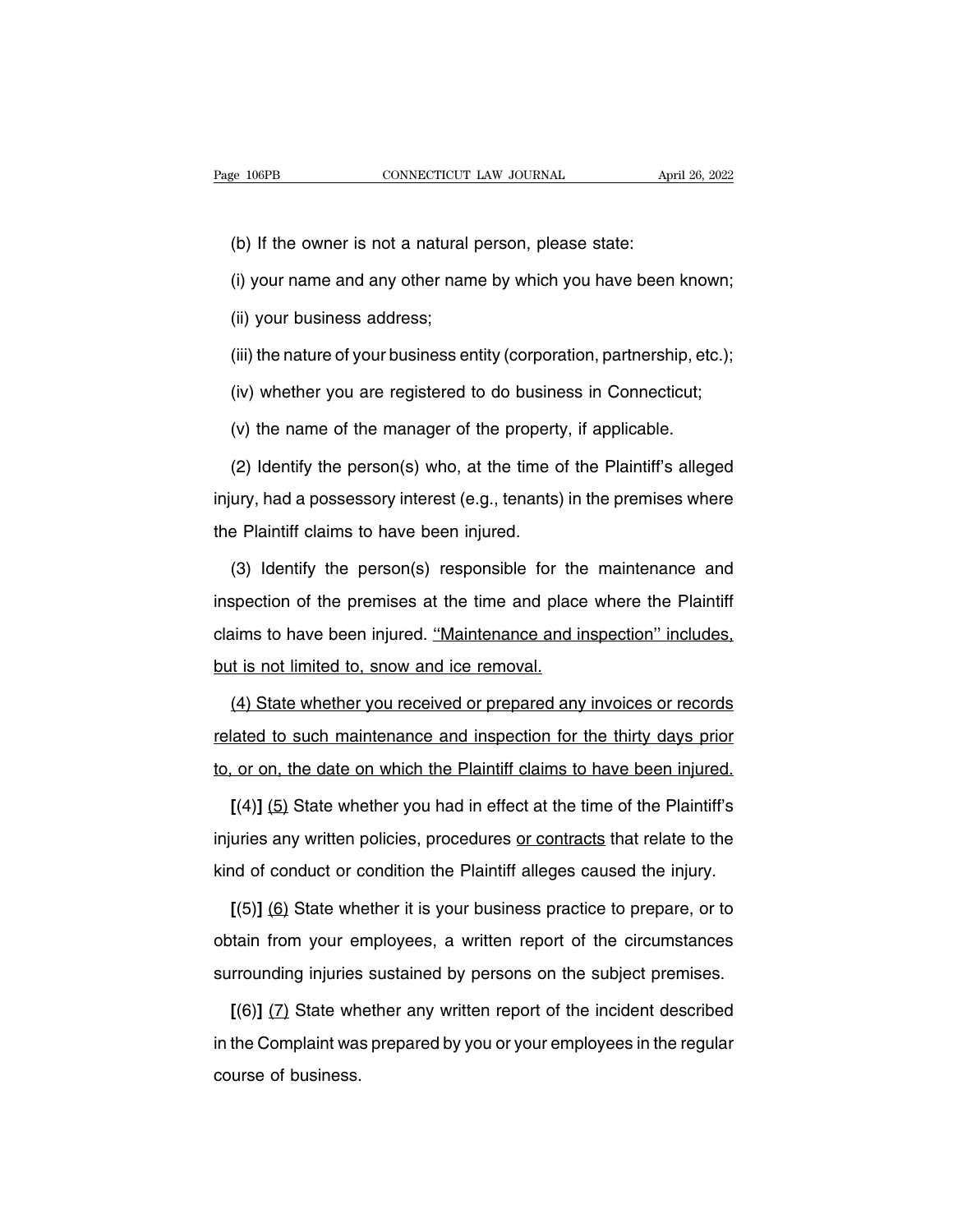**[**(7)**]** (8) State whether any warnings or caution signs or barriers April 26, 2022 CONNECTICUT LAW JOURNAL Page 107PB<br>
[(7)] (8) State whether any warnings or caution signs or barriers<br>
were erected at or near the scene of the incident at the time the Plaintiff<br>
claims to have been injured  $[(7)]$   $(8)$  State whether any ware<br>were erected at or near the scene of<br>claims to have been injured.<br> $[(8)]$   $(9)$  If the answer to the prev  $[ (7)] (8)$  State whether any warnings or caution signs or barriers<br>ere erected at or near the scene of the incident at the time the Plaintiff<br>aims to have been injured.<br> $[ (8)] (9)$  if the answer to the previous interrogatory  $[(7)]$  (8) State wheth<br>were erected at or near t<br>claims to have been inj<br> $[(8)]$  (9) If the answer<br>tive, please state:<br>(a) the name, addres

Fre erected at or near the scene of the incident at the time the Plaintiff<br>aims to have been injured.<br>[(8)] (9) If the answer to the previous interrogatory is in the affirma-<br>e, please state:<br>(a) the name, address and empl claims to have been injured.<br>  $[(8)] (9)$  If the answer to the previous interview, please state:<br>
(a) the name, address and employer of the warning or caution signs or barriers;<br>
(b) the name, address and employer where

[(8)] (9) It the answer to the previous interrogatory is in the affirma-<br>e, please state:<br>(a) the name, address and employer of the person who erected the<br>arning or caution signs or barriers;<br>(b) the name, address and emp tive, please state:<br>
(a) the name, address and employer of the persor<br>
warning or caution signs or barriers;<br>
(b) the name, address and employer who instruct<br>
erect the warning or caution signs or barriers;<br>
(c) the time a (a) the name, address and employer of the person who erarning or caution signs or barriers;<br>(b) the name, address and employer who instructed the p<br>ect the warning or caution signs or barriers;<br>(c) the time and date a sign arning or caution signs or barriers;<br>(b) the name, address and employer who instructed the person to<br>ect the warning or caution signs or barriers;<br>(c) the time and date a sign or barrier was erected;<br>(d) the size of the si

(b) the name, address and employer who instructed the person to<br>ect the warning or caution signs or barriers;<br>(c) the time and date a sign or barrier was erected;<br>(d) the size of the sign or barrier and wording that appear erect the warning or caution signs or barriers;<br>
(c) the time and date a sign or barrier was erected;<br>
(d) the size of the sign or barrier and wording that appeared thereon.<br>
[(9)] (10) State whether you received, at any t (c) the time and date a sign or barrier was erected;<br>
(d) the size of the sign or barrier and wording that appeared thereon.<br>
[(9)]  $(10)$  State whether you received, at any time within twenty-<br>
four (24) months before th (d) the size of the sign or barrier and wordly  $[(9)]$  (10) State whether you received<br>four (24) months before the incident des<br>plaints from anyone about the defect of<br>claims caused the Plaintiff's injury,<br> $[(10)]$  (11) If th [(9)] (10) State whether you received, at any time within twenty-<br>ur (24) months before the incident described by the Plaintiff, com-<br>aints from anyone about the defect or condition that the Plaintiff<br>aims caused the Plai four (24) months before the incident described by the Plaintiff, complaints from anyone about the defect or condition that the Plaintiff claims caused the Plaintiff's injury,<br> $[(10)] (11)$  If the answer to the previous inter

Figure 2011 and the defect or condition that the Plaintiff<br>
in the same and address of the previous interrogatory is in the affirma-<br>
e, please state:<br>
(a) the name and address of the person who made the complaint;<br>
(b) t

alms caused the Plaintiff's injury,<br>
[(10)] (11) If the answer to the previous interrogatory is in the affirma-<br>
e, please state:<br>
(a) the name and address of the person who made the complaint;<br>
(b) the name, address and p made; e, please state:<br>(a) the name and address of the person who r<br>(b) the name, address and person to whom<br>ade;<br>(c) whether the complaint was in writing;<br>(d) the nature of the complaint. (a) the name and address of the pers<br>(b) the name, address and person<br>ade;<br>(c) whether the complaint was in writ<br>(d) the nature of the complaint.<br>[(11)] (12) Please identify surveillanc

(b) the name, address and person to whom said complaint was<br>ade;<br>(c) whether the complaint was in writing;<br>(d) the nature of the complaint.<br>[(11)] (12) Please identify surveillance material discoverable under<br>actice Book S made;<br>
(c) whether the complaint was in writing;<br>
(d) the nature of the complaint.<br>
[(11)] (12) Please identify surveillance material discoverable under<br>
Practice Book Section 13-3 (c), by stating the name and address of<br> (c) whether the complaint was in writing;<br>
(d) the nature of the complaint.<br>  $[(11)] (12)$  Please identify surveillance material discoverable under<br>
Practice Book Section 13-3 (c), by stating the name and address of<br>
any per (d) the nature of the complaint.<br>
[(11)] (12) Please identify surveillance material discoverable under<br>
Practice Book Section 13-3 (c), by stating the name and address of<br>
any person who obtained or prepared any and all re [(11)]  $(12)$  Please identity surveillance material discoverable under<br>Practice Book Section 13-3 (c), by stating the name and address of<br>any person who obtained or prepared any and all recordings, by film,<br>photograph, vi Practice Book Section 13-3 (c), by stating the name and address of<br>any person who obtained or prepared any and all recordings, by film,<br>photograph, videotape, audiotape or any other digital or electronic<br>means, of any part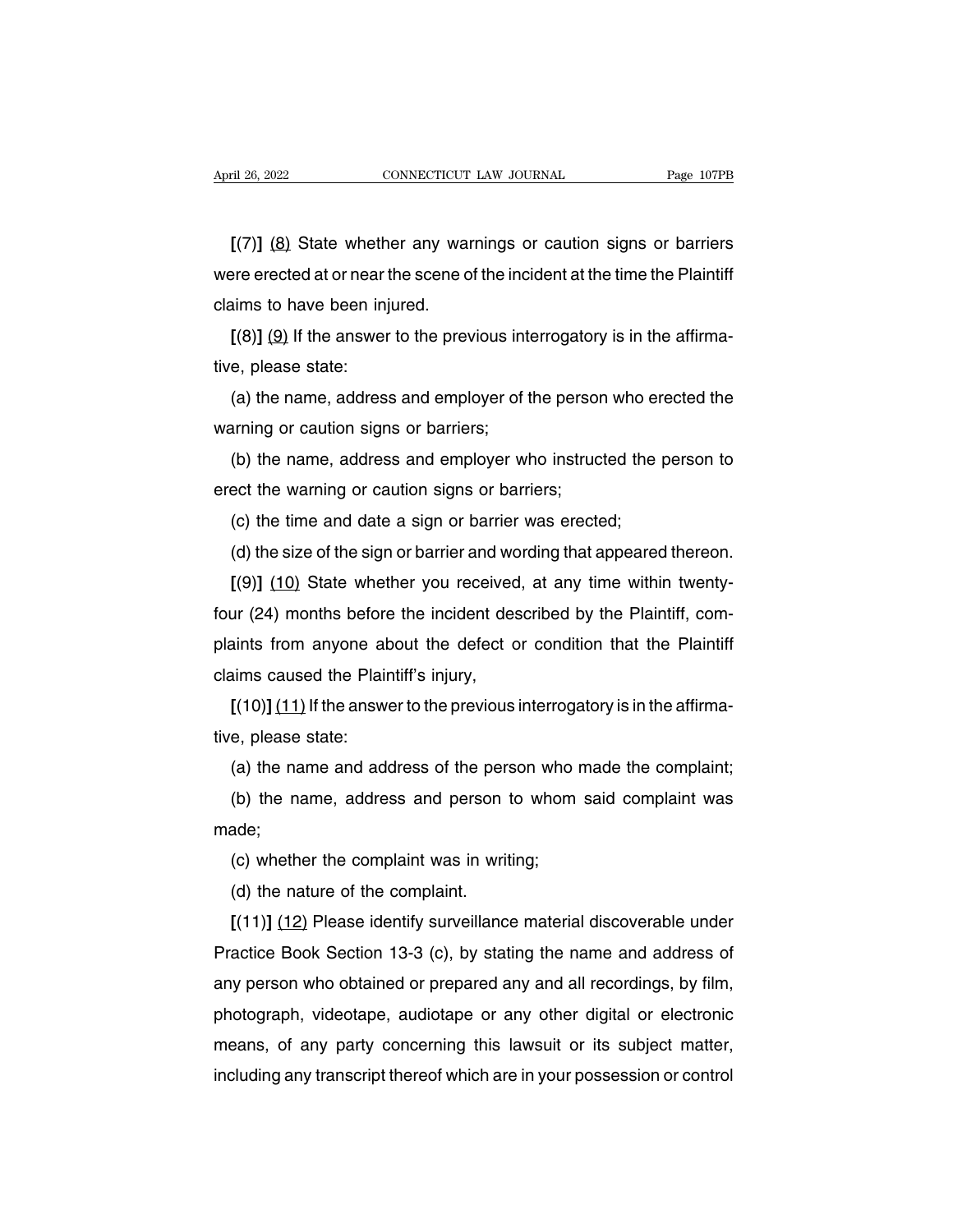Page 108PB<br>
connectricut LAW JOURNAL<br>
or in the possession or control of your attorney, and state the date on<br>
which each such recordings were obtained and the person or persons Page 108PB CONNECTICUT LAW JOURNAL April 26, 2022<br>
or in the possession or control of your attorney, and state the date on<br>
which each such recordings were obtained and the person or persons<br>
of whom each such recording wa or in the possession or control of your attorney,<br>which each such recordings were obtained and to<br>of whom each such recording was made.<br>[(12)] (13) Are you aware of any photographs in the possession or control of your attorney, and state the date on<br>hich each such recordings were obtained and the person or persons<br>whom each such recording was made.<br>[(12)] (13) Are you aware of any photographs or any

which each such recordings were obtained and the person or persons<br>of whom each such recording was made.<br>[(12)] (13) Are you aware of any photographs or any recordings by<br>film, video, audio or any other digital or electron of whom each such recordings were sistened and the person of persons<br>of whom each such recording was made.<br>[(12)] (13) Are you aware of any photographs or any recordings by<br>film, video, audio or any other digital or electr  $[(12)]$   $(13)$  Are you aware of any photographs or any recordings by<br>film, video, audio or any other digital or electronic means depicting<br>the incident alleged in the Complaint, the scene of the incident, or any<br>condition film, video, audio or any other digital or electronic means depicting<br>the incident alleged in the Complaint, the scene of the incident, or any<br>condition or injury alleged to have been caused by the incident alleged<br>in the film, video, audio or any other digital or electronic means depicting<br>the incident alleged in the Complaint, the scene of the incident, or any<br>condition or injury alleged to have been caused by the incident alleged<br>in the Indition or injury alleged to have been caused by the incident alleged<br>the Complaint? If so, for each set of photographs or each recording<br>ken, obtained or prepared of each such subject, please state:<br>(a) the name and addr

behalter or highly alleged to have been classed by the includint alleged<br>in the Complaint? If so, for each set of photographs or each recording<br>taken, obtained or prepared of each such subject, please state:<br>(a) the name a taken, obtained or prepared of each such subject, please state:<br>
(a) the name and address of the person who took, obtained or<br>
prepared such photographs or recording, other than an expert who<br>
will not testify at trial;<br>
( (a) the name and address of the person who took, obtained or<br>epared such photographs or recording, other than an expert who<br>II not testify at trial;<br>(b) the dates on which such photographs were taken or such<br>cordings were repared such photographs or recording, of<br>will not testify at trial;<br>(b) the dates on which such photograp<br>recordings were obtained or prepared;<br>(c) the subject (e.g., "scene of incident," (e

If not testify at trial;<br>
(b) the dates on which such photographs were the cordings were obtained or prepared;<br>
(c) the subject (e.g., "scene of incident," etc.);<br>
(d) the number of photographs or recordings; (b) the dates on which such photographs were<br>cordings were obtained or prepared;<br>(c) the subject (e.g., "scene of incident," etc.);<br>(d) the number of photographs or recordings;<br>(e) the nature of the recording (e.g., film, (e) the dates of mind such photographs were taken of each<br>cordings were obtained or prepared;<br>(c) the subject (e.g., "scene of incident," etc.);<br>(d) the number of photographs or recordings;<br>(e) the nature of the recording

(c) the subject (e.g., "scene of incident," etc.);<br>
(d) the number of photographs or recordings;<br>
(e) the nature of the recording (e.g., film, video, audio, etc.).<br>
[(13)-(23)] (14)-(24) (Interrogatories #1 (a) through (e) (d) the number of photographs or recordings;<br>
(e) the nature of the recording (e.g., film, video, audio, etc.).<br>
[(13)-(23)] (14)-(24) (Interrogatories #1 (a) through (e), #2 through<br>
#5, #7, #8, #9, #12, #13 and #16 of F (d) the number of photographs or recordings;<br>
(e) the nature of the recording (e.g., film, video, audio, etc.).<br>  $[(13)-(23)] (14)-(24)$  (Interrogatories #1 (a) through (e), #2 through<br>
#5, #7, #8, #9, #12, #13 and #16 of Form 2

PLAINTIFF,

BY **Example 20** 

### **CERTIFICATION**

I hereby certify that a copy of this document was or will immediately BY<br>
CERTIFICATION<br>
I hereby certify that a copy of this document was or will immediately<br>
be mailed or delivered electronically or non-electronically on<br>
(date) \_\_\_\_\_\_\_ to all attorneys and self-represented parties of reco I hereby certify that a copy of this document was or will immediately<br>be mailed or delivered electronically or non-electronically on<br>(date) \_\_\_\_\_\_\_ to all attorneys and self-represented parties of record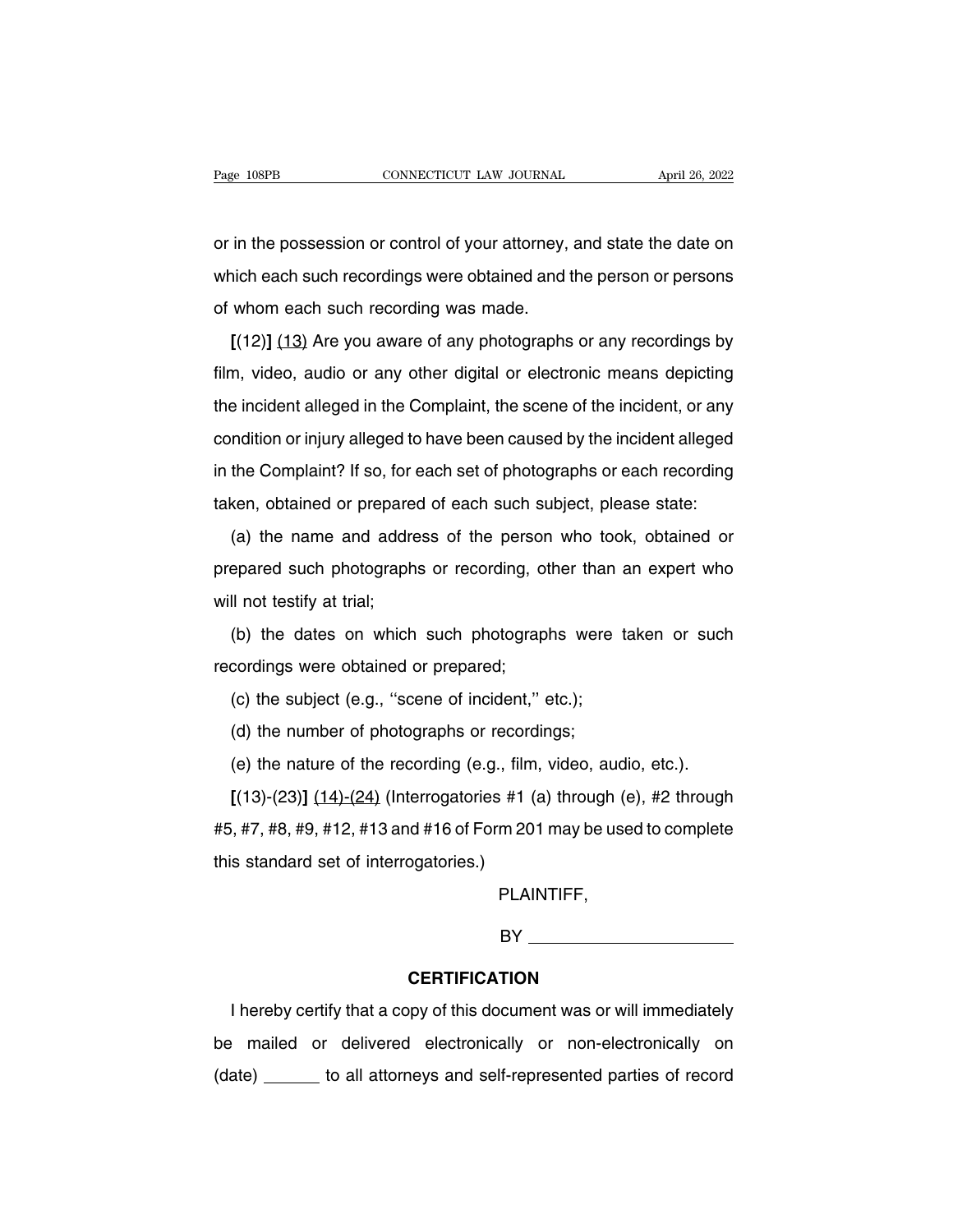April 26, 2022<br> **EXECUTE CONNECTICUT LAW JOURNAL**<br>
and that written consent for electronic delivery was received from all<br>
attorneys and self-represented parties of record who received or will April 26, 2022 CONNECTICUT LAW JOURNAL Page 109PB<br>and that written consent for electronic delivery was received from all<br>attorneys and self-represented parties of record who received or will<br>immediately be receiving electr April 26, 2022 CONNECTICUT LAW JOURNAL Page 109PB<br>and that written consent for electronic delivery was received from all<br>attorneys and self-represented parties of record who received or will<br>immediately be receiving electr and that written consent for electronic delivery was received from all<br>attorneys and self-represented parties of record who received or will<br>immediately be receiving electronic delivery.<br>Name and address of each party and attorneys and self-represented parties of record who received or will<br>immediately be receiving electronic delivery.<br>Name and address of each party and attorney that copy was or will<br>immediately be mailed or delivered to\*<br>\*

immediately be mailed or delivered to\*

immediately be receiving electronic delivery.<br>
Name and address of each party and attorney that copy was or will<br>
immediately be mailed or delivered to\*<br>
\*If necessary, attach additional sheet or sheets with the name and<br> Name and address of each party and attorney that copy was or will<br>immediately be mailed or delivered to\*<br>\*If necessary, attach additional sheet or sheets with the name and<br>address which the copy was or will immediately be \*If necessary, attach additional sheet or sheets with the name and<br>address which the copy was or will immediately be mailed or deliv-<br>ered to.<br>Signed (Signature of filer) Print or type name of person signing

Signed (Signature of filer) Print or type name of person signing<br>Date Signed Signed (Signature of filer) Print or type name of person signing<br>
Date Signed<br>
Mailing address (Number, street, town, state and zip code) or

Mailing address (Number, street, town, state and zip code) or<br>
Email address, if applicable<br>
Telephone number

Email address, if applicable<br>
Telephone number<br>
COMMENTARY: The changes to this form include an inquiry into mail address, if applicable<br>
elephone number<br>
COMMENTARY: The changes to this form include an inquiry into<br>
nether there was an agreement for snow and ice removal and the Email address, if applicable<br>
Telephone number<br>
COMMENTARY: The changes to this form include an inquiry into<br>
whether there was an agreement for snow and ice removal and the<br>
existence of a contract for such. Telephone number<br>COMMENTARY: The changes<br>whether there was an agreemer<br>existence of a contract for such.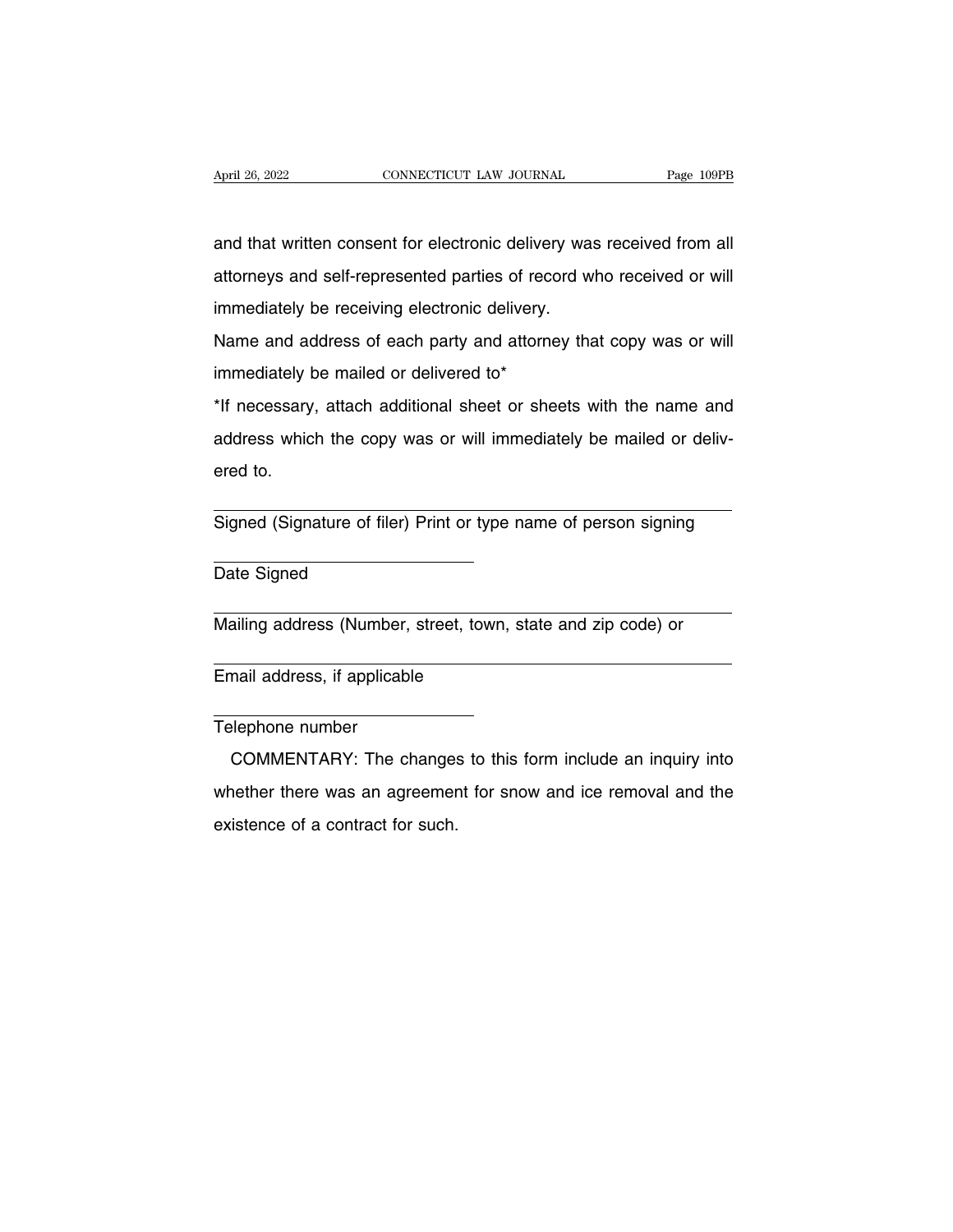## Plaintiff's Requests for Production-Premises Liability

| Page 110PB                                                                | CONNECTICUT LAW JOURNAL | April 26, 2022         |
|---------------------------------------------------------------------------|-------------------------|------------------------|
|                                                                           |                         |                        |
| <b>Form 206</b>                                                           |                         |                        |
| <b>Plaintiff's Requests for Production-Premises Liability</b>             |                         |                        |
| No. CV-                                                                   |                         | : SUPERIOR COURT       |
| (Plaintiff)                                                               |                         | : JUDICIAL DISTRICT OF |
| VS.                                                                       |                         | : AT                   |
| (Defendant)                                                               |                         | : (Date)               |
| The Plaintiff hereby requests that the Defendant provide counsel          |                         |                        |
| for the Plaintiff with copies of the documents described in the following |                         |                        |

For the Plaintiff with copies of the documents described in the following<br>
For the Plaintiff hereby requests that the Defendant provide counsel<br>
for the Plaintiff with copies of the documents described in the following<br>
re requests for production, or afford counsel is that the Defendant provide counsel<br>for the Plaintiff with copies of the documents described in the following<br>requests for production, or afford counsel for said Plaintiff the o The Plaintiff hereby requests that the Defendant provide counsel<br>for the Plaintiff with copies of the documents described in the following<br>requests for production, or afford counsel for said Plaintiff the opportu-<br>nity or, Frie Trainin Horsey Tequeste that the Berendam previde economic<br>for the Plaintiff with copies of the documents described in the following<br>requests for production, or afford counsel for said Plaintiff the opportu-<br>nity or, requests for production, or afford counsel for said Plaintiff the opportunity or, if necessary, sufficient written authorization, to inspect, copy, photograph or otherwise reproduce said documents. The production of such d The offices of production, or anota coancertor called hamilin the opportunity or, if necessary, sufficient written authorization, to inspect, copy, photograph or otherwise reproduce said documents. The production of such d at (time). such documents, copies or written authorization shall take place at<br>
a offices of \_\_\_\_\_\_\_\_\_ on \_\_\_\_\_\_ (day), \_\_\_\_\_\_ (date)<br>
In answering these production requests, the Defendant(s) are<br>
quired to provide all information wi

required to provide all information within their possession, custody or<br>control. If any production requests, the Defendant(s) are<br>required to provide all information within their possession, custody or<br>control. If any prod at \_\_\_\_\_\_\_ (time).<br>at \_\_\_\_\_\_\_ (time).<br>In answering these production requests, the Defendant(s) are<br>required to provide all information within their possession, custody or<br>control. If any production request cannot be answer In answering these prod<br>required to provide all inform<br>control. If any production red<br>to the extent possible.<br>(1) A copy of the policies m and the production requests, the Bershaming production<br>quired to provide all information within their possession, custody or<br>ntrol. If any production request cannot be answered in full, answer<br>the extent possible.<br>(1) A required to premise an intermalism minimum and persected in full, and<br>control. If any production request cannot be answered in full, ans<br>to the extent possible.<br>(1) A copy of the policies, [or] procedures, contracts, invo

(1) A copy of the policies, [or] procedures, contracts, invoices, or<br>cords identified in response to Interrogatories #4 and #5.<br>(2) A copy of the report identified in response to Interrogatory [#6] <u>#7</u>.<br>(3) A copy of any (1) A copy of the policies, [or] procedures, contracts, invoices, or<br>cords identified in response to Interrogatories #4 and #5.<br>(2) A copy of the report identified in response to Interrogatory [#6] <u>#7</u>.<br>(3) A copy of any

**[**#10**]** #11.

(2) A copy of the report identified in response to Interrogatory [#6]  $\frac{\#Z}{\#1}$ .<br>
(3) A copy of any written complaints identified in Interrogatory<br>
10]  $\frac{\#11}{\#11}$ .<br>
(4) A copy of declaration page(s) evidencing the (3) A copy of any written complaints identified in Interrogatory<br>  $[#10] \#11$ .<br>
(4) A copy of declaration page(s) evidencing the insurance policy<br>
or policies identified in response to Interrogatories numbered \_\_\_\_\_\_\_\_\_\_\_  $[#10] \underline{#11}$ .<br>
(4) A copy or policies ider<br>
and \_\_\_\_\_\_\_\_.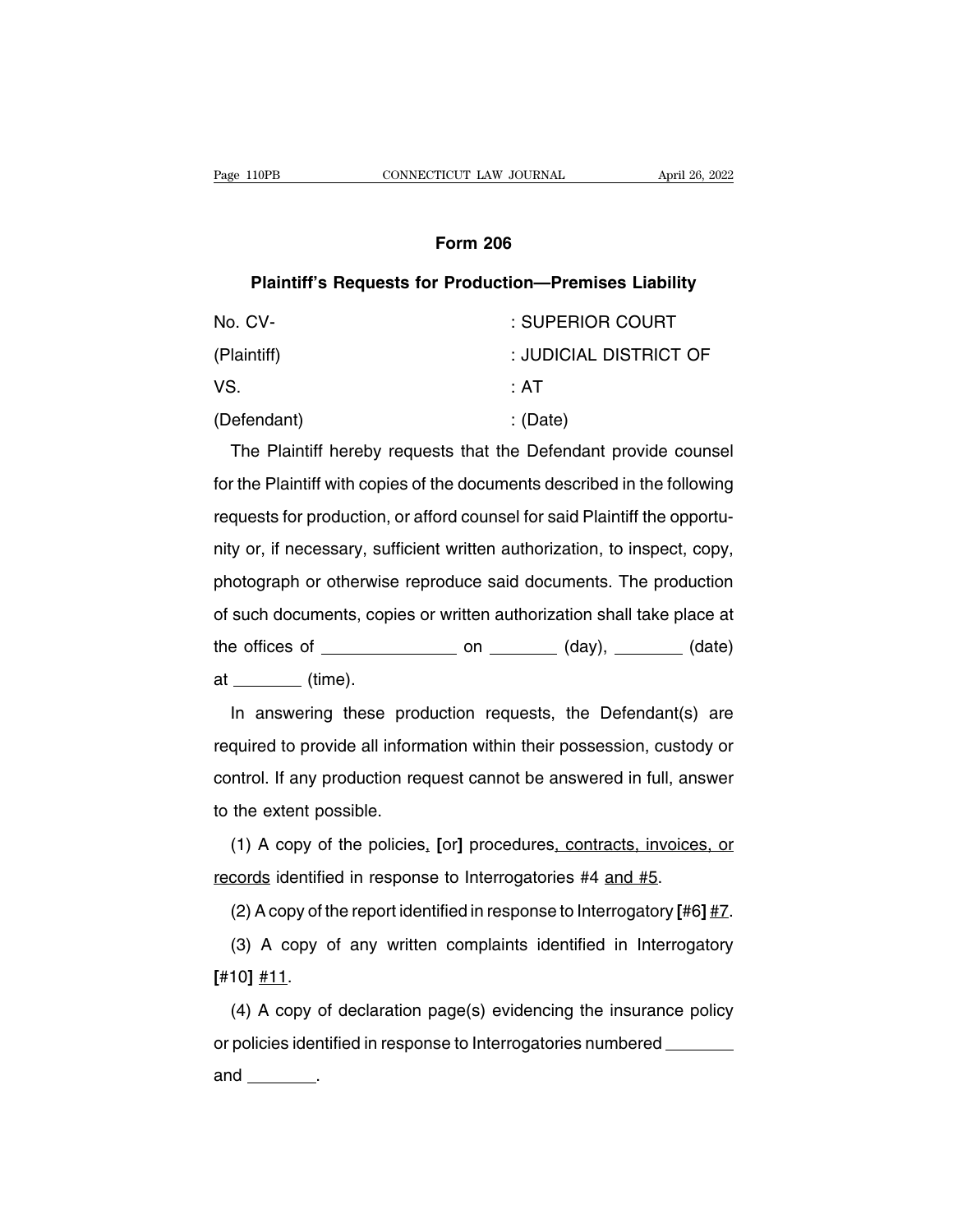The CONNECTICUT LAW JOURNAL That the Magner 111PB<br>(5) A copy of any nonprivileged statement, as defined in Practice<br>bok Section 13-1, of any party in this lawsuit concerning this action April 26, 2022 CONNECTICUT LAW JOURNAL Page 111PB<br>
(5) A copy of any nonprivileged statement, as defined in Practice<br>
Book Section 13-1, of any party in this lawsuit concerning this action<br>
or its subject matter, (5) A copy of any nonpin<br>Book Section 13-1, of any<br>or its subject matter,<br>(6) A copy of each and (5) A copy of any nonprivileged statement, as defined in Practice<br>bok Section 13-1, of any party in this lawsuit concerning this action<br>its subject matter,<br>(6) A copy of each and every recording of surveillance material<br>s

Book Section 13-1, of any party in this lawsuit concerning this action<br>or its subject matter,<br>(6) A copy of each and every recording of surveillance material<br>discoverable under Practice Book Section 13-3 (c), by film, pho or its subject matter,<br>
(6) A copy of each and every recording of surveillance material<br>
discoverable under Practice Book Section 13-3 (c), by film, photograph,<br>
videotape, audiotape or any other digital or electronic mean (6) A copy of each and every recording of surveillance material<br>discoverable under Practice Book Section 13-3 (c), by film, photograph,<br>videotape, audiotape or any other digital or electronic means, of any<br>party to this l (6) A copy of each and every recording of surveillance material<br>discoverable under Practice Book Section 13-3 (c), by film, photograph,<br>videotape, audiotape or any other digital or electronic means, of any<br>party to this l deotape, audiotape or any other digital or electronic means, of any<br>try to this lawsuit concerning this lawsuit or the subject matter<br>ereof, including any transcript of such recording.<br>(7) A copy of any photographs or rec naty to this lawsuit concerning<br>party to this lawsuit concerning<br>thereof, including any transcript<br>(7) A copy of any photographs<br>to Interrogatory [#12] <u>#13</u>.<br>(8) A copy of any written lease(s)

ereof, including any transcript of such recording.<br>
(7) A copy of any photographs or recordings, identified in response<br>
Interrogatory [#12] <u>#13</u>.<br>
(8) A copy of any written lease(s) and any amendments or extensions<br>
such (7) A copy of any photographs or recordings, identified in response<br>to Interrogatory [#12]  $\#13$ .<br>(8) A copy of any written lease(s) and any amendments or extensions<br>to such lease(s) for the premises where the Plaintiff to Interrogatory [#12]  $#13$ .<br>
(8) A copy of any written lease(s) and any amendments or extensions<br>
to such lease(s) for the premises where the Plaintiff claims to have<br>
been injured in effect at the time of the Plaintiff (8) A copy of any written lease(s) and any amendments or exton such lease(s) for the premises where the Plaintiff claims<br>been injured in effect at the time of the Plaintiff's injury betwand the person or entity identified such lease(s) for the premises where the Plaintiff claims to have<br>en injured in effect at the time of the Plaintiff's injury between you<br>d the person or entity identified in Interrogatory #2.<br>(9) A copy of any written con

been injured in effect at the time of the Plaintiff's injury between you<br>and the person or entity identified in Interrogatory #2.<br>(9) A copy of any written contract or agreement regarding the mainte-<br>nance and inspection o and the person or entity identified in Interrogatory #2.<br>
(9) A copy of any written contract or agreement regarding the mainte-<br>
nance and inspection of the premises where the Plaintiff claims to<br>
have been injured in effe (9) A copy of any written contract or agreement regarding the mance and inspection of the premises where the Plaintiff clain have been injured in effect at the time of the Plaintiff's injury bety you and the person or ent

PLAINTIFF,

BY **Example 2008** 

## **CERTIFICATION**

PLAINTIFF,<br>
BY<br>
CERTIFICATION<br>
I hereby certify that a copy of this document was or will immediately<br>
immediately<br>
imailed or delivered electronically or non-electronically on BY<br> **CERTIFICATION**<br>
I hereby certify that a copy of this document was or will immediately<br>
be mailed or delivered electronically or non-electronically on<br>
(date) \_\_\_\_\_\_\_ to all attorneys and self-represented parties of re CERTIFICATION<br>
I hereby certify that a copy of this document was or will immediately<br>
be mailed or delivered electronically or non-electronically on<br>
(date) \_\_\_\_\_\_\_ to all attorneys and self-represented parties of record<br> I hereby certify that a copy of this document was or will immediately<br>be mailed or delivered electronically or non-electronically on<br>(date) \_\_\_\_\_\_\_ to all attorneys and self-represented parties of record<br>and that written c